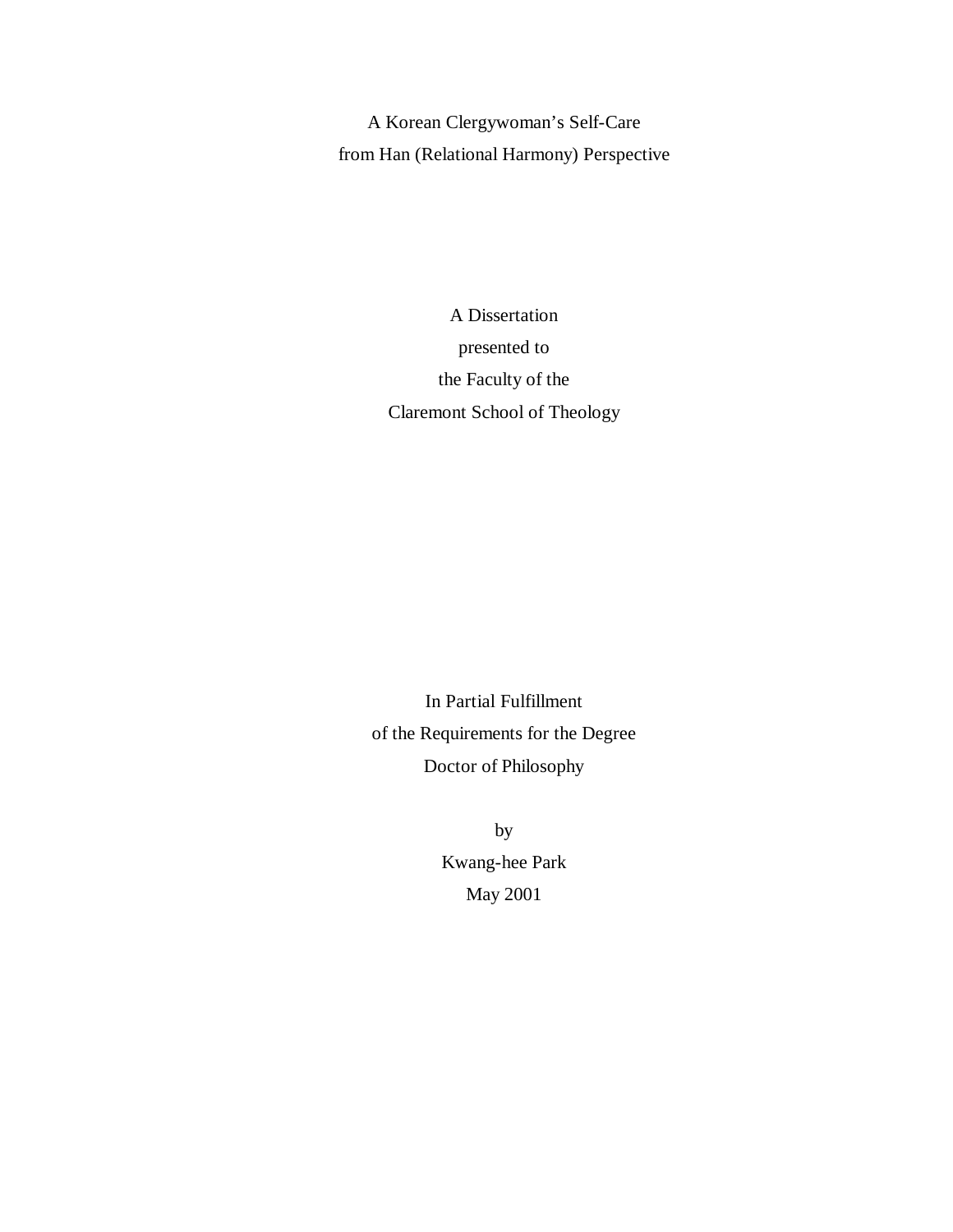## ABSTRACT

## A Korean Clergywoman's Self-Care from Han (Relational Harmony) Perspective

by

#### Kwang-hee Park

A Korean clergywoman's self-care and self-growth is an essential aspect of pastoral care in carrying out ministry. This pastoral aspect in the patriarch rule of Samjongjido (Three Ways for Women's Obedience) was secondary to the church growth and care for the congregation within the church. This dissertation offers a pastoral care model for a Korean clergywoman to reconstruct the self as part of self-care and self-growth in dialogue with the cultural symbol of Han (Relational Harmony). Though this project suggests a pragmatic means, it is theoretical research.

This dissertation employs cultural resources of the Korean Tangun myth and Yi Yulgok's Li (The Male Principle) and Ki (the Female Principle) theory that the former explains a origin of the rebirth of a woman (Kommne, the she-bear) and the latter a Korean philosophical worldview. Yulgok's relational worldview based on equality, mutuality and openness is a theological frame of reference to create a female image of an immanent God who values uniqueness, relatedness and life. Thus this image of the divine is a theological frame of reference that a Korean clergywoman can reconstruct her subordinate self into a self-empowering subjective self with other selves beyond ethnic and cultural differences (inter-subjective and intercultural self). This relational self is a pastoral resource that she can transcend a culturally molded subordinate self under Samjongjido to promote a relational spirituality toward creativity, mutuality and diversity. The Clinical Pastoral Education (CPE) model and cross-cultural pastoral care experiences are other pastoral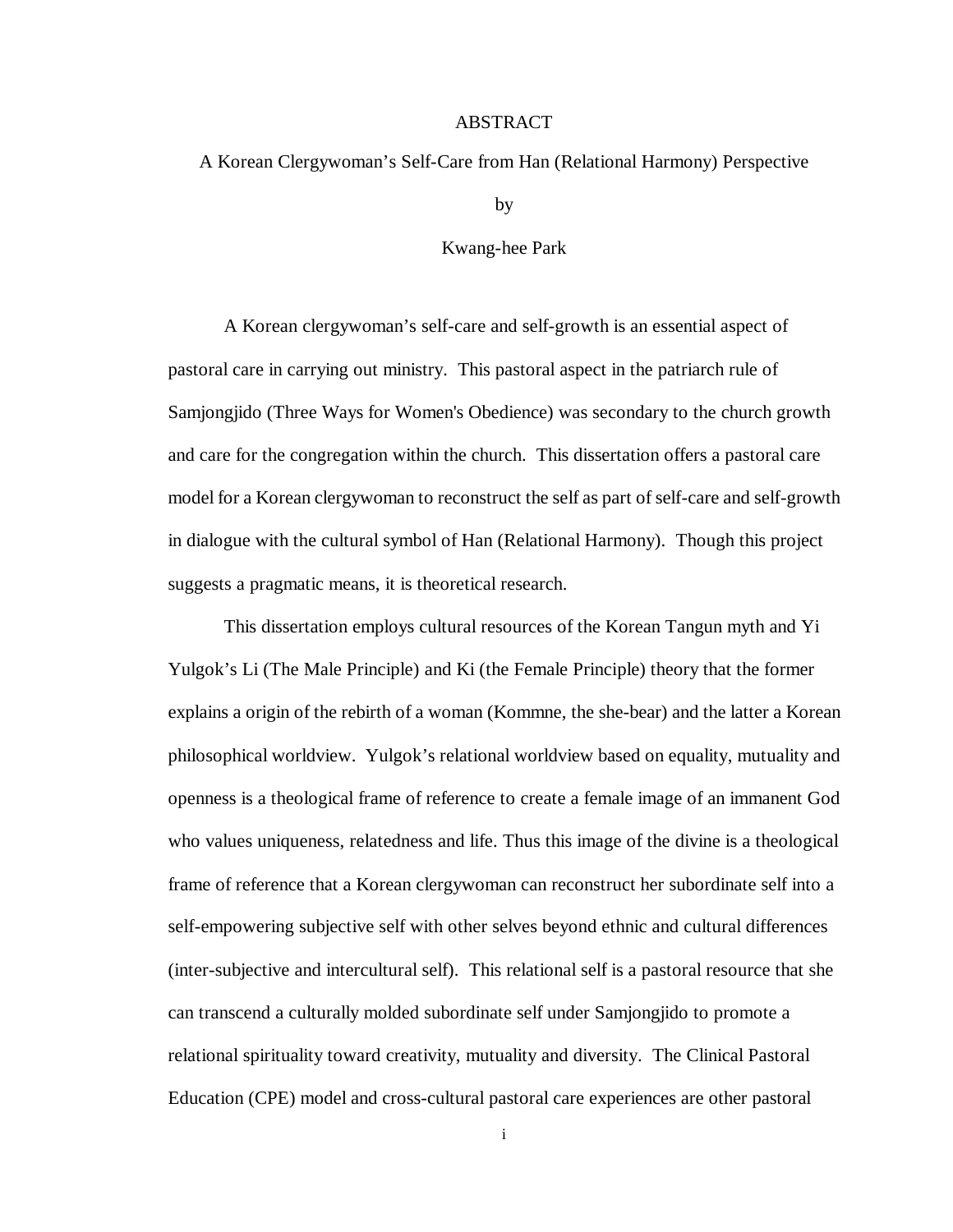resources that enable a Korean clergywoman to bring self-healing and self-growth. The self- restructuring process is described as a symbol of Sam T'aegeuk (Three Aspects of The Great Ultimate) that is identified with relational harmony, or Han.

I hope that a Korean clergywoman's self-reconstruction process will continue to keep expanding the horizon of a clergywoman's self in the midst of care for others beyond ethnic and cultural differences.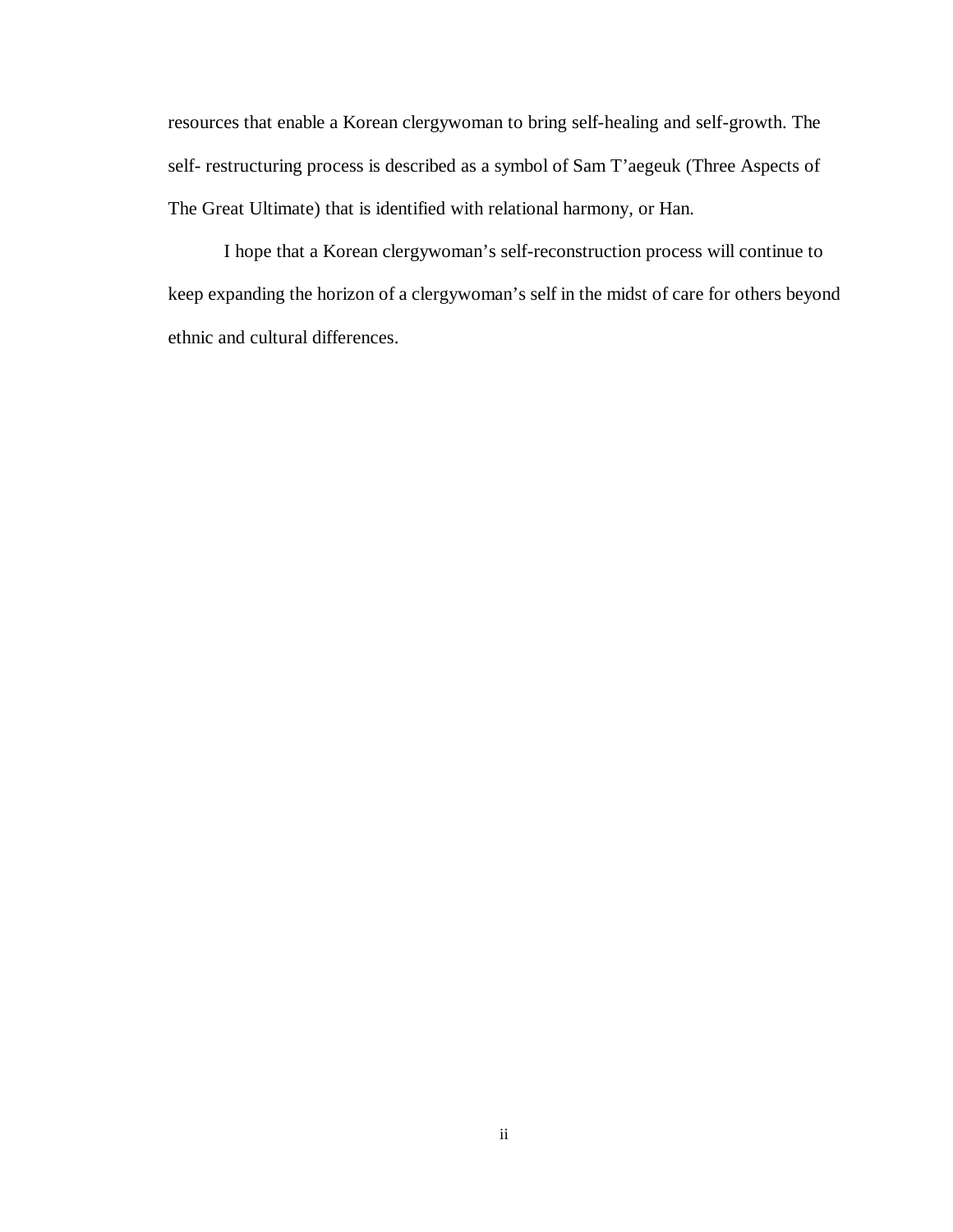## **TABLE OF CONTENTS**

# Chapter

| 1. |                                                                       |
|----|-----------------------------------------------------------------------|
|    |                                                                       |
|    |                                                                       |
|    |                                                                       |
|    |                                                                       |
|    |                                                                       |
|    |                                                                       |
|    |                                                                       |
|    |                                                                       |
|    |                                                                       |
| 2. | The Origin of the Meaning of Han in Terms of the Male and the Female  |
|    | $Principle \dots 25$                                                  |
|    |                                                                       |
|    |                                                                       |
| 3. | An Archetype of Han in Terms of the Male and the Female Principle  41 |
|    |                                                                       |
|    |                                                                       |
|    |                                                                       |
|    |                                                                       |
| 4. |                                                                       |
|    |                                                                       |
|    | Yulgok's Relational Worldview from the Perspective of Relational      |
|    |                                                                       |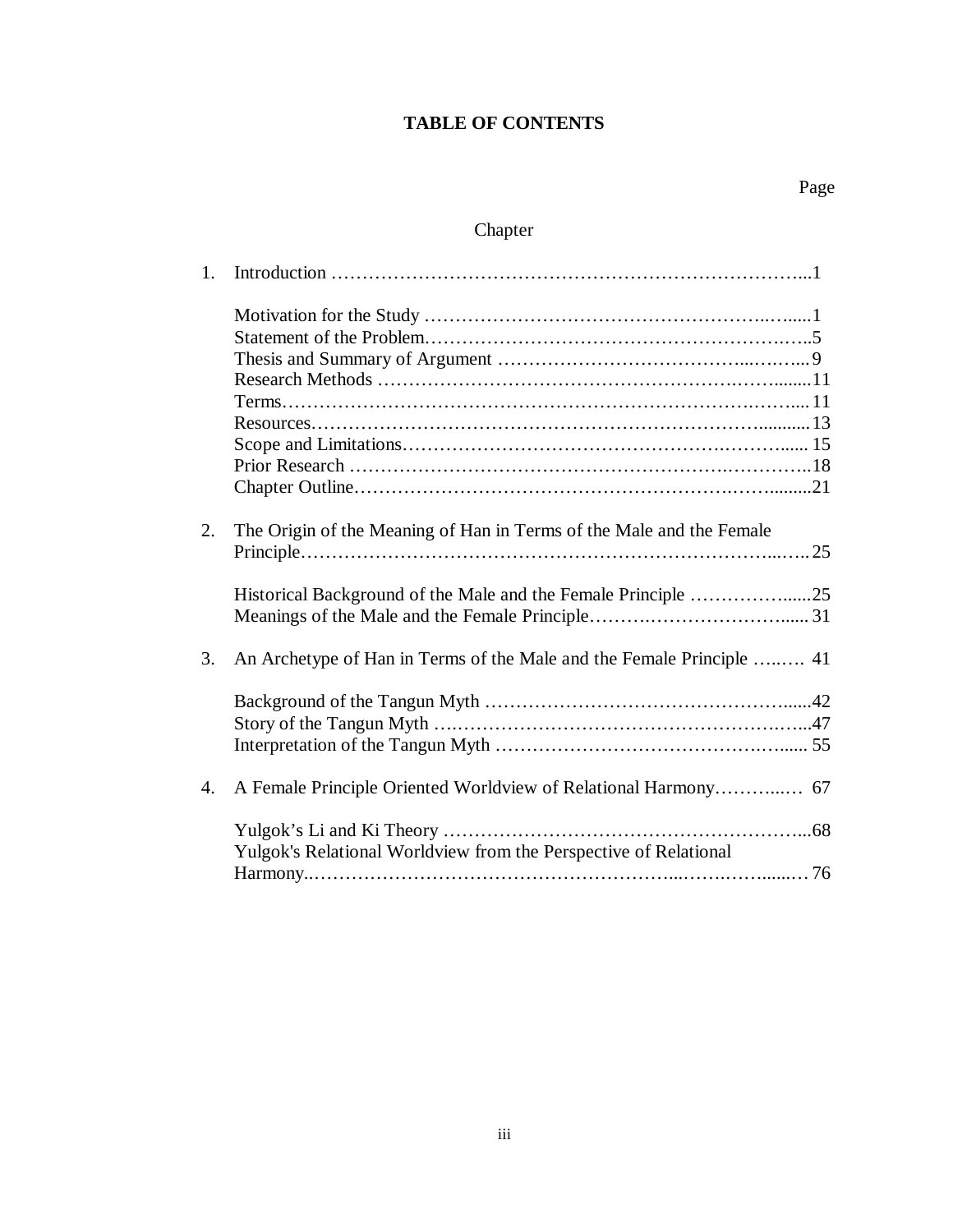| A Female Image of Immanent God from the Perspective of Relational |                                                                                                                                  |
|-------------------------------------------------------------------|----------------------------------------------------------------------------------------------------------------------------------|
|                                                                   |                                                                                                                                  |
|                                                                   |                                                                                                                                  |
|                                                                   |                                                                                                                                  |
|                                                                   |                                                                                                                                  |
| A Female Principle Oriented Relational Self toward Relational     |                                                                                                                                  |
|                                                                   |                                                                                                                                  |
|                                                                   |                                                                                                                                  |
|                                                                   |                                                                                                                                  |
|                                                                   |                                                                                                                                  |
|                                                                   |                                                                                                                                  |
| A Female Principle Oriented Spirituality toward Relational        |                                                                                                                                  |
|                                                                   |                                                                                                                                  |
|                                                                   |                                                                                                                                  |
|                                                                   |                                                                                                                                  |
|                                                                   |                                                                                                                                  |
|                                                                   |                                                                                                                                  |
|                                                                   |                                                                                                                                  |
|                                                                   |                                                                                                                                  |
|                                                                   | The Background of a Korean Clergywoman's Subordinate Self 110<br>Symbol of Sam T'aegeuk (Three Aspects of the Great Ultimate)169 |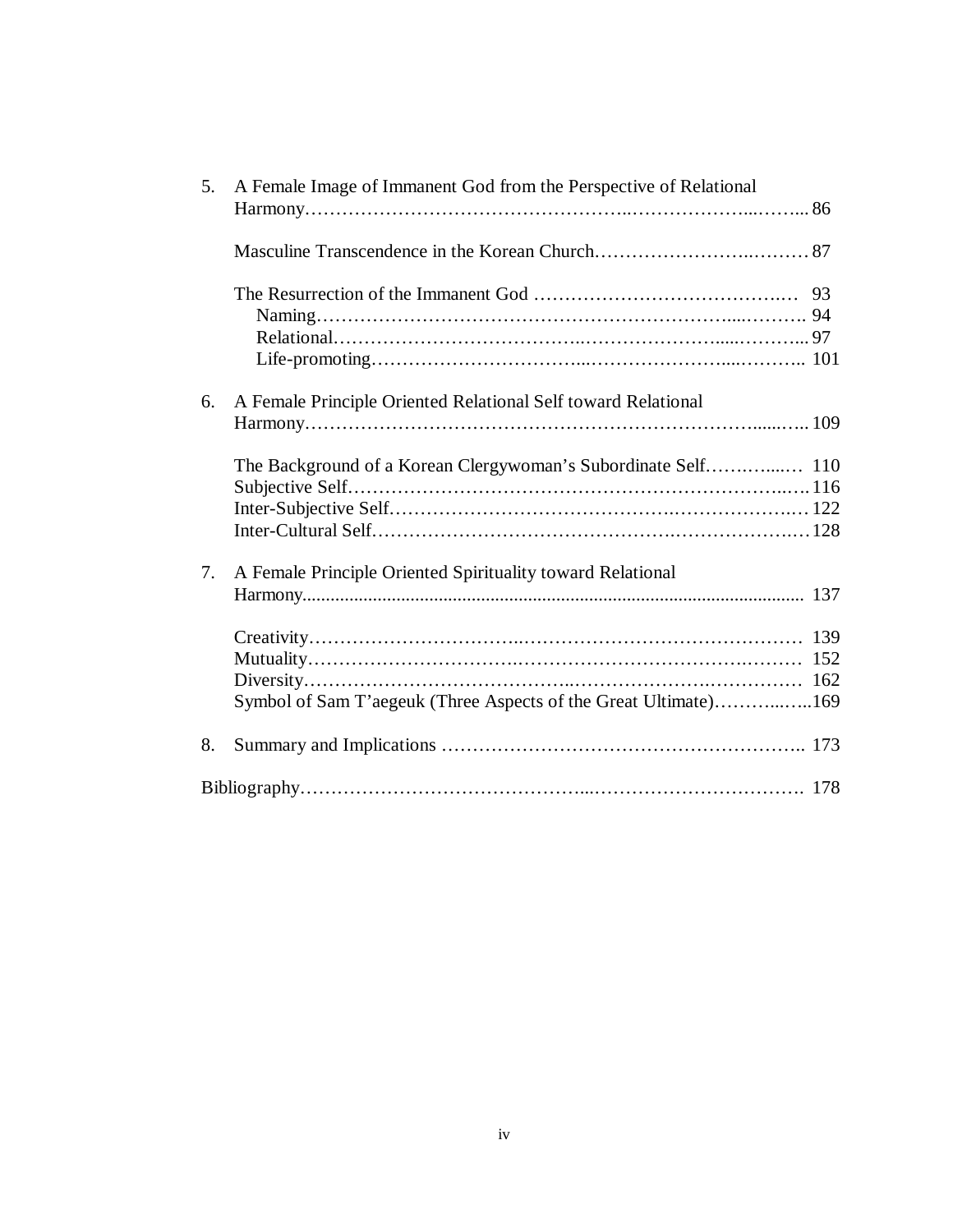## CHAPTER 1

#### **Introduction**

This introduction begins with the author's personal vocation in relation to the problem addressed by the dissertation. The chapter then proceeds with development of the research method and resources, methodology and organization, and scope and limitations. It includes also a review of research on Han (wholeness or relational harmony) and ha-n (brokenness) and the contribution of this dissertation. This introduction concludes with brief descriptions of each chapter.

#### Motivation for the Study

Crisis in life can bring a new mode of being into existence. It is like an earthquake that shakes the foundation of life. Crisis can be an opportunity that brings both self-growth and sometimes a danger aborting self-growth. In my case, crisis in my life brought forth both self-growth and self-abortion. Ultimately, however, it enabled me to search for meaning in life and to find myself as a woman.

I grew up in the Korean culture where a woman's destiny is dependent upon and subordinate to men. As a cultural value, Samjongjido (Three Rules for Women to Obedience) has been a Confucian norm that determines women's world around men. This norm requires a woman's obedience to men throughout her whole life. When she is a girl, she has to follow the rule of the father. When she marries her husband, she has to obey her husband. As she gets old, she has to depend upon her son. My grandmother and my mother lived with this value. I also have lived with that value for more than 30 years. My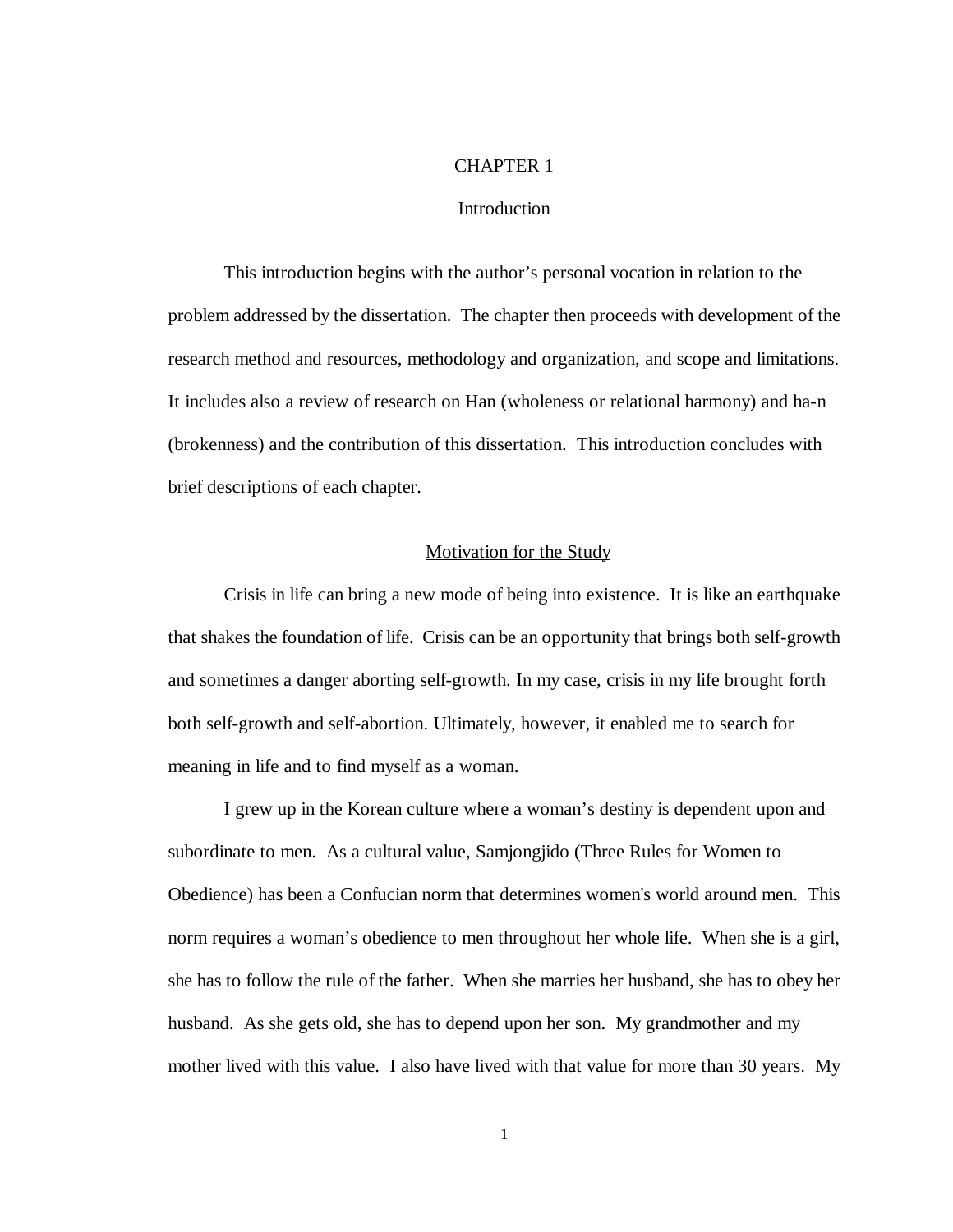education was also part of that preparation to meet a man who can be a safety net for me. My grandmother handed the chains of Samjongjido to my mother and my mother to me. This is a feminine mystique<sup>1</sup> that Korean women have lived with throughout centuries. We all live with manuscripts that men have written. I was taught that a man is the author of a woman's life. He creates her life. In spite of our discontent with that manuscript, we are never to question why we live with this cultural norm.

Scott Peck's The Road Less Traveled: A New Psychology of Love, Traditional Values, and Spiritual Growth begins with an accurate statement about life: "Life is difficult."<sup>2</sup> I did not take an easy road for my life journey. That does not mean that I intended to take a difficult road. Rather, my life journey unfolded with broken relationships, disappointments, loss and pain. The disharmony of life led me to be in despair with tears and more tears. I was in darkness and wished for death. Conflicts and fears were deeply seated as the shadow of my self. I ran away from painful reality as much as I could. I tried to escape from myself. On the other hand, I yearned for the harmony of life. I had a deep wish for life. I struggled with a strong urge to get out of that dark pit.

Ten years have passed since I moved from Korea to the new culture of the United States. The journey was the tapestry of many different moments of life— fragmentation,

 $\overline{a}$ 

<sup>&</sup>lt;sup>1</sup> Betty Friedan employed the term "feminine mystique." She explained feminine mystique is socially and culturally and historically formed values and images that defines women's femininity, that is, women's nature and characteristics. Friedan explains that "the highest vale and the only commitment for women is the fulfillment of their own femininity. . . . Feminine mystique began to spread through the land, grafted onto old prejudices and comfortable conventions which so easily give the past a stranglehold on the future. They are concepts and theories deceptive in their sophistication and their assumption of accepted truth. Thus it is necessary to break through this wall of mystery and look more closely at these complex concepts, these accepted truths, to understand fully what has happened to women." Betty Friedan, The Feminine Mystique (New York: Dell Publishing., 1984), 43.

<sup>&</sup>lt;sup>2</sup> M. Scott, Peck, The Road Less Traveled: A New Psychology of Love, Traditional Values, and Spiritual Growth (New York: Simon & Schuster, 1978), 15.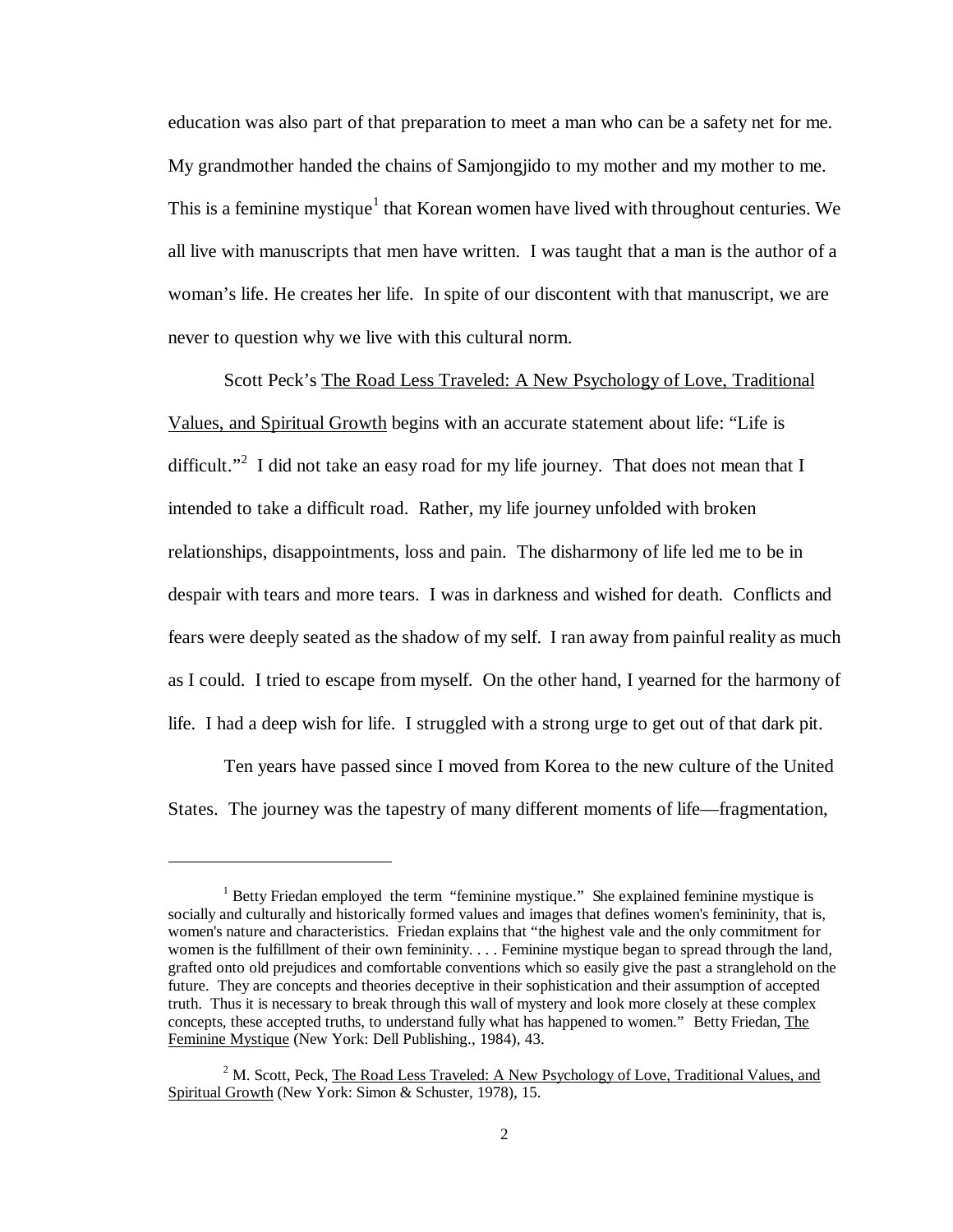disharmony, and integration. This self-integrative process began with a series of awakening experiences that took place in March, 1998. These experiences began while I was listening to my dreams. I dreamt that there were long steps connecting to the inner world. I sat beside those stairs, wondering how I would go down them. My inner journey to discover my self began with my encounter with that dream in March, 1998. Since then, my dreams keep telling me where I am and where I am going. I kept track of my dreams by writing them down and sharing them with my friend who also went through a previous life journey and had a break-through experience as a woman. I began to write my own journal. This was the beginning of my new experience as a subjective self who understands reality from my subjective perspective and knowledge. I began to exercise my own freedom, with a new awareness that I have wings to fly, to create my own space and world.

Love for the self made me take yet another road. From September 1999 to August 2000 I took residency in the Clinical Pastoral Education (CPE) program at Queen's Medical Center in Hawaii in order to integrate my fragmented self. I had been running away from my pain, shadow and suffering. The chaplaincy experiences led me to confront the pain, death and suffering of patients and their families in a multi-cultural, inter-religious and inter-denominational setting. Sleepless on-call nights awakened my soul to see other agonizing souls. Their pain, brokenness and suffering knocked on the door of the shadow side of me that I deeply repressed for more than 20 years. I did not have courage to confront the shadow.<sup>3</sup> I was scared of it. The suffering of others, however, kept

-

 $3$  The term is borrowed from Carl G. Jung's concept of the shadow as the most accessible archetype and the easiest to experiences that challenge the development of whole ego-personality with resistance. C.G. Jung, "Aion: Research into the Phenomenology of the Self," in C.G. Jung, Collected Works, Vol. 9, pt. 2.; translated from the first part of Aion: Untersuchungen zur Symbolgeschichte Psychologische Abhandlugen (Zurich: Racher Verlag, 1951), ed. Joseph Campbell, trans. R.F.C. Hull, The Portable Jung (New York: Penguin Books, 1971), 145.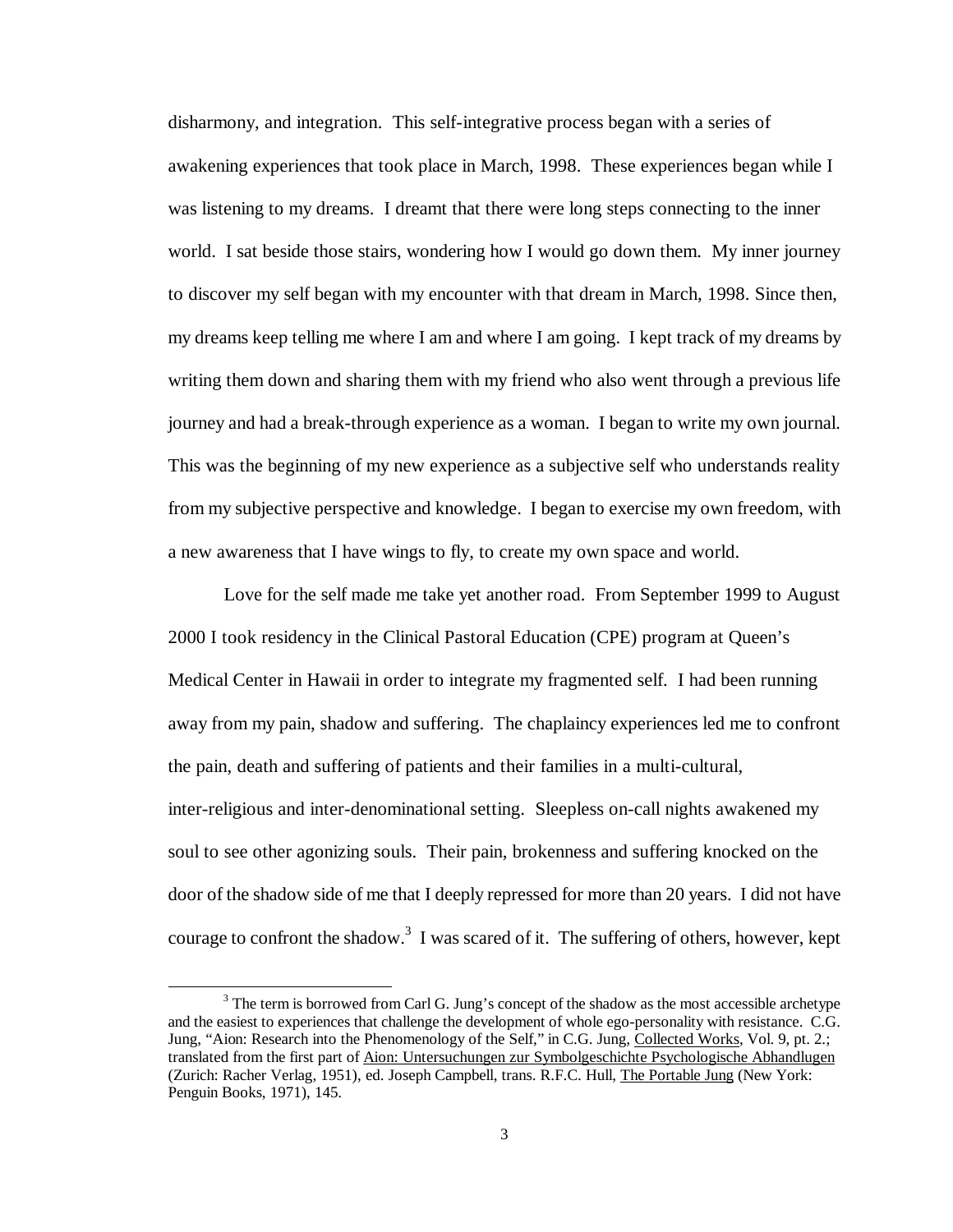knocking at my trembling soul. I had to face my shadows, struggle with them and wrestle with God. Self-reflection, verbatim presentations, supervision and group feedback were times in which I learned tough love to confront the truth of pain. I found the impact of Samjongjido upon my family of origin. During the self-integrative process, my fragmented self was gradually puzzled together. I got to embrace my shadow side as part of me.

The self-integration process also made me aware of the importance of care for the self and of the connection with my inner world. As I paid attention to care for my self, it subsequently deepened my professional identity as a Korean clergywoman in connection with my inner world. As I provided new meanings to my brokenness, pain and suffering, inner healing took place. I am still in that stage. Inner healing awakened life energy (Ki) in me. Wherever life flows, the spirit of the divine prevails. As inner healing awakened life energy in me, that energy was also the life force to integrate my self as a Korean clergywoman. Ideally in carrying out ministry, this self-care brings mutual spiritual growth between care-giver and care-receiver.

This dissertation has evolved out of my personal reflection as a Korean woman and my professional journey as a clergywoman who promotes wholeness or relational harmony in an awareness of self-care. A clergywoman's self-care is essential to enhance self-awareness, self-growth and self-integration. Self-care does not presuppose merely providing care for the self, but also creates a clergywoman's unique worldview, her divine image, her self-image and her spirituality that brings self-growth and self-integration. The resources for a clergywoman's self-care are always accessible if she pays attention to her inner world and makes efforts to enfold her potential with the divine presence. Self-care is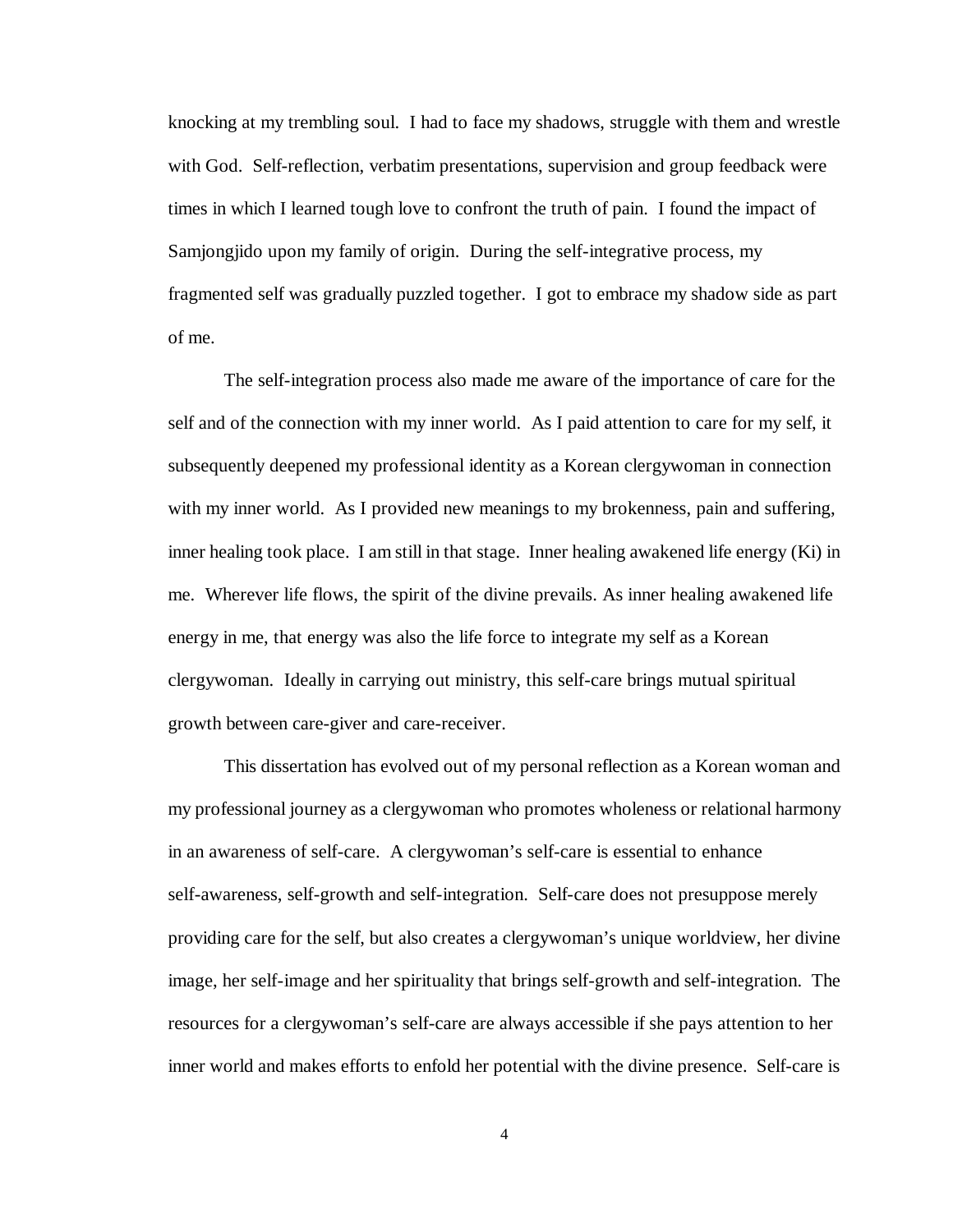the first step to break an abusive and destructive cycle that prevents a Korean clergywoman from becoming fully who she can be in God. It enables a clergywoman to create her own world where she can exercise her wings to fly. It is a key to open her cage that shackles her self-growth and potential. Without a clergywoman's self-care, self-healing and self-growth, a continuous care for others will be a heavy burden in carrying out ministry. I hope that this dissertation will infuse hope and courage to Korean clergywomen and others who struggle to get out of destructive cultural values or norms. Thus it helps them to rewrite their own manuscripts to create their own worlds as the owner of their lives through the awareness and practice of self-care, self-healing and self-growth throughout their life journey.

## Statement of the Problem

Since Western Christianity was introduced in Korea in the  $18<sup>th</sup>$  and  $19<sup>th</sup>$  century, the Korean church has rapidly grown and blossomed. However, the Korean church also suffers from an internal struggle as much as it has grown with rapid speed. For example, the Presbyterian Tong-Hap (Association) denomination, the major Presbyterian denomination in Korea, allowed women's ordination beginning in September of 1994. After fighting for women's ordination for forty years in unceasing struggle, clergywomen now have the right and opportunity to become fully equal partners with clergymen. This decision was a moment of celebration and a turning point in Korean Protestant church history. However, in spite of this good news, many Korean clergymen are still reluctant to accept clergywomen as equal partners, and most clergywomen are struggling to enter into the mainstream of the church. The Korean church is in transition. Change challenges a Korean clergywoman to transform herself into a female religious leader.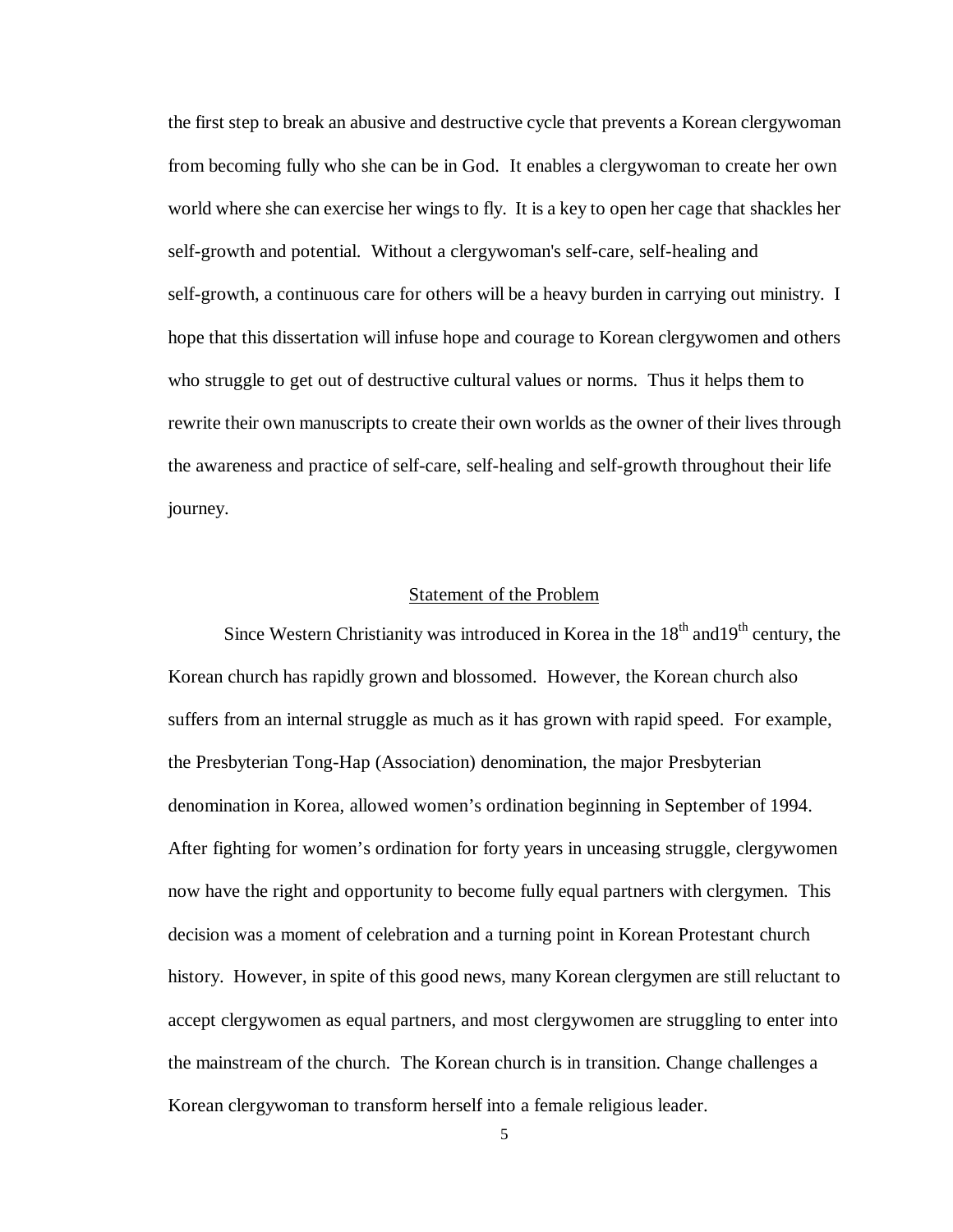One critical struggle dealt with in this dissertation is a clergywoman's subordination prior to transforming herself as a religious leader. She has been formed by the patriarchal and hierarchical culture of Korea and of the Korean Protestant Church. In particular, the dominant-subordinate relationship between Korean clergymen and clergywomen has kept many clergywomen dependent upon clergymen's worldview, divine images and spirituality and fostered in many clergywomen a subordinate self-image.

This dominant-subordinate relationship is not only psychological but is also deeply grounded in a male dominant worldview. In a philosophical sense, this dominant-subordinate relationship has its roots in the worldview of Confucianism, which was introduced in Korea in the fifth century. The patriarchal and hierarchical worldview of Confucianism has emphasized the dominance of the Male Principle over the Female Principle in their complementary relationship. The worldview of Confucianism has assigned heaven, yang, principle, virtue, and men to the Male Principle. On the other hand, earth, yin, energy, emotion, darkness and women have been assigned to the Female Principle. The Male Principle dominant worldview of Confucianism is well manifested in a Korean Confucian ethical norm: Samjongjido. Samjongjido has been a cultural value that evolved out of the male dominant worldview of Confucianism and consolidated women's subordination to men. It requires women's obedience to men throughout their lives. When a woman is a girl, she has to follow the rule of the father. When she gets married, she has to obey her husband. As she gets old, she has to depend upon her son. Unfortunately, Korean culture transposed this cultural value into the Korean church. The patriarchal and hierarchical worldview of Confucianism has been an undergirding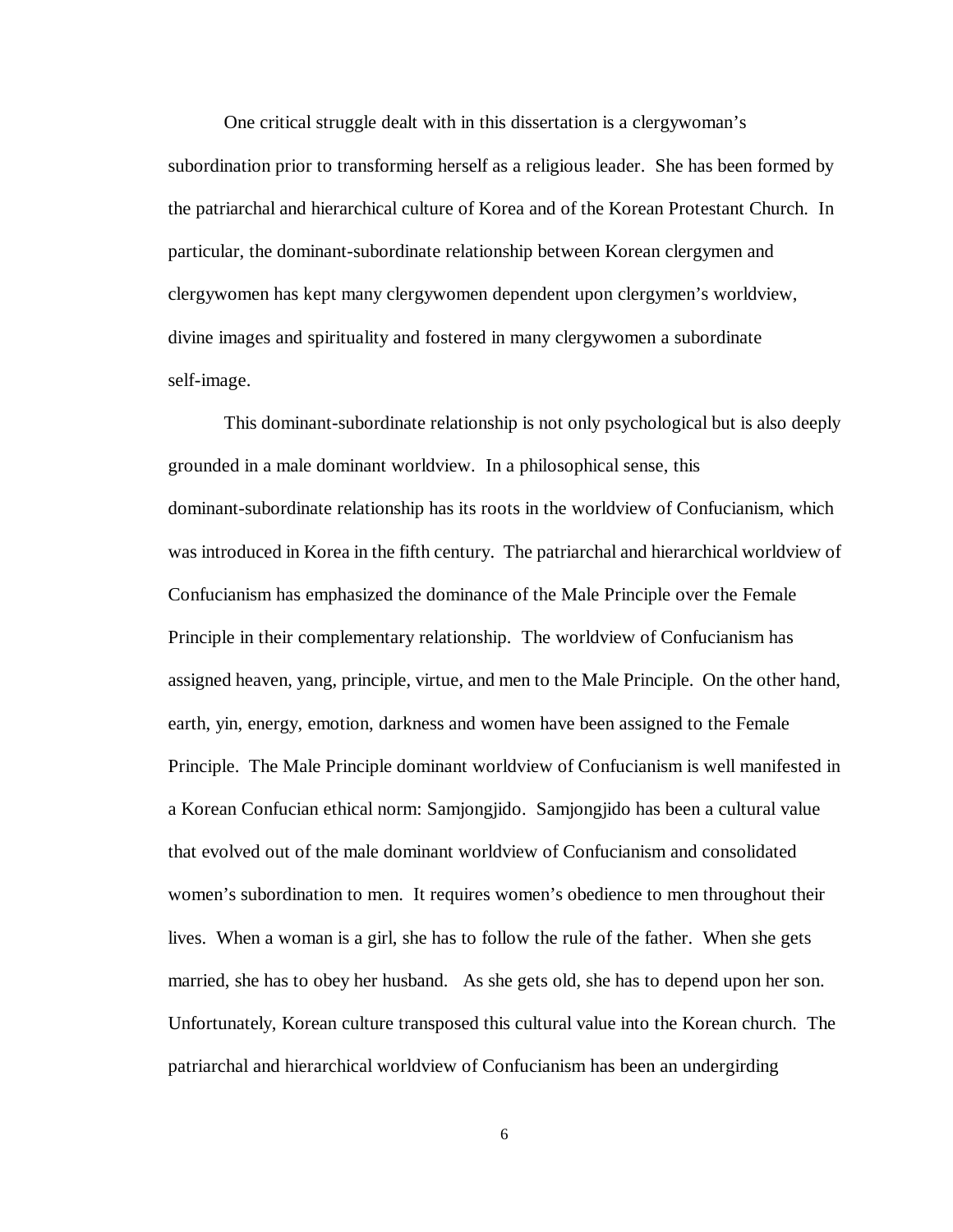philosophical worldview that has legitimated and consolidated the subordination of the Female Principle to the Male Principle, of women to men, and of clergywomen to clergymen.

This philosophical worldview is inseparable from the development of a divine image. In a theological sense, a patriarchal understanding of a masculine image of the transcendent God the Father also contributed to strengthen subordination of clergywomen. The patriarchal worldview of historical Protestant Christianity has polarized the universe into two sets of opposites: God, good, holy, reason, mind, and soul and the world, evil, secular, emotion, and body. Unfortunately, in the Korean church the latter has been associated with women and the Female Principle while the former is associated with men and with the Male Principle. Under the influence of both Confucianism's and Western Protestant Christianity's dualism, the Male Principle has been the norm and has been separated from the Female Principle. This dualistic understanding of God— transcendent, omnipresent and unchanging— has coalesced with the patriarchal, hierarchical and family-oriented worldview of Confucianism. The entrance of Western Protestant Christianity into Korea liberated the lower class and women to a certain degree. For example, widows and young women were able to receive higher education through women's schools that missionaries established. However, the patriarchal worldview of historical Christianity and the masculine image of God the Father still provide theological legitimatization for clergywomen's subordination to clergymen in the Korean Protestant church.

The theological issue is related to a clergywoman's psycho-spiritual development of self. The subordinate social role of a clergywoman tends to cause her to accept her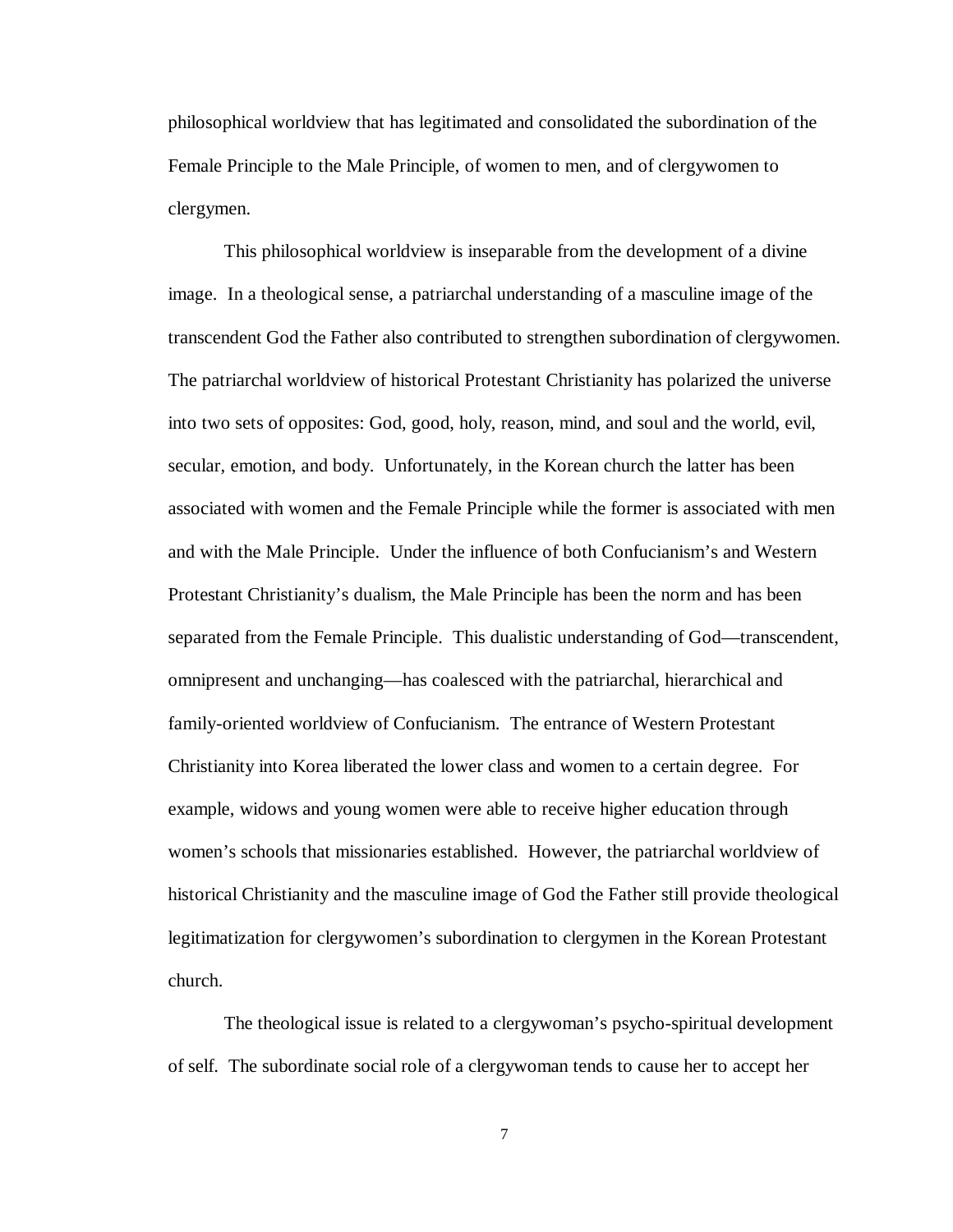subordination in the development of her self. Samjongjido is also an implicit church rule: a clergywoman has to obey clergymen in order to survive in the church. She has to follow clergymen's church policies that tend to focus upon church growth and mission work. She tends to neglect care for the self, thus gradually being separated from her inner world. This separation causes her, as well as other women, to remain a subordinate self. Separation from other women disables her from utilizing intercultural experience with other clergywomen to transcend her subordinate self.

Transforming self-image is inseparable from a clergywoman's spirituality. A clergywoman's subordinate self produces a subordinate spirituality that depends upon clergymen's spirituality. Korean clergywomen tend to adopt their spirituality in disconnection from their own experiences as women, their own wisdom, and from their own inner world. When they become aware of this disconnection, they can being to find a way to utilize their own inner world, their inner wisdom, and their own experiences as women.

A clergywoman's subordination is developed in disconnection from her own inner world and her self-reflection without questioning whether or not those given worlds are adequate for her to nurture her self for care and growth. A clergywoman tends to accept given circumstances: a patriarchal worldview, a male image of transcendent God the Father, her subordinate self, and clergymen's spirituality. These circumstances produce not only a clergywoman's continuous separation from her inner world but also ha-n collectively accumulated emotions of sadness, anger, frustration and pain in a self-defeating cycle. This psychological pain challenges her to pay attention to care for the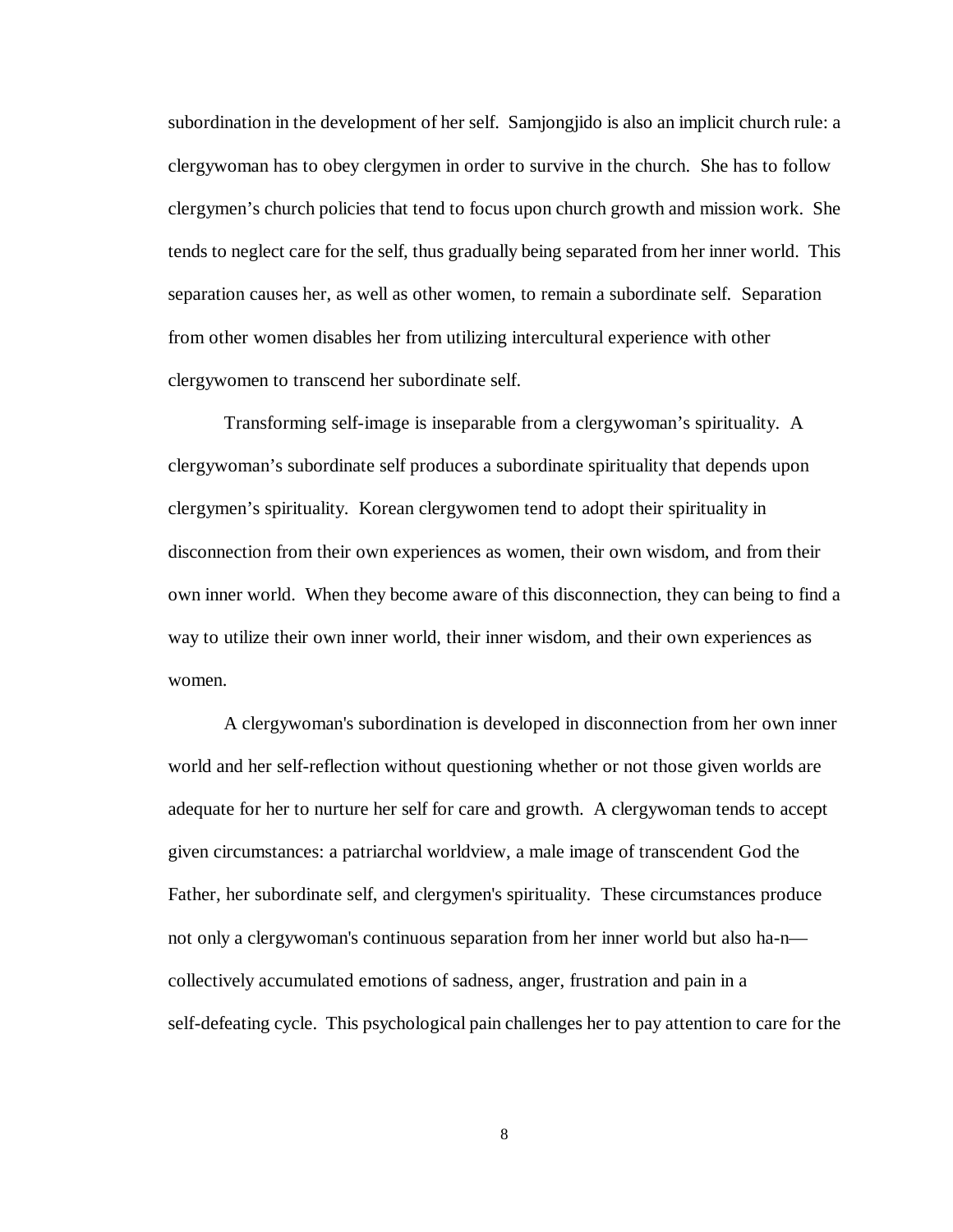self, and begin to exit the self-defeating pattern of subordination. Self-care is necessary for a clergywoman to become a relational being as a female leader.

#### Thesis and Summary of Argument

The thesis of this study is that mythic origins of the Korean concept of Han (relational harmony) in dialogue with psychological concepts of self-in-relation and pastoral theological insights into intercultural communication can empower the personal and interpersonal growth among Korean clergywomen necessary for their self-care in balance with care for others. My goal is to offer a model of self-care to Korean clergywomen by which a clergywoman can reframe and restructure her subordinate inner world through the Female Principle oriented worldview, a female image of immanent God, a relational self, and relational spirituality. I will highlight the hidden value of the Female Principle in dialogue with its cultural root, Han, thus bringing healing and self-growth of clergywomen as relational beings and becoming. This is also a clergywoman's process of self-integration. This model of self-care is to enhance self-awareness, self-healing and self-growth for Korean clergywomen as the primary audience of this study.

For this thesis, this study argues that the indigenous spirit of the Korean culture is the Hongikingan (the well-being of human kind). This well-being of humankind is inclusive of the well-being not only of the Male Principle and men but also of the Female Principle and women. This inclusive cultural spirit is well manifested in the thought of Yi Yulgok, a Neo-Confucian philosopher and politician in the  $16<sup>th</sup>$  century. He argues that the Female Principle, a non-dualistic worldview, has its own uniqueness to the creation of unity in relation to the Male Principle. Yulgok's relational worldview emphasizes the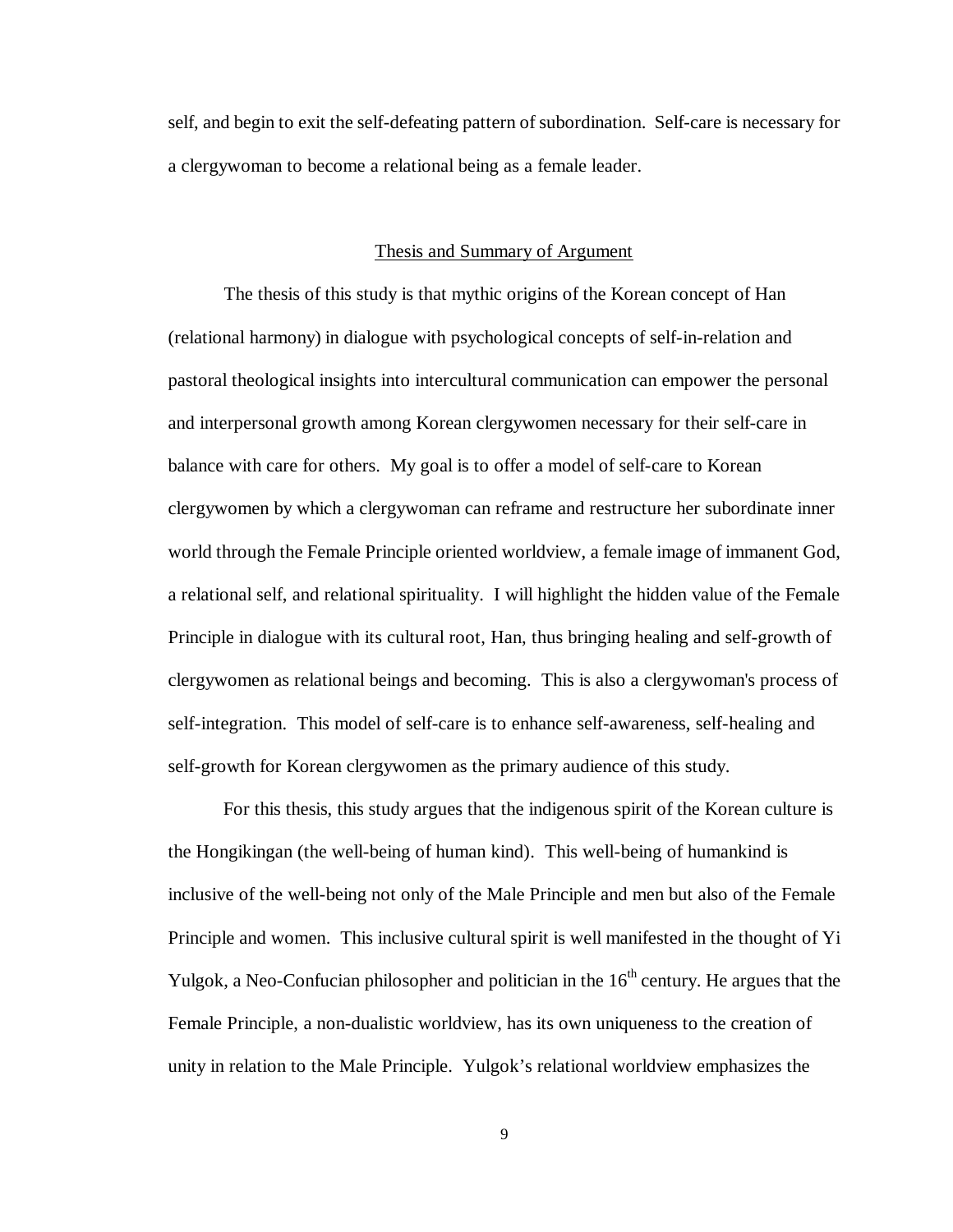Female Principle as much as the Male Principle in order to create relational harmony. This philosophical frame of reference lays the foundation to develop a female image of an immanent God who does not subordinate immanence (the Female Principle) to transcendence (the Male Principle). Rather, the immanent God does not devalue transcendence to the world. This image of God embraces both immanence and transcendence to create meta-harmony out of disharmony. This female image of an immanent God is a theological model by which a Korean clergywoman can develop a relational subjective, inter-subjective and intercultural self. The subjective self enhances the level of a clergywoman's self-awareness as a subjective being. This subjective self is the foundation on which a clergywoman develops other subjective relationships with other selves. A clergywoman's inter-subjective self promotes mutually empowering relationships with other selves beyond cultural differences, leading to an inter-cultural self. A clergywoman's relational self—subjective, inter-subjective<sup>4</sup> and intercultural<sup>5</sup>—is a pastoral resource so that she can transcend the culturally molded subordinate self. Thus, she can create a holistic self, or Han, oriented self in continuous relationship with the self and with others.

This relational self can also elicit a clergywoman's relational spirituality that has characteristics of uniqueness, relatedness and diversity in carrying out ministry. Clinical Pastoral Education (CPE) is a good pastoral resource for cultivating a clergywoman's relational spirituality to promote the balance between care for self and care for others.

-

<sup>&</sup>lt;sup>4</sup> Judith V. Jordan employs the term "inter-subjectivity" in "The Meaning of Mutuality" in Women's Growth in Connection: Writings from the Stone Center (New York: Guildford Press, 1991), 82.

<sup>&</sup>lt;sup>5</sup> David Augsburger uses the term "intercultural self" in Pastoral Counseling across Cultures (Philadelphia: Westminster Press, 1986), 46-47.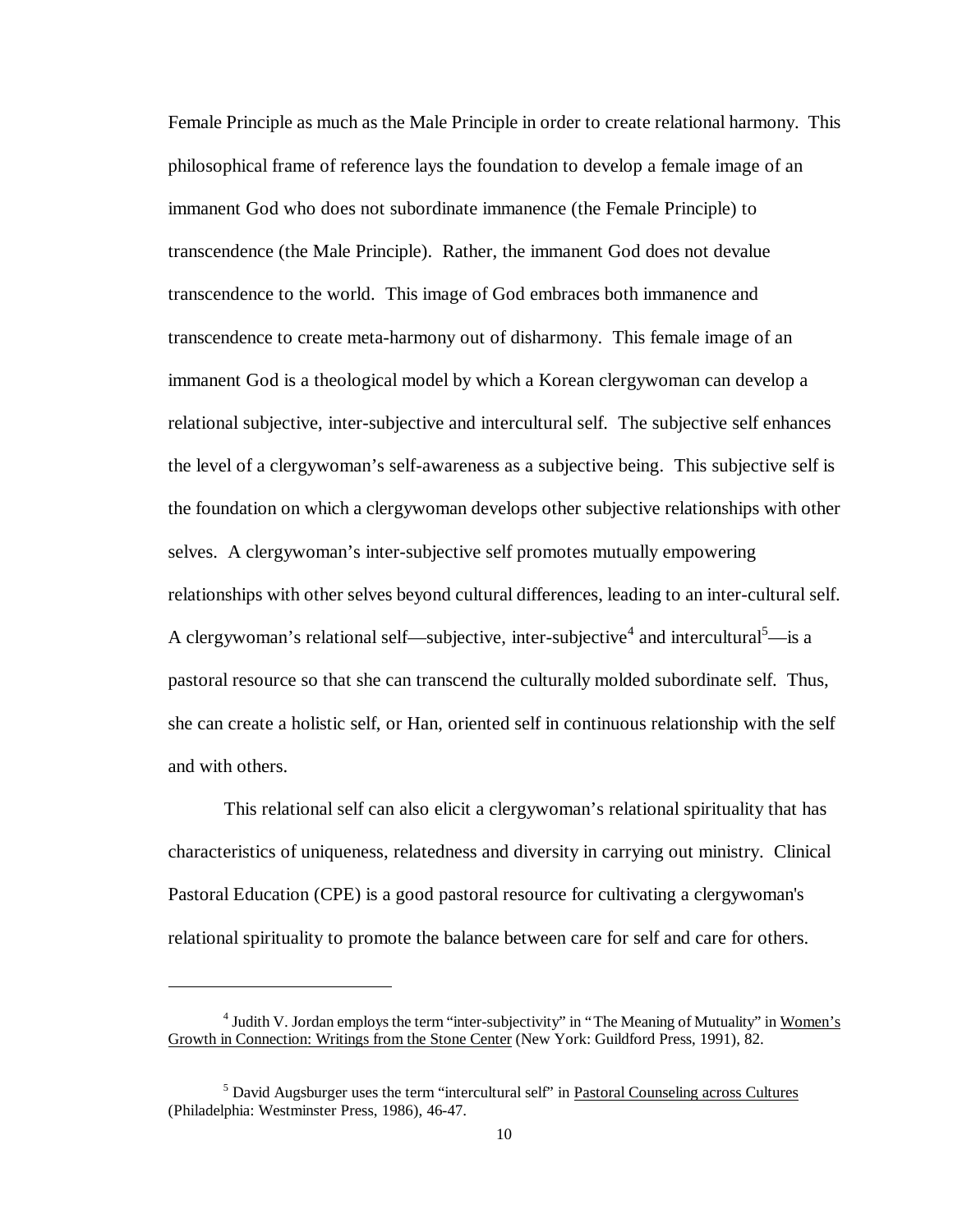## Research Methods

The primary method of the dissertation is analytical research of literature. Though the dissertation suggests a pragmatic means, this is theoretical research. The dissertation aims at exploring and interpreting a way to highlight the Female Principle of relational harmony, or Han, in dialogue with mythic, philosophical, theological, psychological and spiritual perspectives in order to bring balance between care for self and care for others into a clergywoman's self-awareness, self-growth and self-integration. As an attempt to emphasize the importance of a clergywoman's relationally-based self-care in carrying out ministry, this dissertation also employs feminist psychological self-in-relation theory and David Augsburger's view of intercultural pastoral care and counseling theory as theoretical resources. I will also use analysis of personal narrative to illustrate the importance of the rebirth of the Female Principle and its application to the development of a Korean clergywoman's self.

For a clinical method, I employ the verbatim format and analysis that are used for the CPE (Clinical Pastoral Education) program as tools for a clergywoman's self-reflection for care of self in the midst of care for others.

#### Terms

Self implies the term "subjectivity." Subjectivity of the self does not mean an autonomous, self-sufficient, self-contained separate self as the independent individual. It does not suggest the self that relationships are secondary to drive as in Freudian theory. Rather, subjectivity presupposes both an autonomous self and relational self in relation to other selves in the formation of a relational self. Process thought presupposes that each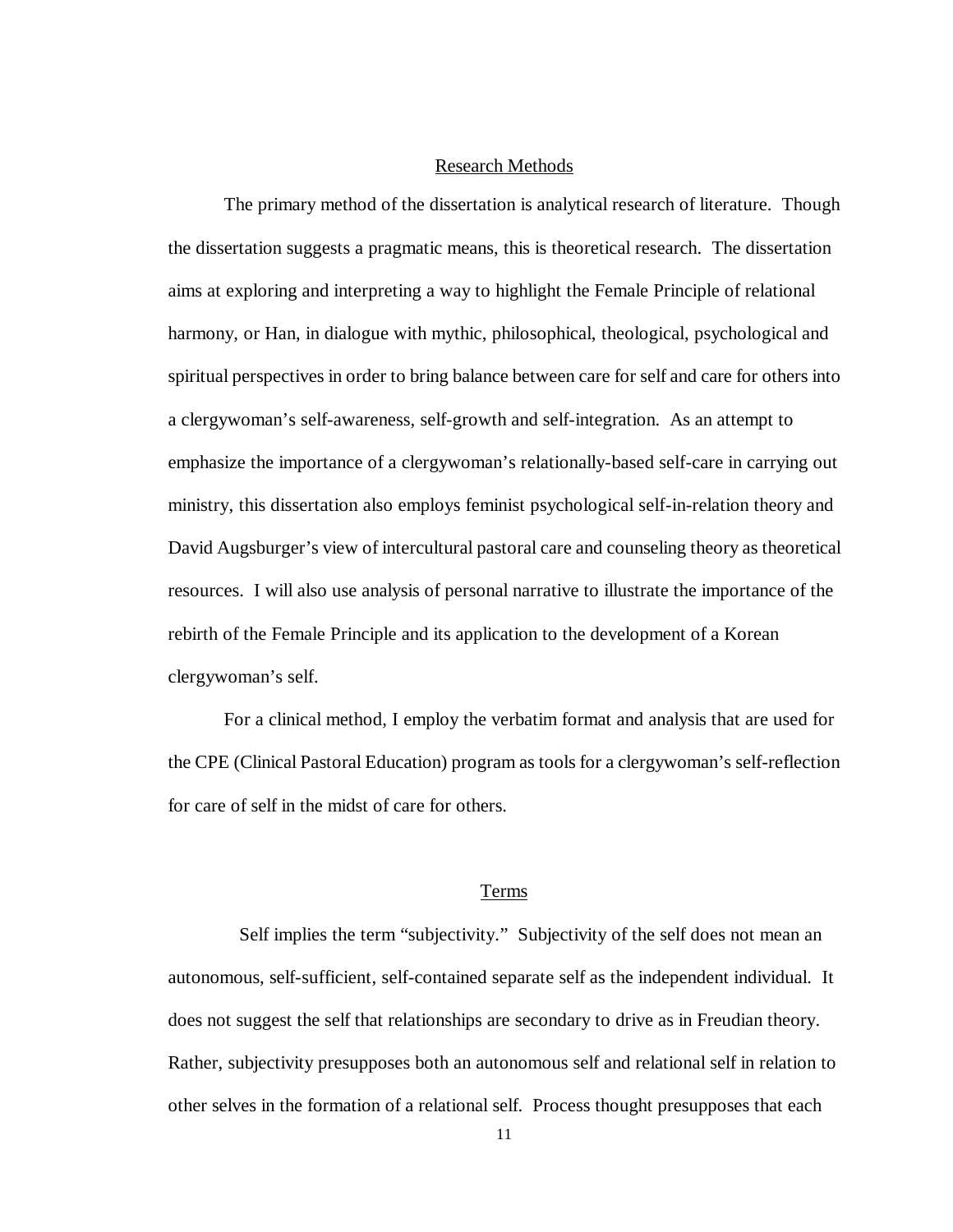entity is relational to other entities. A self is also formed with the influence of many selves in interaction with others. In this sense, the self is not individual entity but also presupposes many selves. However, many selves are differentiated from a pathological form of dissociated or fragmented self that causes multi-personality. The self implies a relational self that promotes the individual's relational growth in interaction with other selves for empowering both self and others, according to the theory of the Stone Center's relational self.

Archetype is a term that is borrowed from Carl G. Jung's concept of collective unconscious, but it implies a more culturally based collective unconsciousness that has been inherited from the Korean people from generation to generation rather than Jung's collective unconscious beyond cultural, religious, and ethnic differences.

Shadow is a term that Carl G. Jung uses to describe an archetype. According to Jung, the shadow is the most accessible archetype and the easiest to experience, for "it is inferred from the contents of the personal unconsciousness." Jung explains that, "The shadow is a moral problem that challenges the whole ego-personality, for no one can become conscious of the shadow without considerable efforts. To become conscious of it involves recognizing the dark aspects of the personality as present and real. This act is the essential condition for any kind of self-knowledge, and it therefore, as a rule, meets with considerable resistance." 6

Han, or relational harmony, is a term that implies meta-harmony that embraces both harmony and disharmony. It is called "meta-harmony" within Process thought. This meta-harmony originally refers to the totalistic mind of the Male Principle and the Female

 $\overline{a}$ 

<sup>&</sup>lt;sup>6</sup> C.G. Jung, "Aion," 145.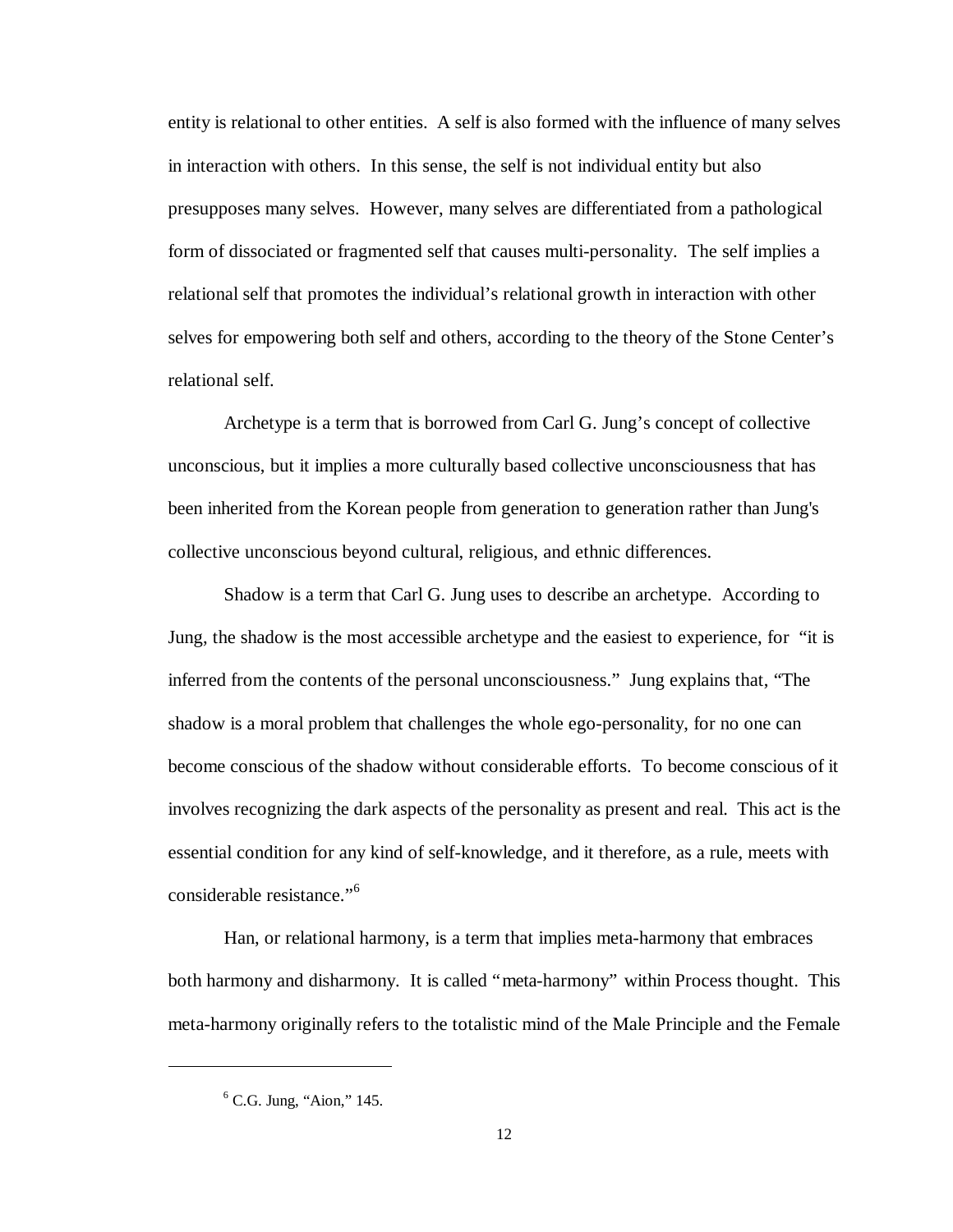Principle in Korean culture. In contrast, the term harmony in Western culture popularly is regarded as the opposite of disharmony. However, Augustine argues that disharmony is a part of the fullness of cosmic harmony. I also differentiate Han from ha-n, which implies collectively accumulated painful emotions such as anger, sadness and frustration.

Relational capacity is a term that indicates not just the biologically inherited nature of women in terms of sex, but also implies a socially constructed characteristic of women in terms of gender.

## **Resources**

Major resources are the Korean Tangun myth, the Hondon myth, and the Enuma Elish. Un-pong Lee,<sup>7</sup> Sang-il Kim<sup>8</sup> and Catherine Keller<sup>9</sup> understand these myths as worldviews. For the exploration of a non-dualistic philosophical perspective of relational harmony, Yi Yulgok's Li (Principle) and Ki (Energy) theory is examined. The theory is contained in the collected works of Yulgok Jeon  $Jip^{10}$  and in Sang il Kim's Han philosophy. Sang-il Kim's Han philosophy<sup>11</sup> values Yulgok's Li and Ki theory in dialogue with process thought and strengthens Yulgok's theory into an indigenous philosophical system.

-

<sup>&</sup>lt;sup>7</sup> Un-pong Lee, et al., Tangunshinwha Yonku (Research on the Tangun myth) (Seoul: Onuri Press, 1986).

<sup>&</sup>lt;sup>8</sup> Sang-il Kim, Gang-Nam Oh, and Seung-en Lee, eds., Hansasang ui Iron Kwa Silche (Practice and a theory of Han thought) (Seoul: Jisik Press, 1990).

<sup>&</sup>lt;sup>9</sup> Catherine Keller, From a Broken Web: Separation, Sexism and Self (Boston: Beacon Press, 1986).

<sup>&</sup>lt;sup>10</sup> Young-chan Ro, trans. Yulgok Chonso (The Complete works of Yulgok), vol. 1 (Seoul: Sunggyung'gwon University Press, 1971).

<sup>&</sup>lt;sup>11</sup> Sang-il Kim and Young Chan Ro, eds., Hanism as Korean Mind: Interpretation of Han Philosophy (Los Angeles: Eastern Academy of Human Sciences, 1984).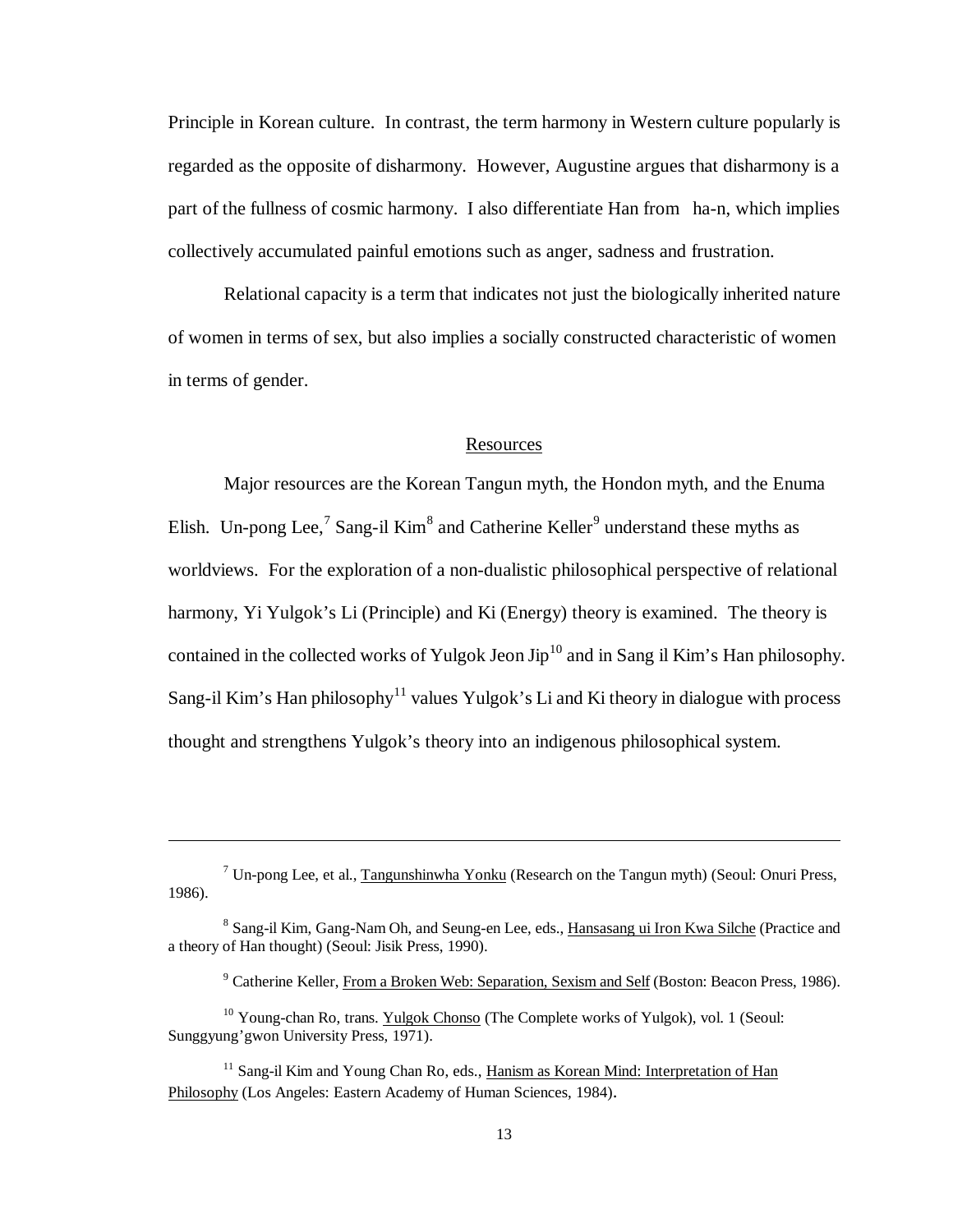For a theological reformulation on the basis of a non-dualistic worldview, feminist theology is a useful resource. Marjorie Suchocki,  $^{12}$  Hyun-Kyung Chung,  $^{13}$  Mary Daly,  $^{14}$ Elizabeth Johnson,<sup>15</sup> and Sallie MacFague<sup>16</sup> provide perspectives on relational aspects of the divine and relational values in terms of equality, mutuality, and openness. These relational values are not simply abstract philosophical and theological values. Only when the individual can practice this relational value in reality can relational harmony or Han have power.

A clergywoman needs to be aware of the importance of her relational capacity to nurture the self. She also needs to make continuous efforts to use that relational power as a resource for empowering the self. Self-care is an important element of pastoral care and counseling, which enables a clergywoman to reflect on her thinking and action and to nurture her own strengths and to be aware of her weakness, thus to experience healing and growth in the midst of care for others in carrying out her ministry. The feminist psychological self-in-relation theory and David Augsburger's inter-cultural counseling theory provide psychological and pastoral care and counseling research for the

<sup>&</sup>lt;sup>12</sup> Marjorie Hewitt Suchocki, The Fall to Violence: Original Sin in Relational Theology (New York: Continuum, 1994), 53.

<sup>&</sup>lt;sup>13</sup> Hyun Kyung Chung, Struggle to be the Sun Again: Introducing Asian Women's Theology (Maryknoll, N.Y.: Orbis Books, 1990).

<sup>&</sup>lt;sup>14</sup> Mary Daly, Beyond God the Father: Toward a Philosophy of Women's Liberation (Boston: Beacon Press, 1973).

<sup>&</sup>lt;sup>15</sup> Elizabeth Johnson, She Who Is: The Mystery of God in Feminist Theological Discourse (New York: Crossroad Publishing, 1992).

<sup>&</sup>lt;sup>16</sup> Sallie McFague, Models of God: Theology for an Ecological, Nuclear Age (Philadelphia: Fortress Press, 1987)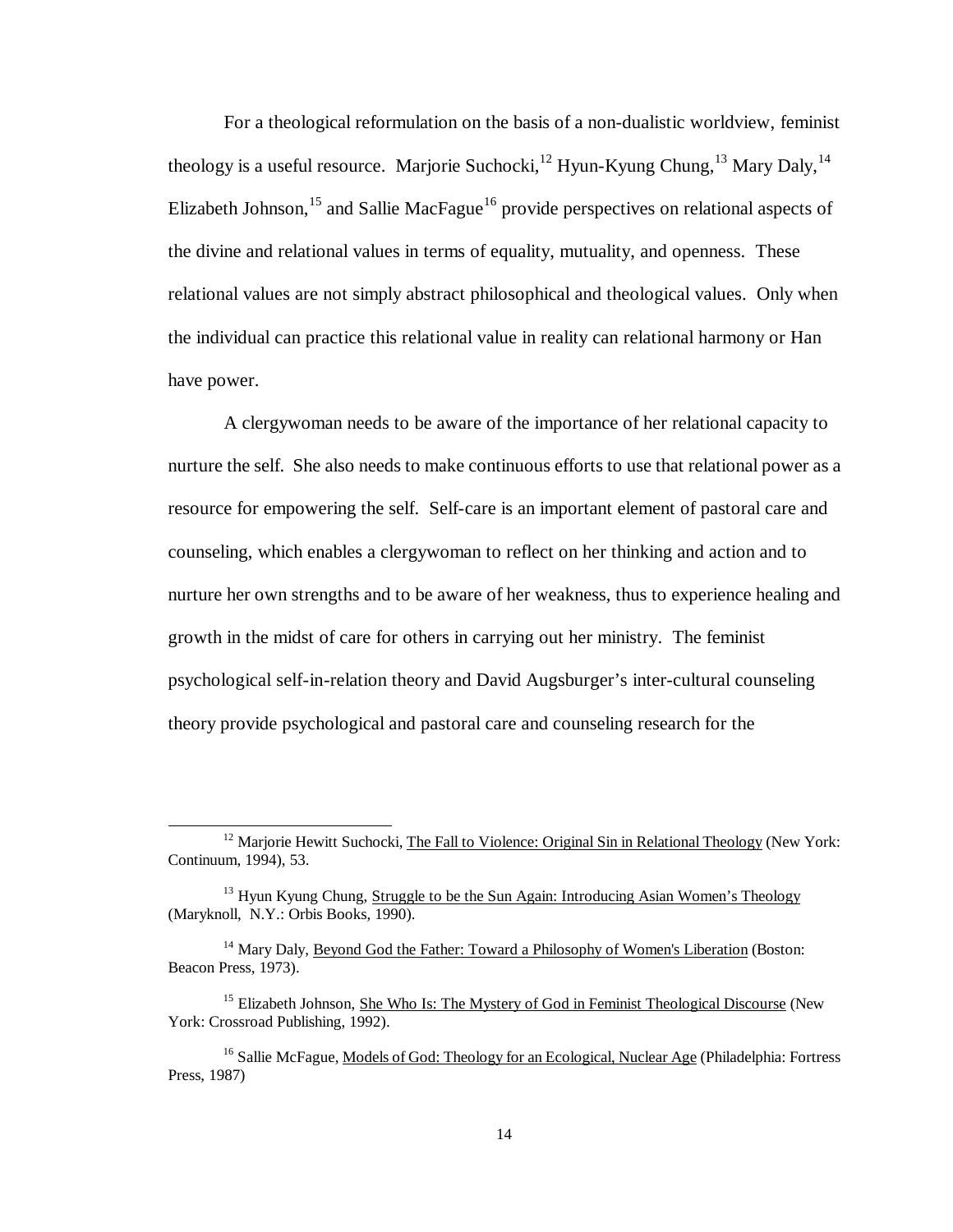development of a clergywoman's relational self— subjective, inter-subjective, and intercultural.

The development of a relational self is also inseparable from a clergywoman's development of her own relational spirituality that has characteristics of creativity, mutuality and diversity. The CPE model is a useful resource by which a clergywoman can develop a subjective-relational spirituality for healing and self-growth in balance between care for self and care for others.

#### Scope and Limitations

The research is limited to Korean clergywomen's subordination in relation to Korean clergymen in Protestant churches in Korea. I do not specifically exclude Korean-American clergywomen, however, because of their experiences outside Korea and the effect of those experiences on self-development; the experience of Korean-American clergywomen needs separate treatment.

Furthermore, the dominant-subordinate relationship between Korean clergywomen and men produces other separations between elders and clergywomen and between laypersons and clergywomen within the church. It also produces other separations between clergywomen and professionals, between the church and society, and between the church and cultures. My research focuses on a clergywoman's subordination itself from a psycho-spiritual perspective in order to nurture clergywomen first. From a psychological perspective, this research does not focus on healing ha-n itself, which is a psychological symptom derived from the separation between clergywomen and clergymen. Rather, it indicates that ha-n is the separation itself due to the dominant-subordinate relationship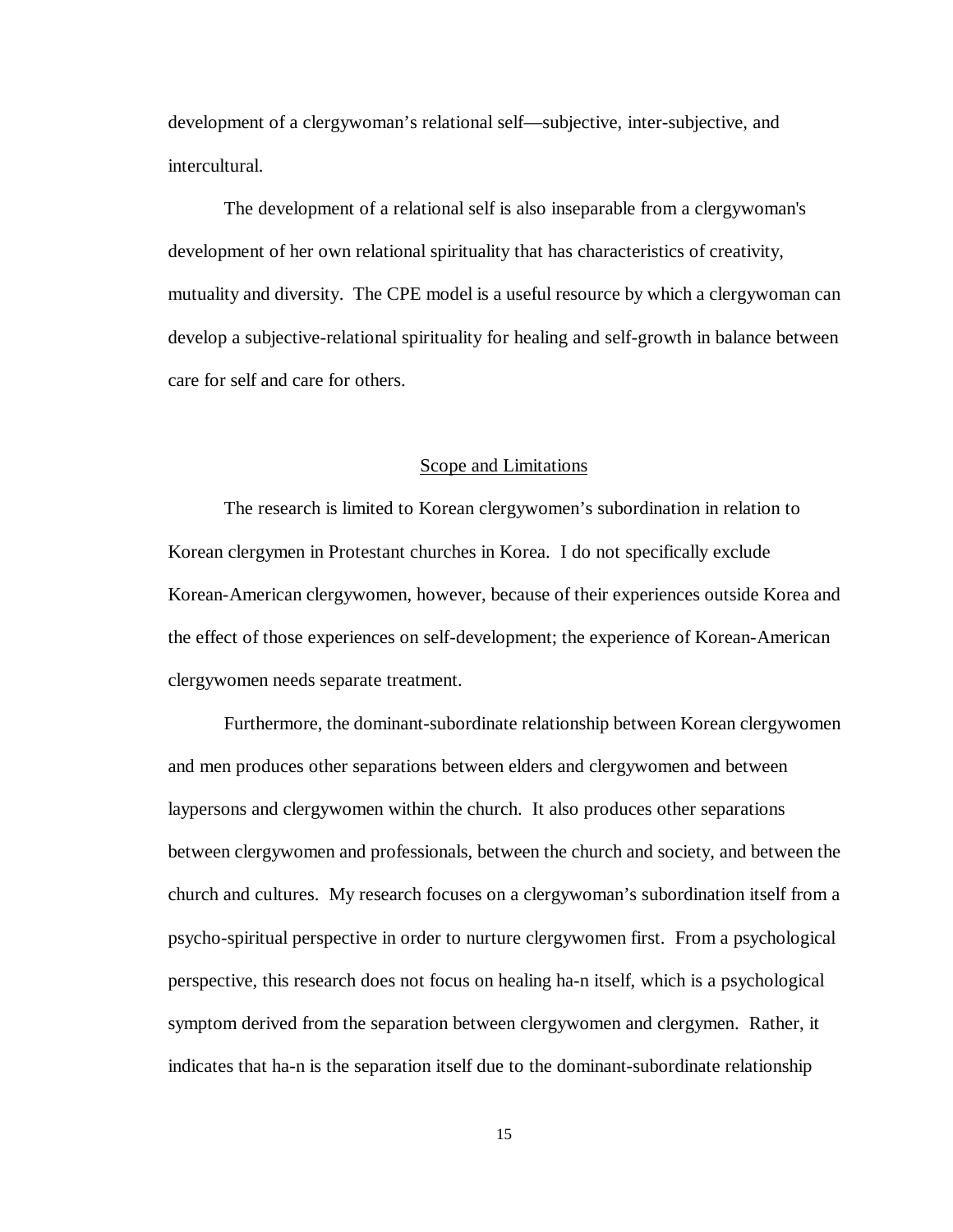between clergymen and clergywomen. The research also does not focus on the separation between elders and clergywomen or between laypersons and clergywomen.

Nor does this research focus on the separations between clergywomen and professionals, between the church and society, or between the church and cultures. This research aims at exploring the dominant-subordinate relationship between clergymen and clergywomen. If a clergywoman can change and empower herself first, this self-transforming experience itself is life energy and life force to empower others. I perceive that ministry is a life-sharing journey in the process of creating faith stories in the divine presence of others. For me, ministry does not mean one-sided care, healing, and growth on the part of a clergywoman. There is always mutuality between the care-giver and care-receiver whether pastoral experiences are painful or nurturing. My research focuses on a clergywoman's self-care in order to share this faith journey with others in a mutually empowering way.

I also acknowledge the limitation of my approach for Korean clergywomen's self-care in the midst of care for others. There are many other pastoral resources that a clergywoman can utilize for self-reflection beyond the CPE programs and other models I suggest. Group counseling, self-nurturing retreats, self-help guides, support groups and continuing education programs are valuable pastoral resources that can be utilized for enhancing a clergywoman's self-awareness, self-growth and self-reflection.

However, in this research, I focus on the utilization of the CPE program because the CPE program provides both a clinical setting and self-reflection through verbatim presentation, group feedback and supervision. A clergywoman can have an opportunity to analyze her pastoral experiences from psychological, spiritual, theological and pastoral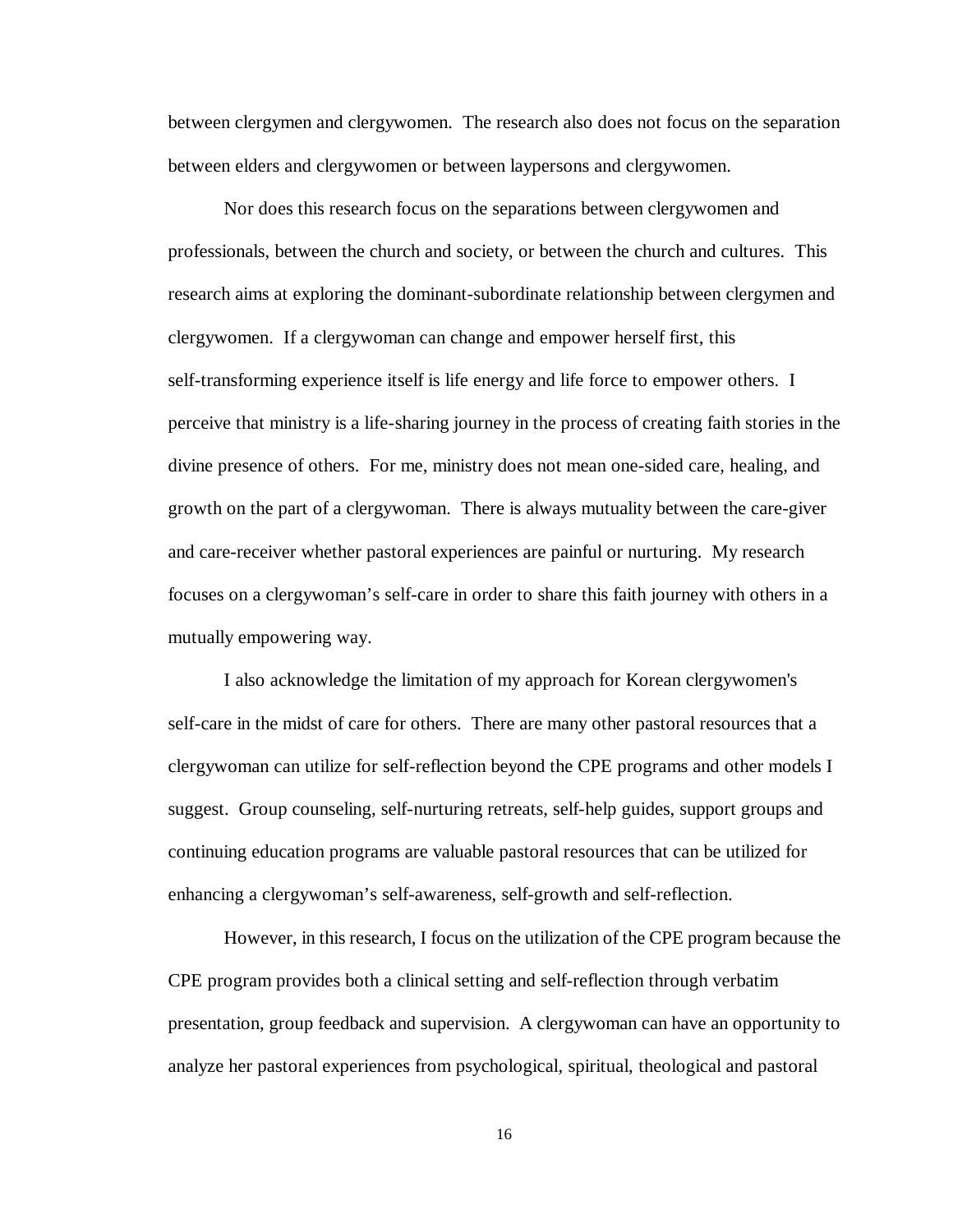perspectives. At the same time, this self-reflection is not just a theoretical analysis, but CPE leads to a clergywoman's practice of pastoral care in the clinical setting after her self-reflection. It also promotes a self-integrative process for a clergywoman by revisiting the unresolved areas where she doubted herself and her pastoral approach. In comparison to other self-nurturing and self-empowering programs, I see that one of the strengths of the CPE program is the connection between self-reflection, self-integration and vocational practice. Spiritual autobiography is another valuable spiritual tool in the CPE format, though I don't focus on it in the dissertation. A Korean clergywoman can develop questions for the forms of spiritual autobiography on the basis of clergywomen's pastoral and personal experiences.

I also see a possible resistance in utilizing the Korean myth and Korean philosophy within conservative Korean Protestant churches. Some Korean clergywomen may not validate the Korean myth and Korean philosophy as pastoral resources because the Korean church tends to teach that the Korean myth is religiously illegitimate or is contradictory to the message of the Gospels. Thus, as a way to enrich the message of the Gospel, I utilize cultural resources to develop a Korean clergywoman's pastoral identity. Tradition can be a valuable resource to enrich the message of the Gospel. Furthermore, a Korean clergywoman's role is not separable from her ethnic background in inter-cultural, multi-religious and inter-denominational settings. That ethnic or cultural uniqueness is deeply ingrown aspect of a clergywoman's pastoral identity that embraces differences beyond gender, sex, religion, ethnicity and cultures.

Another limitation in utilizing cross-cultural experiences for Korean clergywomen are language barriers, especially, in the context of the United States where clergywomen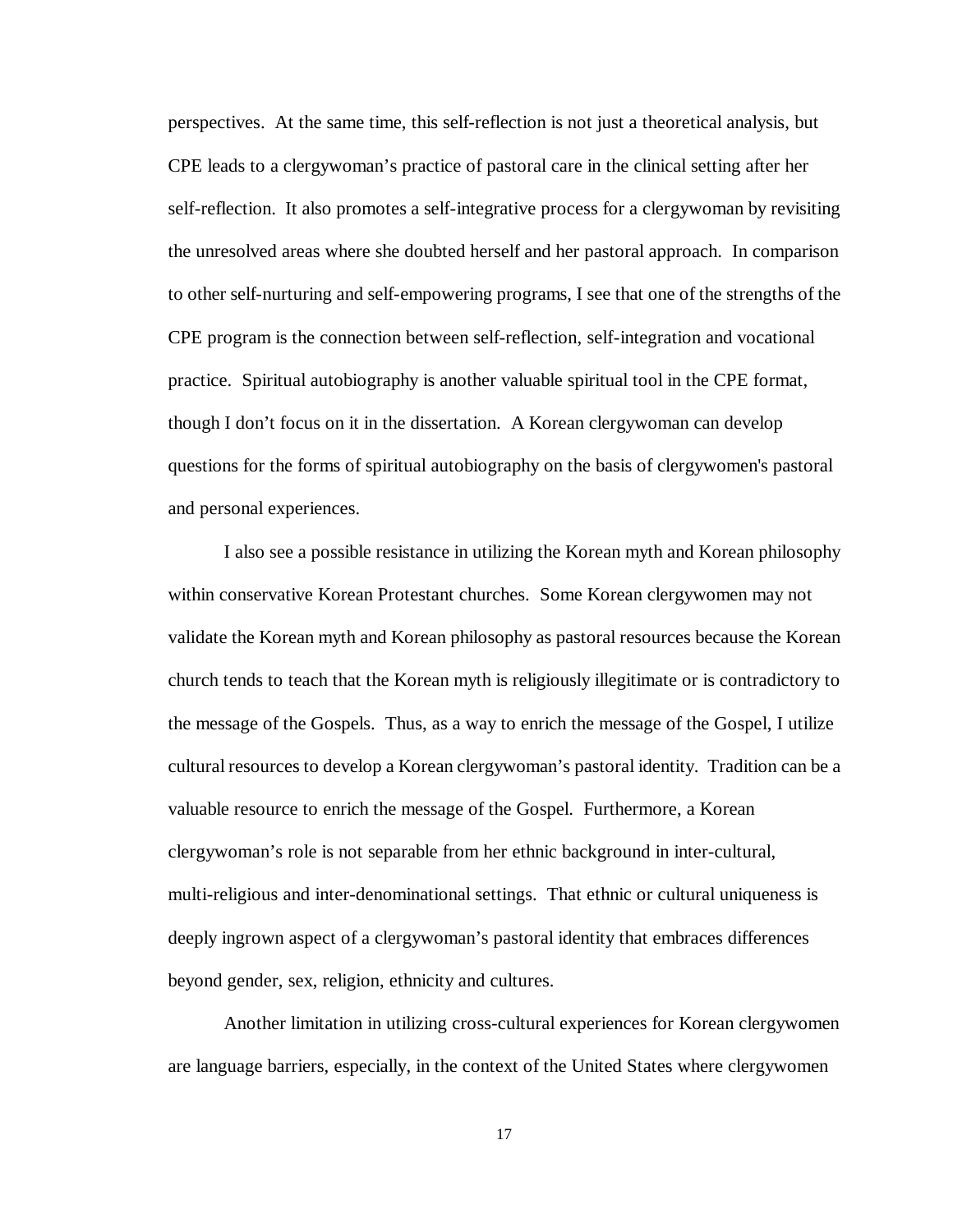can be easily exposed to many languages. When there is a language barrier, communication is not impossible, but many efforts are required, however, to have pastoral experiences in multi-cultural settings such as hospitals in the United States or in other countries. However, this dissertation explores both the positive and negative aspects of intercultural experiences due to different cultural customs, norms and values. Intercultural perspectives may provide a Korean clergywoman with experiences that assist her to overcome the patriarchal structure of the Korean church. Similarly, intercultural experiences to expand a Korean clergywoman's pastoral horizon so that she may be open to differences and learn how to live with those who are different from her in the midst of pursuing common goodness.

## Prior Research

Significant research has already been done on Han (relational harmony) and ha-n.<sup>17</sup> Han is a philosophical concept that implies "oneness" and "manyness"; ha-n has been understood as a psychological term that implies accumulated collective emotional pain derived from social and political oppression. There is not much research on Korean clergywomen's self-growth in terms of Han. Hyun-ey Kim introduces two women's biographical stories about U-jeong Kim,<sup>18</sup> a female theologian, and Hwa-soon Cho,<sup>19</sup> a clergywoman who served their lives for women's rights and liberation. Their biographies

 $17$  It is necessary to distinguish Han from ha-n. Han refers to that meta-harmony that embraces both discord and harmony. On the other hand, ha-n refers to accumulated emotional pain.

<sup>&</sup>lt;sup>18</sup> Hyun-ey Kim, "Yeseongei Iganwharluhan Yi U-jeongei Samkwa Shinhak" (Yi U-jeong's Life and Theology for Women's Humanization), in Hankuk Yeseongshinhak shipnyon (Korean Female Theologian's Association) (Seoul: Hankukyoshinhakjahyupeiwhe, 1990), 53-77.

<sup>&</sup>lt;sup>19</sup> Ju-hyun Kim, "Hamkesalgiuhayo, Todarn Cho, Wha-sooney Iyakirl Chazase" (Searching for the story of Cho, Wha-soon, in order to co-exist) in Hankuk Yeseongshinhak shipnyon (Korean Female Theologian's Association) (Seoul: Hankukyoshinhakjahyupeiwhe, 1990), 78-86.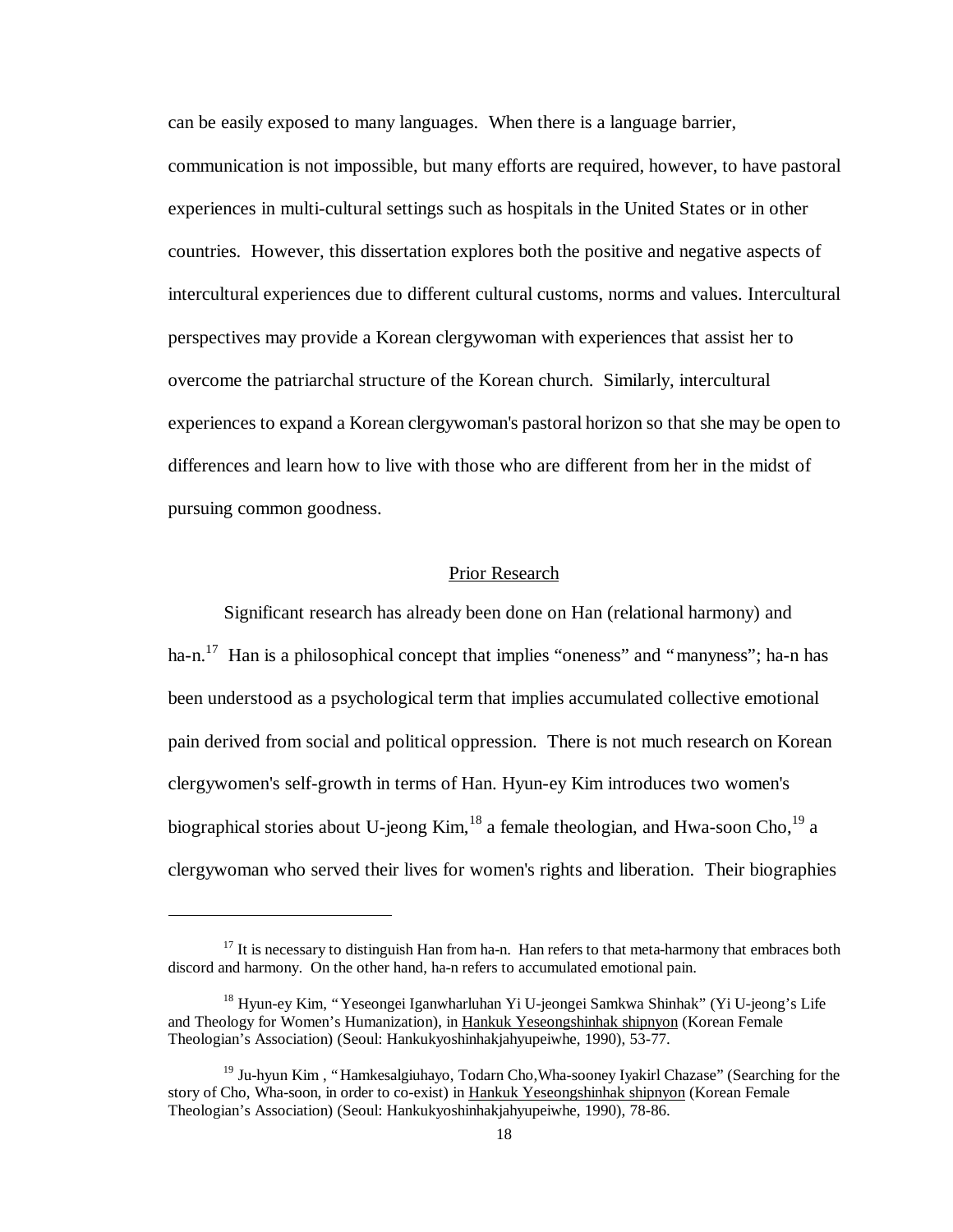show their passion against social injustice, sexual abuse, and family laws against women's rights rather than their self-growth.

Young Ae Kim examines Korean women's ha-n from socio-historical, psychological and spiritual perspectives. She suggests a model of healing ministry that incorporates Korean Shamanism to heal Korean women's ha-n in the faith community. Even though she deals with a woman's worldview of Han, her dissertation is more focused on the healing of ha-n from cultural and social perspectives and does not deal with the undergirding philosophical perspective creating the subordination of women to men.<sup>20</sup> Jae Hoon Lee also explores ha-n as inner wounds, analyzing case studies of ha-n from socio-political historical and object relations perspectives. His case studies manifest the brokenness of wholeness but do not explain the philosophical causes that create ha-n or the value of Han in healing.<sup>21</sup>

On the other hand, it is the contribution of Sang-il Kim that explores the Korean worldview from the perspective of Han (oneness and manyness) in dialogue with Process thought. His Process thought bridges the Korean non-dualistic worldview and the Western dualistic worldview, and creates a common ground where the two cultures can dialogue to create unity or wholeness in difference. $^{22}$ 

From Kim's Han worldview, Gui-chun Lee suggests an androgynous model of pastoral care in relation to the Korean worldview of Han. His model criticizes the

<sup>&</sup>lt;sup>20</sup> Young Ae Kim, Han: From Brokenness to Wholeness: A Theoretical Analysis of Korean Women's Han and Contextualized Healing Methodology (Ph.D. Diss., School of Theology at Claremont, 1991).

<sup>&</sup>lt;sup>21</sup> Jae Hoon Lee, The Exploration of the Inner Wounds— Han (Atlanta : Scholars Press, 1994).

 $22$  Sang- il Kim, Han Philosophy (Seoul: Onnuri, 1994).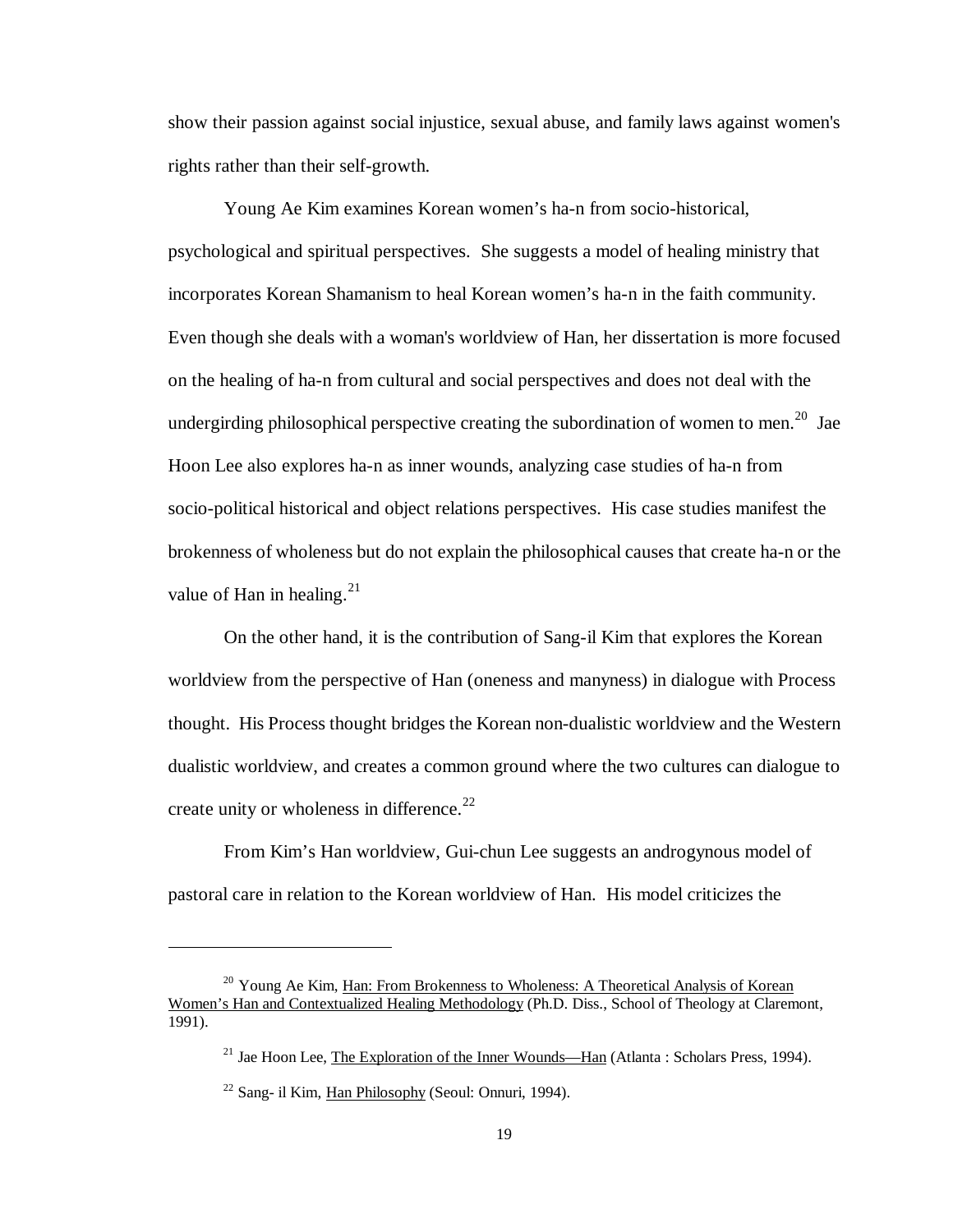patriarchal model of pastoral care and suggests the importance of balance between the Male and the Female Principle. However, his model does not emphasize the importance of the subjectivity of each Principle, even though his model values the Female Principle in the context of the Male Principle dominant pastoral care.<sup>23</sup> Mi-gang Yang also suggests a feminist model of pastoral care that emphasizes an androgynous model of worship service in which men and women lead worship service together. Her feminist model of pastoral care emphasizes reformation of theological education, job location and building up clergywomen's pastoral identity and ministerial formation, biblical-based holistic spirituality and inter-denominational team ministry. $24$ 

Scholars have examined Han thought as a Korean philosophy that pursues an indigenous non-dualistic Korean worldview. What the research has not noted is that Han thought did not highlight the value of the Female Principle as much as the Male Principle for a clergywoman's self-healing, self-growth and self-integration. This dissertation highlights the value of the Female Principle as a pastoral resource for a Korean clergywoman to integrate the self from a relational harmony or Han (wholeness) perspective. It utilizes the non-dualistic Korean worldview of Han as a philosophical frame of reference to emphasize a female image of the immanent God who embraces both transcendence (the Male Principle) and immanence (the Female Principle). This dissertation shows how the worldview of relational harmony or Han of a Korean clergywoman can promote a Korean clergywoman's self-awareness as a subjective but

 $\overline{a}$ 

<sup>&</sup>lt;sup>23</sup> Gui-chun Lee, Hankukchok Mokhoe Sinkakchok Tamku (Research on Korean pastoral theology: Androgynous model of pastoral care) (Seoul: Methodist Theological Seminary Press, 1989).

<sup>&</sup>lt;sup>24</sup> Mi-gang Yang, "Hankukey Feminist Mokwherleyhan Chelrak" (Strategies for feminist ministries of ordained women ministers in the Korean Protestant churches), Hankukyoseongshinhak (Journal of Korean Feminist Theology), 40 (winter 1999): 54-72.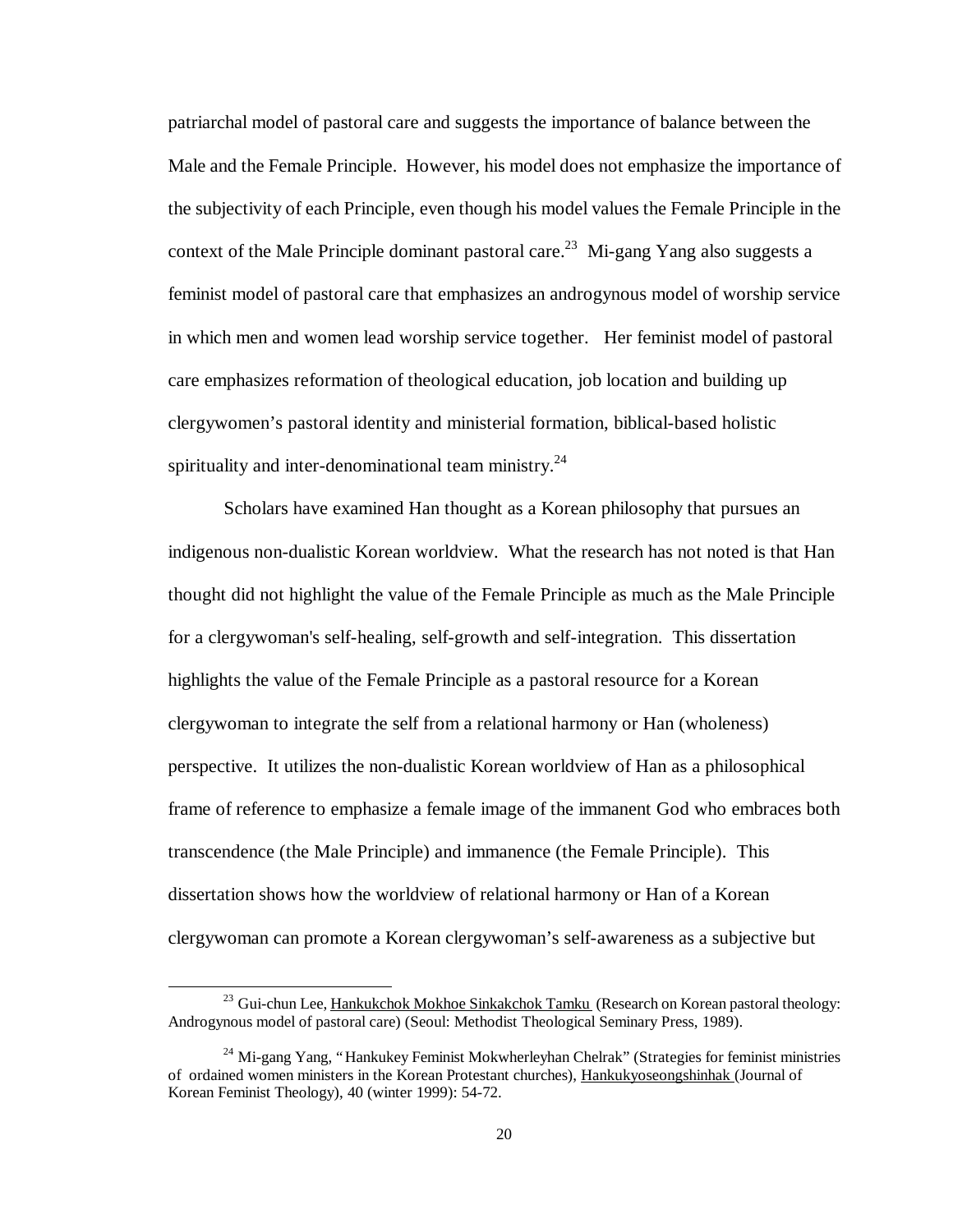relational being in an awareness of the value of the Female Principle. In the process of becoming a subjective-relational being, a clergywoman is also gradually aware of her shadows as an essential aspect of self-growth in interaction with other selves. The process of subjective-relational spirituality makes a pathway by which a clergywoman can learn to accept her shadow for self-integration. It is a spiritual journey to find, claim and develop her self from the Female Principle perspective.

#### Chapter Outline

Chapter 1 is an introduction to the study. It begins with the author's personal vocation in relation to the problem addressed by the dissertation. The chapter then proceeds with thesis and summary argument, research methods and resources, scope and limitations. It includes a review of research on Han (wholeness or relational harmony) and ha-n (brokenness) and specifies the intended contribution of this dissertation. This introduction concludes with brief description of each chapter.

Chapter 2 explores the origin of the meaning of Han in terms of the Male and the Female Principle from etymological and historical perspectives and shows how the concept of Han was developed into two terms Kam and Bak that represent the Female Principle and the Male Principle respectively. This exploration challenges a Korean clergywoman to search for a cultural spirit that values the Female Principle as much as the Male Principle in creating relational harmony. The historical and etymological research for the origin of relational harmony can be found in the worldview of the Korean people who value both the Male and the Female Principle respectively and their mutual relationship to create the union between the Male and the Female Principle. This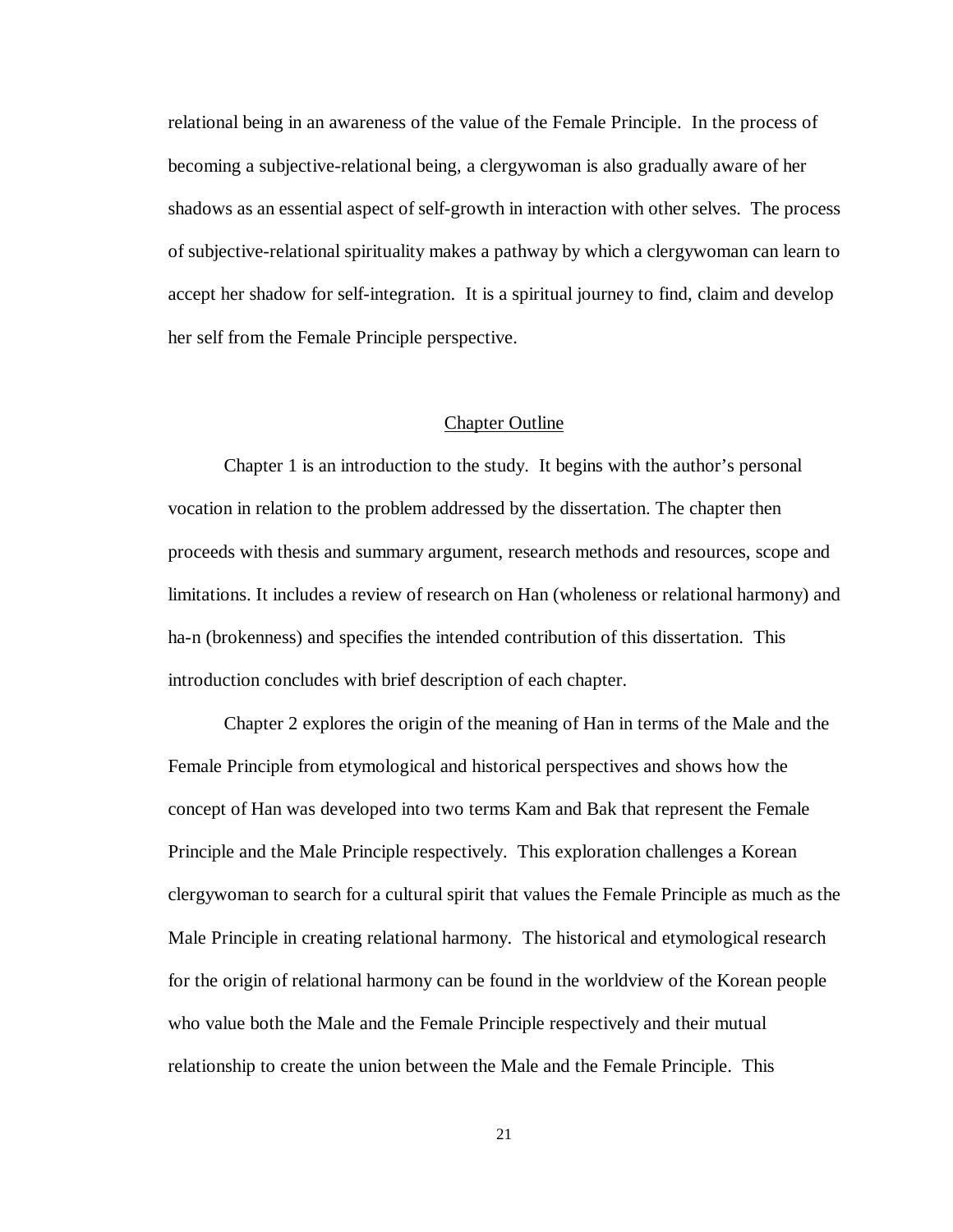worldview can be found in the Korean Tangun myth. Myth is a window to see the worldview of a culture.

Chapter 3 focuses on searching for the worldview of relational harmony or Han through the Korean Tangun myth that elevates the Female Principle through the rebirth of Komne (she-bear) to create relational harmony. The rebirth of Komne challenges a Korean clergywoman to value and validate the uniqueness of the Female Principle in order to create the worldview of relational harmony. This Female Principle oriented worldview in the myth does not devalue the Male Principle or destroy the Male Principle. Rather, it pursues subjectivity of the Female Principle and the Male Principle respectively and their mutual relationship to create unity. This worldview of relational harmony is explicit in the philosophical system of Yulgok Yi.

Chapter 4 develops a Korean clergywoman's Female Principle oriented worldview of relational harmony. This worldview does not imply a Female Principle dominant worldview where the Male Principle is subordinated to the Female Principle or the Male Principle is demarcated. The union between Hwan-ung (Male Principle) and Komne (Female Principle) is well developed into Yulgok's Li (principle; the Male Principle) and Ki (energy; the Female Principle) theory. This philosophical theory is a springboard for a Korean clergywoman to develop her worldview of relational harmony between the Male and the Female Principle that is based on equality, mutuality and openness. This worldview of relational harmony provides a philosophical framework to develop the Female Principle oriented divine image.

Chapter 5 focuses on the development of a female image of an immanent God based upon the relational worldview generated by the integration of the Male and the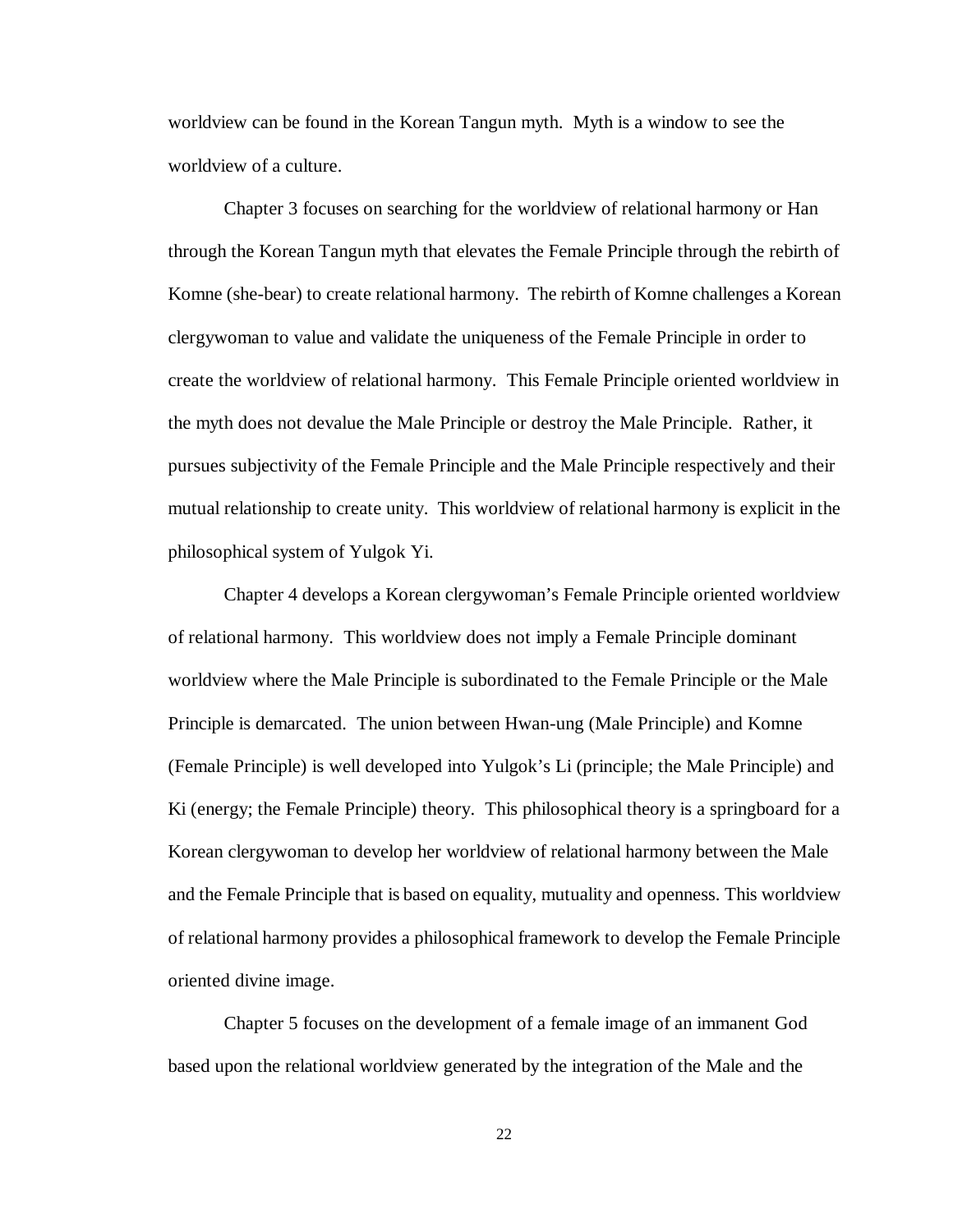Female Principle and their values of equality, mutuality and openness. The immanent God does not either devalue transcendence (the Male Principle) or exclude it. Rather, immanence of God promotes uniqueness, relatedness and life in creating relational harmony in interaction with the world. The immanent God is both transcendent to the world and immanent to the world. This female image of an immanent God embraces both the Male and the Female Principle. It is a theological source for a Korean clergywoman to develop her relational capacity and use her relational power to create relational harmony of the self that is based on uniqueness, relatedness and life.

A clergywoman's continuous self-development is a form of self-care that is an essential to provide pastoral care and counseling to others. Chapter 6 discusses how a Korean clergywoman can develop her relational self based on the immanent image of God. Her relational self is composed of three different levels of self: subjective, inter-subjective and inter-cultural self. I argue that the relational capacity in a clergywoman can fulfill her potential by growing in interaction with her inner self and with other selves. The process of becoming a relational self is not a linear but a spiral process of developing the self. A clergywoman's relational self is a pastoral resource through which a clergywoman can develop her spirituality from the perspective of relational harmony. The process to develop a Korean clergywoman's subjective, inter-subjective and inter-cultural self is a spiritual journey. It takes place in the midst of caring for others and promoting healing for others throughout the faith journey that she shares with others in a variety of pastoral settings.

Chapter 7 develops a Korean clergywoman's spirituality from the perspective of relational harmony. Creativity, mutuality and diversity are three poles to create relational spirituality. I show how CPE (Clinical Pastoral Education) experiences at Queen's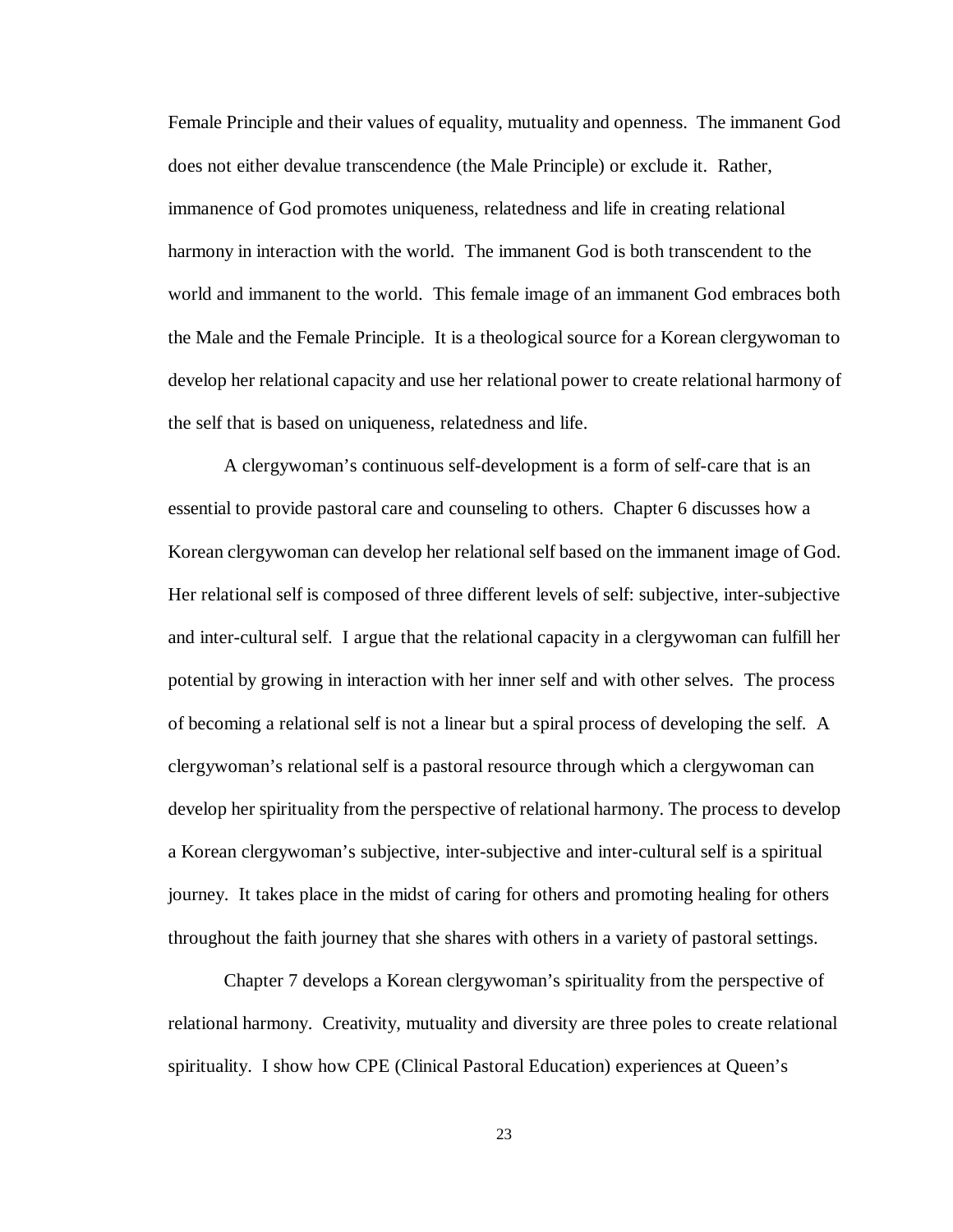Medical also enable a clergywoman to develop a spirituality for her self-growth and self-integration in the midst of providing care for others, thus bringing healing for others in balance with care and healing for the self. This relational spirituality will be represented as an indigenous symbol of Sam (Three) T'aegeuk (the Great Ultimate) to create Han, or relational harmony. It represents a clergywoman's faith journey and process to provide continuous care and healing for the self and others.

Chapter 8 summarizes the argument and explores implications for future research.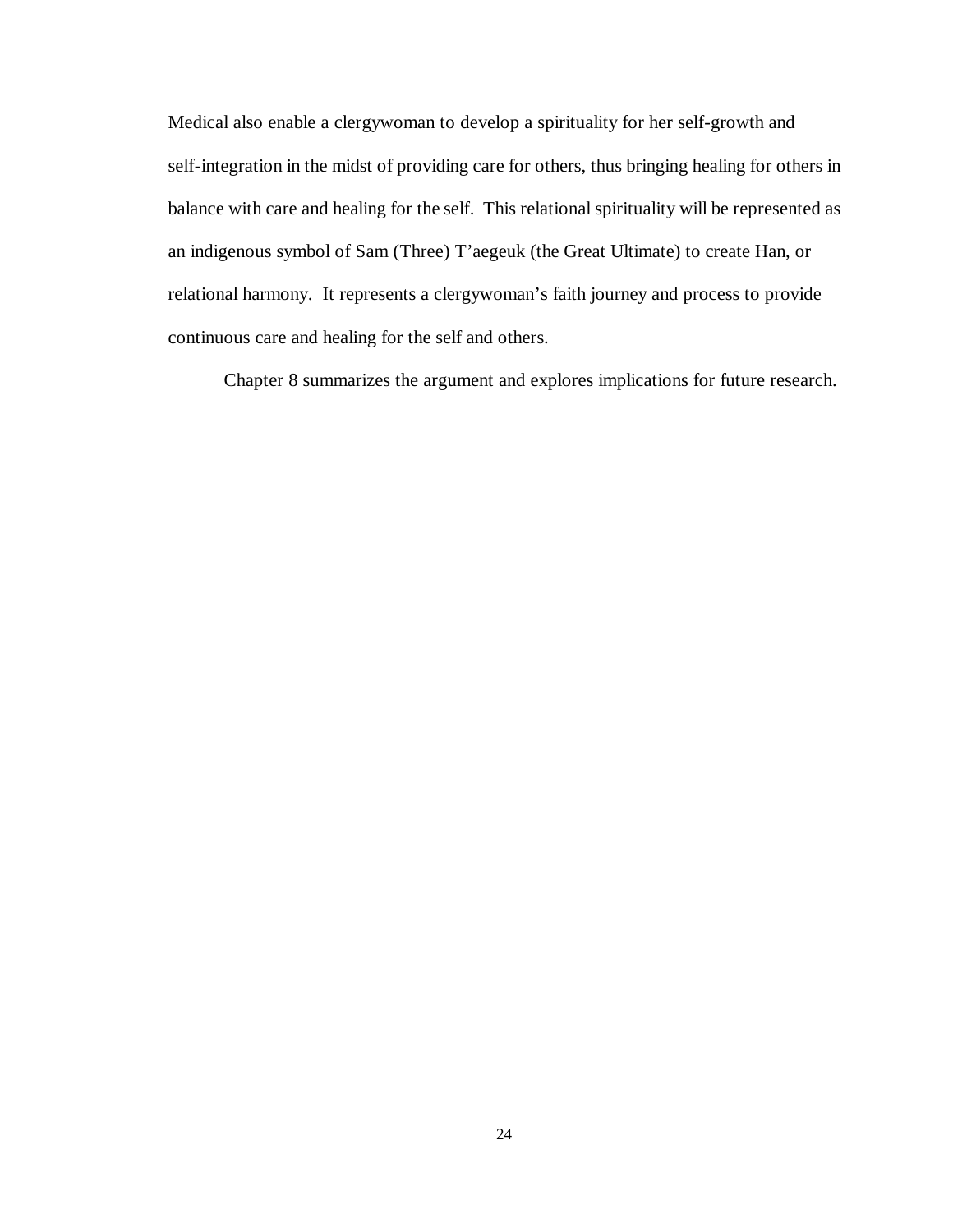## CHAPTER 2

The Origin of the Meaning of Han in Terms of the Male and Female Principle

A Korean clergywoman's self is inseparable from her cultural spirit. Han (relational harmony) is a cultural spirit that does not contradict the spirit of the Gospels that promotes holistic being and abundant life in God. Chapter 2 examines the origin of Han from an etymological perspective in terms of the Male and the Female Principles. Section 1 explains the historical development of Han in relation to the terms Kam and Bak, which represents the Female and the Male Principles respectively. Section 2 focuses on the development of the meanings of Han from Kam (the Female Principle) and Bak (the Male Principle). The historical and etymological exploration of Han challenges a clergywoman to reclaim the value of the Female Principle in the culturally transmitted mind of the Korean people.

#### Historical Background of the Male and the Female Principle

A Korean clergywoman can examine the origin of the Male and the Female Principles of Han from the perspective of the historical research on the meaning of Han. The concept of Han was developed from a worldview in which the primitive understood the universe as a circle "Cosmic Egg" or as a "serpent" which holds its own tail in its mouth. Erich Neumann interprets the symbol as a lower life form that has no differentiation between beginning and end. Neuman calls this undifferentiated form of life the state of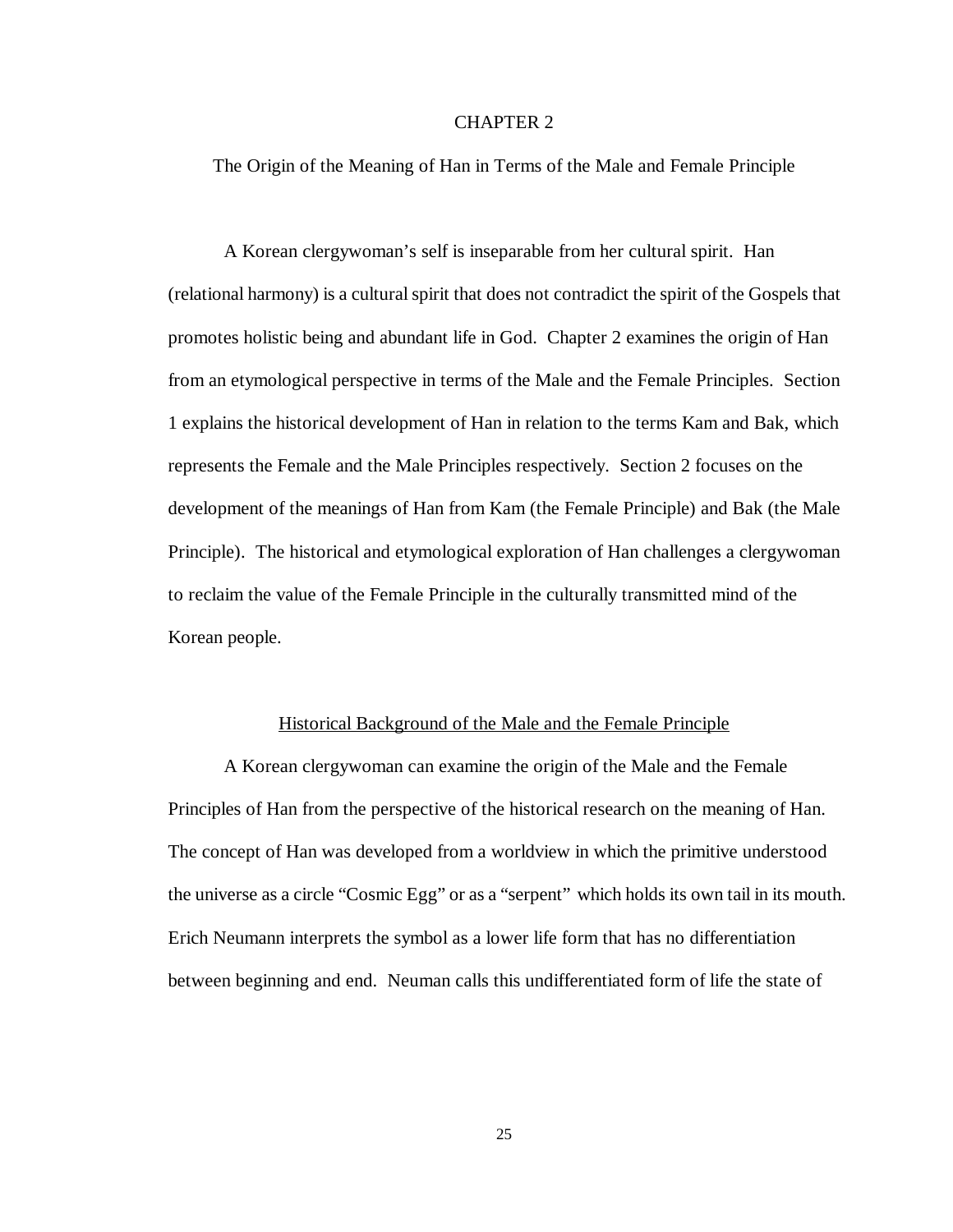Uroboros.<sup>1</sup> Neuman explains this Uroboros as a primal, undifferentiated and dreamy autistic state where there is no self-conscious life.<sup>2</sup> Sang-il Kim calls this undifferentiated state "an androgynous oneness" which has no clear sex or gender concept. This non-differentiated worldview also appears on the earthen vessels and murals made during the Three Ancient Kingdoms of Korea in the fourth and fifth century. An earthen vessel of Kumjuakjangsiktogi and Hyunmudo murals manifest an androgynous world view of the ancient Korean people. $3$  Kim views this non-sex or non-gender concept of "androgynous" oneness" or Uroboros as the origin of the Male and the Female Principle that represent an ancient Korean worldview.

"Androgynous oneness" as a worldview of the ancient Korean people was developed with the importance of Al (egg) which was the source of the birth of the ancient kings. Korean folk literature and historical records, and in particular, Korean Al myths, explain the ancient kings' birth from eggs<sup>4</sup> Kim Alchi, Bakhyokkosae and Chumong. The founders of the Three Kingdoms of Ancient Korea, Shilla, Baekjae and Koguryo, were born from eggs. For example, Chumong, the founder of Koguryo, was a founder with a well-known birth story. The story unfolds with a woman, Ryuhwa, who was lured by

-

<sup>&</sup>lt;sup>1</sup> Erich Neumann, The Origins and History of Consciousness (Princeton: Princeton University Press, 1970) cited in Ken Wilber, Up From Eden: A Transpersonal View of Human Evolution (Shambala: Boulder, Colo., 1981), 22-25.

 $<sup>2</sup>$  Ibid.</sup>

<sup>&</sup>lt;sup>3</sup> Sang-il Kim, HanbakMunmyungron [The Origin and History of Han Consciousness] (Seoul: Ji Sik Press, 1987), 47.

<sup>&</sup>lt;sup>4</sup> The birth myths are contained in the Korean folk literature, Chinese literature, and Samguk sagi (the history of the ancient Korean Three Kingdoms) in the fourth and fifth centuries.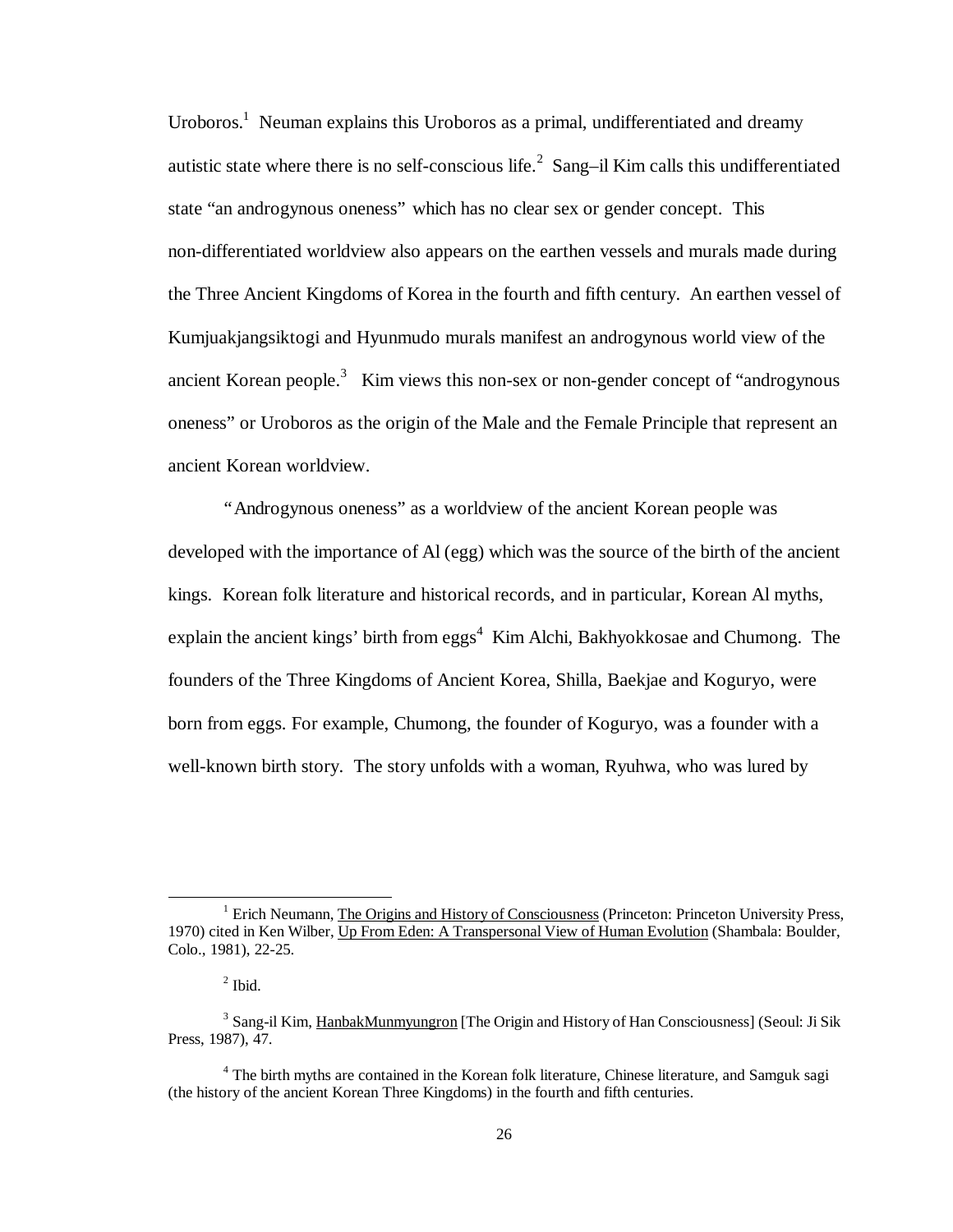Haemosu,<sup>5</sup> the son of the Heavenly Emperor. She conceived an Al after she was pursued by the light of the sun. The text in Wei Che<sup>6</sup> contains Chumong's birth story as follows:

> Ryuhwa was shut up in a room. The light of the sun fell on her. Shielding her body, she avoided it, but the light of the sun pursued her. After that, she conceived and gave birth to an egg [Al]. The king (of Fouyu) had the egg thrown to a dog, and then to a pig, but neither dog nor pig ate it. It was abandoned on a road; cattle and horses avoided it. Later, it was left in a field; the birds covered it with their wings. The king tried to break it, but without success. He gave it back to the woman (who "gave birth"). She wrapped up the egg and put it in a warm place. A boy broke its shell and emerged from it. He had beautiful features.<sup>7</sup>

Like Chumong, two other kings have similar myths that legitimated their birth from eggs. The kings' birth from eggs added into an androgynous oneness another new meaning: the beginning. Al, or egg, was the term to represent an undifferentiated androgynous oneness or the beginning.

An androgynous oneness, or Al, was gradually developed into a gender concept according to a historical epoch of ancient Korean history. Kyung-tak Kim, a former professor of Korean University, shows how this androgynous oneness was developed into a gender concept. Kim divided Korean history into four historical epochs: the Paleolithic Age (third millennium B.C.), the Neolithic Age (third and second millennium B.C.), the Bronze Age (fourth B.C.), and the Iron Age (third to first century B.C.).

 $\overline{a}$ 

<sup>&</sup>lt;sup>5</sup> Haemosu is a composed word from ha, "Sun," and mosu<mos=mot, "pool, gulf." See Yves Bonnefory, comp., Asian Mythologies (Chicago: University of Chicago Press, 1993), 300.

<sup>&</sup>lt;sup>6</sup> Wei Che contains the original document, which is entitled San Kouo Che" a history of Three Chinese Kingdoms from 220 to 280, Shu, Wei, and Wu, edited by Chen Shou (died in 292). Chapter 30 of the part concerning the Wei kingdom, namely, Wei che, describes Korea and other countries which is situated in north Asia. Ibid., 300.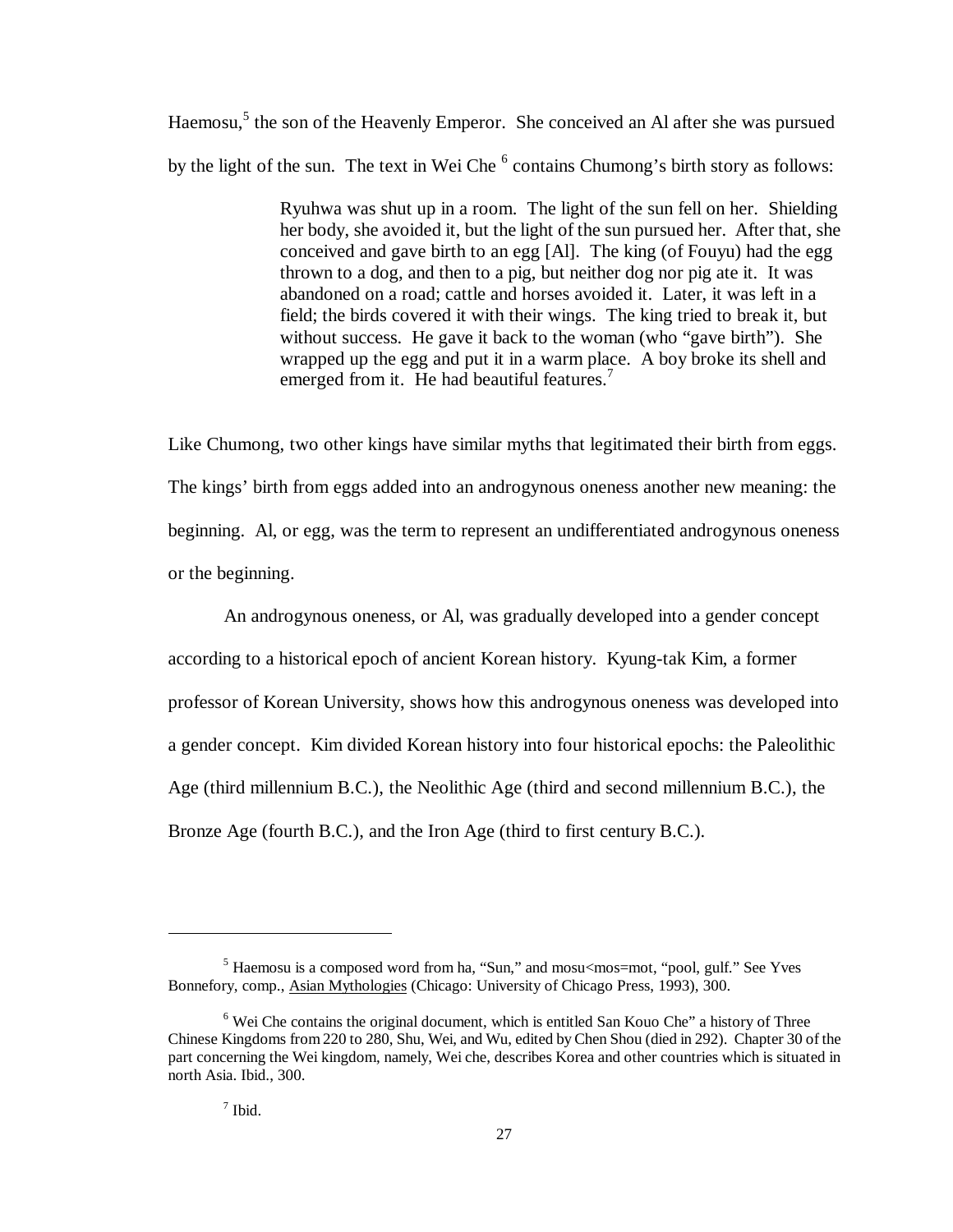The Paleolithic Age began with the people who dwelt around the north eastern area and the Asian peninsula. People lived in dark caves and worshipped as the source of life and productivity totems such as the bear, earth, and water. Kum $<sup>8</sup>$  Kom, Koma, and Kam</sup> were coined during this age. Kum was the term to represent the Great Mother who was the controller of life, death, fertility and productivity. In particular, the term Kom or Koma, was originated from Oma (mother) which was a derivative from the term Om whose meanings were hole, cave, and womb. Kopuk (turtle) was the water god(dess) who gave life, regeneration, love, death, and soul. Earth and water were symbols to represent the Great Mother or Shan Shin or Producing Grandmother.<sup>10</sup> During the Paleolithic Age, Kam was the term to embrace tribe, cave, darkness, water, bear, and the Great Mother, the matriarchal culture; that is, the Female Principle. Kam was the term to represent the matriarchal culture and explain the origin of the Female Principle.

As the Paleolithic Age evolved into the Neolithic Age, the Kam tribe did not live in caves anymore and moved out to the field. People worshipped flying birds or animals in the sky as their totem objects that they called  $\text{Dak}^{11}$ . During this period, the Dak tribe still worshipped the earth as the source of life, fertility, and productivity.<sup>12</sup> Furthermore,

1

 $12$  Ibid.,  $112-23$ .

 $8$  Two Korean kings, Whang Gum or Lee Sa Gum used the name kum or gum, which is derived from Gam. The Japanese called God Gami, or Gamu. The Anui called God Kamui. God is identified with Gom, which is both called the same name Kami. The Auni called the god of fire Abe-Kanui and the god of the sea Repua-Kamui. Gom is just called Kamui in Anui linguistics. See Sang-il Kim, Hanbakmunmyungron, 83-84.

 $9$  "The consonant was changed from K through H to O whose transition was evidenced in Tugus language of the Altai in which the term Koma was changed into Homotri or Koma-Homo-Oma(Om)." Ho-wang Jung, The Tangun Myth in Terms of Korean Language (Seoul: Myungmunsa, 1995), 112.

<sup>10</sup> Ibid., 120-21.

 $11$  Sang-il Kim, HanbakMunmyungron, 144.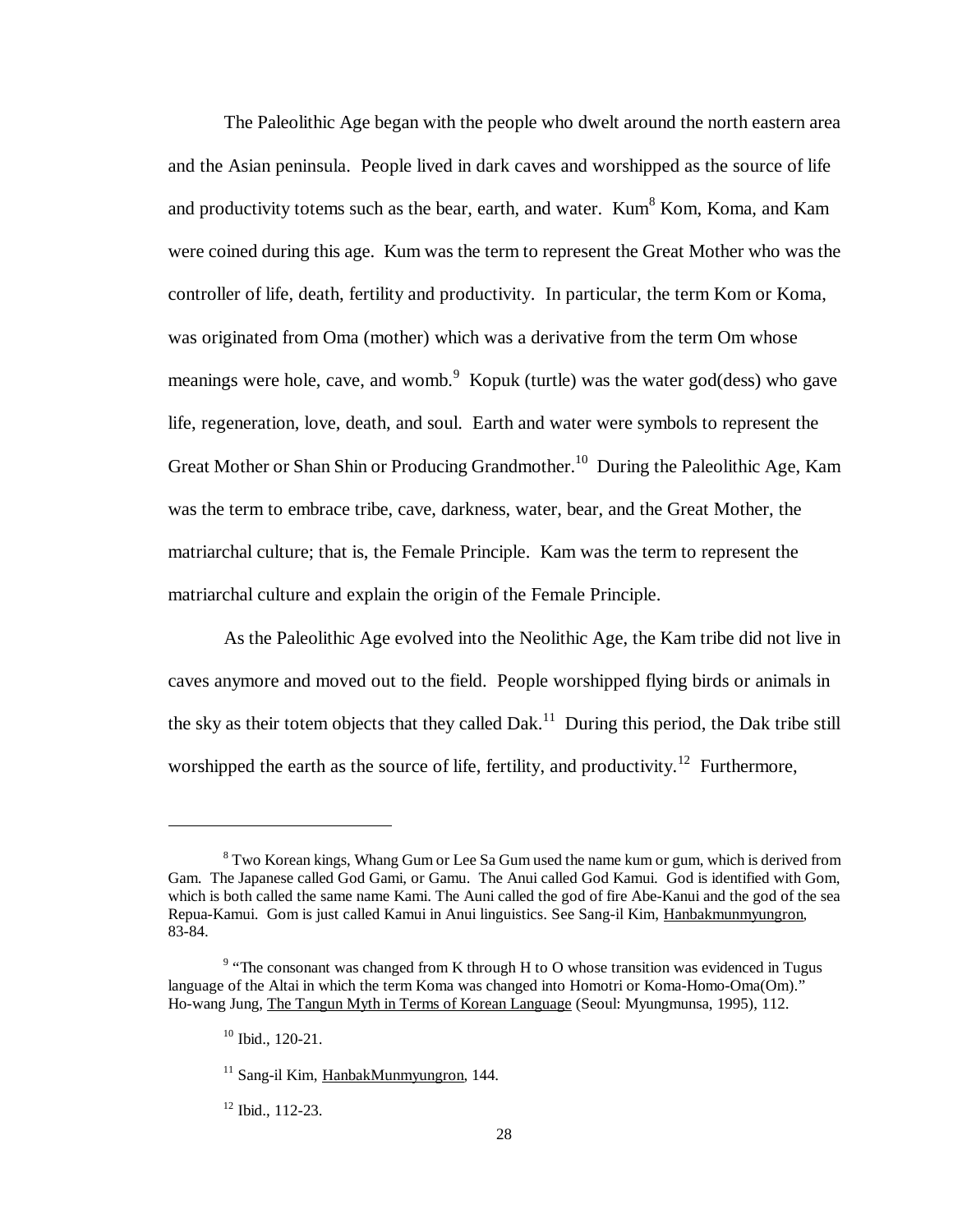people lived off rice farming which required intensive labors. Byung-mo Kim in his Hankukkodasayonku (The Research on the Ancient History of Korea) makes it clear that this "rice farming" created a farming culture where people harvested a variety of crops. They gradually built up the cohesiveness of membership among farming people, developed the consciousness of community, and created a village community. The Great Mother was elevated into a female goddess that was made with earth and was an object whom people worshipped for abundant harvests and fertility. People also built stone tombs and their house with earth. Five or six earthen houses in Susokri at Yangchu in Korea are archeological evidence to prove kinship ties and the matriarchal community.<sup>13</sup>

However, this field and farming culture gradually changed into a culture in which development and use of heavy bronze farming tools required the physical strength of male labor force. The Dak<sup>14</sup> people moved near mountains, in particular, mount Bakdu. They adopted bronze from the Tungus race (1000-700 B.C.). This period was called the Bronze Age.<sup>15</sup> Since bronze was a major farming tool, heavy farming tools required physical strength of male labor force, which gradually replaced a nurturing oriented female labor system with a force oriented male labor system. The power of the male oriented labor system consolidated the gradual establishment of the patriarchal system. In the Puyo, one of the strong tribes in northern Manchurian, the patriarchal system promoted the ownership of private property and the patriarchal rules oriented communities.<sup>16</sup>

 $\overline{a}$ 

 $13$  Ibid., 102-07.

 $14$  Ibid., 97. The word Dak signifies flying animals with wings or birds

<sup>15</sup> Ibid., 97.

<sup>&</sup>lt;sup>16</sup> Yung-chung Kim, ed. and trans., Women of Korea: A History from Ancient Times to 1945 (Seoul: Ewah Women's University Press, 1976), 4.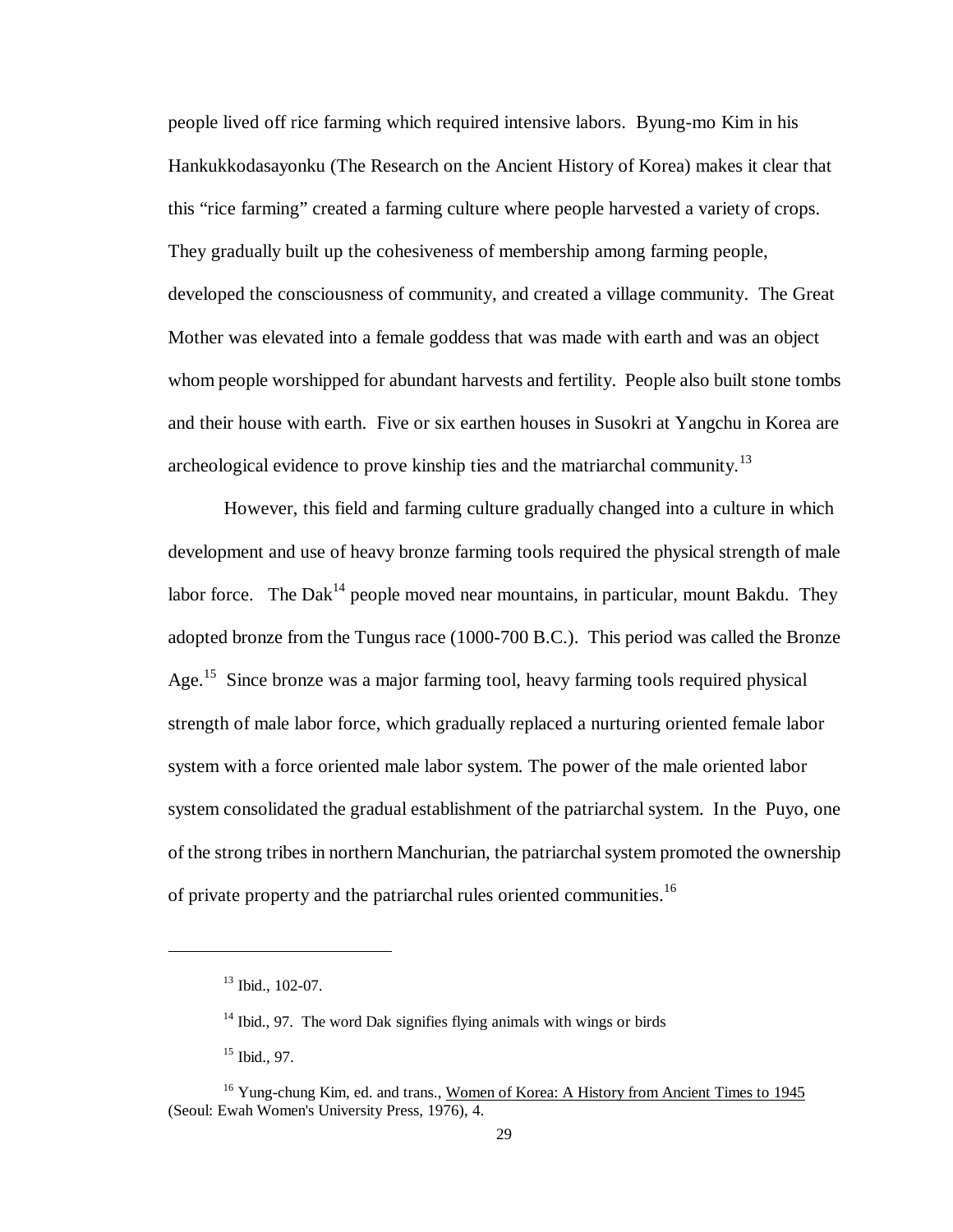The Dak people gradually mingled with the Bak people who lived on the Bakdu mountains and worshipped the sky, the sun, and light. During this bronze period, the Dak culture was absorbed into the Bak culture. Nam-son Choi, a prominent scholar in Korean studies, in the Theory of Bulhammunhwaron (On the Study of Bak Culture) explains the origin of the term Bak. Choi asserts that the term Bak originated from the Mongolian Tengri which implies "blue sky," "god," or "head." Bak was used as suffix or prefix to refer to the names of mountains, rivers, and kings. In addition, the term Kam was also gradually replaced with the term Bak. Kam was changed into gam which represented male power, male authority and a kingship oriented political system such as wang (king),. geum or Algam, younggam, $^{17}$  daegam<sup>18</sup> and sanggam<sup>19</sup>. The term Bak represented the sky, the sun, light, and kings, and the patriarchal culture; that is, the Male Principle.

As iron replaced bronze farming tools at the end of the second century B.C., the Bak tribe used wood for building houses and established an agricultural society.<sup>20</sup> Archeological evidence proves this patriarchal structure of family system and societal system. From the Dolmen at Whanghaedo, we find evidence of burial customs and the male shape of statues which were replaced with male centered family tombs. During the Iron Age, the Bak people used the terms Kam, Dak and Bak together and coined the term Kamdakbak. Kamdakbak was later replaced with Bak and Han. As the Iron Age came to end, the term Han was used for the first time in order to represent holistic primitive religion that transcends Shamanism and pursues eternity through religious movement. Then the

-

<sup>&</sup>lt;sup>17</sup> It means "an old man."

<sup>&</sup>lt;sup>18</sup> It implies "your excellency of men."

 $19$  It means a "king."

 $20$  Yung-chung Kim, Women of Korea, 5.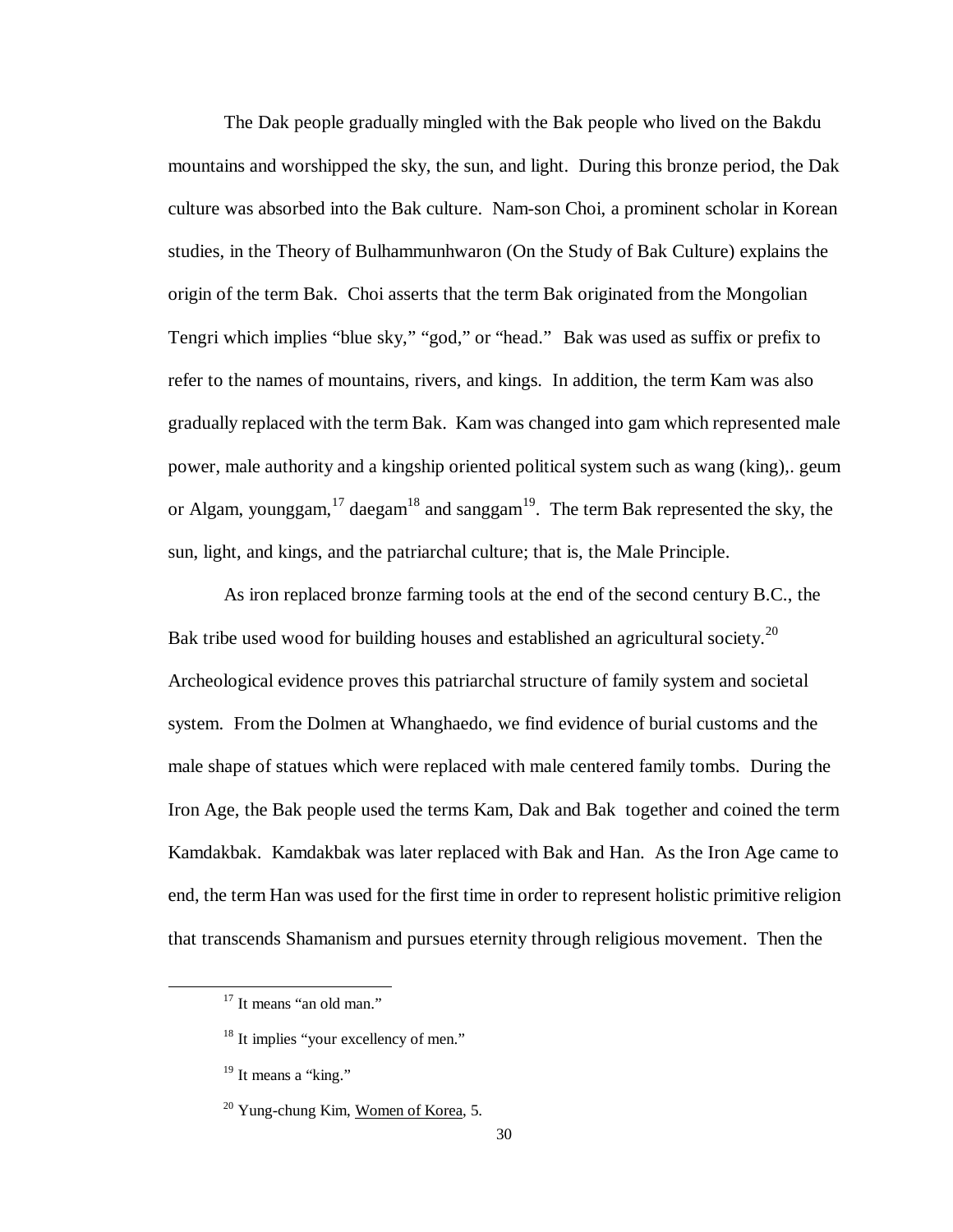term Han replaced the term Bak.<sup>21</sup> Each historical epoch of ancient Korean history manifests a unique matriarchal or patriarchal culture that coined the terms Kam and Bak which represented the Female and the Male Principle respectively. This historical development is necessary to explain the origin of the Male and the Female Principle. The following diagram will explain the background of the Male and the Female Principle.



The diagram shows that the term Han includes both the Female (Kam) and the Male Principle (Bak). This historical research explains that there is no devaluation of the Female Principle (Kam) in the origin of the concept of Han. Through this historical research on the origin of Han, a clergywoman can see that the origin of Han is derived from both the Male Principle (Bak) and the Female Principle (Kam). Their meanings are more explicit in the development of Kam and Bak from an etymological perspective.

## Meanings of the Male and the Female Principle

A clergywoman can see the development of the meanings of Kam and Bak from the historical development of the meanings of Han. As Korean history changes, meanings of the Female (Kam) and the Male Principle (Bak) have been added, subtracted, and transformed into the term Han to represent the Korean mind. For example, Hangul

 $\overline{a}$ 

<sup>21</sup> Sang-il Kim, HanbakMunmyungron, 175-77.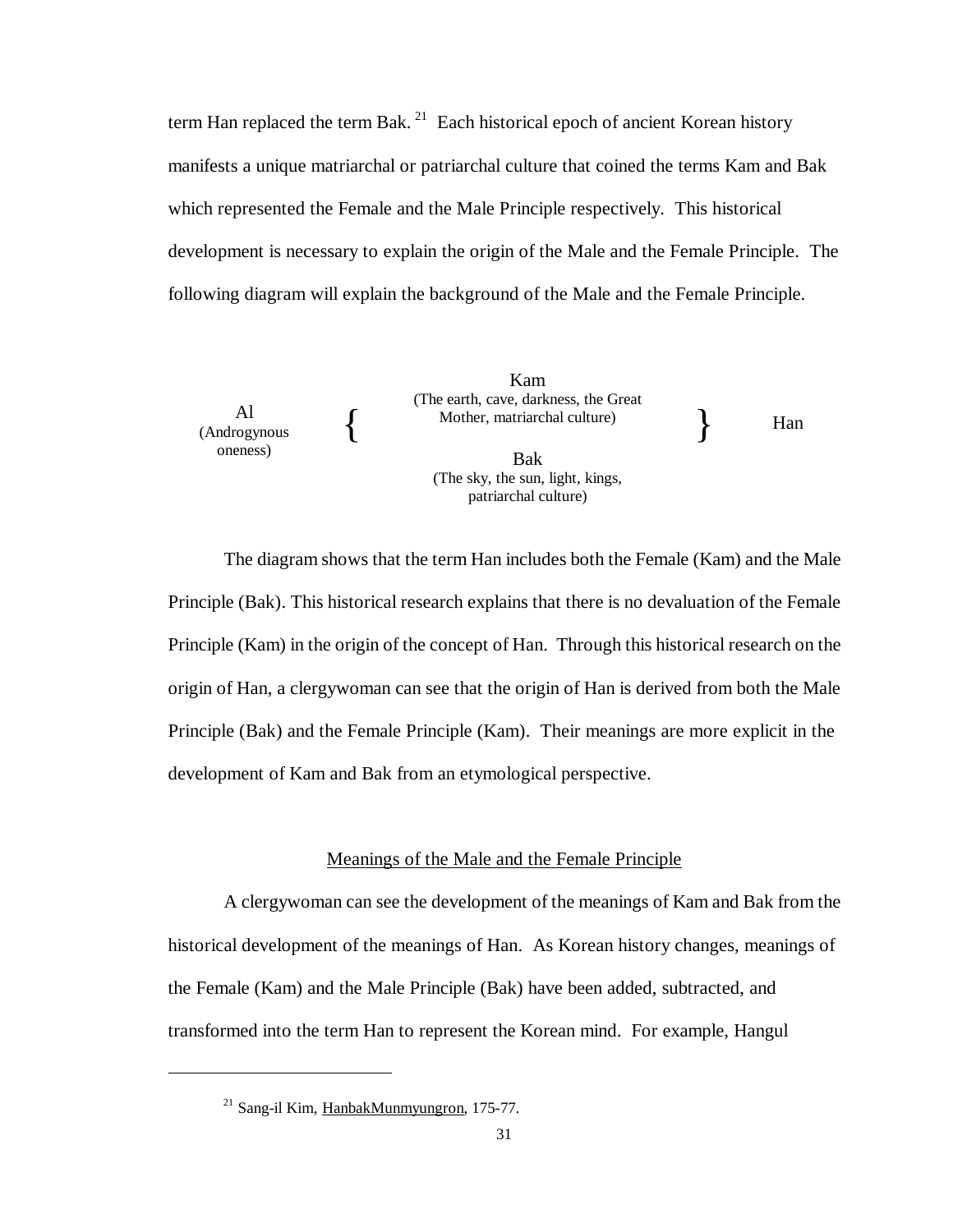(language), HanCholhak (philosophy), Hanminchok (race), and Hanguk (nation) are words that represent the identity of the Korean people in terms of Han. To explore the meanings of Han shows how the meanings of the Male and the Female Principle manifest their relationship. Ho-sang Ahn, a Korean linguistic scholar, describes the multiple meanings of Han as follows:

> 1. Great, 2. East, 3. Bright, 4. Oneness, 5. Unification, 6. People, 7. Old, 8. Wholeness, 9. Beginning, 10. White, 11.Righteousness, 12. Light, 13. High, 14. Sameness, 15. Abundance or fullness, 16. Sky or heaven, 17. Long, 18. Great leader, 19. Up, 20. King, 21. Perfect, 22. Inclusiveness.<sup>22</sup>

These multiple meanings of Han show that an androgynous concept remains in the meaning of "oneness." However, the meanings to represent the Male Principle are dominant such as "east," "bright", "light," "high," "sky," "up," "king." Even though there is a trace of the Female Principle such as "abundance or fullness," the meanings to represent the Female Principle have gradually faded away or merged into the meanings of "inclusiveness," "unification," and "wholeness." "Inclusiveness," "wholeness," and "unification" represent the mind of Han that promotes harmony between the Male and the Female Principle. Dong-sik Rhy describes this wholeness in the form of three elements of the Great Ultimate (Sam T'aegeuk) where God, the earth, and people together create harmony. <sup>23</sup> As an example, Western culture in the 1960s challenged a Korean identity

 $22$  Ho Sang Ahn, Gukminyunri (Korean ethics) (Seoul: Baeyong Sa, 1977), 147-50, cited in "What is Hanism?" in Hanism as Korean Mind, ed., Sang-il Kim and Young Chan Ro (Los Angeles: Eastern Academy of Human Sciences, 1984), 22. The Korean-English dictionary shows that Hana means "oneness;" Hankaji means "sameness;" and Hanbuddha, "whole Budda," etc.

<sup>&</sup>lt;sup>23</sup> Dong-sik Rhy, PungrhyShinhakyroYiyero (A theological journey to a native religion of Pungrhy) (Seoul: Jenmangsa, 1988), 18-20.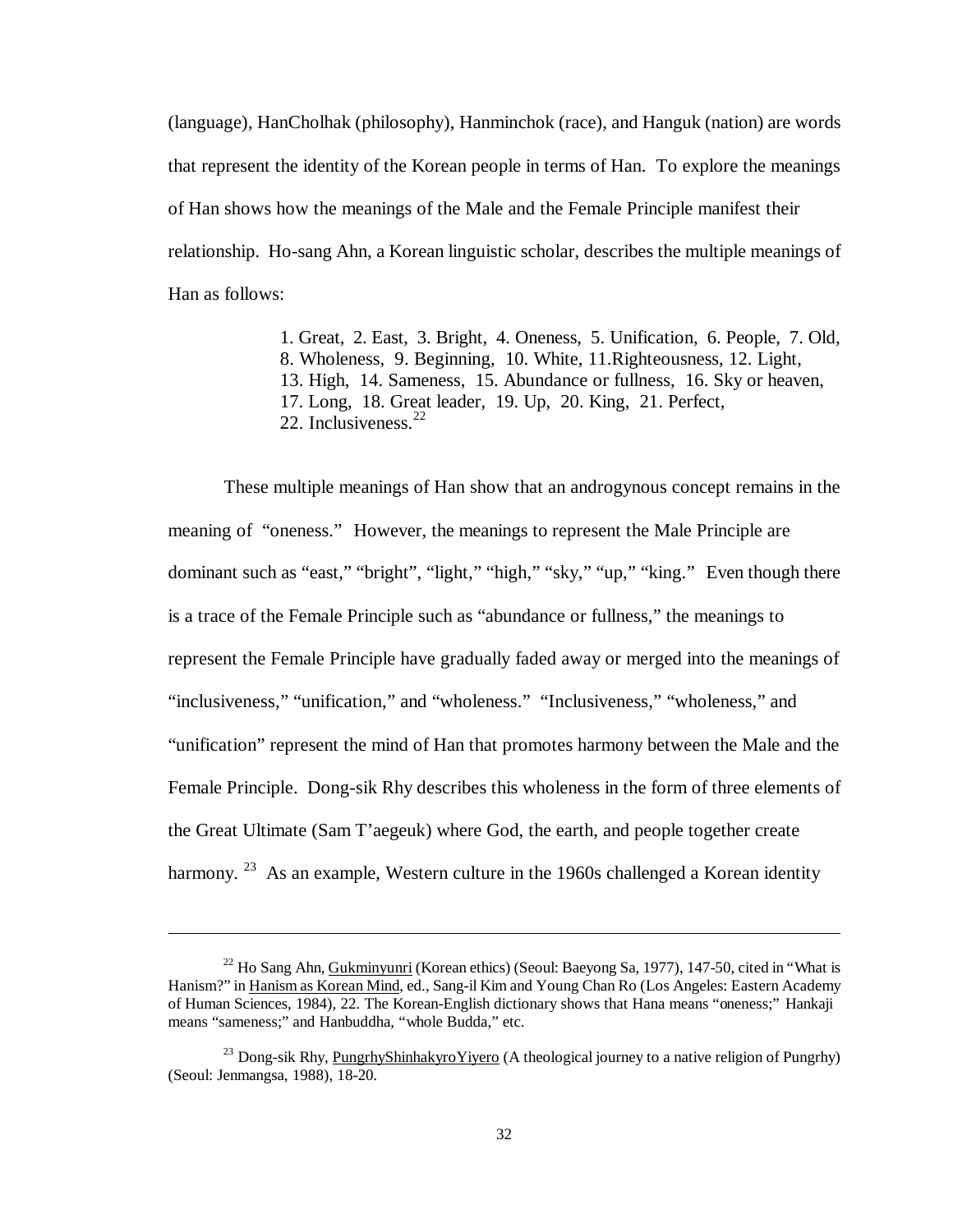that pursues homogeneity. During this time, religions from Western culture excluded primitive Korean religions as superstition. Korean scholars began to reexamine Korean history, spirit, mind, language, and culture to find the uniqueness of the Korean people in order not to lose the Korean mind. In particular, Han reemerged again as the term to represent an indigenous worldview of the Korean people. Sung-bae Kim, a Korean language scholar, says, "I find in the nomenclature of our philosophy and logic too many terms translated literally from Japanese, Chinese and the occidental languages. I think we should develop nomenclature more appropriate to our own social and cultural climate. In this sense, I find the term Han agreeable.<sup> $24$ </sup> As a pioneer to establish a Korean philosophical system, Min-hong Choi built up the concept of Han or Hannism<sup>25</sup> as a non-dualistic worldview of the Korean people.

This non-dualistic worldview also provides a clergywoman with the original relationship between the Male and the Female Principle. The non-dualistic worldview of Han explains the importance of the complementary relationship between the Male and the Female Principle to create harmony or unity. The complementary relationship between the Male and the Female Principle values the uniqueness of each principle as much as the harmony of the two principles. When the uniqueness of each principle is not promoted, the complementary relationship between the two principles easily falls into the dominant-subordinate relationship.

This research challenges a clergywoman to develop a way to highlight the uniqueness of each principle equally. Han has to be reinterpreted in terms of equality

<sup>&</sup>lt;sup>24</sup> Sung-bae Kim, cited in Min-hong Choe, A Modern History of Korean Philosophy (Seoul: Seong Moon Sa, 1978).

<sup>&</sup>lt;sup>25</sup> Min-hong Choi, Modern History of Korean Philosophy (Seoul: Seong Moon Sa, 1978), 11.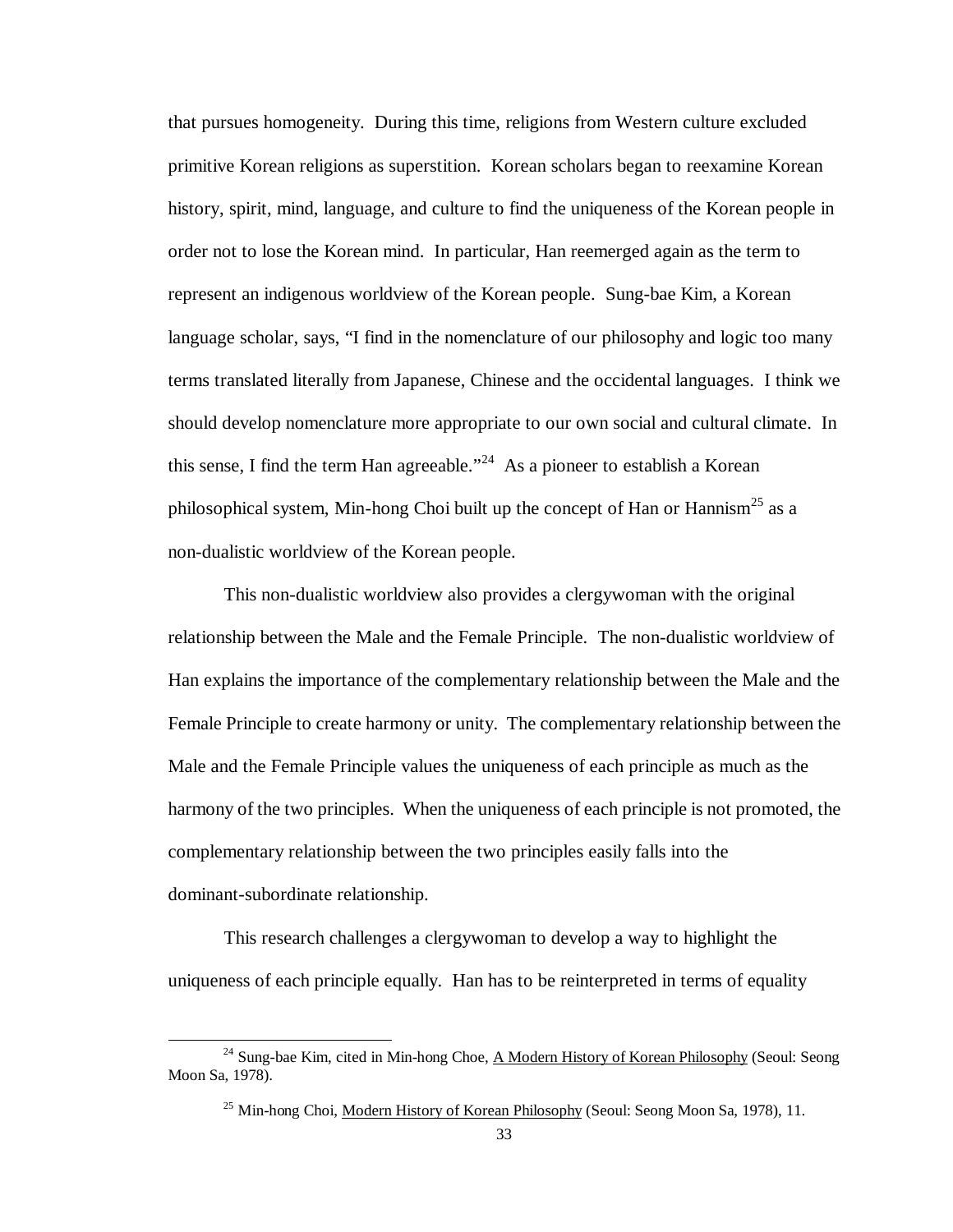between the Male and the Female Principle in order to create unity and harmony. Sang-il Kim, a Korean Han philosopher, reinterprets these relational meanings of Han in dialogue with Process thought in Western culture. Kim pays special attention to the contradictory pairs of the meanings of Han. He explores the words of Han such as (1) hanhae (one year), (2) hanjipe (the same house), (3) ongyuul (whole), (4) hanchang (the peak), (5) hangaunde (the middle), and (6), hansippun (about ten minutes). Kim categorizes meanings of Han into three opposite pairs: one vs. many, middle vs. peak, the same vs. the about.<sup>26</sup> Kim particularly focuses on one of these three opposite pairs: one vs. many. For example, Han as in Han Dong Ne (the whole village) indicates whole, Hana indicates one, but Hana Hana (one and one) indicates many. Kim's interpretation emphasizes that wholeness presupposes oneness (uniqueness) and manyness (diversity) and their relationship.

Kim explains the relationship between "one" and "many" and "whole" in terms of the categories of the number one. The number one embraces three categories: the basic number unit  $(1+1=2)$ , the inclusive number of all numbers  $(1x1=1)$ , and the eternal number  $(1+1=1)$ . Kim continues that this "one" implies not only "whole" but also "one" (nat) and "many" (on).<sup>27</sup> Kim expands his understanding of number one in dialogue with Alfred North Whitehead's three categories of the Ultimate: one, many, and creativity. Whitehead explains the inseparable relationship between one and many to create unity. He says "one" becomes "many," "many" becomes "one." Alfred North Whitehead suggests that wholeness is the process of creativity in the inseparable relationship between one and many,

 $26$  Ibid., 22.

 $27$  Sang-il Kim, Han Philosophy (Seoul: Onnuri, 1994), 23-24, 34.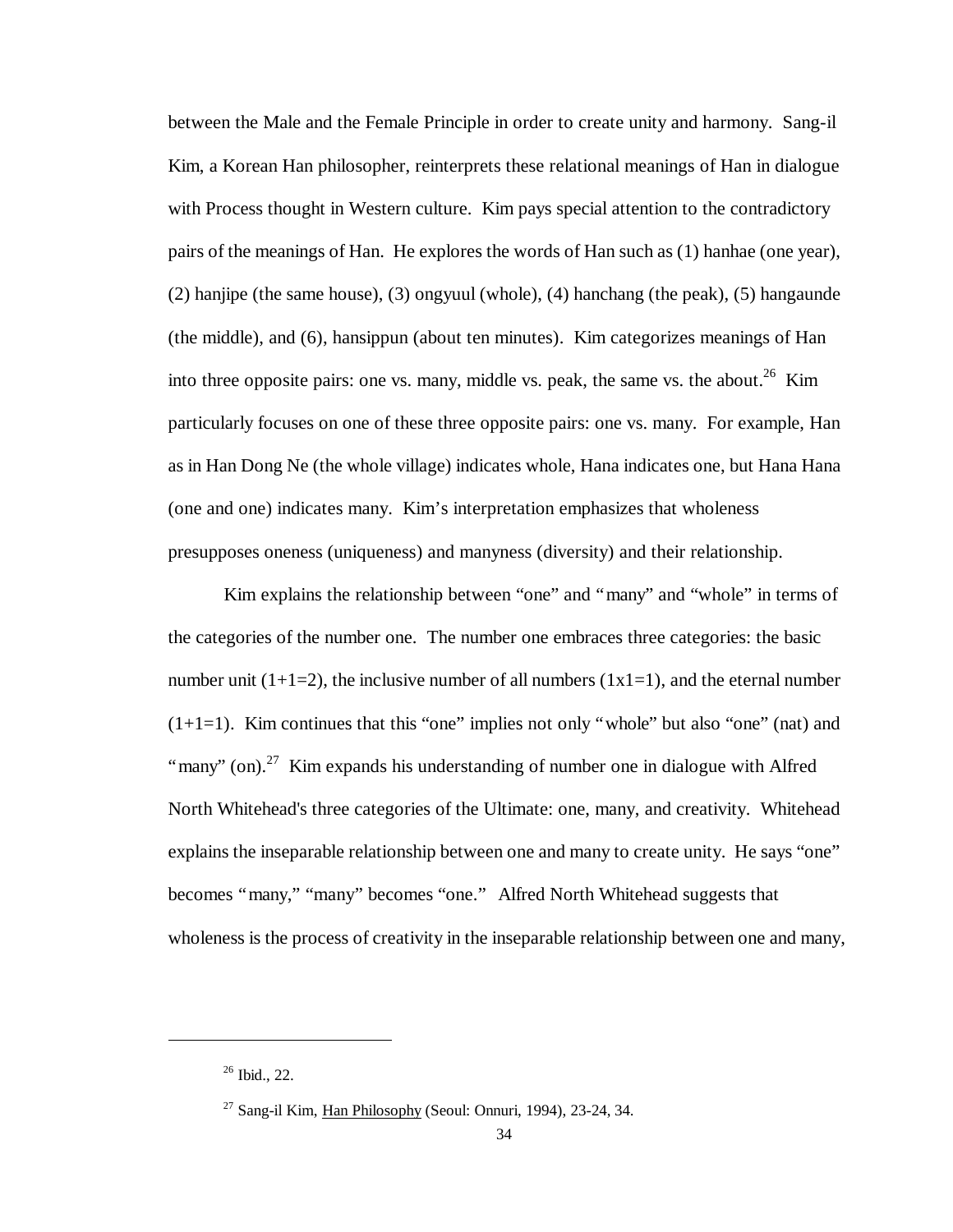between the Male and Female Principle. Whitehead's definition of creativity expresses this relationship.

> Creativity is the universal of universals characterizing ultimate matter of fact. It is that ultimate principle by which the many, which are the universe disjunctively, become the one actual occasion, which is the universe conjuctively. It lies in the nature of things that the many enter into complex unity.  $28$

That process of creativity between "one" and "many" is the relationship between the Male and the Female Principle coming "together." "Together" presupposes Whitehead's notion of another pair of notions, "identity" and "diversity."<sup>29</sup> Togetherness does not just value the notion of "identity" but also of "diversity." "One" is analogous to the notion of "identity," as is the Male Principle, while "many" is analogous to the notion of "diversity," as is the Female Principle.

A clergywoman also can see cultural values in terms of the Male and the Female Principle. Korean culture values only "identity," "homogeneity" and "one" (Male Principle), rather than "diversity," "heterogeneity" and "many" (Female Principle). Only when the meanings of Han value "heterogeneity," "many," and "diversity," does Han fully appreciate the Female Principle and create "togetherness" in the complementary relationship with the Male Principle. A clergywoman can see that the meaning of the Female Principle was gradually lost in the development of the term Han after Silla, one of the Three Kingdoms, unified Korea in 668 B.C.

<sup>&</sup>lt;sup>28</sup> Alfred North Whitehead, Process and Reality, ed. David Ray Griffin and Donald W. Sherburne, corrected ed. (New York: Macmillan Publishing , 1978), 21.

<sup>29</sup> Sang-il Kim.,Han Philosophy, 34.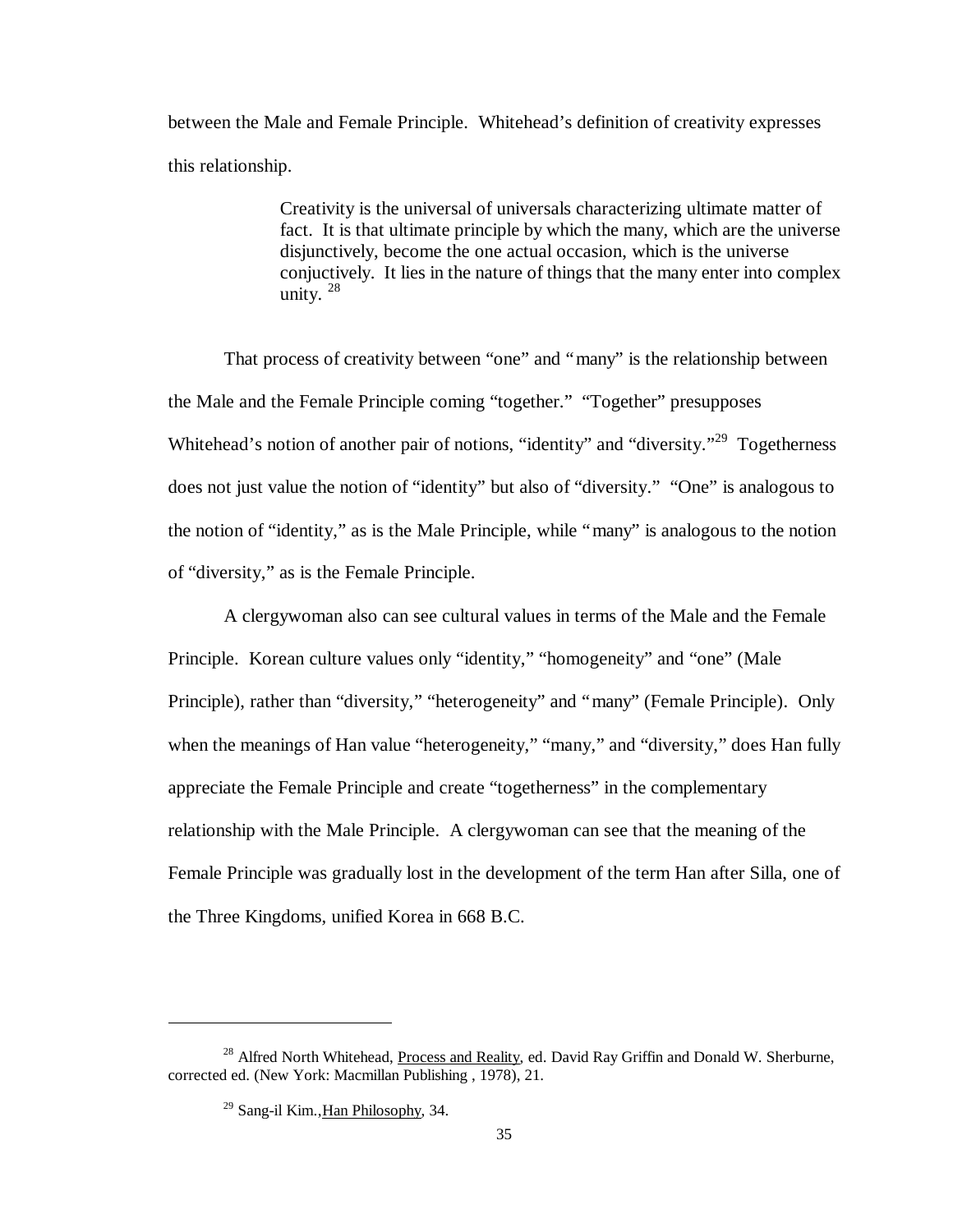This awareness challenges a clergywoman to value the lost meanings of the Female Principle. This effort is an attempt to claim the value of clergywomen's pastoral leadership as equal to clergymen's pastoral leadership. It will also validate a clergywoman's uniqueness in carrying out her ministry. Kim defines Han as both "oneness" and "manyness." Kim's dialogue in a philosophical system amplifies the dominant Male Principle meaning of Korean "oneness," "identity," "homogeneity," to embrace the value of "heterogeneity," "manyness" and "diversity." The dialogue contributes to highlight the value of the meanings of the Female Principle in establishing a non-dualistic Korean worldview in terms of the Male and the Female Principle.<sup>30</sup> This non-dualistic worldview is also "non-orientable" in that non-dualistic worldviews do not start at one point in time and space. $31$ 

The non-dualistic worldview, however, does not value relationship that creates togetherness by an inseparable relationship between "one" and "many," between the Male and the Female Principle. Relationship is the third element that explains the process itself, the coming together of "one" and "many." The Male Principle, the Female Principle, and the relationship are three elements creating meta-harmony or wholeness. It is to create Sam T'aegeuk. When I refer to meta-harmony, "meta" means transcendence which embraces both disharmony and harmony in order to transcend the present status quo. Meta-harmony embraces not only the process of harmony but also of transition where "disharmony" is an essential process to create another level of harmony. Thus alternately harmonious then disharmonious moments create a higher level of transformed and transcendent harmony.

 $30$  Kim and Ro, "What is Hanism ?" 20.

<sup>31</sup> Ibid., 37.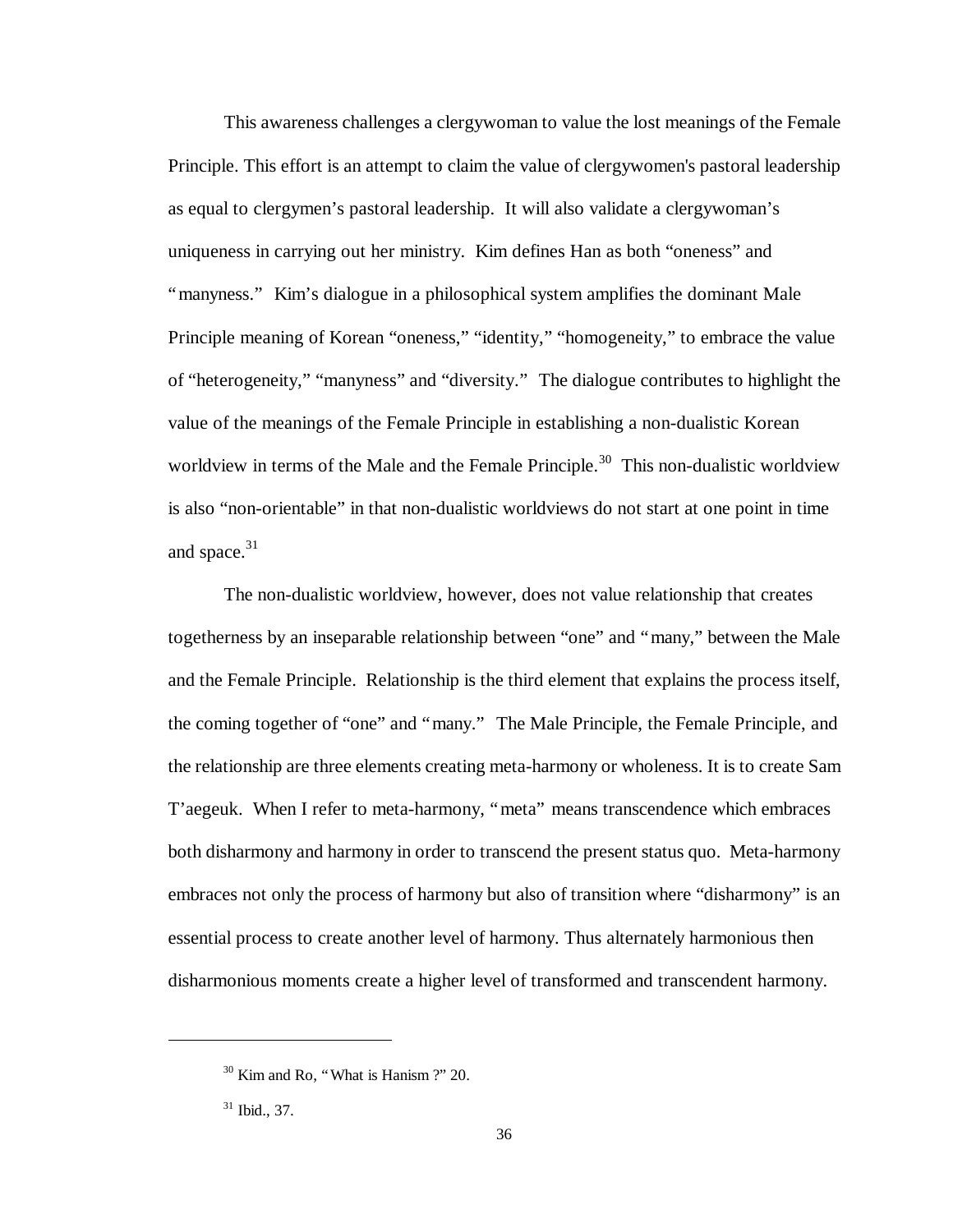Sang-il Kim calls this transformation "meta-harmony." Kim explains that meta-harmony presupposes "come across" and "returning" with self-reflection to create a transcendent harmony for the self.  $32$  Meta-harmony is to create Sam T'aegeuk, to embrace both harmony and disharmony in order to transcend the present existence and to embody a transformed existence to create a new reality.

In Korean culture, harmony values the state where there is no difference, little conflict, and no disharmony within human relationships and among groups. That concept of harmony does not provide any space to value "difference" and "disharmony," as much as it does "sameness" and "harmony." When a Korean clergywoman in carrying out pastoral care does not cultivate "difference" and "disharmony" as the process to create another level of meta-harmony, the church is closed and stiffens because of the lack of dynamics and openness. A clergywoman cannot create "harmony" without appreciating "difference" and any moments of "disharmony." Real harmony does not come from the experience of the "harmony" of avoiding "disharmony," but from the continuum of the experience of harmony and disharmony.

For a clergywoman, disharmony is an inseparable part of the harmony that creates wholeness for her whole being. When I refer to wholeness, it does not imply a perfect state, but it is a transformed state, embracing brokenness and disharmony. It is analogous to "well-being" or "whole." A clergywoman's wholeness does not mean perfection but implies the wounded healer that transforms her self and others for herself and their well-being in spite of her own scars, wounds, and broken experiences. When a clergywoman challenges the existing or apparent harmony, it creates moments of

<sup>&</sup>lt;sup>32</sup> Sany-il Kim, Donghakkwa Sinsehak (The Structure of Donghak existence) (Seoul: Jisik Press, 2000), 327-29.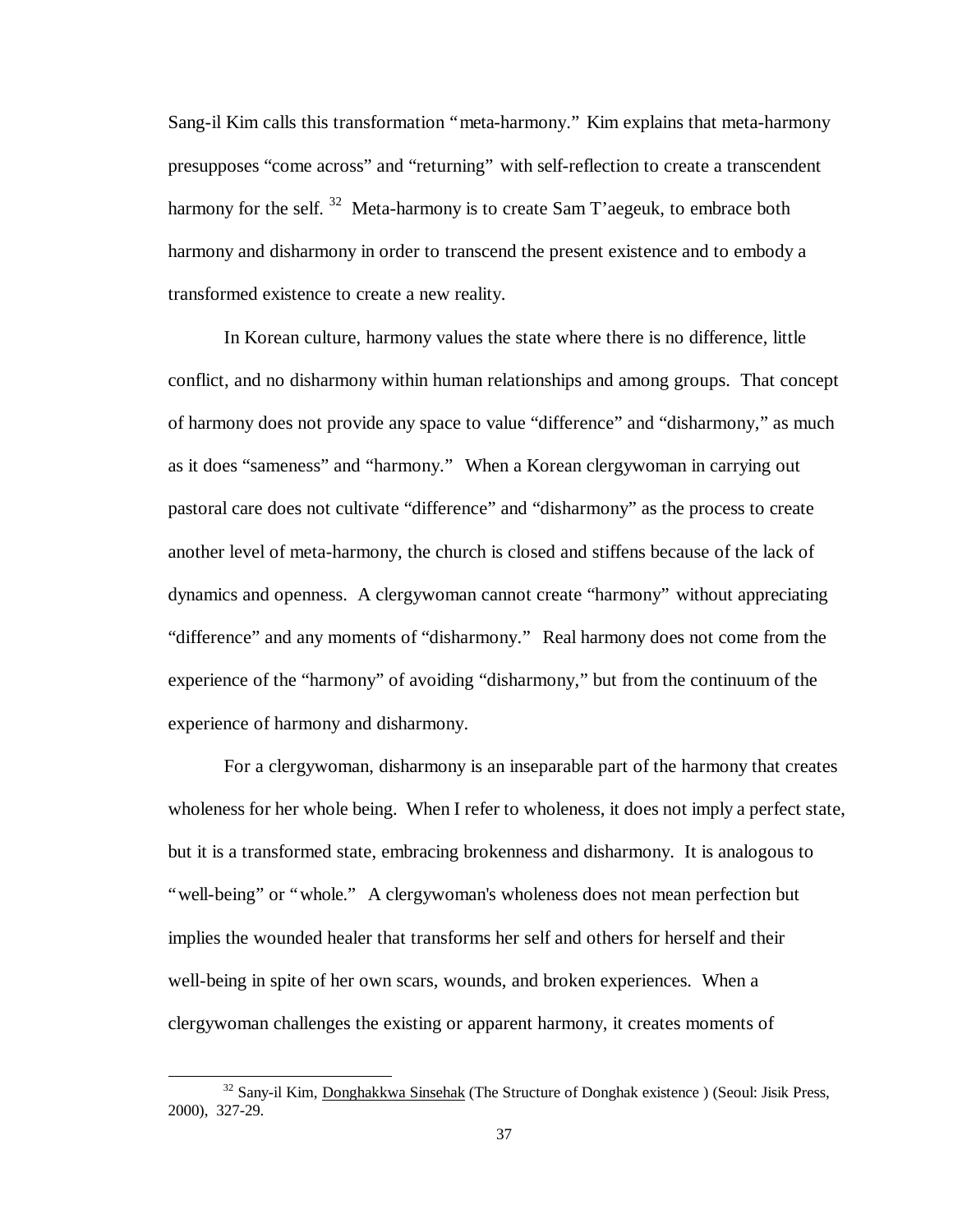disharmony in transforming existing false harmony under the dominant-subordinate relationship into a transformed situation for the common goodness. In spite of her limitations, weakness and brokenness, she can strive to create meta-harmony. The Male Principle pursues "one," "identity" and "homogeneity," while the Female Principle promotes "many," "diversity," and "heterogeneity." Relationship is "uniqueness," "togetherness" and "inclusiveness." As a clergywoman pursues all three elements— the Male, the Female and the Relationship— she can create meta-harmony and wholeness or Han in one and many, heterogeneity and homogeneity, and identity and diversity by the relationship that promotes " uniqueness," "togetherness" and "inclusiveness."

Otherwise, she repeats the dominant-subordinate relationship between the Male and the Female Principle, between the powerful and the powerless. This relationship creates brokenness between the Male and the Female Principle. This relational brokenness develops collective emotional pain, feeling of resentment, or ha-n. Se Won Yoon asserts what ha-n is in terms of Korean people's experience. $33$ 

> [Ha-n] is the word for a set of feelings deeply rooted in the hearts of the Korean people. There is not a single Korean who has not experienced this [ha-n] at least once in his or her lifetime. No foreigner seems to experience [ha-n] as acutely as Koreans; there is no word in any foreign language into which this word can adequately be translated. $34$

As Han, on the other hand, pursues meta-harmony in the interaction with the Male Principle, the Female Principle and the relationship. The Male Principle, the Female Principle, and the Relationship are not just three elements to create the non-dualistic

<sup>&</sup>lt;sup>33</sup> Ha-n is the term that is developed from Korean Minjung theology. In Minjung theology ha-n implies the suffering of the powerless of the ordinary people that is derived from the political oppression in which the powerless were marginalized socially and were exploited economically. See Jae-hoon Lee, The Exploration of the Inner Wounds-Han (Atlanta: Scholars Press, 1994).

 $34$  Ibid., 6.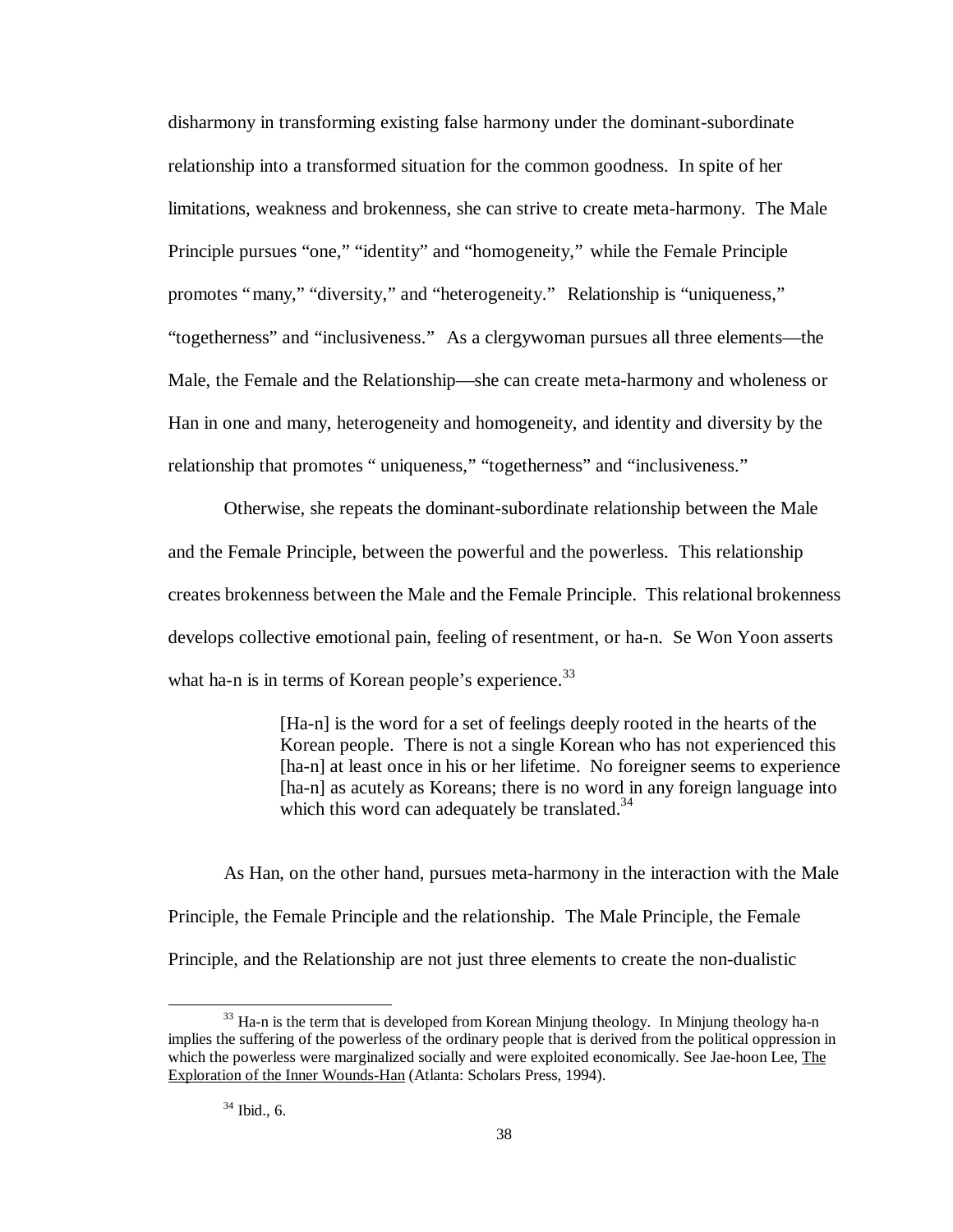worldview of Han. The three poles have practical implications for a clergywoman to promote the well-being of the self in an intra-personal, inter-personal, and societal dimension. As Han philosopher Min Hong Choi defines Han, Han is not only the underlying influential ideology of a Korean philosophical worldview, religiosity and ethical value, but it also extends to the economic and societal arena.<sup>35</sup> The well-being of the individual is the foundation to create peace and justice in society. For a clergywoman, well-being includes not only to serve her own community and society but also carries a cross-cultural dimension. A clergywoman is called not only a clergywoman for just the Korean community but also to serve the common good beyond cultural limitations. Without this well-being in the practical as well as the cross-cultural dimension, Han remains just an abstract theory and a narrow nationalistic spirit.

This empowering spirit is the norm and standard that a clergywoman can create to promote for the individuals, for self and others, for men and women, for the domestic and the public life, and for cultural and cross-cultural interaction. Han is the spirit by which we might best cultivate partnership between self and others, between men and women, between domestic and public, and culture and other cultures. As a pastoral-psychological parallel in this dissertation, I identify the three poles of self as "subjective self" (uniqueness), "inter-subjective self" (togetherness) and "intercultural self" (inclusiveness). The subjective, inter-subjective and intercultural aspects lay the foundation for a clergywoman to promote her uniqueness, mutuality and openness as characteristics of spirituality in order to enhance self-integration for the well-being of the self, community, society and culture. When a clergywoman does not claim the unique value of the Female

<sup>&</sup>lt;sup>35</sup> Min-hong Choi, A Modern History of Korean Philosophy (Seoul: Seong Moon Sa, 1978), 11.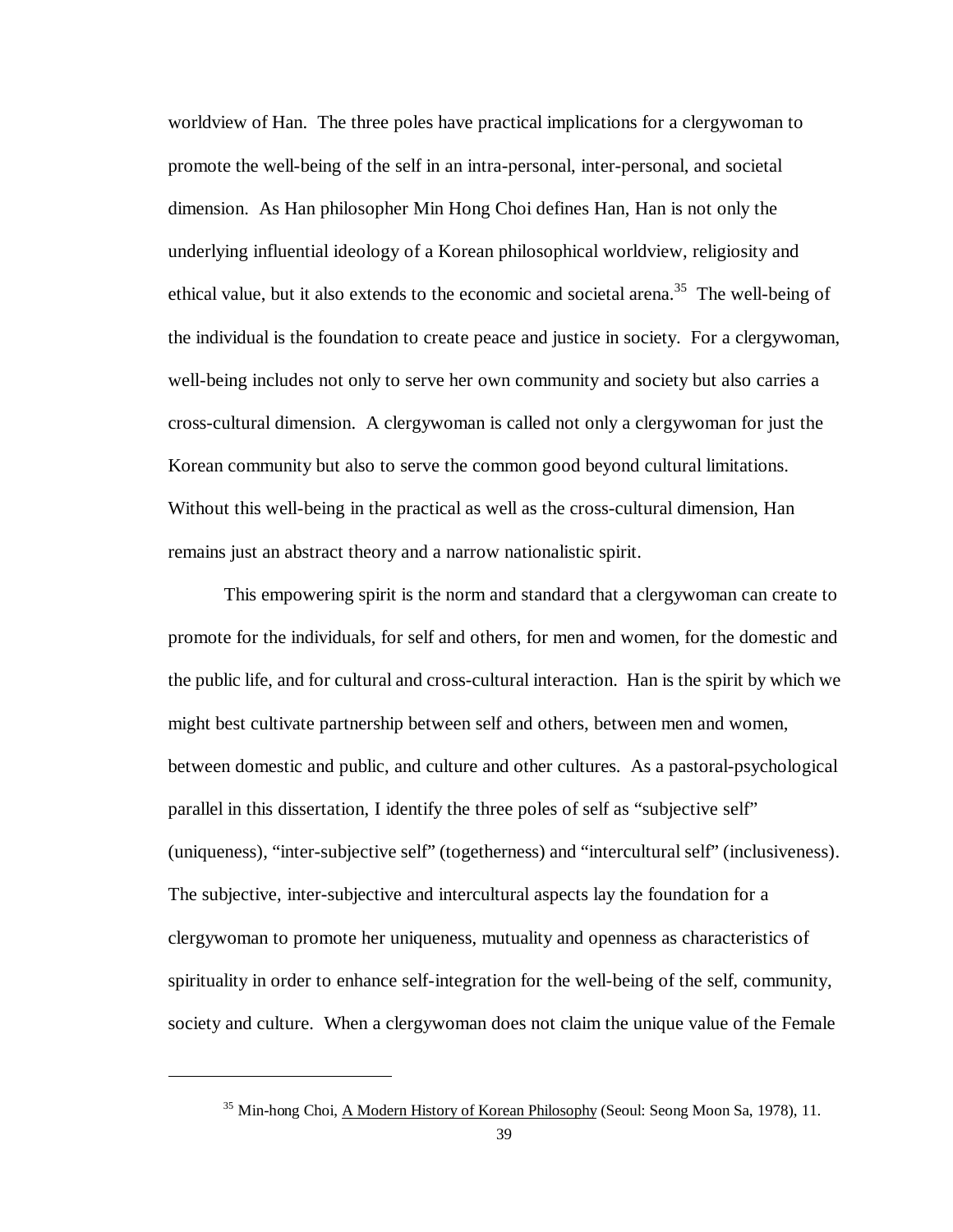Principle as much as the Male Principle, she experiences pain, separation and division in the relationship with self, others, community, society, other cultures and God. When a clergywoman fully utilizes the Female Principle as a pastoral resource, she can help create homogeneity in heterogeneity, unity in difference, identity in diversity to promote wholeness or the well-being of self, others, community, society, and culture in carrying out her pastoral care.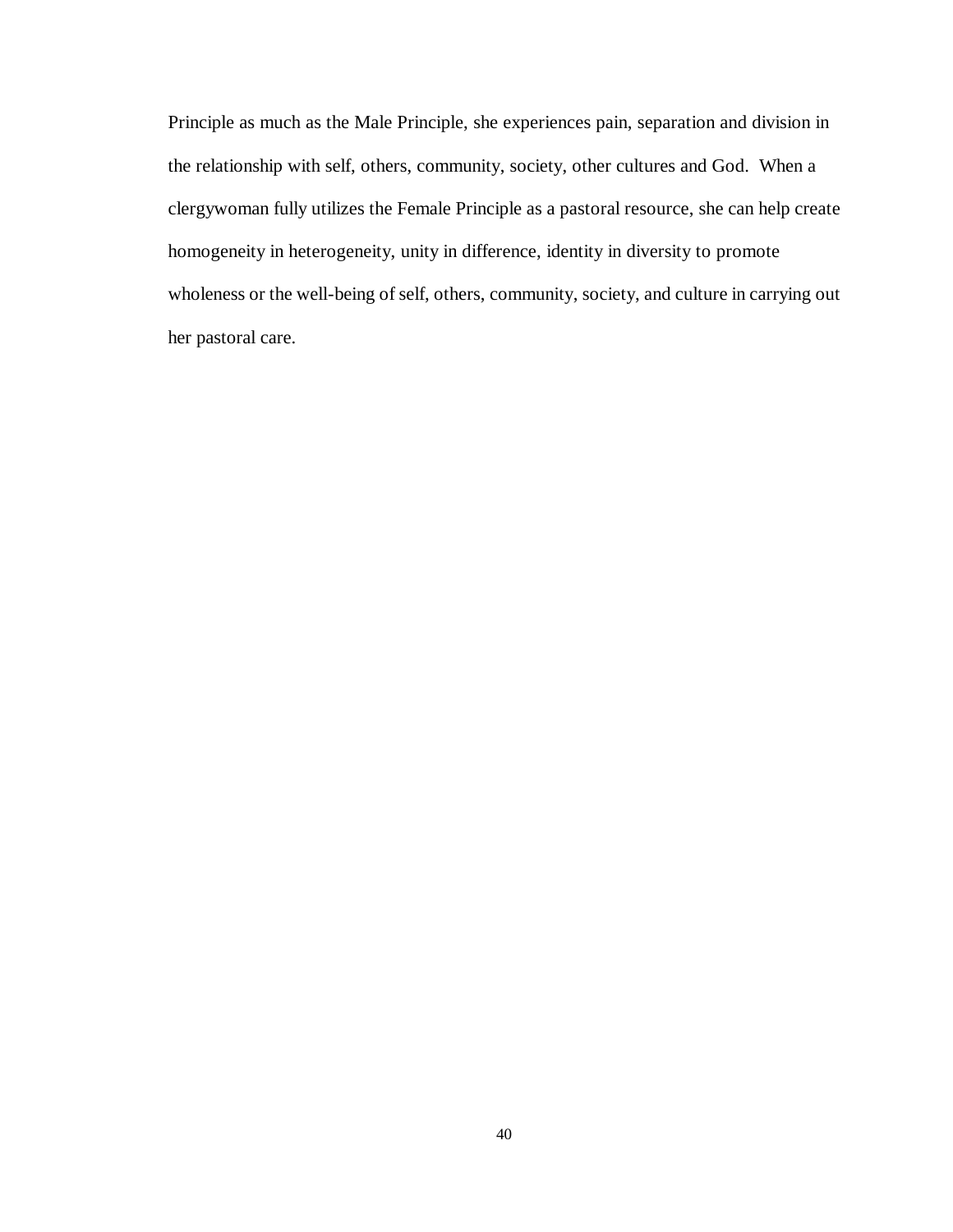# CHAPTER 3

#### An Archetype of Han in Terms of the Male and the Female Principle

The historical and etymological research for the origin of relational harmony or Han reveals the spirit of the Korean people who value both the Male (Bak) and the Female Principle (Kam) respectively and their mutual relationship to create the union between the Male and the Female Principle. This spirit to create relational harmony is not separated from the worldview of the Korean people. The Korean Tangun myth is an archetype that represents the worldview of the Korean people because it is a window to see the worldview of Korean culture between the Male and the Female Principle through exploring the relationship between a male god and a female goddess. Chapter 2 explained that the origin of the meaning of the Male and the Female Principle is found in the words, Bak and Kam. These two terms represent the meanings of the Male and the Female Principle respectively. The etymological meaning of Han (relational harmony) discussed in Chapter 2, however, does not reveal how the relationship between the Female Principle and the Male Principle has evolved in the formation of the patriarchy in Korean culture. Chapter 3 explores the relationship between male god and female goddess to examine the relationship between the Male and the Female Principle, thus understanding Korean clergywomen's subordination in the Korean church.

As a way to explore this relationship, this chapter employs a mythic comparison in order to examine the unique relationship between the Male and the Female Principle through the Korean Tangun myth, a founding myth of Korea that reflects aboriginal culture in Korea. This myth is a window for a Korean clergywoman to see the relationship

41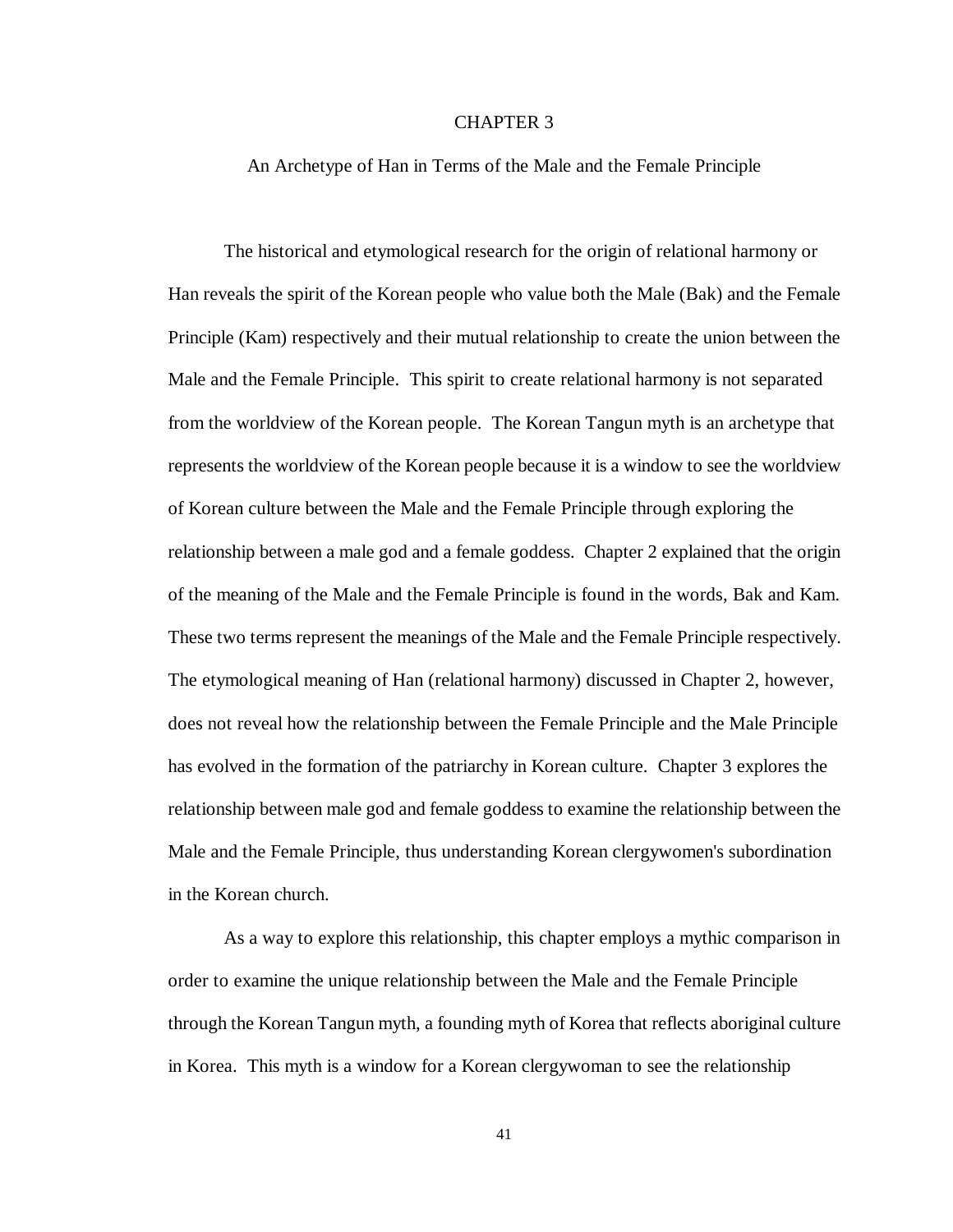between the Male and the Female Principle and its relational function in creating a relational harmony or Han in the indigenous Korean people. For this mythic comparison, I employ the Hondon (Chaos) myth and the Babylonian creation epic, Enuma Elish, which represent the worldview of the Chinese patriarchal culture and that of Western patriarchal culture respectively.<sup>1</sup> This comparison manifests the difference between the two myths and the Korean Tangun myth. Through this mythic difference, a Korean clergywoman can discover the unique formation of the Female Principle and claim the value of the Female Principle through the spirit of the Korean people in the Tangun myth. The Korean Tangun myth is a cultural resource that a clergywoman can use to validate the unique value of the Female Principle and claim it as equal to the Male Principle in order to create relational harmony. For this purpose, Chapter 3 is composed of three sections. Section 1 deals with the background of the Tangun myth. Section 2 explores the story of the Tangun myth. Section 3 is an interpretation of the Tangun myth from the perspective of relational harmony.

#### Background of the Tangun Myth

The Korean Tangun myth is a cultural resource because it represents and founds the Korean's collective cultural spirit. Korean people have valued the Tangun myth as a founding myth of Korea.<sup>2</sup> Throughout Korean history, the Tangun myth has functioned to

1

 $1$  Catherine Keller interprets the matricide in the myth of Enuma Elish as a patriarchal development in Western culture that was founded upon the "covert slaughter of the mother" and "the

warrior hero's oppression of women identified energies" in From a Broken Web: Separation, Sexism and Self (Boston: Beacon Press, 1986), 78.

<sup>&</sup>lt;sup>2</sup> The Tangun myth originated in the pre-historical figure of Tangun in Old Chosun (Korea) in 2333 B.C. Since Old Chosun, the Tangun myth has been handed down through Kija Chosun, Puyo Chosun, the Three Kingdoms (4<sup>th</sup> - 5<sup>th</sup> century), Koryo dynasty (8<sup>th</sup> -15<sup>th</sup> century), Chosun Dynasty (16<sup>th</sup> century), throughout the colonial period (1910-45) to the present. Korean people celebrate Kaechunjol (October  $3<sup>rd</sup>$ ) or the founding day of Korea as a national holiday.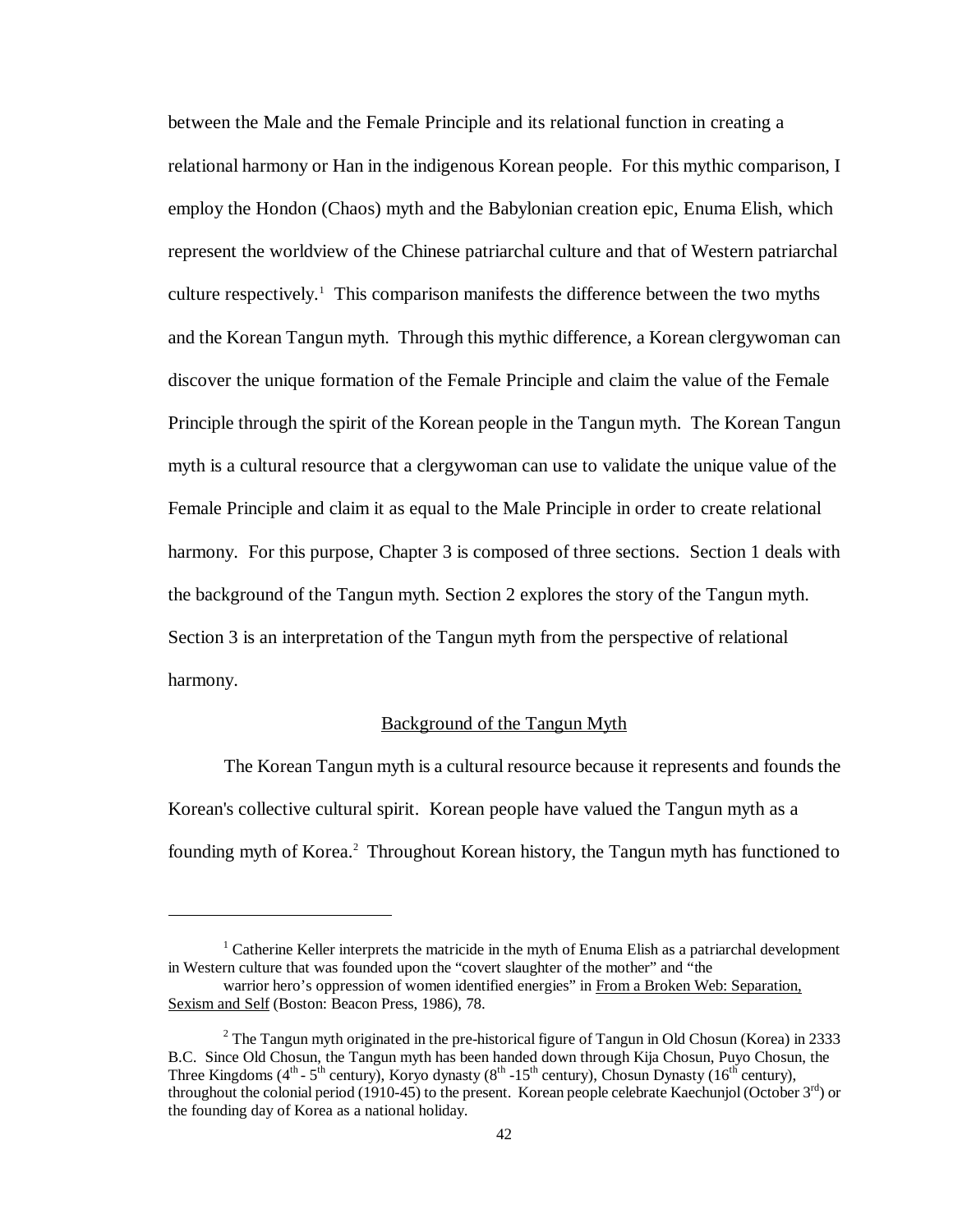establish the identity of the Korean people. The Tangun myth established the identity of the Korean people as a unified nation under the Mongol's invasion during the Koryo Dynasty  $(8<sup>th</sup> - 15<sup>th</sup>$  century).<sup>3</sup> It also served as a national spirit to maintain the identity of the Korean people and to promote the spirit of independence under the oppression of Japan (1910-1945). Ki-baek Yi, a Korean historian, states that the Tangun history is not a falsified story but a recorded early history of the Korean people that explains the beginning of Korean history and the thought of Korean people.<sup>4</sup>

It was during the reign of King Ch'ugnyol (1275-1308) of the Koryo Dynasty  $(8<sup>th</sup> - 13<sup>th</sup>$  century) that Iryon (1206-1289), a Buddhist monk, collected ancient materials like Kogi (Old Book) of the Tangun myth. He compiled oral legends into a historical record with a Buddhist flavor under the title Samguk yusa (The Legends of the Three Kingdoms of Ancient Korea, 1285).<sup>5</sup> The Koryo Dynasty was threatened under the Mongolian invasion and had to unify people with a national ideology. This compilation of the Tangun myth was a response to that national crisis to unify the Korean people.

As a historical resource, a clergywoman can find the cultural spirit of the Tangun myth in relation to the origin of the Female Principle. The Tangun myth also contains the spirit of the Korean people: Hongikingan (the benefit of human kind is the will of the heavenly god). Hongikingan is, however, a term with Korean ancient humanistic flavor. Choi-pyong Hon, a Korean historian, acknowledges that Buddhism offered the terms to

<sup>&</sup>lt;sup>3</sup> Ki-baek Yi, <u>A New History of Korea</u>, trans. Edward W. Wager (Seoul: Ilchokak Publishers, 1984), 107.

 $4$  Ibid., 107.

<sup>&</sup>lt;sup>5</sup> I Hum Yun, et al., Tangun (Seoul: Seoul University Press, 1994), 90.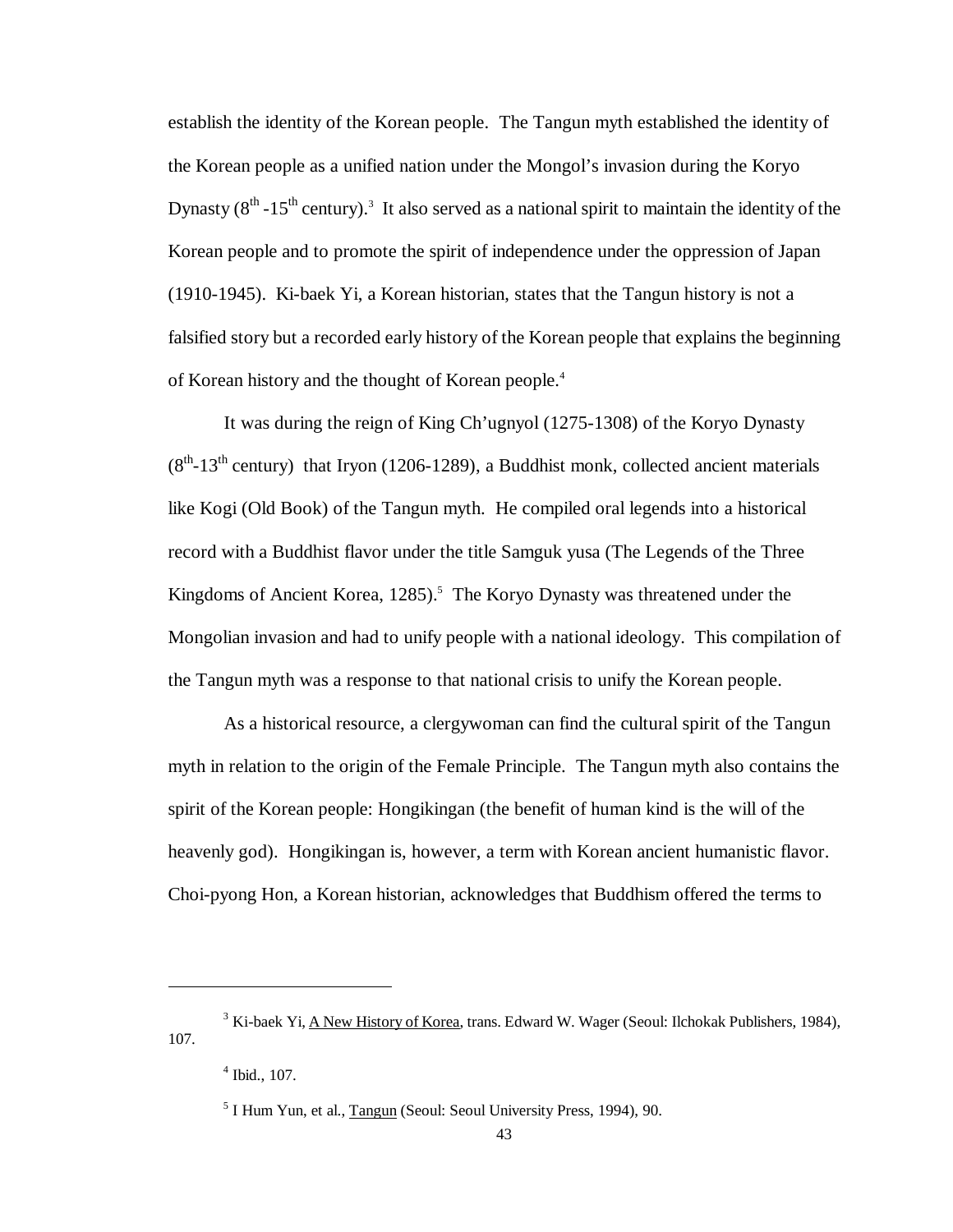represent the concepts of the Tangun myth in the process of making a historical record.<sup>6</sup> The Tangun myth also has the flavor of Shamanism. The three heavenly treasures, the wind, the cloud, and the rain gods were terms that were borrowed from Taoism. However, Yon-hak Kim claims that these elements of Taoism did not determine the fundamental thought of the Korean people in Old Chosun which had the special characteristics of the northeastern people who worshipped a bear.<sup>7</sup>

As a clergywoman examines the Tangun myth, the influence of Confucianism on the interpretation of the Tangun myth becomes obvious.<sup>8</sup> The Jewangungi version reflects the influence of Confucianism. It was made under the heavy influence of Confucianism during the reign of king Sukjong in Chosun Dynasty (16th century). Researchers on the Tangun myth state that the Jewangungi version honored Tangun as the leader of the whole Three Kingdoms of ancient Korea (4-5<sup>th</sup> century) rather than as merely the ancestor of Old Chosun as in the Samguk yusa. This reductionist approach to honor Tangun as the national leader contributed to uphold Tangun as a national leader but did not explain the true origin of Tangun. The Jewangungi version also left out an important aspect of the Tangun myth containing the core spirit of the Korean people: Hongikingan; that is, Hwan-ung's coming down on earth with three gods to govern human affairs.<sup>9</sup> Instead of this story, it has a very different story in which Hwan-ung tries to kill a she-bear or a woman. This interpretation reflects the influence of Confucianism. Chung-bae Kim agrees that in accordance with the

<sup>6</sup> Ibid., 140.

<sup>&</sup>lt;sup>7</sup> Un-pong Lee, et al., Tangunshinwha Yonku (Research on the Tangun myth) (Seoul: Onuri Press, 1986), 69.

<sup>&</sup>lt;sup>8</sup> Sources of the Tangun myth are the Jewangungi and Samguk yusa versions. Both resources made a great contribution, establishing Tangun as the national leader of the Korean people.

 $9$  Yun et al., 49- 51.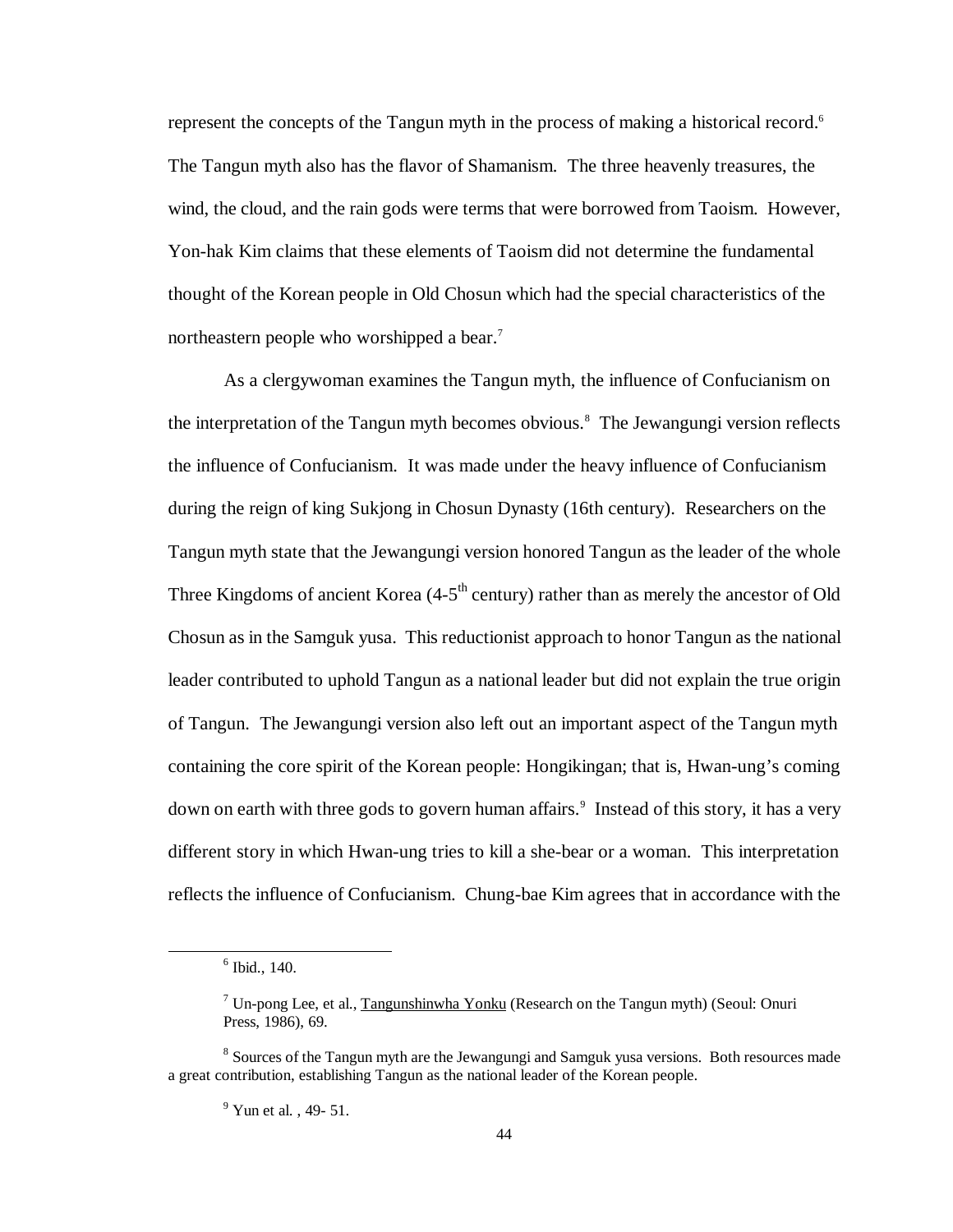logic of a dominant society, Confucianism could not accept Hwan ung's marriage with Komne (the she-bear).<sup>10</sup> Even though the Tangun myth is similar to Buddhism, Taoism, and Confucianism, the fundamental thought of the Korean people— Hongikingan— is not distorted.

In addition to literature research on the Tangun myth, a clergywoman can utilize archeological evidence as well.<sup>11</sup> This archeological discovery shows a clergywoman that the Samguk yusa version is the most prominent and authentic source of the Tangun myth. The Tangun myth in Samguk yusa was contained in Kogi and Winshu, the extinct but oldest material  $(13<sup>th</sup>$  century). Wishu made reference to the place, year and city where Tangun Chosun or Old Chosun was established, but does not contain the story of the Tangun myth. On the other hand, Kogi had two parts: the story of the Tangun myth and the history of the Tangun Wanggum (the Kingdom of Tangun). According to Kogi, the story part made reference to the existence of the heavenly kingdom and the heavenly god, Hwan-in and his son, Hwan-ung, and their relationship to the world. It also includes the union between Hwan-ung and she-bear (Komne).

<sup>10</sup> Un-Pong Lee, et al., Tangunshinwha Yonku, 91.

 $11$  Archeological research is another contribution that shows the historicity of the Tangun myth. Jae-won Kim, a Tangun myth researcher, does archeological research on the Tangun myth by analyzing the Mussisadang Mural. The Mussisadang murals were excavated in the city of San Dong, China (1947) but were originally made in the Han dynasty (A.D. 147) in China. Through analyzing these murals, Kim discovered that the content of the story of the Tangun myth in Samguk yusa is 80-90 % identical to that of the Mussisadang murals. From this research, Kim suggests that the Tangun myth was not confined only to the Korean people but also had a relationship with the Chinese people. He states that the Tangun myth was also influenced by Chinese cosmogony in that light and life were the derivatives of darkness or night. The Mussisadang murals manifest the inseparable relationship between Korean culture and Chinese culture. See Ki -baek Yi, Tangunshinwharonjip (The collection of the Tangun myth) (Seoul: Saemunsa, 1987), 23-53, 92-92.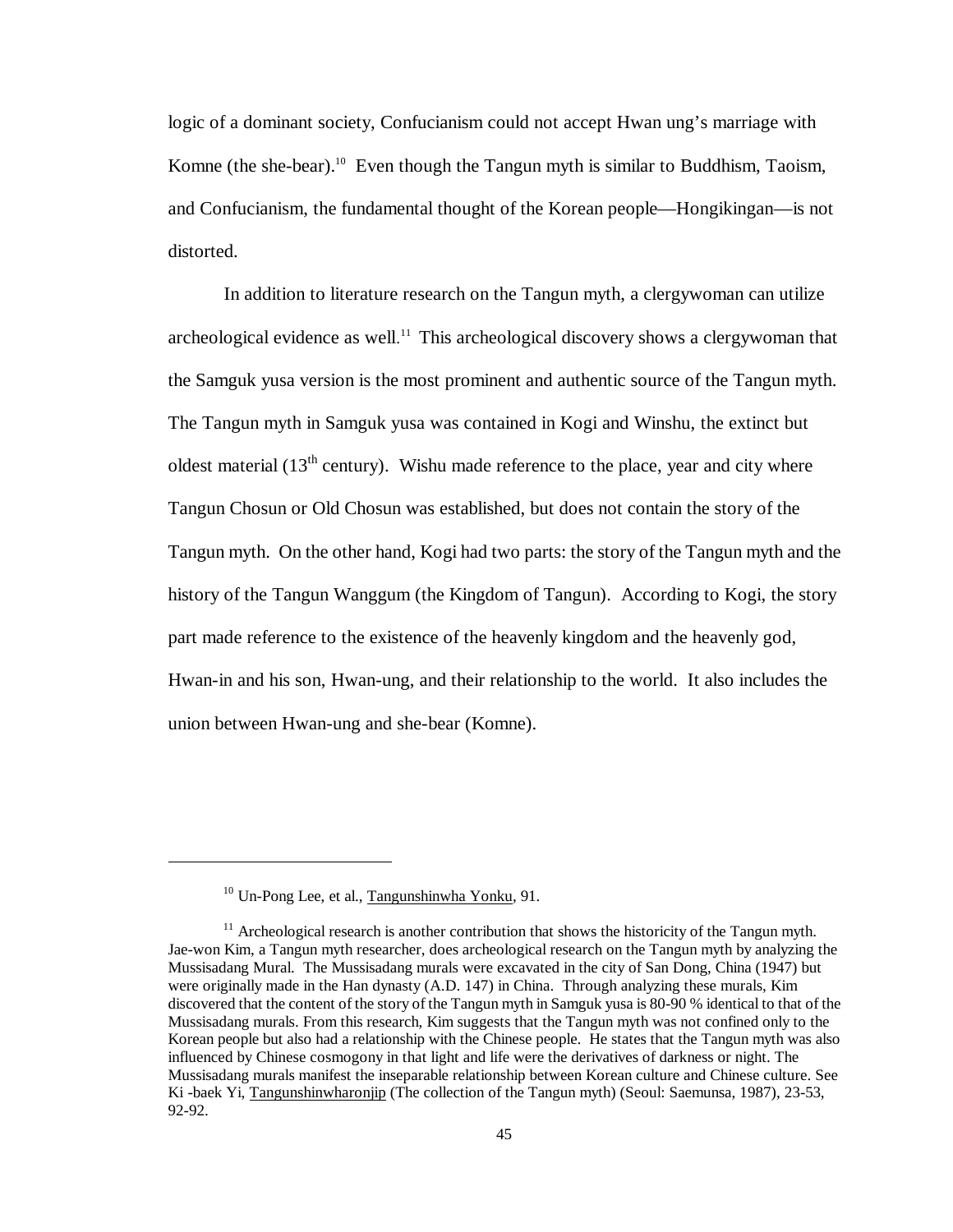On the other hand, the history part<sup>12</sup> in Kogi explains the patriarchal culture of Old Chosun.<sup>13</sup> It contains Tangun's settlement at the P'uyang until Tangun became a god of mountains and later the archetypal model of a shaman. It also includes social and cultural aspects of the Tangun myth including the dominant groups' patriarchal ideology in the Bronze Age.<sup>14</sup>

In relation to this archeological evidence, the research in this dissertation focuses on the story part in Kogi. This resource is important for a clergywoman to examine the origin of the cultural spirit of the Korean people before the Tangun myth was influenced by Confucianism. The story part explains an explicit relationship between Hwan-ung and Komne (the she-bear) that later developed the relationship between the Male and the Female Principle. I also use Kogi as a primary resource to explore the relationship between

1

<sup>&</sup>lt;sup>12</sup> The historical background of Tangun begins with the following story: "In the 50<sup>th</sup> year of the reign of T'and Kao (legendary Chinese emperor Yao, traditional date sometime before 2000 B.C.) in the year of Kyong-in (if it was Kyong-in, it must be the 23<sup>rd</sup> year). Tangun came to P'yongyang (now Sogyong), set up his royal residence there and bestowed the name Chosun (morning calm) upon his kingdom." Later Tangun moved his capital to Asadal on T'aebaek-san and ruled 1,500 years, until king Wu of Chou (ancient Chinese dynasty) placed Kija on the throne (traditional date 1122 B.C.). When Kija arrived, Tangun moved to Changtang-kyong and then returned to Asadal, where he became a mountain god at the age of 1,908. See Samguk yusa (Legends and history of the Three Kingdoms of ancient Korea), trans. Tae-Hung Ha and Grafton K. Mintz (Seoul: Younsei University Press, 1972), 32-33.

 $<sup>13</sup>$  Archeological research shows a clergywoman that the Tangun myth includes both the matriarchal</sup> and the patriarchal culture. Nae-hyun Yoon, a Tangun researcher, divides the history of Old Chosun into four stages based on radiocarbon dating. The first age was the Hwan-in Era during the Paleolithic Age (before 10,000 years ago). This stage expresses a social development that was based on nomadic life and created "a band -moving society." The second stage was the Hwan-ung Era (after 10,000 years ago). This era refers to the Earlier Neolithic Age in which the nomadic life became agricultural, taking care of crops and cattle, and created "a village society." The third stage is the Hwang-ung— Komne Era in the Later Neolitic Age (after 6,000 years). During this Era, political powers like the chieftain emerged for the first time. It is also noticeable to see the disparity in economic or social standing during this transition from the matriarchal society to the patriarchal society. Various villages formed alliances and created a large-scale inter-village league. This stage can be called a "village society" or a "district state." The fourth stage coincides with the Era of "Old Chosun." It refers to the Bronze Age (about 1000 B.C.) when the patriarchal society began to establish its place in Old Chosun. Some political powers took the initiative to combine several district societies into a state society and founded social developmental phases during the middle period of Old Chosun. Nae-Hyun Yoon, "A Historical Interpretation of The Dankoon Myth," in Korea's Myth (Tangun Shinwha) (Dankook University: Dankuk University's 50<sup>th</sup> Anniversary Organizing Committee), 64-71.

<sup>14</sup> Un-Pong Lee, et al., 247-48.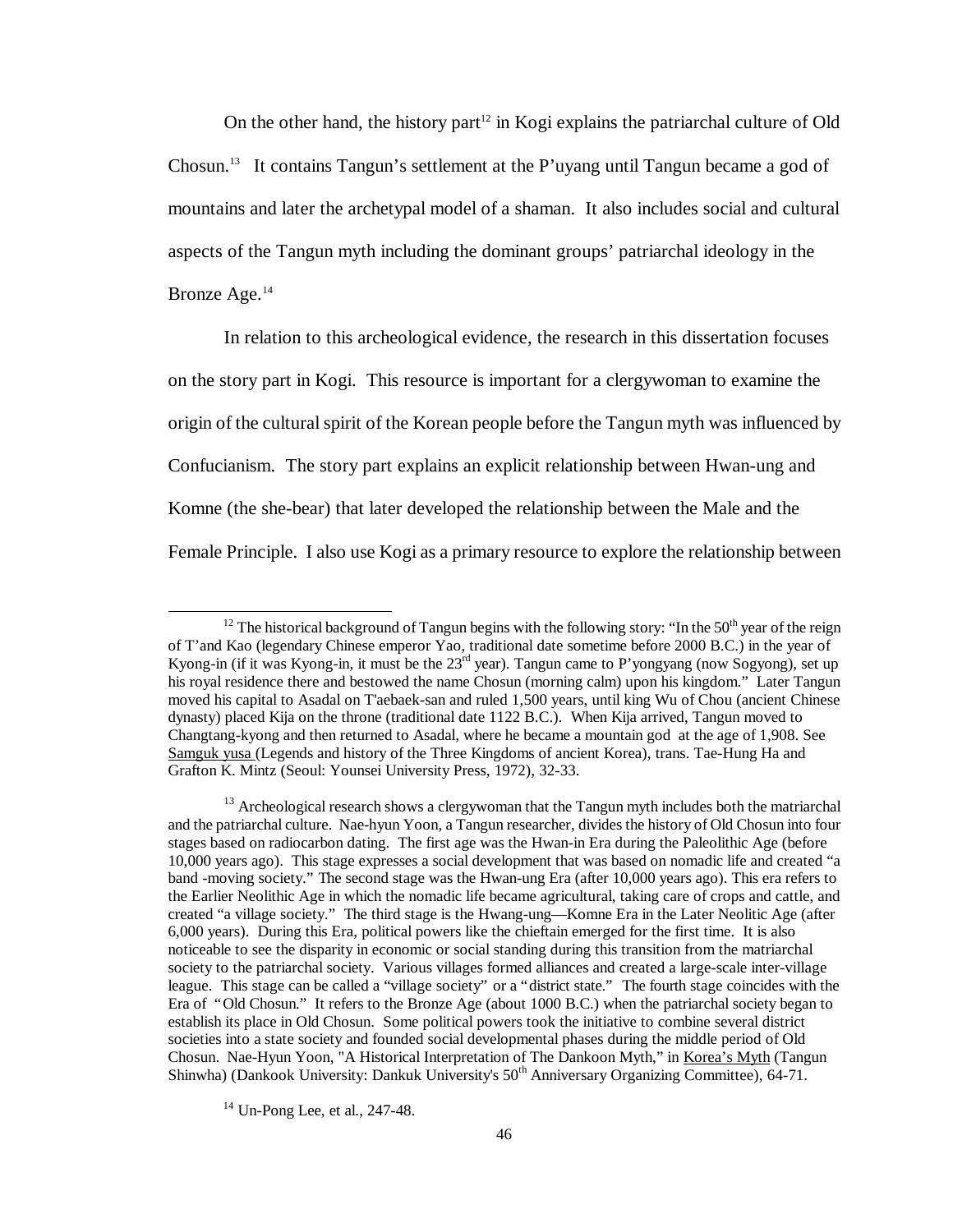a male god (Hwan-ung) and a great mother (Komne, or she-bear) as an archetype for the relationship between the Male and the Female Principle in Korean culture.

# Story of the Tangun Myth

In Kogi (the Old Book), the Tangun myth commences with a heavenly divine Hwan-in and Hwan-ung who live in Hwanguk, or the Kingdom of the Sky.

In ancient times Hwan-in (Heavenly King, Chesok or Sakrodevendra) had a young son whose name was Hwan-ung. The boy wished to descend from heaven and live in the human world. His father, after examining three great mountains, chose Taebaek-san (the Myohyang Mountains in northern Korea) as a suitable place for his heavenly son to bring happiness to human beings. He gave Hwan-ung three heavenly treasures, and commanded him to rule over his people.

With three thousand of his loyal subjects Hwan-ung descended from heaven and appeared under a sandal wood tree on Taebaek Mountain. He named the place Sin (city of god) and assumed the title of Hwan-ung Chon-wang (another title meaning heavenly king). He led his people to more than 360 useful arts, including agriculture and medicine, inculcated moral principles and imposed a code of law.

> In those days there lived a she-bear and tigress in a cave. They prayed to Sin-ung (another name of Hwan-ung) to be blessed with incarnation as human beings. The king took pity on them and gave them each a bunch of mugwort and twenty pieces of garlic, saying "If you eat this holy food and do not see the sunlight for one hundred days, you will become human beings." The she-bear and the tigress took the food and ate it, and retired into the cave. After one hundred days the bear, who had faithfully observed the king's instructions, became a woman. But the tigress, which had disobeyed, remained in her original form. But the bear-woman could find no husband, so she prayed under the sandalwood tree to be blessed with a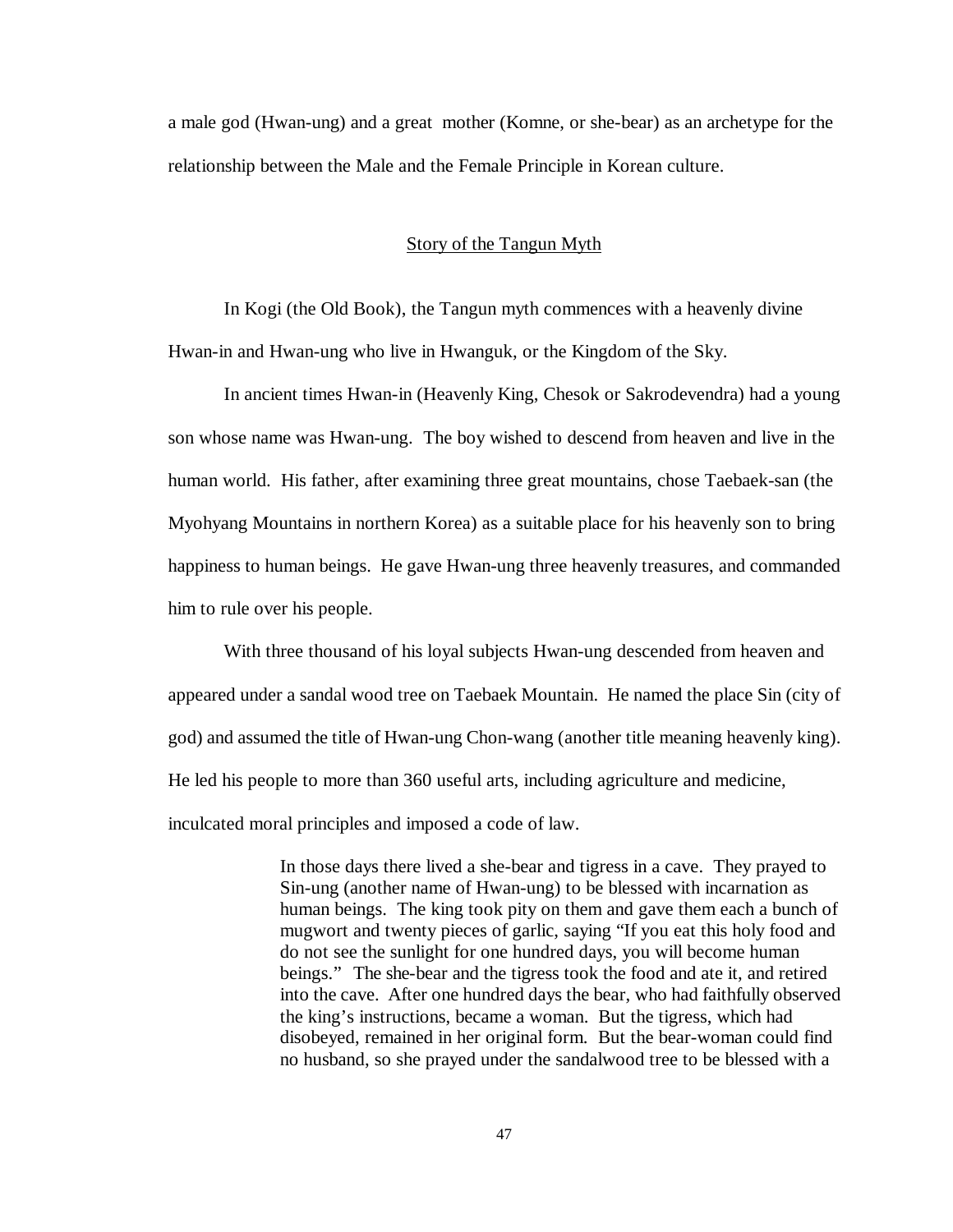child. Hwan-ung heard her prayers and married her. She conceived and bore a son who was called Tangun Wanggom, the king of Sandalwood.<sup>15</sup>

A clergywoman can see that this story is composed of three narratives. Chin-hong Chung points out that each unit was a separate story, but has its coherence as a unified narrative. Chung diagrams the coherence of the narrative in terms of three polarities.

II

Heaven Three heavenly treasures (mirror, sword, bell) Earth

I

Animal Mugwort and garlic Human being

Female Tangun Male

III

According to Chung's narrative analysis, a clergywoman can observe three polarities in the narratives. The three polarities manifest the relationship between earth/heaven, animal/human being, and female/male. The three polarities are the relationships between the Male and the Female Principle. The first polarization is between the heaven and the earth (I). Heaven represents the heavenly kingdom where

Hwan-in and Hwan-ung lived; earth portrays the earthly world to which Hwan-ung came down.<sup>16</sup> Iryon, a Buddhist, explains that Hwan-in was analogous to Sakra devananm Indra, the god controlling 33 heavens in Buddhism. This god is called desu otiosus who is analogous to gods of Shumit, Buga and Tengri who represent "light," "bright" or

<sup>&</sup>lt;sup>15</sup> Ha and Grafton, 32-33.

<sup>16</sup> Un-Pong Lee, et al., 117-39.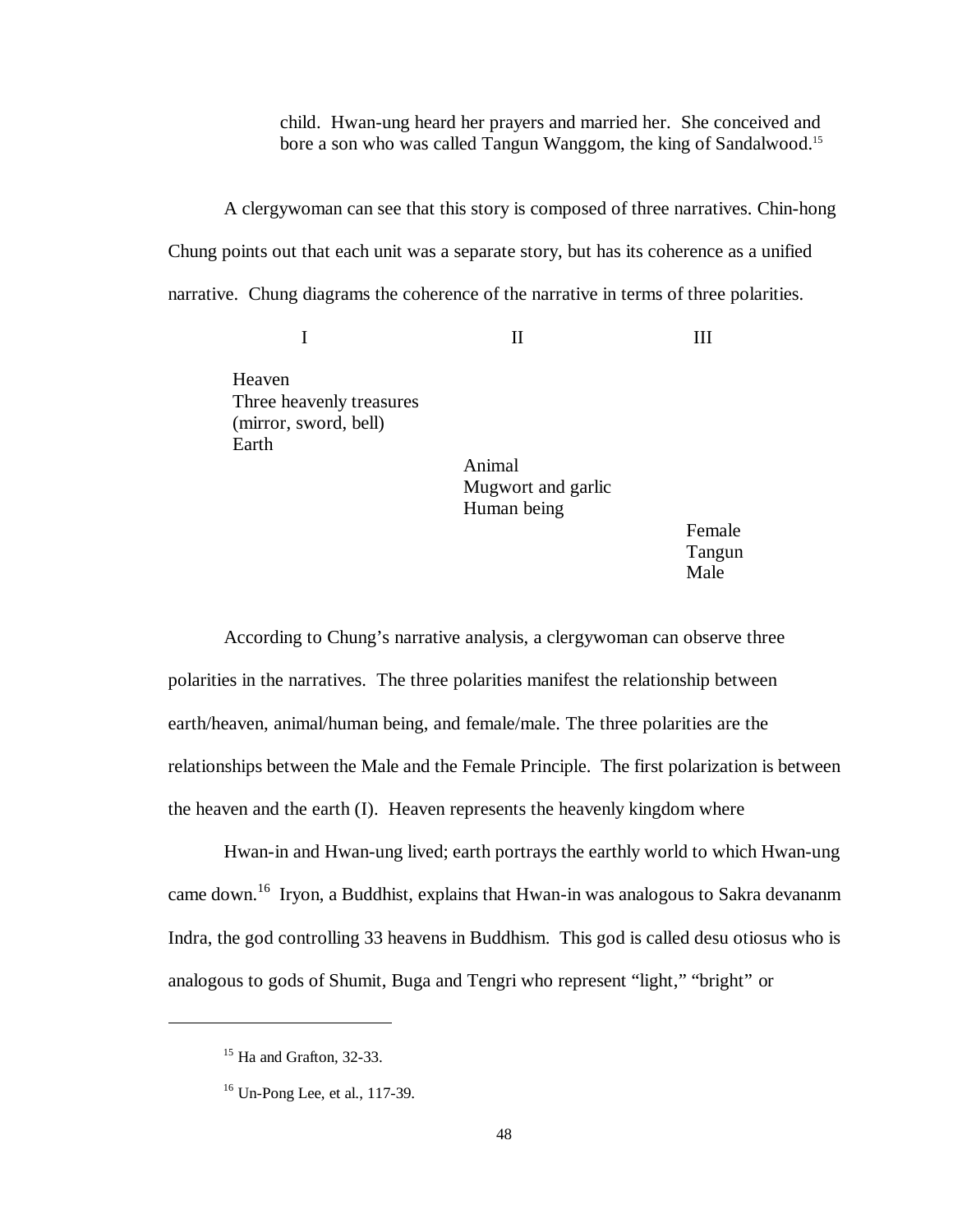"luminosity."<sup>17</sup> On the other hand, the earth represents the secular world where agriculture and medicine are required. Hwan-ung was also the sender of rain and the god of agriculture during the Neolithic period. This heavenly god came down with the three heavenly treasures to govern the people to bring happiness to human beings. Hwan-ung was a strong and fetishistic master as the chief of the tribe. As a demigod, or cultural hero, Hwan-ung created order and culture in Old Chosun.<sup>18</sup> A clergywoman can see that Hwan-ung connects the heavenly world with the earthly world.

Yon-hak Lee, in explaining the relationship between Hwan-in and Hwan-ung, argues that Hwan-ung was interpreted as a stepson to Hwan-in. He states that during the Koryo Dynasty ( $8<sup>th</sup> - 15<sup>th</sup>$  century) a stepson belonged to a mother's lineage and used the mother's last name. Lee assumes that the patriarchal society misinterpreted this so that they thought Hwan-ung transmitted the father's lineage rather than the mother's lineage. In reinterpreting this distorted interpretation based on an understanding of the ancient culture, Lee shows that Hwan-in was not a male god but a female goddess.<sup>19</sup> Lee's interpretation agrees with Nae-hyun Yoon's archeological research. Yoon affirms that the Hwan-in Era belonged to the Paleolithic Age (before 10,000 years ago) while the Hwanung Era (after 10,000 years) was the Neolithic Age. The Hwan-ung— Komne Era was the Later Neolithic Age (after 6,000 years). Yoon's archeological research shows that the story of Hwan-in and Hwan-ung reflects the matriarchal culture. The era of Hwan-ung and

 $17$  Kuk-sung Suh et al., The Identity of the Korean People: A History of Legitimacy on the Korean Peninsula (Seoul: Research Center for Peace and Unification, 1983), 132-35.

<sup>&</sup>lt;sup>18</sup> Pae-gang Hwang, "A Reinterpretation of Three-Generation Dankoon Myth," in Korea's Myth (Dankoon Shinwha) (Dankook University: Dankook University's 50th Anniversary Organizing Committee), 14.

 $19$  Un-Pong Lee, et al., 74-75.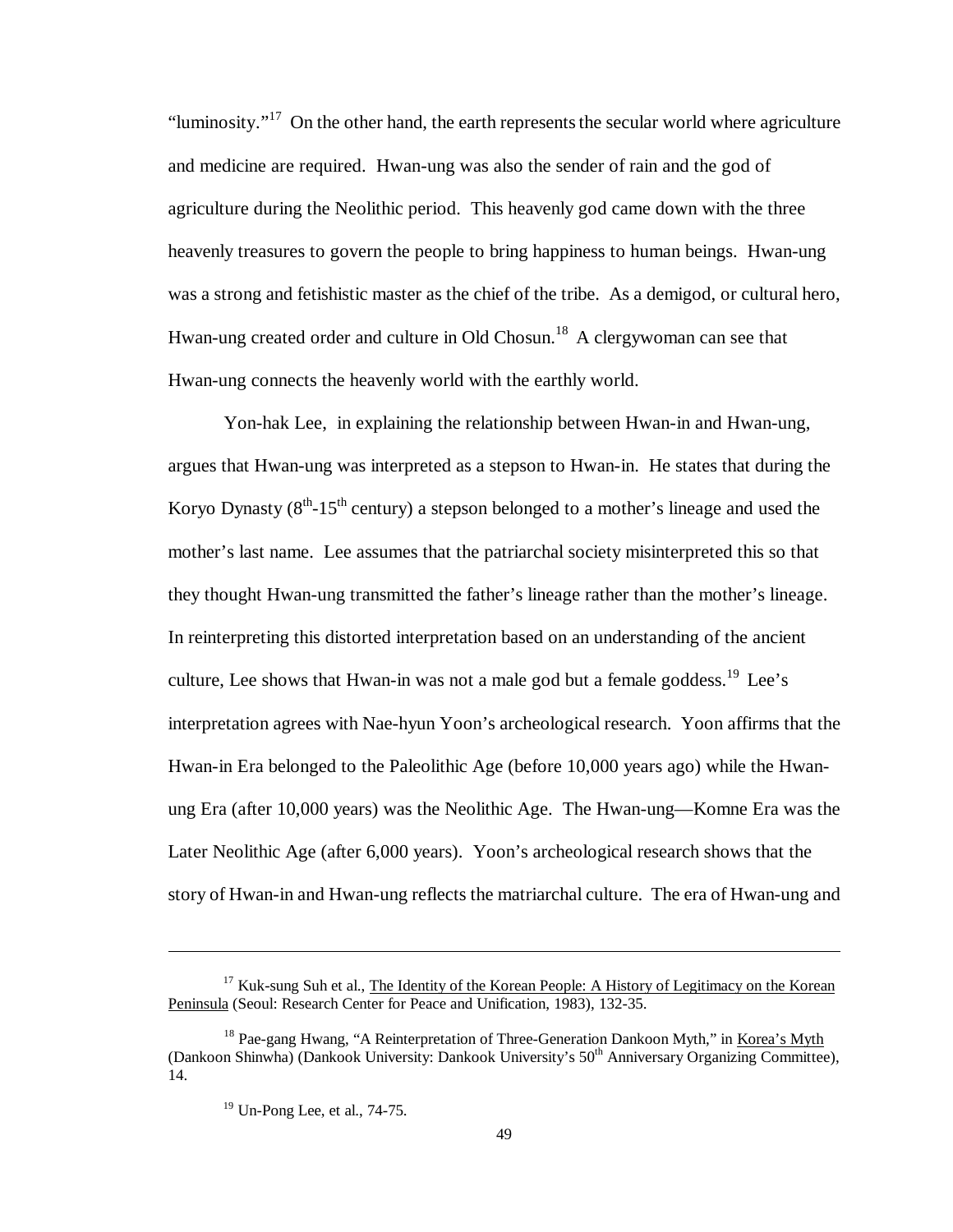Komne explains the transition from matriarchal to the patriarchal society of Old Chosun. This archeological evidence supports Lee's research that Hwan-in is a female goddess. Based on Lee and Yoon's research, I assume that Hwan-in was the first Great Mother in the matriarchal culture. 20

A clergywoman can see that the second polarity appears between animal and human being (II). Animal indicates the she-bear; human being represents the she-bear who was transformed into a woman. Mugwort and garlic were used to ban stresses, to destroy vice, and to prevent poison for the benefit of the people on earth.<sup>21</sup> A clergywoman can observe that the third narrative explains the relationship between the Male and the Female Principle. The third polarity remains in the relationship between a male and a female (III). The male indicates Hwan-ung who temporarily became a male to marry a female; the female is the she-bear that turned herself into a woman. A clergywoman can observe that there is union between the Female Principle (Komne, or Kam) and the Male Principle (Hwan-ung). This union represents Tangun.

Unlike the Korean Tangun myth, the Chinese Hondon myth begins with a male god, Pangu.

> In the time when the sky and the earth were a chaos resembling an egg, Pangu was born in this and lived inside it for eighteen thousand years. And when the sky and earth constituted themselves, the pure Yang elements formed the sky and the gross Yin elements formed the earth. And Pangu, who was in the midst of this, transformed himself nine times each day,

 $20$  The Great Mother was worshipped as the mother earth during the Palieolitic Age while the great goddess was the elevated form of the Great Mother in the Bronze Age where the male god became the god of the heaven. Thus the Great Mother became the goddess as the partner to the god of the heaven. See Un Bong Lee, Hankukkodejongkyosasang (The Thought of ancient Korean religions) (Seoul: Jip Mun Sa, 1984), 161, and Sang-il Kim,HanbakMunmyungron**,** 196-201.

 $21$  In oriental medicine, garlic is regarded as medicine which belongs to yin, growing out of leaf in light while mugwort was considered as medicine which belongs to yang, growing out of root in the darkness. Garlic and mugwort were used as symbols for the energy of birth or a new being at mystical rituals.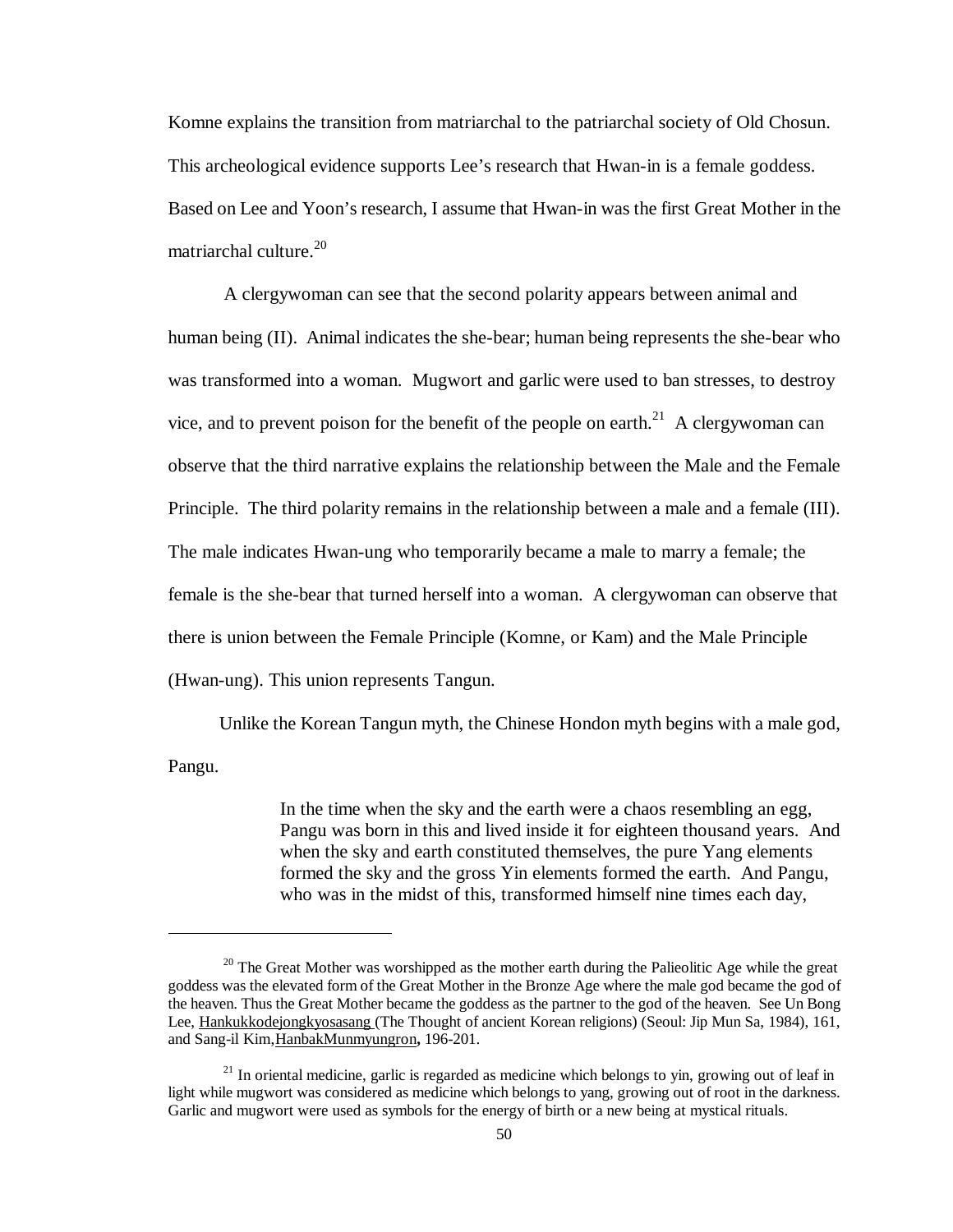sometimes into a god in the sky, sometimes into a saint on Earth. Each day the sky rose by one Zhang (ten feet), each day the earth thickened by one Zhang, and each day Pangu grew by one Zhang. This continued for eighteen thousand years, and then the sky reached its highest point, the earth its lowest depth, and Pangu his greatest size.  $^{22}$ 

The Chinese myth shows a clergywoman how the Male and the Female Principle were developed in the Chinese culture. The Hondon myth begins with a male god, Pangu, who was in the darkness and chaos. In the beginning the cosmos was a big or universal egg in chaos. Pangu<sup>23</sup> was growing in the egg. He slept for eighteen thousand years and woke up and found only a vague darkness. This made him agitated. This confusion led him to use his ax and to break the big egg. When the egg was broken, there was only a tremendous sound. Then a light air went up and up and it became the sky. On the other hand, the heavy and dark air went down and down. It became the earth. The relationship between the Male and the Female Principle began with Pangu, a male god, who broke chaos into the sky and the earth. Chaos is divided into two polarities: heaven/earth and yang/yin. Min Jiayin in The Chalice and the Blade in Chinese Culture: Gender Relations and Social Models describes the primitive meanings of yin and yang in terms of the natural phenomena. Yin is characterized by cloudiness, darkness, south slopes of a mountain, south banks of a river. Yang is characterized as clearness, brightness, north slopes of a mountain, and north banks

 $22$  Bonnefory, 235.

 $^{23}$  This story of Pangu began with the Panho legend. Seh Jung in Samohyeokki compiled the Pangu legend. He collected the legends of Panho and added some philosophical views of ancient classics with his imagination and created a father of the nation of China, Pangu. This was to furnish a practical answer in Chinese culture to explain the beginning of the cosmos. Wonga, ChungKuk Shinwha Chon Sol (Chinese myth and legend) (Seoul: Minumsa, 1992), 58-59.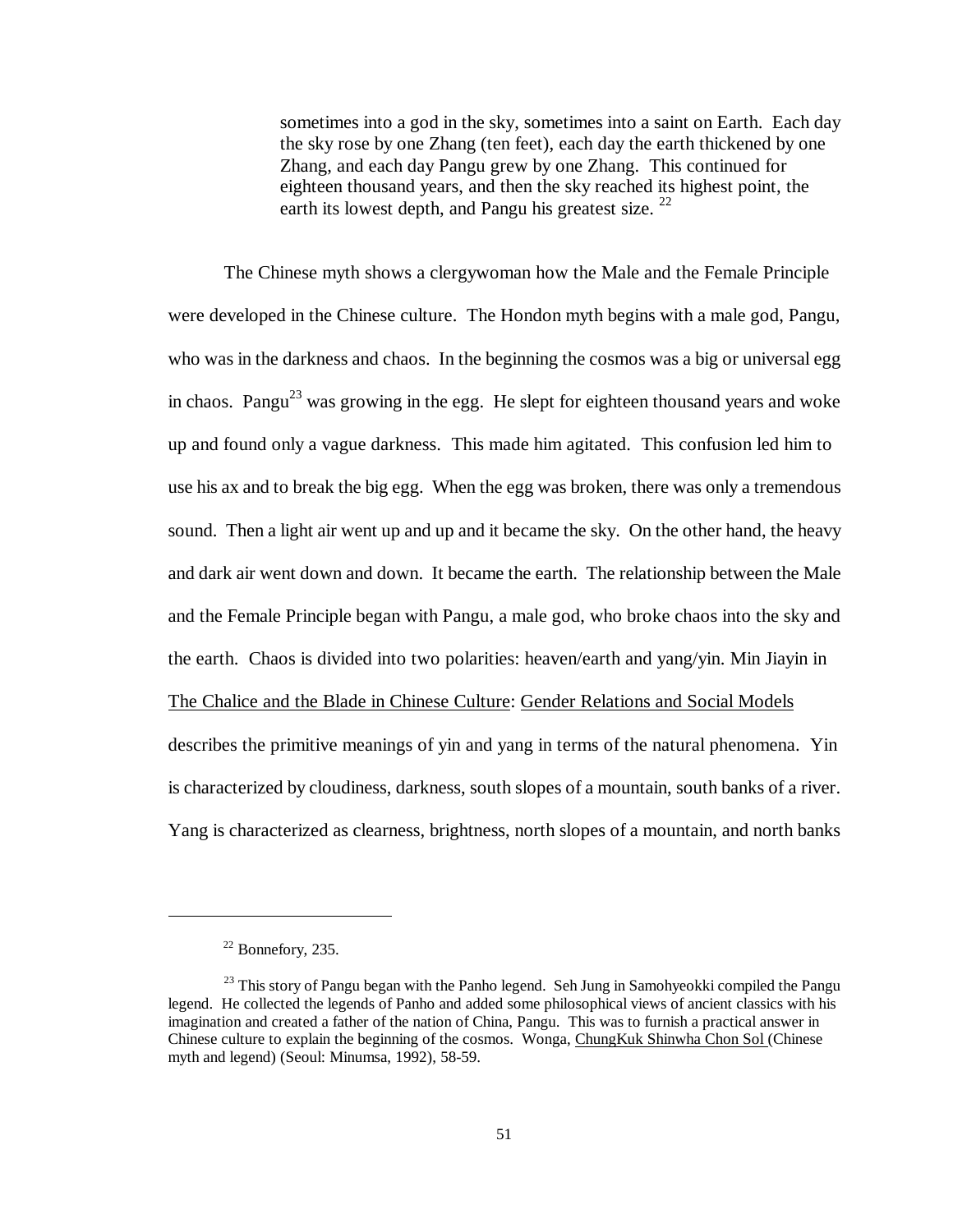of a river.<sup>24</sup> In this Hondon myth, the Male Principle is analogous to yang while the Female Principle is identified with yin. At the same time, the world began with the Male Principle (a male god) who breaks the Female Principle (chaos).

Unlike in the Chinese Hondon myth or the Korean Tangun myth, a clergywoman can find the unique relationship between the Male and the Female Principle and between men and women in the Babylonian Enuma Elish, "Creation Epic." More explicitly, the Baylonian myth began with a male god, Apsu, and a female goddess, a mother of all, Tiamat.

> Firm ground below had not been called by name, Naught but primordial Apsu, the begetter, and Mummu-Tiamat, she who bore them all, Their waters commingling as a single body . . . . When no gods whatsoever had been brought into being, Uncalled by name, their destinies underminded-Then it was that the gods were formed within them.<sup>25</sup>

The Babylonian myth begins with the Great Mother, who was "commingling" with the male god, "begetter." The co-partners began the cycle of birth.<sup>26</sup> Before heaven and earth were named, there were only Apsu, the primal sweet water ocean, and Tiamat, the primeval salt water ocean. Apsu and Tiamat were mingled as one body. When the god and the goddess emerged out of the commingled waters, they continued to multiply their offspring. Ea, Apsu's son, conspired to slay his father, Apsu. Later Ea conceived a son with his wife,

<sup>&</sup>lt;sup>24</sup> Min Jiayin, ed., The Chalice and the Blade in Chinese Culture: Gender Relations and Social Models (Beijing: China Social Sciences Publishing House, 1995), 25-29. Min's book was originally based upon Riane Eisler, The Chalice and the Blade: Our History and Our Future (San Francisco: Haper and Row Publishers, 1987).

<sup>&</sup>lt;sup>25</sup> James Prichard, ed., Ancient Near Eastern Texts,  $3<sup>rd</sup>$  ed. (Princeton: Princeton University Press, 1969), 60-61.

<sup>&</sup>lt;sup>26</sup> Gerda Lerner, The Creation of Patriarchy (Oxford: Oxford University Press, 1986), 150.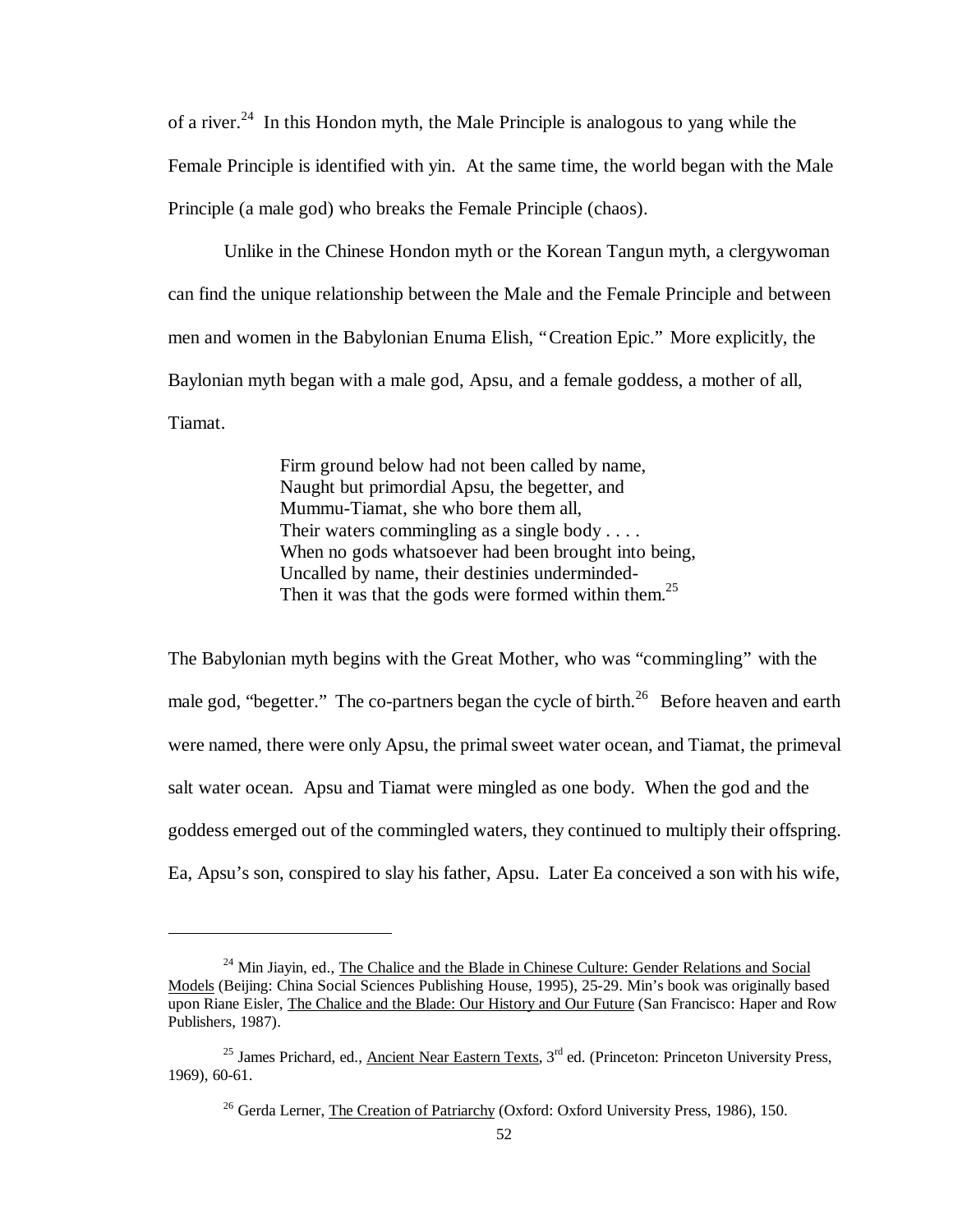Damkina: The son's name was Marduk. Then, when Tiamat heard that Ea slayed his father, she announced a battle against the rebellious offspring. Ea sent his son Marduk to prepare for the war. Marduk declared war against Tiamat and expressed his contempt for the power of Tiamat.<sup>27</sup> The war ended with Marduk's victory.<sup>28</sup> N.K Sandars in Poems of Heaven and Hell from Ancient Mesopotamia explains this war as follows:

> Marduk shot his net to entangle Tiamat, and the pursuing humid wind, Imhullu, came from behind and beat her in the face. When the mouth gaped open to suck him down he drove Imhullu in, so that the mouth would not shut but wind raged through her belly, her carcass blown up, tumescent, she gaped-- And now he shot the arrow that split the belly, that pierced the gut and cut the womb. Now that Marduk had conquered Tiamat, he ended her life, he flung her down and straddled the carcass, the leader was killed, Tiamat was dead<sup>.29</sup>

The Enuma Elish is the Babylonian epic poem providing a cosmogony that explains the beginning of the cosmos. It reflects the Indo-European culture that has conquered the female goddess. Stone views the Enuma Elish as an expression of the patriarchal Indo-European culture that suppresses the popular Great mother.<sup>30</sup> Eisler views the conquering relationship between a male god and a female goddess as the beginning of the

1

<sup>30</sup> Tessier, 118.

 $27$  Prichard, 64-67

<sup>&</sup>lt;sup>28</sup> Linda E.A. Spencer and Alexander Heidel explain that the story of the killing of the Great mother, Tiamat, was also based on a number of historical and political factors. They include the rise of Babylon to political ascendancy and Marduk's status as a national god during the First Babylonian dynasty (2057-1758 B.C.E.). The primary function of the Babylonian epic hymn was "to offer cosmological reasons for Marduk's advancement from the position as chief god of Babylon to that of head of the entire Babylonian pantheon." Linda, J. Tessier , Boundary Crossing: The Chaos-Cosmos Dynamic in Cosmogonic Myth (Ph.D. Diss., Claremont Graduate School, 1987), 117.

<sup>&</sup>lt;sup>29</sup> N.K. Sandars, Poems of Heaven and Hell from Ancient Mesopotamia (Harmondsworth: Penguin Books, 1971), 90-91.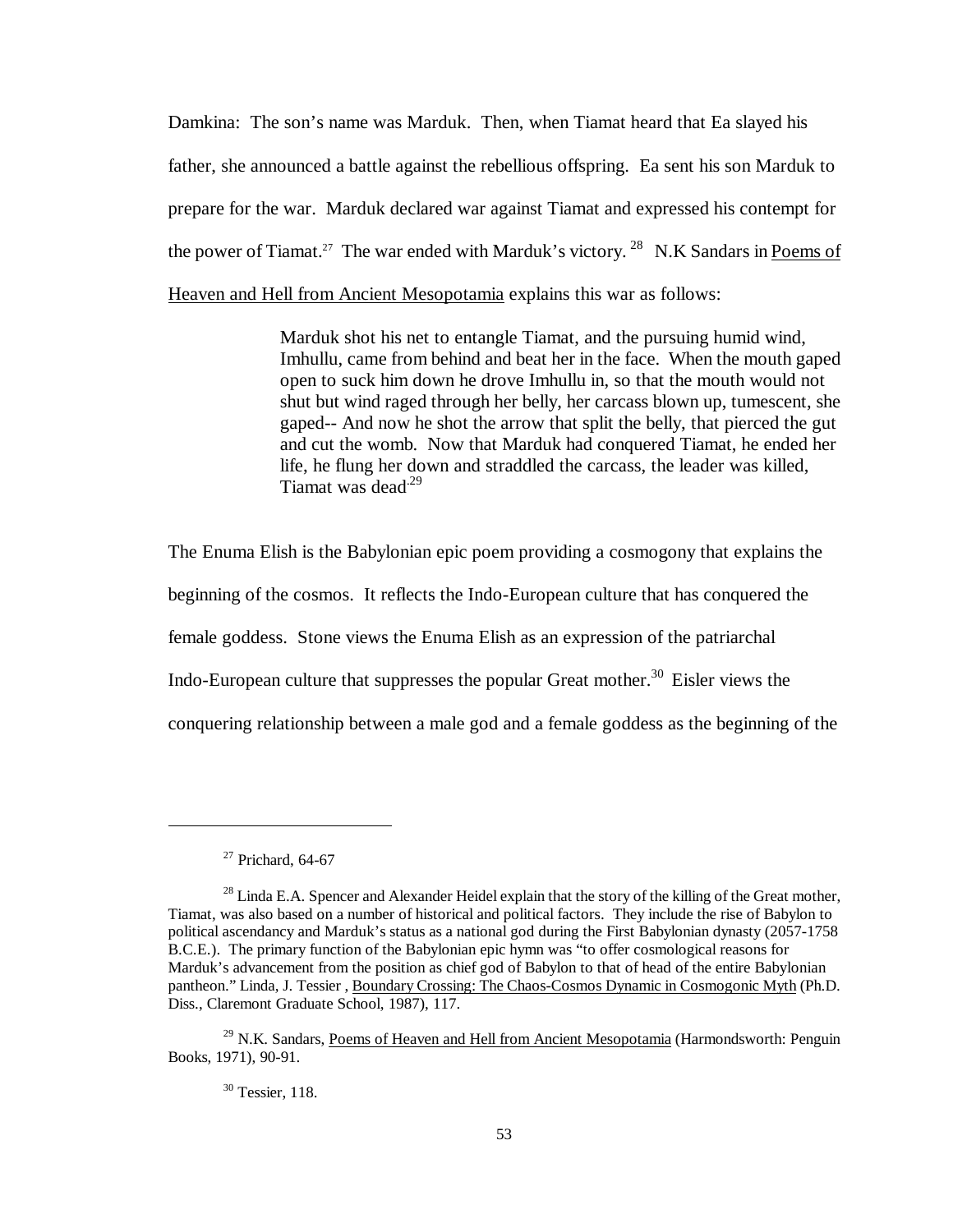separation between the Male and the Female Principle in Western culture.<sup>31</sup> This relationship is also the beginning of the Male Principle dominance in Western Christian culture**.**

### Interpretation of the Tangun Myth

As a clergywoman discovers the unique value of the Female Principle, the uniqueness of the Female Principle is more explicit in the interpretation of the offspring of Hwan-ung and Komne: Tangun.<sup>32</sup> Sang-il Kim explains that Hwan-ung, the male god, suffered to transform himself in order to become a male as much as the she-bear had to suffer to become a female. Kim claims that Hwan-ung also had to give up his divinity and divine right in order to come down on earth to become a human being. Both Hwan-ung and Komne had to transform themselves in order to become a human being. Sang-il Kim calls this union "Korean association."<sup>33</sup> Korean association presupposes mutual transformation to create union. Tangun symbolizes Korean association.<sup>34</sup> This union does not imply an

<sup>&</sup>lt;sup>31</sup> Riane Eisler explains that the earlier Sumerian culture showed reverence for Great Mother and for the higher status of women. H. W. F. Saggs writes that early Sumerian people worshipped Goddess and at the same time women's social status was certainly much higher in the early Sumerian city-state where Goddess occupied a prominent position in early Sumerian religion. The Indo-European people invaded and conquered this Great Mother worshipping Sumerian culture. Indo-European tribes worshiped male deities of war and mountains, powerful warriors, and priests.Eisler, 64.

 $32$  Cheon An's archeological research on Tangun shows that Tangun should not be interpreted as a "son" because Tangun was originally a female. This distorted interpretation is attributed to the heavy influence of the patriarchal society. He suggests that Tangun should be interpreted as a child, in an inclusive gender category. This interpretation suggests that Samguk yusa also reflects the patriarchal influence in the interpretation of the Tangun myth. Cheon An, Tangun Grandmother (Seoul: National Culture, 1994), 216-18.

<sup>&</sup>lt;sup>33</sup> Sang-il Kim, Gang-Nam Oh, and Seung-en Lee, Hansasang ui Iron Kwa Silche (Practice and a theory of Han thought)), 96.

 $34$  Tangun was derived from the term Tangul, implying the sorcerer. Tangun was a sorcerer, fetishistic master, and a political monarch in the clannish or tribal society. Tangun healed the sick, cast out the evil spirits, and controlled fertility on earth. Tangun governed people with the will of the heavenly god. Suh et al., 135.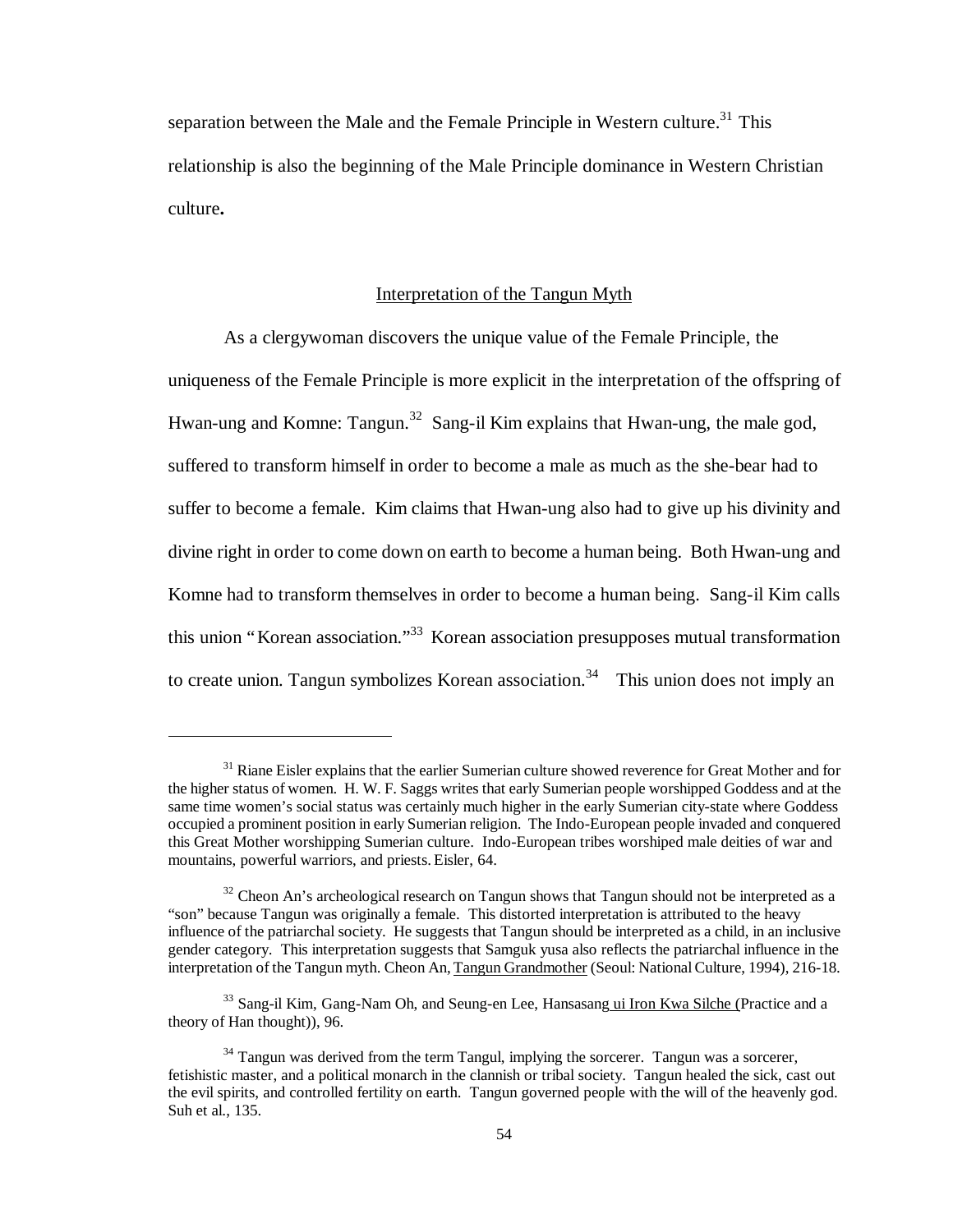androgynous oneness but acknowledges the difference between the Male and the Female Principle. Nam-young Lee, a Korean philosopher, describes this organic unity as expressing the spirit of Hongikingan that a heavenly god promotes the benefits of human beings on earth.<sup>35</sup> That organic unity represents a Korean worldview pursuing union rather than separation of the heavenly world from the earthly world. He calls this relational harmony the "totalistic" worldview.<sup>36</sup> This totalistic worldview reflects Sam T'aegeuk which pursues a relational whole in the relationship between heaven and earth, between heaven and human beings. Relational harmony laid the foundation for the development of an indigenous worldview of the Korean mind through the Tangun myth and the development of Korean philosophy. This worldview challenges a clergywoman to transform the Male Principle dominant worldview into creating relational harmony that values the uniqueness of the Female Principle— Kam and Komne.

Unlike the unique value of the Female Principle in the Tangun myth, a clergywoman can see the value of the Female Principle under Confucianism. The Male Principle dominates in Confucianism. The Female Principle in Confucianism came to be subordinated to the Male Principle. Min continues that since this Chinese society formulated the Confucian social view, Chinese culture held that the female came to be in a submissive position in relationship to the male. It was regarded as "right and proper for the male to rule and oppress the female in the hierarchical arrangement of patriarchal

<sup>&</sup>lt;sup>35</sup> This union embraces the spirit of Hongikingan that promotes "the humanitarian ideal, considering human beings as the center of the universe and of the masters of their own fate and history. Hongkikingan promotes not only the well being of people but also public well being for a wide segment of human kind. This well-being excludes the idea of the privileged and the inappropriate distribution of the privileged." See Yoon Nae-Hyun, A Historical Interpreation of the Dankoon Myth ( Dankuk University: Dankuk University's 50<sup>th</sup> Anniversary Organizing Committee), 69.

 $36$  Yi, Tangunshinwharonjip, 118.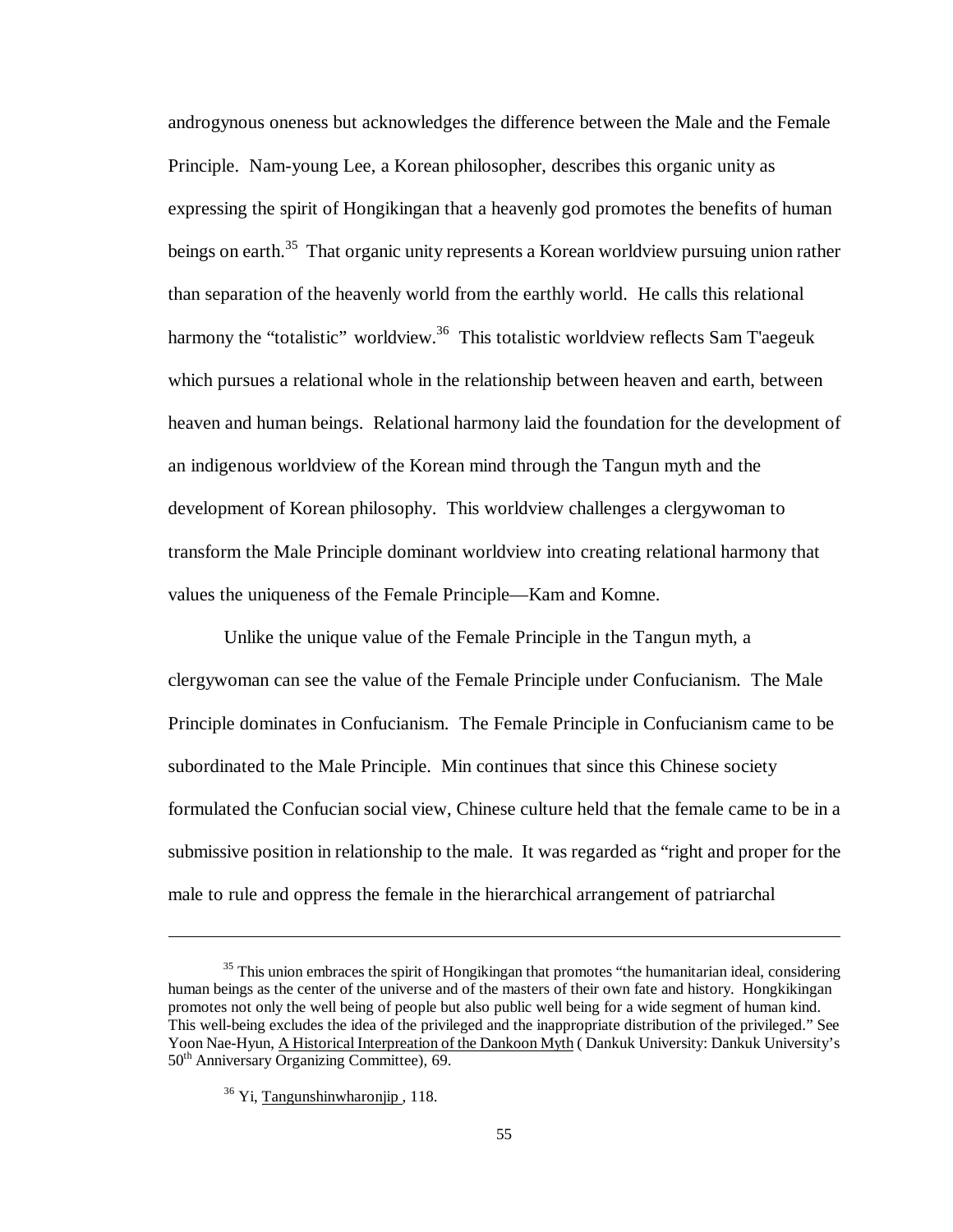society."<sup>37</sup> I-Ching (the book of change) expounds that the Male and the Female Principle developed into the dominant-subordinate gender relationship in which a male is superior to a female. He says,

> Heaven and earth existing, all [material] things then acquired their existence. Once all [material] things acquired existence, male and female emerged. From the existence of male and female emerged the existence of the husband and the wife. From the husband and wife came the father and the son. From the father and the son came the rule and his ministers. From the ruler and the minister came the social hierarchy and high and low had its existence, arrangements of propriety and righteousness emerged.<sup>38</sup>

The dominion model in Confucianism prevailed in Chinese culture. The Mussisadang Murals were made during the Han dynasty when Confucianism was dominant. Compared with the content of the Tangun myth, the content of the Mussisadang murals is 80-90% identical to that of the Tangun myth. But there appears a different scene. A person holds something sharp like an ax, trying to kill other person. This scene is not contained in the story of the Tangun myth in Samguk jusa. Sang-il Kim explains this scene— the person trying to kill— is a reflection of the patriarchal society of Han dynasty during which men and the Male Principle dominated the women and the Female Principle. Sang il Kim calls the rupture in the Male and the Female Principle "Chinese Dissociation."<sup>39</sup>

<sup>37</sup> Jiayin, 31.

<sup>38</sup> Ibid., 29-30.

<sup>&</sup>lt;sup>39</sup> Kim, Oh, and Lee, 105. In India's case, the male god, Indra, kills the great mother, Vritra, which Sang-il Kim calls "Indian Dissociation."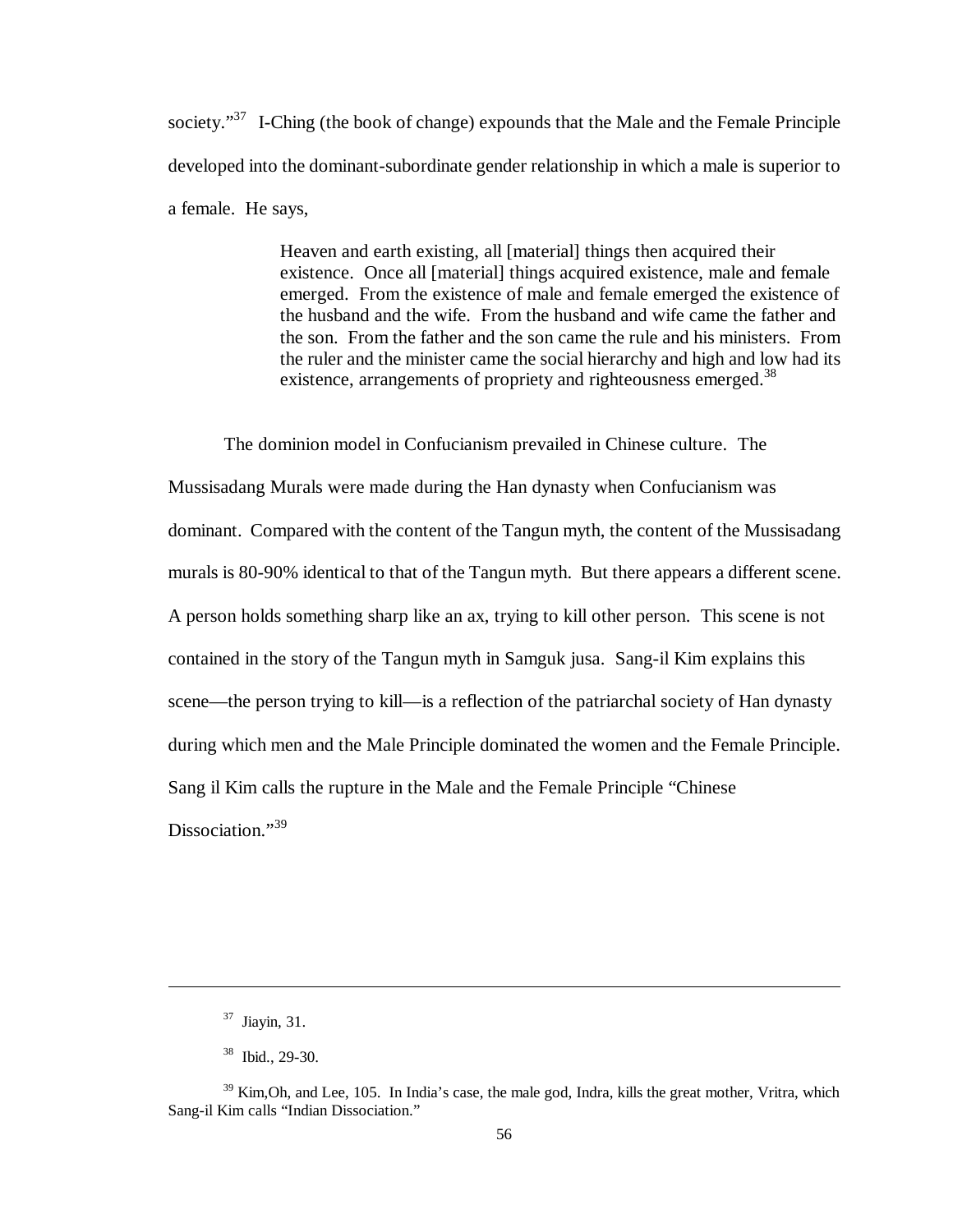A clergywoman can see that Chinese dissociation devalues the Female Principle, women under the rule of the Male Principle and men.<sup>40</sup> In Confucianism, darkness (yin) was dominated by light (yang); darkness dominated light in Taoism. The domination model is embedded in the dominant-subordinate relationship between the Male and the Female Principle under the influence of Confucianism.

From the perspective of a clergywoman's Female Principle oriented relational harmony, the Hondon myth takes "both A and B" between yin (darkness) and yang (light) and between the Male and the Female Principle. It pursues the complementary relationship between the Male and the Female Principle. However, this complementary relationship manifests the dominant-subordinate relationship either in the form of the primacy of the Female Principle or of the primacy of the Male Principle. This represents the Chinese dissociation that established the subordination of women to men in Chinese culture and eventually into Korean church culture. A clergywoman can see that this devaluation of the Female Principle is more explicit in the Babylonian Myth that reflects the worldview of Western Christianity.

In the Babylonian myth, the conquering relationship between Marduk and Tiamat is another expression of power dynamics between masculine and feminine and between the Male and the Female Principle. Riane Eisler views this conquering relationship as the battle between "destructive" and "nurturing" power, between "masculine" and "feminine" power. She describes this conquering relationship as the symbol of "the blade" and "the

 $40$  The Book of Change well describes this division between the Male and the Female into a generative system. Tai chi, the ultimate great source of the universe, was generated into yin and yang which produces the four symbols into "the Eight triagrams" until "sixty four forms." I-ching, trans. James Legge (New York: New American Library), 1971.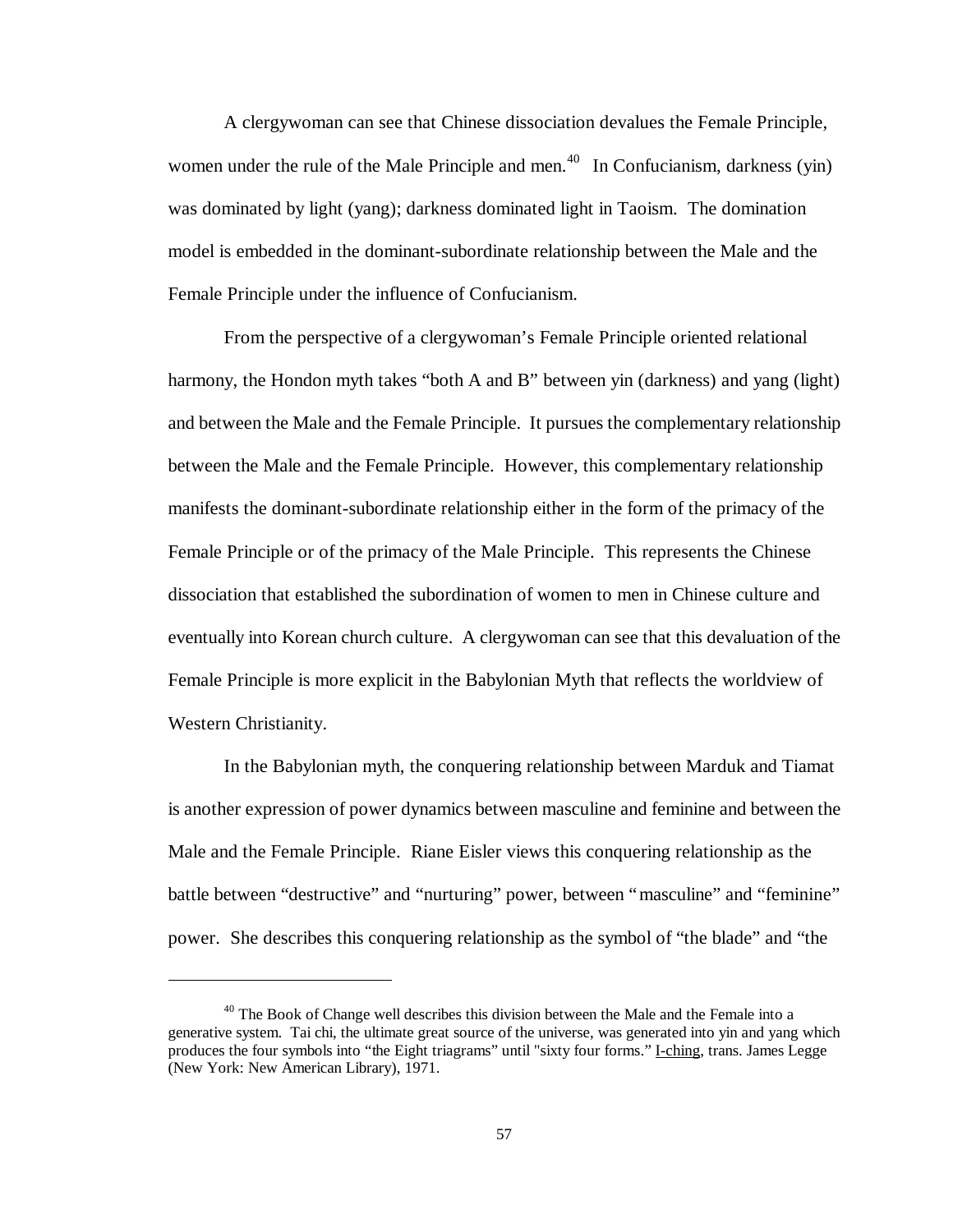chalice". The blade is a male god who is identified with masculine power to destroy so to create order out of chaos. On the other hand, the chalice is the symbol of a "feminine" power to create and nurture.<sup>41</sup> Lerner describes it as the erasing of the name of women. She says,

> Naming has profound significance in the old Mesopotamian belief system. The name reveals the essence of the bearer; it also carries magic power. A person newly endowed with power is renamed. Thus, the god Marduk, in the Babylonian creation myth, is given fifty names as tokens of his power. In the development of patriarchal gender symbols, the symbolification of the capacity to create, as in the concept of naming, simplifies the move away from the Mother Goddess as the sole principle of creativity.<sup>42</sup>

Catherine Keller describes this phenomenon as the primordial demarcation and destruction

of the female as enemy. It was the suppression of female and the Female Principle, up to

the demarcation of the Female Principle.<sup>43</sup> Eisler views this conquering relationship as the

dominator model.<sup>44</sup> Tessier explains this erasing self as follows:

Marduk thus conquers Tiamat by filling her mouth (stopping her speech), piercing her belly (womb), and splitting her heart. Such images are significant for feminists in acknowledging women's experience. They reiterate such cultural horrors as the silencing of women, the psychology of rape/mutilation, and the splitting or erasing of the self perpetrated by patriarchal culture against women.<sup>45</sup>

A clergywoman can see that the conquering relationship between a male god and a female

goddess in the Enuma Elish is the beginning in the Western culture of the separation

between the Male and the Female Principle and men and women. Eisler states that this

-

 $42$  Lerner, 151.

**<sup>43</sup>** See Keller.

<sup>44</sup> Eisler, 44-45.

<sup>45</sup> Tessier, 139.

<sup>41</sup> Eisler, 138.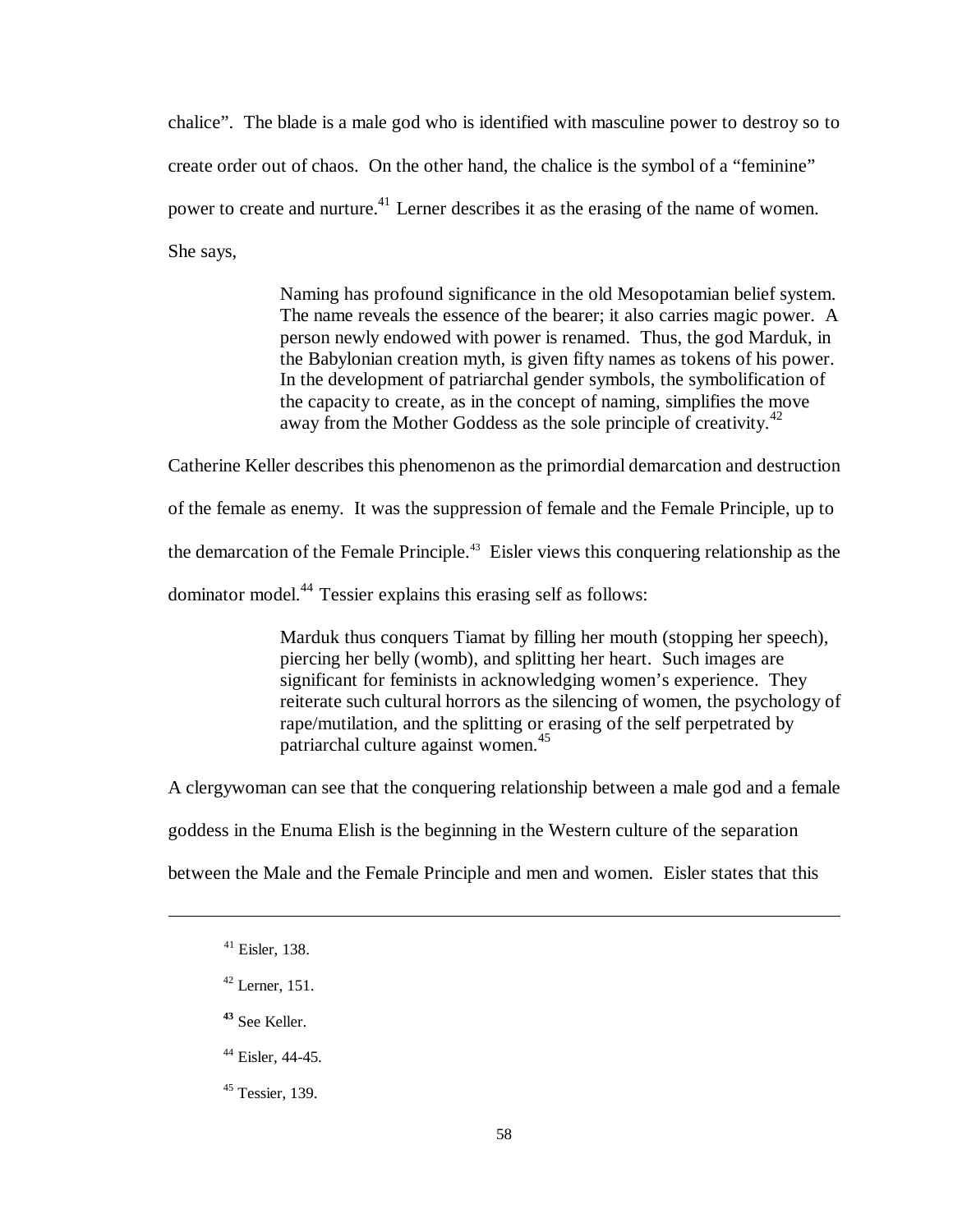dominator model replaces the original partnership model.<sup>46</sup> This dominator model is not just the oppression of the Female Principle but up to the demarcation of the Female Principle and women. The polarization between the Male Principle and the Female Principle was intensified.<sup>47</sup> The polarization between the Male and the Female Principle was polarized into the dualism of male versus female.<sup>48</sup> L.L Whyte calls this polarization " European Dissociation."49 Ken Wilber explains that this European dissociation is not just a differentiation but also the dissociation of the mind from the body.<sup>50</sup> Carol Christ in Rebirth of the Goddess: Finding Meaning in Feminist Spirituality succinctly describes this dualistic and hierarchical relationship between the Male and the Female Principle, between mind and body and between male and female.

> [The dualistic hierarchy] became the model for philosophical and Christian theological understanding of God as a disembodied mind or spirit, totally transcendent of the world, of nature, of change. Women's body and its changeable nature became the image of all that was imperfect, corrupt, and physical. These conceptions became fixed as the polar opposites of dualistic and hierarchical thinking: the unchanging is valued over the

 $\overline{a}$ 

<sup>48</sup> Tessier, 137-38.

<sup>49</sup> See Wilber, 192. The historian, L.L. Whyte, explains: "European dissociation is" a particular form of disintegration of the organizing processes in the individual which, though arising from a tendency latent in a physiological characteristic to all races[ which we will shortly explain ] , attained its most marked form in the European and Western peoples during the period from around 500 B.C. [there again we are at  $6<sup>th</sup>$ B.C. Greece] until the present time. During these two and a half millennia this dissociation became a permanent element in the European tradition and the distinguishing mark of European and Western man." See Whyte, The Next Development in Man (New York: Holt, 1948).

<sup>50</sup> Wilber, 228-35. Wilber interprets the matricide of the Great Mothers in the formation of patriarchy as "natural patriarchy" against "unnatural patriarchy."

<sup>46</sup> Eisler, 47.

<sup>&</sup>lt;sup>47</sup> Historically, that polarization between the Male Principle and the Female Principle appeared in the history of the Middle Ages. During the Middle Ages women were labeled as witches or demons and were slaughtered under the name of denomination. At the same time, male names were given to indicate most Angels such as Michael and Rafael. Kim, Oh, and Lee, 95**.**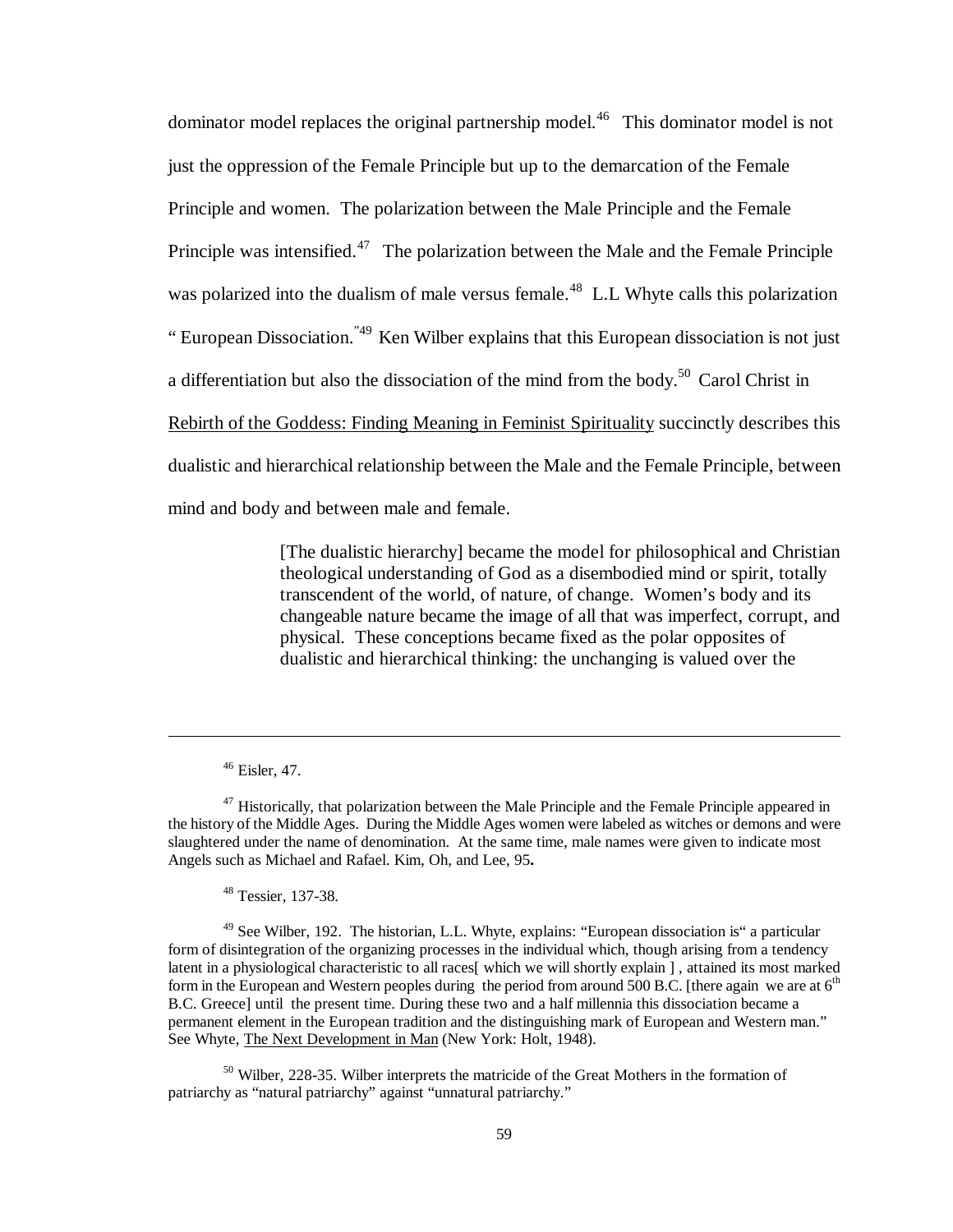changing; soul or mind over body; spirit over nature; rational over irrational; spiritual over sexual; male over female." <sup>51</sup>

A clergywoman can see that this demarcation of the Great Mother developed a conquering relationship between the Male and the Female Principle. Jonathan Z. Smith explains the relationship between Marduk and Tiamat as the conquering relationship of order over chaos. Smith states that the Near Eastern creation myth celebrated order in the battle between the forces of chaos and order. Marduk was represented as the force of order; Tiamat represented the power of chaos. People in the Near Eastern world celebrated these foundational salvific acts of Murduk conquering chaos throughout yearly rituals. "Order is something won by the gods and this primordial act of salvation that was renewed and re-experienced in the cult."<sup>52</sup> Lerner states that the rebellious primitive gods wished to create order and confronted chaos, Tiamat, who takes the form of the life-giving goddess. A young god, Marduk, physically destroys Tiamat. The earth and the heavens are created out of her carcass. <sup>53</sup>

A clergywoman can see how the relationship between the Male and the Female Principle has developed in the Enuma Elish. The relationship between a male god and a female goddess reflects the separation between the Male and the Female Principle and men and women. In this separation, a male god conquers chaos, a female goddess. Chaos is almost destroyed by a male god and order. This dominator model between the Male and the Female Principle is not a complementary relationship as in the Hondon myth. It

 $<sup>51</sup>$  Carol P. Christ, Rebirth of the Goddess: Finding Meaning in Feminist Spirituality (Reading,</sup> Mass.: Addison-Wesley, 1997), 99.

<sup>&</sup>lt;sup>52</sup> Jonathan Z. Smith, Map is Not Territory: Studies in the History of Religion (Leiden: E. J. Brill, 1978), 133.

<sup>53</sup> Lerner, 153.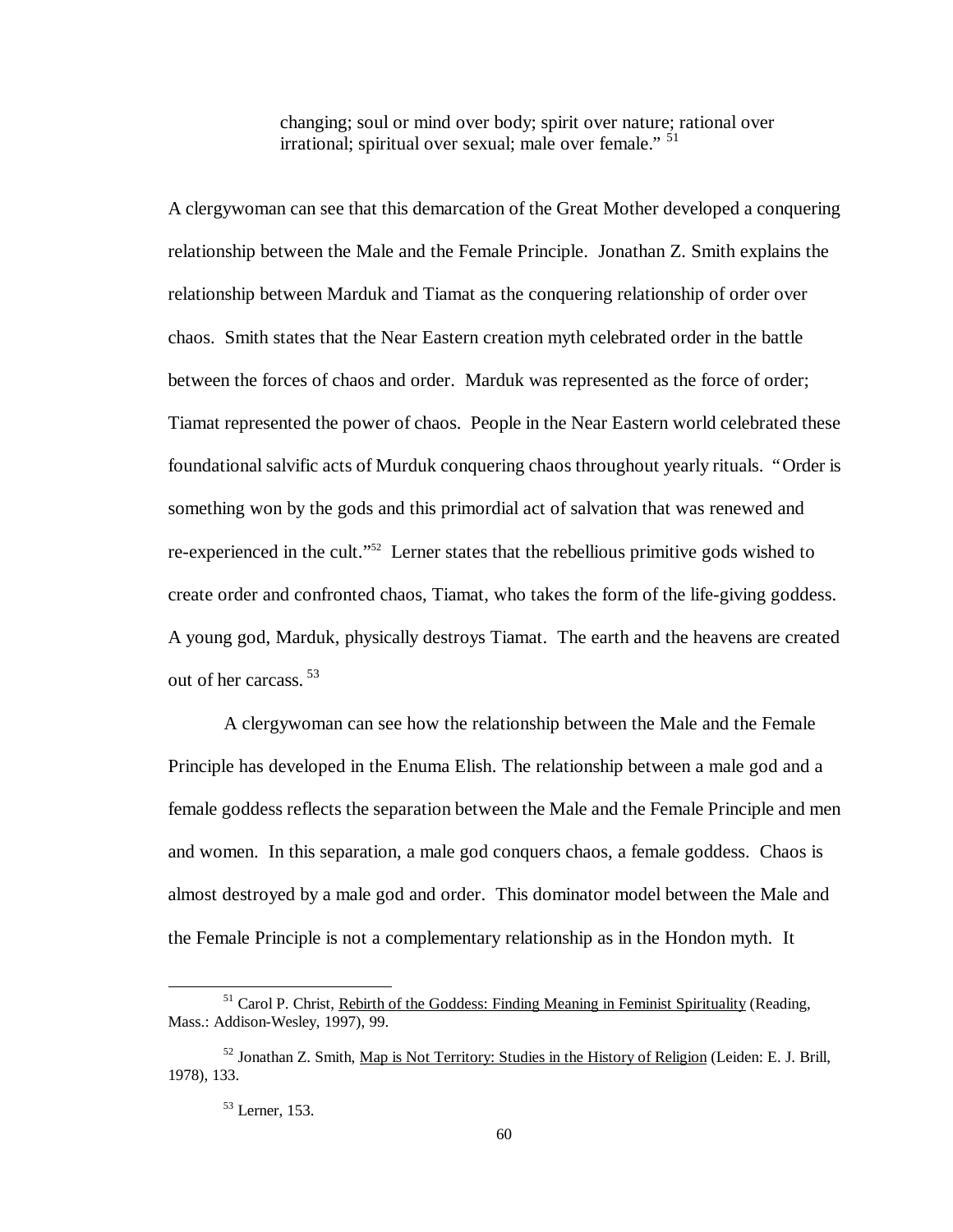portrays a radical separation between a male god/a female goddess, order/chaos,

blade/chalice, a male/a female, and the Male/the Female Principle. The Enuma Elish takes "either A or B" between chaos and order, and between the Male and the Female Principle. In other words, the relationship between the Male and the Female Principle is a conquering relationship up to the destruction of the Female Principle. This separation between the Male and the Female Principle represents the "European dissociation." This dissociation is well reflected in the clergymen dominant relationship in the Korean Church of clergymen over clergywomen.

Despite this patriarchal influence,  $54$  the Tangun myth illustrates that the three mediators— three heavenly treasures, mugwort and garlic, and Tangun— relate the heavenly world and the earthly world and unite the male and the female through mutual transformation. The three mediators reduce the polarization between heaven and earth, the spiritual world and the material, animal and human being, and male and female; that is, the mediators are the union between the Male and the Female Principle. Suk-ja Kang, a female researcher of the Tangun myth, interprets this union as the mutual and harmonious relationship for giving life. Though there is a difference between god and human beings, between the sky and the dark, and nature and human, and male and female, this difference neither develops dualism nor is a conquering relationship between the Male and the Female Principle.<sup>55</sup> Nae-hyun Yoon emphasizes that "the Tangun myth reflects the spirit of

<sup>&</sup>lt;sup>54</sup> A clergywoman also can observe that the devaluation of the Female Principle under Confucianism also appeared in Korean culture. As Confucianism was introduced to Korea, the Shan Shin Great Mother or fertile reproduction mother was changed into Sham Shin or three male gods on mountains. The following archeological evidence demonstrates how the three female goddesses were changed into three male gods under the influence of Confucianism in Korea. Sang-il Kim, Kaios ywa Munmyung (Chaos and civilization) (Seoul: Dong-A Press, 1994), 287.

<sup>55</sup> Suk-ja Kang, "Songchaietaehan Ihaewa Han Sasang" (Understanding in gender difference and han Thought) Hanpaeumto, Dec. 1994, 15.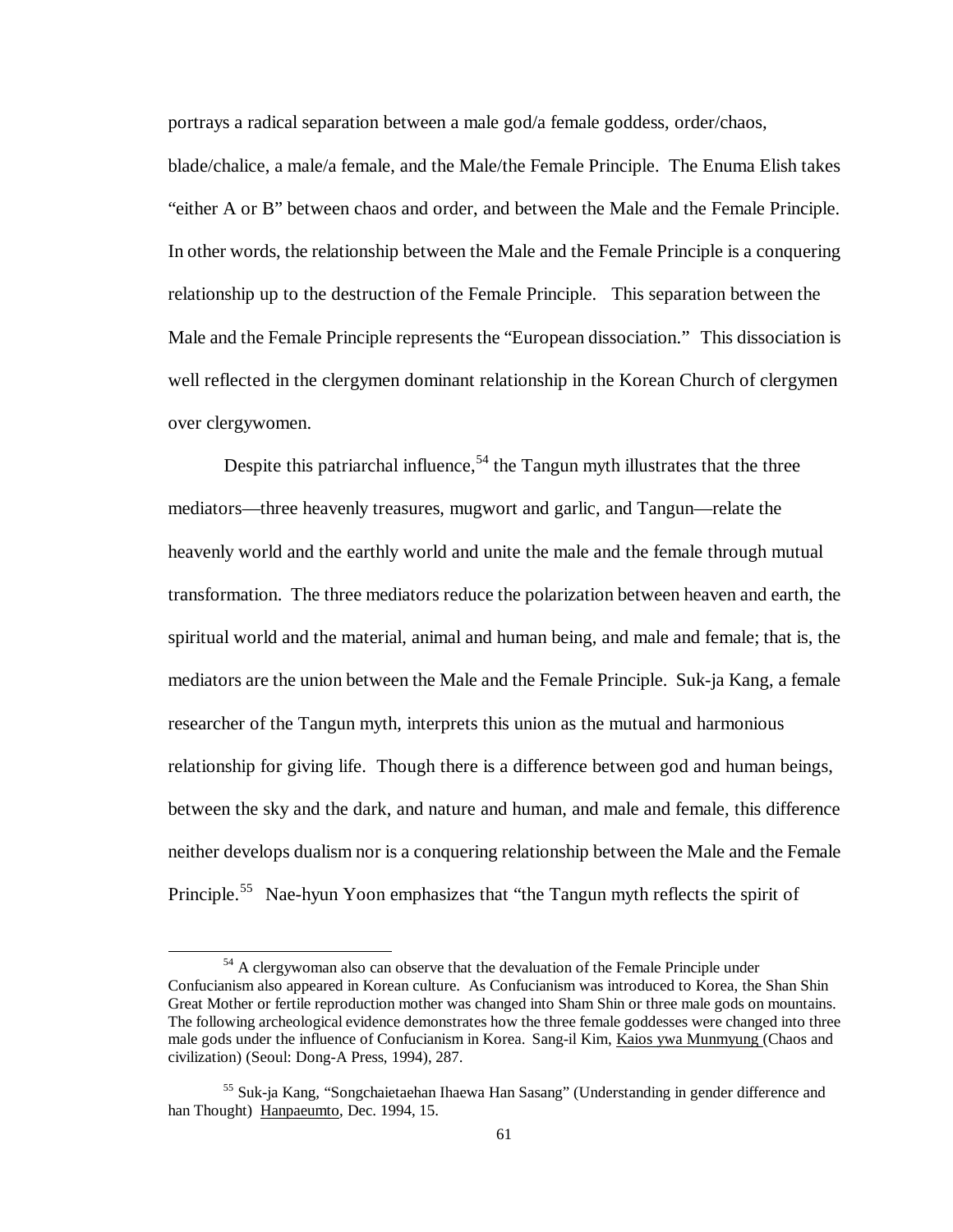harmony and syncretism. Hwan-ung helped Komne evolve into a human and later married her instead of killing the bear or ruling over it."<sup>56</sup> When the union does not promote life for both man and woman, between male and female, this is against the spirit of Hongikingan.

The mythic comparison enables a clergywoman to see from a cross-cultural perspective, how patriarchal domination relationship has been developed. Each myth reveals a historical truth: the formation of patriarchy in the relationship between the Male and the Female Principle in its unique culture. The uniqueness of the Korean Tangun myth reveals a relational harmony where there is no dominant-subordinate relationship between man and woman, heaven and earth, darkness and light, yin and yang, and the Male and the Female Principle. A Korean clergywoman can distinguish the difference among myths. The relational harmony of the Tangun myth values the Female Principle— Komne (a she-bear), darkness, chaos and a woman.

In spite of this validation of the Female Principle in the Tangun myth, a Korean clergywoman can see that Korean culture has lost the value of the Female Principle. It lost the value of Sam T'ae geuk to create relational harmony. The devaluation of the Female Principle was enhanced with the patriarchal worldview that was revealed in the two Male Principle dominator models of the Hondon myth and Enuma Elish. The dominant-subordinate relationship of Confucianism and the conquering relationship of Western Christianity have made a great impact on determining gender relationships not only in their own Chinese and Western cultures but also in Korean culture, in particular in the relationship between a clergywoman and clergymen in the Korean Presbyterian Church. The worldview of Chinese dissociation is the source of hierarchical and patriarchal familial

<sup>56</sup> Yoon, 70.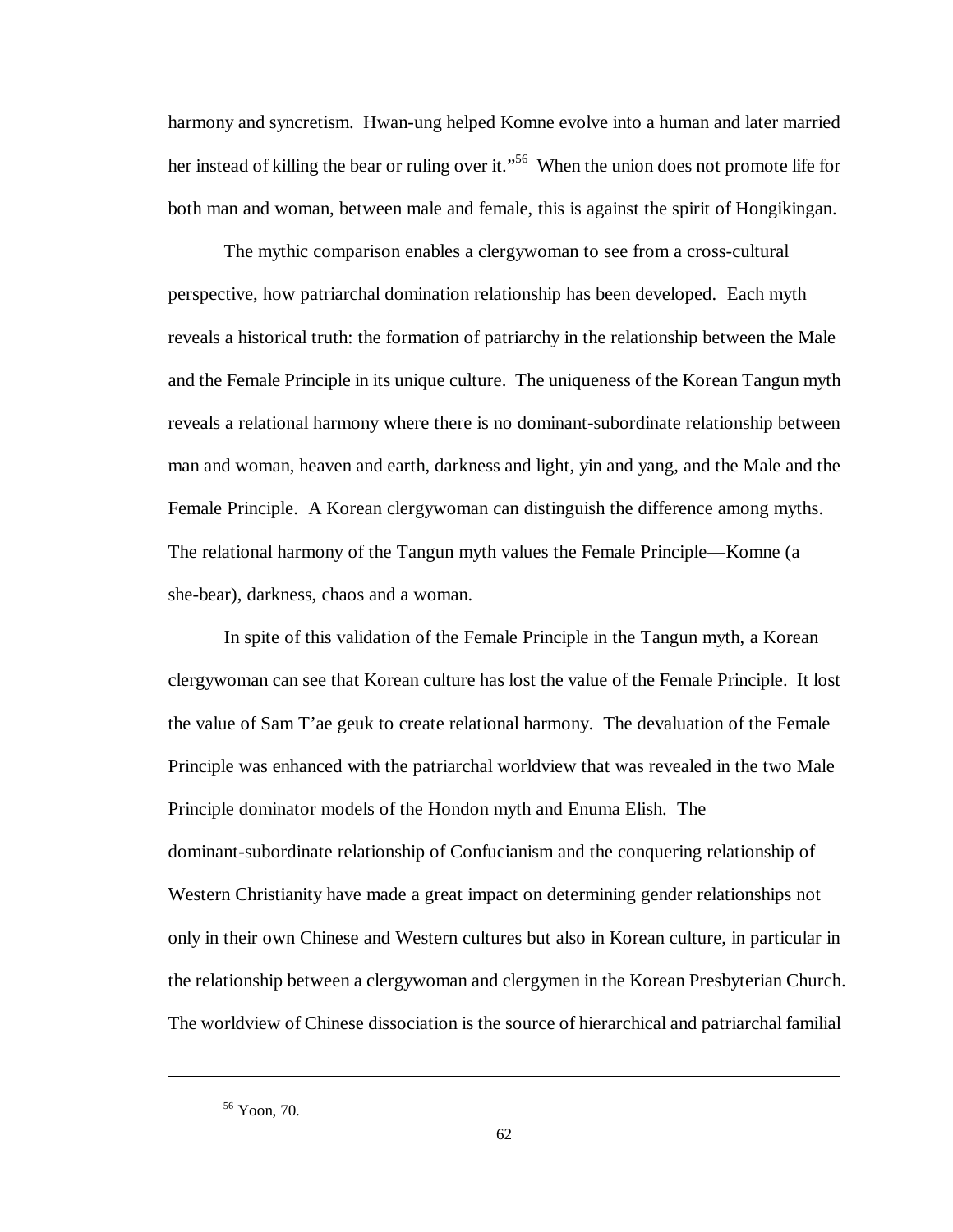and societal structure in the Korean church, society and culture. European dissociation reinforced the existing dominator model of the Korean culture in the Christian church setting as well. Both Chinese dissociation and European dissociation worked as double swords to oppress Korean women in Korean culture and Korean clergywoman in the Korean Christian church.

Even though mythic comparison portrays the differences between the indigenous Korean mind and the Chinese and Western mind in the formation of patriarchy, the three myths reflect the patriarchal reality that oppresses the Female Principle in the form of subordination of or destruction of the Female Principle. In comparison to the Chinese and Western mythologies, the Korean myth legitimates the essential role of a female and the Female Principle in creating a relational harmony. In comparison to Chinese and Western myths, the relational harmony in the Tangun myth is neither a separation (the Babylonian Enuma Elish) nor a dominant-subordinate relationship (the Chinese Hondon myth) of the Male and the Female Principle. Neither does it fuse the Male and the Female Principle in order to create harmony. It validates the unique value of the Female Principle in creating the union between the Male and the Female Principle. Relational harmony does not exclude a she-bear, darkness, a female, that is, the Female Principle. In this relational harmony, darkness and chaos and the Female Principle plays the partner role in creating harmony and union.

It is important for a Korean clergywoman to pay attention to the historical fact that the relationship between Hwan-ung and Komne in the Tangun myth reveals that the Female Principle is not derived from the Male Principle, but it existed with the Male Principle from the beginning. From a Korean clergywoman's perspective, the

63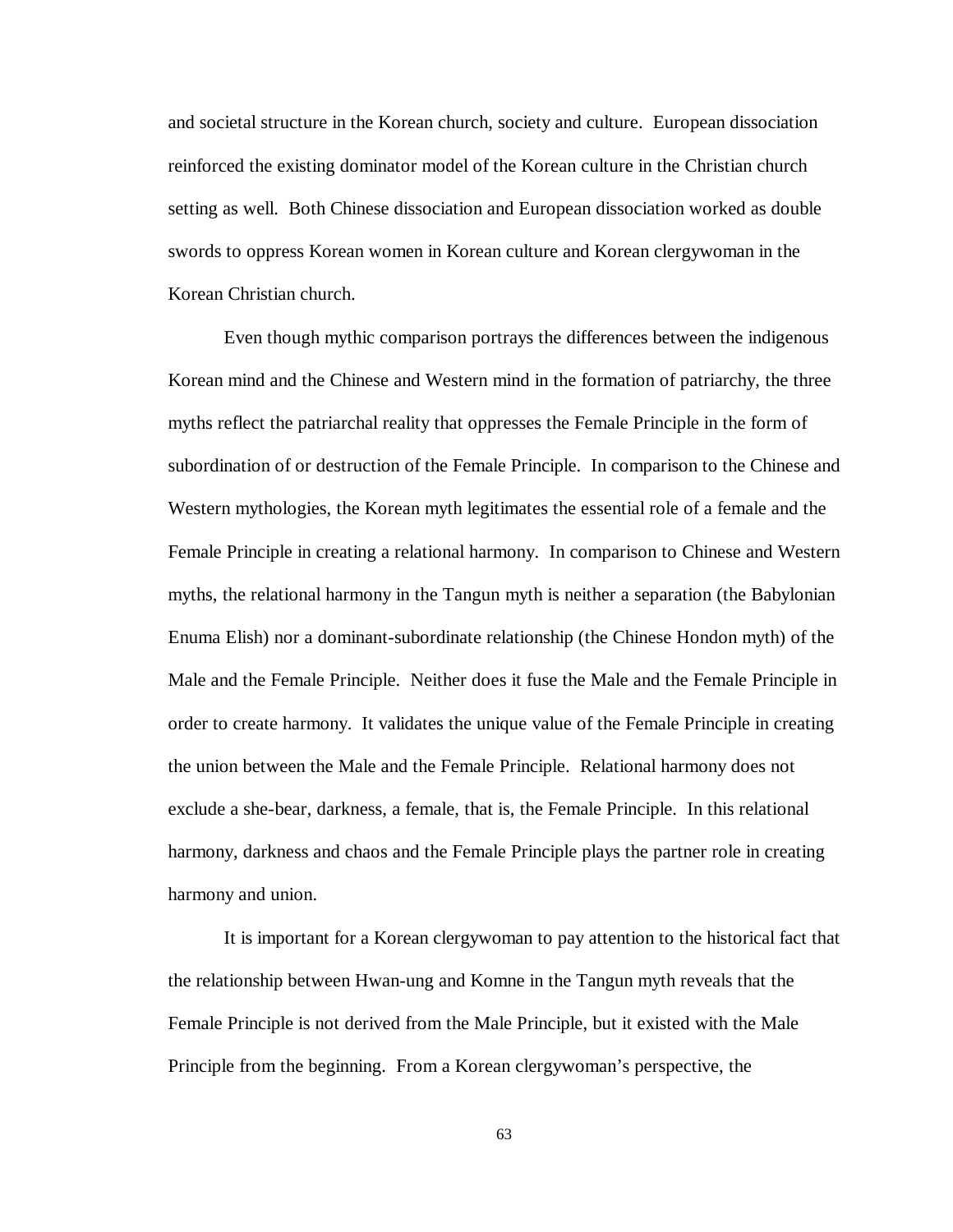characteristics of the Male and the Female Principle are rooted in the Great Mother, Hwan-in. The indigenous spirit of the Korean culture— Hongikingan— reveals the spirit of the Great Mother, Hwan-in, who embraces both Hwan-ung and Komne, and the Male and the Female Principle in promoting relational harmony.

 This union, however, challenges a clergywoman in the Korean church where the dominant-subordinate relationship between clergymen and clergywomen exists. The relational harmony to create Sam T'aegeuk gradually lost balance, minimizing the importance of the Female Principle in the Korean culture and in the Korean Presbyterian Church. The rebirth of the Female Principle is essential to create the spirit of relational harmony. Dong-sik Rhy, a pioneer theologian in the study of indigenous Korean religion, explains that the bear in the dark cave was part of a religious initiation to elevate the status of a woman into a goddess. In the ancient society, a woman should avoid the sunlight in order to be born as a noble being. This initiation was a religious ritual in which a she-bear returns to her mother's womb, destroys the body, and experiences death to be born as an earthly goddess. It was a new self-transformation.<sup>57</sup> In the Tangun myth, cave and darkness were used as the transforming space and process to elevate Komne into the first female goddess. A clergywoman can see that Komne claims her value through a self-transforming process. This self-transforming power is a clergywoman's power that transforms herself.

From my personal experience, rebirth process is the process to value and claim a clergywoman's self. Listening to dreams is a way that a clergywoman can claim her rebirth process. Dreams can be expressions of a person's unconscious desires and unfulfilled

<sup>57</sup> Un-Pong Lee, et al., 102-04.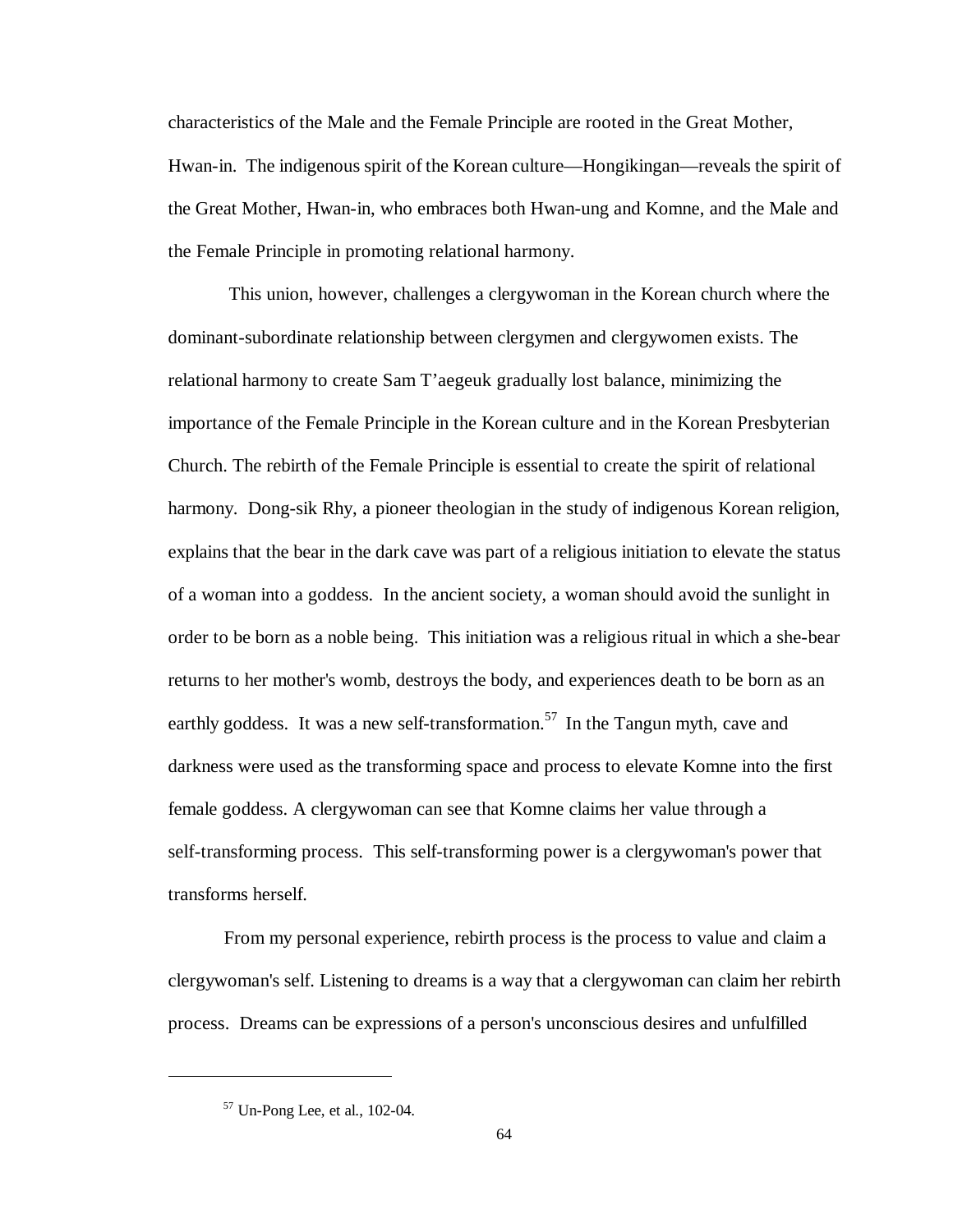wishes in reality. Being attentive to her dreams provides a clergywoman with information to understand her struggles, conflicts and inner world that the conscious is afraid of confronting in reality. Dreams are a compass to indicate where she is and what she is going through. As an example of how dreams reveal one's inner world, I would like to share one of my dreams. I dreamed about a person who kept chasing me. He wore a shabby gown and held an old shabby bag. I ran away from him up to a four-story building. I was walking on the steps from the first floor to the fourth. He kept chasing me. I saw the exit sign. I ran into the exit and got out of the building but suddenly had a strong desire to see him. He was behind me. I turned around and grabbed him asking, "Who are you? Why do you keep chasing me? Let me see your face." I took off his hood and saw the face. The face was very familiar. I told him, "Your face is very familiar to me. Come on. I will buy you new clothes and shave your moustache. I will be your friend." In the dream I thought that he might be a good person to marry. I held his arm tight. This was the dream. When I woke up, the dream was so vivid. I began to journal about it. While journaling, I realized that the person in the dream was myself whom I had neglected for such a long time and whom I did not give enough attention and care. I felt so sorry for myself. I cried and cried. I promised myself that I would never neglect myself. It was an enlightening moment. It was a turning point for me to be attentive to the needs of myself. This dream is the beginning of valuing the Female Principle in order to create relational harmony within me. It reflects that a clergywoman's spirit of relational harmony presupposes a rebirth process of valuing the Female Principle in order to create Han or wholeness without excluding or dominating the Male Principle. The value of the Female Principle is the basis for a Korean clergywoman to rediscover the Female Principle oriented relational worldview where the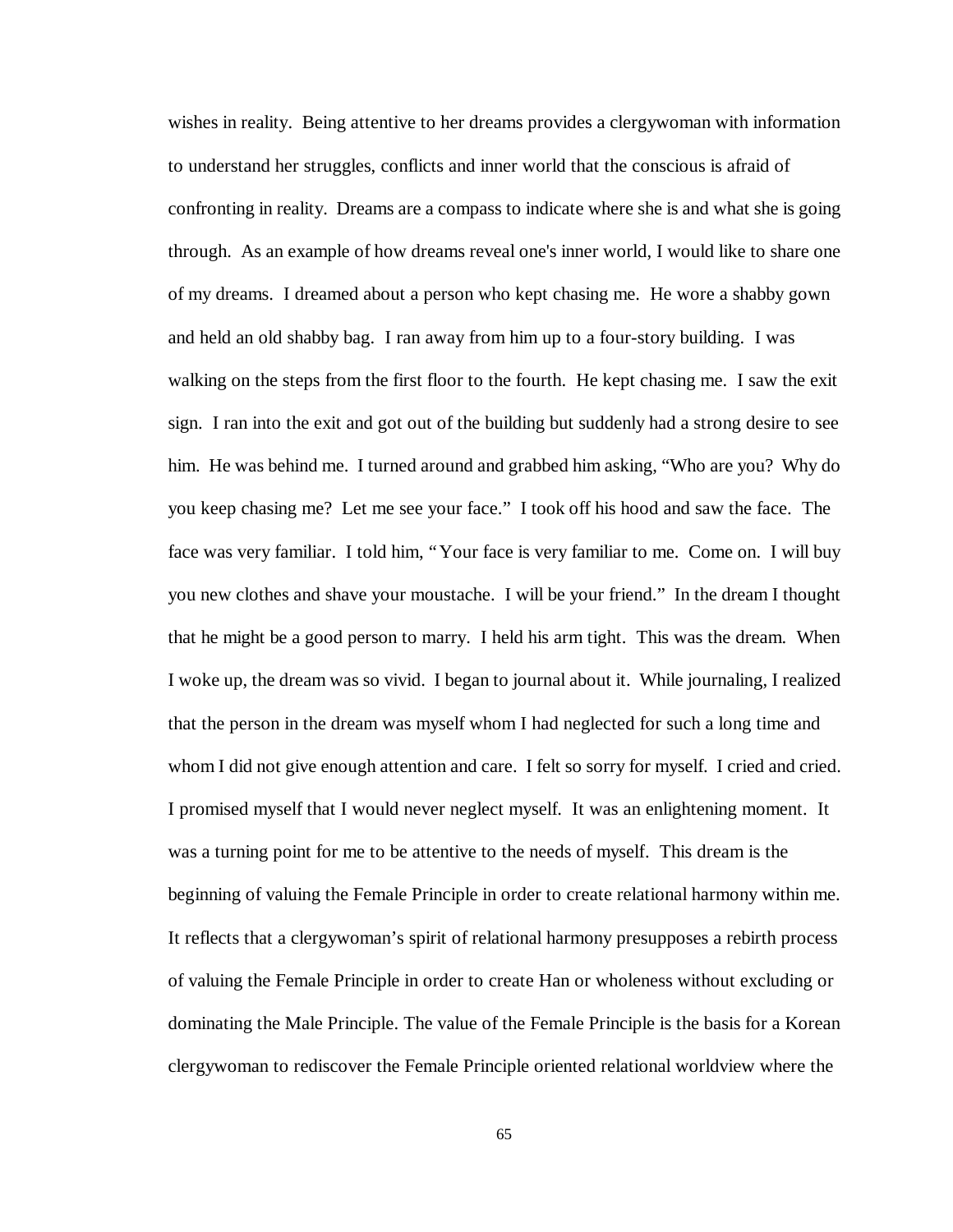Male and the Female Principle equally validate their ontological value and pursue their mutual relationship to create a relational harmony, or Han.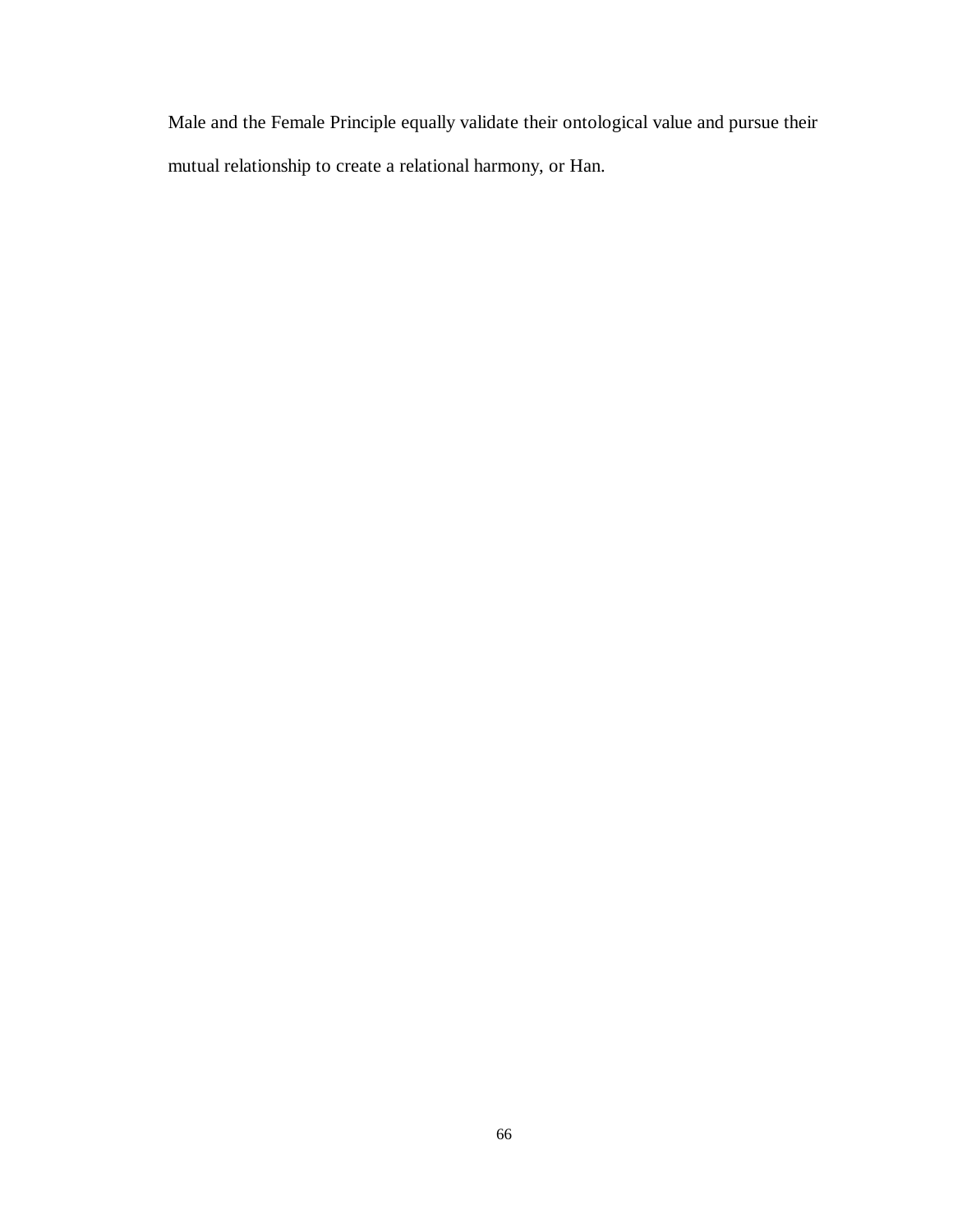# CHAPTER 4

#### A Female Principle Oriented Worldview of Relational Harmony

The ancient myths explained that the dissociation or association between the male god and the female goddess determines characteristics of religion. European dissociation caused women in Western culture to be demonized, beautified and commercialized due to radical destruction of female goddess and the Female Principle. Unlike European dissociation, association in the Tangun myth manifests that the radical destruction of women and the Female Principle did not take place. Rather, this association laid the philosophical foundation to value the Female Principle. The value of the Female Principle in the Tangun myth is not just as an archetype of an indigenous mind of the Korean people but also as the foundation of a Korean clergywoman's worldview to create relational harmony. The relational harmony in the Tangun myth pursues the value of both the Male and the Female Principle, Bak and Kam, equally. In particular, the rebirth of Komne challenges a Korean clergywoman to value and validate the uniqueness of the Female Principle in order to create the Female Principle oriented worldview of relational harmony that does not devalue the Male Principle or destroy the Male Principle. Rather, the Female Principle oriented worldview of relational harmony pursues subjectivity of the Female Principle and the Male Principle respectively and their mutual relationship to create unity. This relational harmony is found in the philosophical thought of the indigenous Korean mind that is a resource for a clergywoman to develop her worldview of relational harmony.

The purpose of Chapter 4 is to develop a relational worldview for Korean clergywomen in relation to an archetype of relational harmony in the Korean Tangun myth.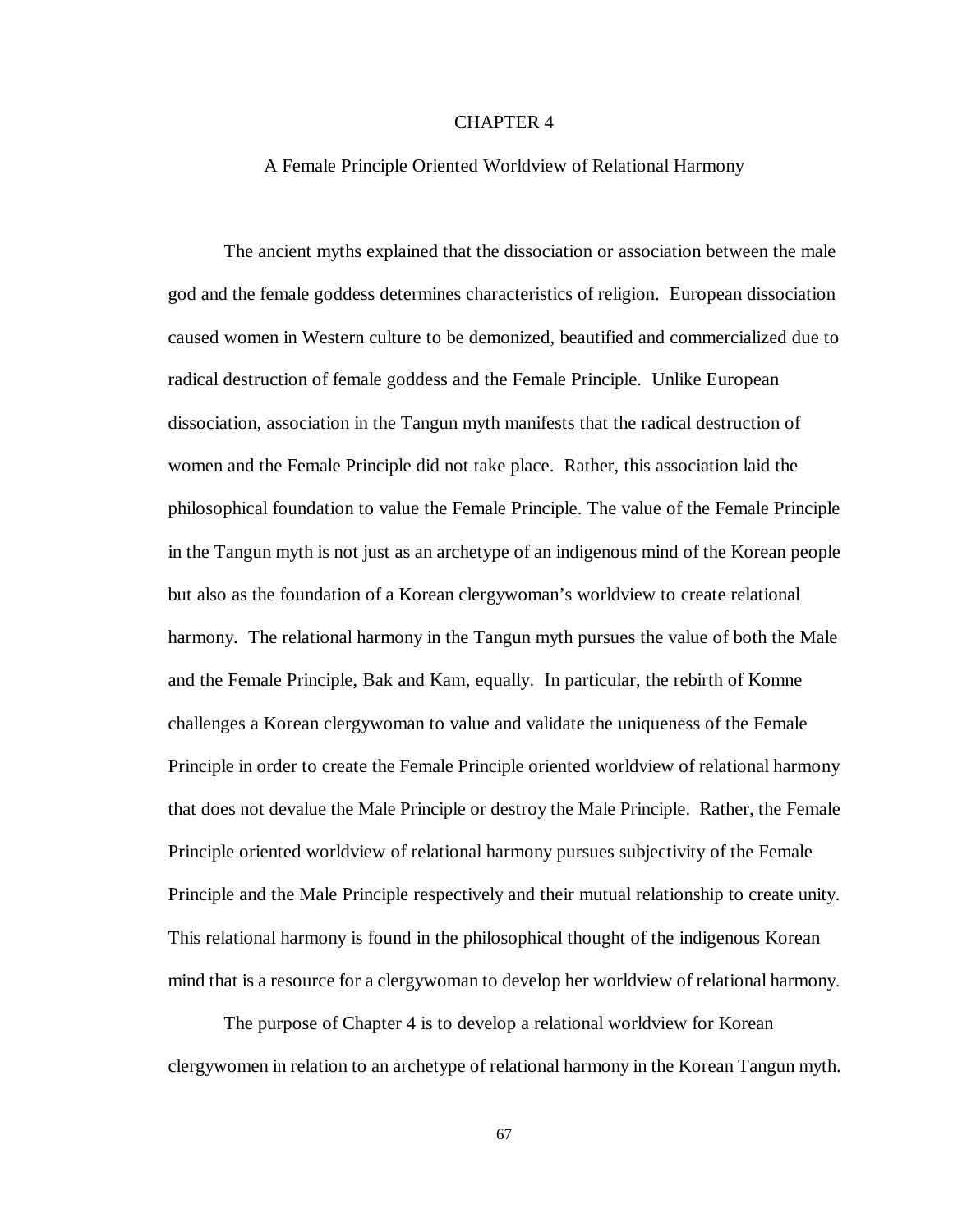I have not found a female Korean philosopher who can lay a foundation for the development of a relational worldview for Korean clergywomen that promotes relational harmony. However, this association is found in Yi Yulgok, one of the foremost Korean Neo-Confucian philosophers. He systematized a non-dualistic relational worldview relating the Male Principle (Li, principle) and the Female Principle (Ki, energy) on the basis of the Female Principle oriented relational harmony.Thus, Chapter 4 is to explore his relational worldview of the Male and the Female Principle to pursue their association. His worldview is a springboard for a Korean clergywoman to develop her own relational worldview for creating relational harmony.

Chapter 4 is composed of two sections. Section 1 explains the background of Yulgok's Li and Ki theory from which he created his own unique relational worldview from the indigenous Korean mind. Section 2 explores Yulgok's relational worldview in dialogue with Process feminist thought. This worldview lays the foundation that a Korean clergywoman can reframe the Male Principle dominant worldview in order to create her own relational worldview.

## Yulgok's Li and Ki Theory

Yulgok's worldview manifests the Female Principle oriented worldview that sheds light on a Korean clergywoman who would develop the Female Principle oriented worldview. Yi Yulgok<sup>1</sup> (1536-1584) was one of the foremost Korean Neo-Confucian

<sup>&</sup>lt;sup>1</sup> Born in the great aristocratic center of Kangung, Yi Yulgok was one of the foremost Neo-Confucian scholars throughout the 500 years of the Chosun Dynasty. Under the education of his mother, Sin Saimdang (1512-59), an eminent philosopher and artist, Yi Yulgok compiled the Neo-Confucian theories and reinterpreted them into an indigenous practical philosophy and performed social and political reform with his theory. He was a philosopher, stateman, and educator emphasizing the practicality of philosophical thought to reform society. Young-chan Ro, The Korean Neo-Confucianism of Yi Yulgok (Albany: State University of New York Press, 1989), 4.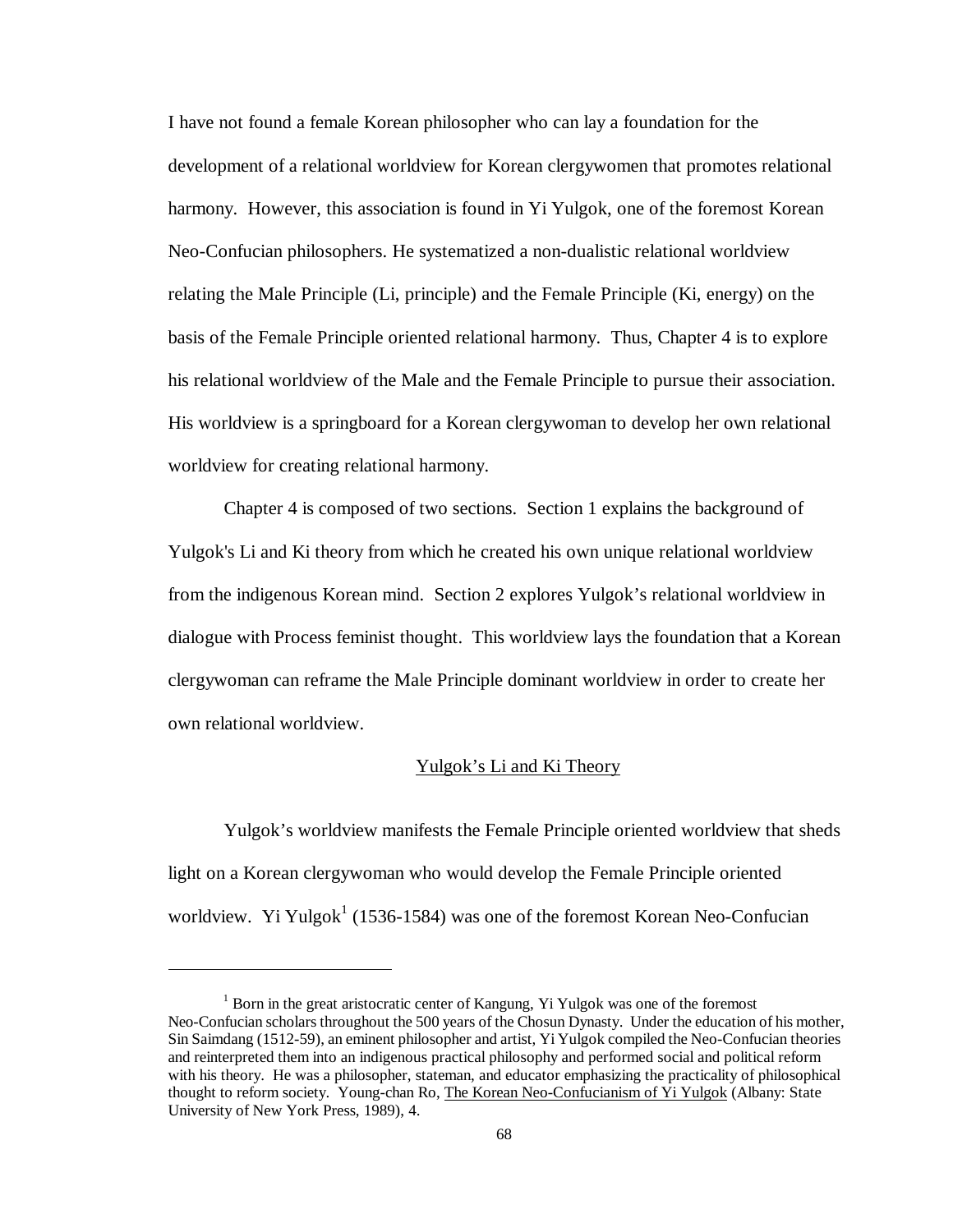philosophers in the sixteenth century who were influenced by Chinese Neo-Confucianism. Korean Neo-Confucianism in the sixteenth century is a philosophical theory that was developed through the combination of Confucianism, Taoism, and Buddhism. Unlike theory oriented Neo-Confucianism, Yulgok's Neo-Confucianism emphasized both theory and its practicality in reforming society.<sup>2</sup>

Korean Neo-Confucian philosophers were heavily under the influence of Chu Hsi who established Chinese Neo-Confucianism and argued his philosophical thought in terms of Li (Principle) and Ki (Material Force) theory. On the basis of Chu Hsi's dualistic worldview, the Korean Neo-Confucian philosophers transmitted Chu Hsi's philosophical thought and modified it into an indigenous philosophical thought of the Korean mind. Toegge,<sup>3</sup> a Neo-Confucian philosopher, represented the former and Yulgok represented the latter.

Yulgok's Female Principle oriented worldview of Li and Ki, the two principles of nature, begins with the reinterpretation of the traditional I-Ching generative system. Yulgok criticizes Chou Tun-i's generative theory of yin and yang from T'ai Chi,<sup>4</sup> acknowledging the primordial existence of yin and yang as the two basic phenomena of the universe with T'ai Chi.<sup>5</sup> Yulgok's understanding of the relationship between yin/yang and

1

 $2^2$  Chinese Neo-Confucianism was developed and established by Chu Hsi in the Sung and Myung Dynasty in China in the 11<sup>th</sup> century and became a new national ideology of China. It was to reformulate their cosmology with the I-Ching generative system. Confucianism emphasized the development of a person's integrity by self-discipline (controlling the self). See Ro, Korean Neo-Confucianism of Yi Yulgok, 17.

 $3$  Ibid., 17.

<sup>&</sup>lt;sup>4</sup> Young-chan Ro, trans. Yulgok Chonso, 1:29.

<sup>5</sup> Ibid.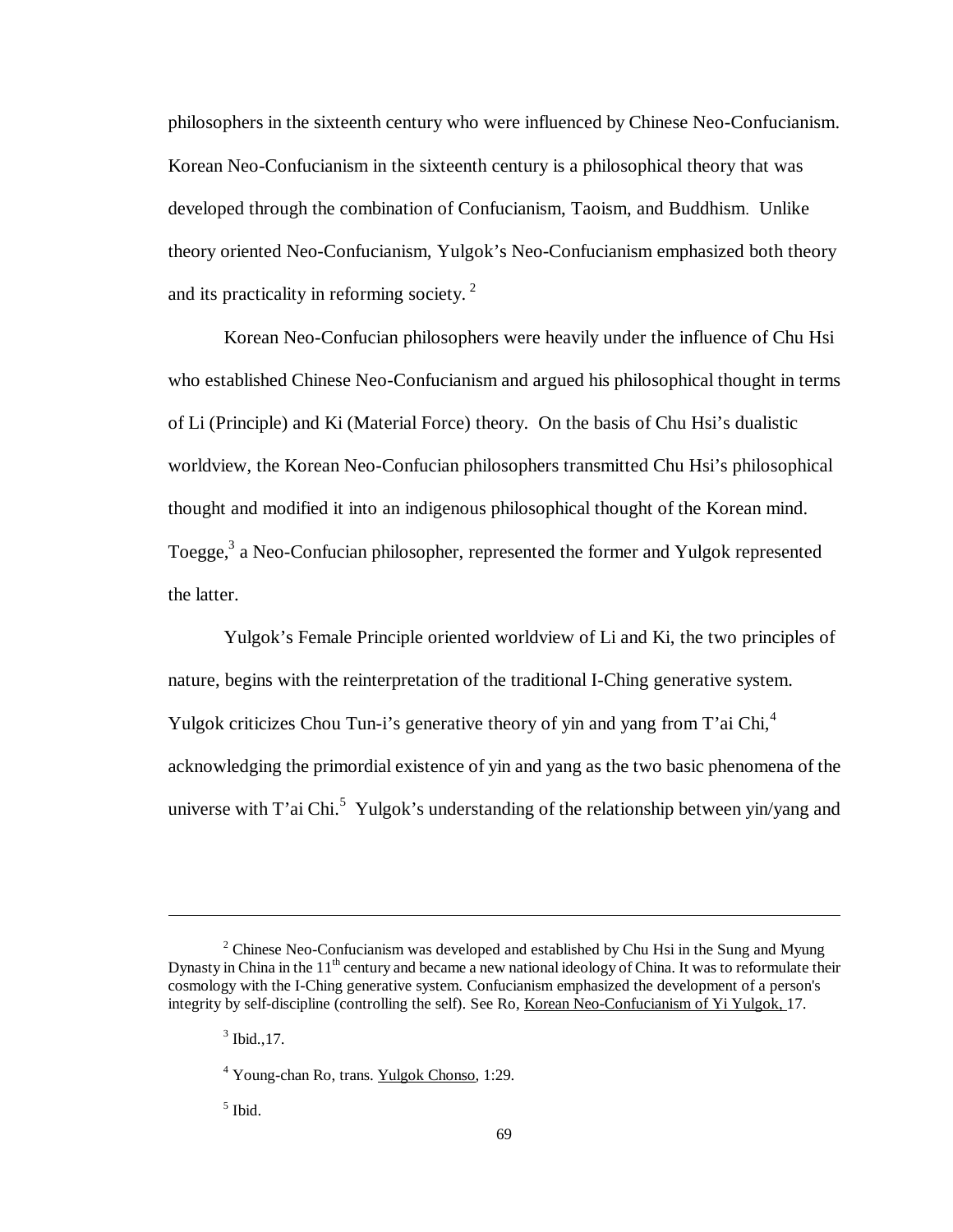T'ai Chi is well expressed in his letter to Hwa-suk Park, a follower of Hwa-dam Suh who was an advocate of the primacy of Ki, the Female Principle.

> In the state of the Signless Vast Vacuity, when there was fullness of yin, T'ai Chi was there. When the next world was about to be created, and when there was the fullness of yang, T'ai Chi was also there. Thus T'ai Chi is not suspended in empty air.<sup>6</sup>

In this letter, Yulgok made it explicit that yin and yang did not emerge from T'ai Chi but co-existed with T'ai Chi. The "Signless Vast Vacuity" (Chinese: ch'ung-mo wu-chen; Korean: ch'ungmackmujim) is neither the state of yang nor that of yin. Tai ch'i is not identified with the primacy of the Female Principle Ki as the origin of the alternation movement of yin and yang. Against the Ki oriented theory of Hwa dam Suh, Yulgok stresses that the Signless Vast Vacuity is neither the state of Li nor that of Ki.<sup>7</sup> Rather he insists that T'ai Chi and yin and yang's movement co-exists in the primordial state. Yulgok says, "the fundamental of everything is just the yang and the yin. When Ki moves, it becomes the yang, when it stops, it becomes the yin. Ki is one movement and one rest; Li is the cause of movement and rest." $8$  Ki is composed of the yin and the yang, Li is the principle of movement and rest. Yulgok says, "yin and yang have no beginning and no ending, no limit; there is no time when yin and yang are not moving nor tranquil."<sup>9</sup> Yulgok states that yang and yin exist from the beginning. A clergywoman can see that Yulgok

1

<sup>&</sup>lt;sup>6</sup> Yulgok Yi, Kukyok Yulgokjup (Complete works of Yul-gok), ed. Yoon Myung Kim, trans. Oh Kwon-don, Major Korean Writers, 2d ed. (Seoul: Kyunginmunwhasa, 1976), 22: 626.

<sup>&</sup>lt;sup>7</sup> Ro, <u>Korean Neo-Confucianism of Yi Yulgok</u>, 28.

<sup>&</sup>lt;sup>8</sup> Jung-Ho Bae, "The Philosophical Ideas of Yulgok," in The Study of Yulgok: Orthodoxy Thought of Korea (Seoul: Yulgok Ideological Institute, 1989), 2: 70.

<sup>&</sup>lt;sup>9</sup> Ro, <u>Korean Neo-Confucianism of Yi Yulgok,</u> 184.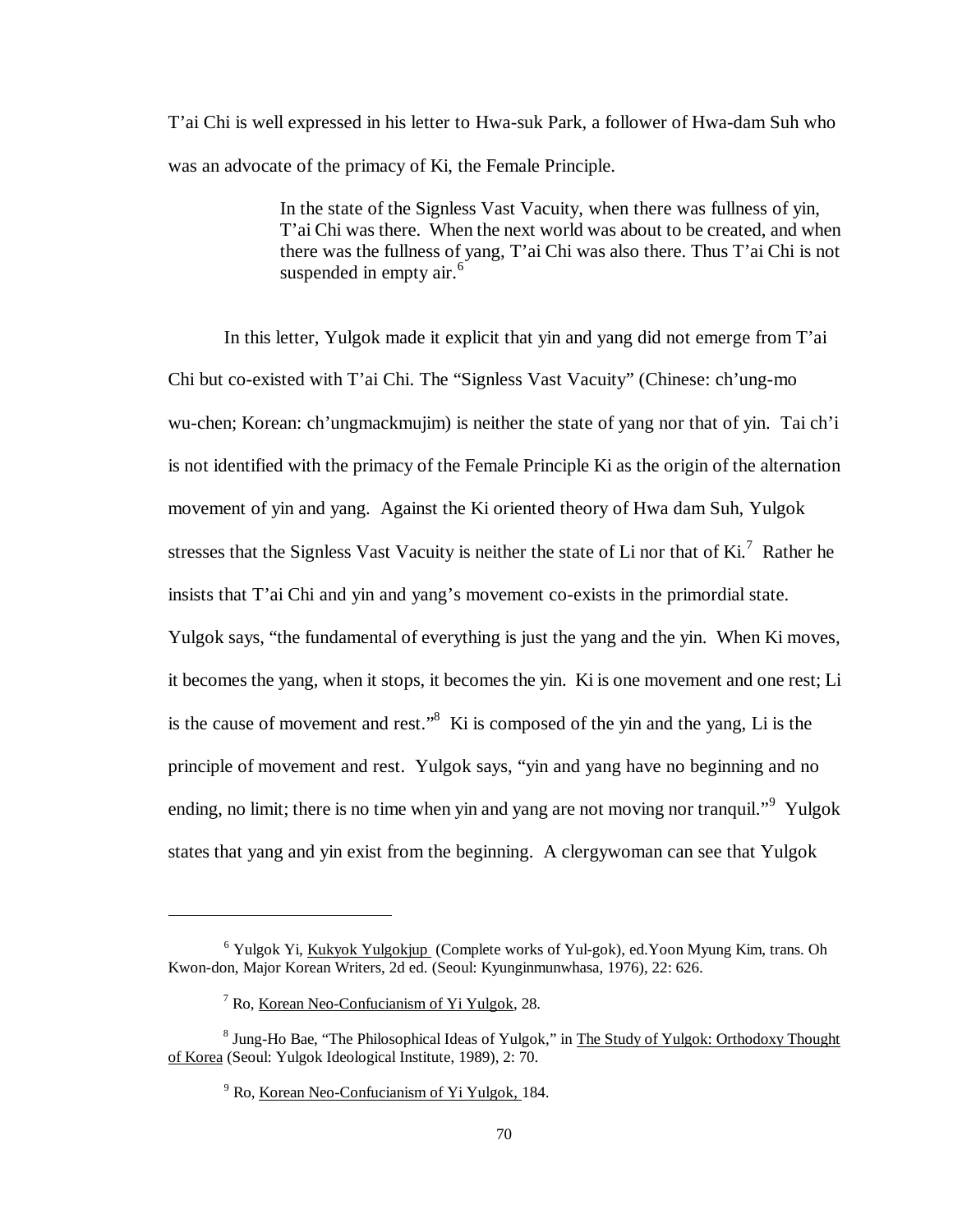emphasized equality between the Male and the Female Principle from the beginning. Yin and yang do not come into being at one point and disappear at another point. Yang existed before yin and yin exists before yang. Nothing existed before yin and yang. But Yulgok reinterprets the concept that change (Li) derives from the Great Ultimate of Li. His new interpretation is that the Li of the Greate Ulitmate lies in the midst of changes and transformations of yin and yang.<sup>10</sup> Yulgok denies Li fa (the manifestation of li) and regards Li as the principle controlling Ki. Ki is the material component of Li concerned with matters of the universe. Yulgok supports Ki fa (the manifestation of Ki).<sup>11</sup>

In particular, Yulgok attributes the origin of the dualistic world view— the emergence of yin and yang movement from T'ai Chi— to Chou Tun-i who says, "When the T'ai Chi moves, it produces yang. When motion reaches the utmost, it comes to a stand still. When there is stand-still, it produces yin."<sup>12</sup> Sang-il Kim explains that T'ai Chi itself is neither the Male Principle (Li) nor the Female principle (Ki) until it is separated into the two principles. Rather, it is a hermaphroditic, bisexual system that is inclusive of both the Male and the Female Principle. Since T'ai Chi is separated into yin and yang, according to the I-Ching system, yin and yang does not return to the original state of T'ai Chi but to the state of tai, that is, the Male Principle. The I-Ching system turns T'ai Chi into a third universal principle, tai or the Male Principle which is the principle of the Ultimate. Kim makes it explicit that the Chinese T'ai Chi is an evolutionary and emergent system

 $10$  Bae, 215-16.

 $11$  Ibid., 213.

<sup>&</sup>lt;sup>12</sup> Sang-il Kim, Korean Transformation of Buddhism in the Seventh Century: A Process View (Ph.D. diss., Claremont Graduate School, 1982 ), 70.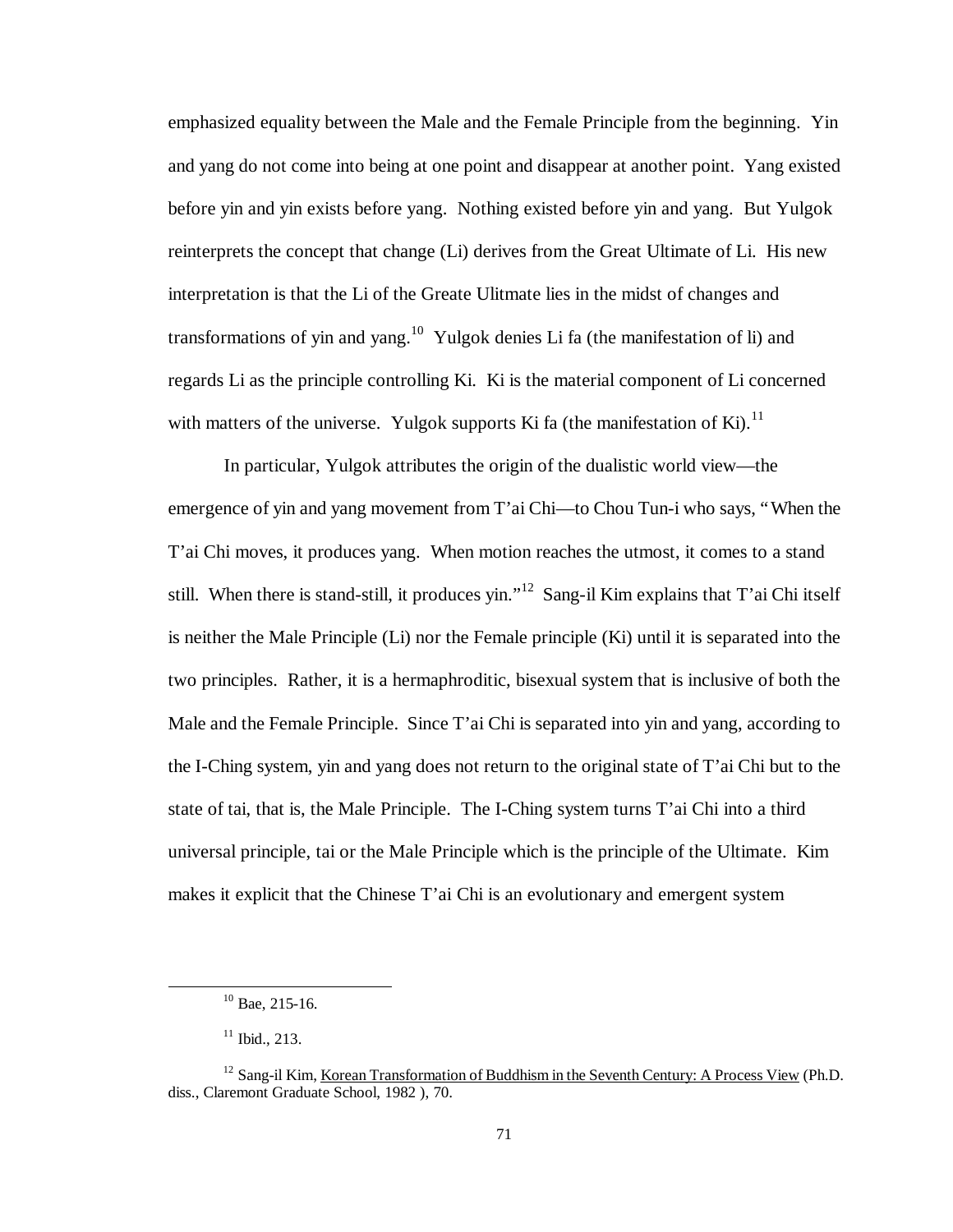producing yin and yang whose direction returns to the Male Principle, tai. Kim calls the emergent Chinese T'ai Chi system "orientable " or "generative."<sup>13</sup>

Kim maintains that Yulgok replaced the emergent term "produce" with the non-emergent term "nourish" or "producing." According to Yulgok, the yin and yang model does not present the primacy of T'ai Chi over yin and yang, rather they nourish each other. Yulgok claims the inter-dependent mutual nourishment between T'ai Chi and yin and yang. Sang-il Kim calls this model a "non-orientable model."<sup>14</sup> Yulgok's non-dualistic concept is well explained in his understanding of the relationship between the Four Virtues (the Male Principle) and the Seven Emotions (the Female Principle). In Yulgok's theory of Li Ki irwon-jok Yiwon-non (Theory of Monistic Dualism), Yulgok specifically depicts the relationship of the Four beginnings and the Seven Emotions<sup>15</sup> that characterize the Male and the Female Principle. Yulgok understands that mind (the Four) and feelings (the Seven) are inseparable from each other because feelings arise from the mind. These feelings may be manifested either in a good or evil way. When the feelings arise, the good sides of the Seven Emotions are the Four Beginnings (Virtues). The Four Beginnings are part of the Seven Emotions.<sup>16</sup> The Four and the Seven are not opposed to

 $13$  Ibid., 69. Sang-il Kim uses the term "oriental" in order to indicate the generative system of I-Ching where the Female Principle is generated or derived from the Male Principle.

 $14$  Ibid., 71.

<sup>&</sup>lt;sup>15</sup> Chu His views that "Li has its own self-manifesting power to issue the Four Beginnings of the mind-heart— commiseration, shame and dislike, courtesy and modesty, and discernment of right and wrong— as the characteristics of human mind. These Four Beginnings are the beginning of the four virtues— benevolence, righteousness, propriety and wisdom. The Four Beginnings are viewed as the aroused feelings that come from the original essence of human nature." On the other hand, the Seven Emotions are pleasure, anger, sadness, fear, love, repulsion and desire. They are viewed as being emerged from the material force. Edward Y.J. Chung, The Korean Neo-Confucianism of Yi T'oegye and Yi Yulgok: A Reappraisal of the "Four-Seven Thesis" and Its Practical Implication for Self-Cultivation (Albany: State University of New York Press, 1995), 44-46.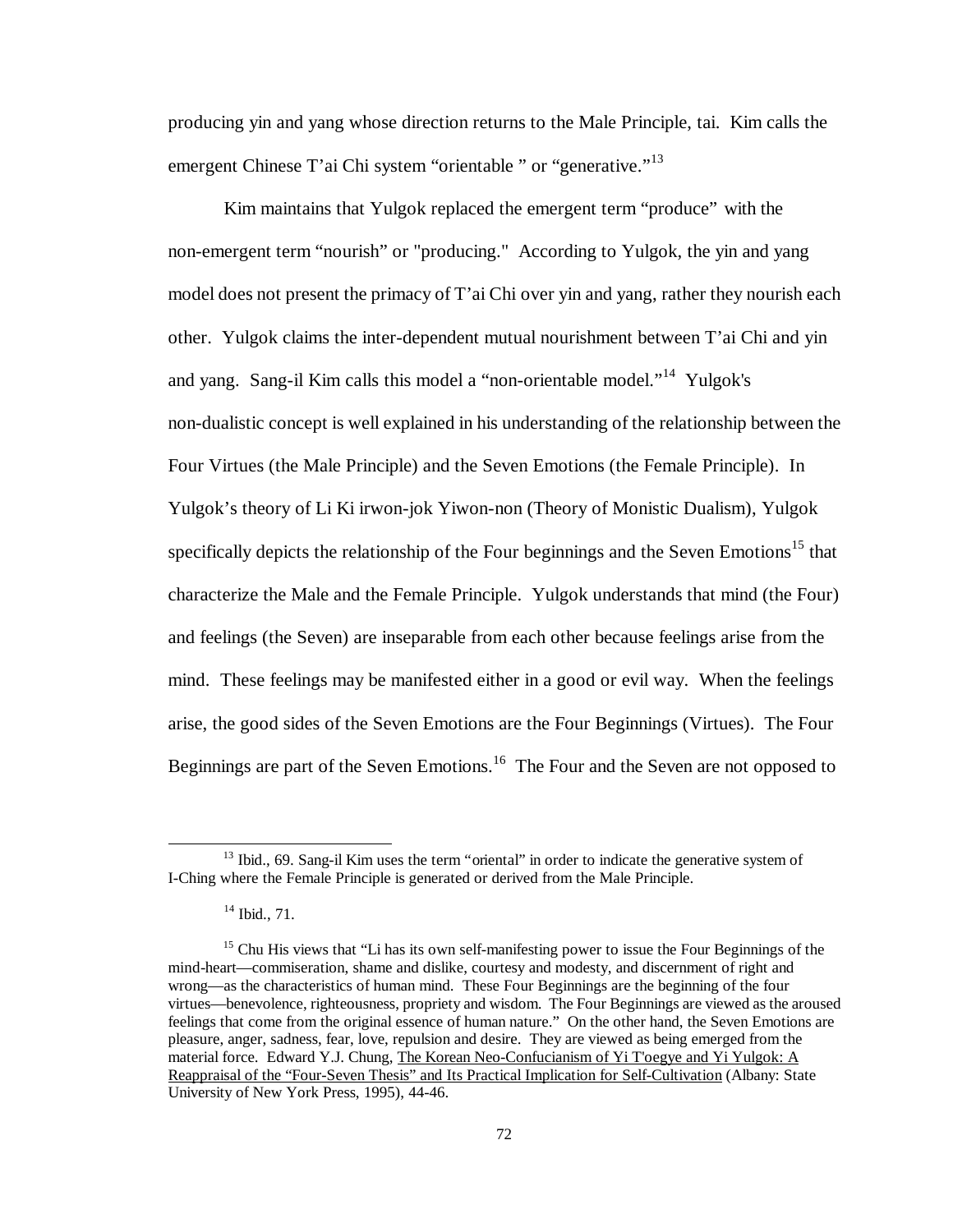each other, but the Four is part of the whole of the Seven Emotions. There is no separation between emotions (both moral mind and human mind as a whole) and virtues (only moral mind), between the Female and the Male Principle. Yulgok explains the inter-relatedness of the Four and the Seven as follows:

> The Seven Emotions already include the Four Beginnings. Do you not see this already? With these human emotions, we are joyous when there is cause for joy, sorrowful on account of bereavement; we rejoice in seeing those we love, and desire to investigate and possess Li when we see it, and to emulate the worthy when we meet one. All this is the beginning of [the virtue of] humanity. When we are angry with just cause, or dislike something for a just reason, there is the beginning of righteousness. When we fear our elders and betters, there is the beginning of propriety. To know when one ought to have joy, anger, sorrow, and fear, at the moment that we have these feelings, and to know when we ought not have joy, anger, sorrow, and fear, is the beginning of wisdom… .If we are to assign the Four Beginnings to the Seven Emotions more specifically , then commiseration belongs to love, the feeling of shame and disgust belongs to dislike, respect and reverence belong to fear, the discernment of right and wrong belongs to wisdom… .Outside of the Seven Emotions, there are no Four Beginnings. The Four Beginnings refer to the moral mind in particular; the Seven Smotions refer to the human mind and the moral mind together as a whole. Is not this [explanation] quite different from separating the human mind and the moral mind from each other, and opposing them to each other?<sup>17</sup>

The Seven Emotions are inclusive of the human mind and the moral mind (the Four Beginnings). The Four Beginnings are conditioned by the Seven Emotions. This wholeness of the Seven Emotions does not mean the primacy of Ki over Li or the subordination of the Four Beginnings to the Seven Emotions. The Four and the Seven and the Male and the Female Principle do not have a dominant-subordinate relationship. They are inseparable and interdependent. This interdependent relationship between the Seven

<sup>&</sup>lt;sup>16</sup> William. Theodore de Bary and Jahyun Kim Haboush, eds., The Rise of Neo-Confucianism in Korea (New York: Columbia University Press, 1985), 309.

<sup>&</sup>lt;sup>17</sup> Ibid., 313, quoted from Ro's YulgokChonso, 10:7a-b.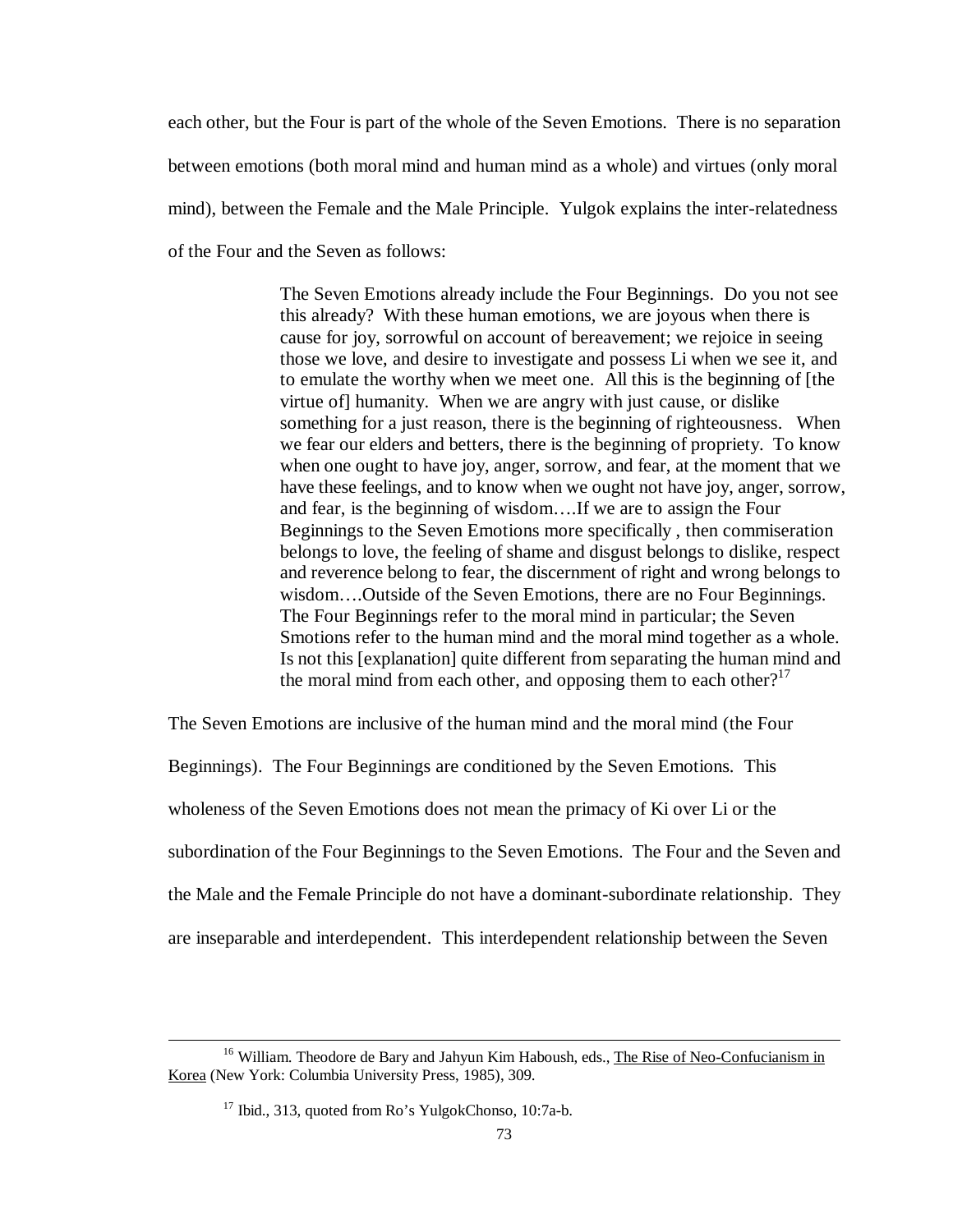and the Four is well elaborated in Yulgok's Li and Ki relationships. Yulgok says in Yulgok Chonso (the Collection of Yulgok),

> Li is master of Ki; Ki is what gives movement to Li. Without Li, Ki has no root; without Ki, Li has nothing to depend on. They are neither two things nor one thing. Not being one thing, they are one-yet-two; not being two things, they are two-yet-one. Why are they not one thing? Because Li and Ki are inseparable; yet in their mysterious unity, Li is Li and Ki is Ki. They are interrelated without one being prior and the other posterior.<sup>18</sup>

Yulgok's concept of Li and Ki rejects the pre-existence of either Male Principle, Li, or Female Principle, Ki. According to Yulgok, Li and Ki exist as a unique entity individually. Yulgok says, "Li is Li and Ki is Ki… They are one-yet two." The principle, Li, is metaphysical, the law of nature, while the material force, Ki, is physical, the matter of existence. Yulgok acknowledges the primacy of the Li principle as the source that orders the patterns of the material configuration, Ki. Li, however, is able to move in order to create the movement of yin and yang, or Ki, because yin and yang create their own movement. On the other hand, the material force, Ki, is the energy which takes responsibility for the material configuration of a thing. In The Study of Yulgok: Orthodox Thought of Korea, Jong-ho Bae states that this emphasizes the uniqueness of Li and Ki.. Li is self-caused principle as much as Ki is self-caused matter. They are different in power, capacity, and property. In other words, Li is the principle of the components of the universe; Ki is the material of the components of the universe. Each, Li and Ki, is a subjective entity.<sup>19</sup> Even though Yulgok identifies the Great Ultimate with the Li-principle,

 $18$  Ibid., 311.

 $19$  Bae, 71.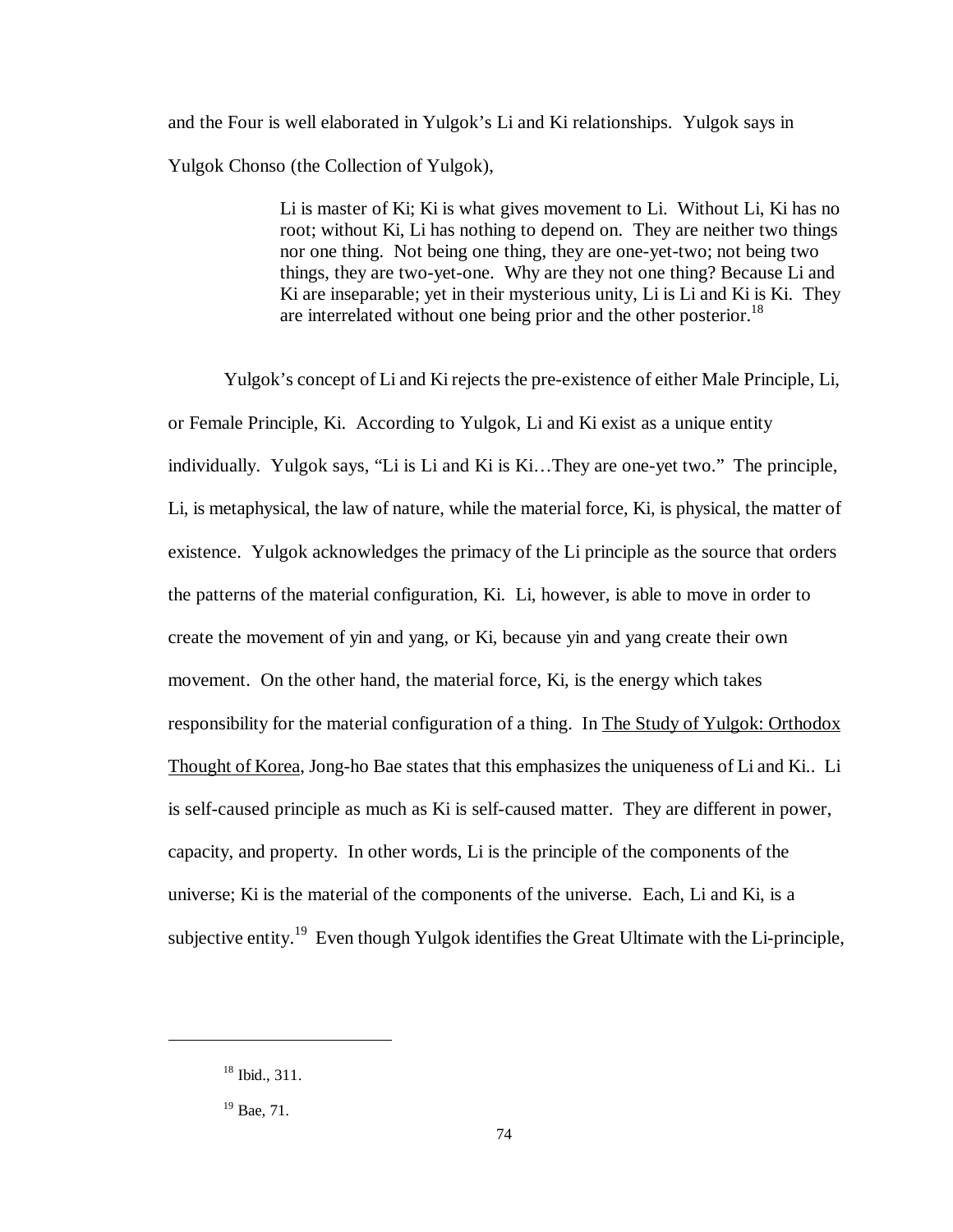this does not mean that Li conditions Ki. The universal principle, Li, is also conditioned and determined by Ki.

As unique entities, Li and Ki are not two separate things. Yulgok says, "They are two-yet-one." Min-hong Choe explains the inseparable relationship of Li and Ki. Yulgok's Li is "an original mystery and contains all things, though it has neither antecedent nor consequence, while Ki is limited and specified by Li because Ki is not able to penetrate everything without Li. Li and Ki are "together" in the consecutive relationship. The Male Principle, Li, or the Female Principle, Ki, neither leads nor follows the other because both the principle and the material force have no beginning and no ending.<sup>20</sup> Even though they exist in a complementary relationship, Li is acknowledged as the unique entity, yet Ki is in inseparable mutual relationship with Li. Neither is in a prior nor posterior position. The complementary relationship between Li and Ki does not create a dominant-subordinate relational mode between the Male and the Female Principle. The Male Principle, Li, and the Female Principle, Ki, are neither androgynous nor fused but are in relationship together. Yulgok explains the mysterious relationship of unity between Li and Ki as follows:

> Really they [Li and Ki] are not two separate things; further they are not one single thing. How can it be that because there is one, consequently there are two that are not two things? And because there are two consequently there is one that is not one thing? Although Li and Ki are mutually separable, it does not occur, and they are subtly joined together in the center. Since Li is itself Li and Ki is itself Ki, and since they are not mutually clasped together and mixed, they are not one thing. So how is it that they are not referred to as two things? Although it is said Li is itself Li and Ki is itself Ki, still they are mixed together so thoroughly that there is no space between them. There is no before and after, no separation and joining. Because they do not appear as two things, they are not two things. Because of this movement and quiescence have no beginning, yin and yang have no beginning, and therefore chi has no beginning. $^{21}$

 $\overline{a}$ 

 $20$  Choe, 85-87.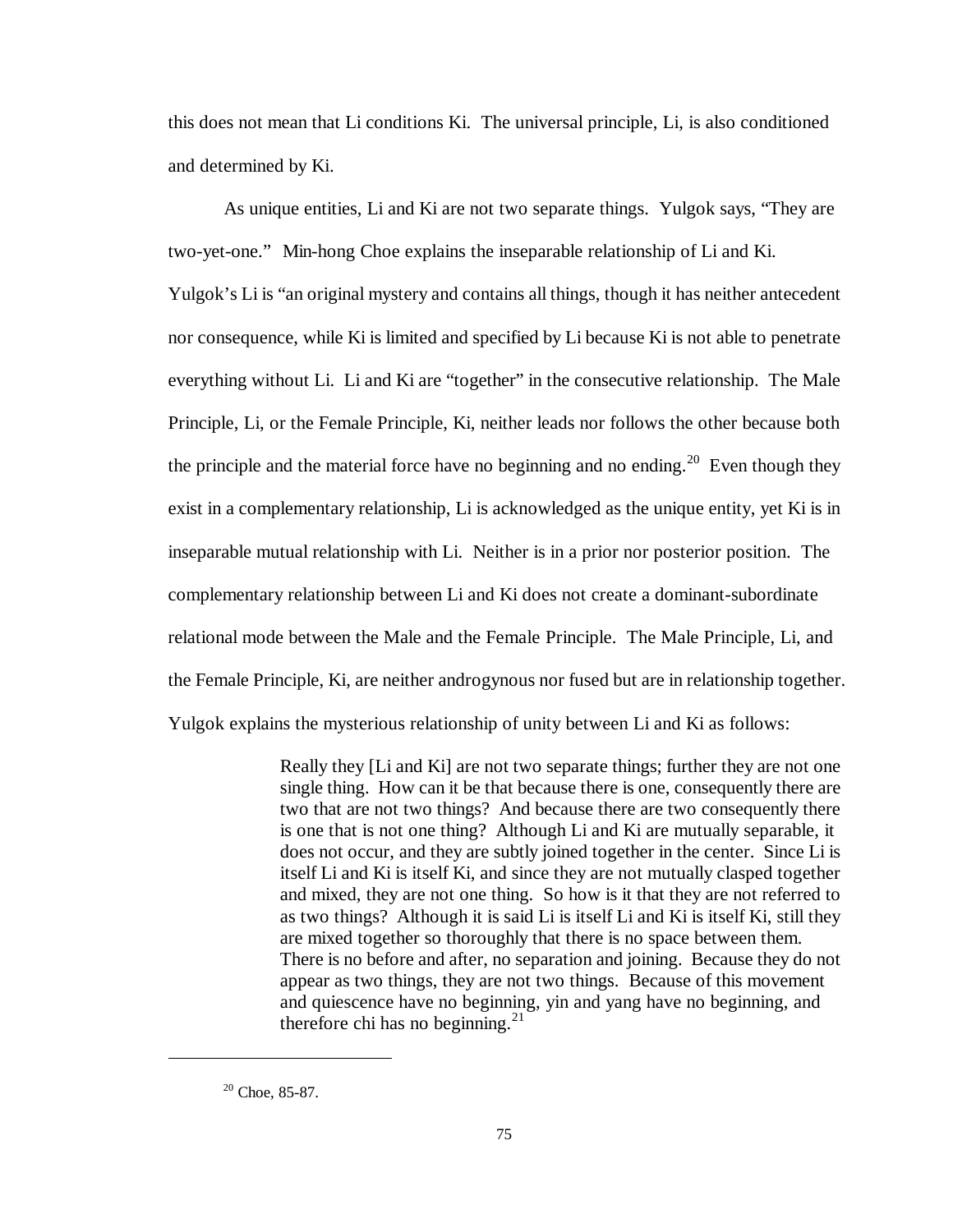Yulgok's concept of "together" is neither an androgynous oneness nor the dominant-subordinate relationship to create unity. Neither does "together" mean that Li and Ki are identical. Yulgok's relationship of the Male and the Female Principle is neither Principle Monism (Yi Hwang ) nor Material Force Monism (So Kyong-Tok or Ki Taesung  $\lambda^{22}$  Yulgok takes the position of an ongoing complementary relationship of Li and Ki without either a dominant-subordinate or androgynous relationship to create unity. Yulgok's understanding of the unity of Li and Ki emphasizes the uniqueness of Li as a subject and of Ki as subject respectively in their complementary relationship together.

## Yulgok's Relational Worldview from the Perspective of Relational Harmony

This "together" is not just the combination of Li and Ki, but there is another relational element: Shen (function). This dynamic relationship of Li, Ki and Shen are the three elements that create the Great Ultimate, or T'aegeuk. Yulgok's understanding of T'aegeuk expresses the relationship among three elements. For Yulgok, T'aegeuk is a symbol which represents one's self as well as the universe. T'aegeuk is a symbol to indicate both the 'inner world' (self) and the 'outer-world' (cosmos). Yulgok elaborates the relational dynamics of T'aegeuk in terms of Li (principle), Ki, (substance) and Shen (function). Yulgok says,

> The myriad things are one; this one is the Five Forces; yin and yang, and yin and yang are one; this one is T'aegeuk (T'ai Chi). T'aegeuk is nothing but a name when we are forced to name it. Its substance is change Ki), its

<sup>&</sup>lt;sup>21</sup> Kyung -tak Kim, Philosophy: A Study on Yulgok Yi (Seoul: Korean Research Center, 1960), 132.

 $22$  Choe, 85-89.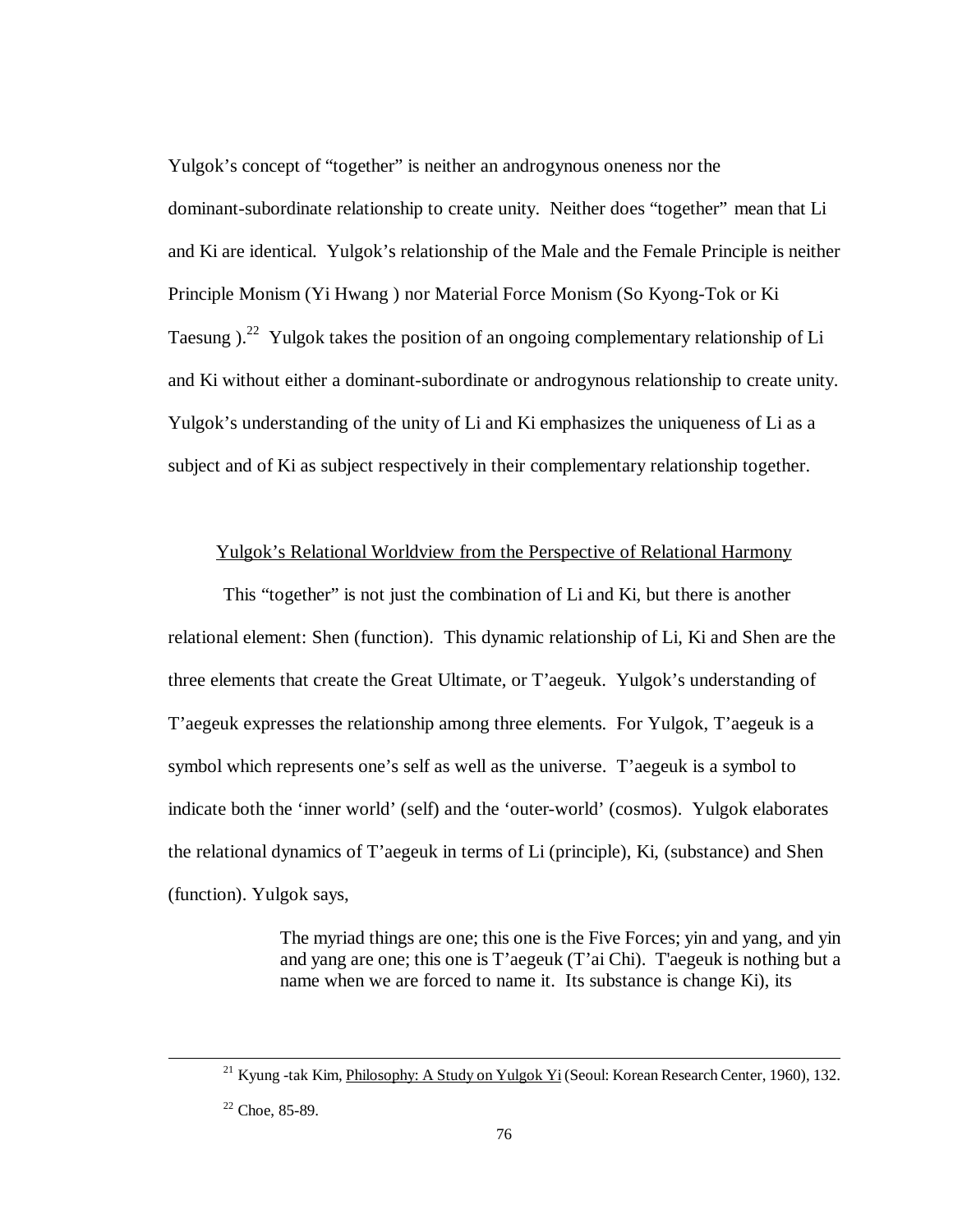principle Li and is called way (tao), its function (yung) is called spirit  $(Shen)^{23}$ 

The principle (Li; tao), substance (Ki; change), and function (yung; Shen) of T'aegeuk are three elements creating unity, as the two opposite poles yin and yang are neither identical nor separable from each other. Their relational pattern is neither "dualistic" nor "monistic." They are neither separable nor fused. They are mutually interacting with one another with neither losing its own uniqueness to create wholeness. $24$ 

The substance of T'aegeuk is "change." Change explains the mutation of yin and yang and their creative and operative functions in the universe. "Principle" is in every thing and every being as a universal characteristic and at the same time determines individual characteristics in particular things and individual identities. "Principle" is inseparable from "Substance" which creates "Change," that is, the mutation of yin and yang.<sup>25</sup>

According to Chin Tok Choi, Ki has the ability to create the movement of yin and yang within itself. Movement is the essence of Ki. Ki is self-caused movement. According to Yulgok, Li is immanent in Ki. Ki enables yang to move and yin to be still. When yang moves, Li itself does not move but rides on movement. When yin is still, Li itself is not still but is riding on stillness. Movement and stillness belong to Ki. This is the world of nature where there is order within a ceaseless self-moving process. This is the organic process of the natural world. This movement has its own order as an immanent

<sup>&</sup>lt;sup>23</sup> Young Chan Ro, "Han Philosophy and Korean Neo-Confucianism," in Hanism as Korean Mind, ed., Kim and Ro, 66.

 $24$  Ro, Korean Neo-Confucainims of Yi Yulgok, 30-31

<sup>&</sup>lt;sup>25</sup> Ro, "Han Philosophy and Korean Neo-Confucianism," 70-72.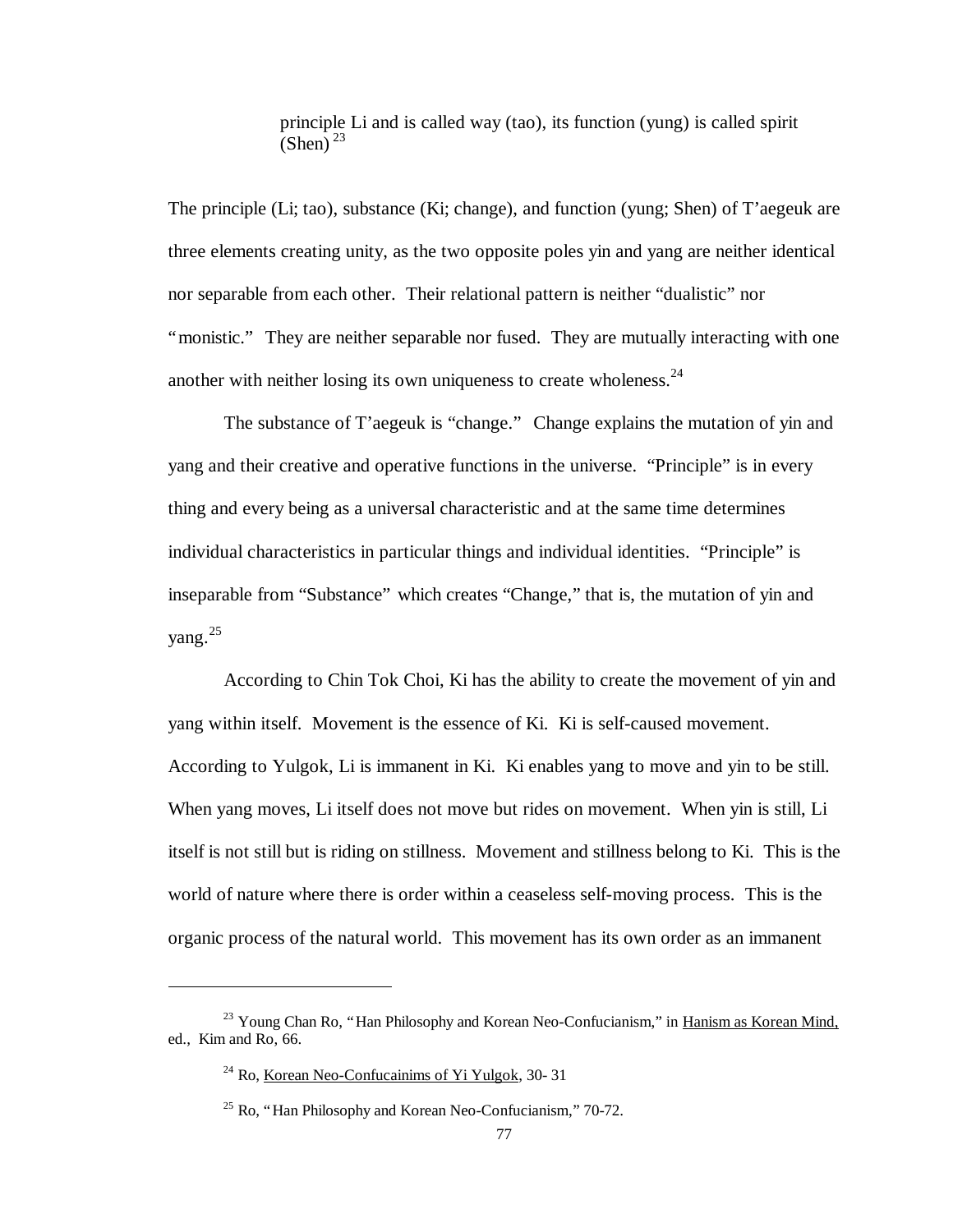principle. Li is not transcendent, like a Newtonian law, but is a rhythm of life that is ceaseless, dynamic, and alive. Everything in the world is alive with Li and lives with Li. Li is the order of nature but is not a static principle because it has to move with Ki. Li can be the Li of the Heaven and Earth and of everything in the world. Li is equally in grass, a tree, and a human being. J. Needham describes Li as the dynamic pattern and the order of nature but it is not a fixed type.<sup>26</sup>

But substance in Li cannot move by itself. Substance in Li has to ride on Ki in order to move. It cannot be said that function in Li moves by itself. When Li changes with Ki, this Li creates a dynamic change or dynamic pattern. Therefore, Li cannot be a static or abstract principle, but is a moving and changing principle of nature. Choi states that if Li is static, it ceases to be the law of living nature but remains a law of nature. This explains the dead substance or a false Li which is abstract without interaction with the life-giving world. Li is both the principle of existence and the dynamic pattern. In this sense, Li is one and at the same time, many on the basis of Ki. Li, in essence, does not have any capacity to move, but does not cease moving in its function because it is always with Ki that moves in essence. According to Yulgok, Li itself does not move but moves riding on Ki and changes in a myriad of forms.<sup>27</sup>

In Research on Yulgok, Chin Tok Choi explains the relationship of yin and yang movement in interaction between Li and Ki. Choi continues that the universe is not a collection of substance which is not moving but is the endless process of change where there is one movement one moment, then stillness the next, one yin and one yang. This is

 $26$  Choe, 37-42.

 $27$  Ibid., 42-50.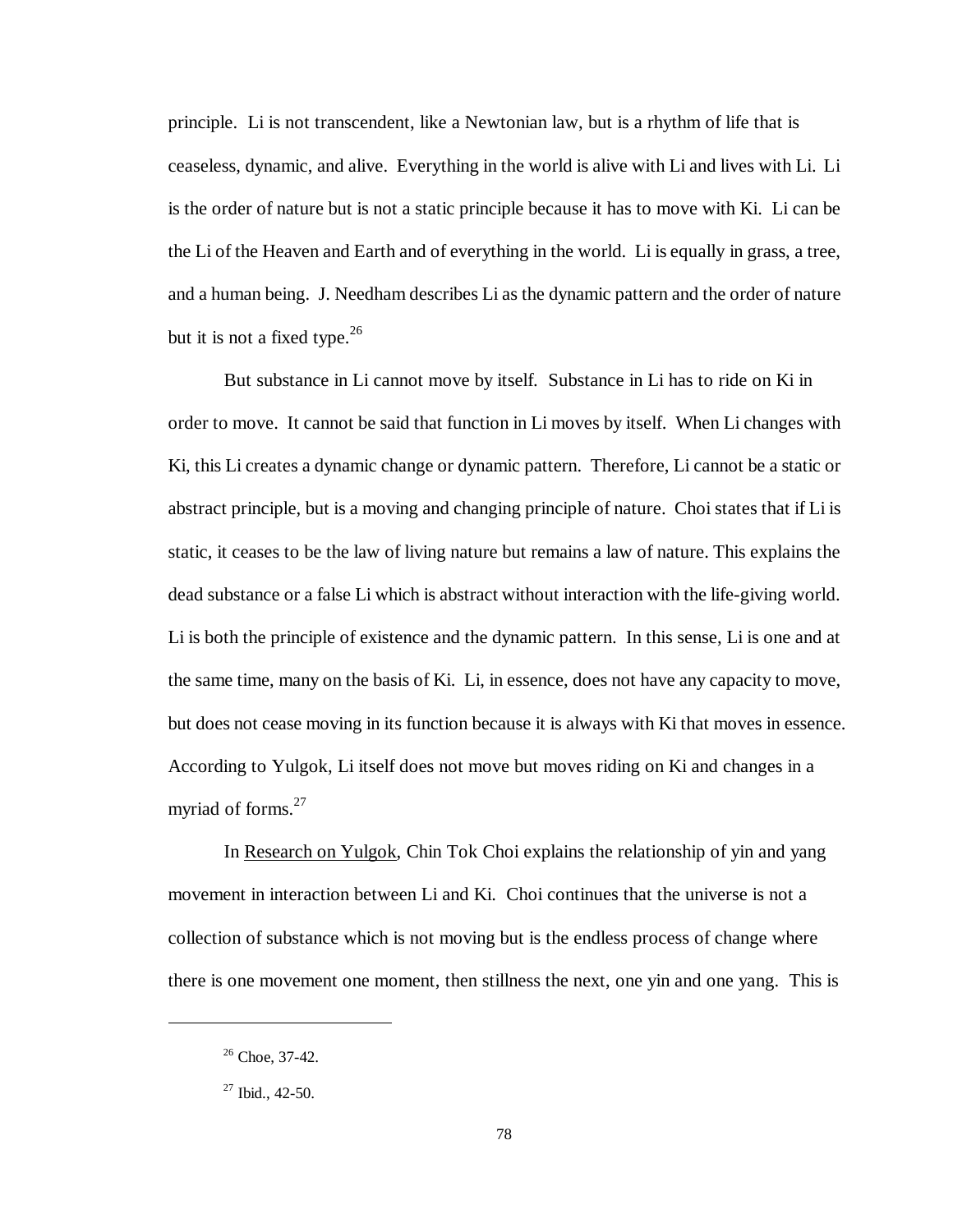the theory of Yulgok's T'aegeuk. T'ai Chi is not an abstract and transcendent substance without change but is the endless process of Ki. This process is not the mechanical exchange of yin and yang, but the two opposites that are mutually interlocked without severance. It is ceaseless and cyclical movement without limit. Yulgok calls this way to create change: Principle or Tao. In this mutation the hidden order of the principle and the physical sides of the myriad of things of substance appear in a myriad of forms or shapes. Yulgok calls this phenomenological appearance "Shen" or "Function."<sup>28</sup>

Function is the revealed aspect of substance. For Yulgok, substance and function are two constituents to create change, but he distinguishes them from each other. Substance is operative as an "inherent cause" or "reason" to make physical configuration. Yulgok calls substance the "concealment" (wei) of change. Function is operative in revealing the concealment of substance and manifesting it in physical reality. Yulgok calls function "the visible (hsien) side of change." Yulgok explains the relationship between substance and function as follows:

> [The fact] that the sky is high and the earth is thick, the sun and the moon are bright, men and things are flourishing, mountains are high and rivers are flowing, is the 'function' [yung] of 'change'[I]. The reason why the sky is high and the earth is thick, the sun and the moon are bright, men and things are flourishing, mountains are high and rivers are flowing, is the 'substance'[t'i] of 'change'[I]… .The affairs of heaven are soundless and odorless; this is the full concealment [wei] of 'change'[I]. Eagles fly in the sky and fish spring from the water; this is the full manifestation [hsien] of 'change.' 29

 $28$  Ro, "Han Philosophy and Korean Neo-Confucianism," 70-72.

 $29$  Ro, Korean Neo-Confucianism of Yi Yulgok, 31-32.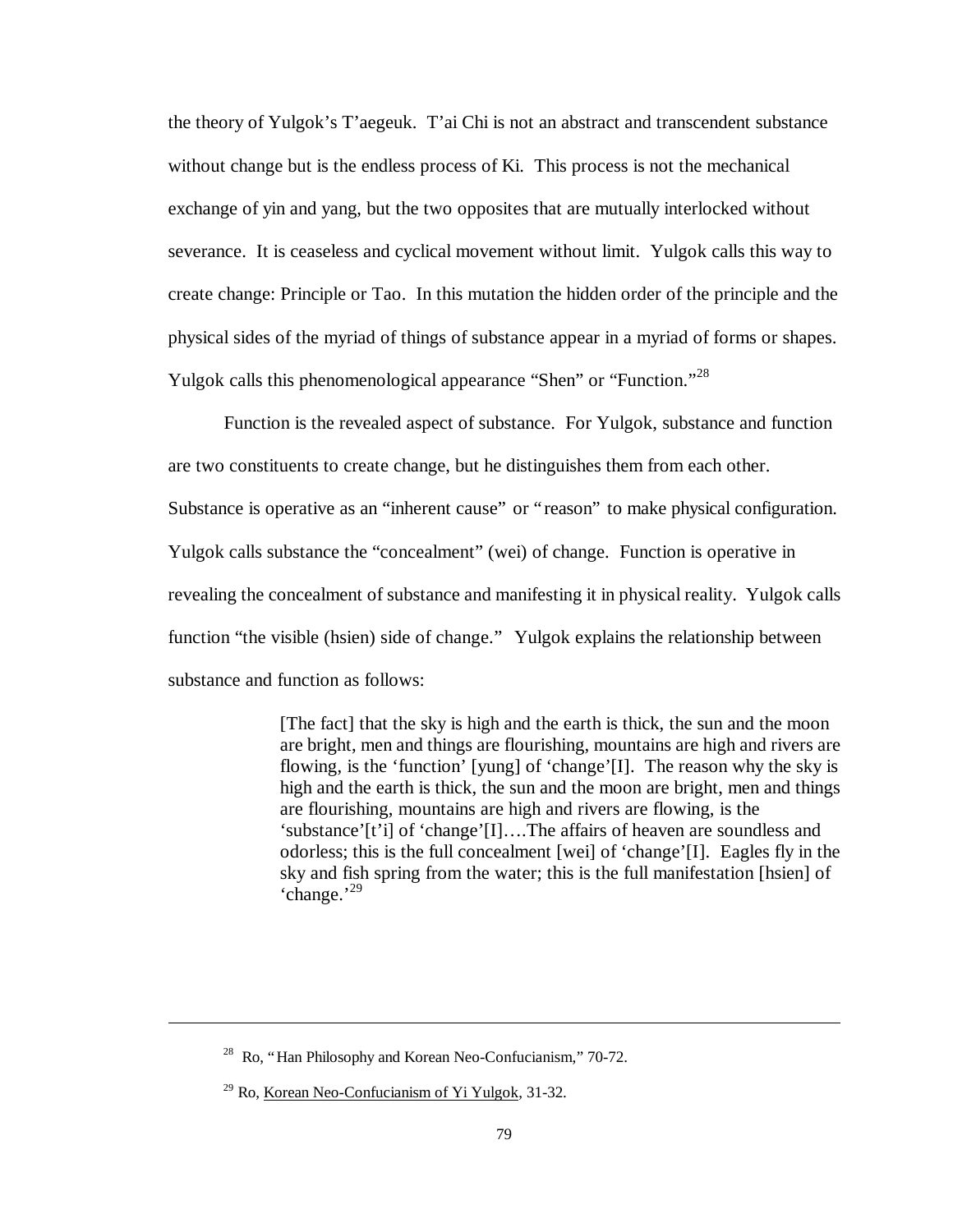In the inseparable relationship between "substance" and "function" in creating "change," Yulgok understands the meaning of "spirit." The way that substance appears, actualizes, and is operative is so varied and subtle that it goes beyond human comprehension. Yulgok calls it "Shen" or "spirit." This spirit is not analogous to the integrated concept of the one triune God of Christianity, nor does it have the connotation of "a transcendental power" or "supernatural being." It implies the dynamic and diverse ways of the process in which substance and function work together to create change. Shen connects Principle with Substance. Yulgok strengthens the Female Principle by emphasizing the inseparable interaction between substance and function. Furthermore, he values "change" in creating unity.

For Yulgok, principle, substance and function are rooted in one source, each with its own unique role but mutually interacting with one another. Yulgok's symbol of T'aegeuk is a relational mode to represent cosmological, ontological and phenomenological interaction and their inseparable dynamics. Yulgok explains their relationship as follows:

> The mutation [of yin and yang] is the way; substance and function are rooted in one source. There is no distance between the manifested [hsien] and the concealed [wei]. Therefore without the investigation of things and the extension of knowledge [ko-wu ch'i-chi] the principle cannot be understood; without making one's will and mind sincere, one can not put it into practice. Thus the investigation of things and the extension of knowledge are the most important things in change  $[I]$ .<sup>30</sup>

Yulgok claims that this understanding of unity— principle, substance, and function— is not just a philosophical ideology, but also requires one's will and sincere mind to put principle into practice. Knowledge and practice are not separable but are

<sup>30</sup> Ibid.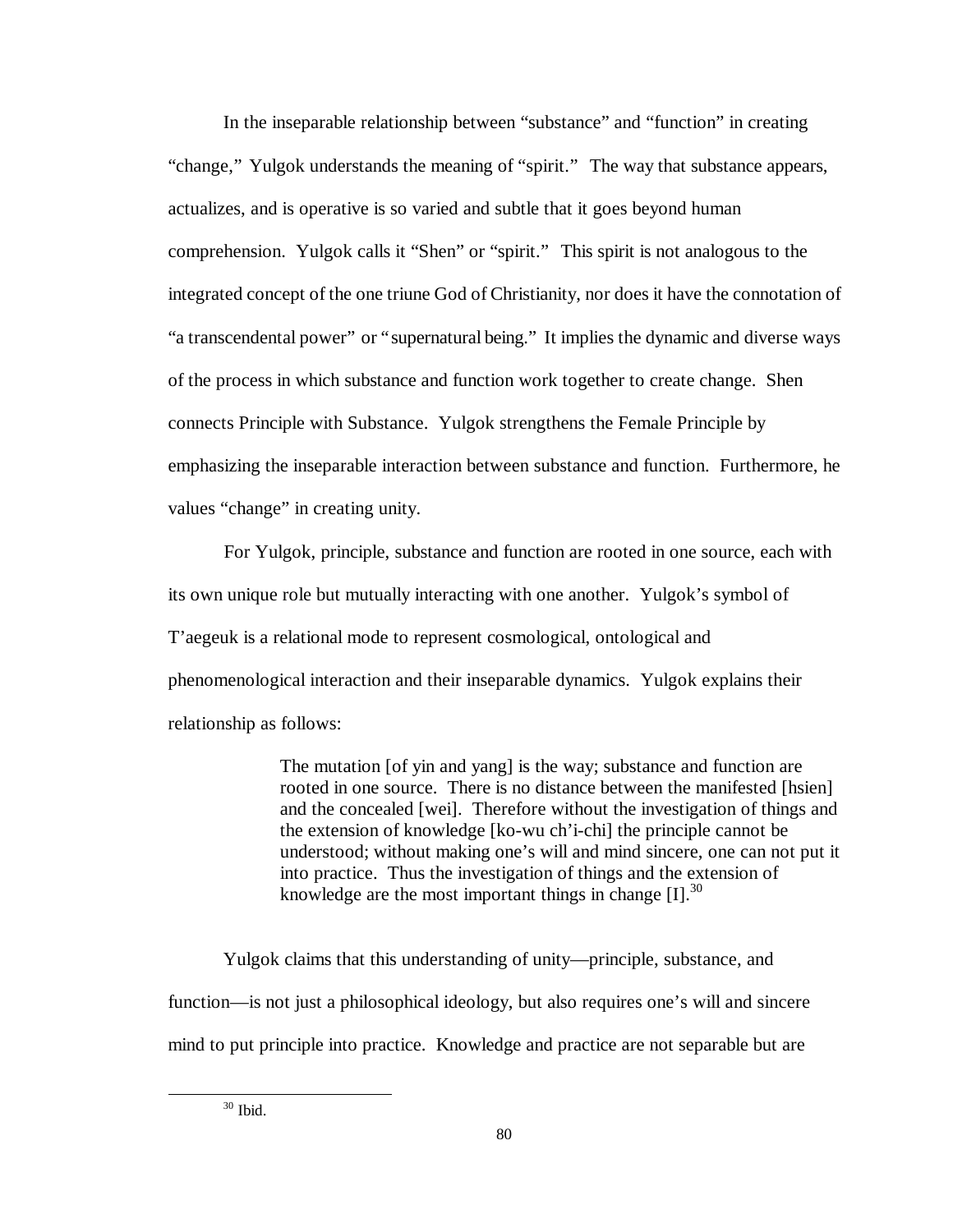interrelated to create change and unity in reality. The dynamic relationship of T'aegeuk among principle, substance, and function pursues relational harmony to create wholeness or a totalistic worldview in reality.

Yulgok's T'aegeuk is a symbol creating relational harmony where there is no dominant-subordinate relationship between Li and Ki and between the Male Principle and the Female Principle. Rather, Yulgok highlights the value of the Female principle, its physical reality and appearance creating "change." That is, Ki makes Li operative as the co-constituent of T'aegeuk. Furthermore, Yulgok emphasizes the role of Shen as an aspect that prevents the possibility of the dominant-subordinate relationship between Li and Ki. Li and Ki are not two separate poles creating unity. Shen operates as a mediator to bridge them. Yulgok emphasizes that the phenomenological reality of the physical appearance of Shen manifests the dynamic interactions of principle and substance. This is Yulgok's understanding of "change": Change itself is the very process of reality.

This change, however, does not exclude Principle that dwells in everything and is the operative agent to create order. Yulgok mentions that the two constituents of change are Substance and Function. Change presupposes the role of the principle that characterizes the individuality of the myriad things and embraces their potentiality. Change itself is a dynamic process between Li and Ki and between the Male and the Female Principle through Shen, or Function.

Yulgok's symbol of T'aegeuk emphasizes non-dualism in creating unity. Yulgok's non-dualistic worldview and his understanding of reality is well expressed as follows:

> Yulgok's world view was not based on a "dialectic" framework of thinking which assumes the duality between man and the universe (nature), nature and super-nature, the sacred and the secular, good and evil. Rather, this interpretation of T'aegeuk reflects clearly a non-dualistic worldview which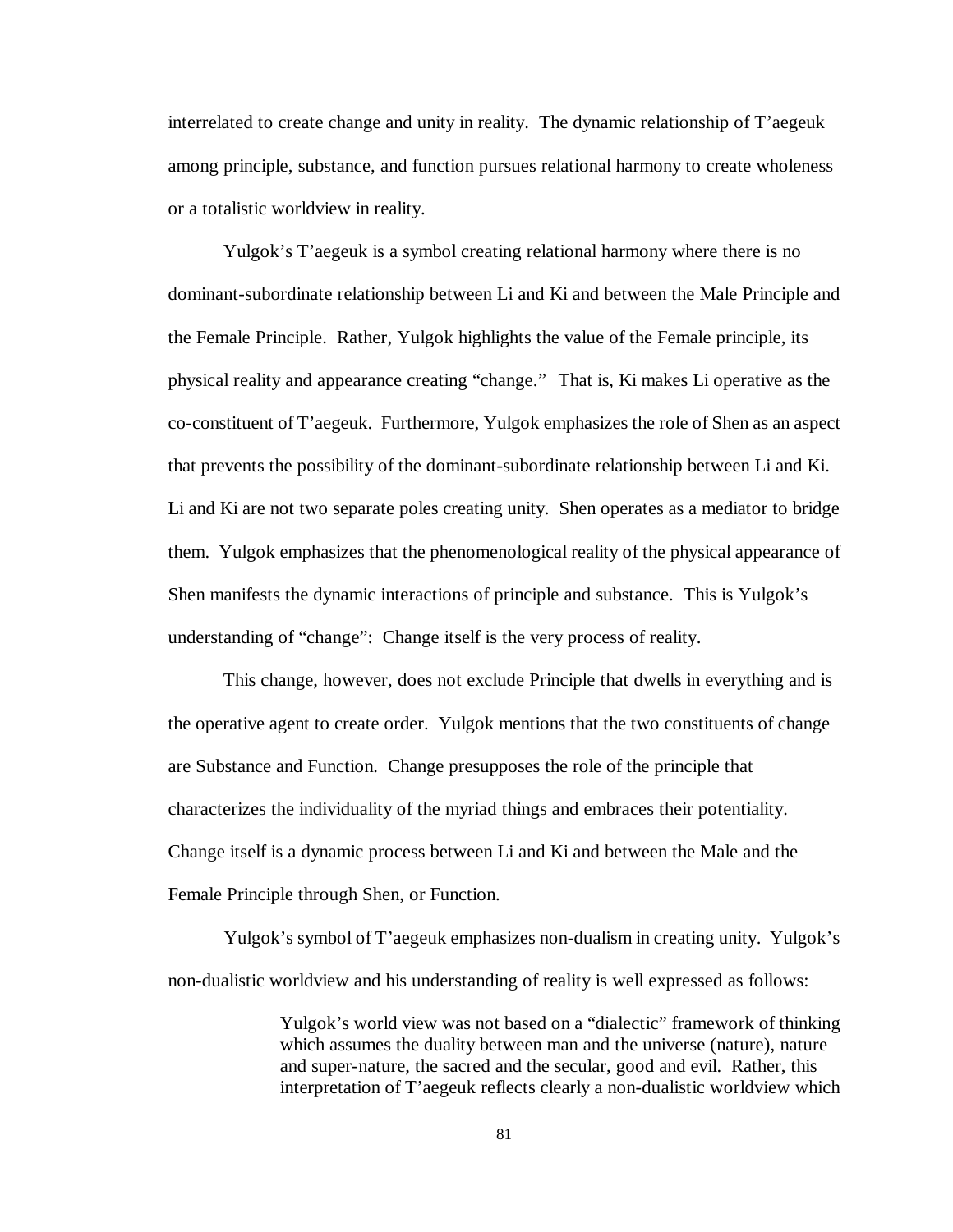views the nature of reality not in separation but in relation. Yulgok's interpretation of T'aegeuk seeks reality in a 'comprehensive way' or 'organic' way rather than 'analytical' way. Reality as viewed by Yulgok has three fundamental dimensions— the cosmological, the ontological, and the phenomenological— that are intrinsically related to one another. These three dimensions of reality must neither be 'divided', nor 'separated' yet 'manifested' in three basic relationships, man's relationship to the universe, man's relationship to his own being, and other beings, and the relationship between 'substance' and 'appearance'. Nevertheless, they are all one in T'aegeuk. <sup>31</sup>

Yulgok's non-dualistic relational worldview suggests a relational harmony between thinking and feeling, good and evil, Li and Ki, and the Male and the Female Principle. The relational worldview of Li (principle), Ki (Energy), and Shen (function) is an organic relational harmony or Han worldview creating unity. Yulgok's relational worldview challenges Korean clergywomen to develop a Female Principle oriented relational worldview out of the patriarchal worldview that Korean clergywoman have adopted, which culturally transmits the primacy of the Male Principle oriented worldview.

Yulgok's relational harmony also is the rebirth process of the Han mind through his reinterpretation of the I-Ching generative system. Yulgok does not emphasize subordination of the Female Principle (Ki) to the Male Principle (Li) nor fusion of the Female Principle to the Male Principle in order to create oneness or unity. Yulgok's Li and Ki theory validates the unique value of the Female Principle (Ki) as a subjective entity as much as that of the Male Principle. Yulgok makes it clear that the Female Principle itself is whole as a subjective entity, but being a subjective entity does not mean the separation from the Male Principle. Rather, the subjective entity presupposes ontological relatedness when Yulgok says, "they [Li and Ki] are two but one." The Female Principle does not reject the Male Principle but is inclusive of the Male Principle in his understanding of the

<sup>&</sup>lt;sup>31</sup> Ro, "Han Philosophy and Korean Neo-Confucianism," 73.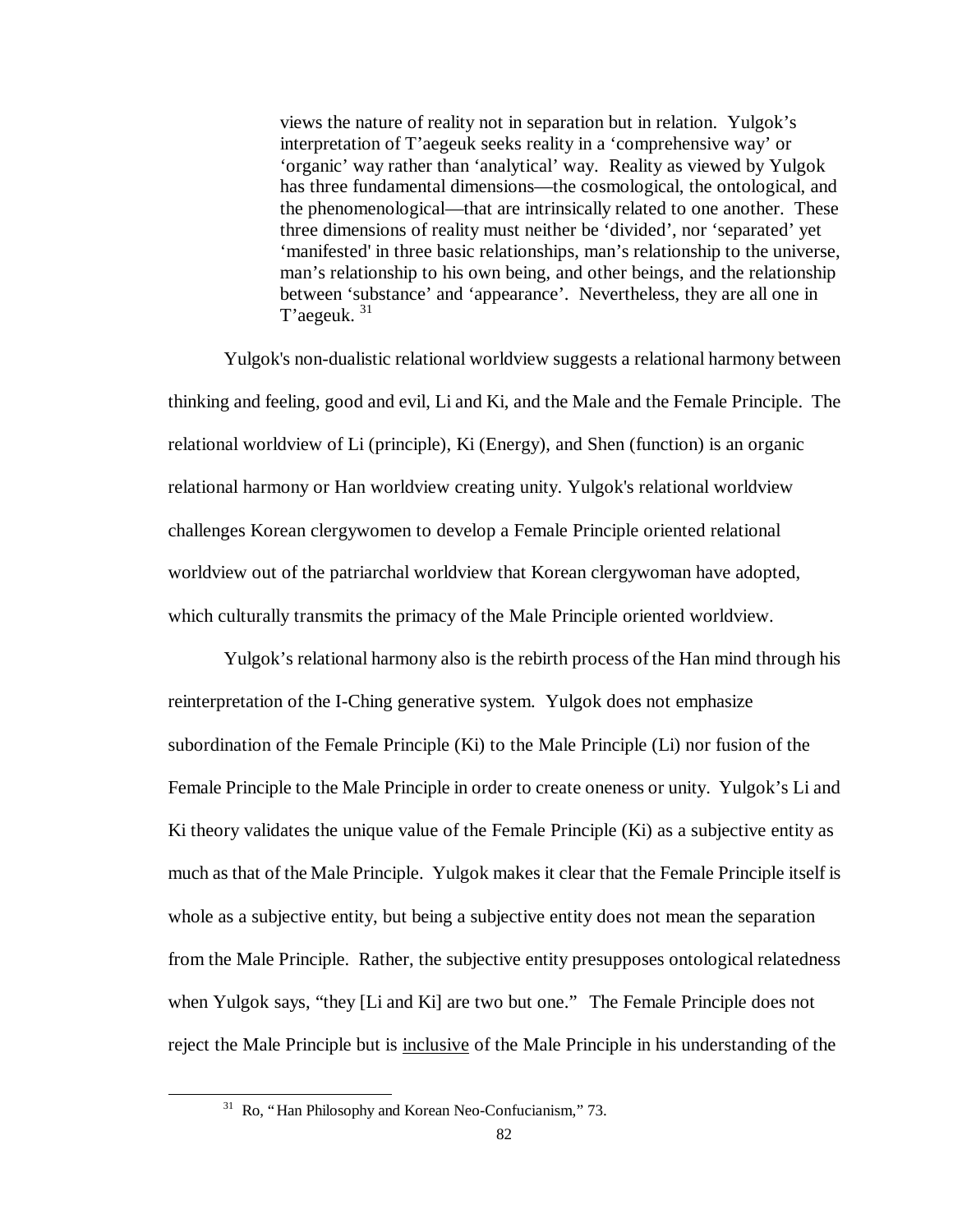relationship of the Seven Emotions and the Four Virtues where the Seven is the whole and the Four is part of the Seven. In other words, the Female Principle is the whole while the Male Principle is the part.

From a process feminist perspective, all subjectivity has value both in itself and for others. This value for others depends upon the positive intrinsic value that the experiencing subject carries.<sup>32</sup> Li or Ki is a unique subject. This subjectivity presupposes equality between Li and Ki and between the Male and the Female Principle. All subjects make contribution to units of experience beyond themselves, but each entity becomes a subject which becomes another subject to other subject. According to Davaney, all existent subjectivity is intrinsically valuable and has self-creative power to become subjects. $33$ 

Process philosopher Alfred North Whitehead argues that each subject goes through the process of becoming that merges elements of the past world, thus creating a unique and novel present toward unity.<sup>34</sup> In Yulgok's understanding, Ki as the Female Principle, becomes subject itself and becomes another subject to Li, the Male Principle, through Shen, the spirit, in the process of creating wholeness. Davaney asserts that all existent subjectivity is intrinsically social or relational in the process of becoming in relation to other subject. Marjorie Suchocki calls this relationship "mutuality" that creates the value of interdependence. She defines mutuality as "the interrelationship of existence whereby

<sup>&</sup>lt;sup>32</sup> Sheila Greeve Davaney ed., Introduction to Feminism and Process Thought: The Harvard Divinity School/Claremont Center for Process Studies Symposium Papers (New York: Edwin Mellen Press, 1981), 5.

 $33$  Ibid.

 $34$  Ibid.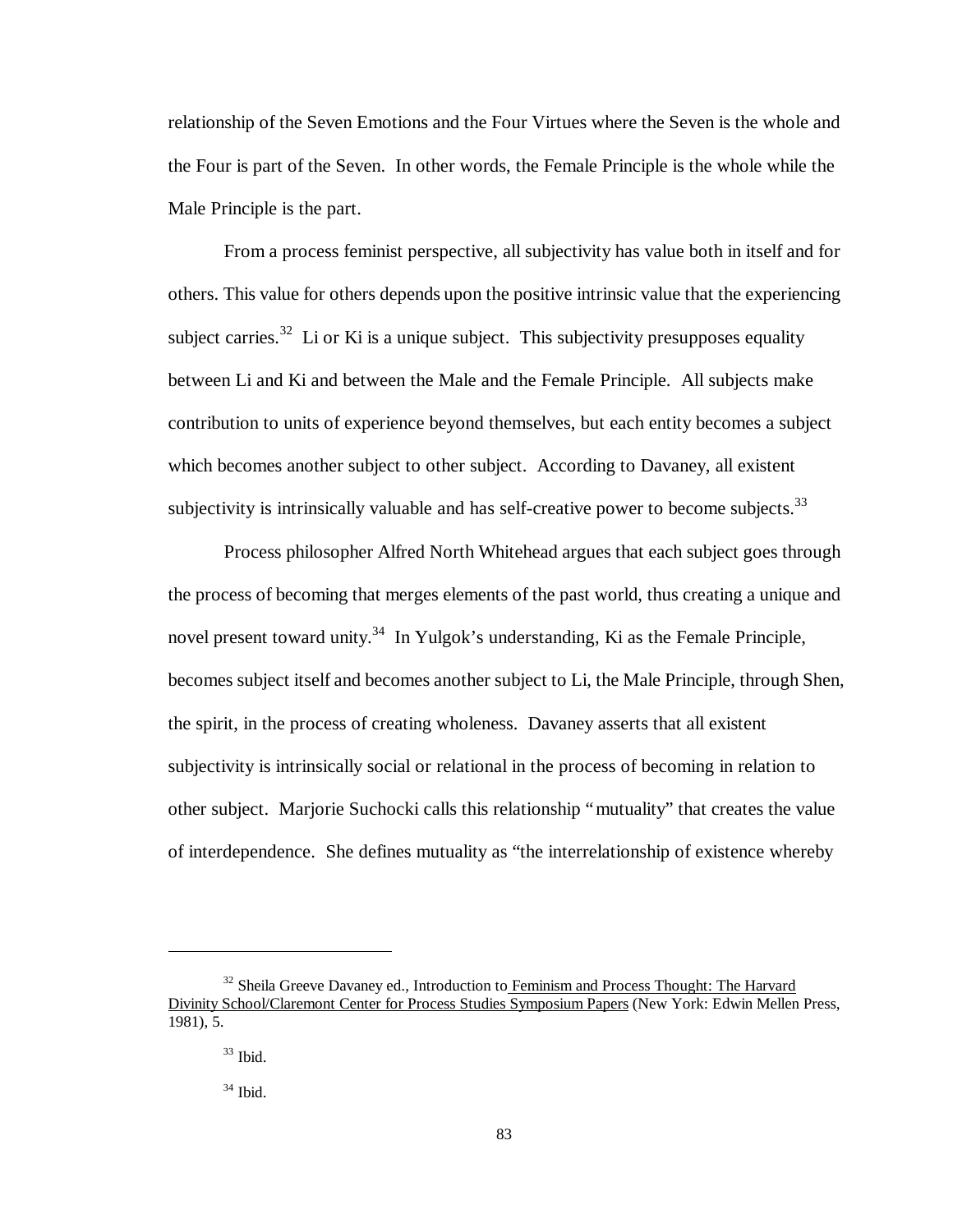value is created through interdependence."<sup>35</sup> Even in this mutual relationship, each subject is not totally determined by its past but plays a self-determining role in its own creation. Although each subject emerges from its past, it is self-creative in relation to it.<sup>36</sup> From this view, Ki as the Female Principle is a unique subject that affects Li, the Male Principle, and becomes subject to create the process to become oneness. In the process of creating wholeness or relational harmony, the mutuality between the two principles moves toward a new possibility. Marjorie Suchocki views that openness is another element to create a new reality. She defines openness as "the orientation of existence to ever-new forms of value; the future is the creation of new values through the creative response to relationships of the past."<sup>37</sup>

Yulgok's radical understanding of the wholeness of the Female Principle challenges Korean clergywomen to claim the wholeness of a woman's relational worldview from subjective, relational, and mutual perspectives. This worldview claims that the Female Principle oriented relational worldview includes the Male Principle rather than excludes or subordinates the Male Principle to the Female Principle. This Korean clergywomen's worldview needs to challenge the Korean church that has emphasized the subordination of women and clergywomen to men and clergymen for building up the body of Christ, that is, unity.

If clergywomen are to realize their full contributions, their worldview cannot be determined by the dualistic understanding of the primacy of the Male Principle. This fixed

<sup>&</sup>lt;sup>35</sup> Marjorie Suchocki, "Openness and Mutuality in Process Thought and Feminist Action," in Feminism and Process Thought, 63.

 $36$  Davaney, 4.

 $37$  Suchocki, "Openness and Mutuality, "63.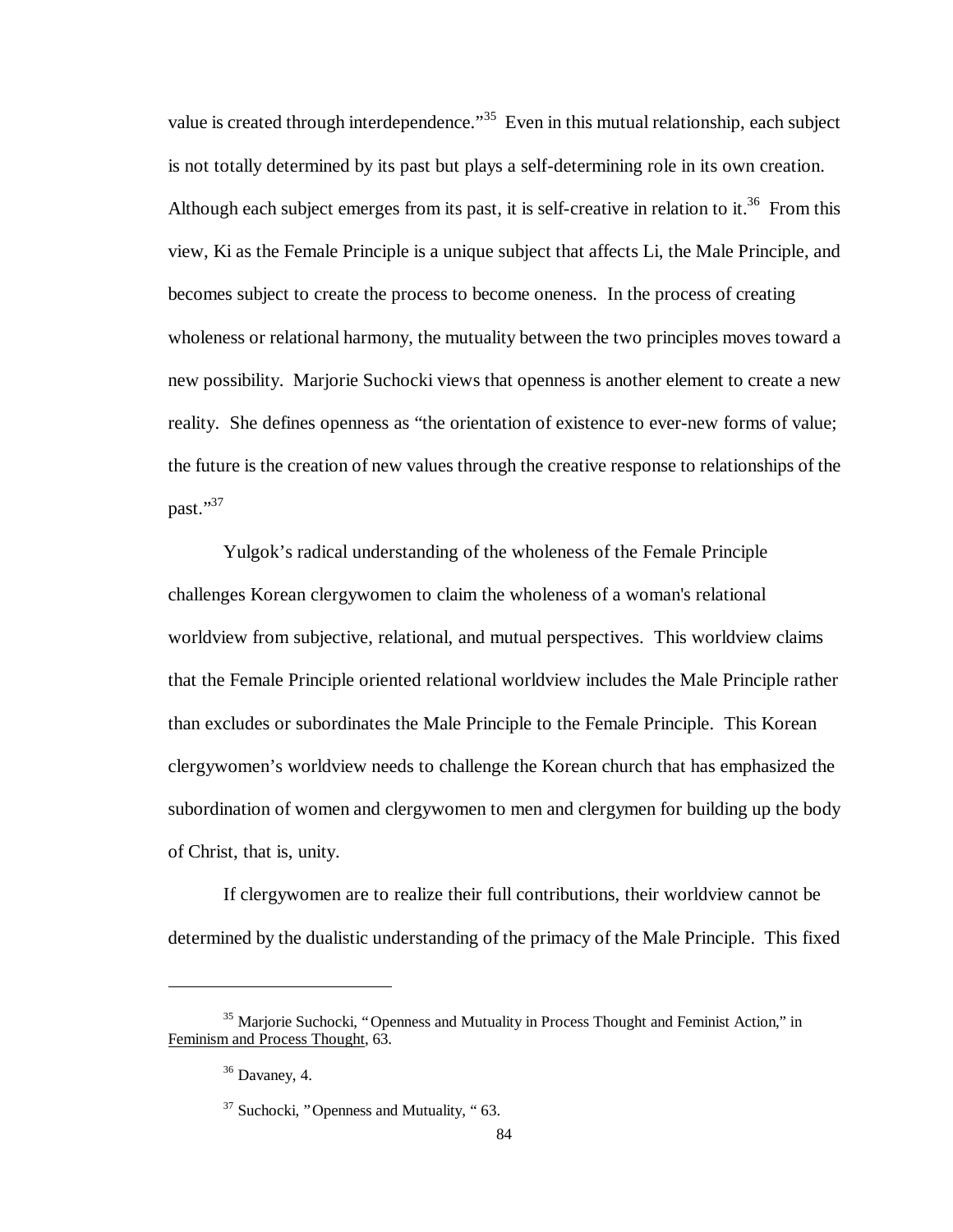understanding of the primacy of the Male Principle in the worldview of the Korean church needs to be transformed to clergywomen's subjective and relational worldview in order to promote relational harmony.

A clergywoman's Female Principle oriented worldview to create relational harmony, however, does not mean the subordination of either the Female (woman, body, emotion) or the Male Principle (men, spirit, reason) but emphasizes the equality of the Male and the Female Principle, and their mutually nourishing relationships creating unity. The clergywomen's relational worldview can also challenge laywomen or clergymen or laymen to create a Female Principle oriented worldview and to value the Female Principle itself as a whole. Thus, this relational worldview enables a clergywoman to open a new possibility to develop a notion of the Female Principle oriented God who creates relational harmony in interaction with the world.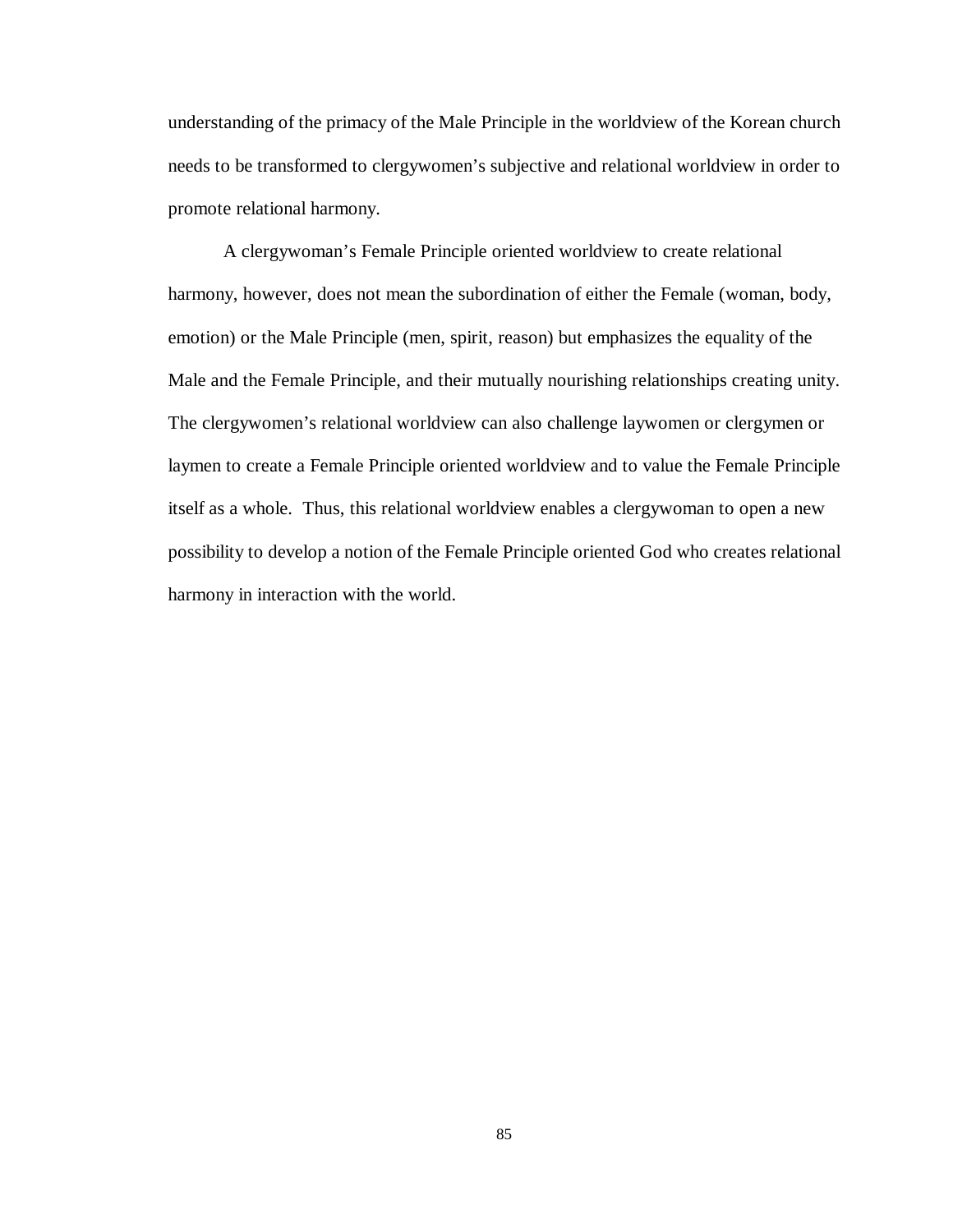## CHAPTER 5

A Female Image of Immanent an God from the Perspective of Relational Harmony

The Female Principle oriented relational worldview of Yulgok does not imply a Female Principle dominant worldview where the Male Principle is subordinated to the Female Principle (Ki) or the Male Principle (Li) is destroyed. Rather, it is to create a relational harmony where Hwan-ung and Komne, Li and Ki, are equally unique and validated to create mutuality between the Male and the Female Principle. This philosophical relational worldview is a springboard for a Korean clergywoman to develop her worldview of relational harmony between the Male and the Female Principle that is based on equality, mutuality and openness.

Yulgok's Female Principle oriented relational worldview develops a perspective of God whose relationship to the world emphasizes immanence, whether seen as masculine or feminine. In Western tradition transcendence is identified with the masculine and immanence with the feminine. The Korean church has accepted this tradition and developed a masculine image of God the Father. In the Korean church, a male image of God the Father on the basis of masculine transcendence is problematic. The primacy of the Male Principle devalues immanence, female images of God, the world, the body, and all that is female.

In response to this masculine, transcendent image of God, chapter 5 develops a female image of an immanent God from a clergywoman's relational worldview to create relational harmony that is based on Yulgok's Female Principle oriented relational worldview. Chapter 5 is composed of two sections. Section 1 will identify the potential problem for Korean clergywomen of the male image of God the Father. This exploration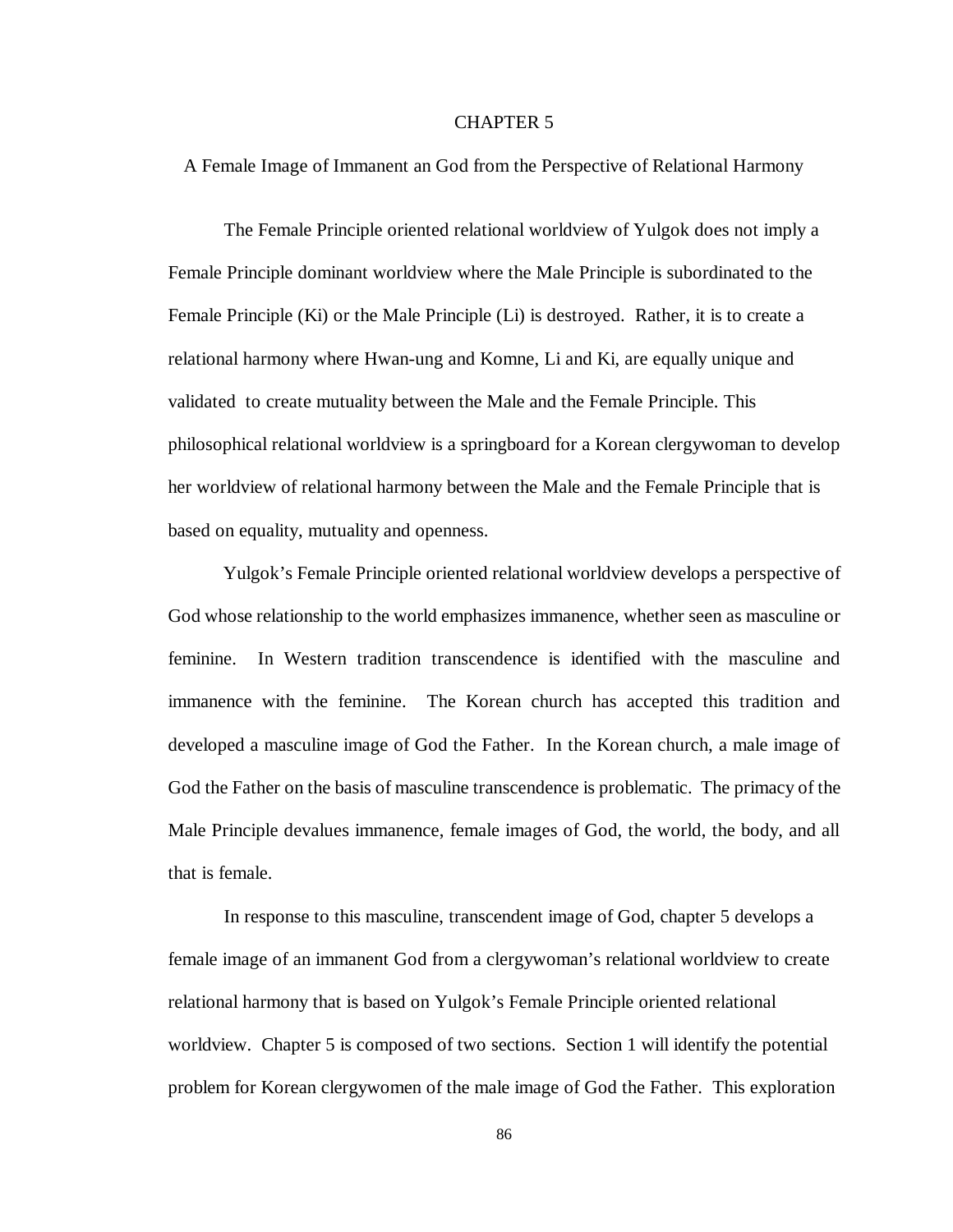challenges a clergywoman to be aware of the negative influence of the male image of God the Father. This awareness enables her to create a female image of God that empowers herself. Section 2 develops a female image of an immanent God whose immanence is characterized by naming, relationship, and life-promotion. The immanence of God transcends the patriarchal dualism in which immanence is assigned to the feminine, transcendence to the masculine. Immanence is seen as masculine or feminine and at the same time includes both masculine and feminine. It also suggests the influence of the immanence of God upon Korean clergywomen's ministry for the world.

#### Masculine Transcendence in the Korean Church

In the Korean church, Confucianism, Neo-Confucianism and Western Christianity contributed to the formation of the Male Principle oriented image of God in terms of masculine transcendence. Confucianism and Neo-Confucianism emphasize the primacy of the Male Principle, Li, that is, "heaven" or "above," which is identified with the transcendence of God. Jung Young Lee in The Trinity in Asian Perspective states that in the primacy of the Male Principle, Yi, the two different positions— the heaven and the earth— are associated to value judgments, "heaven" and "above" are associated with "superior" and "earth" and "low" with "inferior." In this value judgement, the Confucian patriarchy emphasizes the Male Principle of heaven that is identified with a male image of  $God<sup>1</sup>$ 

Western traditions, likewise, associate transcendence with masculine attributes and immanence with feminine attributes. The Korean church has accepted this tradition and

<sup>&</sup>lt;sup>1</sup> Jung Young Lee, The Trinity in Asian Perspective (Nashville: Abingdon Press, 1996), 129-31.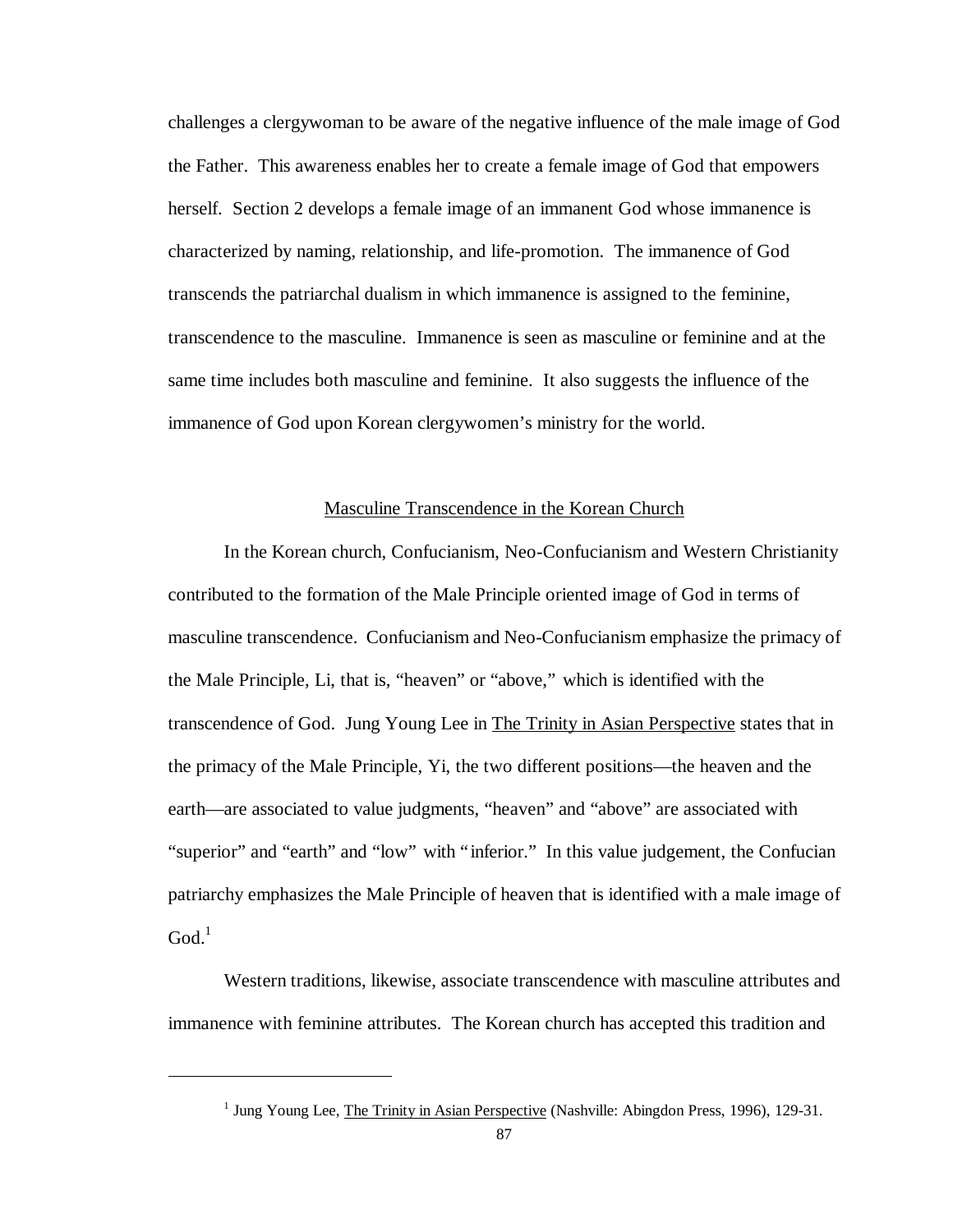developed masculine images of God that are derived from masculine transcendence of the divine. Carol Christ, in Rebirth of the Goddess: Finding Meaning In Feminist Spirituality, explains that transcendence was traditionally defined as "beyond" and "supreme" (one) and immanence as "existing within" (many). In this tradition, the transcendent God remains as absolute beauty, "apart and alone" from the world. On the other hand, the divine immanence is "found (entirely and exclusively) within nature and human nature."<sup>2</sup> In Western tradition, the divine is portrayed as the masculine image of God who is absolute, hierarchical, and has power-over. This male image of God is recreated in the images of the patriarchal lawgivers and authority figures such as King, Lord, Ruler, Warrior, and even Creator, Father, and Husband. The image of a male God makes the divine "a dominator Other"<sup>3</sup> who controls creatures as objects.

The strong influence of the masculinity of transcendence in the divine consolidates male images of God in the Korean church, in particular, the image of the Father who is separated from the world and who remains holy as the Other. This male image of God the Father represents the head of the church, which also implicitly or explicitly is identified with a clergyman's authority in the Korean church. Mary Daly in Beyond God the Father names as a sin of idolatry the elevation of the phallic male image to the divine,  $4$  to a degree that the immanence of the divine, female images of the divine, femininity, the world, and clergywomen are subordinated to the masculinity of transcendence, masculine images of the divine, masculinity, and the church.

<sup>&</sup>lt;sup>2</sup> Carol P. Christ, Rebirth of the Goddess: Finding Meaning in Feminist Spirituality (Reading, Mass.: Addison-Wesley Publishing, 1997), 102-04.

 $3$  Ibid., 102.

<sup>&</sup>lt;sup>4</sup> Daly, <u>Beyond God the Father</u>, 29.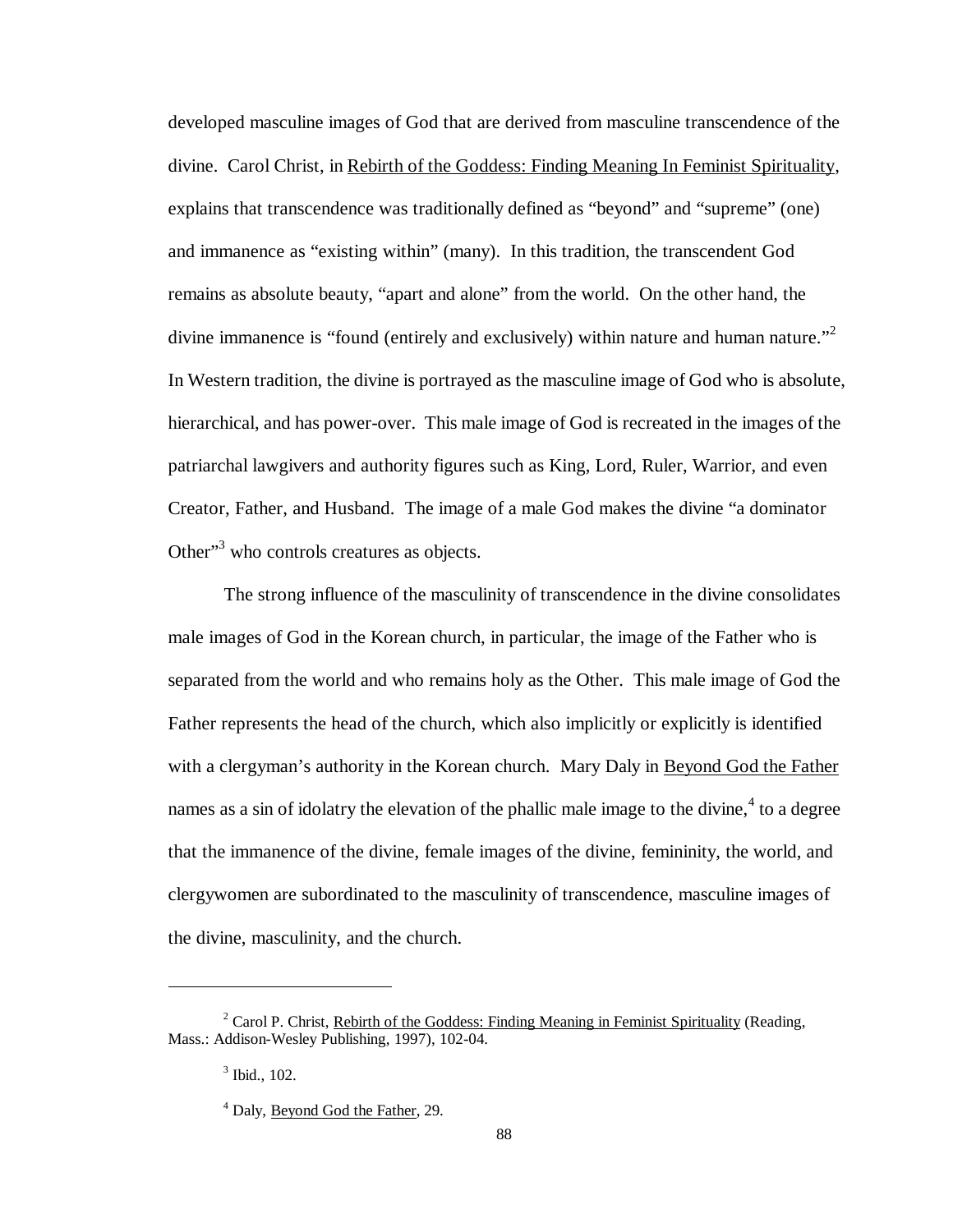The male image of God the Father, which represents the masculinity of transcendence, contributes to establish the dominant-subordinate relationship between the church and the world. At the same time, the dominance of masculine transcendence separates the church (the holy realm) from the world (the secular realm). The secular world is opposed to the holy realm of the church, which represents masculinity, the transcendence of a male God, the Father. Consequently the Korean Presbyterian Church pays more attention to evangelism based on the command of Jesus for discipleship and evangelism (Matt. 28: 18-20). The passion for evangelism has been understood as increasing church members, which focuses on church growth. Church growth itself, however, is made at the price of the sacrifice of the clergy's personal life, self-care and self-growth. The clergy's self-care becomes secondary to evangelism and church growth. This tendency also produces the neglect of pastoral care for the well being of individuals and concern for societal issues; in particular, women's pastoral care issues such as domestic violence, rape, and single mothers are not important. Thus the clergy are gradually separated from other professionals who might form a team to create holistic well being of persons in society. The world remains the object of church evangelization. There are rarely connections between clergymen and other professionals for the well being of the world. The Korean church has lost the pastoral functions of healing and nurturing from a pastoral care and counseling perspective. At the same time she was not an active participant in creating social justice beyond evangelism. It has become a closed community separated from the world.

This separation is more vivid in the sexism within the church. Man Ja Choi describes that the masculine image of God— God the Father— as portrayed as a very

89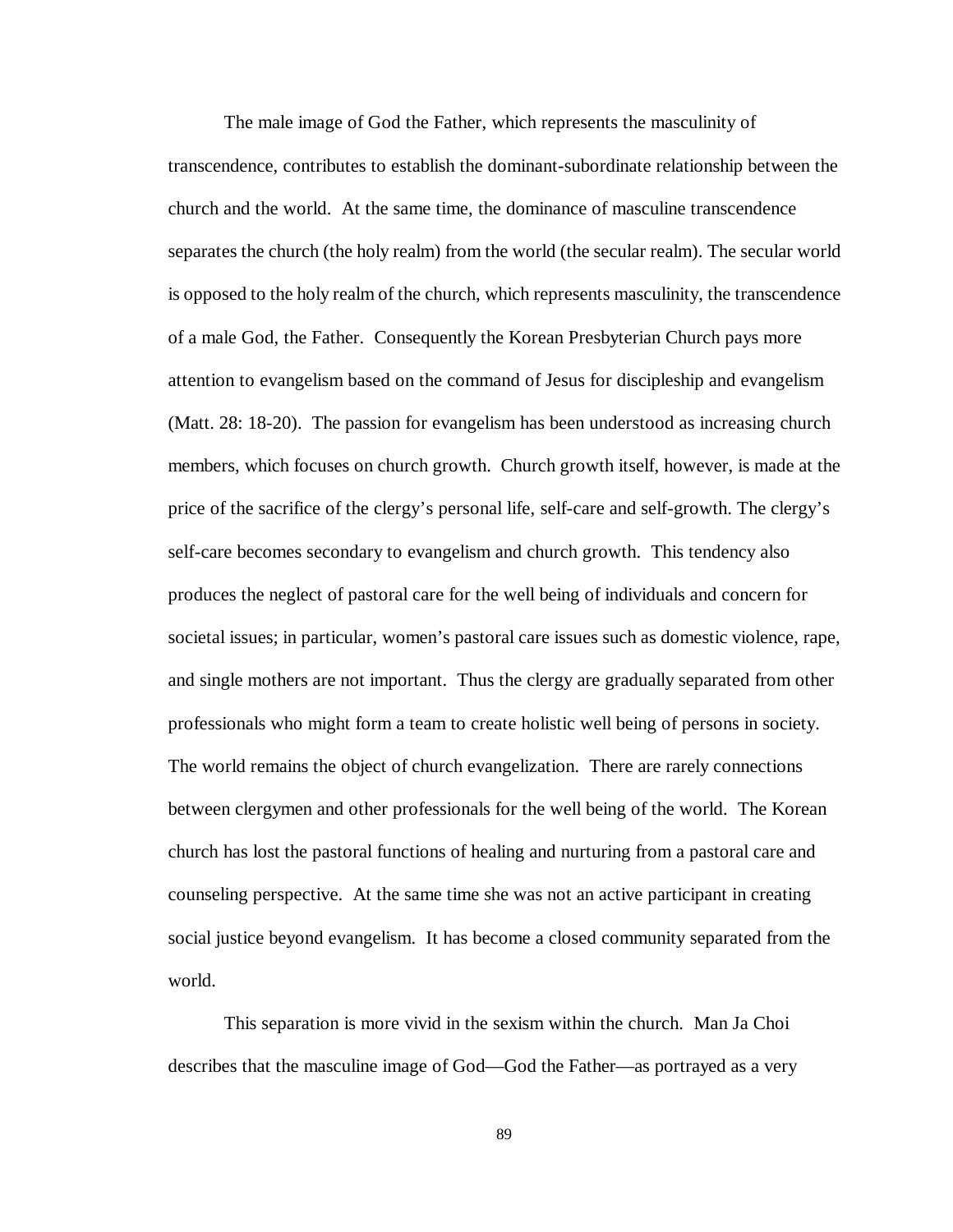authoritarian and imperialistic image, is deeply rooted in the hearts, minds, and beliefs of Korean Christians. This masculine image of God the Father has justified and guaranteed male dominance over women and women's subordinate status.<sup>5</sup> In the Korean church, a clergyman exercises his church leadership and authority, mainly focusing on world mission, evangelization, church growth, and church building construction. On the other hand, clergywomen are invisible and anonymous, in a secondary position and in supplementary roles to clergymen and male leadership. Clergywomen lose their own authentic female voice and their church leadership as subjects who exercise their own gifts and pastoral authority for the edification of the church. Sexism in the church is the fatal reason why a clergywoman remains a second class citizen in the church.

At the same time as a clergywoman is a suffering servant in the patriarchal system of the Korean church, this system also devalues the body against the spirit. A clergywoman's devaluation of her body is promoted with the understanding of Jesus Christ as the suffering servant. Bo Ok Ko in 30 Korean Evangelists' Testimony, Without Name and Light acknowledges that most Korean clergywomen identify with Jesus as the suffering servant who was rejected and had no place in this world, in spite of the proclamation of the good news.<sup>6</sup> The image of Jesus as a suffering servant can be the model of the divine by which a clergywoman legitimates her suffering without any analysis of the cause of her suffering under the dominance of a male church leadership. A

<sup>&</sup>lt;sup>5</sup> Man Ja Choi, "Feminine Images of God in Korean Traditional Religion," in Frontiers in Asian Christian Theology: Emerging Trends, ed. R. S. Sugirtharajah (Maryknoll, N.Y.: Orbis Books, 1994), 80.

<sup>&</sup>lt;sup>6</sup> Sun Soon Hwa, "Women's Experience from a Feminist Perspective—on Clergywomen's Universal and Specific Experience on the Experience of Jesus Christ," in Hankukyosong ui Kyong hom (Korean women's experience), ed. Hankukyosongsinhakhoe (Korean Women's Theological Association), (Seoul: Kitokkyosohoe, 1994), 15-20.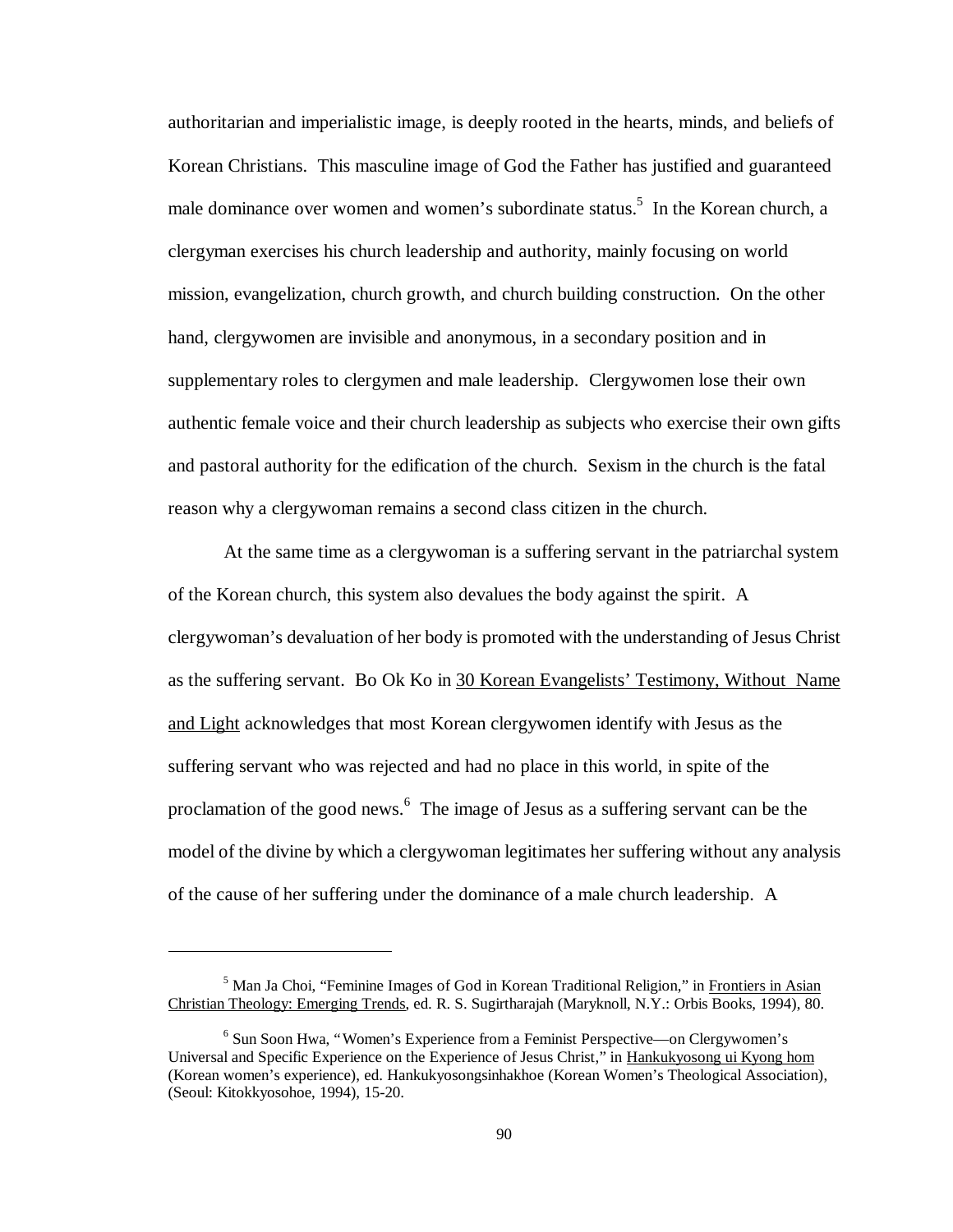clergywoman's paradoxical reality— empowerment through suffering— can produce a pathological spirituality in which her body or sexuality opposes the spirit or spirituality. She herself may be dichotomized between the body and the spirit, and between sexuality and spirituality.<sup>7</sup>

This dichotomous phenomenon is inseparably related to the understanding of the body in the Western Christian tradition. In the Western Christian tradition, physicality and the body have been identified with the lower life, which was assigned to women. On the other hand, the mind and the spirit are identified with the "higher" or "spiritual life," which has been allocated to men. This polarization has also defined women's gender roles. Women's work has been regarded as irrational activity that excluded responsible leadership, citizenship, or rational activity in the academic world. At the same time, the traditional work of women— birthing and nurturing— was consigned as "non-rational" activity. The dualistic philosophical tradition has also denigrated physicality in contrast to reason or spirit.<sup>8</sup> The Western tradition has also influenced Korean clergywomen's denial of their body.

Korean clergywomen's denigration of the body is not due only to the influence of Western tradition but is also deeply rooted in her mind under the impact of Confucianism. Confucianism imposed strict morals on a woman's body, which divides women in terms of chastity (cleanness) and unchastity (uncleanness).

> To be clean, straight, quiet, faithful, chaste, and consistent in keeping everything in order; and also there must be a sense of shame in action, duty in movement and in being still....Women should learn how to succeed in life

<sup>7</sup> Ibid.

<sup>&</sup>lt;sup>8</sup> Mary Stewart Van Leeuwen, et al., After Eden: Facing the Challenge of Gender Reconciliation (Grand Rapids: W.B. Eerdmans, 1993), 57-58.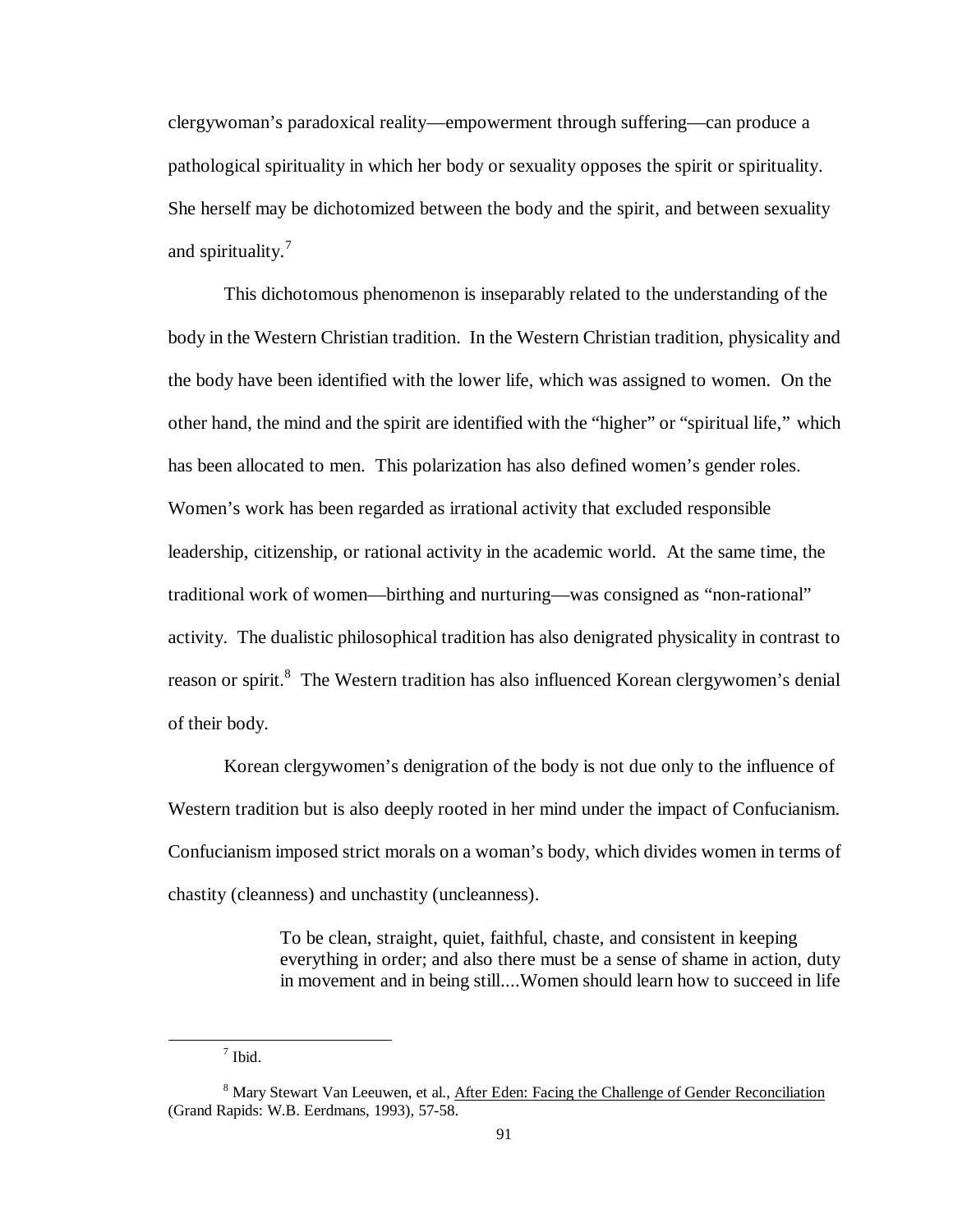first, and the way to succeed in life is to try to be clean and chaste. Clean means to keep the body clean, and chaste means to become glorious.<sup>9</sup>

In Confucianism, a clean and chaste body is glorified while an unclean and unchaste body is devalued. Women during the Yi dynasty  $(16<sup>th</sup>$  century) often killed themselves to protect their body from being made unclean by men. This suicidal behavior was even elevated to a virtue that gave honor to a woman's family and her husband's family. The value of women's bodies is determined by the patriarchal norm that seeks to control women's sexuality.

Korean clergywomen tend to accept this patriarchal norm— "a woman's chastity is for a man." This male dominant devaluation of women's bodies shackles clergywomen's minds and devalues their bodies, thus leading them to hide their sexuality. The body and sexuality are divine gifts given to clergywomen. When a clergywoman downgrades her body and hides her sexuality, it is like self-mutilation. Part of the self is silenced and invisible. A clergyman's spirituality neglects care for the body, thus separating the body from the mind and the body from the spirit in the spirit oriented form of spirituality. When part of self is mutilated or silenced, this spirituality does not empower the clergywoman but is a tool to oppress her. Instead, a clergywoman's spirituality does not devalue the body or sexuality but integrates them into creating a whole being. This self-mutilation does not reveal what Mary Daly names "the divine spark of life"<sup>10</sup> in a woman. This separation from

<sup>9</sup> Research Center for Asian Women, Women of the Yi Dynasty, ed. Young-Hai Park (Seoul: Sookmyung Women's University, 1986), 93.

<sup>&</sup>lt;sup>10</sup> Daly, Beyond God the Father.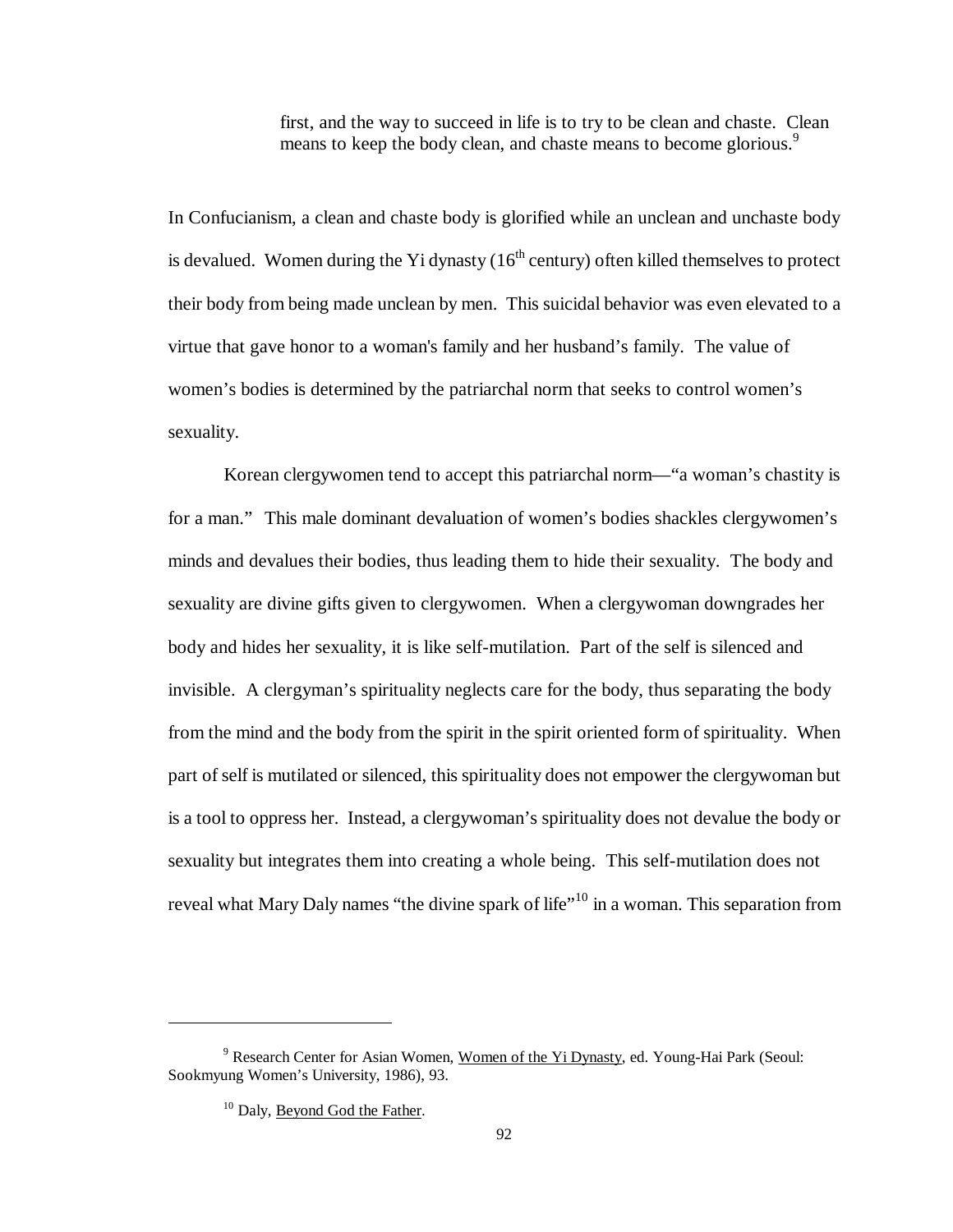a clergywoman's sexuality causes ha-n due to her self-mutilation in separation between sexuality and spirituality. Andrew Sung Park calls ha-n "the wounded heart of God."<sup>11</sup>

Masculine transcendence and masculine images of God in the Korean church brought negative influence on Korean clergywomen. Without self-criticism of this negative influence, a clergywoman may also accept this masculine image of God and devalue the immanence of the divine, thus separating her from her inner world, social issues and from the world. Furthermore, she remains a being subordinate whose body and spirit, sexuality and spirituality are separated, and for whom masculinity and femininity, self-immanence and self-transcendence are separated. A clergywoman can exercise her own initiative in creating a divine image for empowering herself. The development of a female image of God may challenge her divine image but provide her the opportunity to resurrect the value of immanence, the female image, femininity, the body, sexuality, and the world for a Korean clergywoman's self care and self-growth in the midst of care for others.

#### The Resurrection of the Immanent God

An immanent God is a divine perspective that suggests that a Korean clergywoman is to elevate the dignity of every creature, to reconcile the separated relations, and to promote life in the world. Marjorie Suchocki claims that the notion of God has to embrace more seriously "the cultural roots of knowledge… .We know God only in and through the ambiguities of our personal and cultural histories. Thus we know God relatively, not

<sup>&</sup>lt;sup>11</sup> Andrew Sung Park, The Wounded Heart of God: The Asian Concept of Han and the Christian Doctrine of Sin (Nashville: Abingdon Press, 1993), 120-21.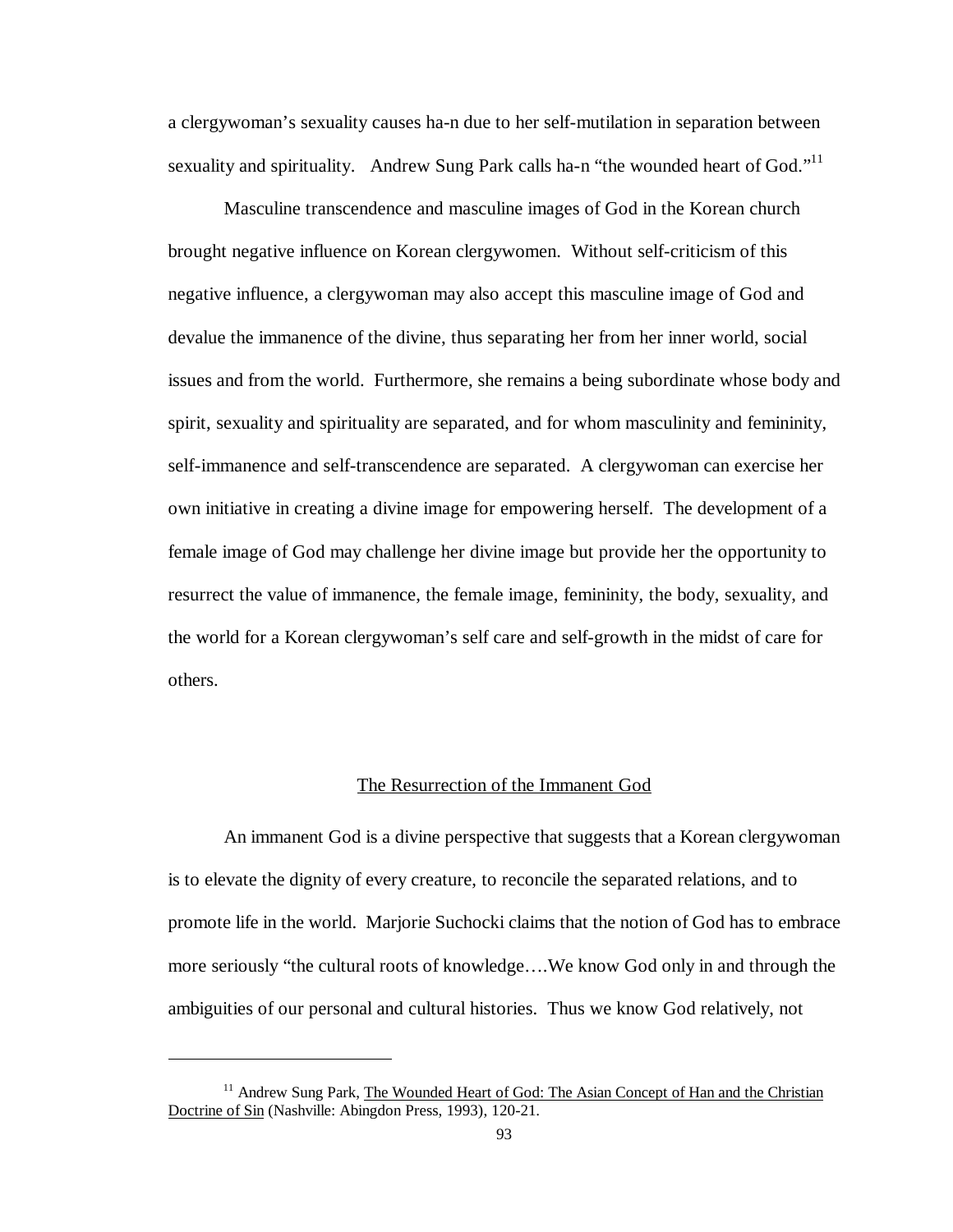absolutely. It is perspective truth: Knowledge as an event."<sup>12</sup> A female image of the immanent God can embody a Korean clergywoman's experience and perspectives within her cultural roots. This immanence of the God has three characteristics: naming, relatedness, and life-promoting.

#### Naming

A female image of the immanent God names the ontological value of every creature in the world. Gen 3:15 describes the world as born with the breath of God in the beginning. After God delivers each creature, God names everything in the world. Genesis 1:1-2 explains that the first naming is darkness and light. When God separates darkness from light, God puts darkness and light in different positions and calls darkness "night," and the light "day." The first day ends up with naming darkness "night" and light "day." God's naming is putting every creature into its own unique position.

God's naming work continues with God's creative activity. God separates the water into the sky and into the earth and gathers it to one place. God names the water "seas," and the dry ground "land." God puts her breath again into every living thing on earth and in the sky. Soon, the land produces a variety of vegetation with various kinds of seed-bearing plants, then trees bearing fruits with seeds in them. God names all living creatures on the earth. God's creation continues with her naming work. Naming provides each creature with ontological value so that every creature enjoys its full life in the Garden of Eden. Eve was named to represent the mother of all mothers, the woman of all women.

<sup>&</sup>lt;sup>12</sup> Suchocki, Fall to Violence, 53.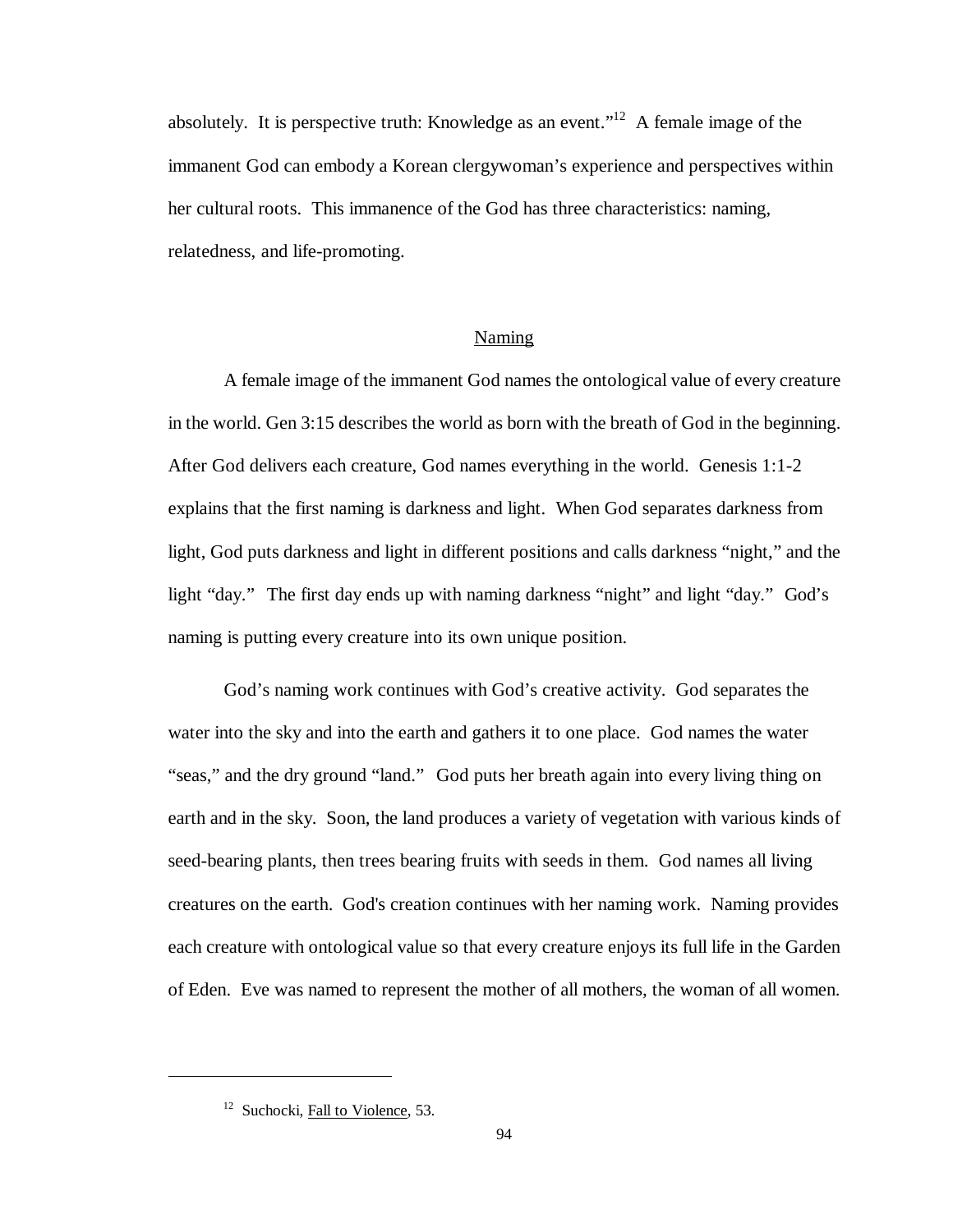The Garden of Eden is the naming place where the immanent God legitimates Eve as a subjective being that has ontological value with her own feminine uniqueness.<sup>13</sup>

God, who names the uniqueness of being, is also found even in the triune God. The later orthodox Trinitarian formula shadows the female image of God the Spirit while it elevates the masculine images of God the Father and God the Son. It also highlights hierarchical and power-over relationship between masculinity and femininity in terms of the term "proceed." In this formula, God the Spirit "proceeds" from God the Father and the Son.<sup>14</sup> In this hierarchical order, God the Spirit is subordinated to God the Father and God the Son.

Jung Young Lee in Trinity in Asian Perspective compares the invisible role of the Spirit to the image of the empty canvas that is essential but is not visible. In spite of her life-giving work, she remains the background of all existence and behind the stage. Wherever life-giving activities take place, she works even behind the masculine image of God the Father.<sup>15</sup> Elizabeth Johnson in She Who Is describes this invisible God the Spirit as the "forgotten" God who is neglected and shadowy.<sup>16</sup> The anonymous and invisible Spirit becomes secondary behind the masculine God the Father.<sup>17</sup> However, God, by naming the uniqueness of the individual, elevates the anonymous Spirit into visible subjectivity.

<sup>&</sup>lt;sup>13</sup> The insight for "naming God" comes from my reflection on the creation story of Genesis during my quiet time. I was struggling with the issues of equality, womanhood and life.

<sup>&</sup>lt;sup>14</sup> Jung Young Lee, Trinity in Asian Perspective, 152.

 $15$  Ibid., 110.

<sup>&</sup>lt;sup>16</sup> Elizabeth Johnson, She Who Is: The Mystery of God in Feminist Theological Discourse (New York: Crossroad Publishing, 1992), 130-31.

 $17$  Ibid.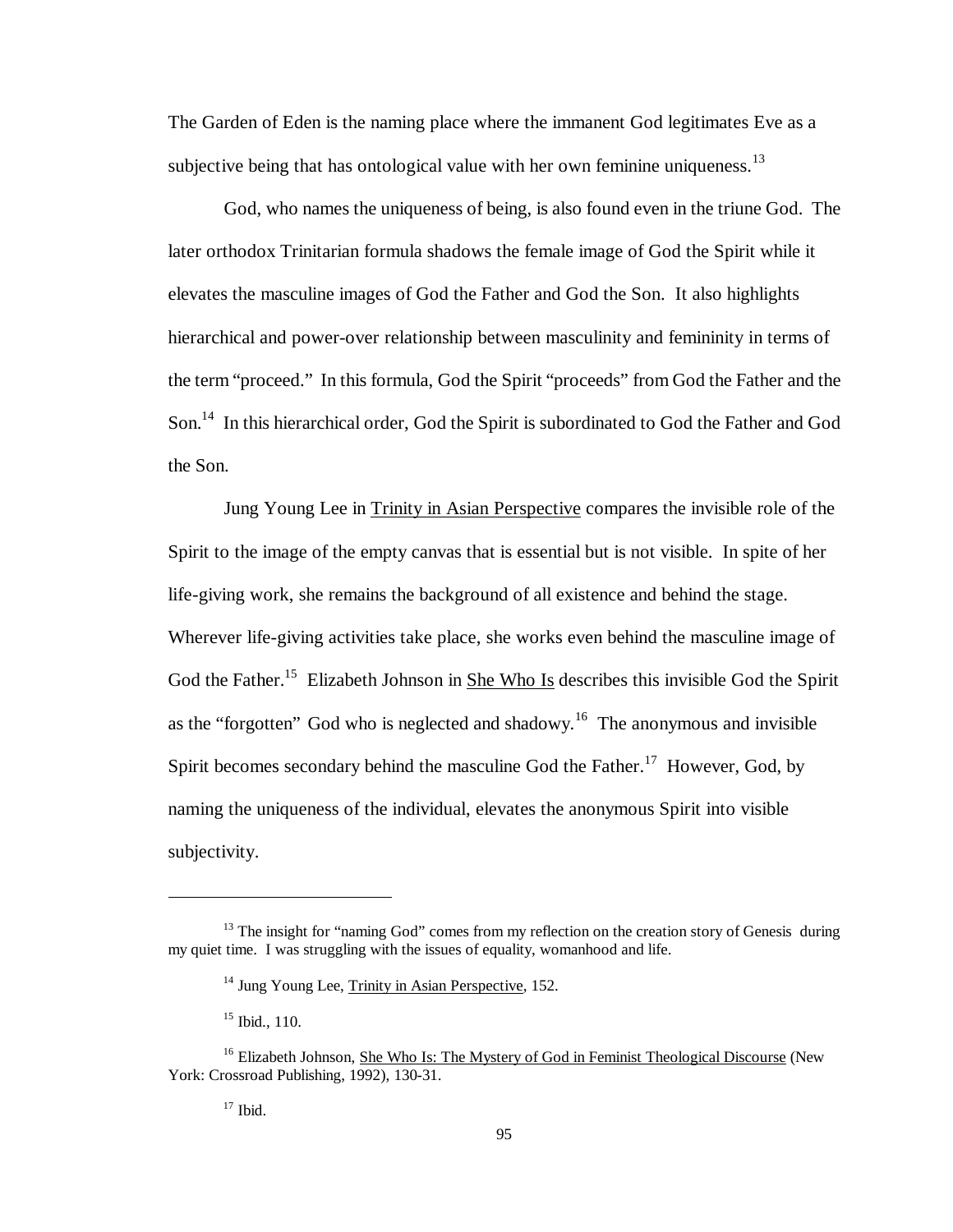God the Spirit is distinctive when she is viewed from the perspective of an eschatological transformation that brings and will bring new creations and new life for all. She is no longer the "anonymous" and "forgotten" God behind God the Father. From the perspective of an eschatological transformation, Jürgen Moltman suggests a new sequential order of Trinity: "Spirit-Son-Father (God)." Moltman suggests in this triune order that the Spirit herself is the owner of the power for the new creation and brings all to rebirth. In triune relationship, Jesus is a life-giving spirit. The Spirit is not the energy that proceeds from the Father or the Son, but is the glorifying God from whom God the Father and Son receive their glory. She herself is the unifying God who unifies them to create the union between the Father and the Son and becomes "the active subject" from whom Father and Son receive the world as their home.<sup>18</sup>

Elizabeth Johnson describes well that Jesus Christ is the God who pursues the frame of the all-inclusiveness of divine love that wills the wholeness and humanity of everyone. Johnson calls this inclusive love "the wisdom of the God that connects God once for all to concrete embodiment, to the world, to suffering and delight, to compassion and liberation, in a way that can never be broken."<sup>19</sup> The immanent God does not shadow womanness but names it as the attribute of the glorifying God.

The triune formula of God explicitly names the uniqueness of a triune God. The traditional orthodox formula also describes the distinctiveness of the triune divine in relation to individual subjectivity in a triune relationship: "Three hypostases were posited

 $18$  Ibid., 195.

 $19$  Ibid., 169.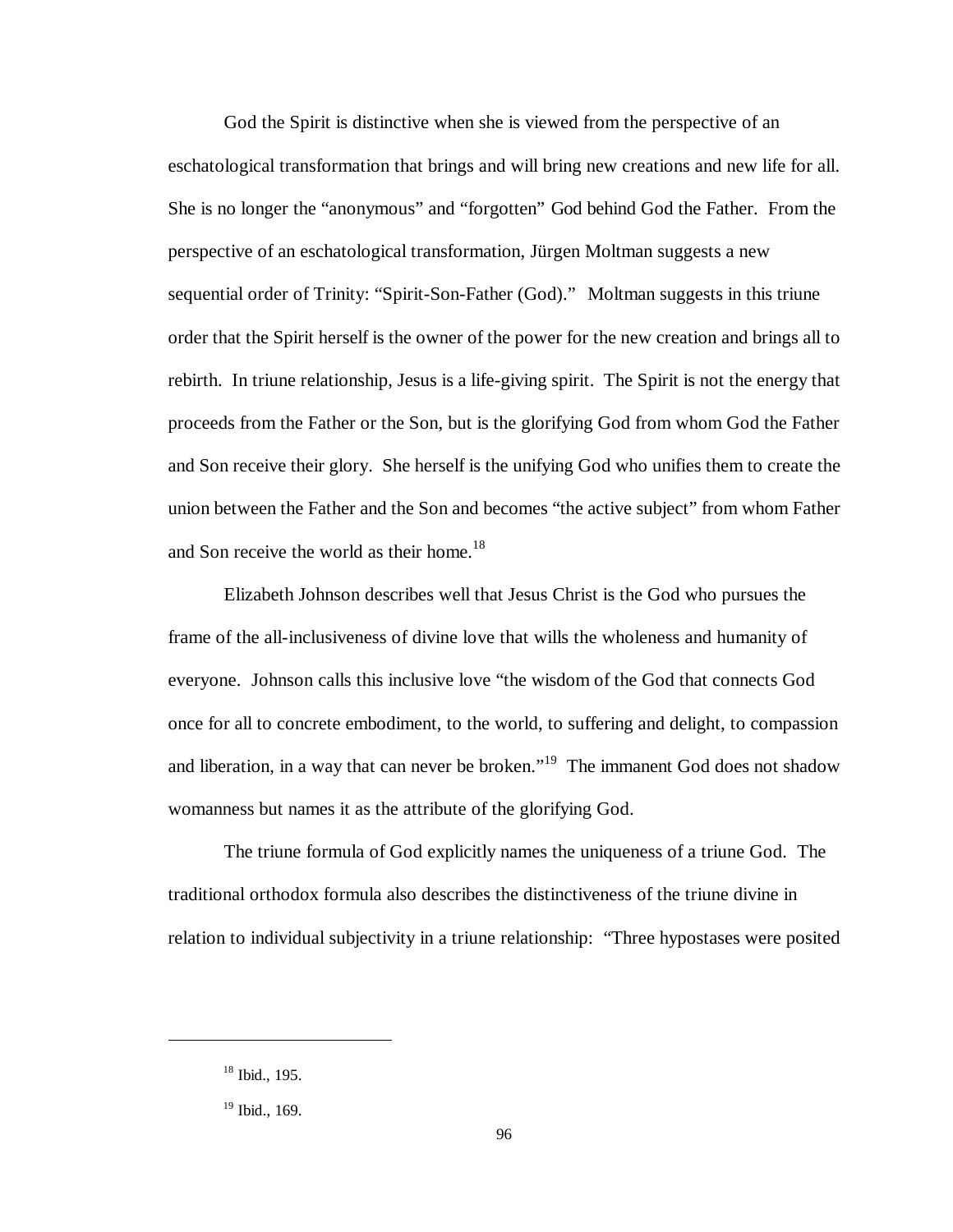as equally related, one to another, whole remaining distinct."<sup>20</sup> Marjorie Suchocki defines this triune relationship as "the subjectivity of all subjectivity" in relationship with three personas, reflecting "the mighty complexity of God relationship in unity."<sup>21</sup> The immanence of God not only shines distinctly within the triune relationship but also challenges each creature to validate his/her/its own ontological uniqueness, the essence of being/becoming. God's subjectivity enriches any form of subjectivity in empowering relationships for promoting life. Suchocki says, "God's subjectivity contains and transforms every other subjectivity that has ever existed." $^{22}$ 

The immanent God, who names every creature's authentic being/becoming, however, does not pursue a subjective being/becoming in separation from the world. She elevates the divine subjectivity in relation to the world. In this sense, the immanence of God is subjective in relationships.

### Relational

The immanence of God is also relational to the world. Hyun Kyung Chung, a female Korean theologian, describes this relational God as divine affection that is vulnerable to the world. According to Chung, this God is willing to be changed and transformed in interaction with people in their everyday life experiences. In particular, God talks to Asian women, listens to their story, feels their pain, and weeps with them. This Divine struggles with Asian women in the mist of their suffering, and encourages

<sup>20</sup> Ibid., 194.

<sup>&</sup>lt;sup>21</sup> Marjorie Hewitt Suchocki, God, Christ, Church: A Practical Guide to Process Theology (New York: Crossroad Publishing, 1989), 228-29.

 $22$  Ibid.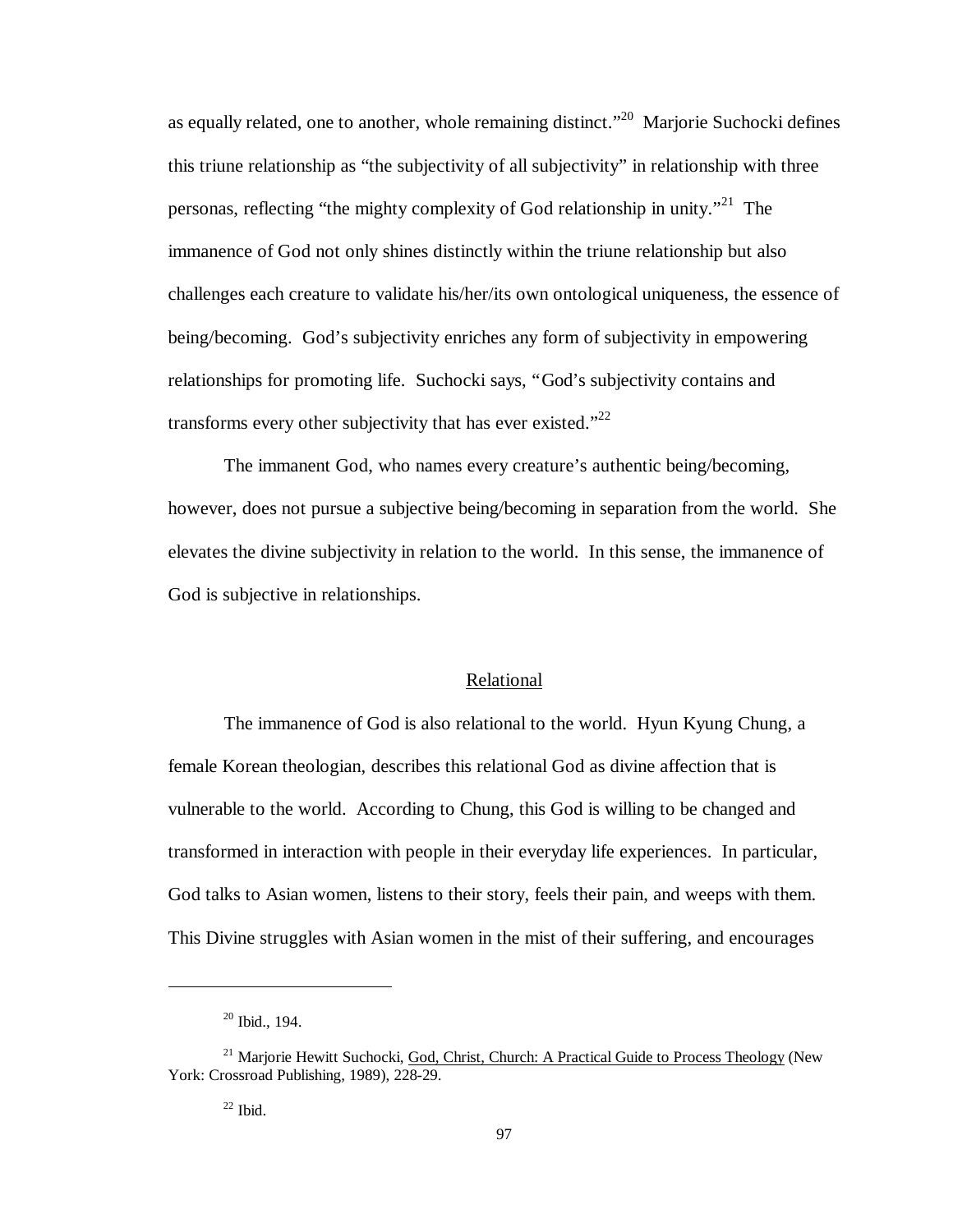them to claim their power in this world. She is not immutable and unchangeable but is within us, and fosters life in everything. God's empathy to women accepts women as they are and at the same time challenges them to grow and change. Chung calls this God the supreme center of Godself. $^{23}$ 

This immanent God who is relational is well found in her attribute of changing. Jung Young Lee in The Theology of Change explains that a changing attribute of God is assigned to the feminine; unchanging attribute is allocated to the masculine. Lee categorizes the "unchanging" attribute to the will of God and "changing" attributed to God's interaction with the world. This changing, however, does not exclude the changeless. Lee explains that the dynamic activity of God in the world reveals the consistency and steadfastness of the will of God. The action of the divine is so perfect and natural that it is hard to be discernable as action. This means that divine action is potentially present even in inaction (wuwei). The changeless will of the divine itself affirms the changing nature of God that gives and receives life in interaction to the world. The changing attribute of God is also related to unchanging attribute. God weaves the relationship between changeless and changing, passive and active, masculine and feminine in the reciprocal life-giving and receiving relationships in the world.<sup>24</sup>

In weaving relationships, a relational God overcomes all kinds of dualism that do not promote life in the world. Elizabeth Johnson claims that all splits— creator and creature, transcendence and immanence, and spirit and body— have fed into patriarchal

<sup>&</sup>lt;sup>23</sup> Hyun Kyung Chung, Struggle to be the Sun Again, 49-51.

<sup>&</sup>lt;sup>24</sup> Jung Young Lee, The Theology of Change: A Christian Concept of God in an Eastern Perspective (Maryknoll, N.Y.: Orbis Books, 1979), 22.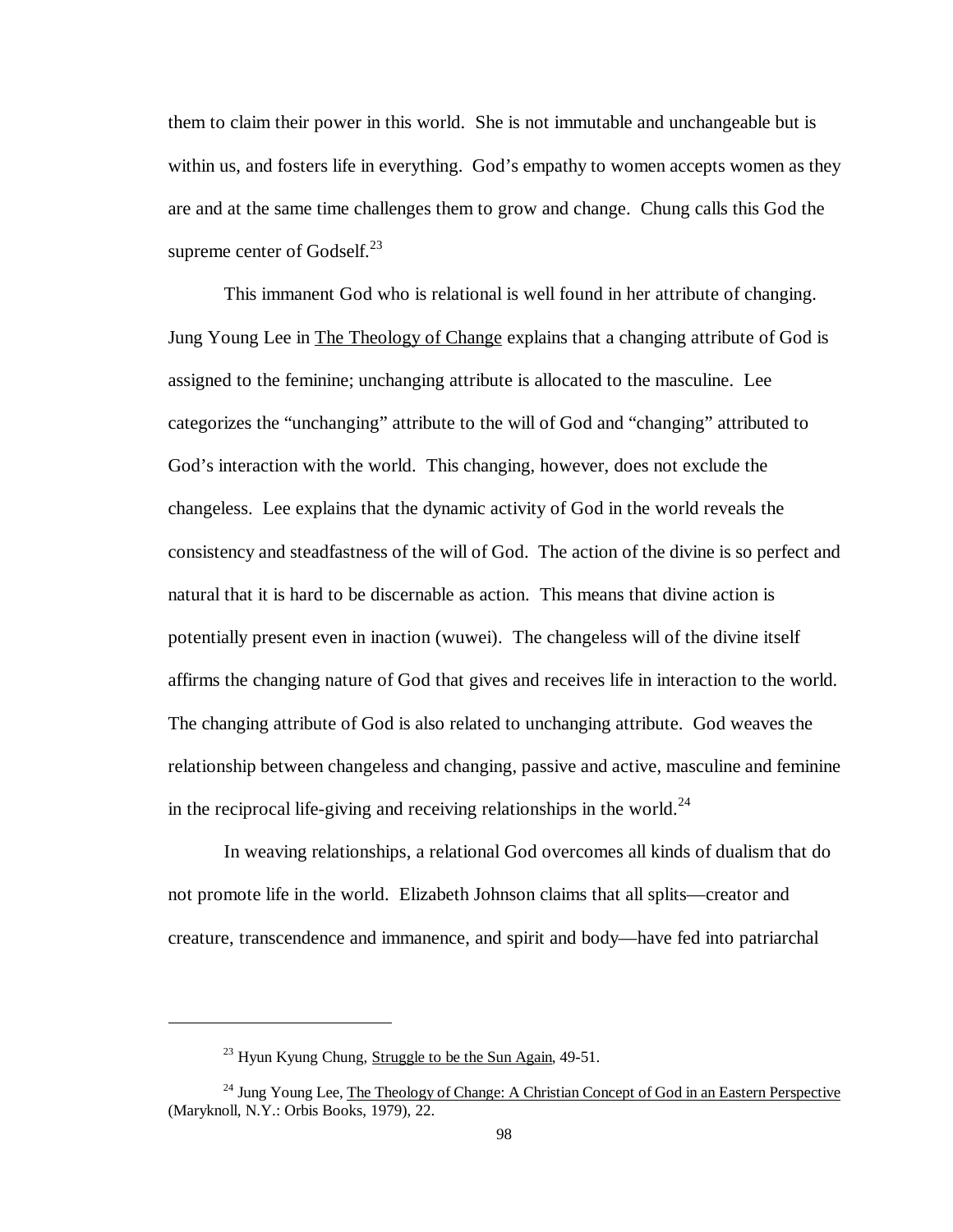obsession with power-over.<sup>25</sup> In Jesus Christ, the variety of dichotomies disappears.

Elizabeth Johnson explains the reason that the essence of Christ is not in maleness but in redeemed and redeeming humanity, that is, the Spirit. The exclusiveness and elimination of the female disappears in redeemed and redeeming humanity.<sup>26</sup> Jesus Christ transforms the dominant-subordinate relationship between masculine and feminine and between male and female. Lee describes this transformation to overcome the dualism as the experience of the transcendence of the present existence toward perfect humanity. $27$ 

In this relational God, the dominant-subordinate relationship between the spirit and the body is also turned into a power-with relationship. The weaving power of Jesus Christ (Cor. 5:18) ended long standing dichotomies of the spirit and the flesh (John 1:1). Even the Divine became flesh and dwelt among us. The immanence of God implies that she became flesh (John 1:1-3) and conveys a way of relationship between the divine and the world, and the spirit and the body. At the same time, this relational God also transcends the patriarchal value judgement of the spirit over the body.

The weaving capacity of God not only creates relationship between the spirit and the body, but also creates friendships with nature and the world. Sallie McFague describes this divine as friendship (philia). A friendship presupposes reciprocal relationships that enable the world to cross boundaries of differences beyond race, sex, class, and natures. In particular, the God the Spirit makes human beings friends of God and also friends to the world. In Models of God: Theology for an Ecological, Nuclear Age, Sallie McFague

 $25$  Johnson, 169.

 $26$  Ibid., 164

 $27$  Jung Young Lee, Trinity in Asian Perspective, 80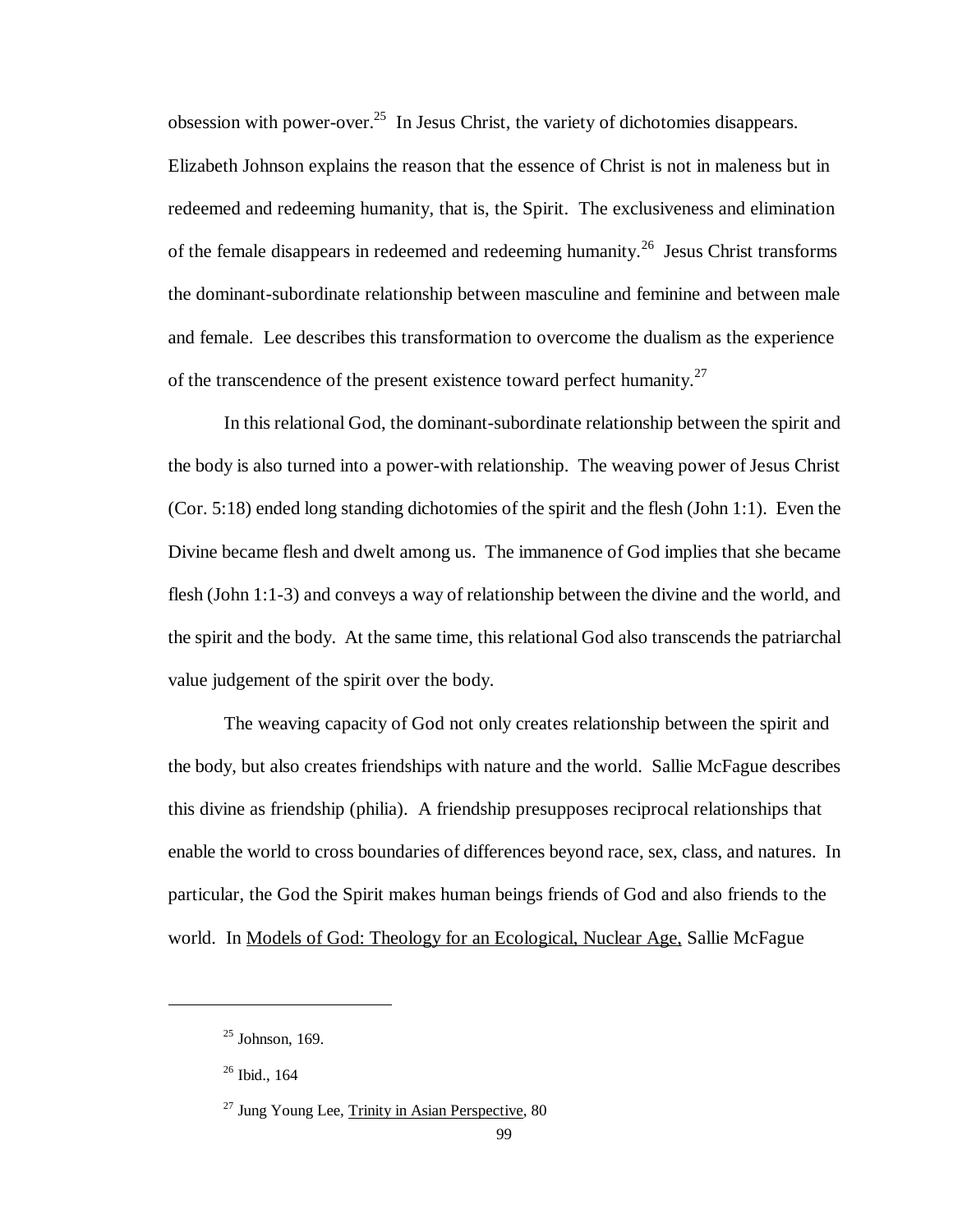expresses the world as the divine "body." God is profoundly immanent in the world just as we are at one with our bodies. <sup>28</sup>

 The relational God relates changing to unchanging attributes, the spirit to the body, and the divine to the world. The immanent God transcends the dualistic mind-set of the patriarchal norm regardless of whether it is seen as masculine or feminine. The immanent God is also a transcendent God. She transcends the power-over relationship between the changing and unchanging, between the spirit and the body, and between the divine and the world. The Spirit of God also transforms the split between immanence and transcendence to create mutual relationships with the world. Elizabeth Johnson says,

> The Spirit animates, pervades, and quickens the world, differentiating and uniting simultaneously, she is also marked by the same transcendence that is distinct from the world with a difference that is as essential to our humanity as to divine mystery. She is in the world but not bound by it. The experience of Spirit-Sophia directs languages to do justice to divine immanence and transcendence, showing that these two are not opposite poles but correlative concepts.<sup>29</sup>

Immanent God is relational to transcendence. Jung Young Lee in Theology of Change states that if the divine is immanent only, the divine is not divine. When the divine is transcendent only, the divine has no way to communicate with us. Just as yin is inseparable from yang, immanence is inseparable from transcendence. The transcendence of the divine incorporates the immanence. Also the immanence incorporates the transcendence of the divine.<sup>30</sup> Lee states that even in yin-yang thinking the realm of heaven does not swallow up the realm of the earth. Rather, heaven and earth coexist in

<sup>&</sup>lt;sup>28</sup> McFague, 83, 157-67.

 $29$  Johnson, 147.

<sup>30</sup> Jung Young Lee, Theology of Change, 49.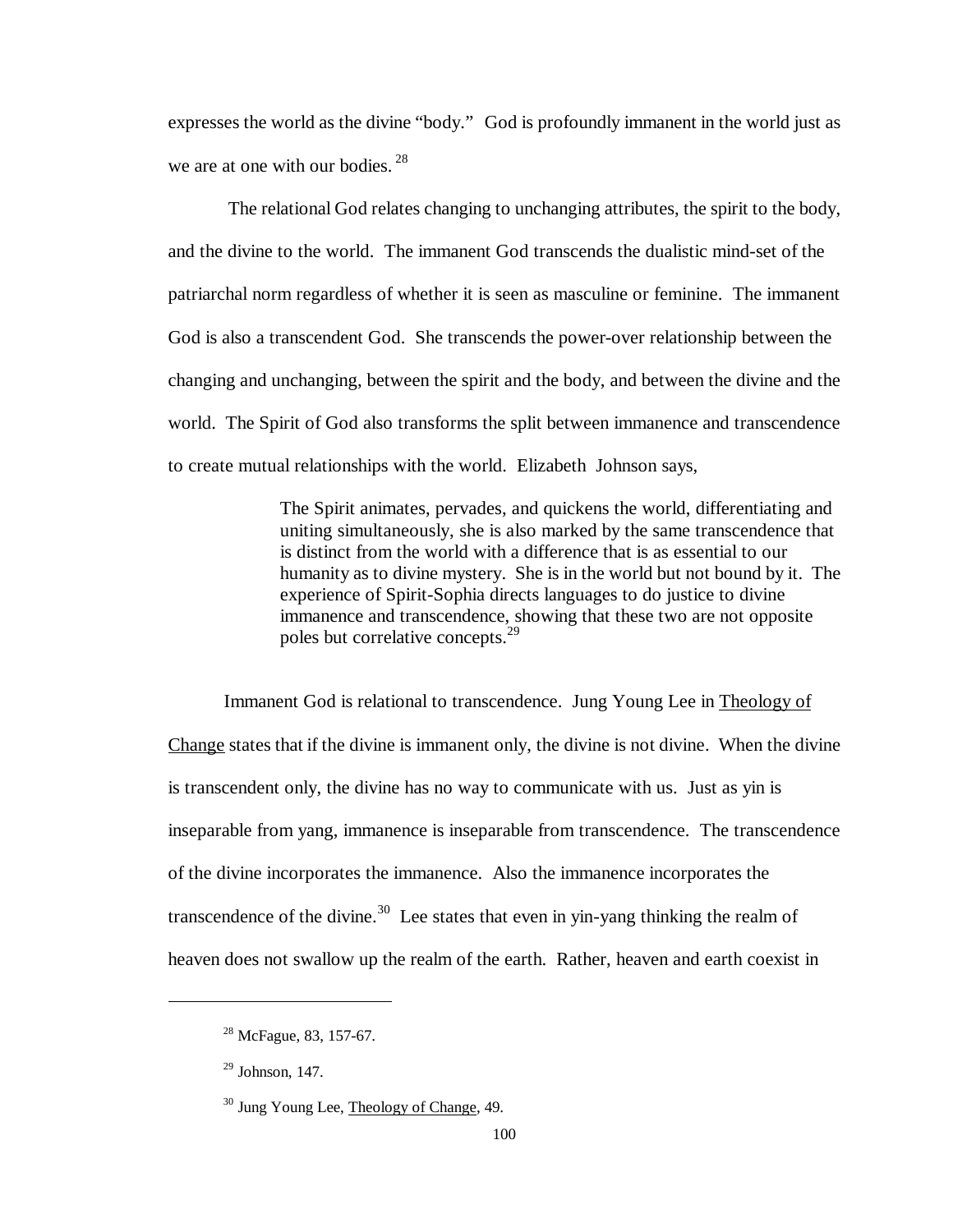harmony. In harmonious relationship the heavenly will is fully realized on earth.<sup>31</sup> The relationship between heaven and earth, transcendence and immanence creates mutual relationships between God and the world. This reciprocal relationship between transcendence and immanence, the heaven and the earth, is more explicit in Goddess' relationship with the world.

# Life-promoting

The relational God is also life-promoting. The relational God to promote life is revealed in God's maternal activity in interaction with the world. God is described as the mother figure who feeds, protects, heals, guides, disciplines, comforts, washes, and clothes her human children (Isa. 46:3; 4; Ezek. 36: 25; Hos. 11:3, 4; Num. 11:12, 13, 16, Isa.  $66:9$ .<sup>32</sup> God does not just sustain and nurture life but also creates power for life. God's creative power is also found in the Korean Hal-mang<sup>33</sup> in Che Chu island who built bridges, made mountains, rocks, and created springs, and islands, thus being depicted as a wise, strong, and active goddess. $34$ 

God's life-creating power is also revealed in God's action taking initiative in giving life to the world. Romans 5:18 describes the world as being in suffering due to the entrance of sin and death to the world. Death-promoting sin exists in the world and lessens the power of life of the world. Marjorie Suchocki understands this death-promoting sin as

<sup>&</sup>lt;sup>31</sup> Jung Young Lee, Trinity in Asian Perspective, 136-37.

<sup>32</sup> Choi, 87-89.

<sup>33</sup> Hal-mang means grandmother.

<sup>34</sup> Choi, 87-89.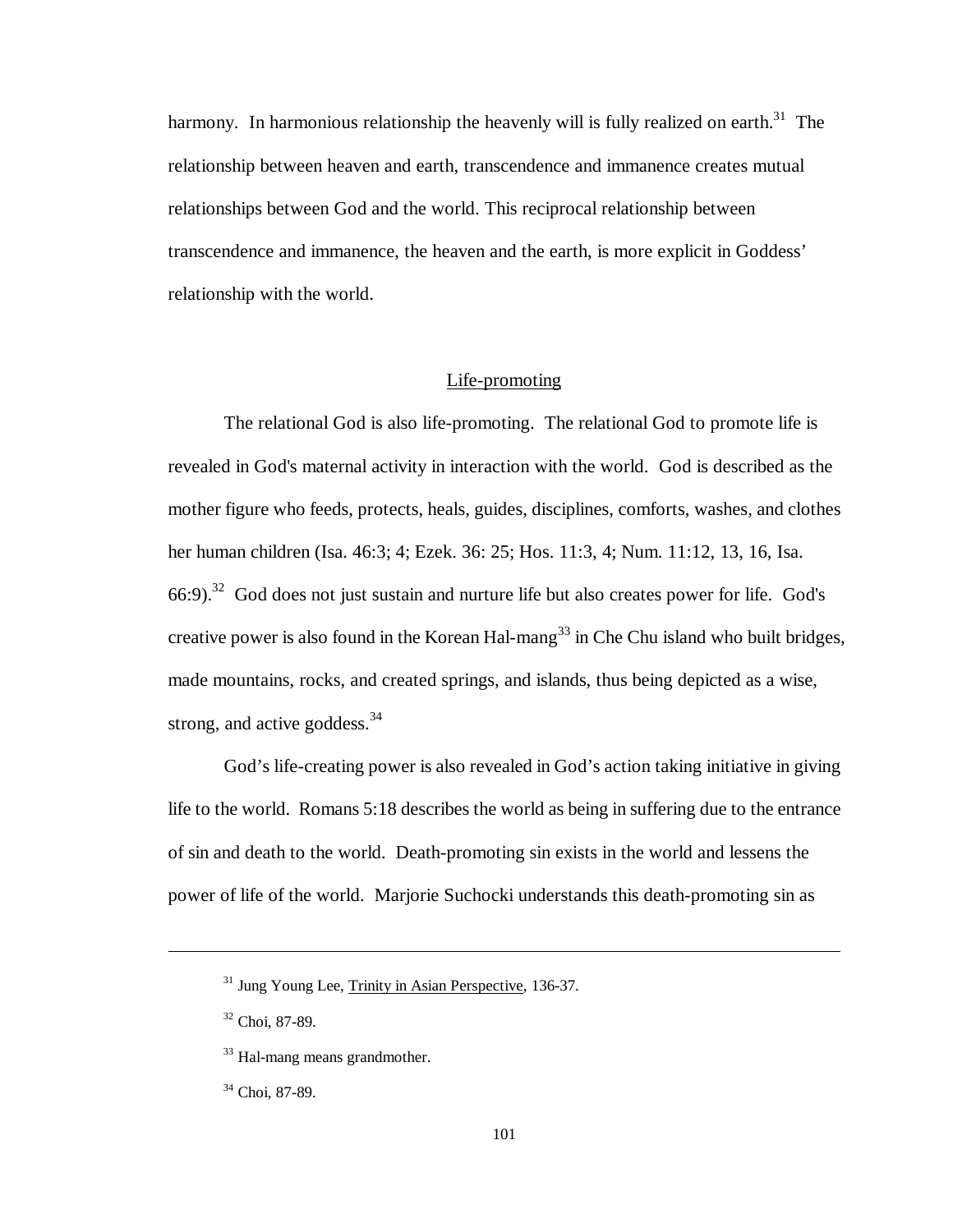violence and rebellion against the well-being of the community and of the world. Violence takes place everywhere. Physical, emotional, spiritual, and intellectual violence are rebellion against the well-being of the world. Salvific truth is distorted when violence takes place.<sup>35</sup> The death-promoting tendency is not just applicable to human beings. The whole world is in suffering because of death-promoting sin.

In spite of the violence and death-promotion in the world, the immanence of God continuously creates connections with the world. Starhawk describes this relational divine as "the one who is 'in' the world, 'is' the world and is us."<sup>36</sup> This life-promoting God challenges the world to transform death-promoting relationships into life-promoting relationships. This transformation requires of the world both the "letting go" of deathpromoting relationships and the "holding on" to life-promoting relationships. Jung Young Lee states that yielding or "letting go" is a way to create change, just as the mutation of yin and yang in the world creates the harmony of opposites.<sup>37</sup> However, "letting go" is not the only way to transform the world. Meister Eckhart emphasizes that "letting the will go" is an essential process in molding the authentic human existence (being), but there is also a negative aspect of "letting go" which is "loss of self-control, self-resignation, self-renunciation, and self-abnegation."<sup>38</sup> Transformation does not take place in the world where the individual's subjectivity is denied. But transformation of the world does take

 $\overline{a}$ 

<sup>&</sup>lt;sup>35</sup> Suchocki, Fall to Violence, 60.

<sup>&</sup>lt;sup>36</sup> Starhawk, "Power, Authority, and Mystery: Ecofeminism and Earth-Based Spirituality," in Reweaving the World: The Emergence of Econfeminism, Irene Diamond and Gloria Feman Orenstein, ed. (San Francisco: Sierra Club, 1990), 73.

<sup>37</sup> Jung Young Lee, Trinity in Asian Perspective, 90.

<sup>38</sup> Meister Eckhart, Breakthrough: Meister Eckhart's Creation Spirituality, in a New Translation (Garden City, N.Y.: Doubleday, 1977), 213, 226-28.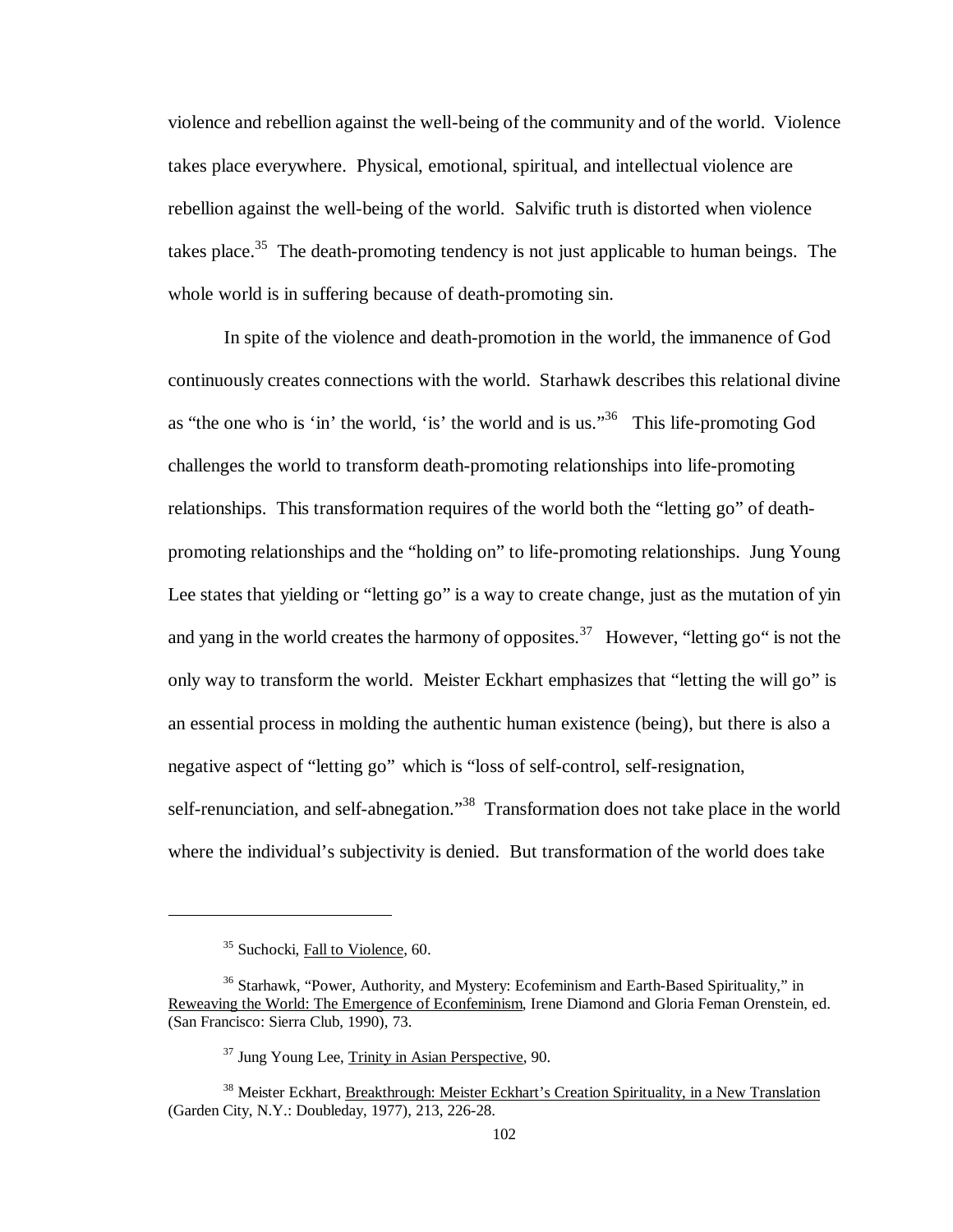place whenever the individual takes both the "letting go" of death- promoting relationships and the "holds on" to life-promoting relationships.

Jesus Christ is the life-promoting God who pursues the "letting go" of death and the "holding on" to life. Elizabeth Johnson posits that the cross stands as a poignant symbol of the "kenosis of patriarchy," "the self-emptying of male dominating power in favor of the new humanity of compassionate service and mutual empowerment."<sup>39</sup> Jesus Christ is the symbol of new creation. Transformation creates life-promoting relationships. Lee suggests that a new transcendent form of life come from a transformation of life, which implies resurrection.<sup>40</sup> When a death-promoting situation is transcended by enhancing life, Christ is raised again in the world in the present moment.

God the Spirit is also a partner to the life-promoting divinity of Christ. She cultivates life, produces multiplicity of life, and creates diversity in the world. Lee compares the earth to the ground that produces the multiplicity of life. Lee compares the Spirit to the earth which is like a large wagon where all living beings— plants, flowers, animals, and human beings— live together. Just as the earth produces the multiplicity of life, so the Spirit holds many different colors, shapes, kinds, expressions, classes, and cultures. She keeps the distinctive nature of things in dynamic relationship and plurality without demolishing the distinctive of each essence.<sup>41</sup> This life-promoting God creates what Starhawk calls "earth-based spirituality." This earth-based spirituality also creates relationships, thus weaving interconnectedness and community. <sup>42</sup>

<sup>39</sup> Johnson, 161-64.

<sup>40</sup> Jung Young Lee, Trinity in Asian Perspective, 83.

 $41$  Ibid., 107-09.

<sup>42</sup> Starhawk, 73-87.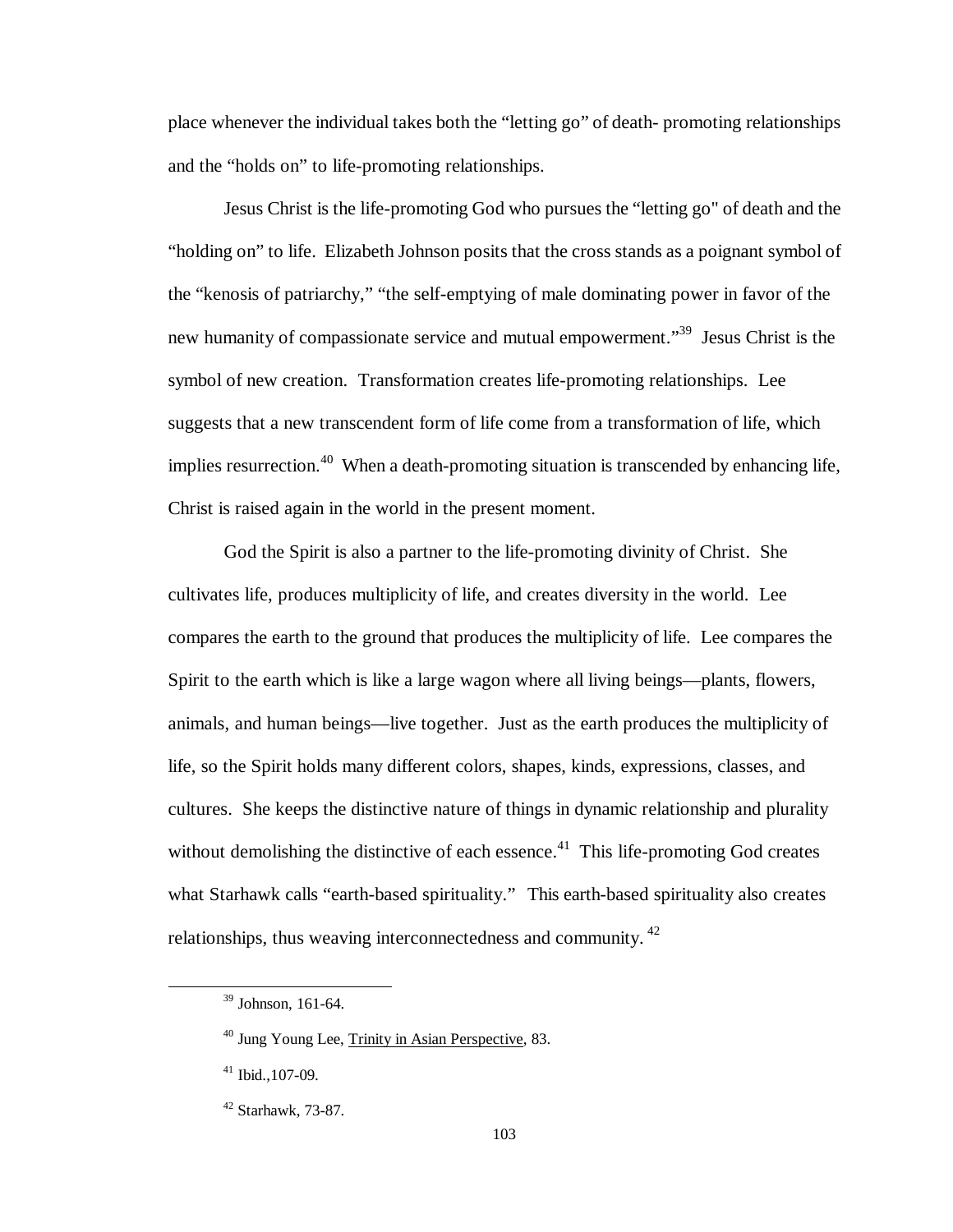This life-promoting God opens a new possibility to create life-promoting relationships in the world. Marjorie Suchocki defines openness as "the orientation of existence to ever-new forms of value; the future is the creation of new values through the creative response to relationship of the past.<sup> $43$ </sup> God feels and accepts suffering, chaos, disharmony, disorder, and even the death of the world. This life-promoting God is both immanent in the world and transcends the limitations of the world to maximize life in a mutually influencing relationship with the world. Suchocki states that when God feels and experiences the world, she is extremely immanent. The immanence of God returns again to the transcendence of God, as God receives the world. On the other hand, this transcendence of God enables us to widen and deepen the complex level of immanence in the world. The extreme immanence of the world returns to the complex level of God's transcendence. God's transcendence presupposes the immanence of the world in an everlasting reciprocal relationship.<sup>44</sup> Suchocki describes this relational power of God as "the integrative power."<sup>45</sup> In this mutual relationship, the world is transformed and integrated in the life-promoting God.

God's interdependent relationship with the world creates the well-being of the world. Suchocki, in The Fall to Violence: Original Sin in Relational Theology, defines this interdependent relationship as reciprocal relations of well-being. This interdependent relationship creates "an inclusiveness of well-being,"<sup>46</sup> or, "whole presence, launching us

<sup>43</sup> Marjorie Suchocki, "Feminism in Process," unpublished paper, 2-3.

<sup>44</sup> Suchocki, God, Christ, Church, 235.

 $45$  Ibid., 81.

<sup>46</sup> Suchocki,Fall to Violence, 66, 70.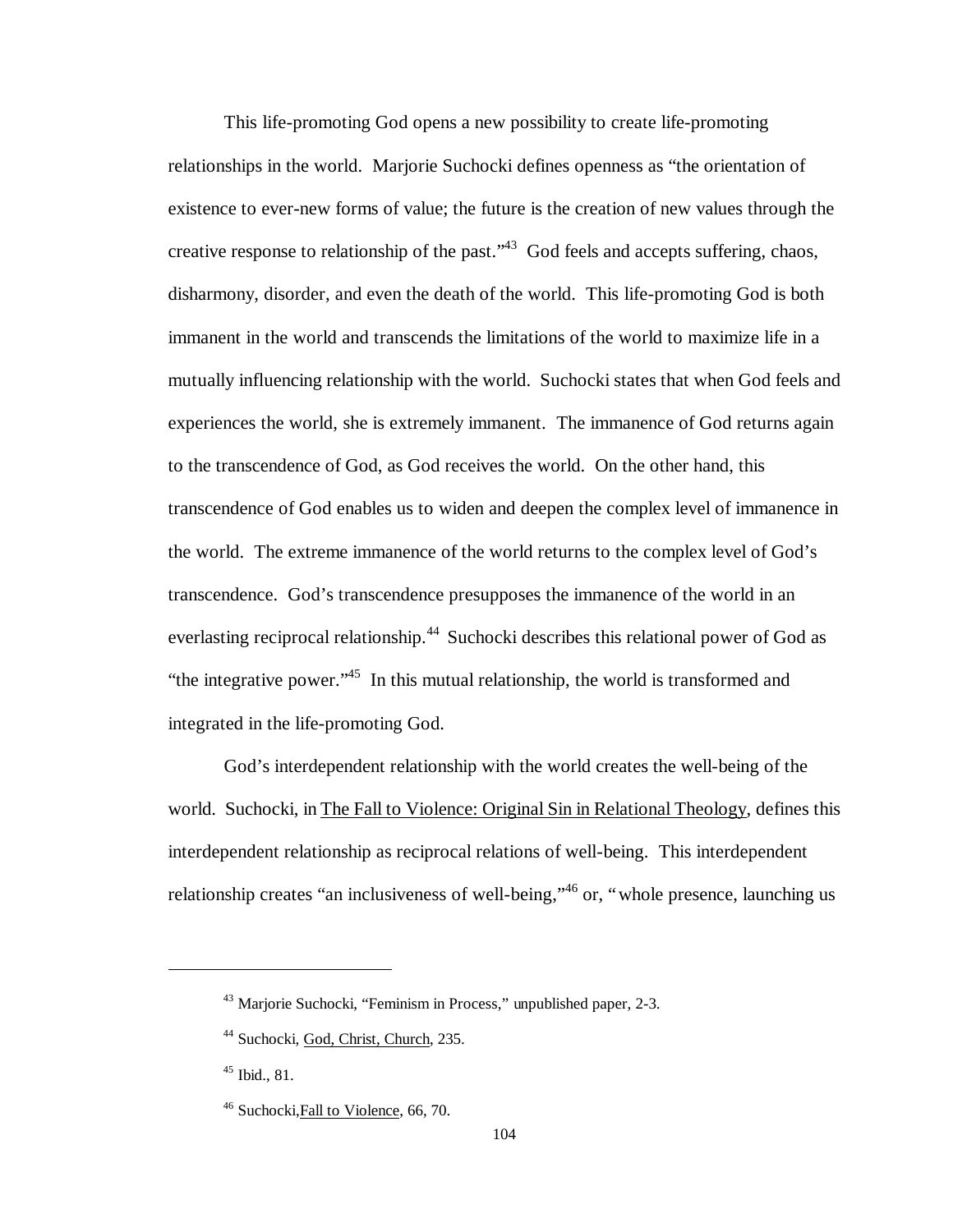into the world again, for its good and for ours."<sup>47</sup> John Cobb and David Griffin, in Process Theology, explain this divine love as an adventurous love. Adventurous divine love for the world accepts the distorted world in the fullness of the very being of the divine. God feels this distortion against the well-being of the world within God-self.<sup>48</sup> Life-promoting God is the ultimate presence who promotes life in the community and in the world.<sup>49</sup> The adventurous love of God feels the disharmony of the world and transforms the discord into beautiful experiences to actualize the finite. $50$ 

In interdependent relationship, life-promoting God transcends the present form of a death-promoting world to create life-promoting community. With a life-transforming God, the patriarchal value judgment loses its power. Heaven cannot be identified with only transcendence, "above" and "masculine," or the earth only with "immanence," "below" and "feminine." Instead, earth has its own distinctive value, which can also be identified with transcendence and "above," as heaven can also be identified with "immanence" and "below," regardless of whether it is seen as feminine or masculine. The integrative power of God values the uniqueness of immanence, transcendence, masculine and feminine, above and below with equal value in their power-with relationship for promoting life in the world.

However, when the world is shut off from a life-promoting God, it creates death. All different kinds of oppression, oppressive rules, taboos, and norms shut off our senses,

 $^{48}$  Ibid.

1

 $47$  Ibid., 59-61.

 $49$  Ibid.

<sup>&</sup>lt;sup>50</sup> John Cobb, Jr. and David Griffin, Process Theology: An Introductory Exposition (Philadelphia: Westminster Press, 1976), 61.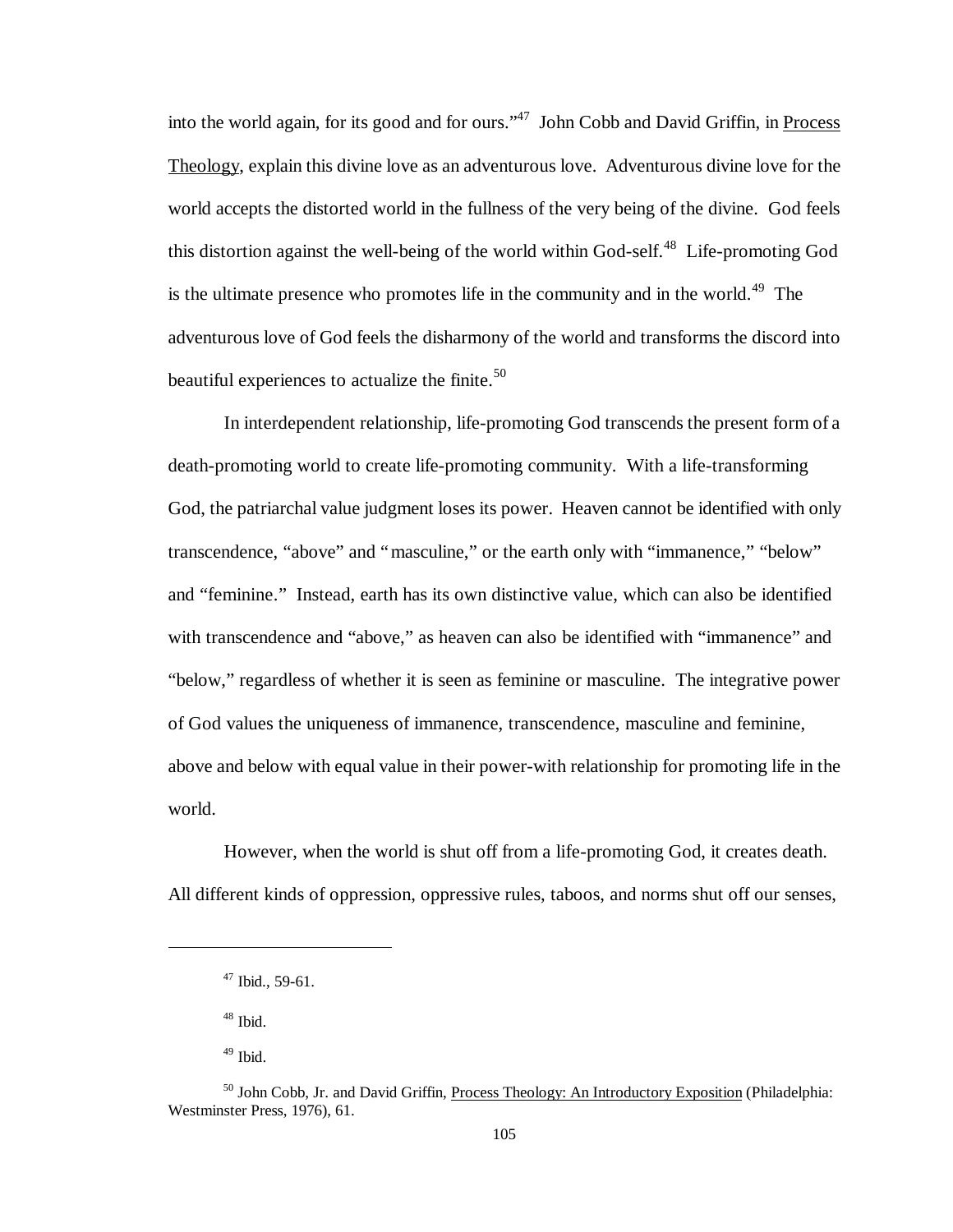minds, bodies, and spirit from life-promoting relationships. The world cannot fulfill life under any kind of oppression that stifles the breath of life in the world. When the world fully reveals the life, it manifests the glory of God that is life-energy in the world. The immanence of God promotes relational harmony with the world.

In the process of creating a relational harmony in the world, the life-flourishing and life-receiving God does not see the world as the object to be evangelized. Anthony de Mello's poem, "The Little Fish," is a good metaphor to explain the relationship between God and the world. The poem begins with the conversation of two fish in a big ocean. One of them asks the other's help since she thinks that the other fish is older and more experienced than she is. She asks the older fish where she could find what they call "the ocean." She says that she has been searching for it everywhere but her efforts were in vain. The older fish answers, "the ocean is what you are swimming in now.""Oh, this? But this is only water. What I am searching for is the ocean." The young disappointed fish swims away to search elsewhere.<sup>51</sup> The story of "The Little Fish" illustrates that the world is in the abundance of God. God is like the life-nourishing womb of the world where life arises. The world is the extension of the subjectivity of God. The world is like a little fish that is not aware of the ocean where it is swimming.

 The world is in the life-promoting God. The life-transforming relationship between God and the world is not a subjective-objective relationship but a subjective-subjective relationship. God develops what Martin Buber calls "I-Thou" relationship to create togetherness with the world. As the child is alive and growing in the womb of the mother so the world is alive and growing in the blossoming life of God.

<sup>51</sup> Anthony De Mello, The Song of the Bird (Anand, India: Gujarat Sahitya Prakash, 1982), 14.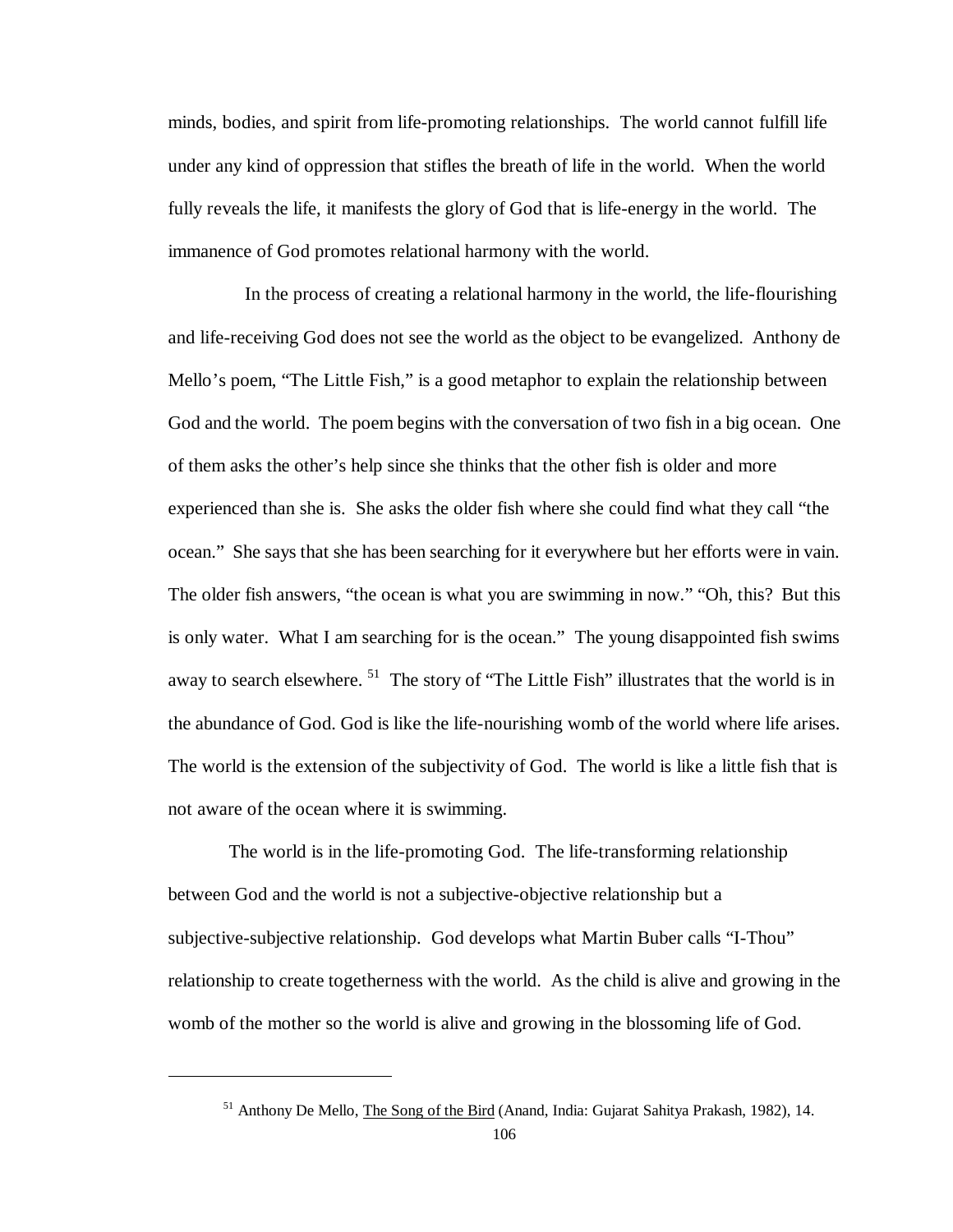The immanence of God— naming, relational, and life-promoting— empowers a Korean clergywoman to fully utilize God's energy of life in her. A female image of God, first of all, is relational to a Korean clergywoman's situation where the clergywoman has to remain as a subordinate being to clergymen. The Korean church does not fully validate clergywomen as subjective-relational beings/becoming with openness under the patriarchal system. In spite of this obstacle, a clergywoman cannot yield her being to the patriarchal system of the church that resists a clergywoman's subjectivity. An immanent God, who names every creature's ontological value, enables clergywomen to name her ontological value as a woman and a subjective-relational being/becoming. The life-energy of God spurs her to name her own body, femininity, sexuality, and spirituality that are essential aspects of becoming a subjective being. Unlike the masculine image of God the Father, a female image of immanent God does not reject transcendence, masculinity, spirit, but highlights the shadowed immanence, femininity, and sexuality.

Furthermore, this immanent God is a courageous model of the divine on which a Korean clergywoman can decrease the separation within her being, thus creating a new space and era for Korean women. Even God takes risks in order to promote the well being of the world. This God challenges Korean clergywomen to speak up and stand up to become subjects in the midst of the threatening power of the patriarchal system. This threatening power creates fear in clergywomen.

Fear in clergywomen is invisible, but is an uninvited guest. It already takes a seat in the depth of a clergywoman's existence, thus preventing a clergywoman from fully throwing herself as far as she can go. Fear, which prevents a clergywoman from becoming subjective beings/becoming, is a delusion that is created from her previous painful

107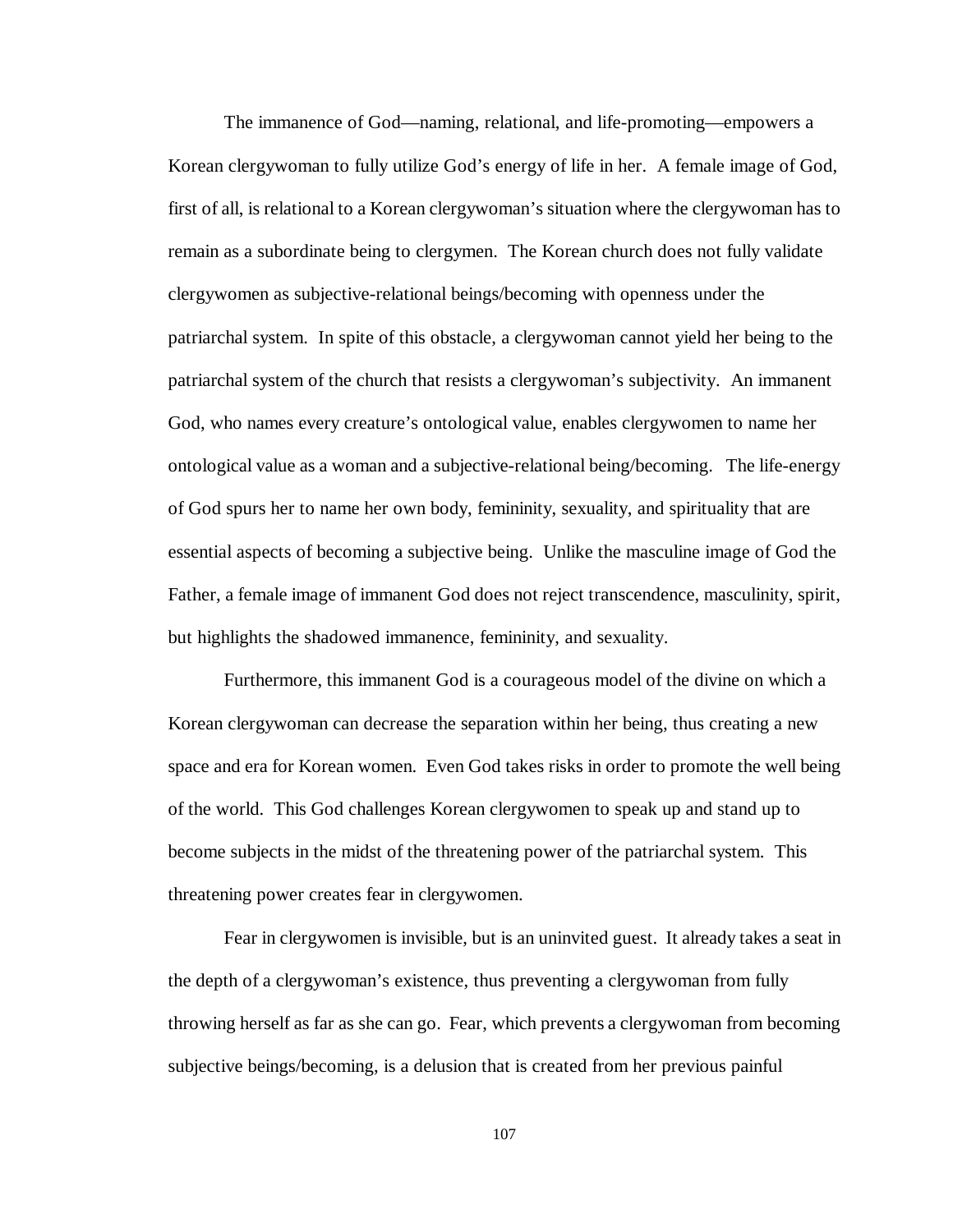experiences of a clergywoman surviving in the patriarchal system. The reality is, however, change, and this challenges clergywomen to take a new attitude in every moment. Fear has power only as long as a clergywoman hands over her power to fear so that fear controls her. Fear is everywhere until she is aware that fear is like an air balloon that does not have real power. Unless she hands over her power to it, fear has no power.

In spite of this obstacle of fear, a courageous God challenges clergywomen to take an assertive attitude in weaving together the separation between the spirit and the body, between spirituality and sexuality, and between masculine and feminine and between self-immanence and self-transcendence. The integrative power of God provides a clergywoman with the relational power to create power-with relationships to promote life in her being, her faith community, and society. With this empowering God, the spirit of the life-promoting Great Mother is deeply rooted in the mind of the Korean clergywoman. Clergywomen can tap into this spirit who challenges them to transcend their being, to weave empowering relationships with others, thus promoting the well being of Korean women, community, and society. Just as the world is reborn from the immanent God, so the well being of the world is generated from life-nourishing God. A clergywoman is entitled to fully enjoy and let blossom her life in the immanent God who calls her to promote life in the world so that the life of the world reciprocally flows into her life. When she fully reveals God's life force within her, God is fully glorified through her existence, the faith community, and the world.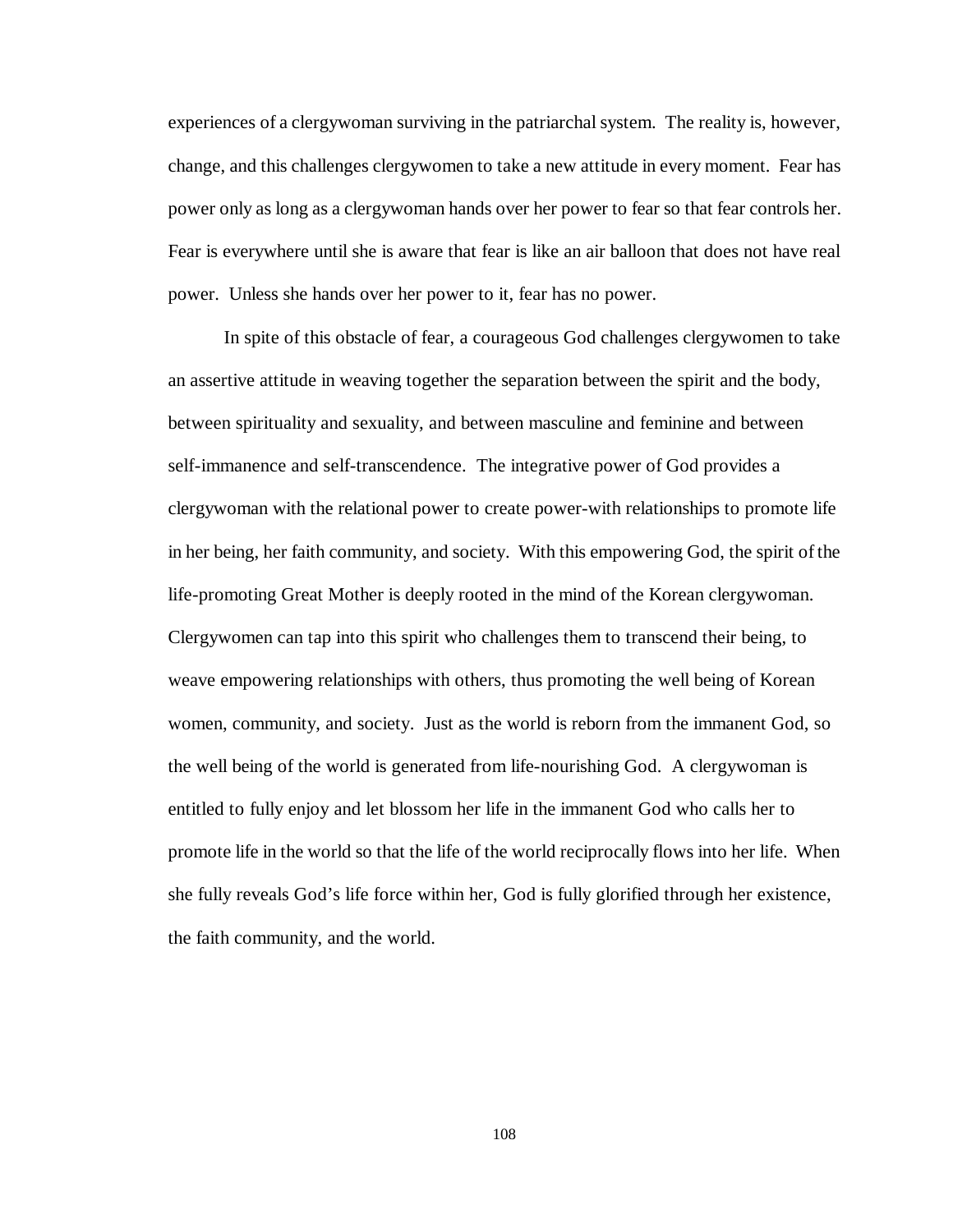# CHAPTER 6

### A Female Principle Oriented Relational Self toward Relational Harmony

A female image of immanent God— naming, relational, and life-promoting— offers a theological foundation that a Korean clergywoman can transform a Korean clergywoman's subordinate self into a new self which names her self and expands her self in relationship with other selves in life-promoting ways. This chapter develops a clergywoman's relational self on the basis of the subjective, inter-subjective and inter-cultural aspects in order to create relational harmony of self. Section 1 explains the background of a Korean clergywoman's subordinate self. Section 2 develops a clergywoman's subjective self in dialogue with the self-in-relation theory. A subjective self also presupposes relationship with other selves. Section 3 will develop the clergywoman's inter-subjective self that self-in-relation theorists employ to denote the inter-subjective relationship between the self and other selves. The inter-subjective self can be achieved through empathy, thus transforming the Male Principle oriented relational model of power-over into the power-with relationship between self and others. A Korean clergywoman can exercise her relational capacity to expand her inter-subjective self beyond cultural differences. Section 4 is to develop a clergywoman's inter-cultural self.

David Augsburger uses the term "inter-pathy" to develop an inter-cultural self in his cross-cultural pastoral counseling theory. I will employ David Augsburger's inter-pathy to develop a clergywoman's inter-cultural self. Developing a clergywoman's subjective, inter-subjective and inter-cultural self will be a challenge to clergywomen but is an essential process to transform her subordinate self.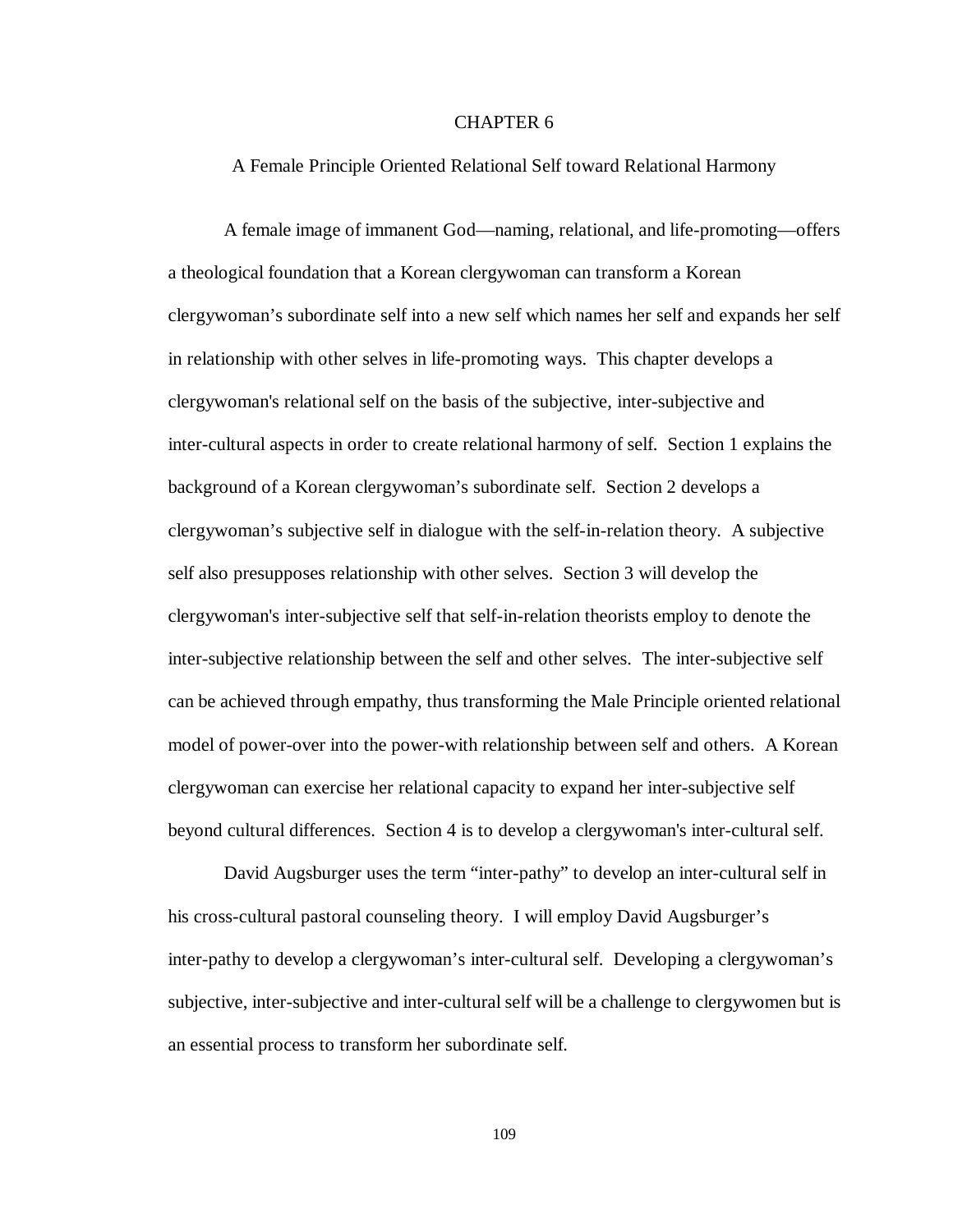#### The Background of a Korean Clergywoman's Subordinate Self

A Korean clergywoman's subordinate self has to be understood in the larger context of the Korean culture in which Confucianism emphasizes women's subordination to men under the hierarchical social structure. The hierarchical social structure was established on a strong royal monarchy, strong class awareness, and a patriarchal and extended family system.<sup>1</sup> Samgangoryun (Five Cardinal Filial Piety) describes the hierarchical social structure. Samgangoryun is the five hierarchical dimensions of filial piety which describe obedient relationships between kings and subjects through royalty, between the old and the young through order, between father and son through respect, between friends through fidelity, and between husband and wife through differentiation.<sup>2</sup> The obedient relationships lay the ethical foundation that a woman has to be obedient to men.

A woman's faithful obedience to men was not only obligatory but also determined a woman' destiny in relation to men. Samjongjido (Three Rules of Obedience) described women's destiny as determined by men. When a girl is under the protection of her farther, she has to obey him; after she married, she has to follow the authority of her husband. When she is old, she has to live under her son's protection. Lady Son, wife of Yu Hi-Chu'un (1513-1577), describes a woman's happiness in Samjongjido in her han-si (poem written in Korean language) that she wrote on the way to visit her exiled husband.

> I walked and walked to reach The top of Mt. Mach'on

<sup>&</sup>lt;sup>1</sup> Joyce Gelb and Marian Lief Palley, eds., Women of Japan and Korea: Continuity and Change (Philadelphia: Temple University Press, 1994), 3.

 $<sup>2</sup>$  Augsburger, 164.</sup>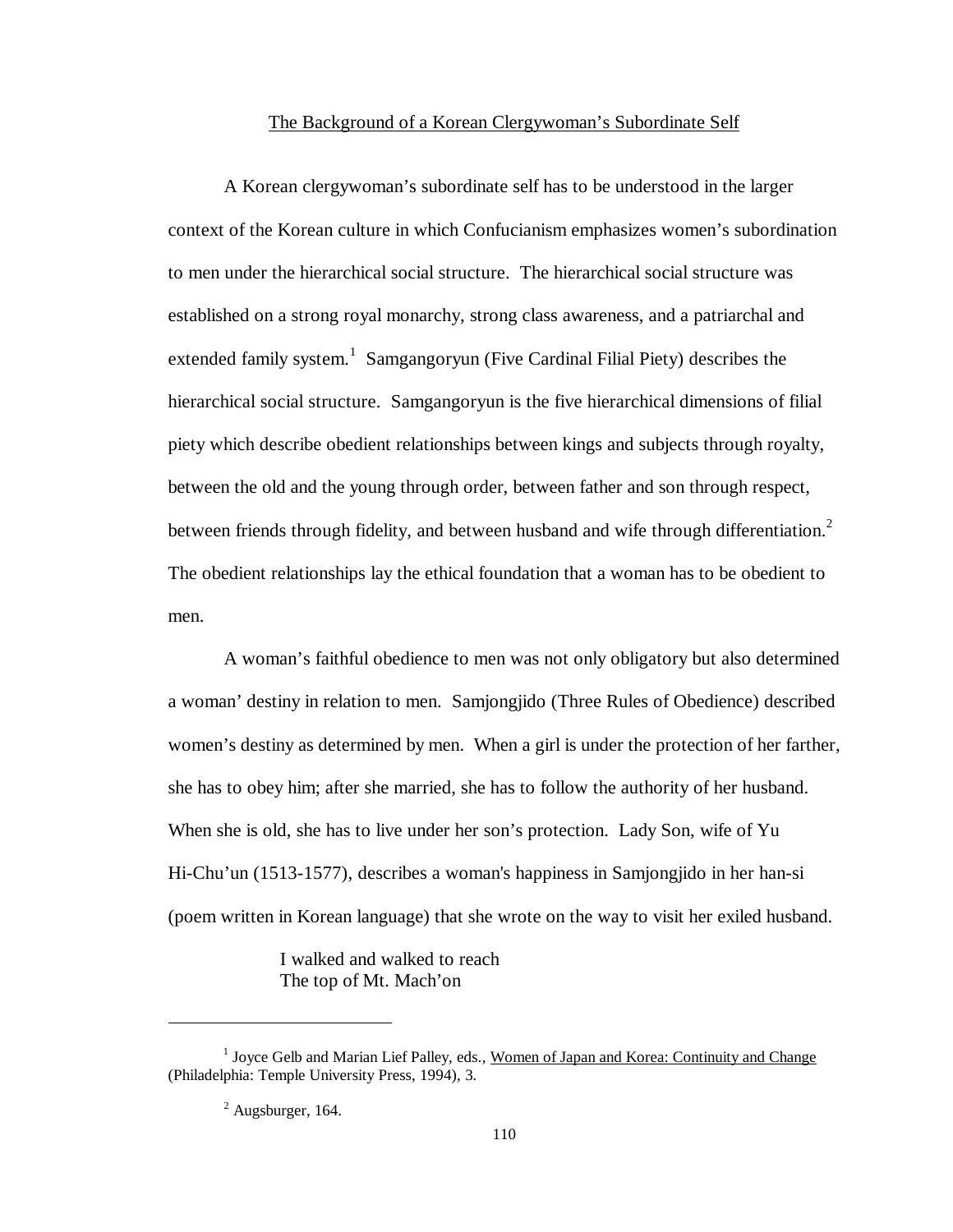The Eastern Sea spread endlessly like a mirror Why has a lady come so far away? As she upholds the Three Ways of Obedience Her foot was as light as it can be.<sup>3</sup>

Samjongjido are three rules that declare a woman's destiny and happiness relies upon men throughout her whole life. It has been the "feminine mystique."<sup>4</sup> Samjongjido has been the backbone laying the foundation of the feminine mystique.

When a woman breaks the feminine mystique, she is considered evil. Ch'ilgo Chiak<sup>5</sup> (Seven Evils) are ethical rules that oppress women and devalue a woman's status in terms of her husband. The Seven Evils are all applied to a married woman who has to keep them. The Seven Evils are "disobedience to parents-in-laws," "bearing no son,." "adultery," "jealousy," "carrying a hereditary disease," "garrulousness" and "larceny." Theses seven rules brought women into bondage to men. When a married woman is guilty of one of these rules, she becomes an evil one. She is either expelled from her parents-in-laws or has to provide a new woman who can deliver a son (or called ssibaji) to maintain the male lineage. Ch'ilgo Chiak has been another feminine mystique that produced the favoritism of sons over the daughters.

A mother's favoritism for a son has legal and social implications. Young-Chung Kim, a female Korean history professor, explains the favoritism of sons from legal and social perspectives. First of all, all rights and privileges are inherited from the father to the

 $3 \text{ Kim Yang-Chung interprets this original poem as the suggestion of its meaning rather than with}$ literary flavor. This poem is originally contained in Miam Yilgi Ch'o (Selection from Yu's Diary). Women of Korea : A History from Ancient Times to 1945, ed.Yung-Chung Kim, (Seoul: Ewah Women's University Press, 1976), 174. For me, this poem implies that a man or a husband determined a woman's destiny. This poem also reflects the core of Samjongjido that women themselves accepted as a cultural virtue without an awareness that Samjongido has been an unhealthy and destructive virtue for women to stay in the family and has prevented their self-development throughout centuries in Korean history.

<sup>&</sup>lt;sup>4</sup> Betty Friedan, *The Feminine Mystique* (New York: Dell Publishing, 1983), 43.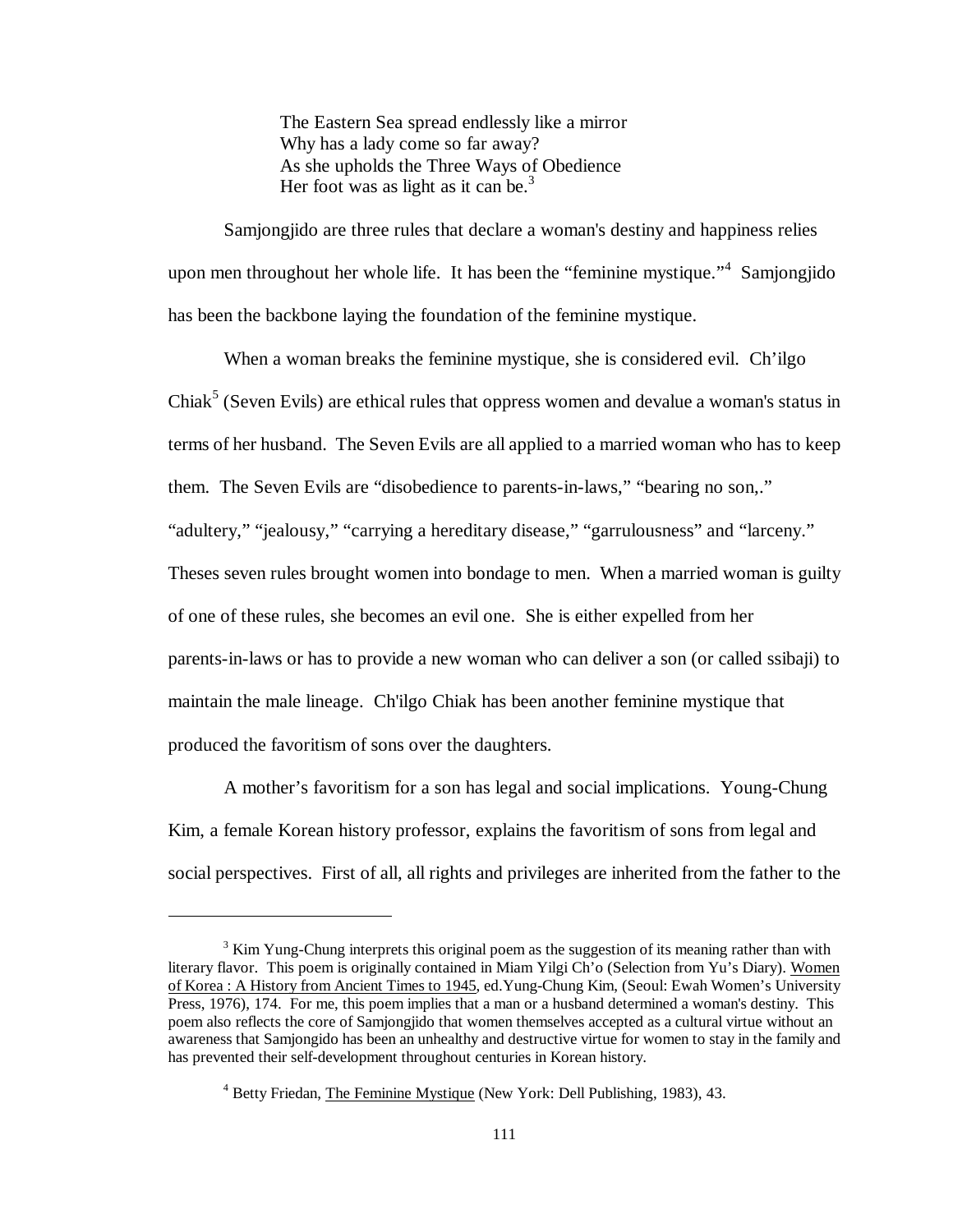first son or the closest male relative. Only the paternal line relatives have legal rights and social class, transmitted only from fathers to sons. Second, the sole authority in the family is the father who holds power over the children. However, only first-born males hold the right to succeed inherited family rights and privileges, as in Israel's birthright. Kim contends that this extended patriarchal family system established legal systems that determined Korean women's rights and social status. This patriarchal family system under Confucianism has perpetuated an oppressive system of male dominance and female subordination in the family system.<sup>6</sup>

A mother's favoritism for a son has psychological implication as well. Dong Soo Son explains a psychological reason for the favoritism shown towards sons. The patriarchal worldview treated woman as a human being only when she bore a son. Thus a woman did not want her daughter to go through the same painful suffering and insult. Instead, she wanted to be respected as a human being and bear a son.<sup>7</sup> At the same time, when a woman could not bear a son, she considered herself an unfortunate woman. Psychologically this caused a woman to devalue her daughter, thus rejecting part of her self and her womanness.

When a woman challenges the feminine mystique and launches into cultivating her own world, Korean society labels this woman as an "unfortunate woman" who destroys men and the family and as an "aggressive woman" who has a rough destiny. A Korean proverb proves this fact: when "a hen's cackle sounds, the roof of the house will be

 $<sup>5</sup>$  Women of Korea, 174, 52-53.</sup>

<sup>6</sup> Ibid., 83-89.

<sup>&</sup>lt;sup>7</sup> Harold Hakwon Sunoo and Dong Soo Kim, eds., Korean Women: In a Struggle For Humanization (Memphis: Association of Korean Christian Scholars in North America, 1978), 276-77.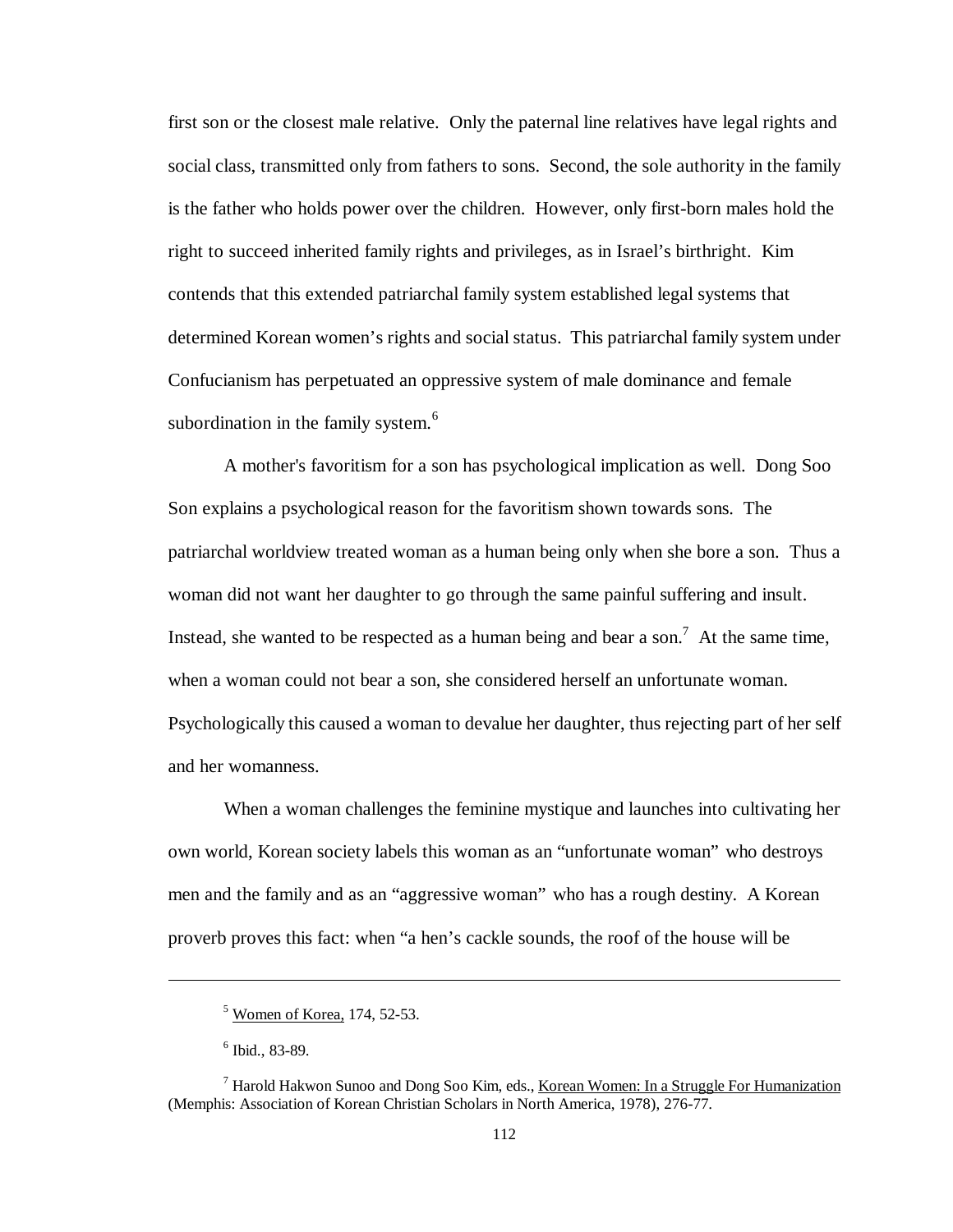destroyed." Aggressiveness, assertiveness, self-cultivation, adventurousness and free spiritedness belong to the masculine characteristics which are taboo to women. Dong Soo Son describes the ideal image of a Korean woman as a "housewife, secretary and nurse" who plays the supplementary role to men. The supplementary woman's role is well described in the social norm that "a good housewife must take care of the household so that her husband can be absorbed into his professional work only." She states that this ideal image of woman— "the wise mother and good wife"— is admired not only in textbooks but also in social norms and institutions. Enlightened women in the 1920s stated that this feminine image of women incarnates three traditional virtues of Korean women—"obedient wife, self-sacrificing mother and submissive female."<sup>8</sup> Dong Soo Son describes feminine characteristics of a Korean clergywoman as amiable, obedient, tame rather than active or creative.<sup>9</sup>

The feminine mystiques and feminine characteristics were exactly transposed into the Korean church where the patriarchal Male Principle oriented structure is strengthened under the male image of God the Father. The male image of God the Father legitimates the male leadership. A Korean clergywoman has to follow another Samjongjido in the church under male leadership—a head clergyman, associate clergyman and male elders. The self-sacrificing, submissive, obedient characteristics of the femininity of a clergywoman were sublimated with a religious flavor characteristic of a suffering servant image. The image of a clergywoman is identified with the suffering servant image of Jesus Christ who glorified God the Father through self-sacrificing love. It puts clergywomen in bondage to

<sup>8</sup> Ibid.

<sup>&</sup>lt;sup>9</sup> Ibid.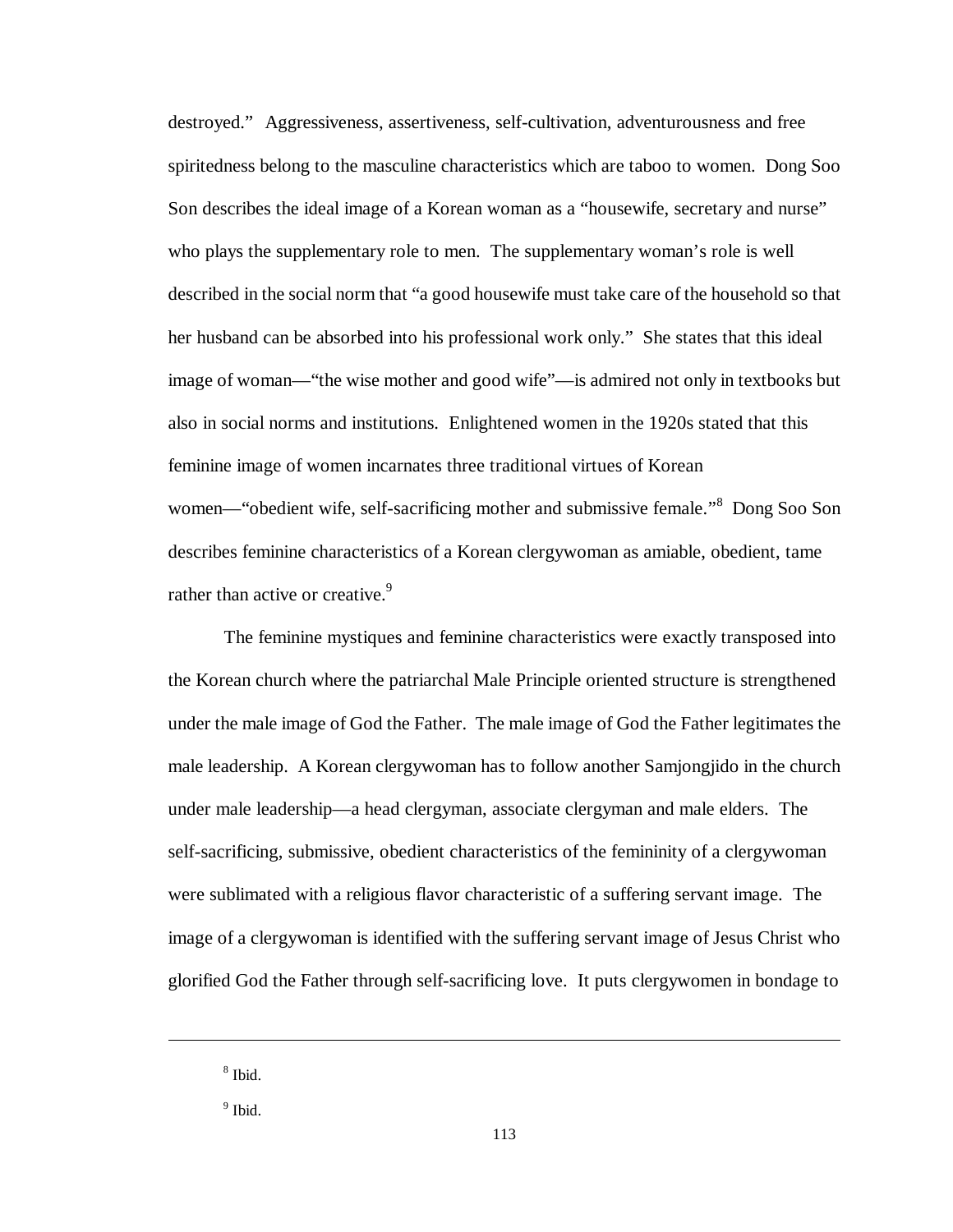the image of the patriarchal church system that has legitimated clergywomen's subordination to clergymen.

In order to break the cycle of subordination, it is important for a clergywoman to take initiative in developing a sense of self differentiated from we-self. Without self-differentiation, she remains subordinate to a clergyman's self. Simone de Beauvoir in The Second Sex explains that when men are the center, women become objects in the world of men. A woman becomes the possession of men and remains a second class citizen. This happens when one group objectifies another.<sup>10</sup> A clergywoman becomes the object in the world of clergymen. She becomes an object to men and to herself. She loses her own identity as a subjective being and her freedom.

At the same time, a clergywoman's subordinate self also produces a dependent knowledge drawn from a masculine epistemological frame of reference. In Women's Ways of Knowing, Mary F. Belenckey et al., report on their research on the development of women's epistemology in patriarchal culture, where women's worldview is developed around men. The research made it explicit that a woman under a patriarchal culture develops a dependent knowledge or silences her own voice and subjective knowledge upon the authority of the male's epistemological frame of reference. Belenkey et al., state that the continual presence of authorities silences a woman's voice from guiding her actions and directions. Thus she feels deaf, numb and experiences herself as mindless and voiceless, being subject to the whims of external authority. Dependence upon external authorities disables her from trusting her mind and her ability even for the most minute and

 $10$  Simone de Beauvoir, The Second Sex, trans. and ed. H. M. Parshley (New York: Knopf, 1952), xx-xxxv.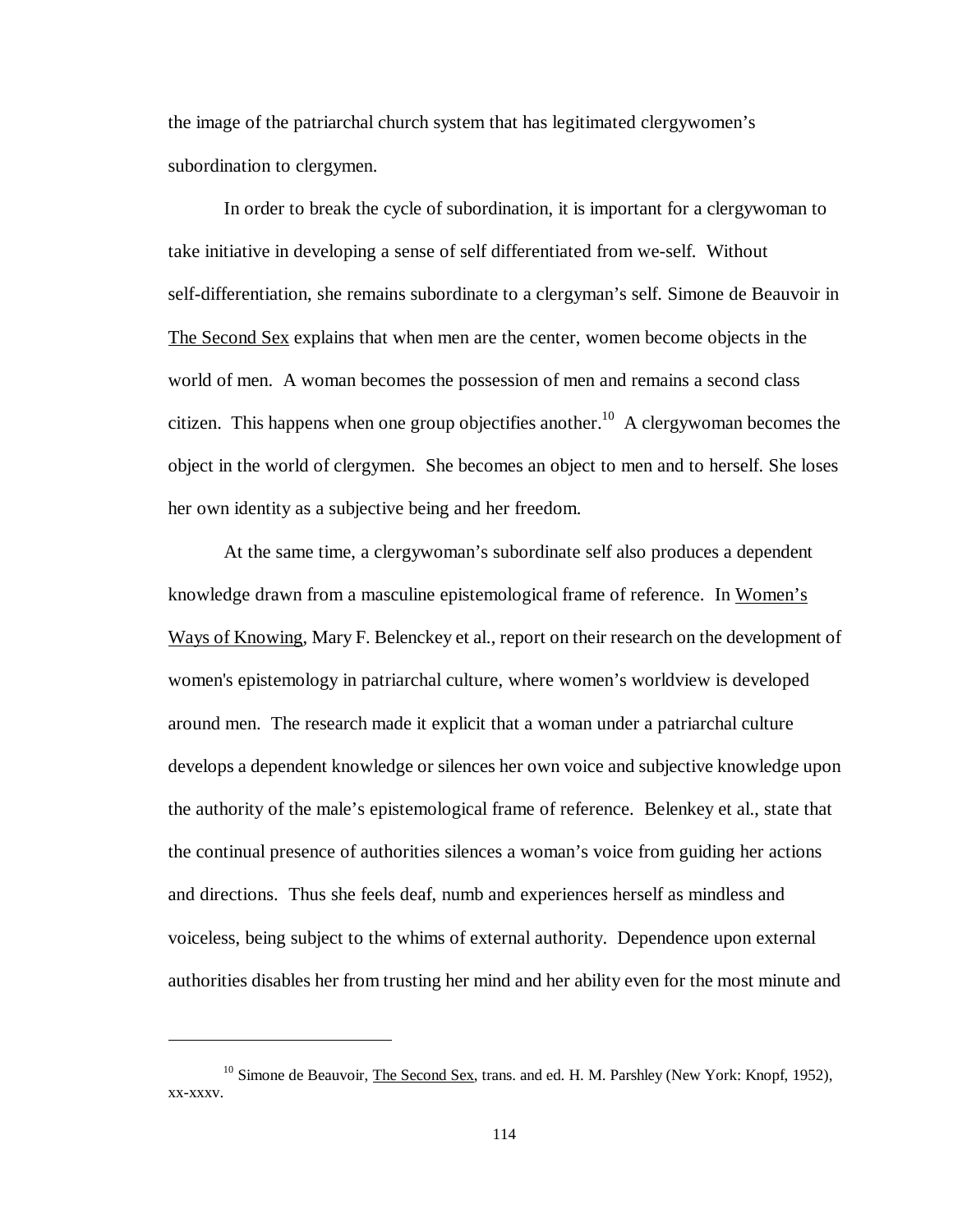constant direction. She feels passive, reactive, dependent, thus seeing the external authorities as all-powerful, if not overpowering. $^{11}$ 

As a clergywoman silences her voice, she is disempowered from her capacities for developing what Belenkey et al., call "representational thought" which shares, expands, and reflects with the experiences of others; thus a woman cannot enter the social and intellectual life of her community. Belenkey et al. assert that without representational thought, a woman does not have the tools for representing her experiences. She is unable to develop for herself a perspective of truth or knowledge to form her persona, her private and subjective intuition and knowledge. She cannot develop her subjective knowledge. Thus she is in isolation from the self.<sup>12</sup> Without connection with the self, a clergywoman is disconnected from her inner wisdom, gut feelings, and the inner resources within the self. She herself builds up the wall against herself.

Although Belenkey et al. did research on women's epistemological frame of reference in a Western patriarchal society, their research is also valid for a Korean clergywoman's epistemological frame of reference. The Male Principle oriented norms— Samgangoryun, Samjongjido and Ch'ilgo Chiak— are still stifling clergywomen and keeping them from becoming subjective beings/becoming. A clergywoman develops a dependent, subordinated, and objectified self under the triple reinforcement of the primacy of the Male Principle. She remains in a clergyman's representational thoughts and epistemological frame of reference. She cannot fully unfold her potential, to trust her mind, insights and wisdom.

<sup>&</sup>lt;sup>11</sup> Mary F. Belenky, et al., Women's Ways of Knowing: The Development of Self, Voice, and Mind (New York: Basic Books, 1986), 27-29.

 $12$  Ibid., 15.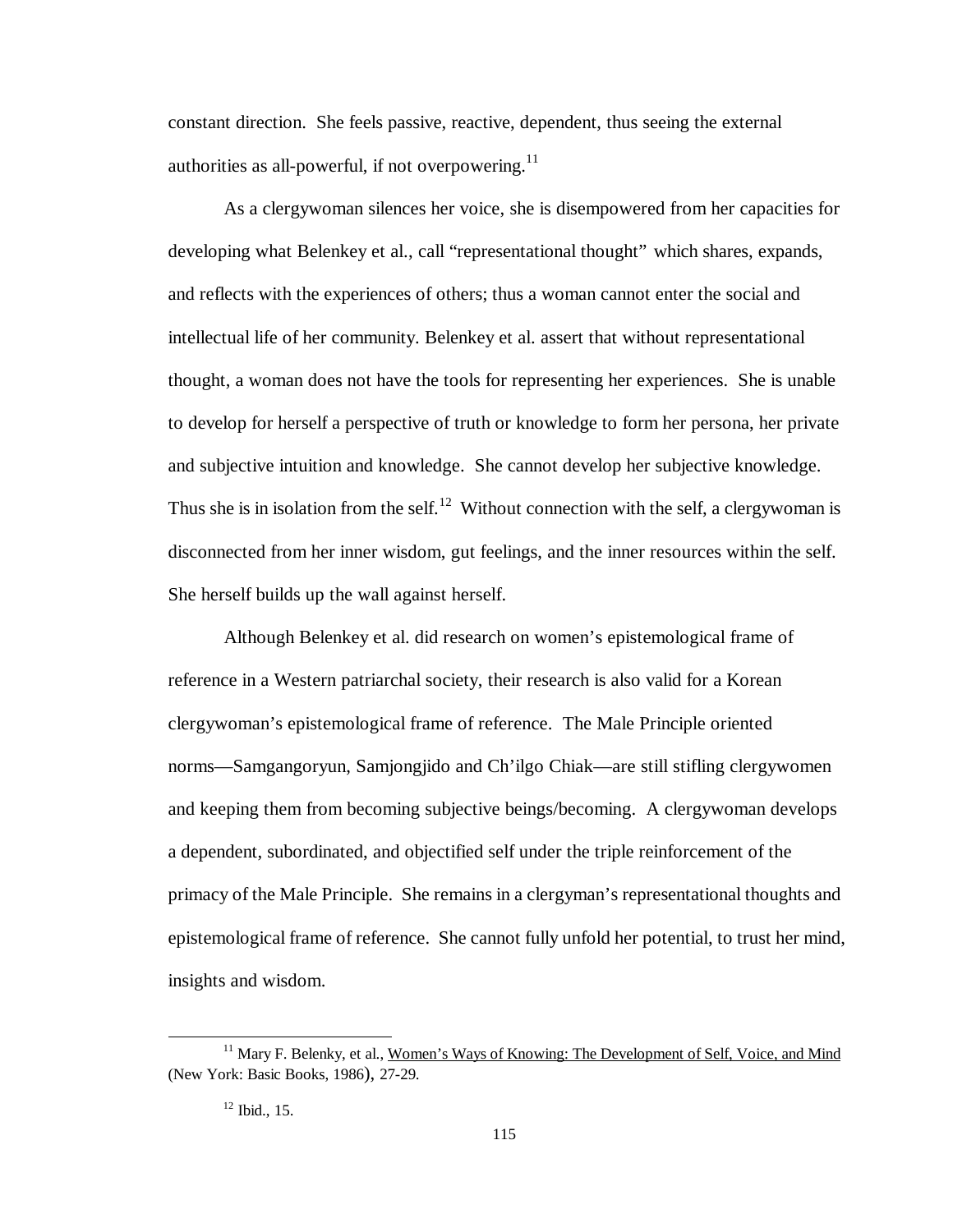However, the Male Principle oriented reality— the patriarchal culture, ethics, religion, norms and values— cannot be the ultimate determinate of a clergywoman's self development. A clergywoman needs to take initiative in breaking out of feminine mystiques to affirm her own experiences, cultivate her representational thoughts, and develop her subjective knowledge as a unique subjective being/becoming.

## Subjective Self

A Korean clergywoman's self-transformation requires her taking initiative in developing her self as the unique individual. Valerie C. Saiving explains that the dualistic understanding of individuality in Western culture describes the characteristics of individuality as activity, self, subject, and life. They are identical to male or masculinity while those of relatedness—passivity, other and object, and death—to femininity. This dichotomous understanding of sex— self-directing, autonomous to male, relatedness to female— is gender bias common across cultures. It implicitly blocks the value and autonomy of women. Each human being is essentially self-directing, autonomous and a unique individual beyond sex difference. Their actions and concerns are valuable in themselves. She says, "relatedness and self-directing are not two conflicting ways of being, but mutually supportive and mutually necessary aspects of every experiencing subjective."<sup>13</sup> Saiving asserts that a woman herself has to cultivate the unique being and becoming with awareness that existence is essentially relational to others.<sup>14</sup> Saiving's

<sup>&</sup>lt;sup>13</sup> Valerie C. Saiving, "Androgynous Life: A Feminist Appropriation of Process Thought," in Feminism and Process Thought, ed. Sheila Greeve Davaney, 18-19.

 $14$  Ibid.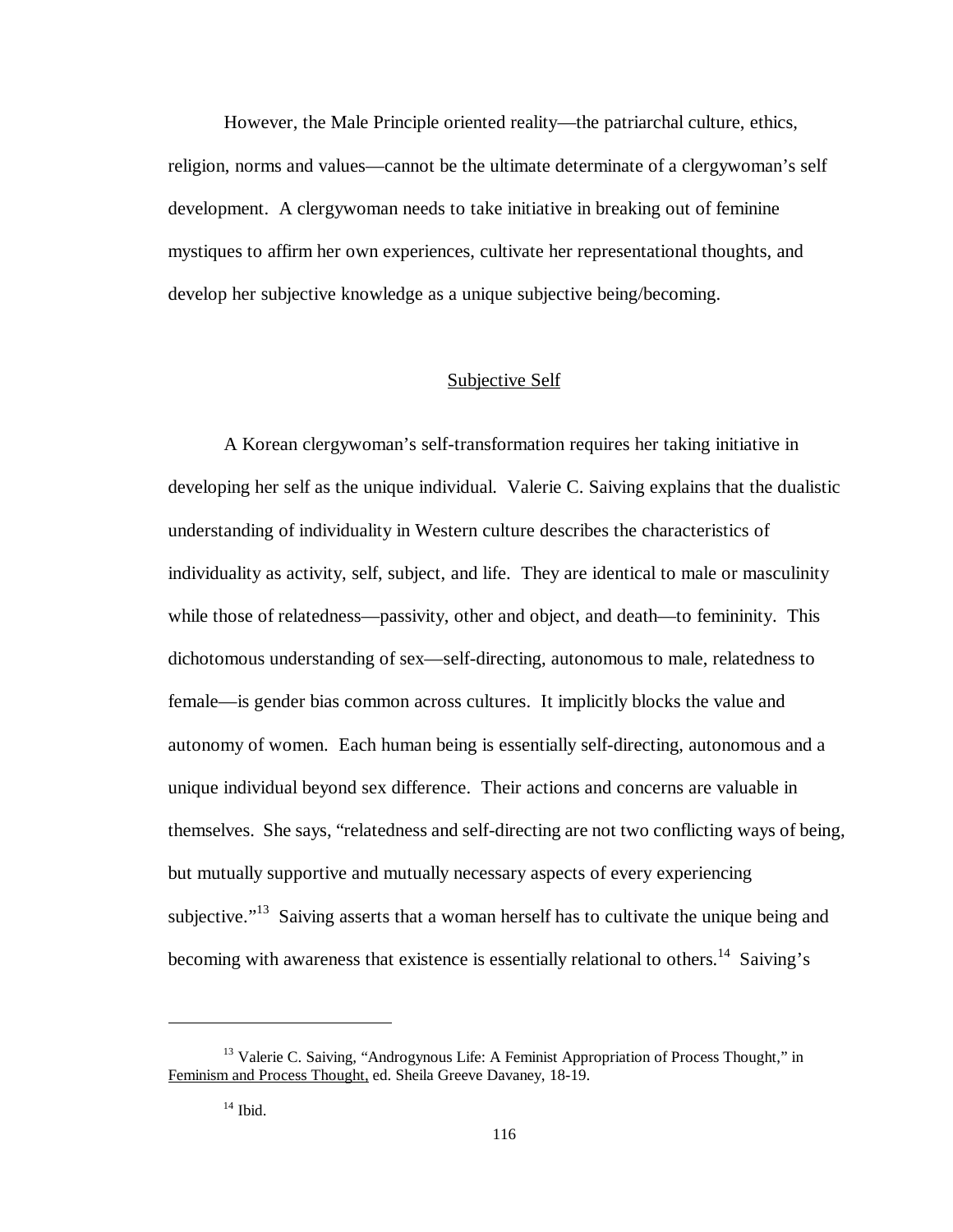definition of a Western woman'subjective-relational self sheds light on defining the subjectivity of a Korean clergywoman as the individual.

When I refer to a clergywoman' subjective self, it does not mean an independent and autonomous self in separation from others. Rather, it is a relational self that fully enfolds her uniqueness in relation to other selves. This subjective self needs to be emphasized in a Korean clergywoman who has developed "we-self" rather than the individual self in the patriarchal family system. In In Search of Self in India and Japan: Toward a Cross-cultural Psychology, Alan Roland defines this we-self as "the familial-group self." Roland posits that the familial group-self is developed out of a strong identification with the group with permeable outer ego boundaries. This we-self develops interpersonal sensitivity that is a mutual mirroring and supports inner self-esteem.<sup>15</sup>

Even though Roland applies a familial group self to a traditional Japanese woman's self in the patriarchal family system, this familial group self also describes a Korean clergywoman' self which is formed in the patriarchal family system. Like a Japanese woman, a Korean clergywoman also develops a we-self that sacrifices her individual needs for the sake of harmony for the family and for the harmony in interpersonal relationships. A clergywoman's we-self produces a tendency to sacrifice self-care and self-growth in the midst of care for church members. This we-self gradually subordinates a woman's personal self.

A clergywoman' subjective self is developed out of her relationship with her inner self creating her uniqueness.In Women's Spirituality: Resources for Christian Development, Joann Wolski Conn points out two elements in becoming a subjective self:

117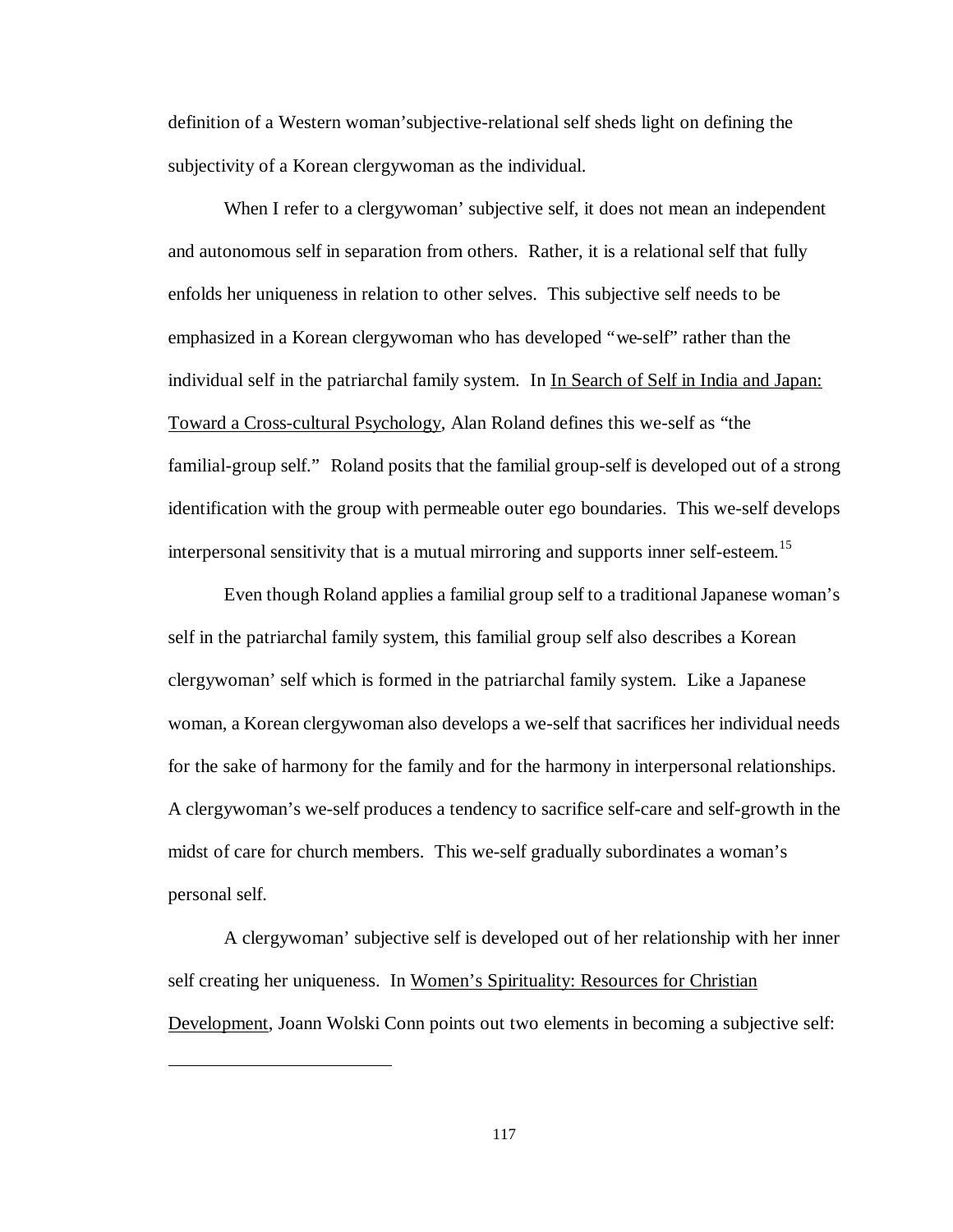relationship and autonomy. Conn explains that women tend to develop a relational self but need to learn to exercise their autonomy, that is, the capacity to create a norm by self-directed consciousness. When a woman keeps balance between autonomy and relationships, she can direct, affirm, and rely on self in nurturing relationships with others.<sup>16</sup> Autonomy, in particular, is an essential aspect for a Korean clergywoman to develop her subjective self.

When I refer to autonomy, it means a relational capacity to create norms for nurturing the self for the growth of self in relation to other selves. Carl Rogers, a humanistic psychologist, describes this self-actualizing autonomy as the first principle for the growth of the self. Rogers, in Client Centered Therapy says,

> The inherent tendency of the organism to develop all its capacities in ways which serve to maintain or enhance the organism. It involves not only the tendency to meet what Maslow terms "deficiency needs"… [but ] it [also] involves development toward the differentiation of organs and of functions, expansions in terms of growth, expansion of effectiveness through the use of tools, expansion and enhancement through reproduction. It is development toward autonomy and away from heteronomy or control by external forces. Angyal's statement could be used as a synonym for this term:" Life is an autonomous event, which takes place between the organism and the environment. Life processes do not merely tend to preserve life, but transcend the momentary status quo of the organism, expanding itself continually and imposing its autonomous determination upon an ever-increasing realm of events.<sup>17</sup>

Cultivating and exercising a clergywoman's autonomy that requires relationships is not an

autonomous process. It takes a lot of courage. It requires of a clergywoman courage to

<sup>&</sup>lt;sup>15</sup> Alan Roland, In Search of Self in India and Japan: Toward a Cross-Cultural Psychology (Princeton: Princeton University Press, 1988), 130-31.

<sup>&</sup>lt;sup>16</sup> Sandra M. Schneiders, "Feminist Spirituality: Christian Alternative or Alternative to Christianity?" in Women's Spirituality: Resources for Christian Development, ed., Joann Wolski Conn (Mahwah: Paulist Press, 1986), 60-61.

<sup>&</sup>lt;sup>17</sup> Carl Rogers, Client Centered Therapy (Boston : Houghton Mifflin, 1951), 196.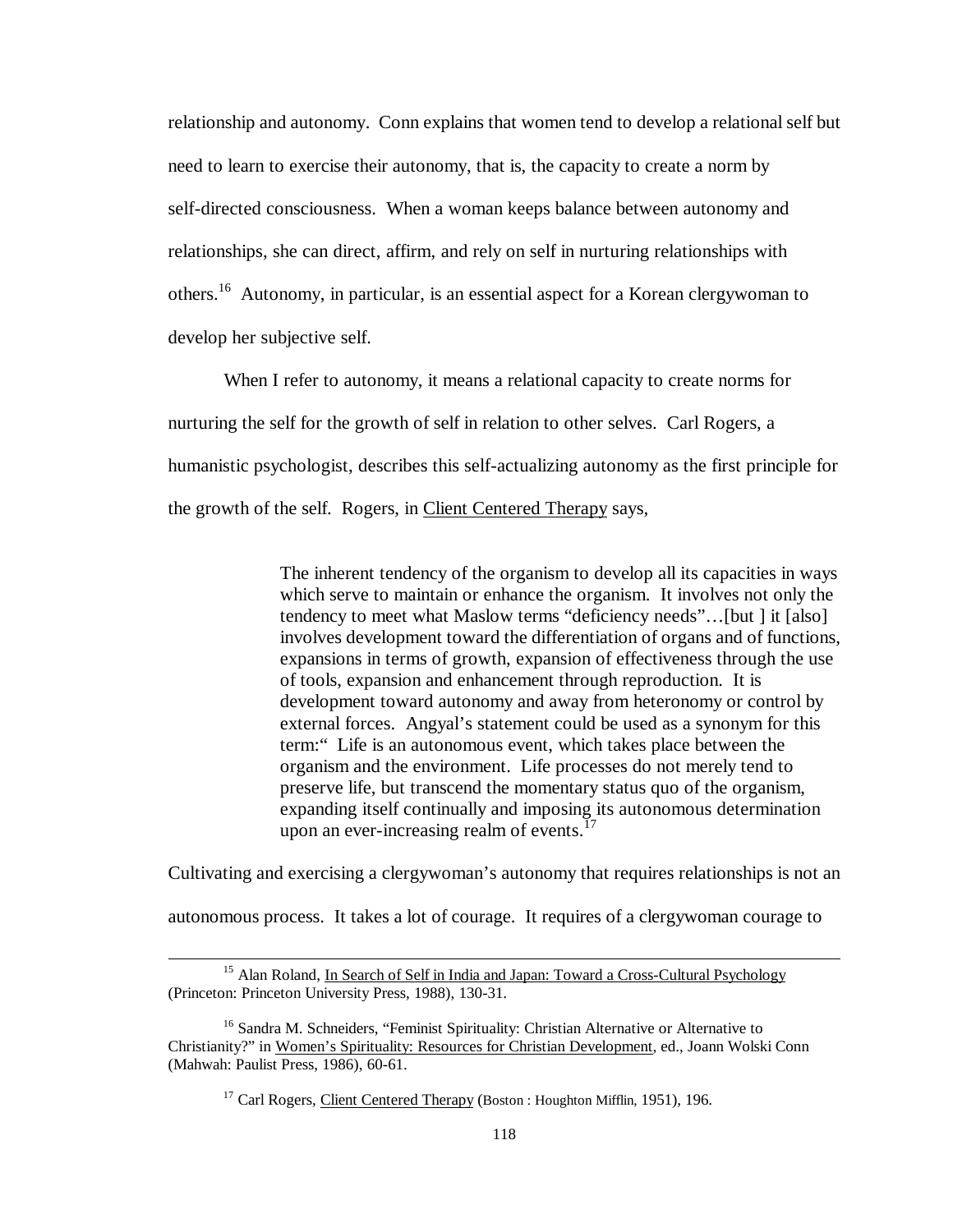create her own norm for empowering her self. This process to create the self-norm requires her to take continuous effort and exercise her inner strength. It is a continuous self-transforming process where she transcends a death-promoting old norm, and creates a life-promoting norm for empowering her self. This life-fulfilling desire for self-growth is inherent in every human being, whether the self is aware of it or not.

However, when a clergywoman does not exercise her autonomous power to transcend her subordinate status quo, she loses her self in the enmeshed relationship with others. In Broken Web: Separation, Sexism, and Self, Catherine Keller describes this type of self as the "soluble self." Keller criticizes the patriarchal culture in Western tradition for producing a two-dyad mode of self. One is "a separative self " that promotes independence, autonomous self in separation from other selves. The separative self is more identified with men. The other form of the self is a "soluble self" that loses the self in dependent and subservient relationship with men, which is identified with women's selves. She states that neither form of self is a whole self.<sup>18</sup>

From my perspective, the two modes of the self— separative self and soluble self— are not two different modes of self. In the culture where self-sacrificing is encouraged, a clergywoman tends to develop "a soluble self" in providing care for others and thus she gradually loses time to nurture herself. The soluble self is another form of the "separative self" and is due to the lack of self-care and in separation from her inner world. In the Korean church context, the soluble and the separative modes of the self co-exist in a clergywoman's self. Unlike Keller's argument, the separative self is not applicable to a man but to a woman who does not care for the self, thus being separated from her inner

<sup>&</sup>lt;sup>18</sup> Keller, From a Broken Web, Chaps. 3 and 4.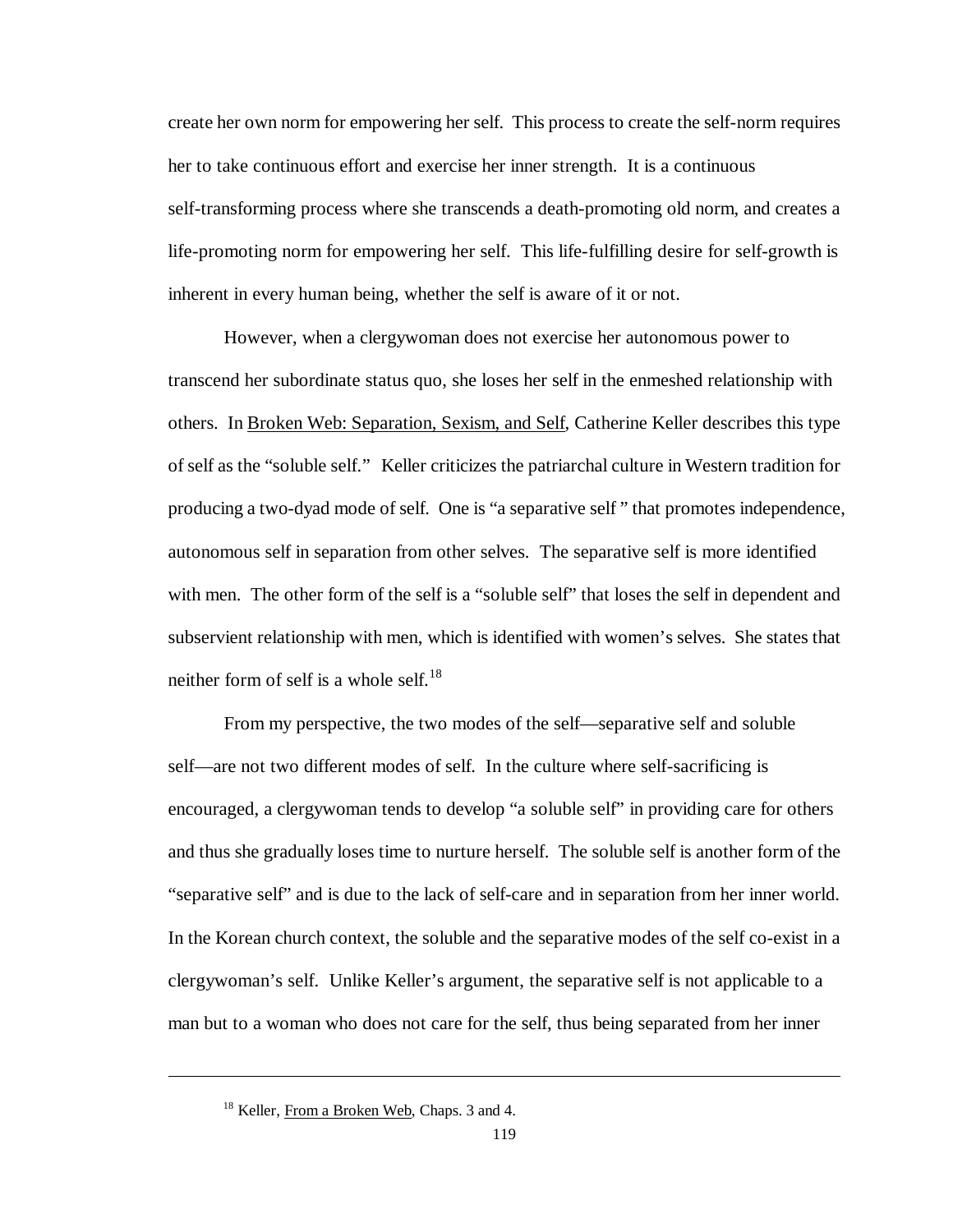world. Two different modes of the self co-exist within a clergywoman in the Male Principle oriented Korean culture.

A clergywoman needs to provide care for the self in order to develop a subjective self. In Empathy, Mutuality, and Therapeutic Change: Clinical Implications of a Relational Model, Judith V. Jordan emphasizes that self-empathy is an essential relational capacity in developing a differentiated self in relation to others. Self-empathy implies giving care to the self on both cognitive and affective levels.<sup>19</sup> It is to practice empathy toward the self. It creates a caring and nurturing relationship with the self. A clergywoman can practice self-empathy by paying attention to her inner world.

Self-empathy, however, has to be differentiated from narcissistic care for the self without caring for others. Narcissism may take place when a clergywoman manipulates others for the needs of her self. Jordan states that self-empathy has two relational capacities to create empathy for self and others simultaneously.<sup>20</sup> Self-empathy is not just care for the self but the foundation of care for others. Those who practice self-empathy to the self can extend that relational capacity for nurturing to others.

As a clergywoman practices self-empathy, she moves to the stage that Belenky et. al. call "subjective knowledge."<sup>21</sup> As she breaks through self-neglecting patterns and is relational to her inner world, a clergywoman creates her own subjective perspective, gradually validating her own subjective knowledge that emerges out of her own experiences, insights, and wisdom. She begins to learn to trust her self and her own

<sup>&</sup>lt;sup>19</sup> Judith V. Jordan, "Empathy, Mutuality, and Therapeutic Change," in Women's Growth in Connection: Writings from the Stone Center (New York: Guilford Press, 1991), 286.

<sup>20</sup> Ibid., 286-87.

 $21$  Belenkey et al., 15.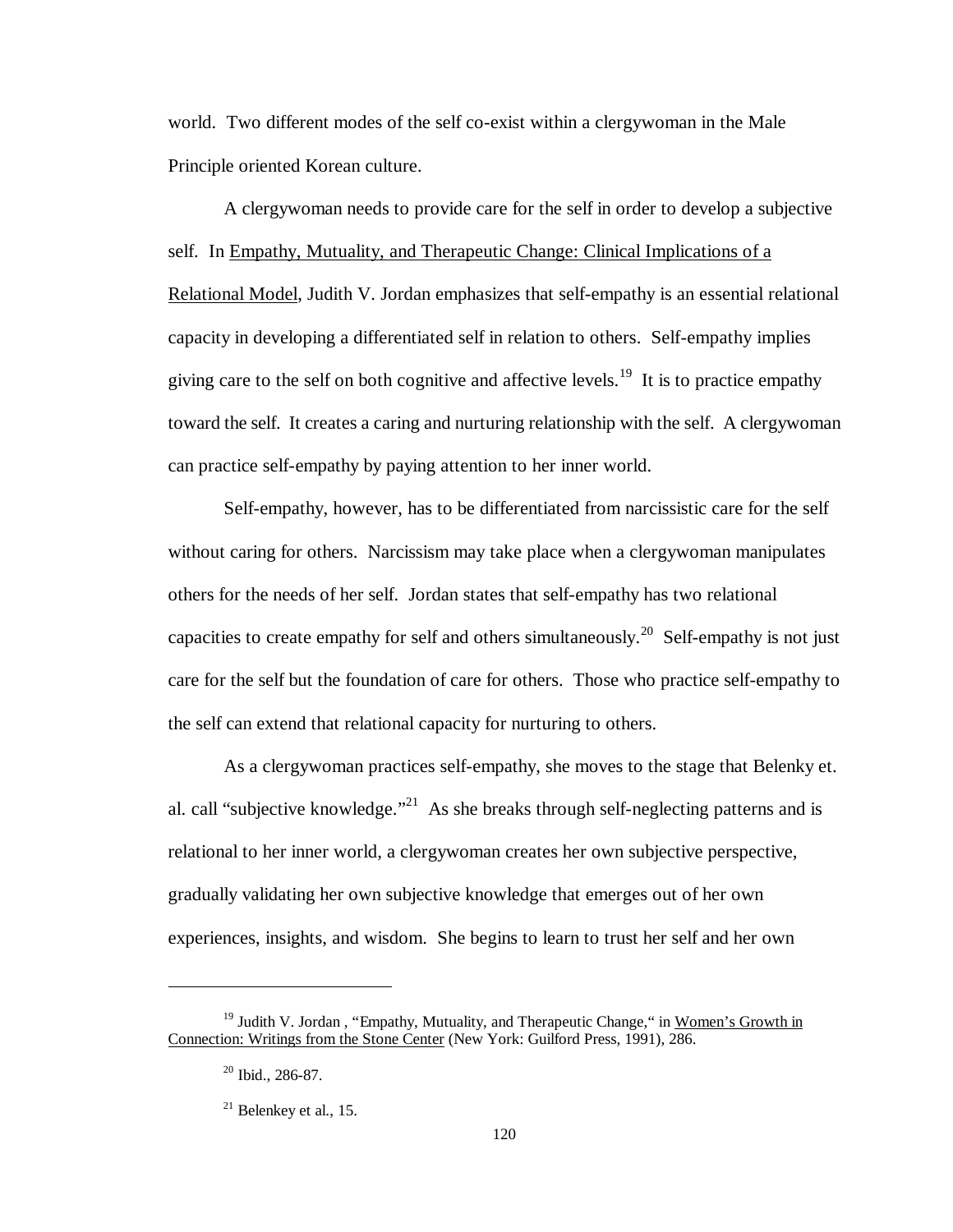knowledge. This self-awareness and self-connecting experience enhances what Janet L. Surrey refers to as a complex, fluid, choosing, and articulating self. A clergywoman will comprehend reality from her own perspective, gradually differentiating her self from others. Surrey calls this process "relationship-differentiation."<sup>22</sup> Surrey defines differentiation as a contrast to the idea of "separation-individuation."<sup>23</sup>

> By differentiation we do not mean to suggest as a developmental goal the assertion of difference or separatedness. The word used here to describe a process more like embryological development. By differentiation we are referring to a process that encompasses increasing levels of complexity, choice, fluidity, and articulation within the context of human relationship. What this new model emphasizes is that the direction of growth is not toward greater degrees of autonomy or individuation and the breaking of early emotional ties, but toward a process of growth within relationship, where both or all people involved are encouraged and challenged to maintain connection and to foster, adapt to, change with the growth of the other $24$

This process of "relationship-differentiation" does not mean a separative self but is a relational self who can gradually enhance the level of self-awareness in relationship with others. According to Judith Jordan, increasing the level of self-awareness leads a woman to experience a sense of realness, valuing her inner experiences, and experiencing herself as a subject.<sup>25</sup> When a clergy woman develops a subjective self, she claims "power-within" her individual self. She lives with her inner wisdom, intuition, self-esteem, even life

<sup>&</sup>lt;sup>22</sup> Jennet and Surrey, "The Self-in-Relation," in Women's Growth in Connection, 59-60.

 $23$  Ibid.

 $24$  Ibid., 60.

<sup>&</sup>lt;sup>25</sup> Ibid., 283-84.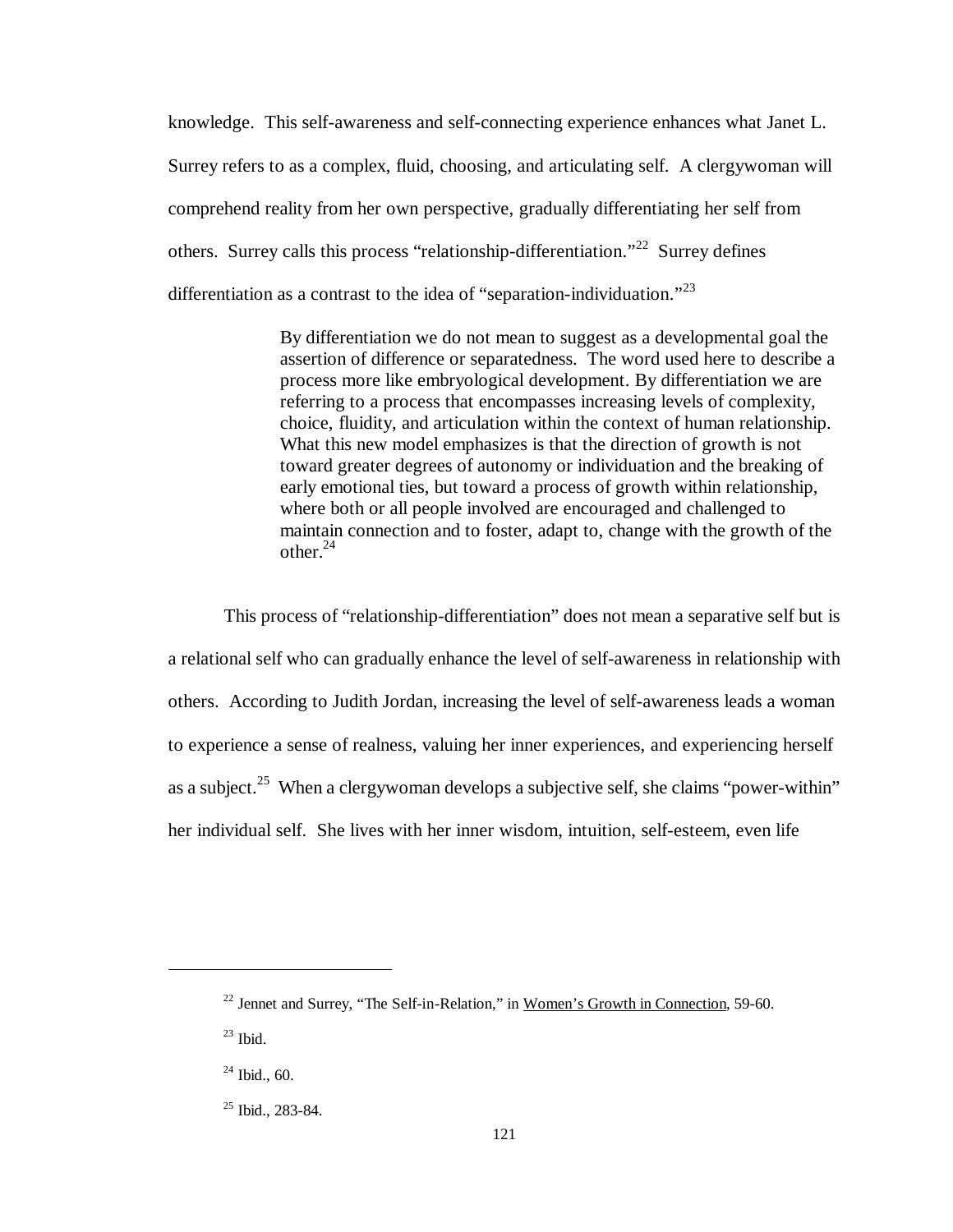energy of the divine that empowers acts of resistance to mistreatment and systemic forms of oppression.<sup>26</sup>

As she increases the level of self-awareness as the subjective being/becoming, she does not exclude her relationships with others' selves nor manipulates others as objects to fulfill her need. She launches into developing a new level of relationship with other selves. She is open to encounter the other as another subjective being/becoming.

### Inter-Subjective Self

Becoming a subjective self presupposes relationship with other subjective selves. As a clergywoman develops a subjective self, she learns to respect the other as another subjective being. Marjorie Suchocki claims that relationship with the self presupposes external relationships with others. She affirms that all experiencing subjects are interrelated and their internal relationships with the self are expressed in relation to experiences with external world. According to Suchocki, the intensiveness of becoming subjective requires the extensiveness of our context. A person's inner sense of subjectivity extends the relational boundary outward. Inwardness and outwardness are not separate but interrelated, thus enriching each other.<sup>27</sup> Subjective self presupposes other subjective selves in an ontological sense. John Cobb describes this ontological related self as an experiencing subject. According to Cobb, an experiencing subject cannot exist by itself without entering some kind of relationship, whether that relationship is used in either a

<sup>&</sup>lt;sup>26</sup> Stephen B. Boyd et al., eds., Redeeming Men: Religion and Masculinities (Louisville: Westminster John Knox Press, 1996), 5.

<sup>&</sup>lt;sup>27</sup> Marjorie H. Suchocki, "Earth Song, God Song: Woman's Spirituality—A Process Vision" Theology Today, 45, no. 4 (1989): 2.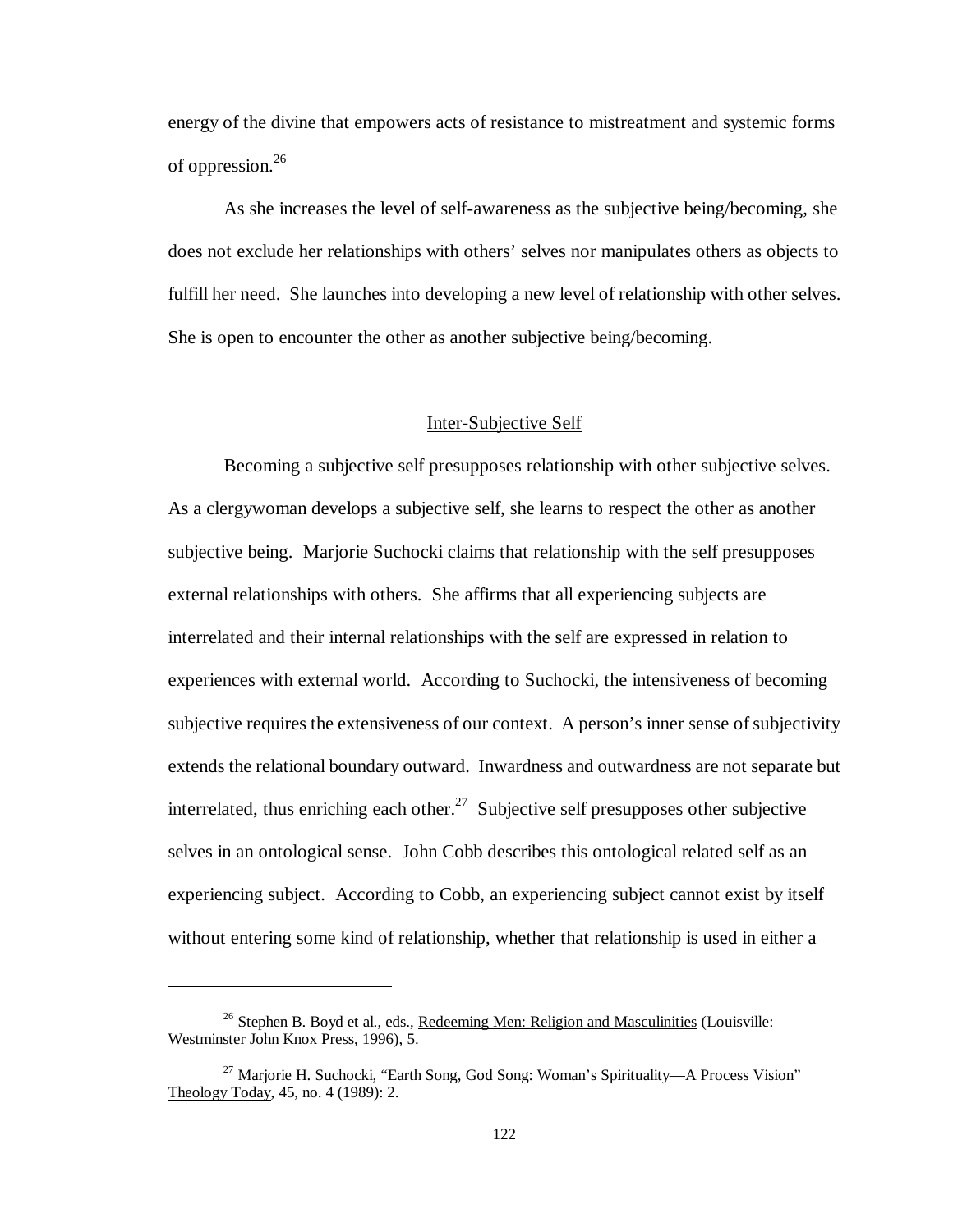healthy or a pathological way. Cobb says, "Ill-being for one entity causes ill-being for all."<sup>28</sup> This value for other selves is derived from a person's dependence upon the positive intrinsic value of the experiencing subject.<sup>29</sup> A subjective self is ontologically relational to other subjective selves. It pursues subjectiveness and subjective relationship, that is, an inter-subjective relationship.

The concept of inter-subjective relationship is originally derived from the Stone Center's relational theory. In The Meaning of Mutuality, Judith V. Jordan explains that in an inter-subjective relationship we enter the subjective world of the other on both cognitive and affective levels.<sup>30</sup> When I refer to an inter-subjective self, it means to recognize, accept, and nurture the other as another subjective being/becoming.

Developing an inter-subjective self requires a clergywoman's intentional efforts to enter into the other's world. It is also an inner commitment with one's own self not to lose touch with one's own self and to empower the other to become a subjective self. Stone Center theorists view empathy as a route to develop an inter-subjective relationship with the other.<sup>31</sup> Marjorie Suchocki views empathy as an intentional effort to affirm relational self, extend it and transcend it into a larger relational unit. In this relational self, the self neither merges nor blurs with the other nor will it lose its uniqueness in the extension of the it-self. An empathic self-transcendence does not make the other absolute nor lose the

<sup>&</sup>lt;sup>28</sup> John Cobb, "Process Theology," unpublished Paper, Claremont, CA., 1970, 15. The Whiteheadian concept of "entity" or "event" refers to the basic unit of an experiencing subject.

 $29$  Ibid.

<sup>30</sup> Ibid., 82.

<sup>&</sup>lt;sup>31</sup> Jordan, "The Meaning of Mutuality," in Women's Growth in Connection, 82-84.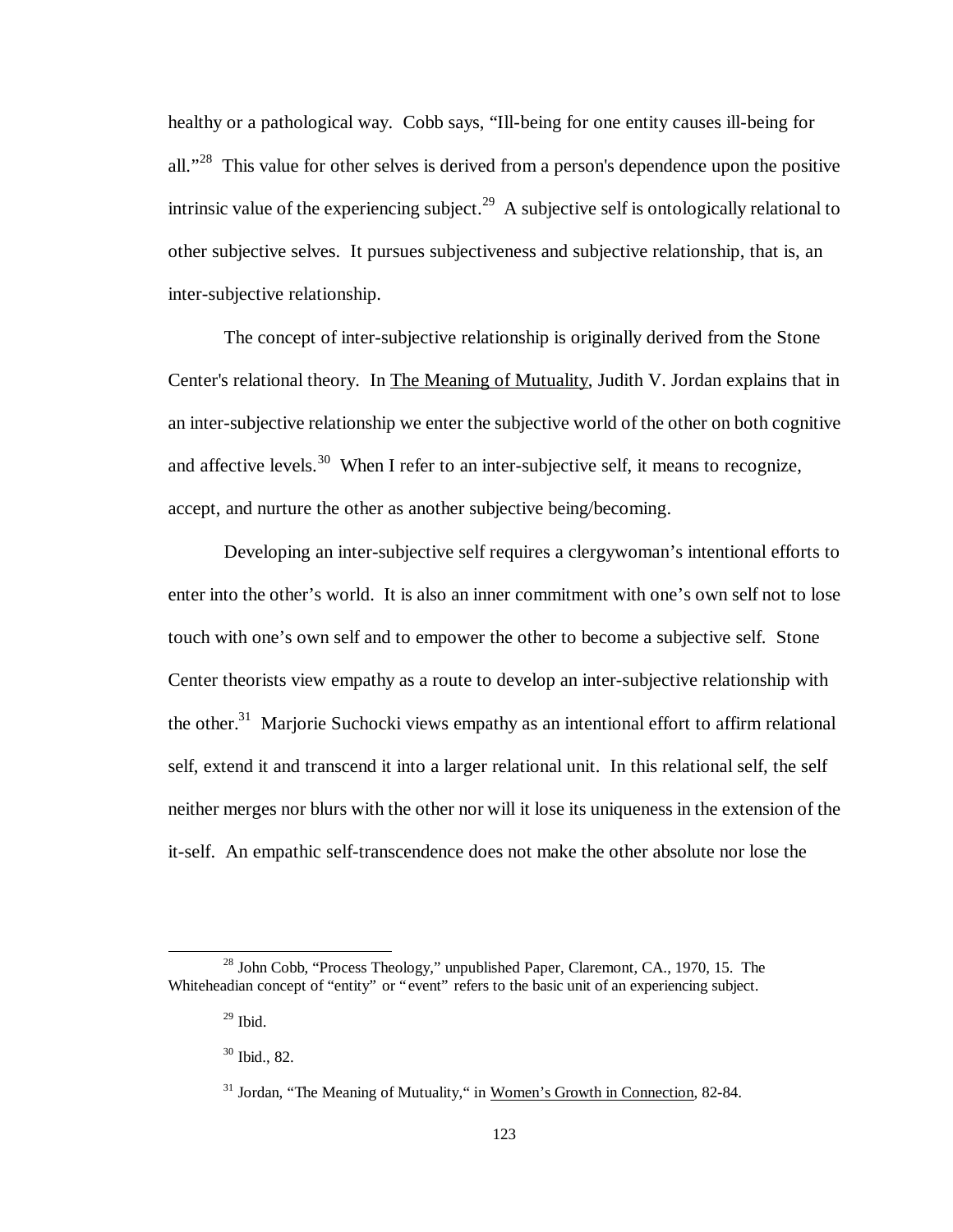rightful sense of self.<sup>32</sup> Suchocki emphasizes that, rather, empathy honors the individual's differentiation and retains the subjectivity of each rather than absorbs otherness. It creates mutuality that brings another's experience into one's own and offers one's own experience to another. Thus this mutual interaction also entails an enlargement of perspective and deepens and challenges one's attitudes and behaviors. At the same time, the ongoingness of relation contributes continuously to create new dimensions and dynamism in a relationship open to transformation. This definition of empathy preserves, enriches, transforms and transcends the self and the other.<sup>33</sup> Janet Surrey states that the mutually empowering subjective relationship creates inter-subjectivity.<sup>34</sup>

Inter-subjectivity, however, is different from empathy. Judith Jordan explains that empathy does not necessarily require mutuality. It is one way to enter the other's world. However, inter-subjectivity requires both persons to have a genuine interest in the other and to be responsive to the subjective experience of the other. It requires a strong motivation in each person to understand the other's meaning system and to sustain a continuous interest in his/her inner world. It is an attempt to hold the other as another subjective self. An inter-subjective level of relationship takes place only when one makes available one's subjective world to others and the others enter the subjective world of the one.<sup>35</sup> Inter-subjective relationship presupposes mutuality between two distinctive subjective selves. Even though empathy is related to inter-subjectivity, it is distinctive from inter-subjectivity, which presupposes mutual empowerment.

 $33$  Ibid.

<sup>&</sup>lt;sup>32</sup> Suchocki, Fall to Violence, 40-41.

<sup>&</sup>lt;sup>34</sup> Jordan, "Meaning of Mutuality," 82-83.

 $35$  Ibid.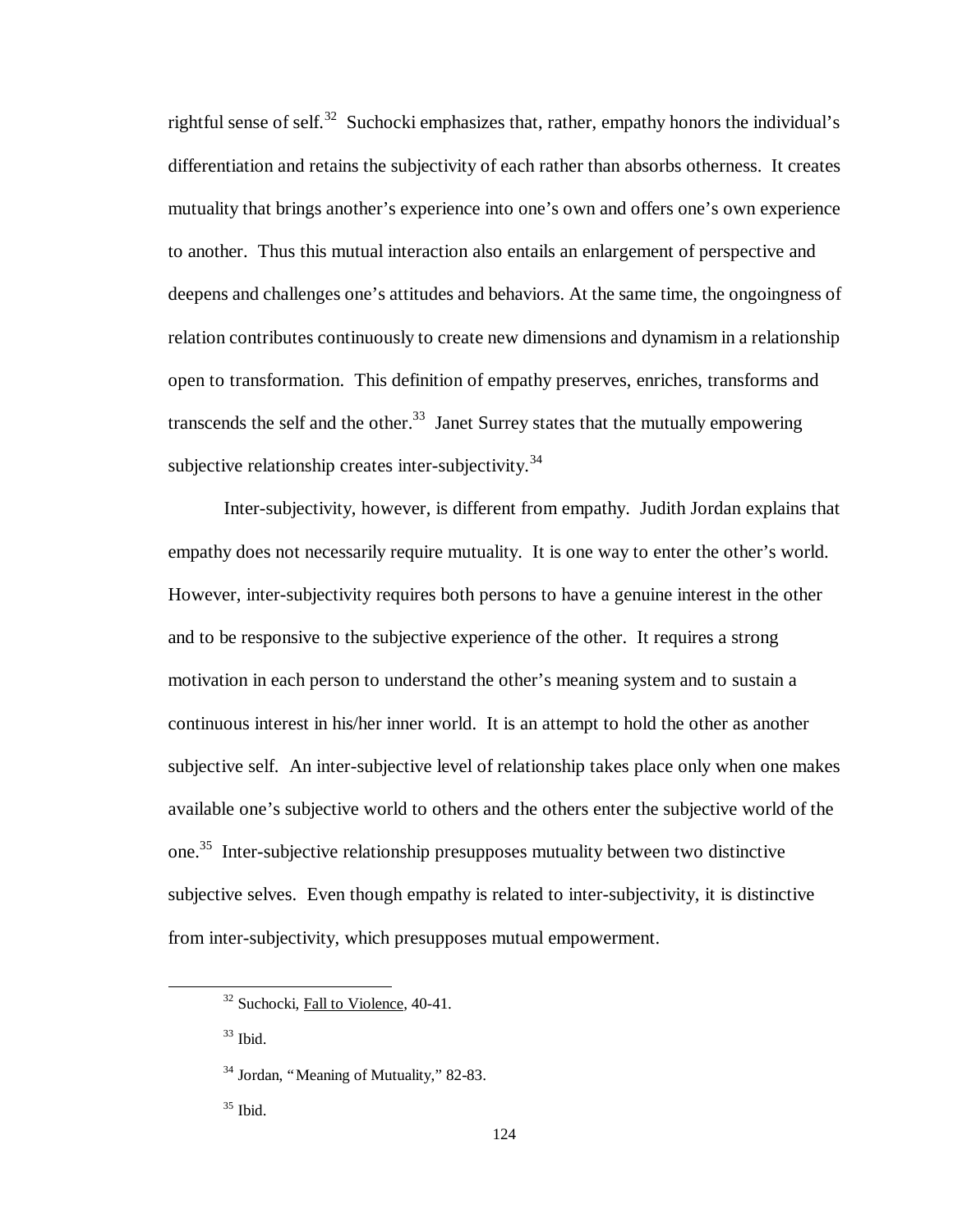The inter-subjective self enables a clergywoman to embrace others to herself. In The Self between Feminist Theory and Theology, Thandeka states that the mutual interaction with another self shapes the embodied self that enhances body and mind cohesion. One's self is embodied in the sustaining caretaker milieu where an interactive and inclusive relationship enables the self to embody others' selves beyond irreconcilable differences. In the process of accepting others into one's own self, a core of self becomes cohesive, congruent, and coherent in the process of embracing others to the self.<sup>36</sup> As a clergywoman embodies other selves in inter-subjective relationships, she is simultaneously embedded in others' selves. This is a process to be mutually present in one's own self and other selves: a self-immanent process.

As a clergywoman develops an inter-subjective self, she creates the milieu for mutual empowerment as well. From my experience, I shared self awakening moments with a friend who listened to me with her empathic care, affirming my re-birth and accepting and celebrating the moment with me. She provided me a milieu to deliver my new self in a safe and soothing environment. She played the role of a midwife who stood by me and held my new self. She created a new space where two women deepened caring and embodied relationships with each other. She also shared her insights and wisdom to empower me. At the same time my breakthrough experiences confirmed her self and her new journey. The mutual empowering developed an inter-subjective relationship between two subjective beings. The inter-subjective experience gave me an insight that a clergywoman's empathic presence with another created a safe milieu to recognize, accept

1

 $36$  Thandeka, "The Self Between Feminist Theory and Theology," in Horizons in Feminist Theology, ed. Rebecca S. Chopp and Sheila Greeve Davaney (Minneapolis: Fortress Press, 1997), 97-98.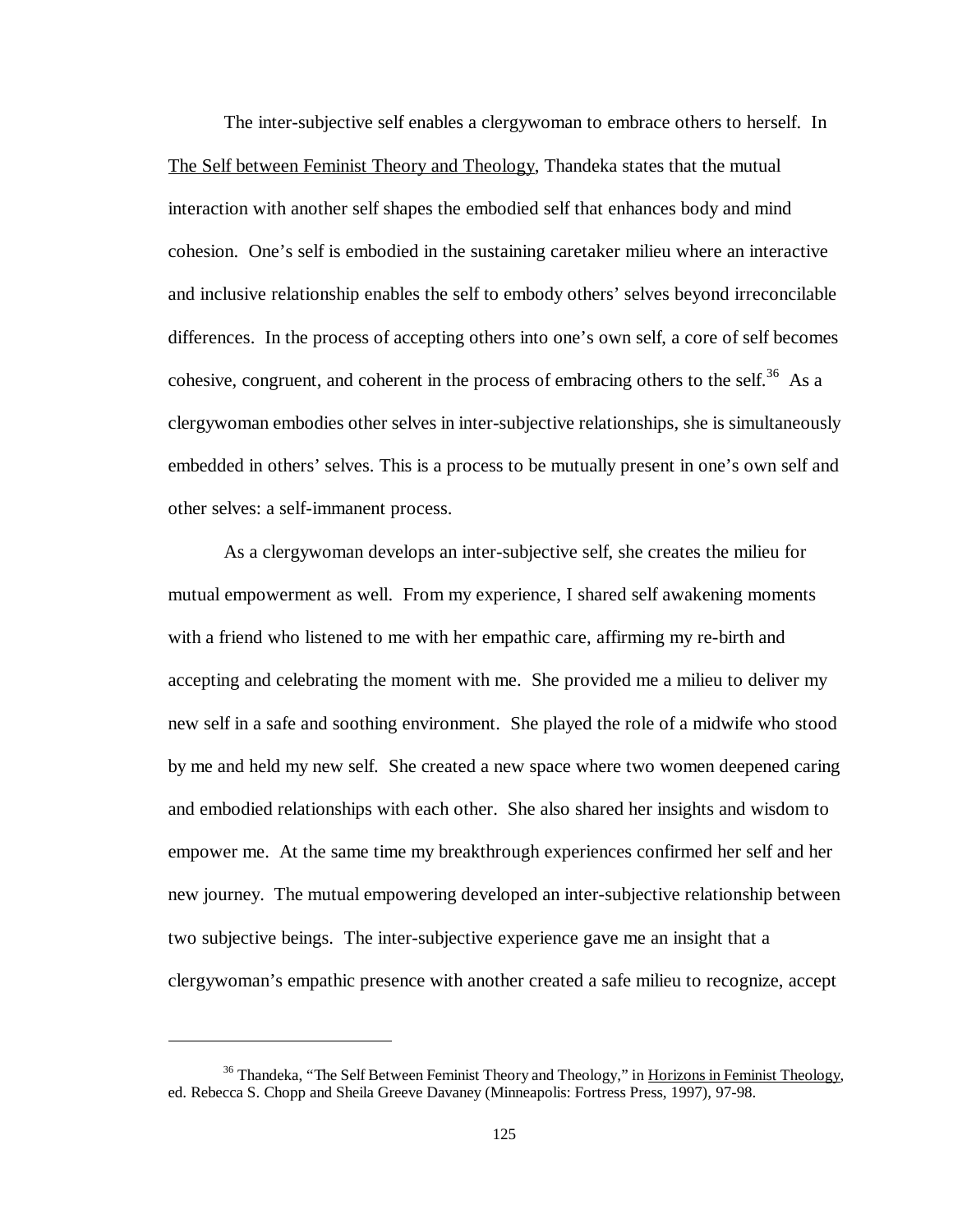and empower the other as another subjective being/becoming. In this milieu the subjective self experiences uniqueness in a mutually empowering relationship.

This relational milieu empowers the clergywoman to deepen the level of mutual caring and also to create "a relational activity."<sup>37</sup> According to Jordan, this relational milieu enhances mutual interaction, reciprocal caring, mutual subjectivity, and enriching the lives of each participant. It accompanies not only action but also responsibility for mutual growth. Jean Baker Miller explains that this relational activity is not a dominating, controlling, or mastering power but creates power-with relationships. This connection enables two subjective selves to "be together," "move together," and "act together", thus producing "change."<sup>38</sup> In Relationship and Empowerment, Janet Surrey acknowledges that a woman's particular source of strength is "the power to empower others." The power-with forms of relationships enhance not only one's own power but also the power of the other in interaction with each other.<sup>39</sup> In the inter-subjective relationship, a clergywoman develops a new form of power-with or power-for relationships.

The Male Principle oriented Korean culture promotes power-over relationships between the powerful and the powerless and between men and women, which has been the characteristic of masculinity. Steve Smith explains that fear of power leads to the power of "controlling or managing, domineering" others. $40$  Smith describes this power as what Kenneth E. Boulding calls "threat power" that is "ability to coerce or control others

 $37$  Janet L. Surrey, "Relationship and Empowerment," in Women's Growth in Connection, 164-67.

<sup>38</sup> Ibid.

<sup>39</sup> Ibid.

<sup>&</sup>lt;sup>40</sup> Steve Smith, "Fear and Power in the Lives of Men," in Redeeming Men, ed. Stephen B. Boyd (Louisville: Westminster John Knox Press, 1996), 8.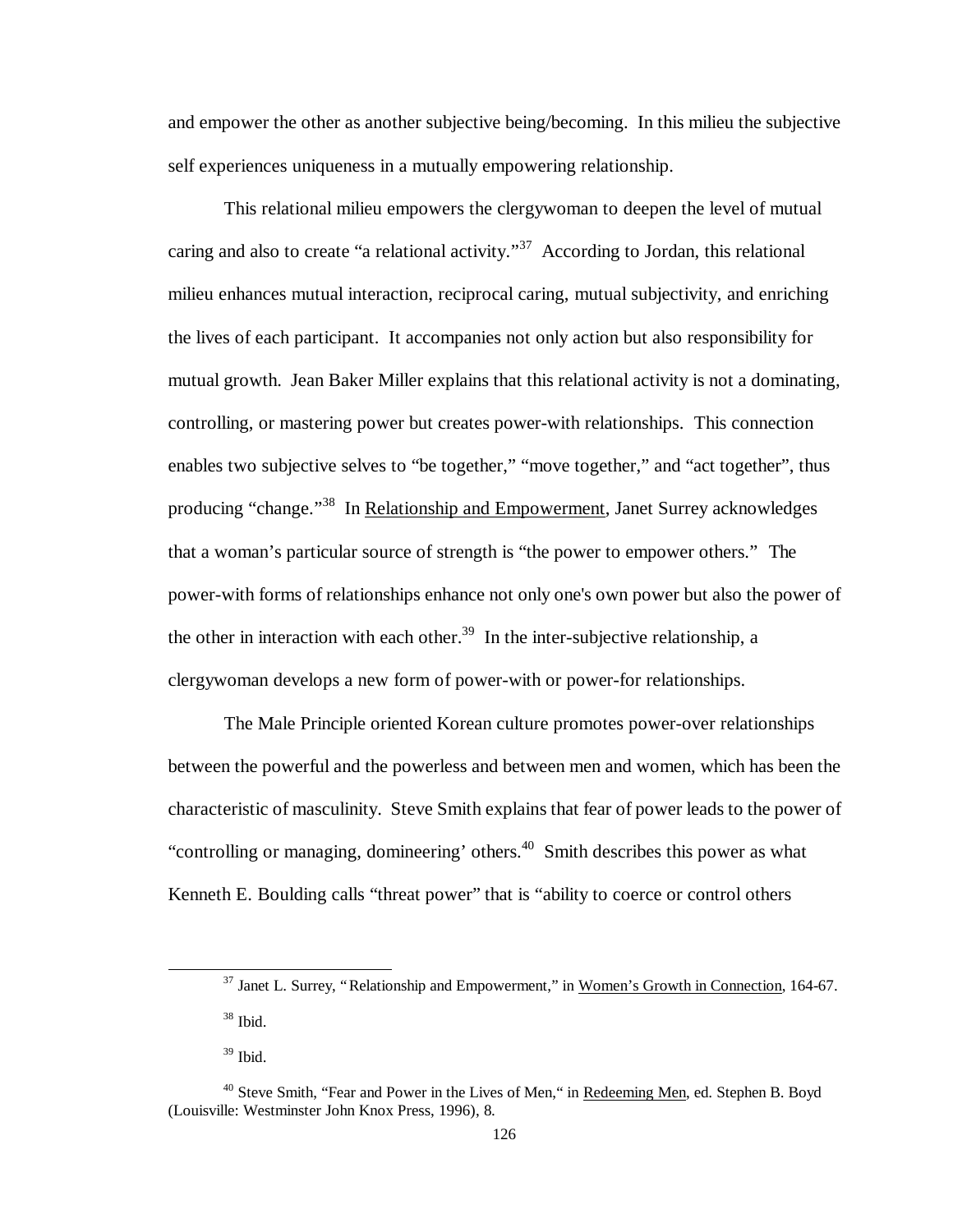through arousing fear of unpleasant consequences" to act as one wishes.<sup>41</sup> Boulding defines threat power as having "a productive component in the capacity to produce the means of destruction."<sup>42</sup> As a clergywoman creates nurturing and mutually empowering relationships, she deconstructs the Male Principle oriented abusive power-over cycle. She reconstructs it into power-with or power-for another subjective being/becoming. Boyd describes Pamela Cooper White's power-with as a form of power that "reaches out to affirm the sovereignty of the power-within the self and the other, and therefore strives for mutuality."<sup>43</sup>

As a clergywoman develops an inter-subjective self, she deconstructs culturally determined feminine mystiques that the Male Principle oriented culture established to separate women from women. A clergywoman's inter-subjective self deconstructs the feminine mystique of Samjongjido which devalues daughters and womanness, thus facilitating women's unconscious resistance against women, thereby deepening women's alienation from each other. It reconstructs alienation into inter-subjective relationship in mutual empowerment. As a clergywoman turns the subject-object relationship into subjective-subjective relationship and a power-over into a power-with relationship, she develops what Sue Patton Thoele calls "sharing our roots with others."<sup>44</sup> Sharing roots diminishes a woman's alienation from other women, thus creating what Marjorie Suchocki

 $41$  Ibid.

 $^{42}$  Ibid.

 $43$  Ibid., 5.

<sup>44</sup> Sue Patton Thoele, The Woman's Book of Confidence: Mediations for Trusting and Accepting Ourselves (Berkeley: Conari Press, 1992), 10.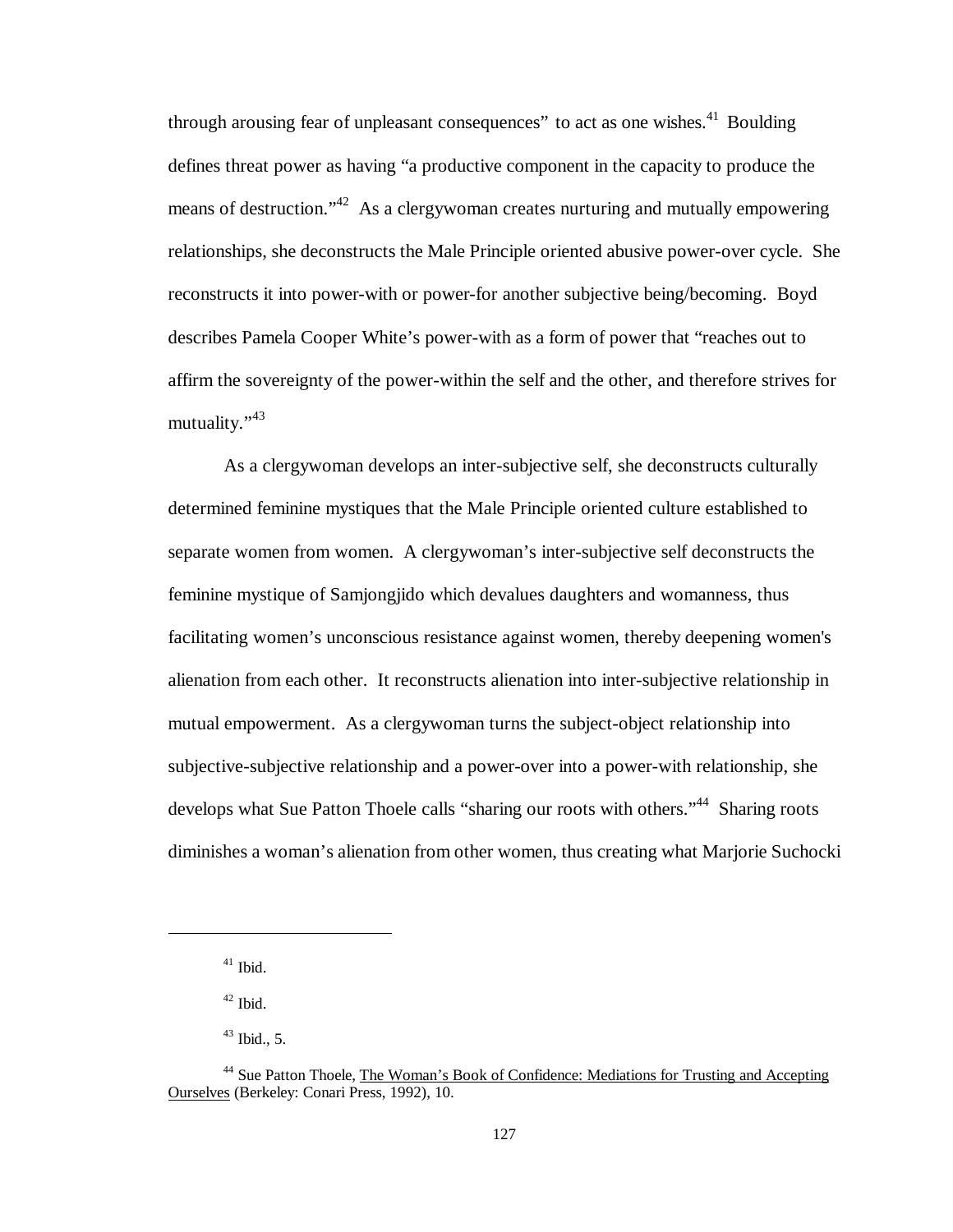calls "her historicity", allowing her relational self to expand towards others.<sup>45</sup> When a clergywoman shares her roots with others, women transcend cultural boundaries.

### Intercultural Self

A clergywoman's inter-subjective self is both a self-transcendent and a self-immanent form of self. Its relational capacity has potential to transcend cultural barriers. In Pastoral Counseling Across Cultures, David Augsburger describes this cross-cultural self as "intercultural self." According to Augsburger, "an intercultural self" refers to a person who makes an intentional effort to bracket, temporarily, his/her own cultural epistemological frame of reference. It is to enter a culturally different epistemological frame of reference cognitively and affectively.<sup>46</sup> Augusburger explains that this epistemological frame of reference is not just a cognitive aspect but embraces the culturally defined expectations such as values, biases, beliefs, customs, religion, and basic life assumptions which we call culture.<sup>47</sup> An intercultural self transcends cultural difference.

When I apply Augsburger's inter-cultural self to a Korean clergywoman, an inter-cultural self refers to a Korean clergywoman's self that expands her relational capacity and makes continuous efforts to respect and to transcend cultural limitations. This inter-cultural self is an option for a clergywoman to expand her self. Previously, she developed values, religious beliefs, ways of knowing, and life assumptions in a specific

<sup>&</sup>lt;sup>45</sup> Suchocki, Fall to Violence, 41.

 $46$  Augsburger, 29-35.

<sup>47</sup> Ibid., 49-50.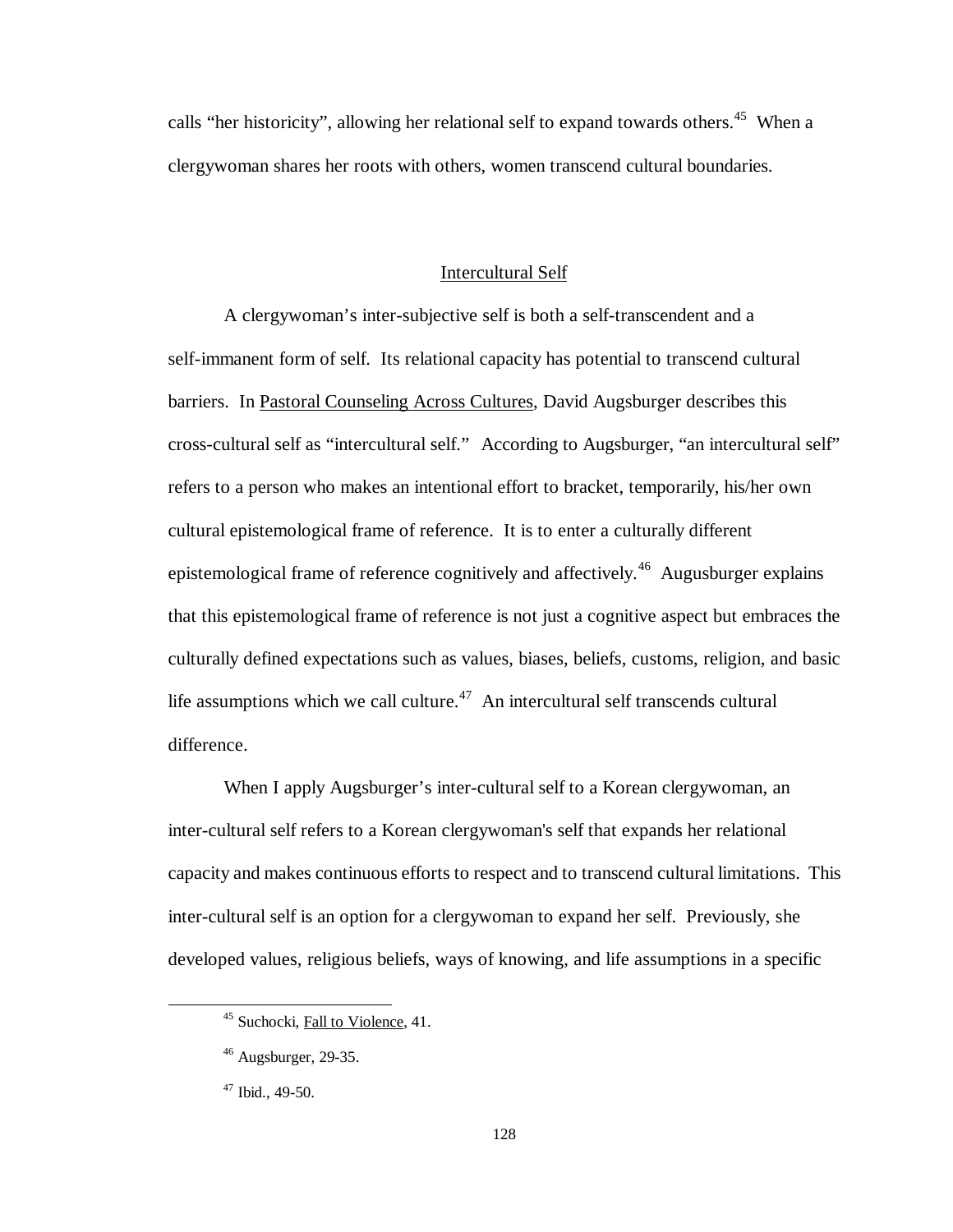and unique Korean culture. As she is willing to develop an inter-cultural self for self-growth, she faces unfamiliar values, life styles, religious differences, partiality, and different epistemological frames of reference. These encounters challenge her to question her epistemological frame of reference.

A clergywoman learns to value differences as an essential process to expand her culturally fixed self. In Sister Outsider, Audre Lorder, however, emphasizes difference as a woman's power for remodeling the self.

> Difference must be not merely tolerated, but seen as a fund of necessary polarities between which our creativity can spark like dialectic. Only within that interdependency of different strengths, acknowledged and equal, can the power to seek new ways of being in the world generate....Difference is that raw and powerful connection from which our personal personality is forged.<sup>48</sup>

David Augsburger sheds light on how to utilize difference as an empowering resource through "inter-pathy."<sup>49</sup> When he refers to "inter-pathy," it implies a cross-cultural person's empathic process. It is to enter a counselee's subjective world in spite of epistemological differences.<sup>50</sup> When I refer to "inter-pathy" in reference to a Korean clergywoman, it means a clergywoman's relational capacity to bracket, temporarily, her epistemological frame of reference. This inter-pathy enables a Korean clergywoman to enter the subjective world of a clergywoman or any person from a different culture with an empathic and caring attitude, thus to enhance the level of inter-subjective relationship for mutual empowerment.

<sup>48</sup> Audre Lorde, Sister Outsider: Essays and Speeches (Trumansburg, N.Y.: Crossing Press, 1984), 111-12.

 $49$  Augsburger, 29-30.

<sup>50</sup> Ibid., 29-35.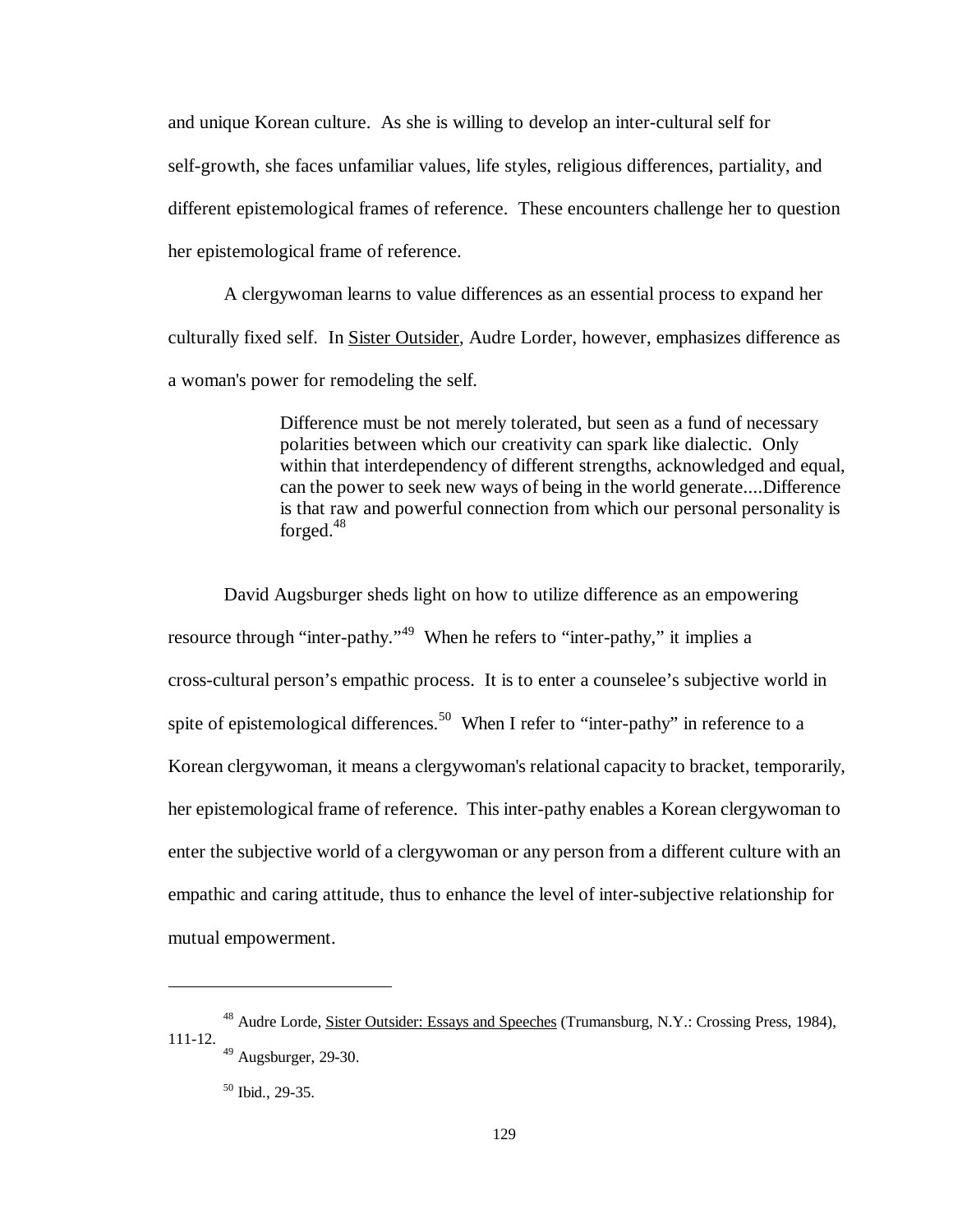Practicing inter-pathy is, however, a painstaking process. My cross-cultural counseling experiences demonstrate that practicing inter-pathy has limitations, in spite of my efforts to weave connections in differences. Language barriers, value differences, different basic life assumptions, and cultural ignorance were barriers for me to enter the world of clients from different cultures. In spite of this limitation, inter-pathic care encouraged me to value differences and to embrace them as resources to transcend and expand my self.

As a Korean clergywoman develops an inter-cultural self, she will face both positive and negative realities in cross-cultural experiences. I have an unforgettable event that challenged me to consolidate my ethnic identity as a Korean woman. The event took place in the midst of my clinical training experiences. I felt that I was a potential being but seemed to be judged as an inexperienced counseling trainee. This experience caused me to feel smaller and smaller. The norms and standards set by American culture were the measurement used to determine my capacity and potential. I knew neither how to claim my voice nor my cultural difference as a potential resource which would grow, bear fruit, and be shared with others. I felt that I would remain a small tree with only small leaves.

This painful experience— the negation of cultural difference with my professional potential— made me to withdraw from the clinical setting and to have a conversation with my inner self. I asked myself, "Who am I?" and, "What am I standing on?" It was a turning point for me to return to my cultural origin and values and reclaim its tradition as part of me. I was the one who had neglected the value of the Korean culture for a long time until I was pushed to see the value within me. This cross-cultural experience was painful

130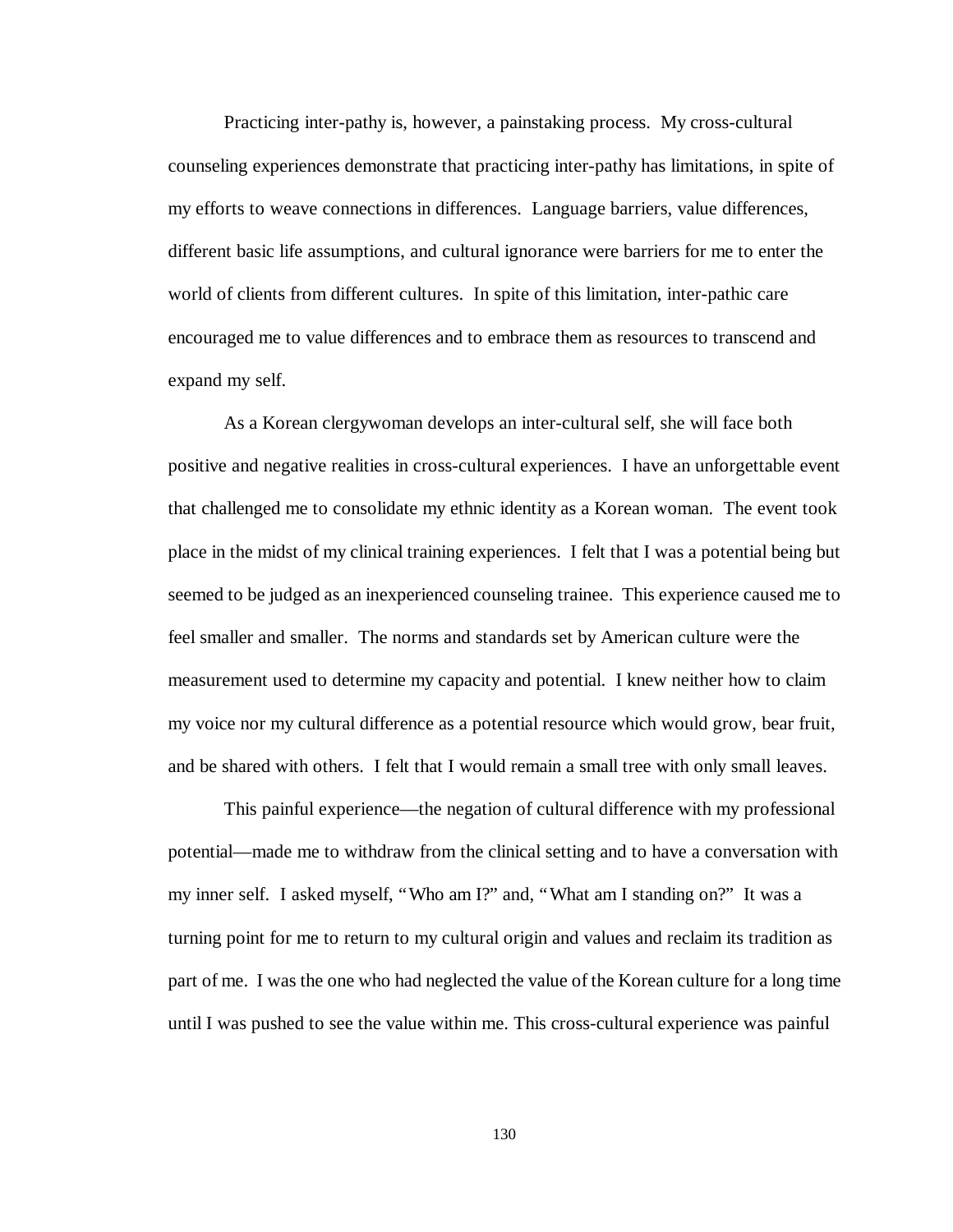but at the same time a transcending moment. It is what Freud calls "sublimation"<sup>51</sup> moments that transform the negative aspects. I was able to use the negative experiences as a resource to accept and reclaim my identity as a Korean woman in the process of developing an inter-cultural self. Even a negative cross-cultural experience was a stepping stone to expand my cross-cultural self. An inter-cultural self does not blur one's own ethnic identity so that it is lost in another ethnic identity. Rather, it holds its own uniqueness with openness to embrace differences.

However, this self-transcendent self does not just idealize the positive side of cross-cultural experiences. Negative cross-cultural experiences still leave scars. Without taking risks, a clergywoman will remain a culturally defined self and lose a great opportunity to learn how clergywomen of other cultures develop their subjective and inter-subjective self. A negative experience itself becomes wisdom from which a Korean clergywoman learns how to work on her negative experiences for her own self-growth when healing takes place. It is not realistic to expect positive experiences all the time, even in interaction with women in the same culture. A variety of cross-cultural relationships— harmonious, disharmonious, and even broken— will strengthen a clergywoman to learn to weave relationships with women in spite of differences. It paves the way for a clergywoman to overcome the oppression against women in the Male Principle oriented Korean church and society.

In particular, a clergywoman will learn to communicate with others in spite of differences. Korean culture is not a dialogue-oriented culture. Rather, it is a hierarchically

<sup>51</sup> Calvin S. Hall, A Premier of Freudian Psychology (Cleveland: World Publishing, 1954), 82-83. Sublimation is a "deflection of energy into intellectual, humanitarian, cultural, and artistic pursuits. . .[whose energy] is diverted into socially useful and culturally creative channels."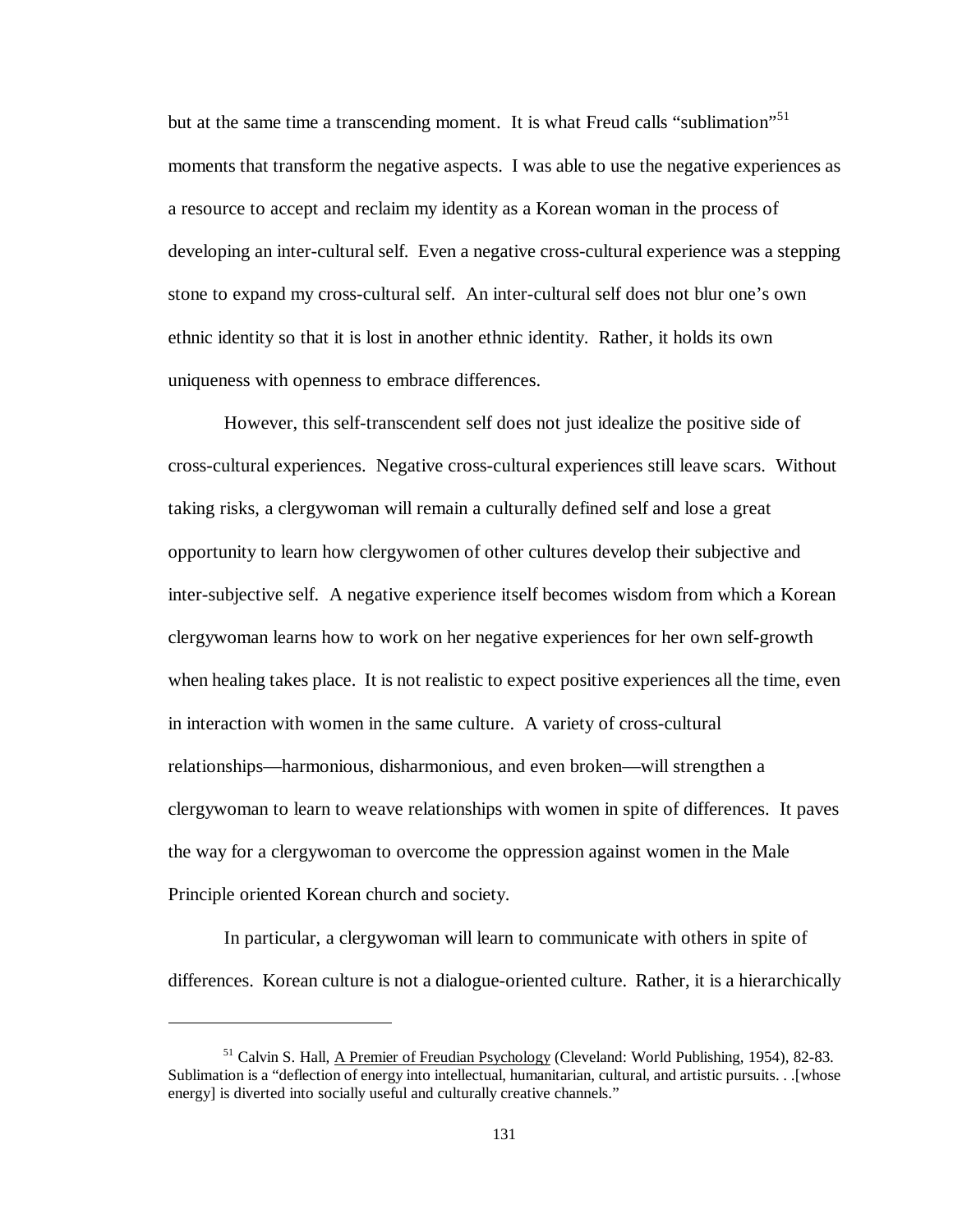structured culture where the one in the power position gives unilateral commands to the one in the lower position. Making announcements to the powerless is a common type of communication pattern rather than discussing together to reach the same conclusion. A clergywoman also tends to accept and repeat this communication pattern without self-awareness. A Korean clergywoman's "announcing" communication pattern in interaction with clergywomen in Western cultures challenges her to learn an open communication pattern where the two persons who are engaged in the dialogue can reach an agreement. Learning an open communication pattern provides a clergywoman with the opportunity to experience growth in communication and to learn how to be in communion together in spite of differences. Learning a cross-cultural communication pattern may be confusing or frustrating to a clergywoman in the beginning. In the process of developing an inter-cultural self, she will also need to embrace transitional space where a clergywoman is exposed to different cultures and her self is moved into a cross-cultural realm beyond her own cultural space. In this transitional space, she experiences confusion and conflict. Confusion and conflicts are essential in the process of learning to be together in spite of difference. In spite of this conflict and confusion, a clergywoman will have an opportunity to deprogram the culturally molded one-way communication pattern into a mutually empowering communication.

David Augsburger calls this cross-cultural process "crossing over."<sup>52</sup> Crossing over is originally derived from John Dunne's description of the journey of "passing over" and "coming back."<sup>53</sup> Alice Walker's The Color Purple shows an example of a woman

 $52$  Ibid., 36.

 $53$  Ibid.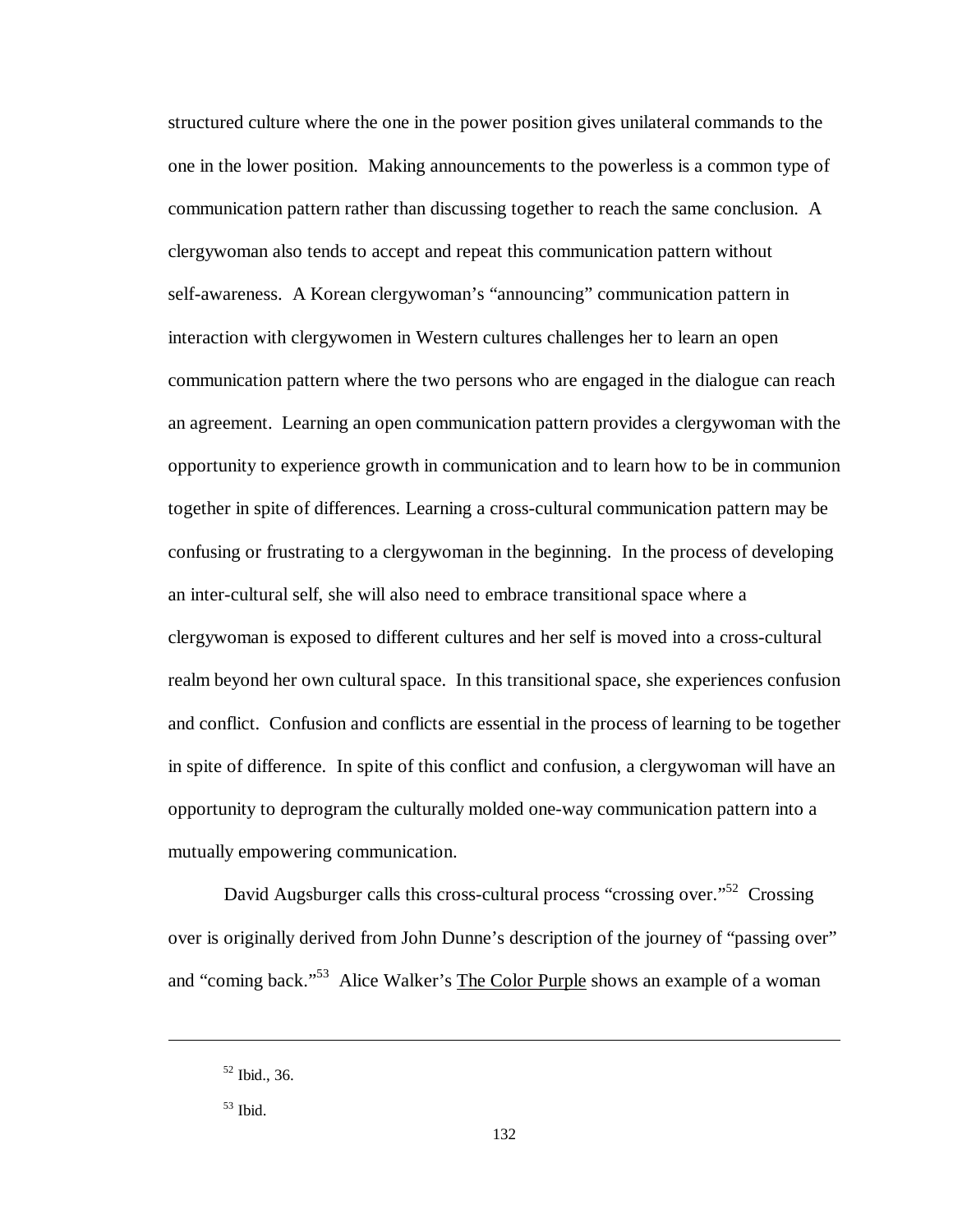who experiences a crossing over experience. Celie, who was once a self-abased and passive black woman, left her community where she experienced an oppressing and miserable reality. She entered a new world where she met a new friend who challenged her to transform her old self. Later she became a full, autonomous, self-confident and actively responsible person for her community. She returns to her community as a new woman and participates in creating a new community.<sup>54</sup>

Through cross-cultural experiences, a clergywoman will have a variety of experiences in passing over the boundaries of Korean culture and coming back to her own community as a new woman. She will not be the same self. She experiences self-transformation and becomes self-transcendent and develops an embodied self that can embody some experiences of women from other cultures in her self. The crossing-over experience challenges her to see her narrow perspective and at the same time strengthens her self in mutually challenging but empowering relationships. Marjorie Suchocki calls this self-determination to be free from a culturally shaped self with a future oriented attitude.<sup>55</sup> Suchocki says, "One is a self among others, with others, and this 'withness' conditions one's own becoming. The self-transcendence of one is met by the self-transcendence of countless others, each of which provides both a limitation and an invitation." 56

A clergywoman's cross-cultural self is a self-transcendent form of self. A clergywoman's cross-cultural experiences do not mean a one-way relationship but

<sup>&</sup>lt;sup>54</sup> Discussion given in Delores Williams, Sisters in the Wilderness: The Challenge of Womanist God-Talk (Maryknoll, N.Y.: Orbis Books, 1993), 49-54.

<sup>&</sup>lt;sup>55</sup> Suchocki, Fall to Violence, 37-38.

<sup>56</sup> Ibid., 42.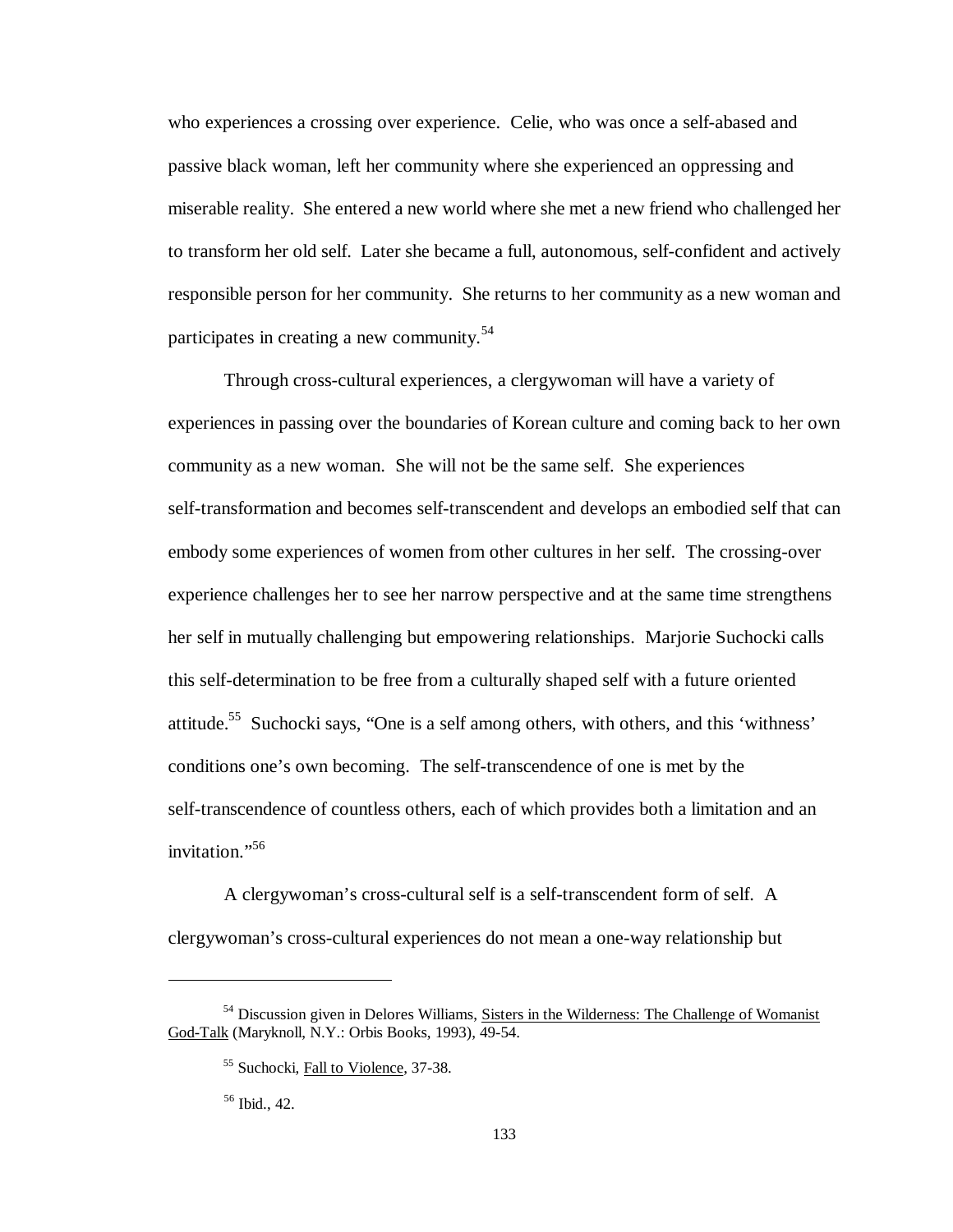mutually interacting relationship with clergywomen from other cultures. A clergywoman from another culture also needs to make efforts to enter a Korean clergywoman's world. She also needs to practice inter-pathy to cross-over her cultural boundary to learn how to be together. This mutual interaction between two different subjective selves will produce mutual transformation. The struggle to "be together" will be a pastoral resource for a Korean clergywoman and a clergywoman of another culture to enhance their relational power to value difference and create relational harmony out of disharmony, conflict, confusion and even chaos.

An inter-cultural self is both an embodied and transcendent form of self. This inter-cultural relationship between a Korean clergywoman and a cross-cultural clergywoman is a divine relationship. Sharon Welch sees divinity as "a quality of relationships." She refers to relationships "which are accepted not because of their intrinsic delight but because they are the avenue to the individual's experience of infinite power."<sup>57</sup> "In isolation, human power is limited, in combination it is infinite."<sup>58</sup> In this divine relationship a clergywoman enriches her self beyond cultural limitation.

In the process of developing a relational self— subjective, inter-subjective, and inter-cultural— a clergywoman has to be careful in order not to perpetuate her self-sacrificing attitude for the cause. Jordan suggests that the self-sacrificing person and self-preoccupied person cannot create an inter-subjective level of relationships. The former person tends to lose her subjective self for the sake of others while the latter loses

<sup>57</sup> Sharon D. Welch, A Feminist Ethic of Risk (Minneapolis: Fortress Press, 1990), 177.

<sup>&</sup>lt;sup>58</sup> Sharon D. Welch, cited in Ludwig Feuerbach, The Essence of Christianity, trans. George Eliot (New York: Harper & Row, 1957), 83.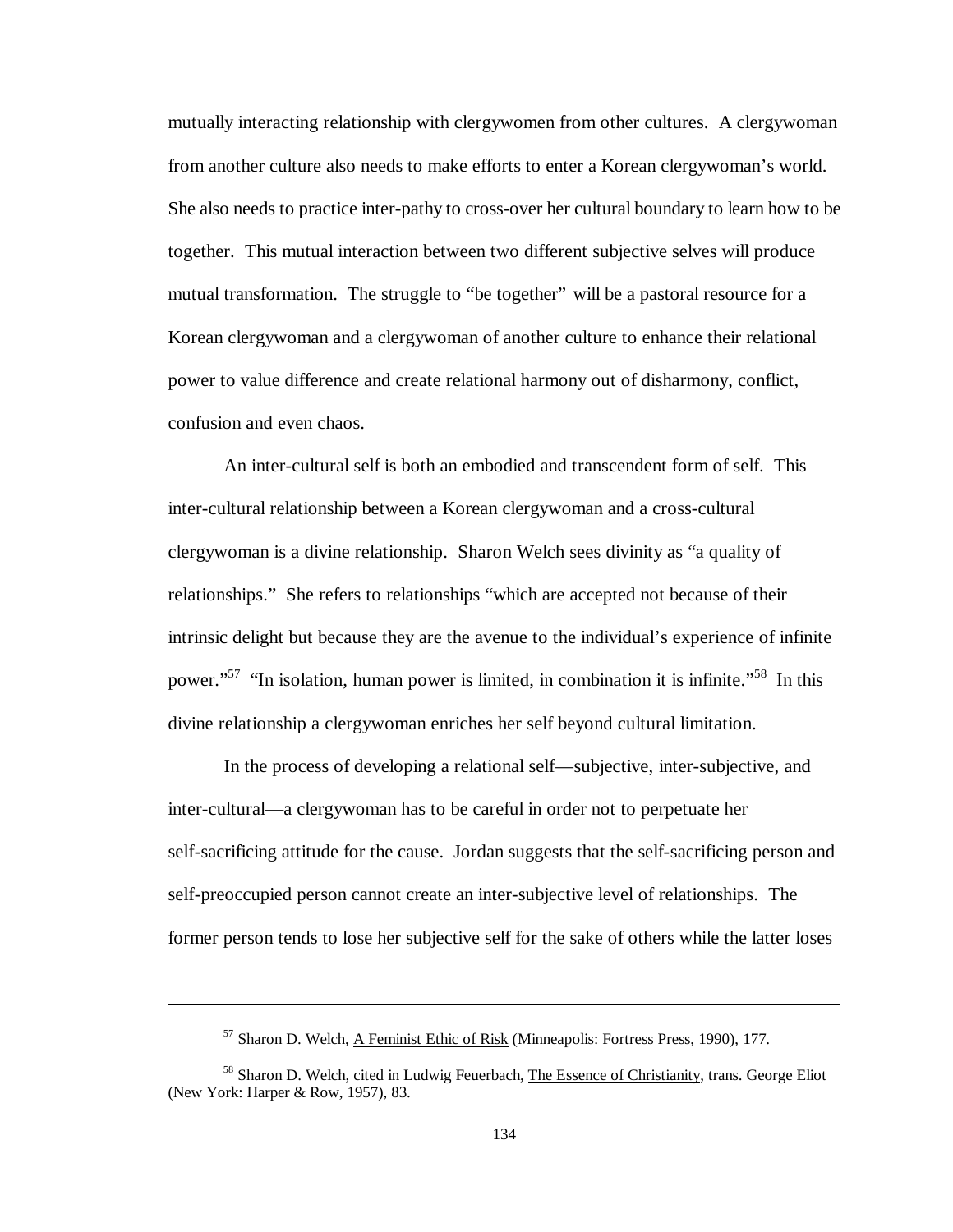inter-subjectivity due to competition with others.<sup>59</sup> When a clergywoman is either too self-sacrificing or too self-preoccupied, she cannot create a subjective, inter-subjective and intercultural self, but returns to a subordinate self.

Inter-cultural self presupposes subjective self and inter-subjective self. Inter-cultural self is a form of self that expands the subjective self and inter-subjective self. It is also an embodied self that integrates differences into a clergywoman's self. Thus, it is a form of self-immanent self. Self-transcendence and self-immanence are two components in developing a clergywoman's self, that is, subjective, inter-subjective and inter-cultural self. Sharing the roots of women's selves with each other in spite of differences is a divine experience that transcends self and embodies self beyond cultural differences. It creates a relational harmony or meta-harmony or peace out of disharmony or separation and alienation.

As a clergywoman develops a subjective, inter-subjective and inter-cultural self, she gradually deconstructs the feminine mystique and reframes her self from an object and second class citizen to subjective becoming. She cannot find her safety in the male matrix oriented patriarchal world but struggles to break through culturally defined femininity. She develops the Female Principle oriented subjective self by redefining a clergywoman's characteristics. Assertive, adventurous, changing, active, dynamic and self-fulfilling are no longer characteristics limited to masculinity. Yulgok describes the Female Principle (Ki) as moving and dynamic energy to cause the movement of yin and yang in reality. When a clergywoman redefines her self as an active and assertive transformer, she creates

<sup>59</sup> Jordan, "Meaning of Mutuality," 92-93.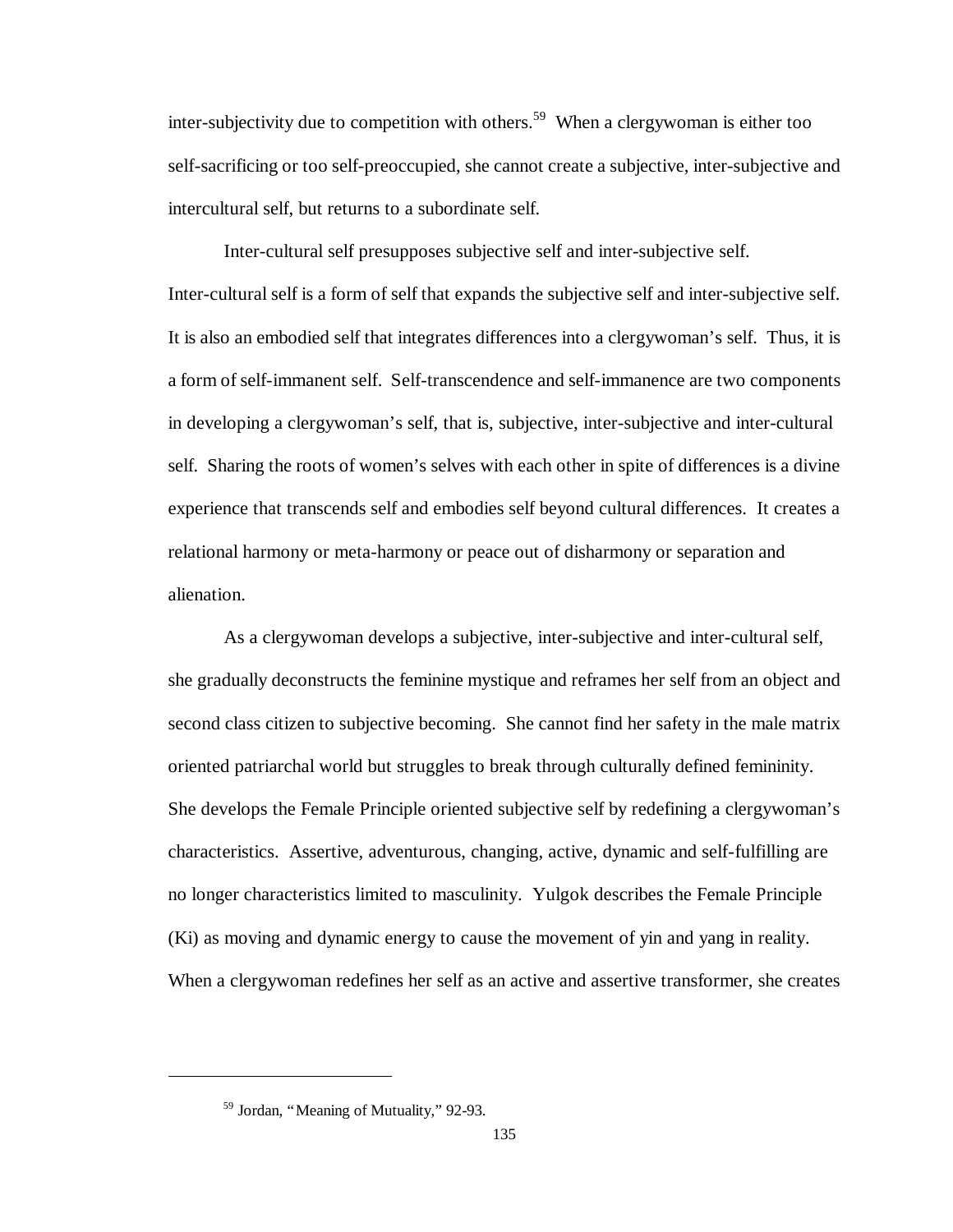a new realm for the self where she creates her own norms, values, worldviews and a female image of God with her own subjective knowledge.

While this self-rebirth process takes place, a clergywoman will go through confusion and feel unsafe in her own open world. She may feel as though she is moving back and forth through a new spiral course.<sup>60</sup> This self-reformation process is full of pain, confusing, and disharmonious moments until she is deeply ground in her new self. Mary Daly calls this journey "the outer course"<sup>61</sup> to get out of the primacy to create her own subjective world, time and space.

When a clergywoman is aware of the positive and negative aspects of her relational power, she can reshape ethically, religiously, and culturally her subordinate self into the Female Matrix oriented self: a subjective, inter-subjective, and intercultural self. The subjective, inter-subjective, and inter-cultural self is not three different types of relational self, but is interrelated to one another in developing a clergywoman's relational self with subjectivity and inter-subjectivity. The immanent Goddess upholds a woman's transforming power that is deeply rooted in the immanent Goddess who gives the divine spark within each woman. The immanent Goddess also takes risks to create meta-harmony out of the disharmony of the world. A clergywoman's Female Principle oriented self is a pastoral resource to develop a subjective-relational spirituality for self-integration.

<sup>&</sup>lt;sup>60</sup> This is part of the real experience of a Korean woman when she tries to get out of patriarchal norms and create her own norms to live by.

<sup>&</sup>lt;sup>61</sup> Mary Daly, Outercourse: The Be-dazzling Voyage (San Francisco: HarperSanFrancisco, 1992).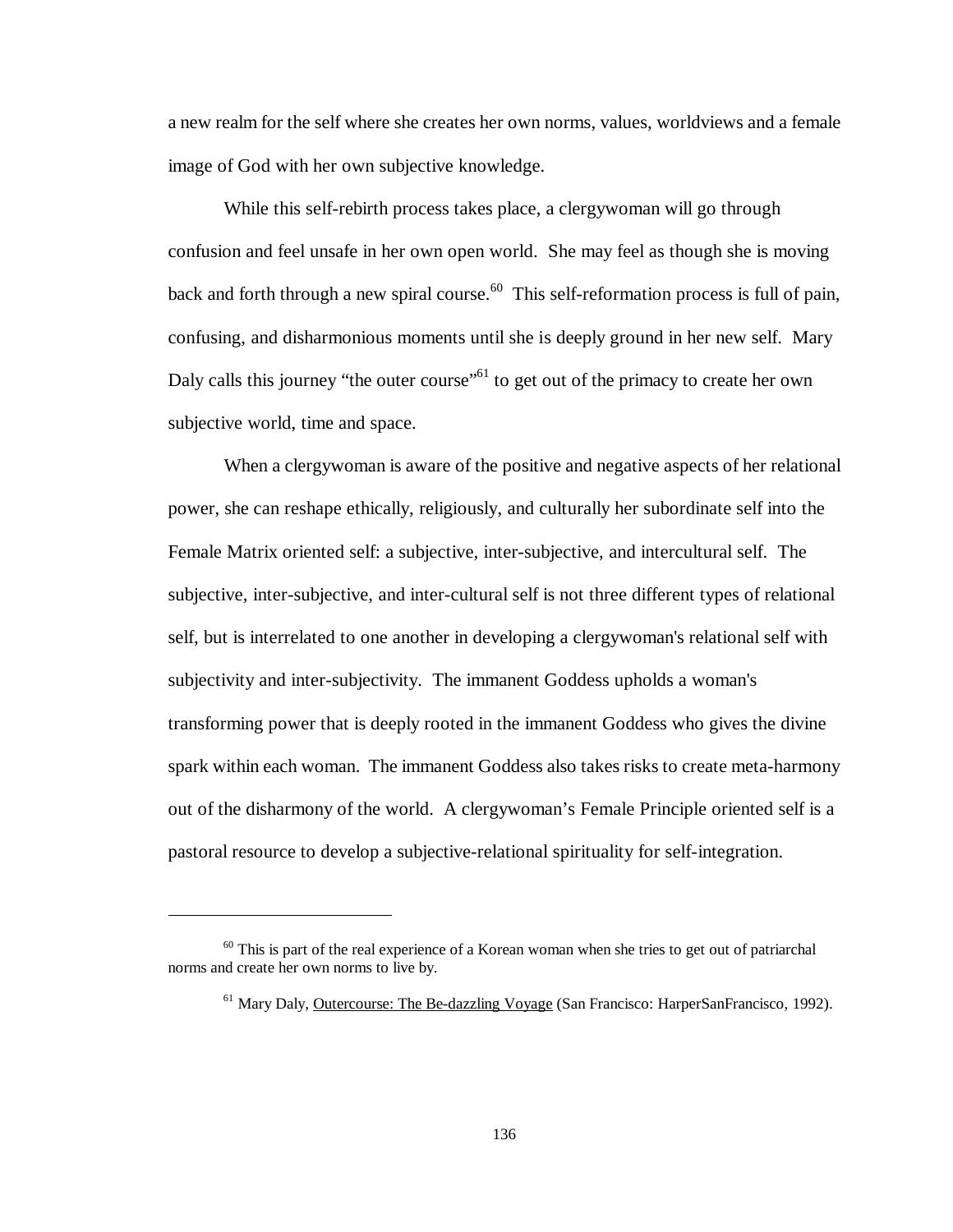## CHAPTER 7

A Female Principle Oriented Spirituality toward Relational Harmony

The process of becoming a relational self is not a linear but a spiral process of developing the self. A clergywoman's relational self is a pastoral resource through which a clergywoman can develop her spirituality from the perspective of relational harmony. The process to develop a Korean clergywoman's subjective, inter-subjective and inter-cultural self is a spiritual journey. It takes place in the midst of caring for others and promoting healing for others throughout her faith journey that she shares with others in variety of pastoral settings.

Developing a clergywoman's Female Principle oriented relational self— subjective, inter-subjective, and inter-cultural— is a developmental but also a spiritual journey to discover her authentic self. This spiritual journey enables a clergywoman to reconnect with her cultural roots, develop her own worldview, create her divine image, reconstruct her self-image, and bring self-integration. This self-integrative process requires a clergywoman's spiritual growth that enables a clergywoman to keep the balance between care for the self and care for others.

In an awareness of the importance of a clergywoman's spiritual growth, chapter 7 focuses on the development of a clergywoman's Female Principle oriented relational spirituality as an inseparable process of self-integration. The Female Principle oriented relational spirituality has at least three major characteristics: creativity, mutuality, and diversity. It is to create a clergywoman's unique form of spirituality in connection with her inner world and with her external world. Creativity is not only the search for her subjective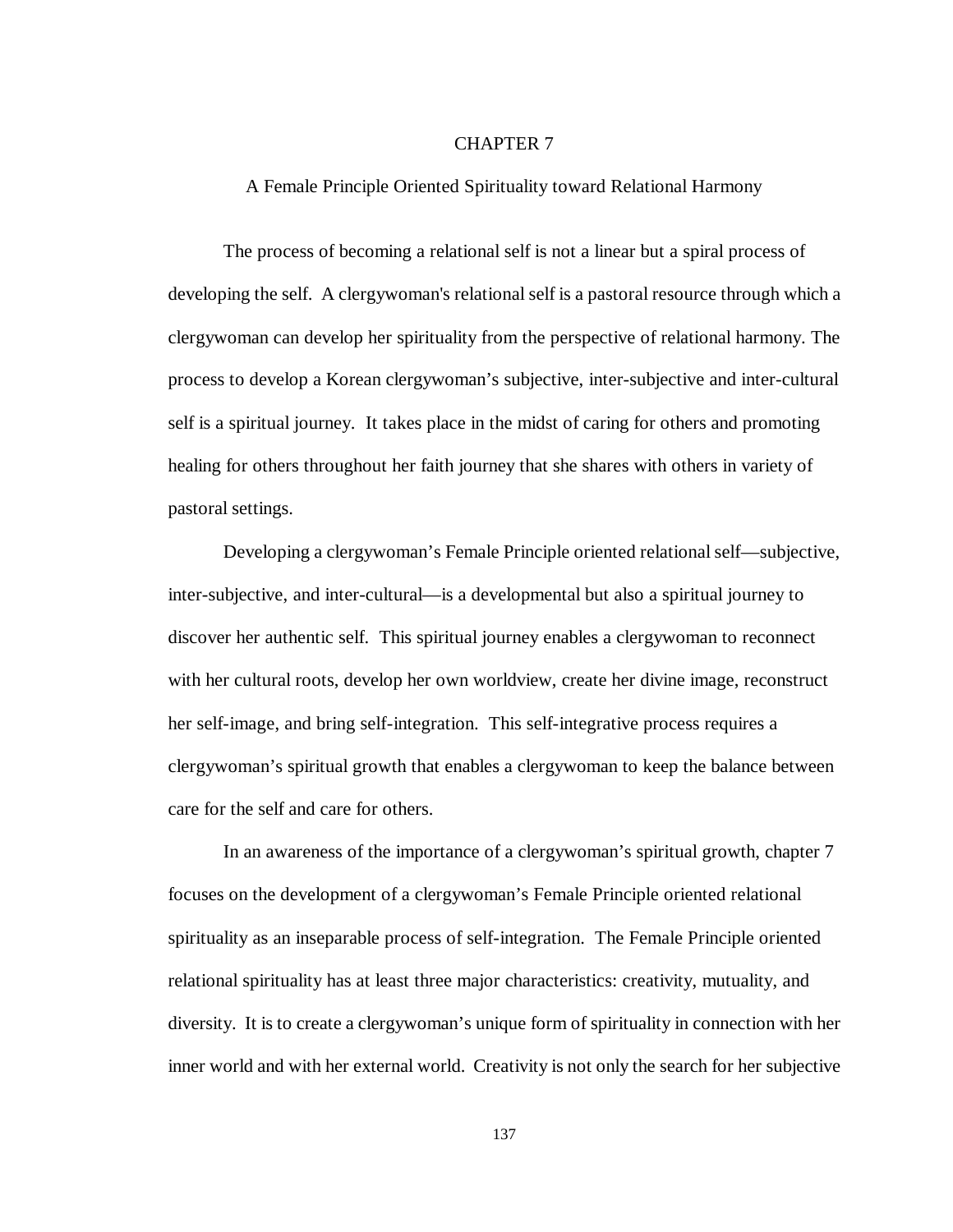form of spirituality. This subjective form of spirituality is also developed in interaction with others. In this sense, a clergywoman's subjective spirituality presupposes relatedness. Mutuality is a characteristic of subjective-relational spirituality. It is to facilitate mutually empowering spiritual relationships between care-giver and care-receivers. Mutual spiritual growth takes place only when a clergywoman practices self-care in balance with care for others. This mutual spiritual growth also presupposes openness to differences. The process of experiencing the value of diversity challenges a clergywoman's spirituality. Diversity is an essential element that embraces differences, thus bringing her continuous spiritual growth for self-integration. Creativity, mutuality, and diversity are three characteristics of a clergywoman's Female Principle oriented spirituality that allow a clergywoman's self-integration. I call it relational spirituality to create relational harmony.

The CPE (Clinical Pastoral Education) program is a valuable clinical resource that a clergywoman can utilize to develop the Female Principle oriented subjective-relational spirituality and to integrate self. It is an educational and clinical approach by which a clergywoman can examine her inner world in relation to her external world. It provides a pastoral and clinical context where she can learn her inner dynamics in interaction with patients, their families and the staff at the hospital. The format of the CPE program consists of four elements: thinking, action, reflection, and integration. A clergywoman can experience the elements of thinking and action in the process of providing pastoral care to patients, their families, and the staff. Writing verbatim and its analysis offer her the time to examine her inner world and her ministry. This self-reflective process enhances her self-awareness and facilitates her self-integrative process, in particular, through the feedback from fellow CPE students and the CPE supervisor. The educative

138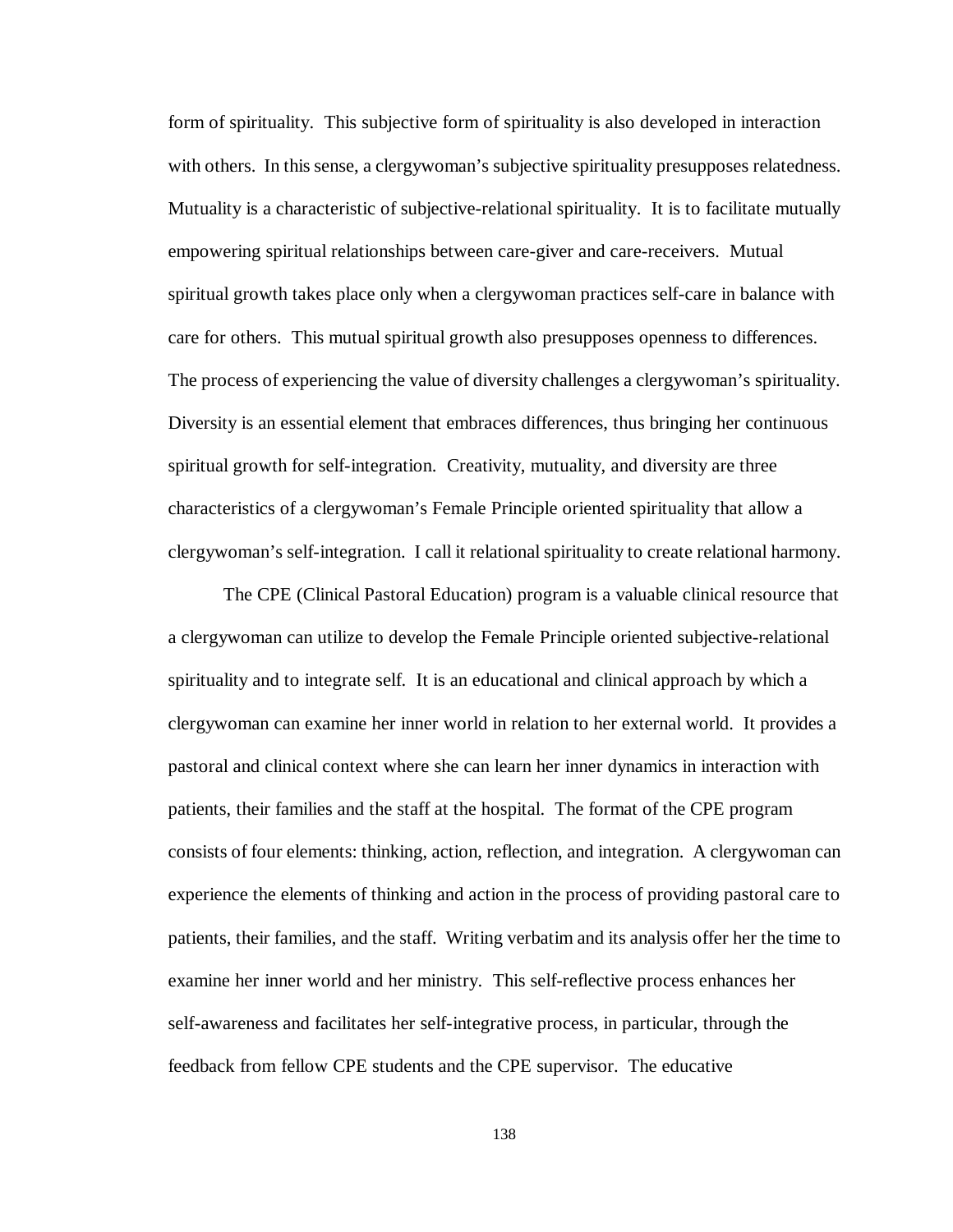process— thinking, action, reflection and integration— challenges her to explore and confront her fears, family of origin and shadows, thus gradually learning how her inner world impacts her care for others. During this self-integrative process, a clergywoman will go through confusion and chaotic moments (disharmony), which is a transitional space to explore her inner world, thus bringing inner healing. The self-reflection and self-integration are two inseparable processes in which a clergywomen embraces yin and yang, the Female and the Male Principle, the dark side and the bright side, thus creating a complex level of self-integration, relational harmony, or Han.

The three characteristics— creativity, mutuality and diversity— of the Female Principle oriented subjective-relational spirituality are to facilitate a clergywoman's self-integrative process. This self-integrative process accompanies inner healing and the balance between self-care and care for others. I will describe this process of relational harmony or Han as the symbol of Sam T'aegeuk (Three Elements of the Great Ultimate).

### **Creativity**

One characteristic of relational spirituality is that it emphasizes a clergywoman's creativity. Creativity is the activity of creating. It is an action to elicit resources from the inside of a clergywoman and from her relationships. The process for creativity is the inner spiritual journey where she starts to search for her own cultural roots, explore her subjective worldview, discover her Female Principle oriented divine image, and restructure her self-image. This is the journey to reconnect her inner world, thus digging into gold within her self. It increases her self-awareness and self-discipline to provide care for the self. It is a form of spirituality that practices love for self. It challenges a clergywoman to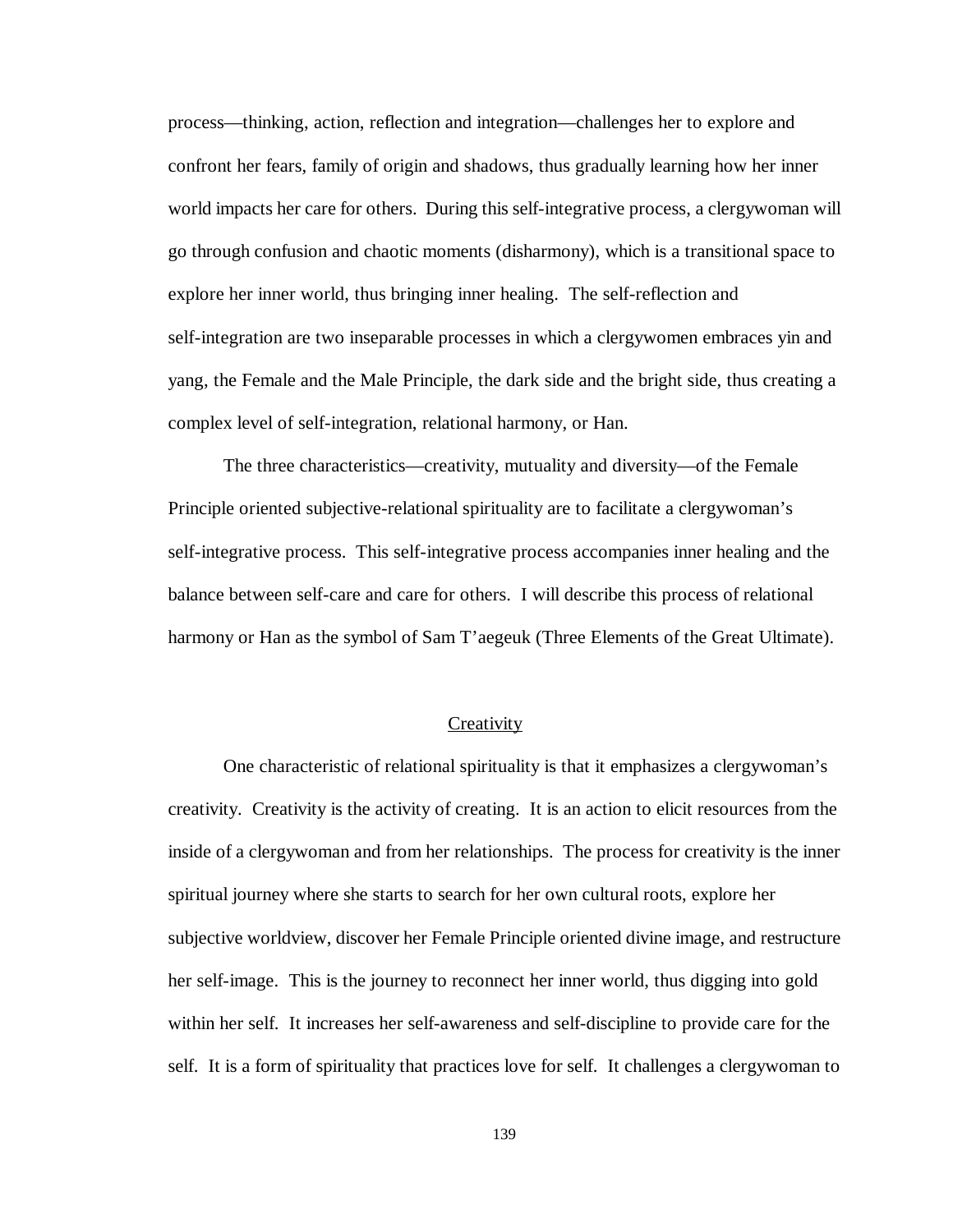have courage to transcend the status quo of self and to experience transformation of the self. I will call this form of self-creative spirituality "subjective" spirituality.

Under the Male Principle dominant clergymen's church leadership, a clergywoman developed the Male Principle oriented spirituality that represents a form of clergymen's spirituality or clergywomen's spirituality that follows the clergymen's spiritual experiences. It emphasizes care for others, focusing on empowering others' spirituality in separation from empowering a clergy's own spiritual growth. This Male Principle oriented spirituality derives from a fatherly model of pastoral care that neglects a clergywoman's unique pastoral and spiritual experiences.<sup>1</sup> In Research on Korean Pastoral Theology: Androgynous Model of Pastoral Care, Gui-Chun Lee, a Korean practical theologian, admits the negative impact of this model upon a clergywoman's self- growth. He continues that the fatherly model of pastoral care carries Confucianism into the Korean church that brings about ha-n (collective emotional feelings under oppression) in the unconscious mind of the Korean people who have the motherly religion of Shamanism. $2$ Under the Male Principle oriented pastoral care, a clergywoman often accepts the traditionally transmitted clergymen's Male Principle oriented spirituality that consolidates a Korean woman's feminine mystique— Samjongjido— in the Korean church.

Samjongjido has been a cultural myth that has formed a clergywoman's dependent spirituality as subordinate to a clergyman's pastoral leadership. In this dominant-subordinate spirituality, a clergywoman cannot create her own subjective spirituality from the perspective of a woman's spiritual experience. Martha Long Ice states

 $\overline{a}$ 

<sup>&</sup>lt;sup>1</sup> Gui-chun Lee, 203.

 $<sup>2</sup>$  Ibid.</sup>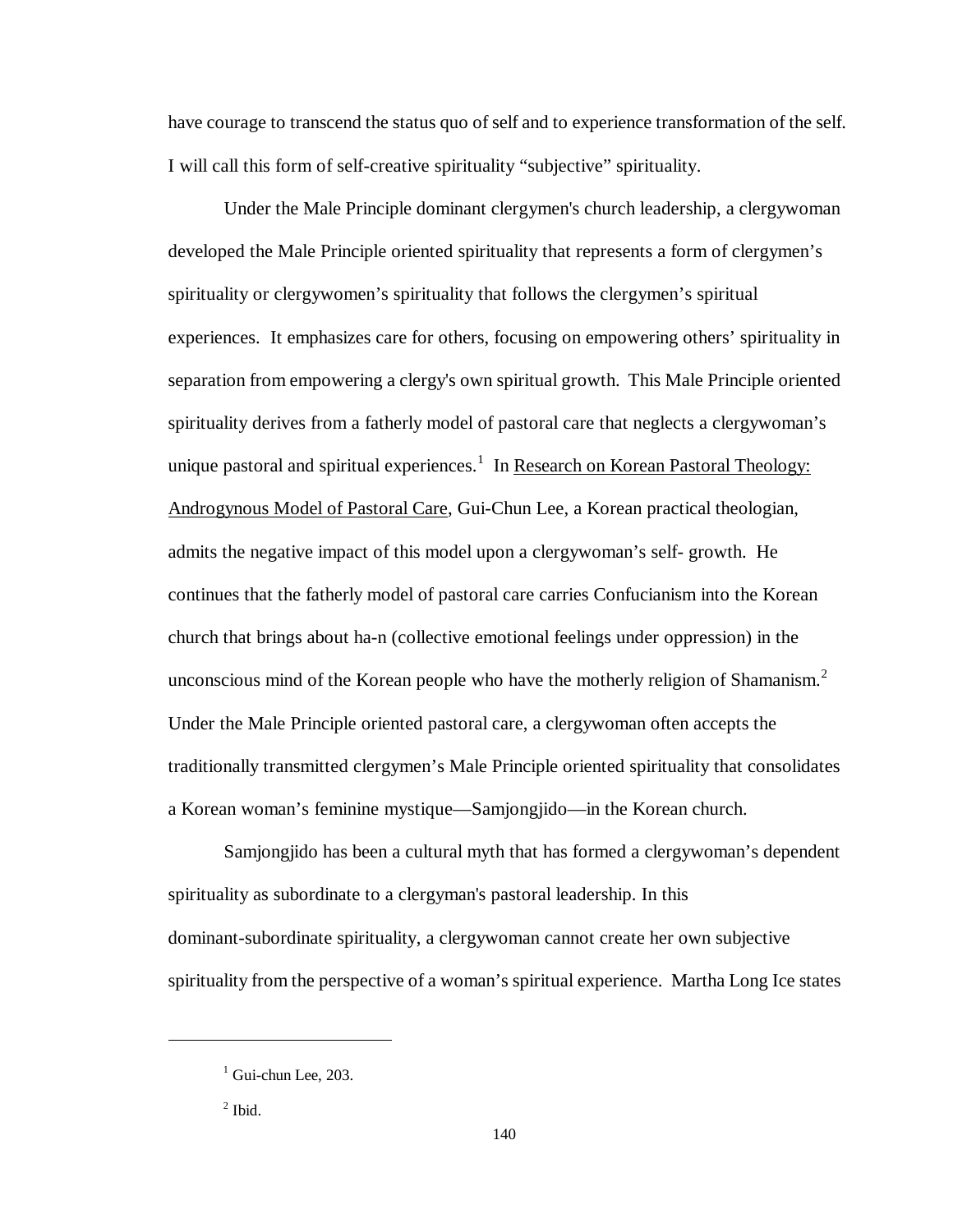the danger of the dominant-subordinate relationship among clergy whose dichotomous relationship is a socially mal-adaptive one, for valuable personal resources and flexibility are lost. Dominant-subordinate relationships deny possibilities for enhancing confidence, trust and autonomy, thus are also psychologically destructive. As they create racial, economic, national and sexual conflict, dominant-subordinate relationships are also politically dangerous and spiritually stifling.<sup>3</sup> In this subordinate spirituality, the Male Principle oriented spirituality stifles a clergywoman's wisdom, insights, and spiritual gifts from developing her own unique subjective spirituality.

A clergywoman's subjective spirituality requires her to get out of a rigid religious belief that is developed on the Male Principle oriented spirituality. In the poem, "The Song of the Bird", Anthony De Mello warns of the danger of rigid religious believes. In the story, "The Devil and His Friend", he introduces how rigid religious belief prevents a way for others to move toward the Truth. The story begins with a conversation between the devil and a friend. Both were walking together on a stroll when along the way a man ahead of them scooped down and picked up something. The friend was curious of what that man found on the road and asked the devil. The devil responded to him that it was a piece of Truth. Then the friend asked the devil whether that didn't disturb him. The devil said that it didn't because the man would make an entire religious belief out of just on small piece of Truth. $4$ 

In the story De Mello gives an insight to a Korean clergywoman that a religious belief is a signpost pointing a way to the Truth but is not the Truth itself. When a person

<sup>&</sup>lt;sup>3</sup> Martha Long Ice, Clergy Women and Their Worldviews: Calling for a New Age World (New York: Praeger, 1987), 176.

<sup>&</sup>lt;sup>4</sup> De Mello, *The Song of the Bird* (Anand, India: Guijarat Sahitya Prakash, 1982), 46-47.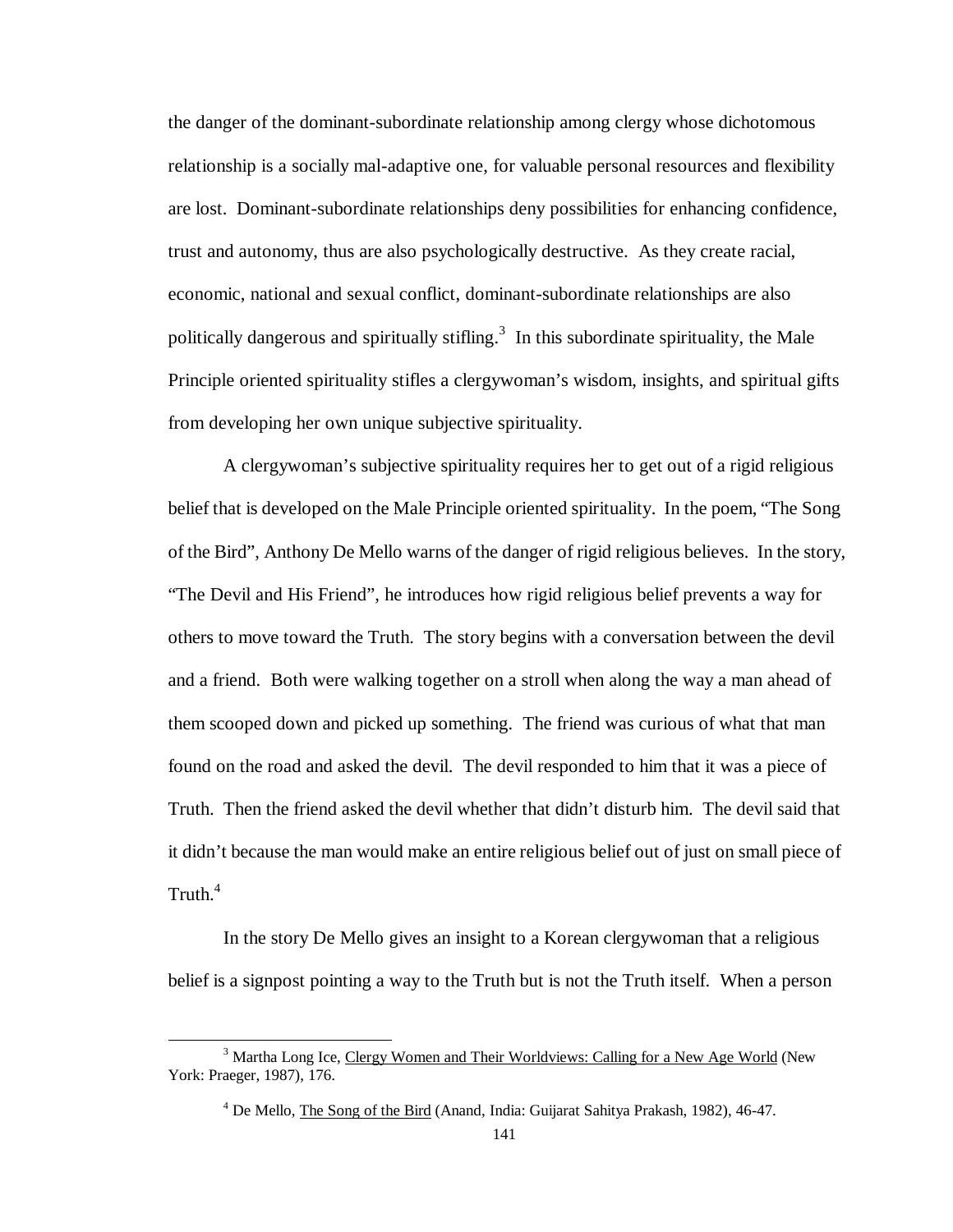clings tenaciously to the signpost and believes that he or she already possesses the truth this false feeling prevents others from moving towards the Truth, according to De Mello.<sup>5</sup> A fixed form of religious belief is a danger to a clergywoman to find the Truth.

The journey to find the Truth requires developing a clergywoman's subjective spirituality. De Mello indicates in his poem, "True Spirituality", that true spirituality succeeds only when it brings to a person inner transformation and when it functions for the individual beyond simple application of traditional methods handed down by masters. Since the individual is changing, spirituality has to be changed according to the individual's need. The master in the poem, "True Spirituality", ends with the statement that "what was Spirituality once is Spirituality no more." A generalized form of spirituality can neither bring inner transformation of a clergywoman nor respond to her need and those who receive her care in the ministry.

Likewise, a clergywoman's subjective spirituality does not pursue a generalized spirituality handed down from the experiences of clergymen or traditions. The subordinate spiritual state of a clergywoman does not allow her to explore her inner world, to exercise her own freedom and her creativity for developing a subjective spirituality that fits her own self-care in the midst of care for others. She remains under the Male Principle oriented spirituality until she values her experiences, claims her voice, and practices her spirituality.

Under the subordinate spirituality, a clergywoman devalues herself. In Women in Travail and Transition: A New Pastoral Care, Glaz and Moessner explain that a

 $\overline{a}$ 

<sup>5</sup> Ibid.

<sup>6</sup> Ibid., 12-13.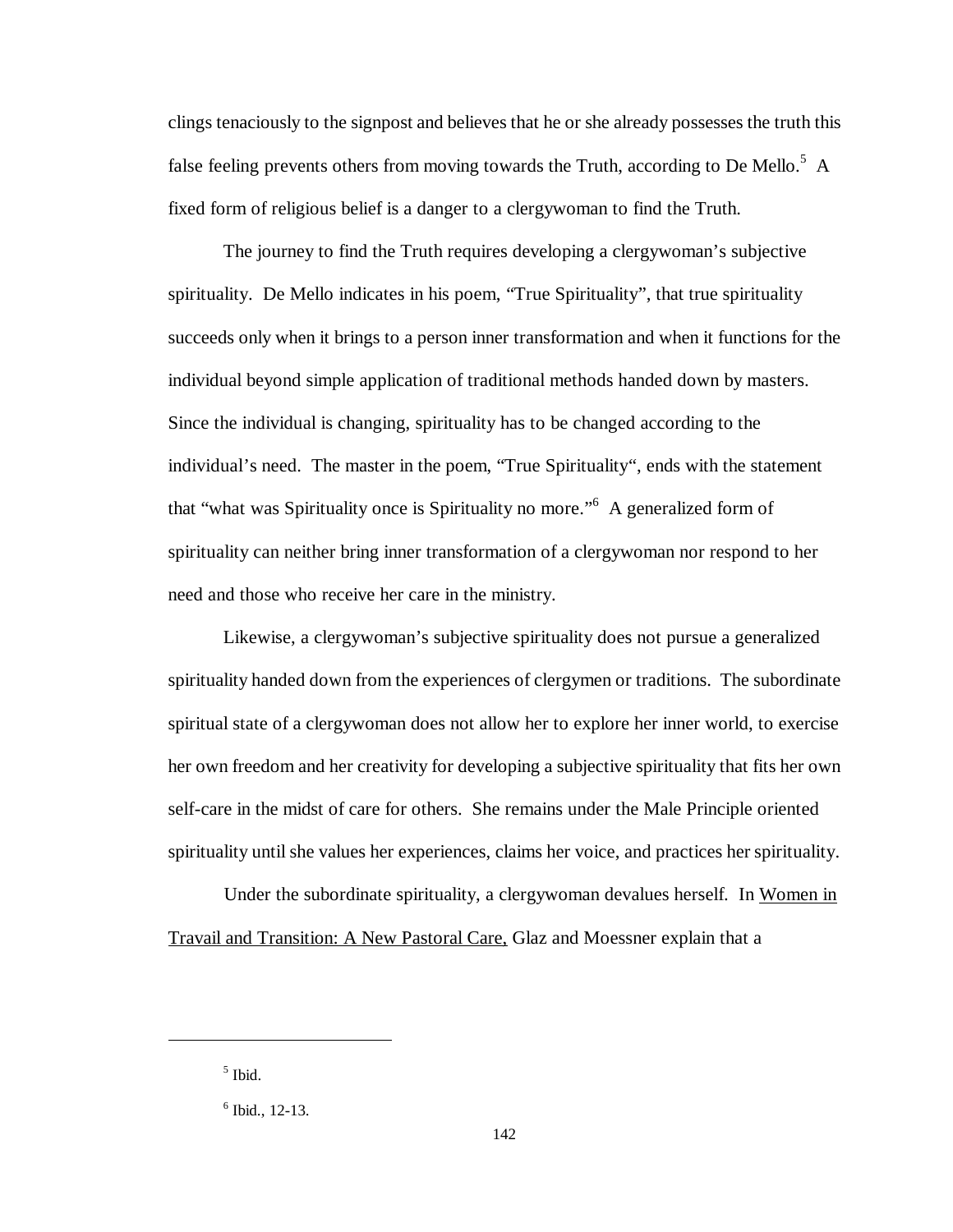clergywoman experiences the spirit of self-devalued "professional narcissism."<sup>7</sup>

According to Glaz and Moessner, professional narcissism is composed of grandiosity and devaluation. When a clergyman over-identifies his power with divine power and authority, he may do so in order to defend ministry as utterly important (grandiosity). On the other hand, a clergywoman disavows her potential impact on others and considers her ministry as having no value (devaluation). She loses the authentic sense of the significance of her pastoral work. She experiences self-devaluation about her unique ministry.<sup>8</sup> In this self-devaluation, a clergywoman dismisses her spiritual power and her pastoral authority. She does not learn how to exercise her own freedom and spiritual strengths to empower her self and her ministry.

A clergywoman's continuous spiritual growth is secondary in the model of the Male Principle oriented spirituality. In the Male Principle oriented spirituality, a clergywoman remains the object in separation from her inner spiritual journey. At the same time, this separation develops Martin Buber's concept of an I-It relationship rather than an I-Thou relationship between a clergywoman and her inner world. A clergywoman needs to reconnect with her inner world in order to create her own spirituality from the Female Principle oriented relational worldview, divine image and self image.

In order to develop a subjective spirituality, a clergywoman needs continuous self-reflection. Self-reflection is a form of self-examination to elicit her self-creative power. Marjorie Suchocki acknowledges that a woman has her own "self-creative power." She defines it as the ability to integrate all influences in terms of what one wills to be.

<sup>7</sup> Maxine Glaz and Jeanne Moessner, Women in Travail and Transition: A New Pastoral Care (Minneapolis: Fortress Press, 1991), 187-90.

<sup>8</sup> Ibid.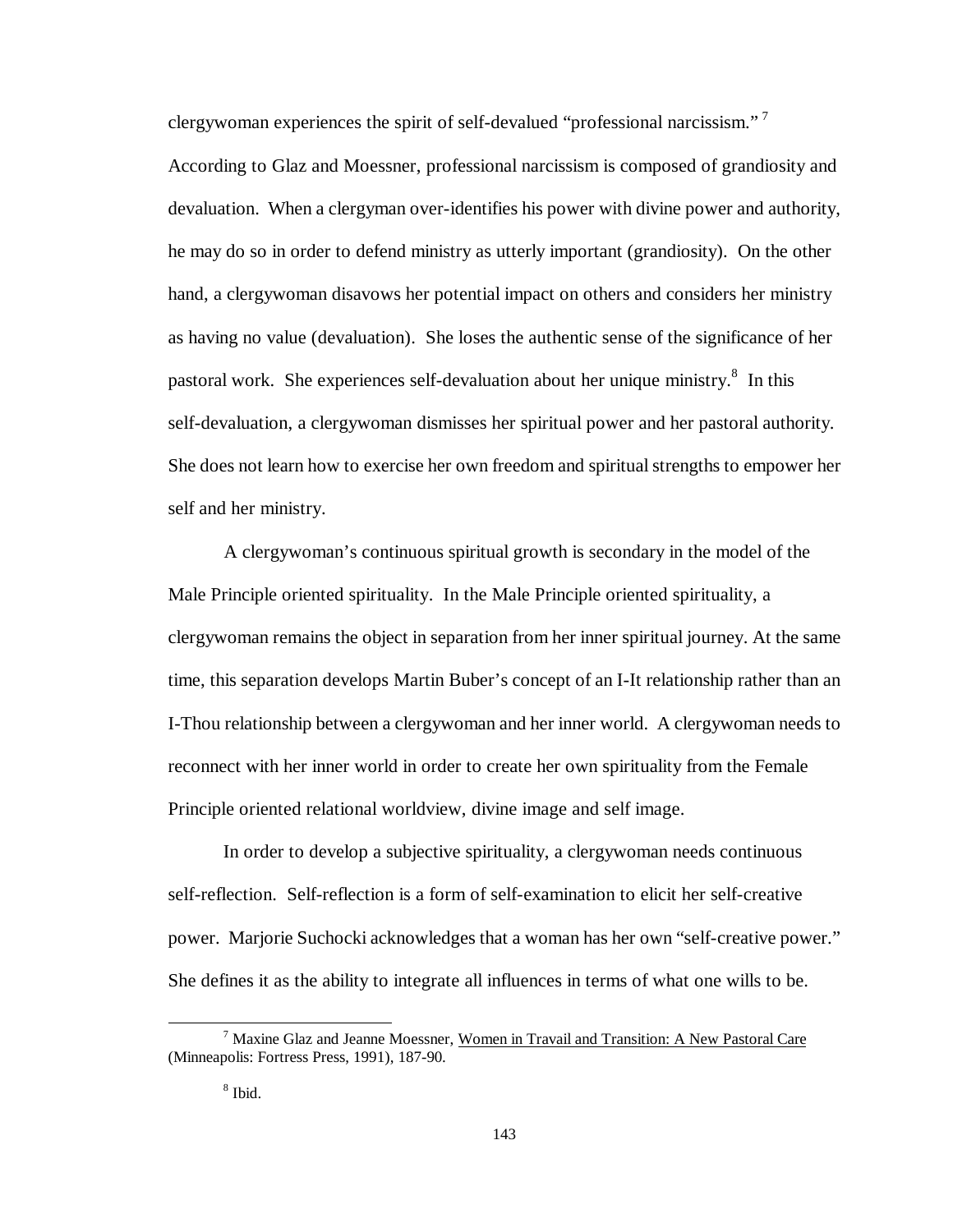Suchocki asserts that "the possibilities of women's nature are limited to the power of self-creativity under the patriarchal society's restrictions. However, that is not based upon a woman's nature."<sup>9</sup> A clergywoman has inherent self-creative power.

She needs to dig into her self-creative power that is buried under the Male Principle oriented spirituality. A clergywoman's subjective spirituality is deeply connected with her culturally handed down archetype. Komne in the Tangun myth manifests an archetypal spirit of the Female Principle. The archetype of the Female Principle does not confine herself into self-limitations. Rather, Komne exercised her self-creative power for self-transformation, that is, to transcend her status as a bear to become a noble woman. She stayed in the dark cave eating mugwort and garlic to be born as an earthly goddess. It was a self-transformation. Her self-transformation included moments of darkness and chaos. Cave and darkness are the transforming space where a she-bear transforms her self into a new being/becoming. An archetypal image of Komne is a cultural archetype that values the rebirth of the Female Principle. A clergywoman's connection with her cultural roots of the spirit of the Female Principle challenges her to elicit her self-creative power for self-transformation.

This self-reflection is a channel through which a clergywoman can learn how to utilize her inner resources to claim her uniqueness in the Female Principle. The CPE program provides time for self-reflection for the chaplain to make connection with her inner world. In order to demonstrate how the CPE program helps a clergywoman to connect with her inner world, I will include a verbatim from my own CPE experience. In this verbatim I report how I came to realize my own dark side. Below is a case in the form

 $\overline{a}$ 

<sup>&</sup>lt;sup>9</sup> Suchocki, Fall to Violence, 79-80.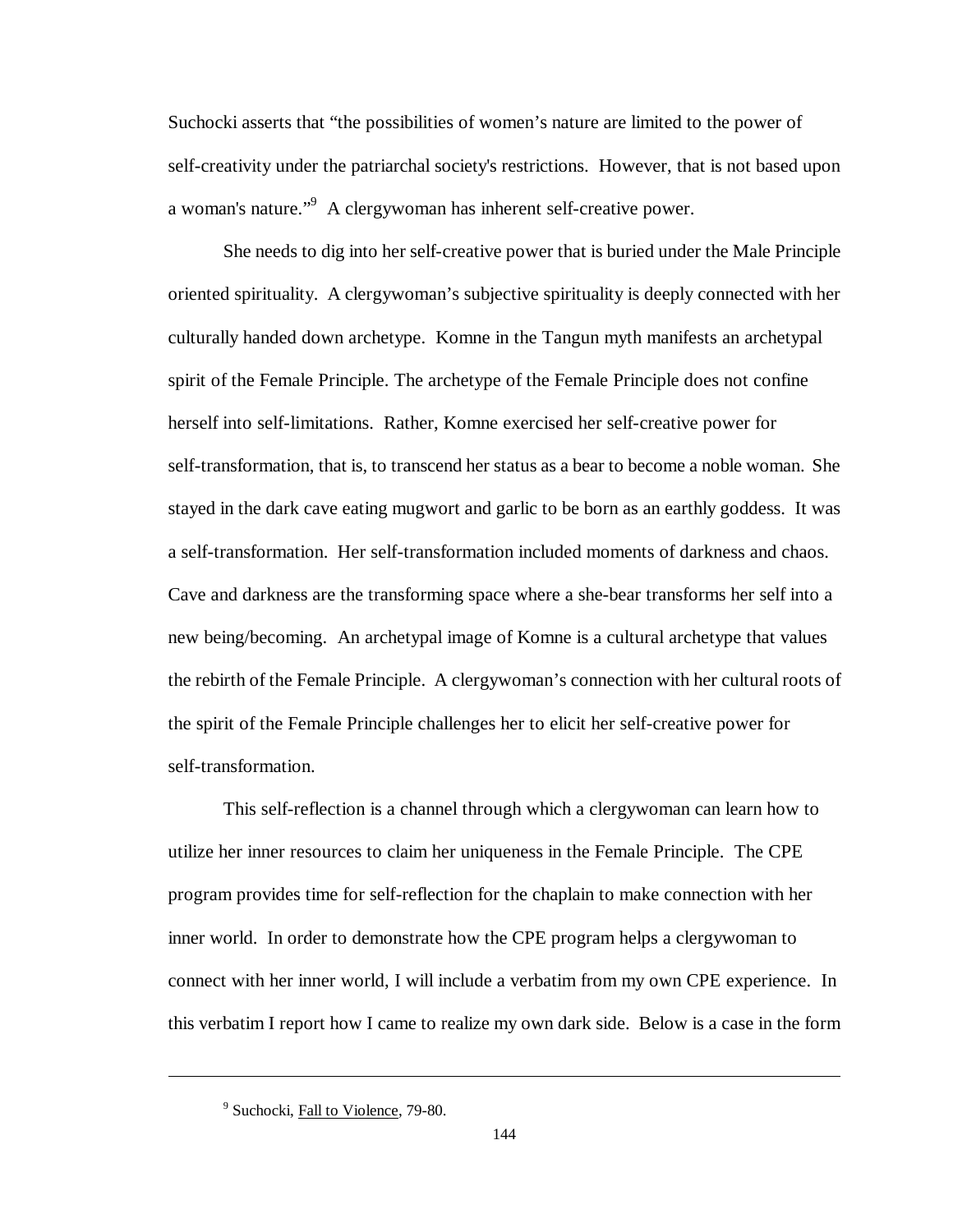of verbatim demonstrating that self-reflection is an essential process in the development of a clergywoman's subjective spirituality in the process of embracing her yin and dark and shadow self.

#### Verbatim Vignette

Description: B. is an 81-year old Caucasian man. He was admitted to the hospice unit due to brain cancer. Whenever I visited the hospice unit, he always wore a cap and sat on the chair by the bedside. Whenever I tried to visit him, he was with a nurse. At this visit, he was also with a nurse. I could not pass by him anymore and entered his room. The nurse was almost finished with the treatment and soon left. He was sitting in a wheelchair, looking toward the wall.

C: Chaplain B: Patient N: Nurse

C1 Hi, B. I am K., the chaplain on this unit. How are you today?

- B1 Fine. Can you see the bird in the corner of the table?
- C2 (I looked around, but could not see the bird.) I can't see it.
- B2 Your eyes are not good. You need to wear glasses. (I was confused at his statement. I could not see the bird.)
- C3 Maybe (in a small voice). My eyesight is not good.
- B3 Can you pull that table towards me?
- C4 This table?
- B4 Yes. (I pulled the table towards him. He grabbed a piece of bread and biscuit on the table.) I like green. (He pulled a green sponge that was attached onto the side of the bed and tried to put it on his knee)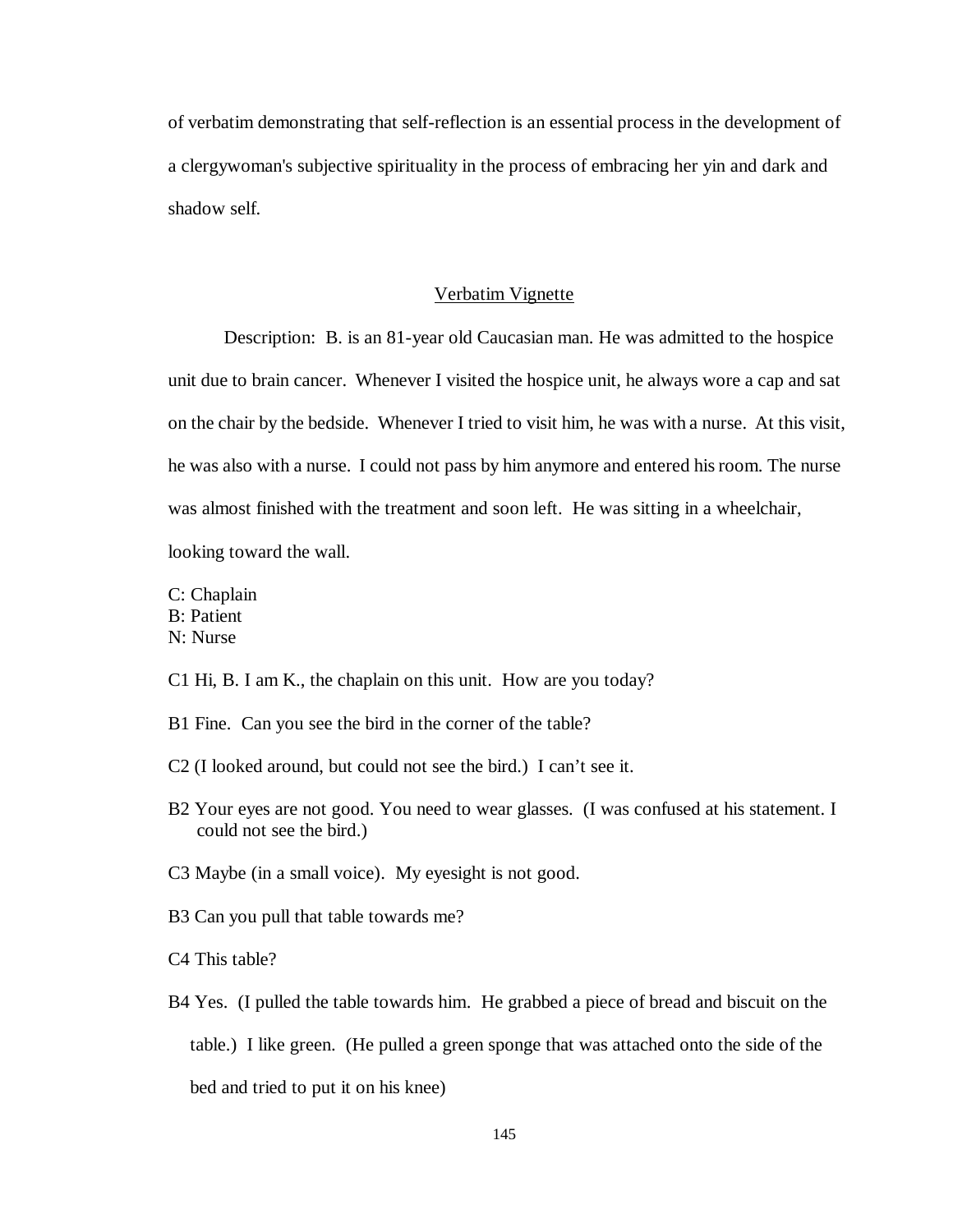- C5 I also like the color green. (He tried to pull the green sponge and to put the bread inside of the strap.) What are you doing?
- B5 I am trying to catch a bird.
- C6 Oh, you are trying to get the food to catch the bird?
- B6 Yes, I want to turn this green into the red and blue.
- C7 You are like a magician.
- B7 I'd like a bird.
- C8 (Curiosity stirred up within me.) Why would you like a bird?
- B8 A bird has beautiful colors. I like colors. (I felt sad that his room is all white except a light green color that was attached on his bed-side.) Can you move this chair six inches?
- C9 Yes. (I moved it about 6 inches). Is it o.k.?
- B9 (He is trying to pull out green color thing toward his knee.) Can you move another six inches? (His behavior was gradually confusing me. I thought that I should have read his chart before I came to his room. For a second I assumed that he might have a mental problem. I didn't know what to do nor how to respond to his request. His chair is already at the near corner of the wall.)
- C10 Can you wait a minute for me? We may need the nurse's help. (I ran way emotionally because I felt lost. I also saw the floor was wet with his spilt water. I felt that I really needed help from his nurse. The nurse was busy with writing the chart. I waited until she finished it. She was looking at me.)
- C12 Hi, I am the chaplain on this unit. I want to know about your patient. I wonder whether he has some mental problem.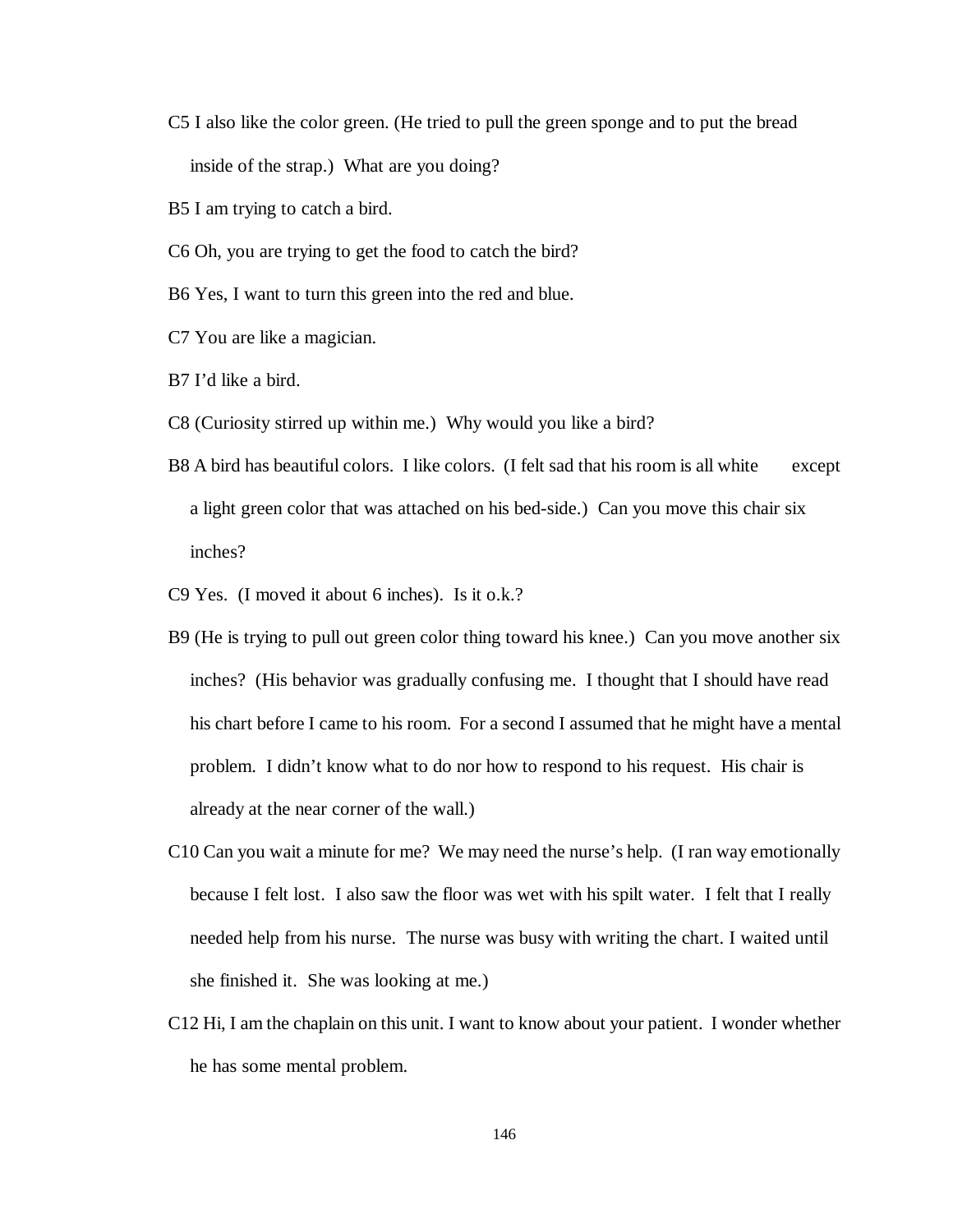- N1 (The nurse just looked at me and then kept writing.) I heard that he was not disoriented. I just got here. I don't know about him.
- C13 (I felt aloof and even chilly from her unemotional response. I ran away again emotionally from her.) Thank you. He may need your help.
- N2 (Walking into his room and pulling back his chair to the center of the room.) You cannot move your chair, B. Then I cannot see you. (She was cleaning the wet floor and left.)
- C14 (I didn't know what to do, but could not leave him.) Are you o.k. now?
- B10 Can you see the cacaruchi? (I could not understand the word and just wrote it.)
- C15 I do not understand what it means. I came from Korea. I do not understand it.
- B11 Oh, how is Korea?
- C16 (I was surprised at his question because I didn't know what to say. I felt I was disoriented.) Do you know Korea?
- B12 I was in Korea.
- C17 (I was confused again.)
- C18 Where were you in Korea?
- B13 Seoul and Arang. (I was surprised at this correct pronunciation. I felt sorry that I had doubt on him.) I visited in the 1950s.
- C19 Were you a soldier? You came to Korea for Korean war? (My gratitude was surging from the bottom of my heart.)
- B14 Yes. How is Korea?
- C20 (I was released from his real visitation.) Korea is o.k.
- B15 Do you see the bird?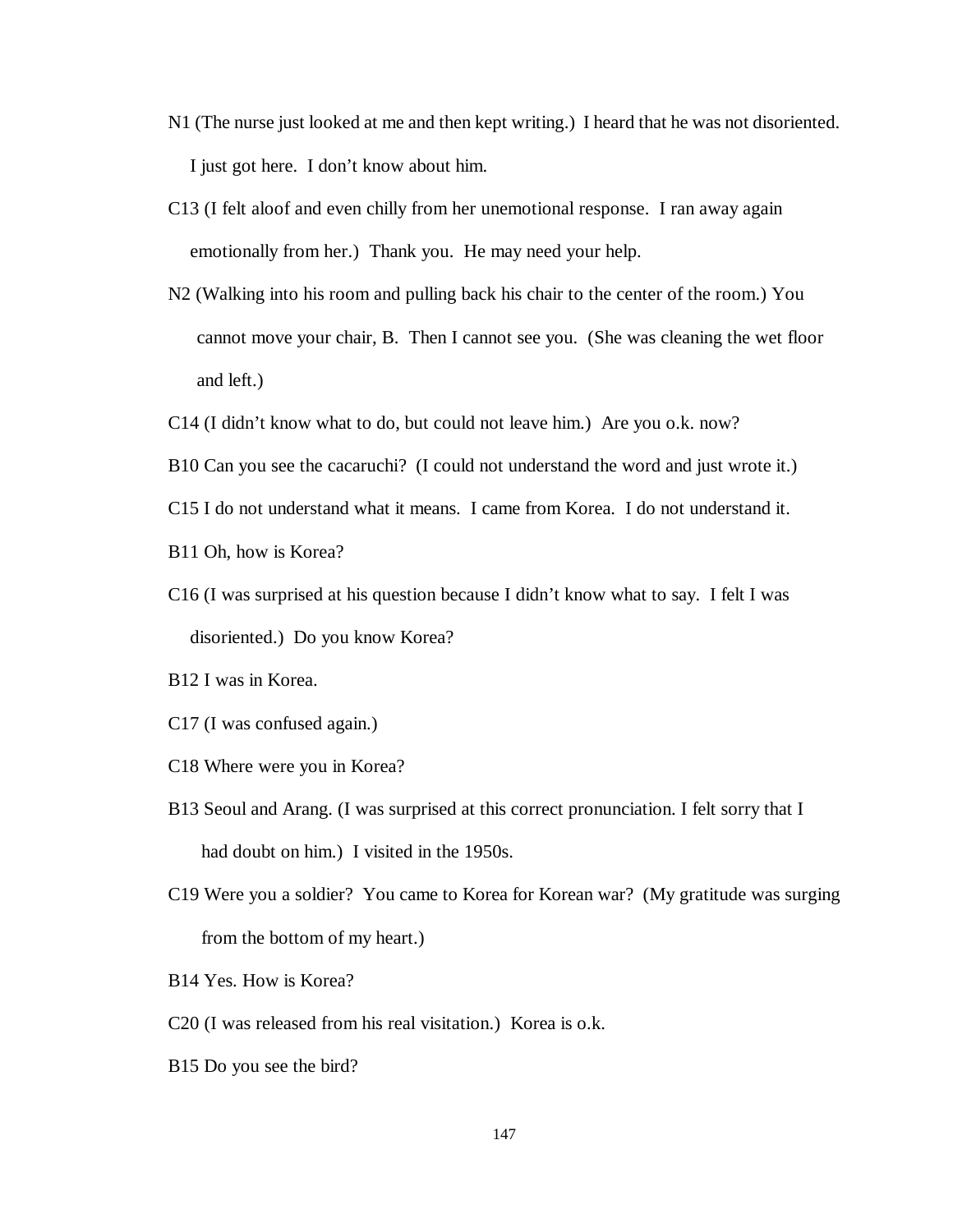C21 Yes, I can see.

- B16 How do you see?
- C22 I can see it in my heart.
- B17 (He looked up and smiled at me.)
- C23 Are you trying to catch a bird?
- B18 Yes. (He grabbed the green thing again and pulled it toward his knee and opened each strap.) There is no bird. It is not successful today. I cannot catch any bird.
- C24 Yes. (I thought that I needed to play with him to catch a bird, even it did not make sense to me.) You would like a green bird.
- B19 Yes. I want to have other birds with different colors. I want to turn the green color into red or blue.
- C25 Do you know how to make a bird with a piece of paper? (I thought that it might be a good idea to make a colorful bird with piece of paper and play with him and catch a bird.)
- B20 Yes. (Suddenly I could not hear his response anymore. H e was falling into asleep. His head was down. I had to leave the room. I walked out of his room after a silent prayer for him.) This pastoral visitation to B. offered me an opportunity to reflect on my emotional and physical reaction to unfamiliar situations or unexpected response from a patient or a nurse. The self-reflection was made in a verbatim analysis format that is used in the CPE program to get feedback from my CPE supervisor and group members during my CPE training at Queen's Medical Center in Honolulu.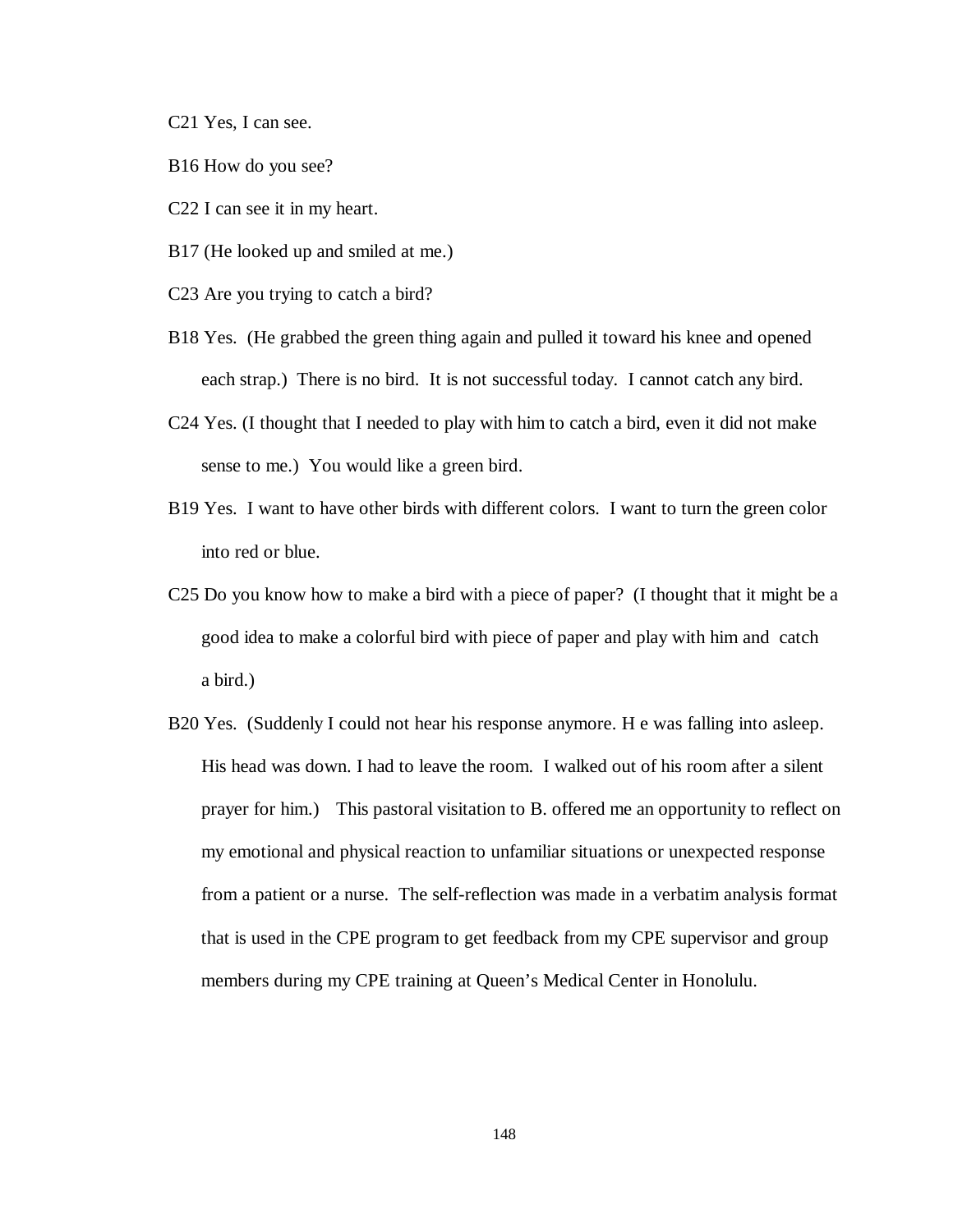# $Analysis<sup>10</sup>$

 $\overline{a}$ 

1. Holistic Assessment (Physical, psychological, family systems, psycho-social, ethnic /racial/cultural, and social issues.)

The patient looked very thin and weak. He could not hold his bread and tore the cover of the biscuit. Whenever I saw him he always wore some sort of cap. I assumed he might have undergone chemotherapy due to brain cancer. At first I thought he was disoriented, but very articulate. I didn't have any information about his family background or family support except that he was dispatched as a soldier to Korea during the Korean war.

2. Spiritual Assessment (Belief/meaning, vocation/obligations,

experience/emotions, courage/growth, ritual/practice, community, authority/guidance).<sup>11</sup>

The patient did not mention God or his belief system, but seemed to find his joy and fun in the midst of his sickness. He had courage to experience life force (Ki) in the midst of his sickness. He seemed to have his own ritual of playing with the bird. His community was the hospital staff, nurses and the chaplain. He also had his own authority as the lieutenant in the army when he commanded me to move this chair several times. I could feel his authority and respect for his life.

3. How did the Chaplain feel about the patient and/or the situation?

At first, I did not know how to approach the patient when he asked me whether or not I could see a bird. As I was gradually engaged in the conversation with him, I could

 $10$  I employed this format from the CPE education program offered by Pacific Health Ministry in Honolulu, Hawaii.

<sup>&</sup>lt;sup>11</sup> George Fitchett, Assessing Spiritual Needs: A Guide for Caregivers (Minneapolis: Augsburg Fortress Press, 1993).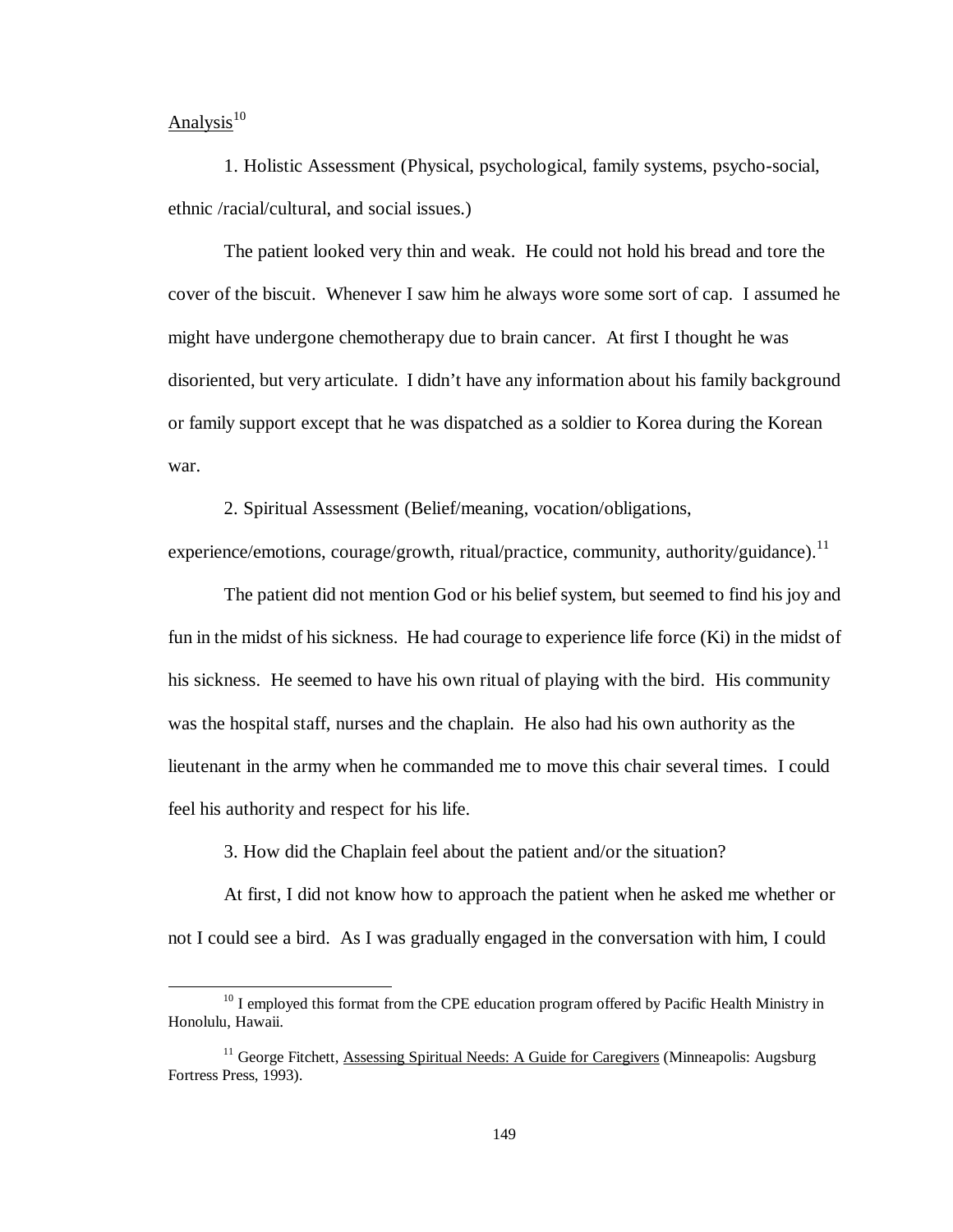understand his effort to play a game with a bird. That was his effort to find a way to express a bright side of his life during his sickness. He showed his desire to see colors through the bird game, which seemed to be his yearning to experience life force in the last stage of life. He experienced yang and yin in his reality. His yang side would be to experience life force through colors, enjoying fun time with the bird game. His yin side would be his brain cancer that sometimes disoriented his thinking process as a symptom of brain cancer. His worldview did not reject the yin side but accepted it as part of his reality. As I was gradually becoming aware of it, I played with his imagination with less confusion.

4. Are there unspoken or hidden dynamics that effect this interview? If so, what are they and how did they operate?

I was embarrassed at the patient's unexpected response or at the nurse's aloof feeling. My emotional and physical reaction to the unfamiliar or unexpected responses was to run away emotionally and physically. It seems to me that avoidance of the situation is my relational pattern. This seemed to be a shadow side of myself that disabled me to fully be engaged in the patient and the nurse.

5. How did the chaplain function and/or utilize the spiritual assessment in giving care?

I tried to understand the patient's strange behavior of catching a bird, but at the same time that unfamiliar situation raised my anxiety and made me want to avoid that embarrassing moment. As I gradually got to be engaged in the conversation with him, I could develop some emotional rapport with him and enjoy the playful moments with him. He responded to me with a smile as I released my anxiety and became who I am. I thought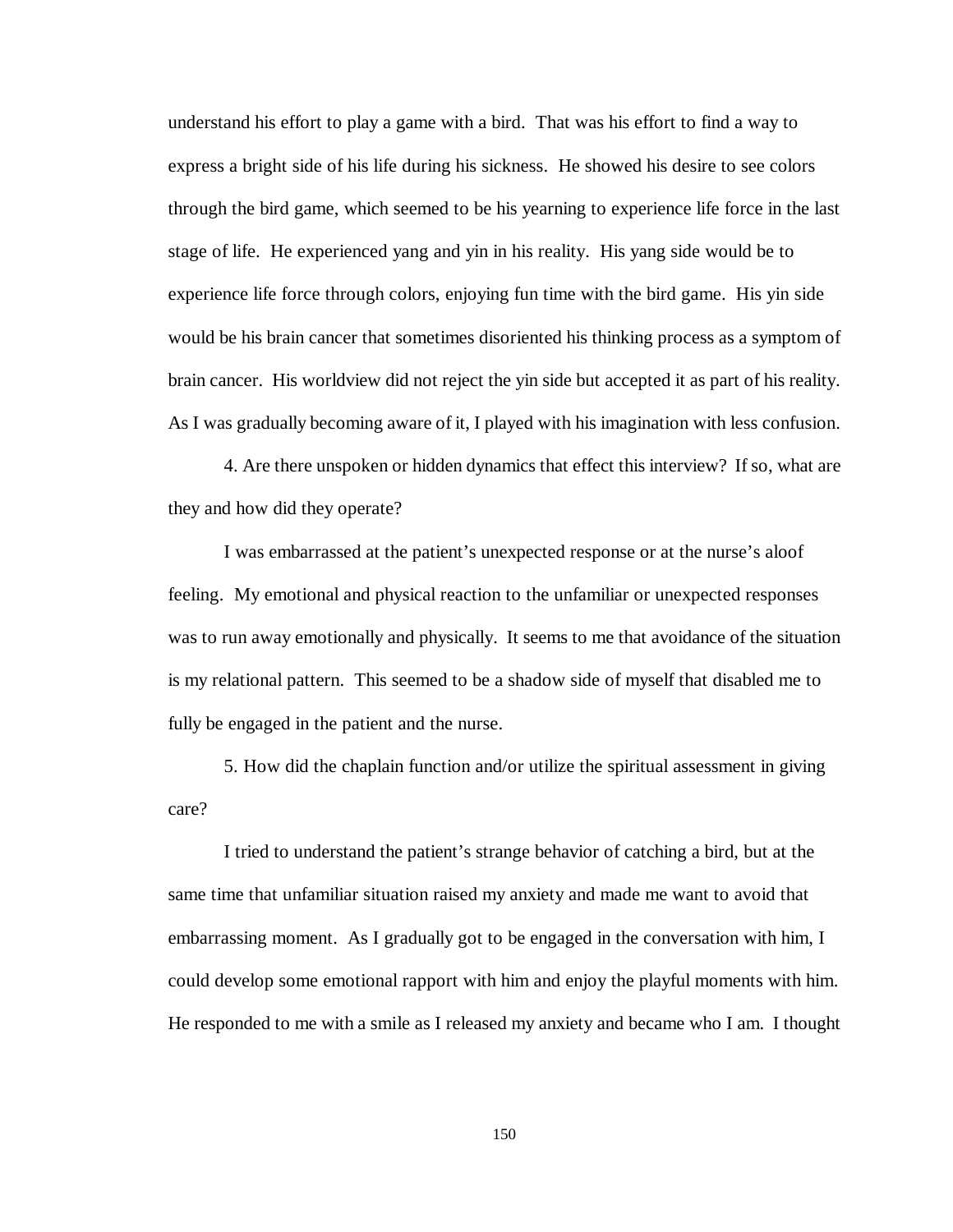that he was a wise man who tried to have fun in the midst of his painful condition. His struggle to experience life force through colors was the most touching moment.

6. What are the plans for continued care of follow-up?

I will join the round to learn about the patient's condition and will make follow-up visitations. I will make several birds with different colors of paper so that he can enjoy colors. I don't know whether this will be a good idea for him.

7. What did the chaplain learn about his: faith, religious understanding,

self-awareness, and care giving?

I had a divine experience as the patient struggled to see beautiful colors in the midst of his brain cancer. He was struggling to cultivate life force within himself under his limited condition: brain cancer. I understood that his struggle for experiencing life was a divine moment and divine experience for me. God is not a theological abstract concept but rather the immanent God reveals God's divine spirit in every moment of life, even in the most vulnerable moments. I saw the divine intervention through his struggle to enjoy colors and yearning for life. He manifested his dignity as a human being to the full extent in a most fragile, vulnerable, and weak condition of his last stage of life. I had a chance to value and accept the patient's limitation, weakness, and fragile aspects as a divine experience during this disharmonious moment.

8. Where does the chaplain want to focus the discussion with the consultation session with the peer group?

When the nurse showed aloofness or I experienced embarrassment, I tended to run away from those feelings either emotionally or physically. I would like to get feedback about my emotional pattern in order to deal with it in a positive way.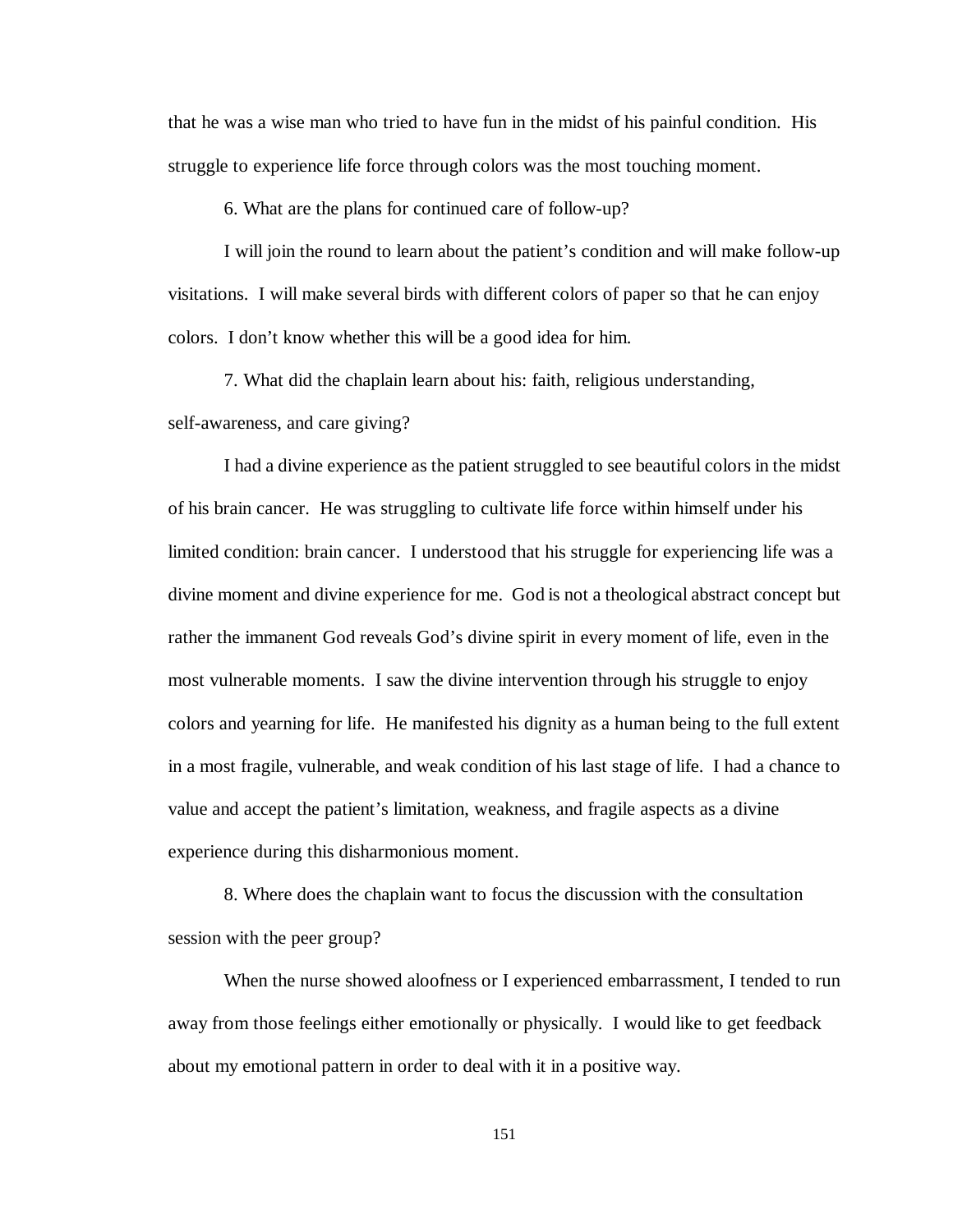This verbatim analysis enabled me to understand my physical-emotional response through self-reflection. At the same time, I could experience the divine spirit that works in the most vulnerable, fragile and limited situations. This divine intervention also accepted my vulnerable aspects— my emotional and physical avoiding pattern due to anxiety— as part of myself. The self-reflection also enabled me to discover the yin side and to value it as a transitional space to create wholeness. Yulgok's Female Principle (Ki) oriented subjective-relational worldview claims the uniqueness of the Female Principle. This subjective-relational worldview opens a new possibility so that a clergywoman values yin (the dark side) rather than devalues or excludes it.

In order to elicit self-creative power, a clergywoman's self-reflection is the prerequisite process to develop her creativity with her self-creative power. Spiritual autobiography<sup>12</sup> deals with personal issues for a clergy woman to examine her issues such as family of origin, grief, sex, money, and life purpose. It is a channel that enables a clergywoman to reconnect with her inner world. As a clergywoman re-members her archetypal cultural spirit, she learns how to utilize her self-creative power to empower herself. This self-nurturing and self-empowering spirituality leads her to become a subjective being/becoming who is aware of ontological relatedness with others and reaches out to her external world as a healer.

### Mutuality

A clergywoman's Female Principle oriented subjective spirituality also presupposes relatedness with others. In Yulgok's Li and Ki theory a subjective entity does

 $\overline{a}$ 

 $12$  William Clements, a pastoral care and counseling professor at Claremont School of Theology, was the first person to include spiritual autobiography as part of the CPE program.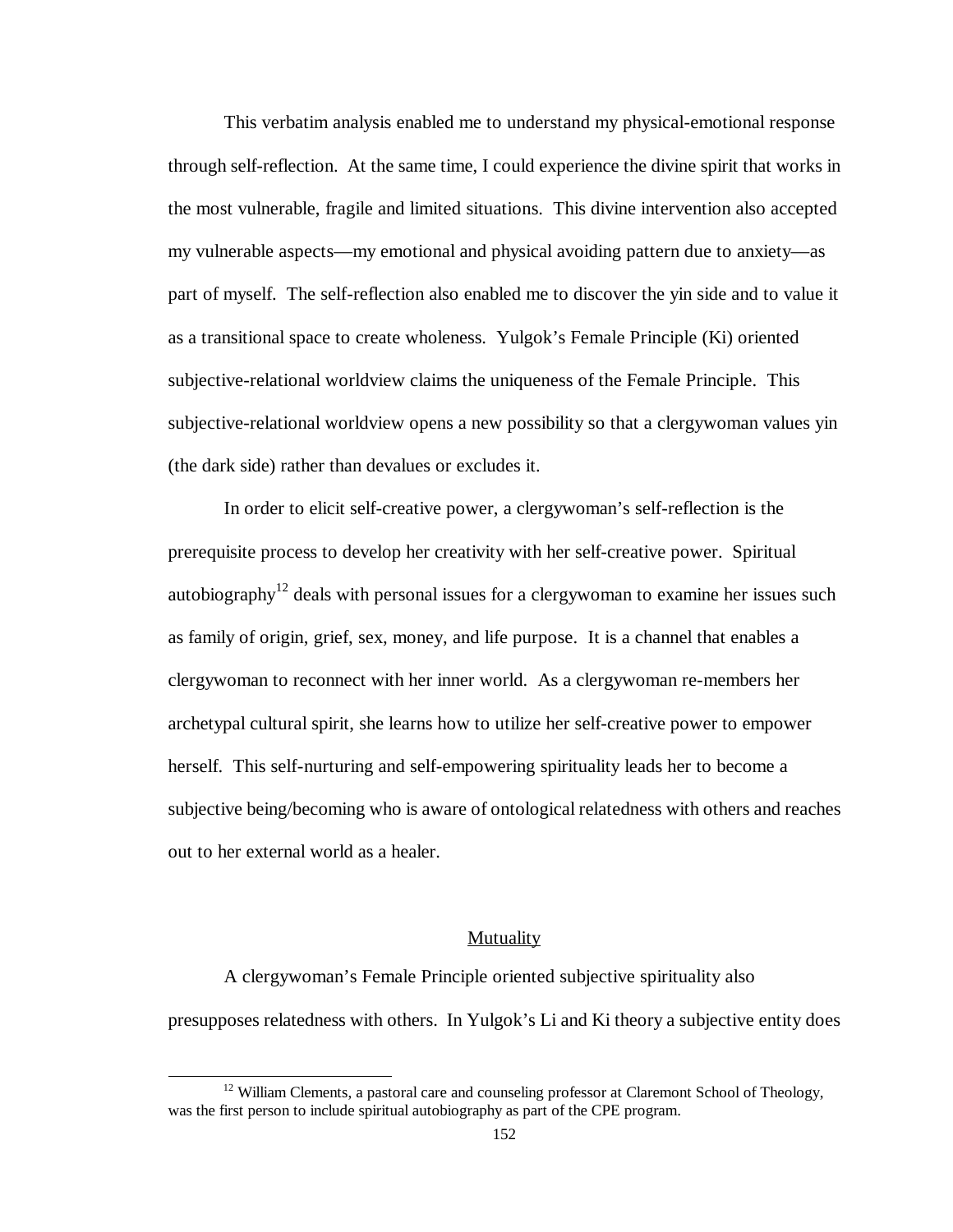not need to separate from other subjective entities. Rather, the subject presupposes ontological relatedness with other subjective entities. Yulgok emphasizes that Li and Ki are two-but-one. The Female Principle oriented subjective spirituality presupposes ontological relatedness with other entities.

A clergywoman's subjective-relational spirituality promotes spiritual growth for the self but also for others. In order to demonstrate this mutual growth in spirituality, I have included a verbatim from my own experiences.

# Verbatim Vignette

Background: The patient is a 61-year-old Japanese female, married, who has one daughter and one son. She is a Jehovah's Witness. She was admitted to the emergency room on April 28<sup>th</sup> because of intractable nausea and vomiting, with pain from ovarian cancer. She has endometrial carcinoma, with bony "metastasis" (the spread of cancer from its original site is called a metastasis) and lymphadenopathy (any disease of lymph glands) at the left groin and neck. She also has hypertension and status post appendectomy in May 1998. She had also total abdominal hysterectomy including bilateral "Salpingo-oophorectomy" (removal of a fallopian tube and ovary) in May 1998.

I visited her several times in response to her requests. The nurse explained to me that the patient could not sleep because of anxiety, and she expressed her wish to talk with the chaplain. She also requested the chaplain's daily visitation due to the severity of anxiety derived from her fears of death. When I visited her, the patient asked many questions about my spiritual journey and was impressed by it. Later she was transferred to the hospice unit.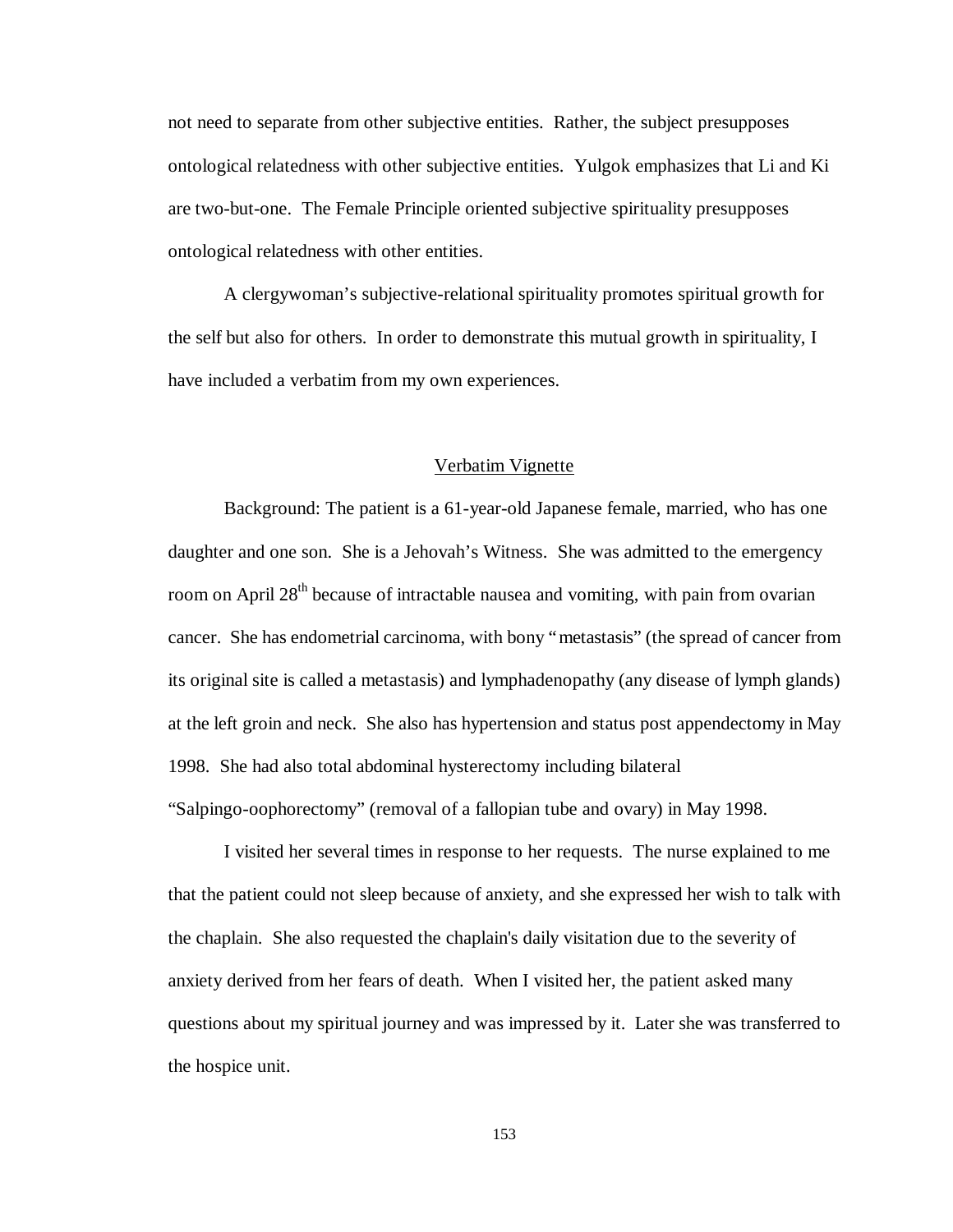# C: Chaplain M: Mother P: Patient

(When I entered the patient's room, several visitors and two hospice volunteers were with her. The patient introduced me to her mother and her church friends. All the visitors except the mother gave her hugs and left the room. One hospice volunteer recognized me as the chaplain and stated that she would like to have some food at the cafeteria while I was talking with the patient.)

- C1 P., how are you today? (She looked calm and peaceful, and at the same time, seemed to be excited over the visitation from her friends and hospice volunteers.)
- P1 I am happy. (She smiled at me. She did not look as anxious as during the last visitation.)
- C2 P, I am glad to hear that. What makes you happy today? (I could feel her happiness from her smile and calmness. I was curious about the cause of her mood change. I remembered the previous three visitations with her. She was so anxious that she could not continue conversation with me during these visitations. She kept asking questions of me or wrote down something on her black pad. This time, she looked calm. She did not write down our conversation on her black pad any more. She stated that visitations did not reduce her anxiety but prayer to God enabled her to feel peace during the night. She also expressed her gratitude to God and the visitors who gave her joy and comfort all day long. I also could feel the presence of God that is intervening in her life. It also touched my heart, empowered me, and refreshed my soul as I saw her positive cognitive, emotional, spiritual and behavioral change. I came back to reality again.)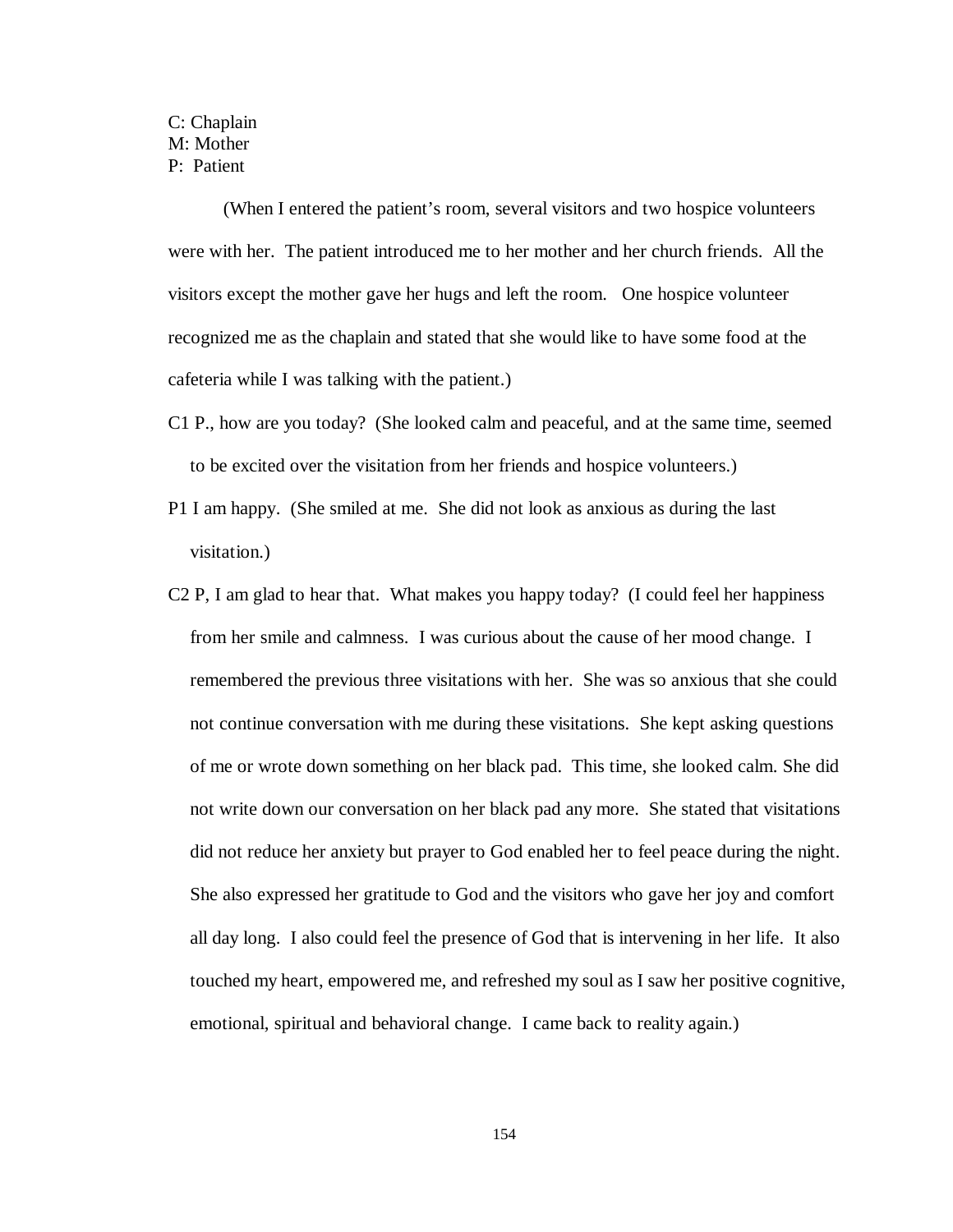- P2 Oh, I was really happy with the visitors. My friend visited me and read a poem to me. I knew that God loves me. God is holding me. I realized that I was calm and peaceful. My friends told me that a lot of church people are praying for me. That's why I can't be crazy (She seemed to be touched by her friends' prayers. She had tears in her eyes.) I felt crazy during the last several days. I don't write things on the black pad anymore. No need. Instead, I pray to God. Chaplain, thank you for your visitation again. Oh, I would like to introduce my mother to you. Mom, this is the chaplain, Park.
- C3 Hi, M. I heard about you from P. She loves your company.
- M1 Yes. (She smiled at me. She looked warm and healthy. She was busy with a telephone call.)
- P3 Chaplain, why don't you sit? (I drew up a chair and sat.) Look, I received so many gifts from my friends. Look at this teddy bear, and a basket full of different kinds of soap. (She held the basket and smelled it. She picked up a small size of soap and gave it to me.) Chaplain, this soap smells good. This is for you. I am glad to see you again. Mother, she lived in Boston.
- M2 Boston. (After finishing her conversation through the phone, she was sitting on the chair.)
- P4 Mother, she travels a lot. She has stayed in Hawaii for only six months. And then she will move to California again. (She looked and smiled at me.) She is such a courageous woman. I have never met a woman like her. She is only 39 years old. She travels all over and achieved a lot. She looks so young. She is the same age as K. (Her daughter.). I can't believe that K is taking care of me now. She gave me a hard time during her adolescence. Now she is helping me, Mom. (She began to show a picture album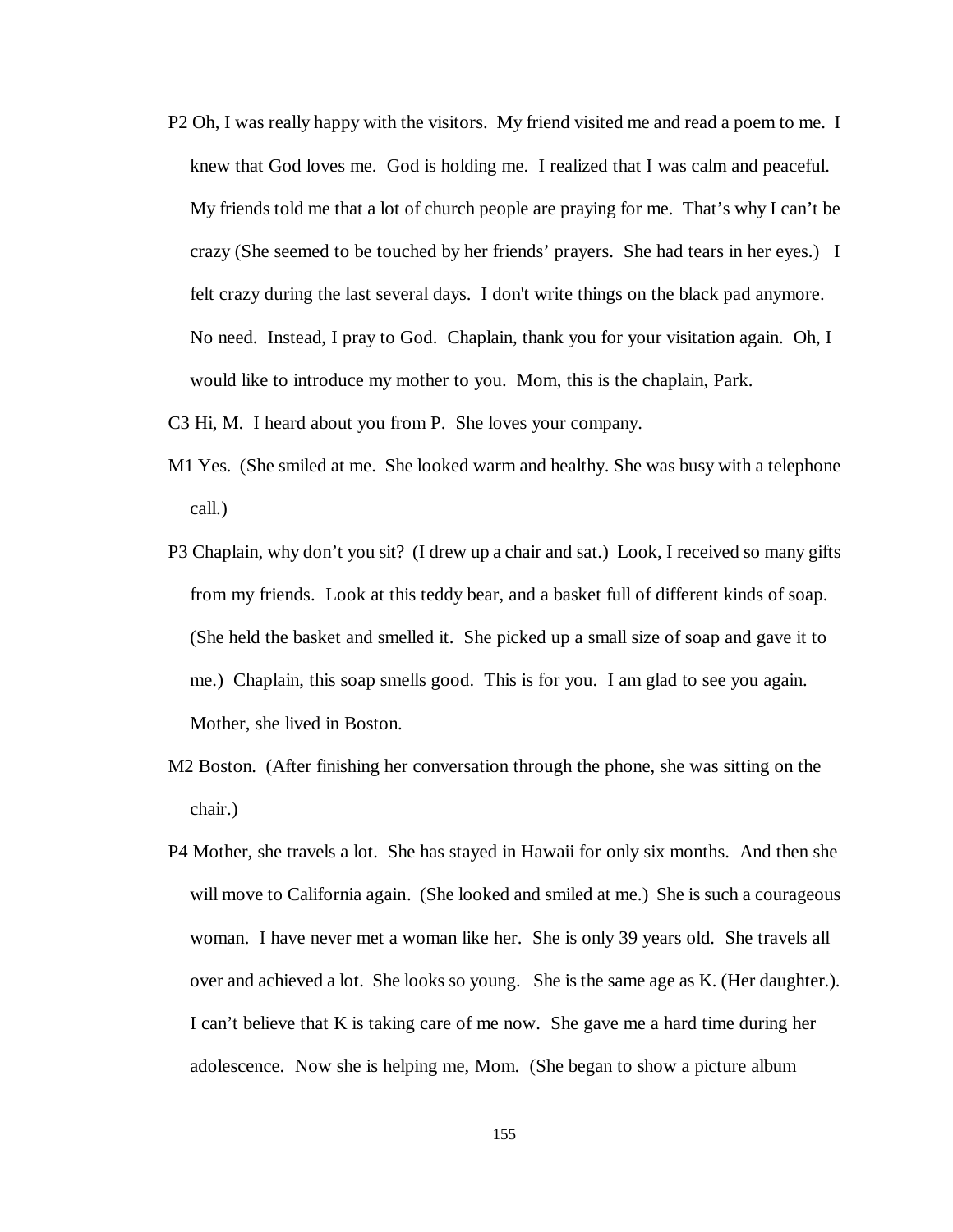including her first son and first grandson who live in Japan.) My son never gave me hard time. He was an easy-going one. He called me when he had his first son. He said, "Mom, my son is so precious to me. I can feel how precious I am to you. I appreciate you and Dad." Isn't this nice, chaplain? I felt happy when he said that it to me.

C4 Yes, your son is very appreciative.

- P5 Yes. I can't believe that he is already forty. Time flies. Mom, can you believe that?
- M3 Times flies. (She looked and smiled at me.) Enjoy your life. When I was young, my mother could not speak English at all. That is why I began to learn English. But I can speak Japanese a little bit. I can't write it.
- P5 Yes, time flies. Chaplain, your life is precious. Any kind of spiritual life is precious. (She seemed to be sad at that moment.) I always tried to think good things and happy things. That has helped me.
- C5 Yes. (I felt sad. I wondered whether she had really dealt with her immanent death. I talked with her doctor during an on-call night. The doctor stated that she might live for another four or five months. The family members also looked tired of providing a continuous care to her. She stated that her husband went home because he needed rest. She seemed to control her anxiety with prayer. The whole family tried to comfort her, but at the same time, I thought that she might not have time to grieve over her death in front of her family members.) I could see some change that took place within you. You seemed to be closer to God during this transition.
- P6 Yes, God always sends someone to comfort me. I feel a little drowsy because of the pain medication. Please understand me.
- C6 I do. If you don't mind, I would like to pray for your before leaving.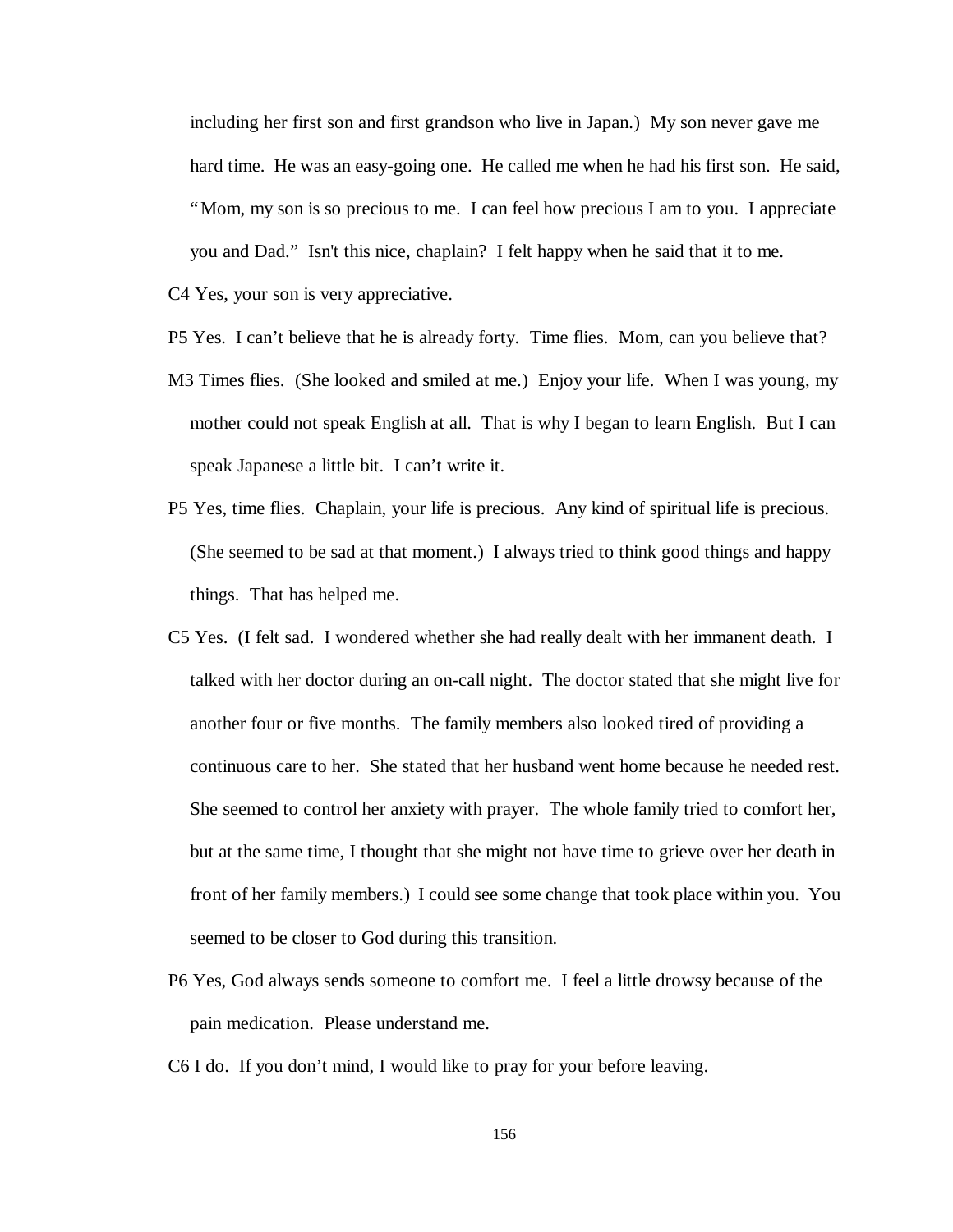P7 Please. Any kind of prayer is helpful.

C7 God, we remember you. I am very glad that P has peace and calmness during her transitional time. We give thanks that you answered her prayer and walked with her. She feels your presence in the midst of her struggle. Lord, please give her your strength and your peace so that she can go through this time with your help. We also pray for her family members and friends. Please hold them into your care so that they can provide continuous care to her. We also ask your special presence with the doctors, nurses, and staff so that they can shine forth your healing. Please be with her and walk with her during her journey. I pray in Jesus' name.

P8 (Holding my hand.) Thank you, chaplain, for dropping by me again.

M4 Thank you chaplain.

C8 I will drop by again, P. Take care.

 The self-reflection on this verbatim gave me an insight that a mutual spiritual growth can takes place whenever there is an I-thou encounter between the caregiver and care-receiver. The following self-reflection on the verbatim also follows a verbatim analysis format, though a different one.

# Analysis $13$

 $\overline{a}$ 

1. What in the dialogue with this person raised your curiosity and got your attention?

The patient often expressed her anxiety but seldom focused on her own issues. Rather, she asked me many questions, in particular, my own cross-cultural journey as a

<sup>&</sup>lt;sup>13</sup> This CPE analysis format was developed by Mica Togami, my former CPE supervisor at Queen's Medical Center in Hawaii.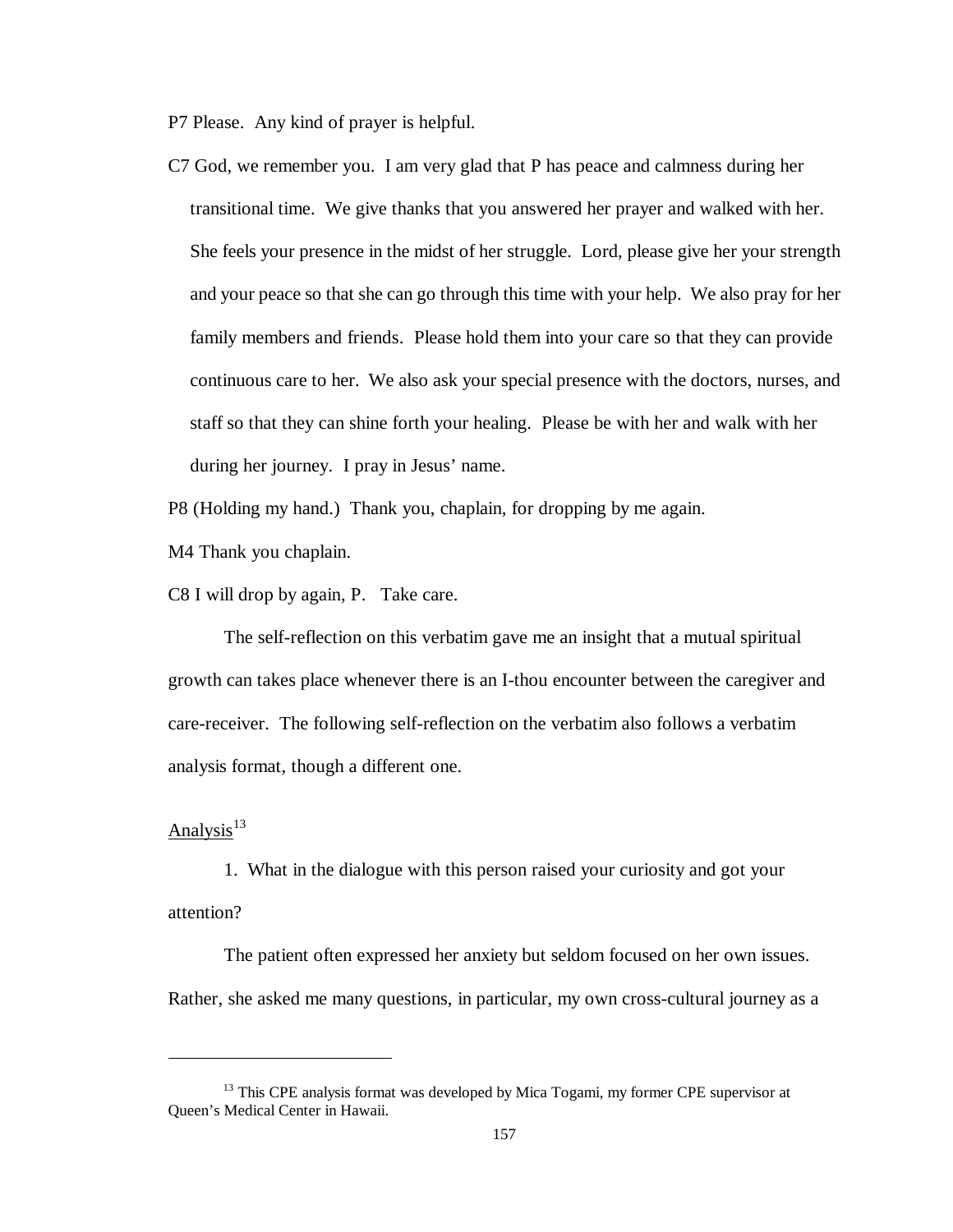single woman. She also focused on me rather than herself during the visitation except sharing her faith in God and her personal prayer life.

2. "Imagine the real" for this person. Imagine concretely what this person is wishing, feeling, perceiving and thinking.

I felt that it would be hard for her to face a sudden death. She expressed her fear, sadness, anxiety, agitation and restlessness during previous visitations. To the contrary she seemed to be calm and peaceful, but still holding her deep sadness. I felt that she might need to express her own sadness over her immanent death. She showed respect for my cross-cultural journey as a single woman that she often said, "It is amazing." I also could feel that she looked regretful about her life. She also expressed her wish to be closer to God than before. At the same time, I got the feeling that she avoided her dying and grieving over her death.

3. What gets evoked out of you from "imaging the real?"

I remembered chaotic moments of my life during which I could not understand the divine will. The way to deal with that anxiety was sharing or crying. Whenever chaos overwhelms me, I often share my feeling and thinking with a friend. Talking with a friend has been helpful. Crying is another way to vent anxiety.

4. How does this relate to your understanding of pastoral care? Does any story (Biblical, mythical, etc.) come to your mind? Was your faith challenged or deepened? If so, how?

I understood that pastoral care is to provide pastoral presence and care to the patient. The relationship with the patient also refreshed my soul when she reduced her anxiety with prayers. Whenever I visited her and listened to her story of struggling, I often experienced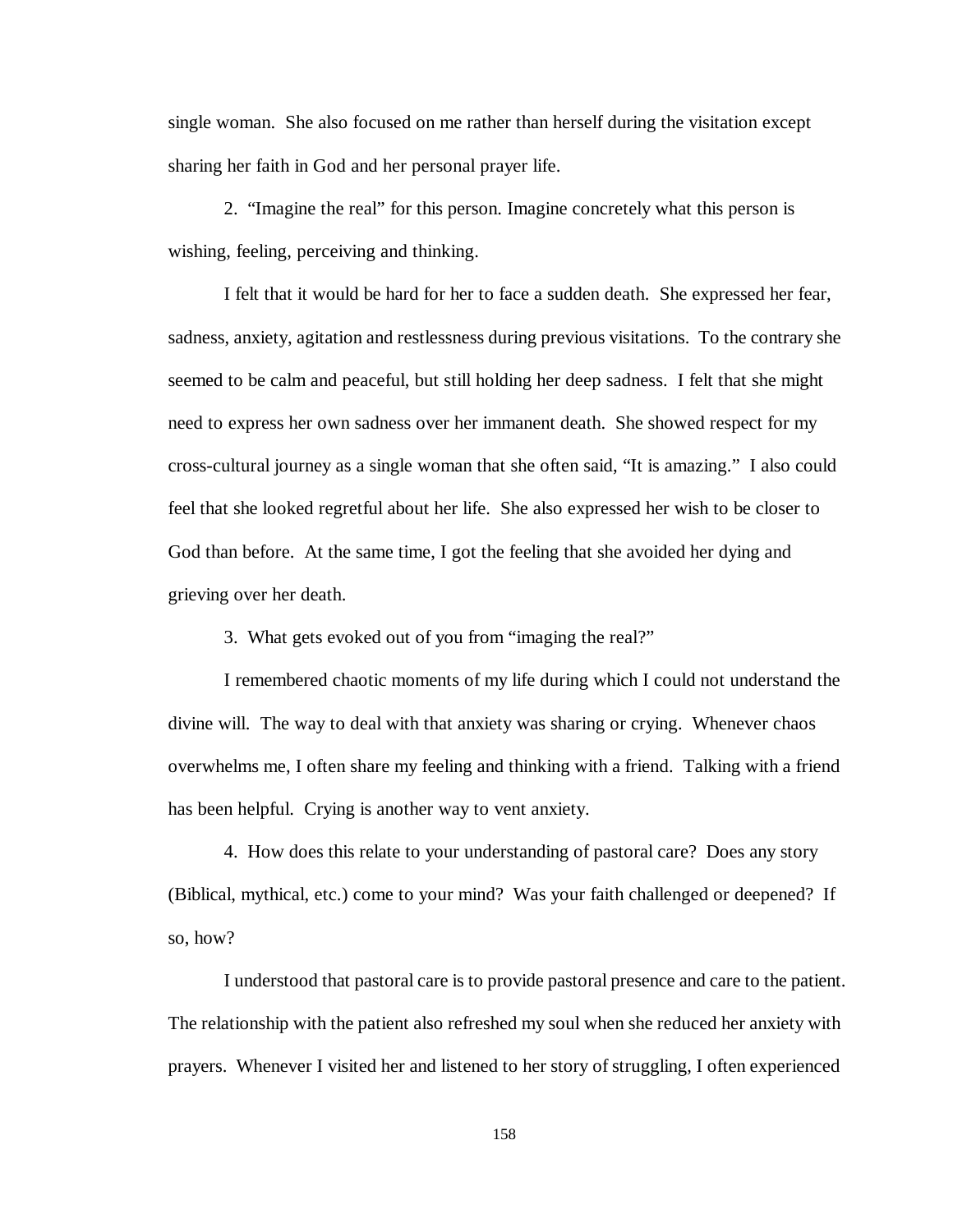God's intervention in her life. This divine experience through her empowered me as well. Her positive feedback about my cross-cultural journey comforted me to reflect on my past. To provide pastoral care is not just to empower the patient but also to nourish the chaplain's soul. This inter-connected relationship strengthens mutual spirituality. Pastoral care has an element of mutual spiritual empowerment.

The patient's situation reminded me of the response that Jesus' disciples showed in the boat on the sea of Galilee. They were scared of the storm and awakened Jesus who was sleeping in the boat. Jesus responded to them by saying, "Don't be afraid. You of little faith. Believe in me." Then, Jesus calmed the storm. They were astonished at the authority of Jesus who controlled nature. This story reminded me of how the patient reacted to her cancer. When she finally invited God into her life, she was able to handle her anxiety and be peaceful. Her change in her emotions and behavior touched me. I could experience God's presence in her life. The patient attributed her calmness to the power of her own prayer as well as the prayer of her loved ones. When she realized that no one could help her, she began to rely on God and prayed. Her prayer life also challenged me to enter my prayer life more seriously. Prayer was a spiritual resource that brought inner healing and inter-connection between the patient and me.

5. Based on your response to the above, how would you pastorally respond to this person now?

According to the patient's request, I would like to get feedback from the group about my future pastoral approaches. What would be the best pastoral approach for her to deal with her own sadness and the issue of her death or of grieving over her death?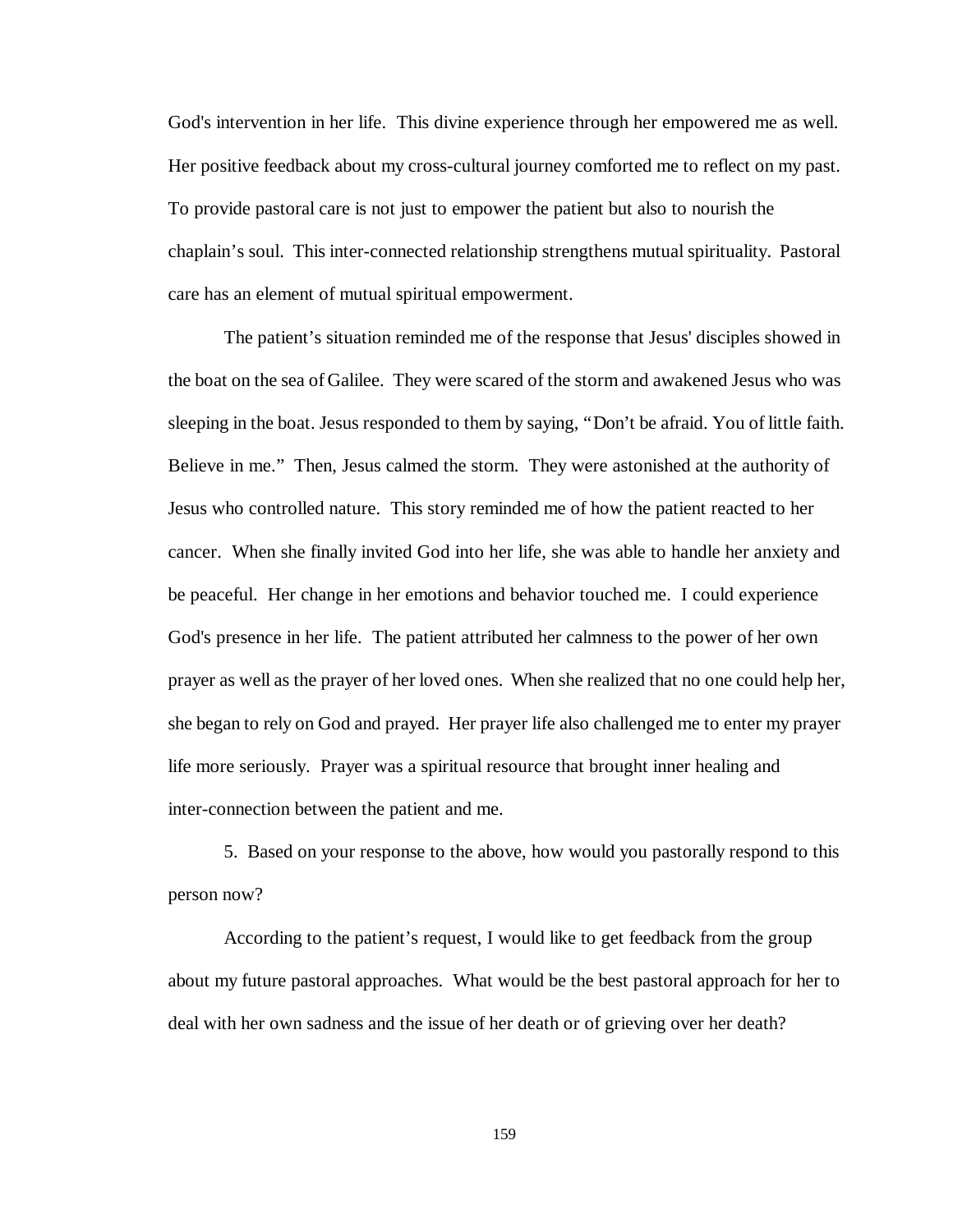6. Did the verbatim address your learning goals? If so, how?

Spiritual growth is my learning goal. This case taught me that the mutual spiritual empowerment between caregiver and care-receiver brings healing to both and enhances inter-connectedness.

The patient's sickness itself was pain and suffering and the dark side of life (yin); but she also experienced faith in God, found appreciation for life and thus enjoyed the bright side of life (yang) in the midst of her sickness (yin). The dark side of sickness (yin or the Female Principle) brings another deeper level and the meaning of life transcending her sickness and appreciating life itself; thus she embraces her sickness as part of her life. The patient learns how to embrace both yin and yang to transcend her situation and to embody her self. Yin and yang, the Female and the Male Principle, are mutually interacting to create a quality of life (relational harmony). During this transition, the patient experienced the immanent God who harmonized her pain and sickness to enrich the quality of life in spite of her disharmonious, chaotic and painful moments.

The female image of an immanent God does not devalue darkness, chaos, or disharmonious process, but values them equally with brightness, order and harmony. At the same time the Female Principle oriented image of immanent God challenges a clergywoman to perceive the yin side as a transcending space for others' spiritual growth. In the patient's sickness, the Female Principle and yin (the dark side) and the Male Principle and yang (bright side) manifest their continuous enriching relationship to integrate her life. Furthermore, the Female Principle and yin (the dark side) deepens the meaning and purpose of life so that one may experience another dimension of the relational harmony of life. The patient exercises her self-creative power to value the quality of life in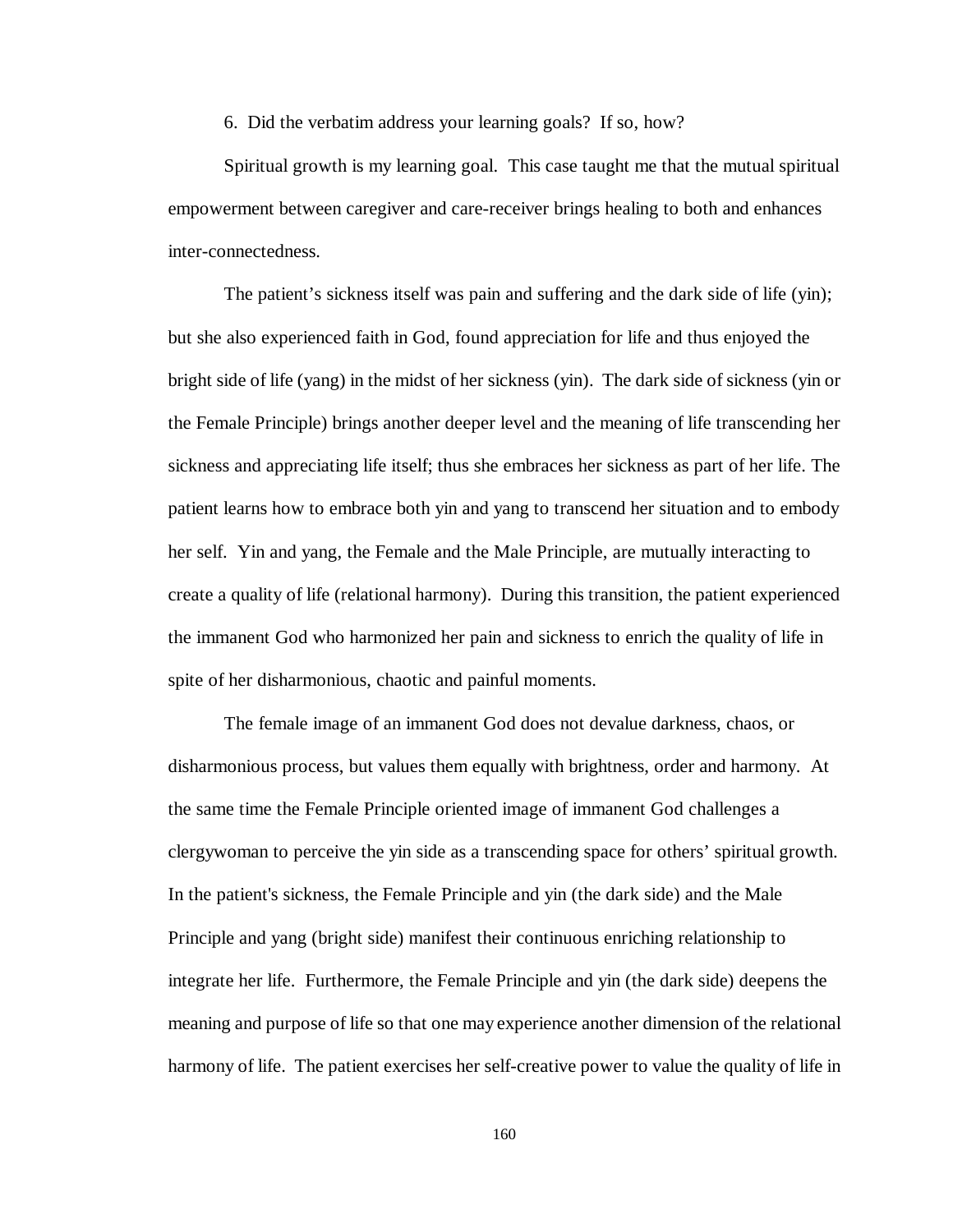the midst of her limitations (sickness). As she accepted her limitations and appreciated what she was going through and revalued it, she became relational to her inner world and reached out to the soul of the chaplain.

As a clergywoman provides care to the patient, she does not deal only with the patient's sickness (it) but participates in her whole being and in her spiritual journey. She does not develop an I-it relationship with the patient but an I-thou relationship. She values the patient as another subjective being and develops an inter-subjective relationship. The patient's lessons and experiences enrich the clergywoman as a subjective-relational being/becoming. Her subjective-relational spirituality enables the clergywoman to create an inter-subjective relationship between care-giver and care-receiver. This inter-subjective relationship promotes in her a subjective-relational spirituality that is based on mutuality between the caregiver and care-receiver.

In this inter-subjective level of pastoral relationship, there exists mutual growth of spirituality between the caregiver and care-receiver. Marjorie Suchocki states that mutuality is "the inter-relationships of existence whereby value is created through inter-dependence."<sup>14</sup> Mutual relatedness with others also creates shared power that creates solidarity. Anna Case-Winter says,

> Solidarity with one another (as opposed to separation, self-other duality, and independence) is also entailed in this ethic. Our shared power is mutually empowering and synergetic. Our power is not power over community (as in paternalism) or power without community (as in autonomy) but power within the community (as in solidarity).<sup>15</sup>

<sup>&</sup>lt;sup>14</sup> Mariorie Suchocki, "Openness and Mutuality in Process Thought and Feminist Action," 63.

<sup>&</sup>lt;sup>15</sup> Anna Case-Winters, God's Power: Traditional Understanding and Contemporary Challenges (Louisville: Westminster/John Knox Press, 1990), 199.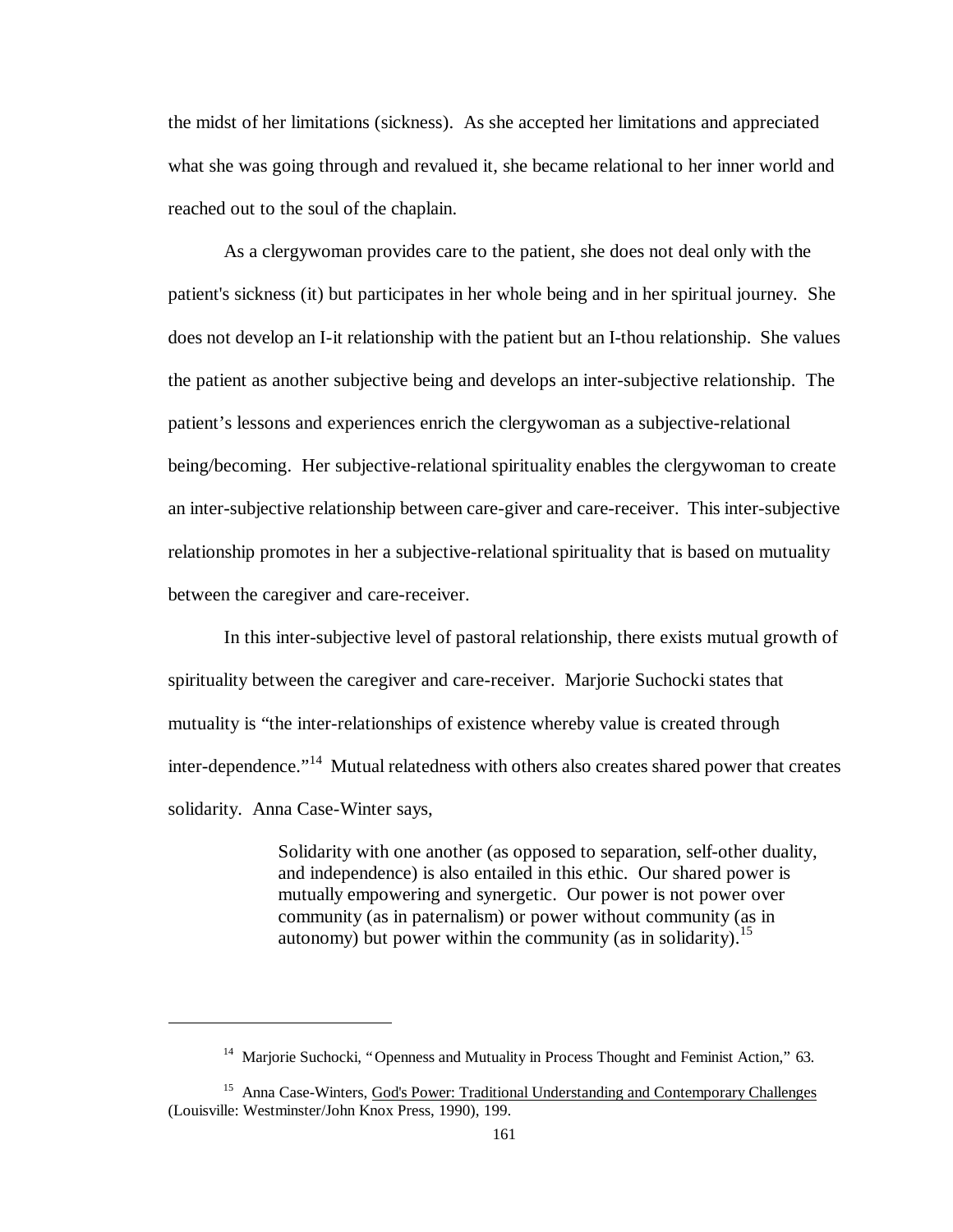A clergywoman's subjective-relational spirituality increases the level of inter-connectedness and shared power. Riane Eisler states that promoting inter-connectedness is a form of spirituality because it gives us a new meaning and purpose to our lives. She describes this process as the process of reintegration of spirituality.<sup>16</sup> At the same time, reintegration of spirituality can be obtained through inter-connectedness and shared power and also being open to differences. A clergywoman's subjective-relational spirituality also presupposes openness to other possibilities to bring her continuous spiritual growth.

### Diversity

A clergywoman's subjective-relational spirituality challenges a clergywoman to expand inter-subjective relational boundaries. This subjective-relational spirituality embraces both individuality and relationality in interaction with differences. It also creates an inter-subjective relationship between caregiver and care-receiver. In Pastoral Care in Context: An Introduction to Pastoral Care, John Patton says this inter-subjective relationship builds the balances of care between one's individuality and relationality as a special relational mode.<sup>17</sup> The subjective-relational spirituality is a relational mode that empowers both caregiver and care-receiver.

In order to expand a clergywoman's spiritual boundaries, she needs openness to different experiences. Marjorie Suchocki defines openness as follows:

<sup>&</sup>lt;sup>16</sup> Eisler, Riane and David Loye, The Partnership Way (San Francisco: Harper Collins Publishers, 1990) 29-30.

<sup>&</sup>lt;sup>17</sup> John Patton, Pastoral Care in Context: An Introduction to Pastoral Care (Louisville: Westminster /John Knox Press, 1993), 5-10.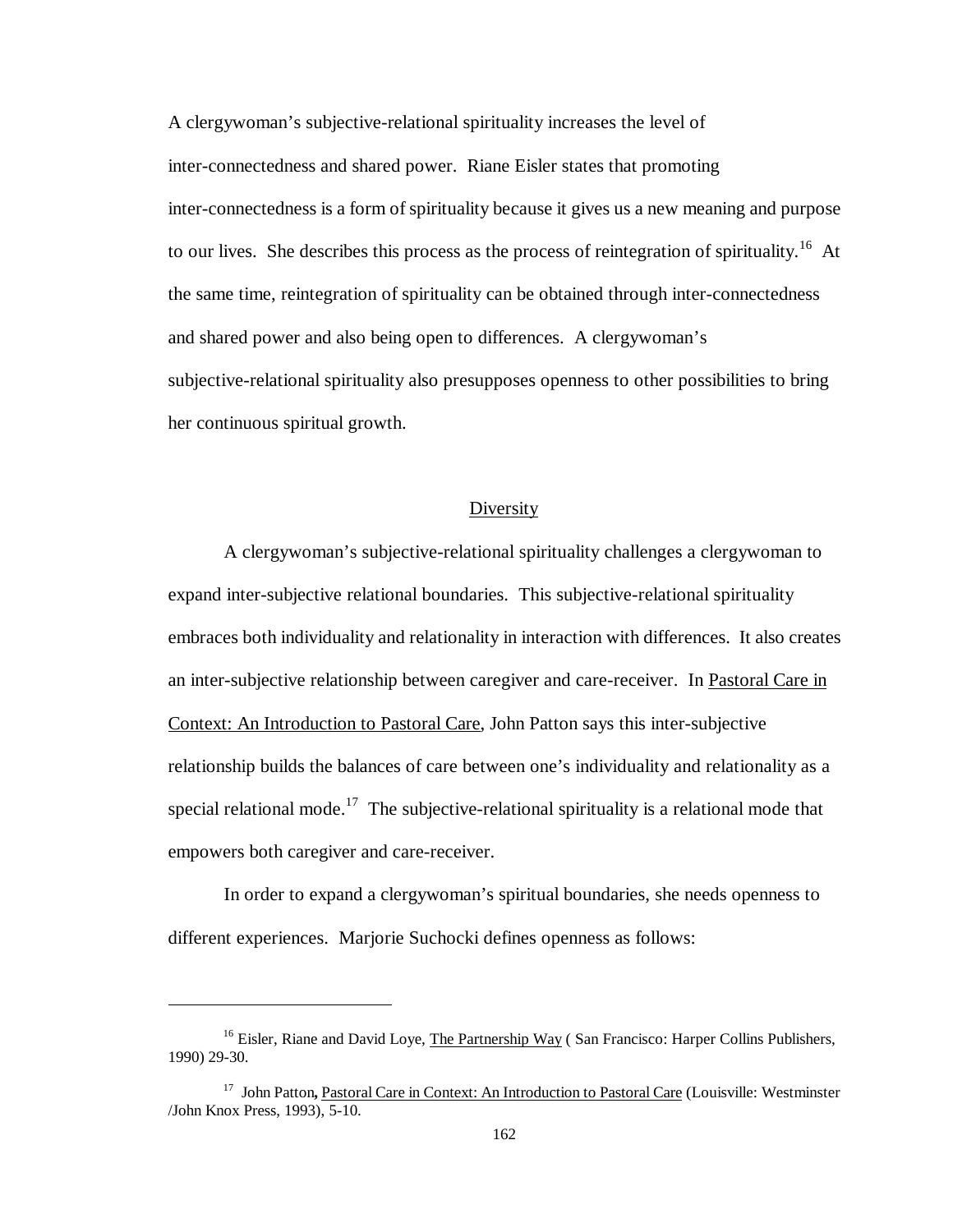It [openness] is the reality of the alternatives made available to persons; it is the enlargement of real potentiality in the actual world. These restricted factors which narrow the range of real possibilities indicate directions of choice which fulfill the individual's capacities and needs in keeping with the needs of the society as a whole.<sup>18</sup>

Suchocki emphasizes that God's calling is to value the world of persons and to be open to new possibilities. As a clergywoman opens to a new possibility, she directs herself to construct a new structure in which a person is enabled to question the repetition of past events and to restructure the confines of an arbitrary structure.<sup>19</sup> As a clergywoman is open to differences, she is enabled to reconstruct her role to empower community. Suchocki states that women can shape her roles with openness. She says, "Creativity can easily be stifled when long established customs define a particular role. For instance, the office of minister or priest has long been understood primarily as one filled by a man. When a woman finds this office to be an open possibility for her, and actualizes that possibility, she not only achieves a new openness in her own life, she re-opens the role of minister or priest in a whole series of dimensions. By shattering the traditional confines of the role, she opens it to new dimensions of meaning."<sup>20</sup> A clergywoman's subjective-relational spirituality has to be open to value differences.

Openness to differences deepens a clergywoman's spirituality. My personal cross-cultural pastoral experiences not only include diverse cultures but also different disciplines, denominations, religions, and ethnic groups. The patients' religious background included Islam, Judaism, Buddhism, Native Hawaiian religions, Shintoism,

<sup>&</sup>lt;sup>18</sup> Suchocki, "Openness and Mutuality," 11.

<sup>19</sup> Ibid., 2- 14.

<sup>&</sup>lt;sup>20</sup> Suchocki, "Openness and Mutuality," 77.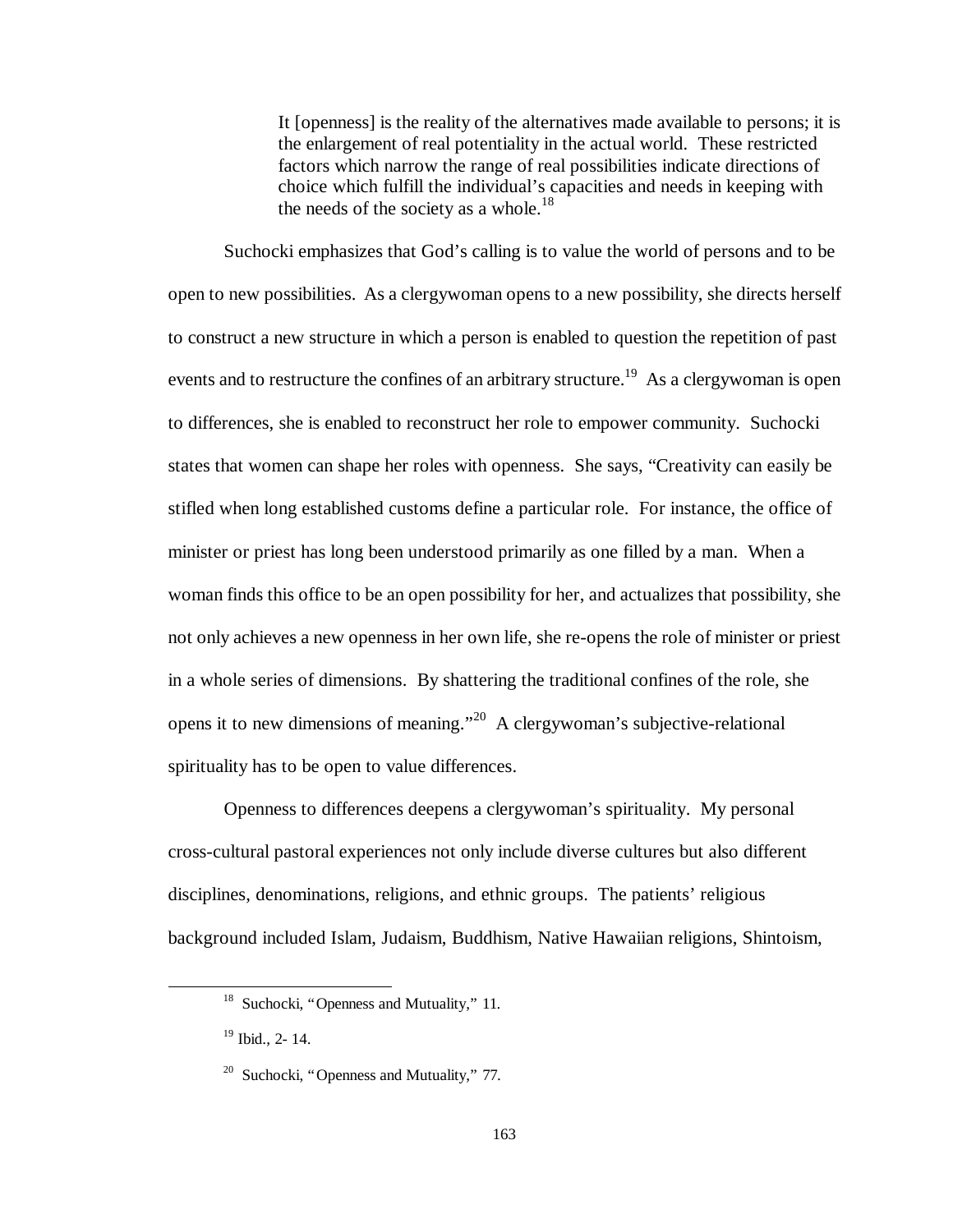Catholic and Protestant Christianity, and Unitarianism. I remember one Hawaiian religious practitioner who requested prayer for his open-heart surgery with the name of Mother Nature. Patients had different denominations such as Episcopalian, Catholic, Mormon, Jehovah's Witnesses, Pentecostal, Presbyterian, Baptist, Methodist, and Anglican. As the chaplain I worked as a member of care team with different disciplines such as doctors, nurses, social workers, dieticians, pharmacists, physical therapists, and psychiatrists. My quarterly pastoral report manifests my diverse pastoral experiences at Queen's Medical Center.

# Quarterly Report (August  $1<sup>st</sup>$ , 2000)

Chaplaincy at Queen's Medical Center has been a spiritual journey for me to be and walk with patients, their families and the staff including other chaplains in a diverse ethnic and multi-cultural and inter-faith context. Furthermore, I increased my sense of community at Queen's as part of a care team. I would like to share some vignettes of the pastoral care that I offered for patients, their families, the staff and community at Queen's Medical Center.

While working on hospice, cardiac surgery, cardiac telemetry, general surgery and oncology units, I offered spiritual care for patients and their families through reading scriptures, prayers, pastoral conversation and pastoral presence, listening, singing and playing guitar. In particular, I had chances to be with family members who grieved over the dying and death of patients in the hospice unit. In June, a 60-year old Samoan woman struggled with her cancer and could not decide whether she had to return to her own community where medical facility was not available as much as at Queen's. Listening to her story and her concern enabled her to express her frustrations and to help her to make her own decision for her future care.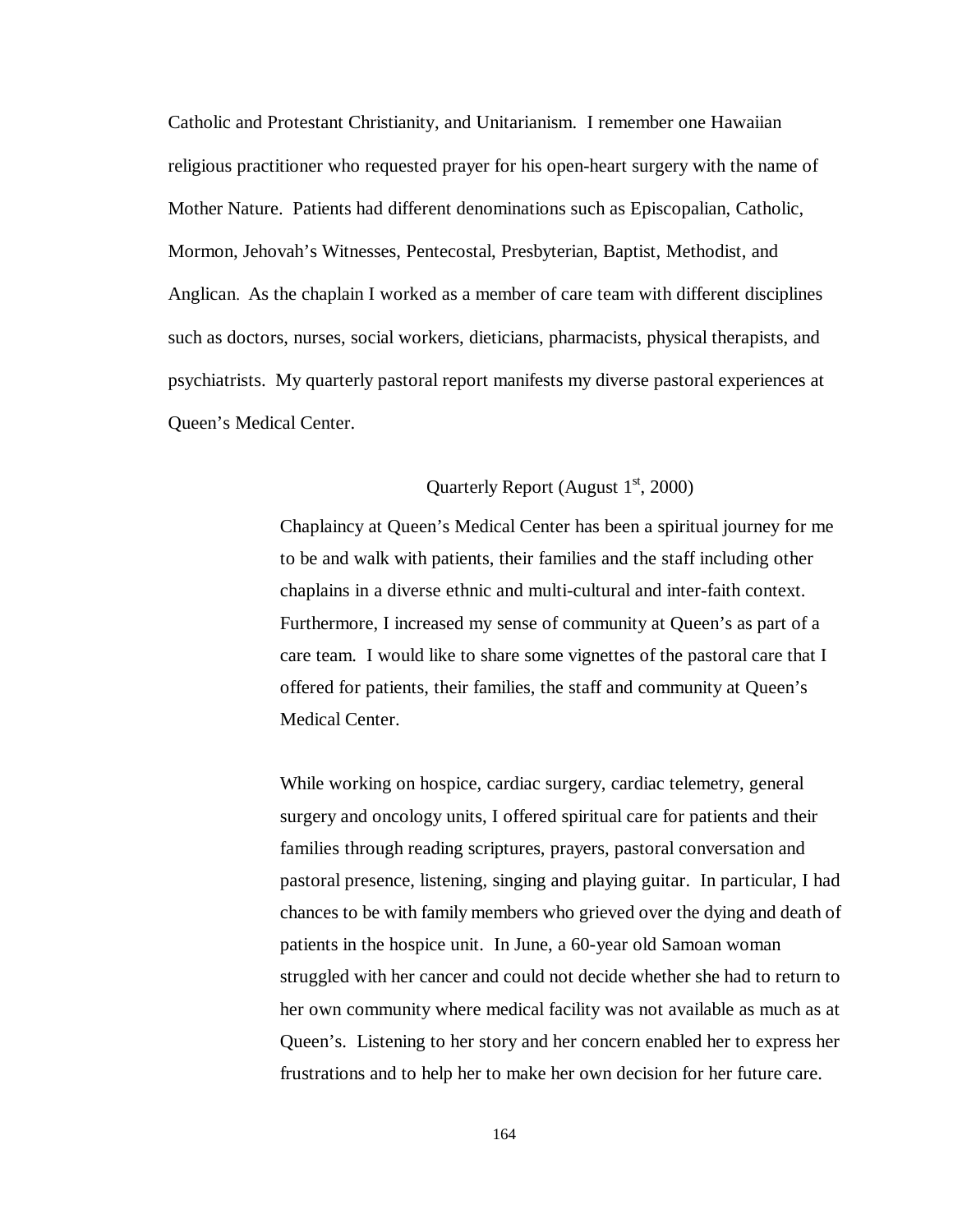Another role of the chaplain is to be part of the emergency response team. In July, a complex situation involving three trauma cases occurred, all three arriving at the same time. A 19-year old Hawaiian man was admitted to the emergency room due to car accident and its subsequent head injury. He had to have brain surgery due to bleeding in his brain. This was his second brain surgery since he had a car accident only two months earlier. The mother unceasingly cried over her son's critical condition. When I suggested prayer for her son, she also mentioned her concern about her daughter who was seven month pregnant but might be arrested due to murder attempt when she hit the patient in the car. At the same time, her husband was also admitted to the emergency room and was in treatment. She kept crying and saying, "I can't believe it happened to me. The whole family planned to have a vacation and buy a new tent for vacation on this coming Saturday." This was a very complicated situation that the patient's mother had to face. I offered continuous care through follow-up visitations since the patient had transferred to the intensive care unit on the fourth floor.

As part of the trauma team I also served as translator for Korean patients and their families as well as the staff. In May, I met a 65-year old Korean code 500 woman. Since she woke up, the patient's daughter and the nurses had hard time in handling her. She gave a hard time to the nurses and her daughter. Several doctors, social workers, clinical nurses met together with the patient in order to listen to the patient's symptoms and her complaints. I offered translation for the patient and the staff as part of the patient's spiritual care. One month later, a financial aid agent called me to offer care for the Korean patient's daughter who needed translation and care. She herself was very depressed because she could not handle her mother's condition any more. She also had to face financial difficulties and a marriage crisis due to her mother's sickness and her own physical sickness. I offered counseling and translation and care at the same time for the patient's daughter and the staff.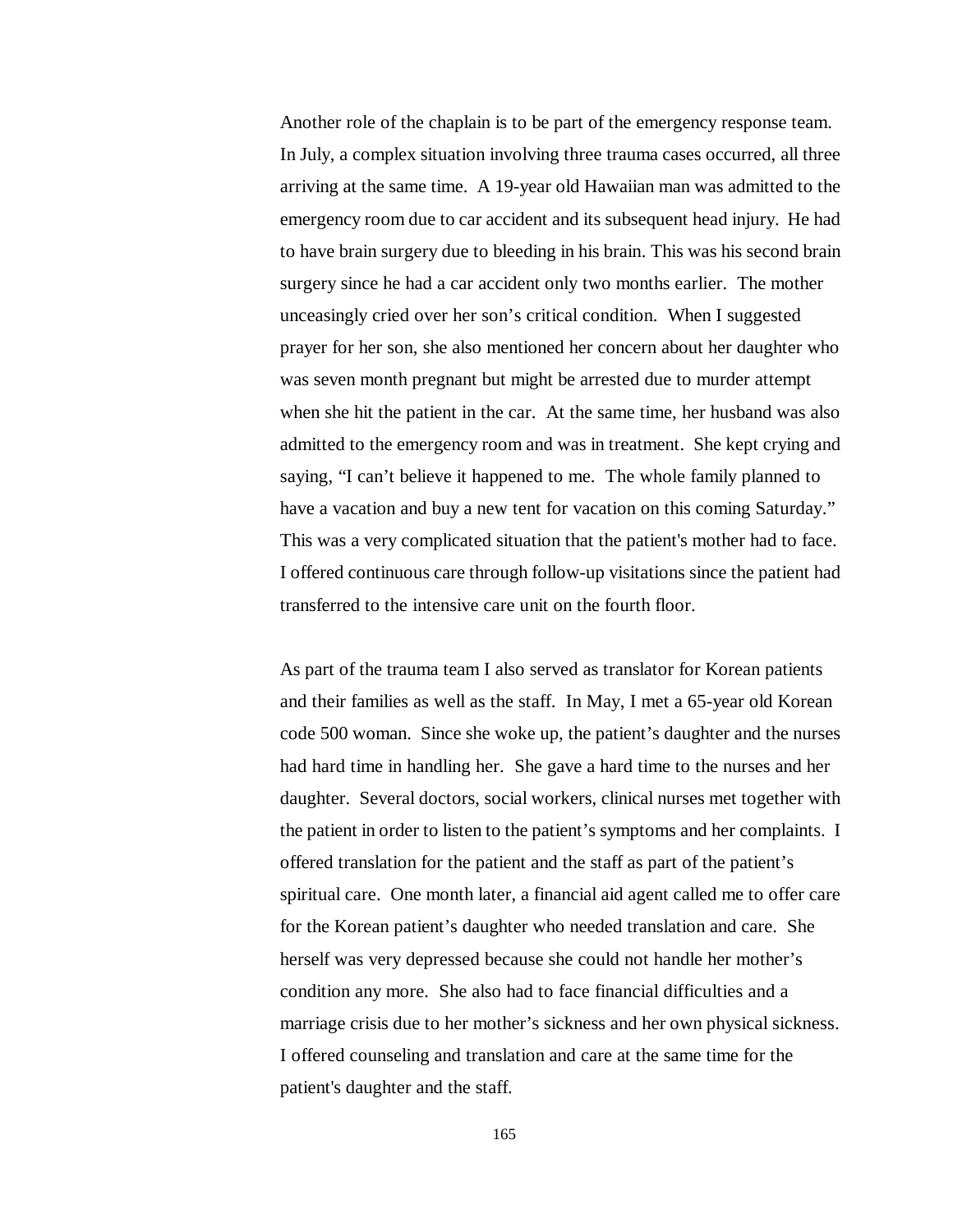A 50-year old Caucasian man requested the chaplain's visitation because his wife took away her baby from her husband since she delivered it. He expressed his anger and frustration due to the sudden crisis with his wife. My listening to the patient enabled him to calm down his emotion. Counseling patients and their families enabled them to go through their rough moments with attentive care.

Counseling was an important element of pastoral care offered to patients, their families and the staff beyond cultural and religious and ethnic differences. I offered counseling for the staff who struggled with their personal problems or clinical problems at the hospital or their spiritual issues. There were several cases in which the nurses requested confidentiality.

Pastoral care for patients and their families continued after the patients or their family members were discharged. In particular, memorial worship services were offered for the families who lost their loved ones. I led several memorial worship services for the families who revisited Queen's in memory of their loved ones' death. I offered a time for them to express their feelings and their struggles since their loved one died. I remember that one Chinese family shared their grief process through prayer. The whole family shed tears while they were sharing their difficult moments. Other family members began to share their own grief one by one after their relative died. I also shared a poem and music. The worship service was not just a worship service but also played the role of facilitating their grieving. Sharing their own grieving process seemed to empower them. They appreciated the continuous spiritual care that the hospital offered to them.

The continuous care for patients and their families also included the staff at Queen's. The staff care was another important aspect of pastoral care.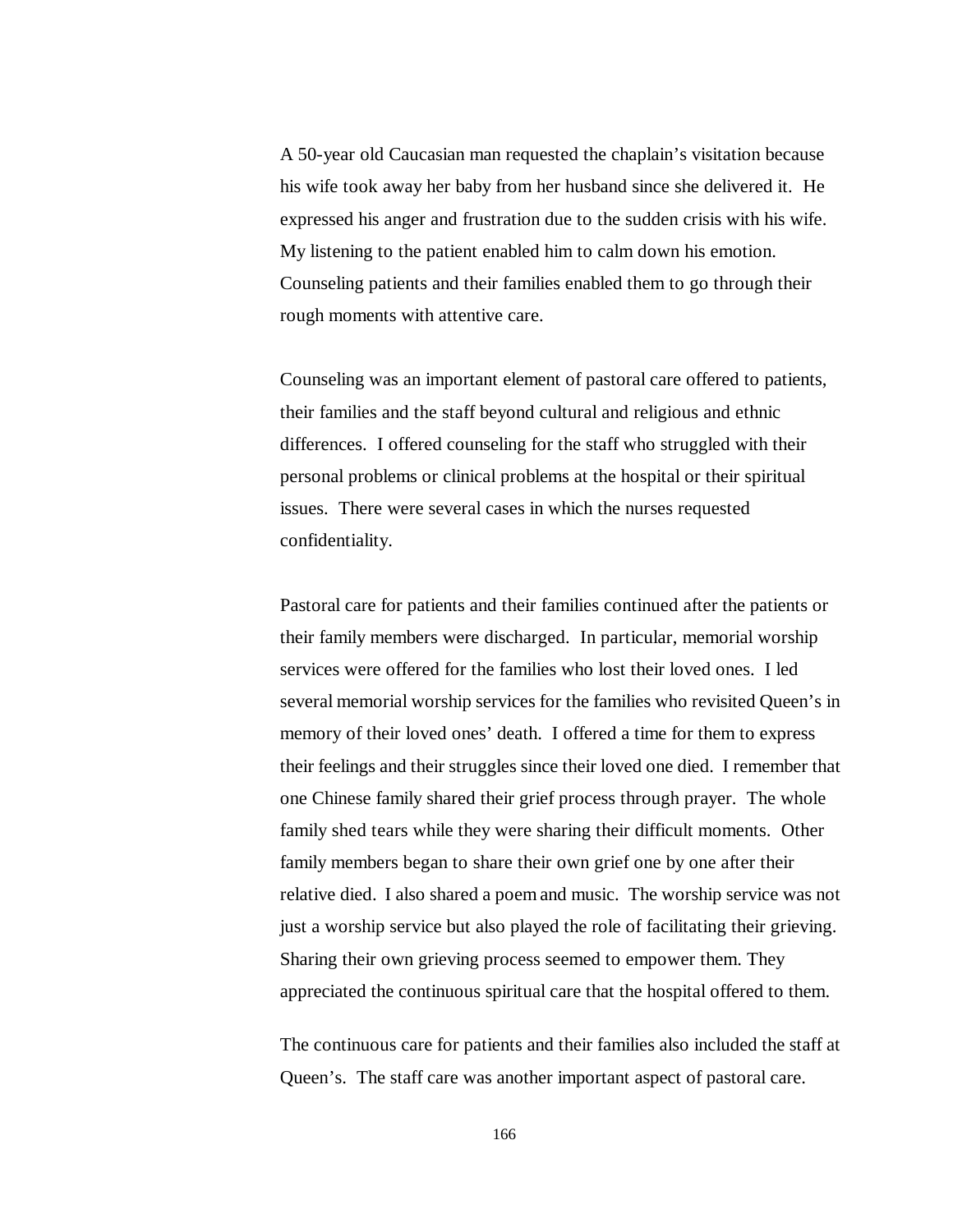Offering worship services for the staff on Wednesdays was a pastoral care experience praying for the hospital, the staff and larger community; the hospital and the larger community were linked by lifting them in prayer to God. We prayed for those who lost their loved ones due to an airplane crash, for those who suffered from Africa's inner uprisings and for those who are sick or struggle with the sickness around ourselves. We also had several staff members who had surgeries and died. Pre-operation prayers and follow-up visitations for the staff during their recovery time was an important aspect of pastoral care for the staff. In particular, I was a member of the community of Queen's by participating in memorial services for the staff. There were two unforgettable memorial services offered for those who had been on the staff at Queen's. In particular, a memorial worship service in July was offered on the lawn at Queen's. The service was composed of hula dance, music, and good-bye ritual. We sent balloons into the air as a good-bye ritual. It was an unforgettable memory for me to see the beauty of the good-bye that comforted the family members and the staff who lost their loved one. That was spiritual care for the community of Queen's through a memorial worship service.

These aspects of pastoral care are only a few vignettes of my chaplain experiences at Queen's. Through this spiritual journey and spiritual care, I have walked with patients, their families, and the staff during some of their most transitional moments. Inner healing takes place during those tender times of life transition, even though inner healing was not as visible as physical healing. I don't see how inner healing takes place, but I experienced healing regardless of each individual's experiences, conditions and background. I think that is God's mystery. A holistic healing includes both inner healing and physical healing. They are inseparable like two sides of a coin and mutually influence each other to create holistic healing. That awareness has been God's grace that empowers me to continue to provide spiritual care for patients, their families, the staff and the community of Queen's as o'hana (family) in God.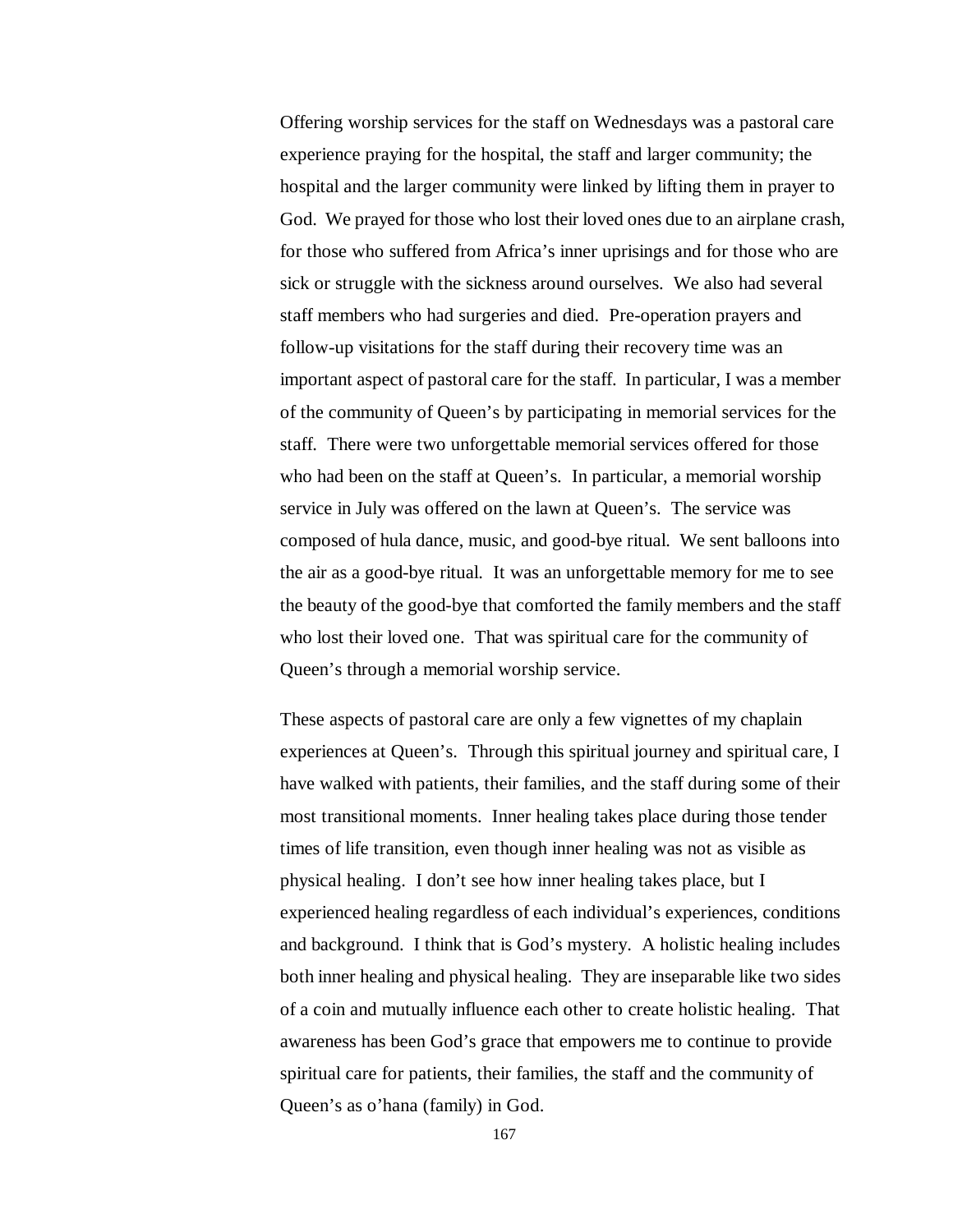These diverse pastoral experiences taught me to value differences and accept diversity as an invaluable resource to enrich a relational spirituality. I observed a partnership model of pastoral care that creates harmony and healing for the hospital community. The collaborative approach with inter-disciplinary, inter-denominational, inter-religious diversity enriches a clergywoman's pastoral identity to be a partner to other disciplines and other denominations and other religions. The philosophy and purpose of care of Queen's Medical Center— Lokomaika'i (Inner Health)— well expresses the value of diversity as an essential aspect of care for others.

> We believe that all people will be cared for with dignity and respect, in an environment that is sensitive to each person's own belief, values and culture. Each team member, patient, and family is committed to a collaborative approach in providing an environment that will promote healing of mind, body and spirit. Our philosophy is extended in a place of harmony, as guided by the vision and ideals of our founders.

> Purpose: To create a healing environment throughout the organization which promotes and fosters partnership with patients, their families and the health care team $^{21}$

Diverse cultural, religious and inter-disciplinary experiences allow a clergywoman to embrace others' selves into herself and at the same time experience self-transcendence. As a clergywoman accepts differences and promotes diversity, she transcends the limited self, entering into the world of others and learning how to live together in spite of differences. The immanent presence of God paves a way for a clergywoman to play the role of "a bridge" to connect different cultures, religions, ethnicity, and disciplines. In this self-integrative process, a clergywoman learns how to utilize her diverse experiences to deepen and expand her subjective-relational spirituality.

<sup>&</sup>lt;sup>21</sup> The philosophy of Queen's Medical Center in Honolulu, HI.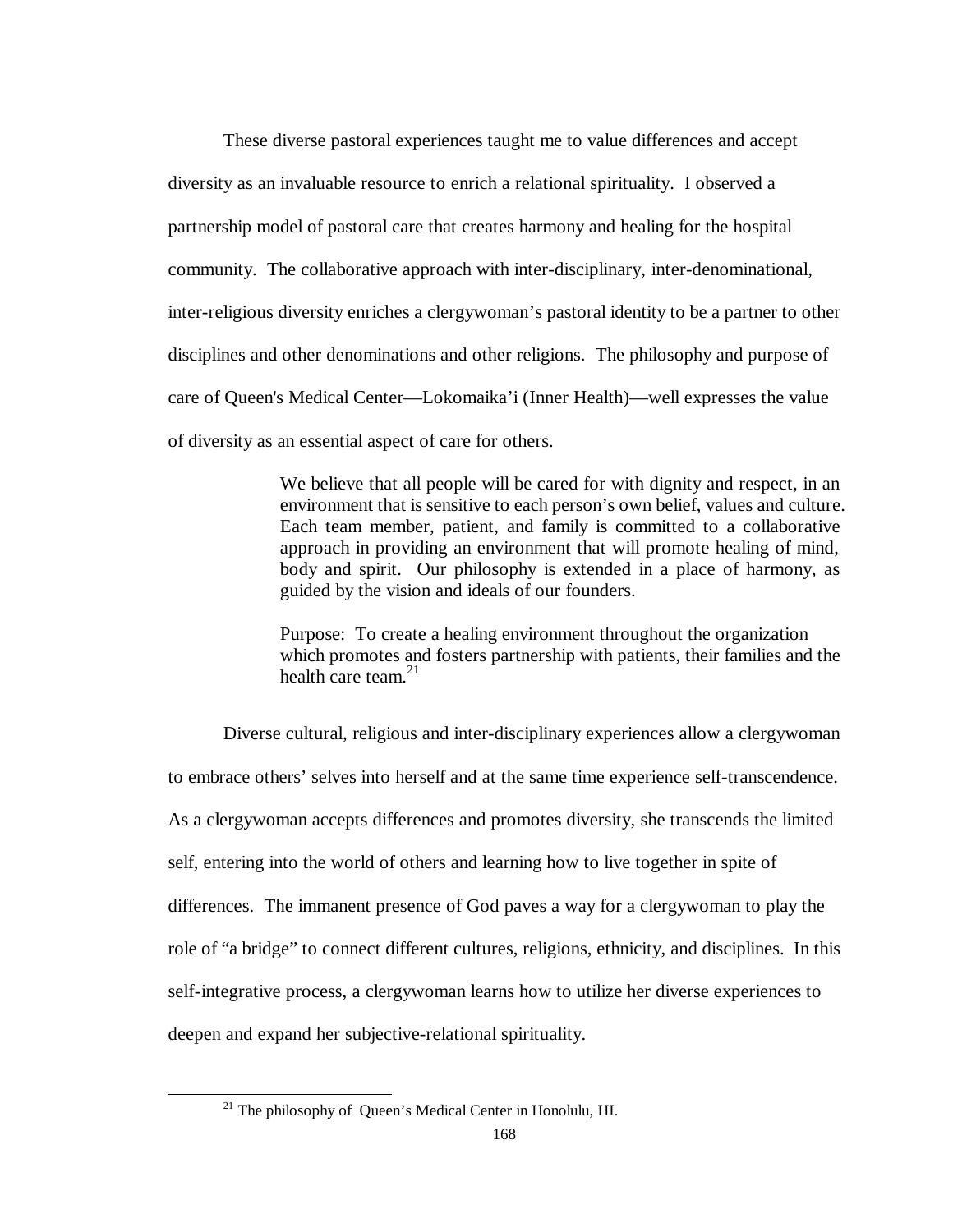## Symbol of Sam T'aegeuk (Three Aspects of Great Ultimate)

Creativity, relatedness and diversity deepen and widen a clergywoman's subjective-relational spirituality for self-growth and spiritual-growth in the balance between care for self and care for others. A clergywoman's relational spirituality promotes a clergywoman's continuous self-rebirth process, the Female Principle oriented worldview, the Female Principle-oriented immanent God, and a subjective-relational self. The three characteristics are a light— healing power— shining on the dark side of the self and of others. Marianne Williamson's statements in her book, A Return to Love, sheds some insight on what it means for a clergywoman to be a light for creating healing for the self and others.

Our deepest fear is not that we are inadequate, Fear is that we are powerful beyond measure. It is our light, not our darkness that most frightens us. We ask ourselves, "Who am I, to be brilliant, gorgeous, talented, and fabulous?" Actually, who are you not to be? You are children of [Goddess]. Your playing small does not serve the world. There is nothing enlightened about shrinking, so that Other people won't feel insecure around you. We were born to make manifest the Glory of [Goddess] that is within us. It is not just in some of us; it is in everyone. And as we let our own light shine, we consciously within the church Give other people permission to do the same. As we are liberated from our own fear, Our presence automatically liberates others.<sup>22</sup>

This healing light— self-creative power— enables a clergywoman to embrace her cultural spirit, to discover her own unique worldview, to create her divine image, and to restructure her self-image. As a clergywoman expands the horizons of her subjective-relational

<sup>&</sup>lt;sup>22</sup> Marianne Williamson, A Return to Love: Reflections on the Principles of A Course in Miracles (New York: HarperCollins, 1992), 190-191.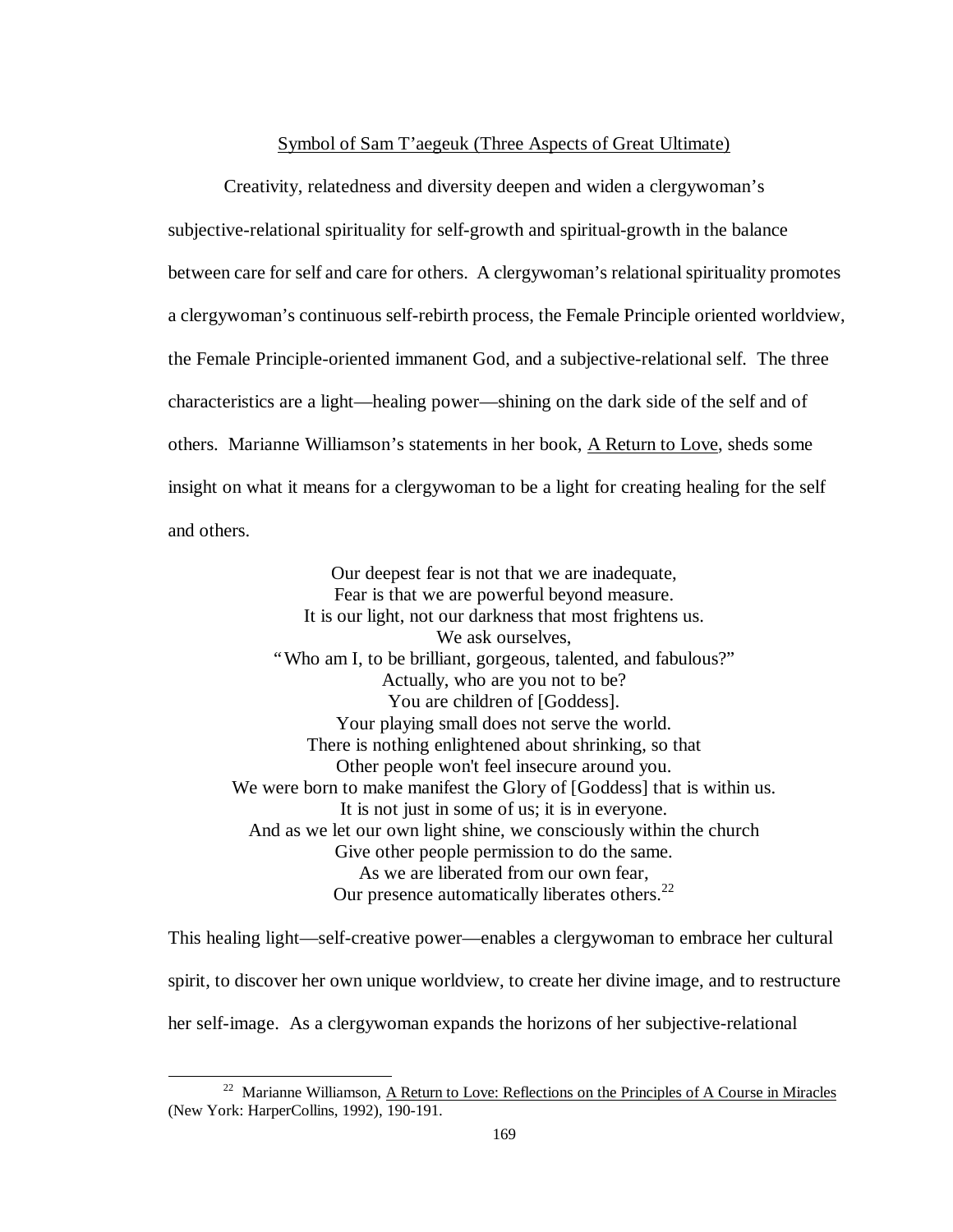spirituality in diverse experiences, she transcends a culturally defined Male Principle oriented spirituality and embodies diverse pastoral experiences in deepening and expanding her relational spirituality to maintain the balance between care for self and care for others.

It is important for a clergywoman, however, to develop her relational spirituality at her own pace and timing. Anthony De Mello in his poem, "Growth", illustrates this with a master who asserts a great idea in matters of growth. In the poem someone watches a butterfly struggling to get out of its cocoon. The process looks slow and painful to the man so he begins to blow his warm breath to help the little bug to emerge out of its cocoon. The butterfly is born with its tiny wings atrophied. The master ends with the statement that "in growth, my friends, things cannot be hastened— to do so is disastrous. Hastened growth will end up aborted!"<sup>23</sup> A clergywoman's spiritual growth has to go at its own space.

As a clergywoman is aware of her own pace and timing in dealing with her spiritual growth, she can claim her self-creative spirituality and develop her own subjective-relational spirituality in connection with her inner world that validates her cultural spirit, worldview, divine image and self-image. It is a life-long spiritual journey to transcend self and embody others. I have described this process of self-growth as the symbol of Sam T'aegeuk (The Three Elements of the Ultimate).

Sam T'aegeuk is originally the three elements of the Great Ultimate: the sky, the earth and the human being. According to Chun Bu Kyung the number 3 is the unlimited

<sup>&</sup>lt;sup>23</sup> Anthony de Mello, Praying Body and Soul: Methods and Practices of Anthony de Mello (New York: Crossroad Publishing, 1997), 18-19.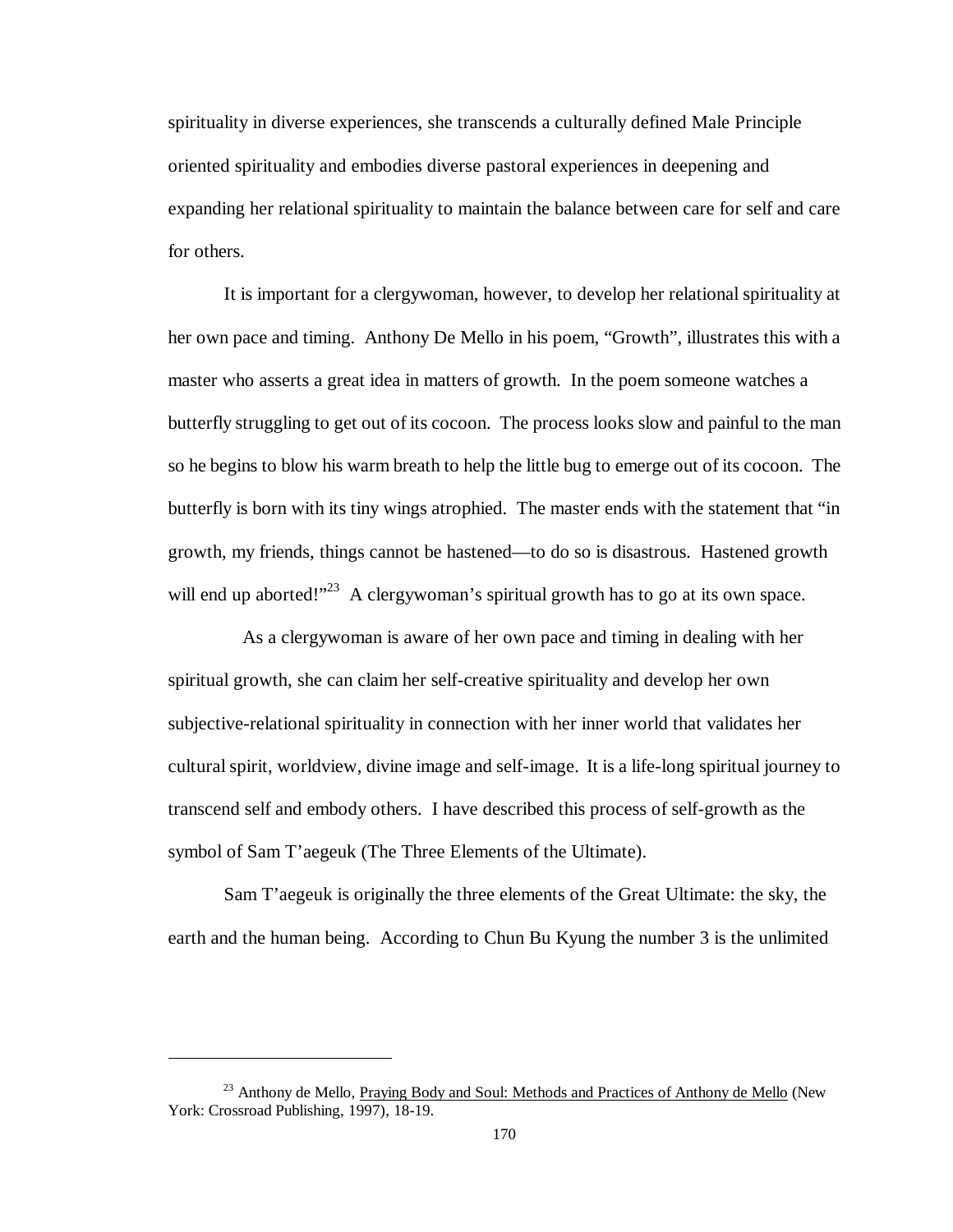number that embraces both limited and unlimited numbers.<sup>24</sup> The three poles—creativity, mutuality and diversity— imply an unlimited potential of a clergywoman's self-growth to maintain the balance between care for self and care for others.

As a clergywoman develops her creative, mutual and diverse spirituality from the Female Principle oriented perspective, she can pay attention to provide care for women's issues. Glaz and Moessner emphasize that a clergywoman requires a new interpretation of women's experience and should address the issue of pastoral care for women in a variety of ways.<sup>25</sup> Glaz and Moessner state that the modes and methods of pastoral care are contingent on the recognition of pastoral need in relation to social and contextual change. Lesbianism, wife battering, child incest, women's conflicts between work and love exist. A clergywoman also has to pay attention to greater incidences of women's depression, drug and alcoholic abuse, and gambling. It is essential to care for aging parents, women's poverty, single mother issues, divorce and elderly women are also recognized as pastoral care issues for women in society.<sup>26</sup> Without self-renewal experiences of a clergy woman to restructure her inner world, she remains under the Male Principle oriented Spirituality with less awareness of women's issues from a woman's experience.

 Sam T'aegeuk (T'ai Chi) is the symbol to integrate a clergywoman's self from the Female Principle Perspective. Mary Daly calls this self-blossoming life energy and force

 $\overline{a}$ 

<sup>&</sup>lt;sup>24</sup> Sang-il Kim, Puzinonriwa Tongil Chulhak (Fuzzy logic and unification philosophy) (Seoul: Sol Publishing, 1995), 246.

 $25$  Ice, 178.

<sup>&</sup>lt;sup>26</sup> Glaz and Moessner, 188.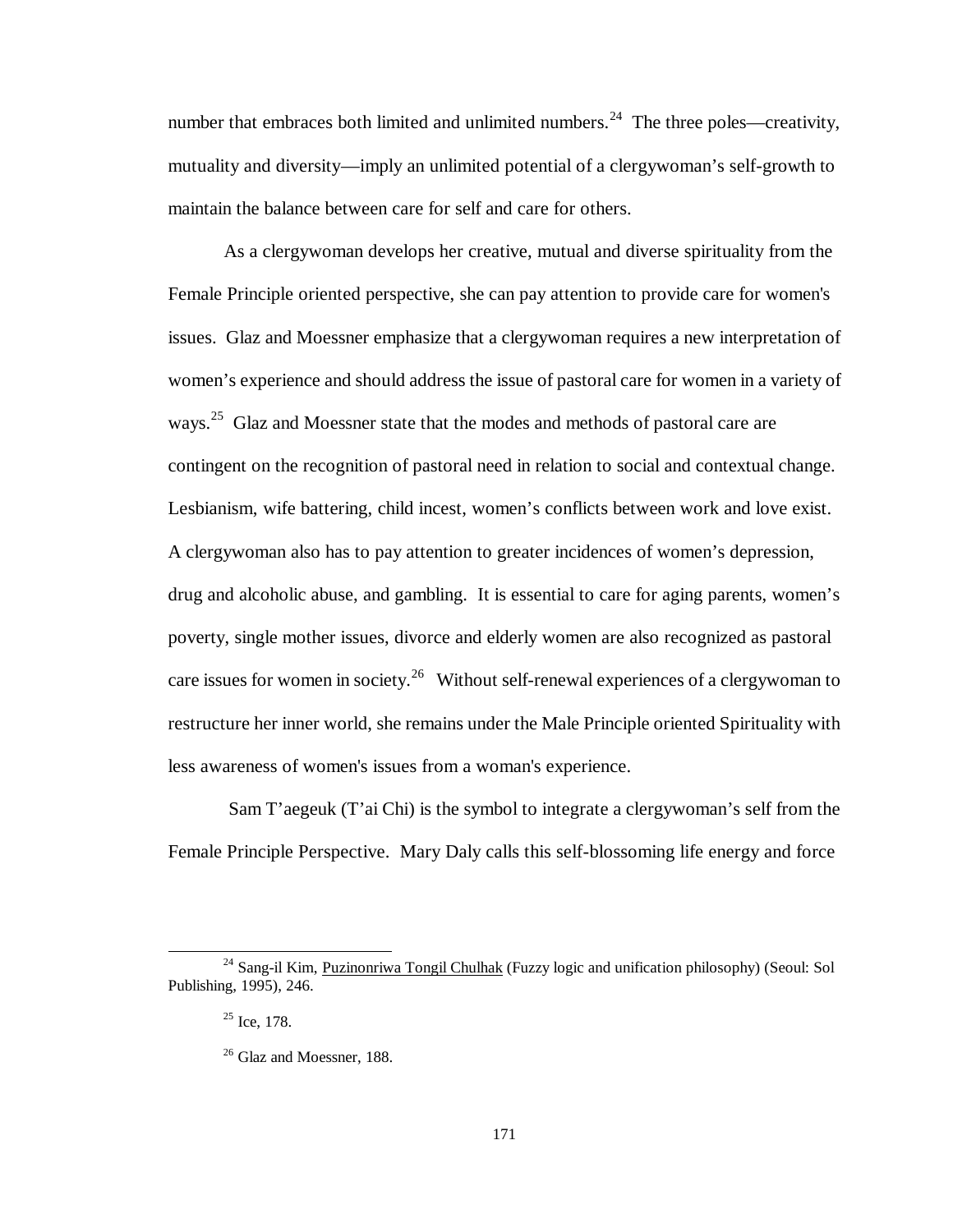"pure lust"<sup>27</sup> that seeks for the fundamental life. Creativity, mutuality, and diversity are three poles to enhance self-integration of a clergywoman. They are three poles to create complex levels of a clergywoman's a subjective being/becoming in relatedness and in mutually empowering relationships with others. This unceasing integrative process goes through harmonious moments, disharmonious moments and even chaotic moments. However, the process itself is valuable as an essential process to get out of the culturally molded feminine mystique of Samjongido and to discover and develop her authentic self and identity as a clergywoman, thus creating self-integration; that is, relational harmony, or Han.

 $\overline{a}$ 

 $27$  Mary Daly, Pure Lust: Elemental Feminist Philosophy (Boston: Beacon Press, 1984).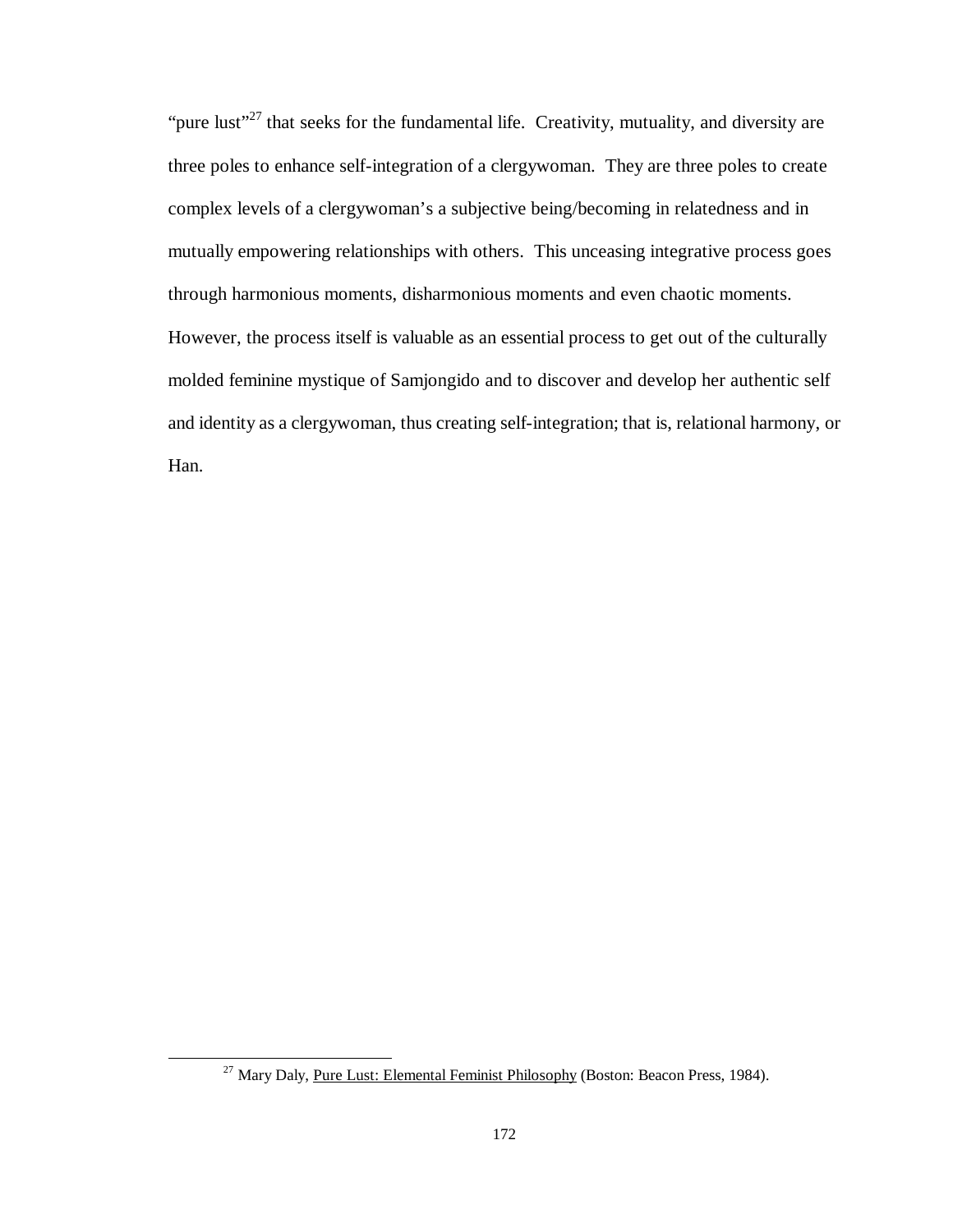## CHAPTER 8

### Summary and Implication

### Summary

The invisible aspects of a clergywoman's inner world are often dismissed in comparison to her pastoral work in her external world. This dissertation claims that the invisible inner world of a clergywoman involves an essential process for a clergywoman to be aware of the importance of maintaining the balance between care for self and care for others. It is important that the invisible inner world is an inseparable aspect for her in discovering who she as a woman and a clergy. Restructuring her inner world is not an easy task but a pivotal task that a clergywoman needs to go through in order to become who she is as a subjective-relational being/becoming. Contact with cultural roots is often disregarded in the self-discovery process. However, I value Korean Han thought that values the uniqueness of the Female Principle as equally as the Male Principle. A clergywoman's relational harmony or wholeness cannot be achieved without self-reflection and the self-integrative process. A clergywoman has her own inherent and cultivated self-creative life-promoting energy and force (Ki) to discover her self, to help it fully blossom as the co-partner to fulfill the divine purpose. Samjongjido is an invisible but powerful inner shackle immobilizing a clergywoman's self-development. This restructuring of a clergywoman's inner world highlights the importance of self-renewal and self-growth out to leave the cycle of Samjongjido. I hope that many different paradigm shifts from different women's voices can be made to open a new possibility and to fully unfold the potential of clergywomen and women as relational beings in the process of providing care for self in the mist of care for others.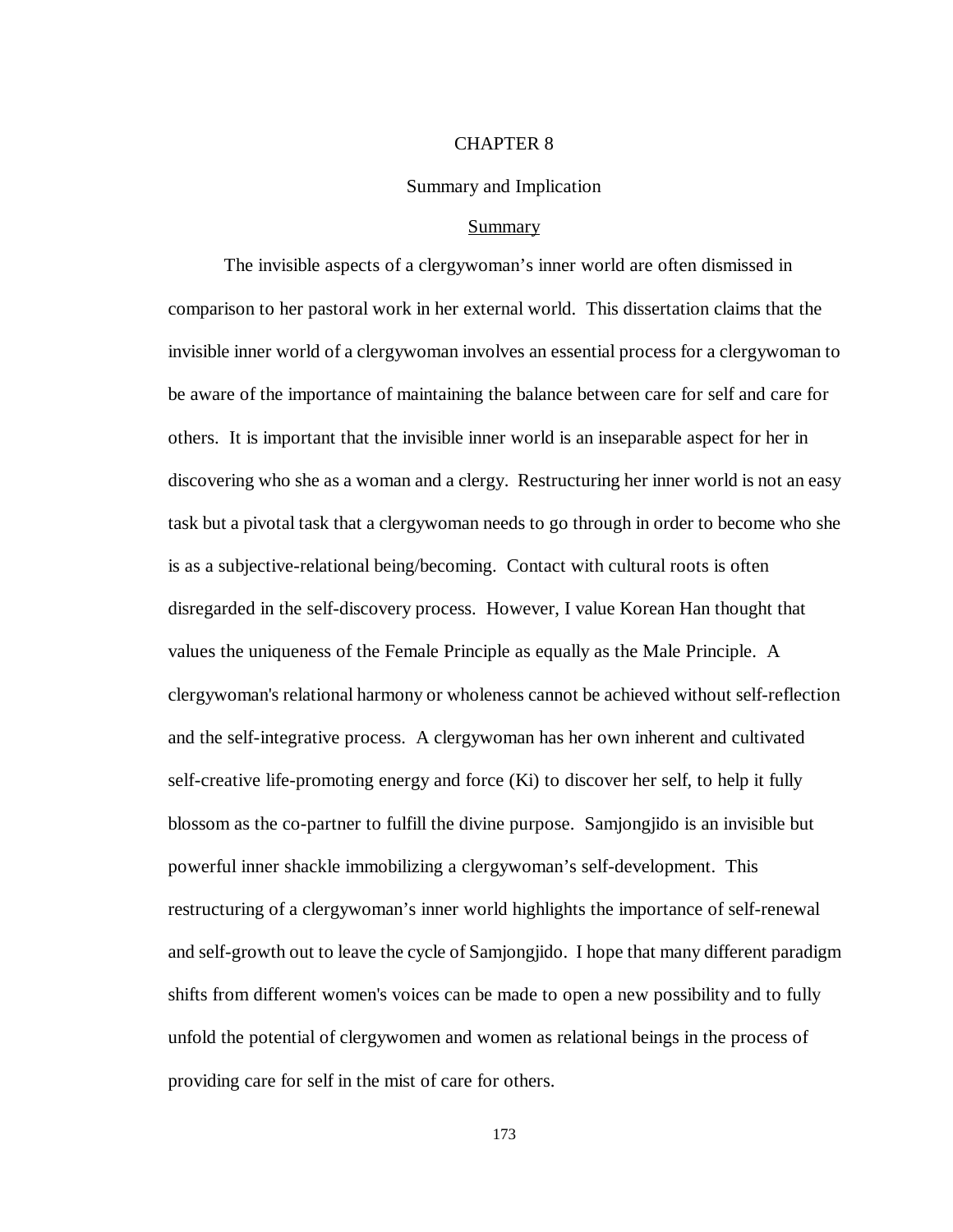# Implications

This dissertation has been an attempt to emphasize the importance of a Korean clergywoman's self-care in balance with care for others. Only when a clergywoman provides energy, time and commitment to care for self in balance with care for others will she find her healing and growth through her self-reflection and self-integration. I personally perceive that creativity, mutuality and diversity are three elements of pastoral spirituality for a Korean clergywoman to bring her inner healing, self-growth and self-integration in the midst of care for others. Sam T'aegeuk is the symbol to create a meta-harmony or relational harmony. The theme of relational harmony includes the need to rediscover aspects of equality, mutuality and openness in mythic, philosophical, theological, psychological and spiritual dimensions for her self-care and self-growth.

I suggested that self-care for a clergywoman presupposed the process of restructuring her self that has been molded under the rule of Samjongjido— the male norm. This restructuring process is to develop her own subjective worldview, a female image of an immanent God, a relational self-image and a relational spirituality in dialogue with Korean Han (relational harmony), feminist, self-in-relation and cross-cultural pastoral care and counseling theories. This process challenges her to discover, value and claim her unique voices, experiences and wisdom that can be cultivated in interaction with different worldviews, divine images, self-images and forms of spirituality. This difference and diversity presupposes cultural differences as well. In particular, I have claimed that cross-cultural experiences and cultural resources (Korean Tangun myth and Korean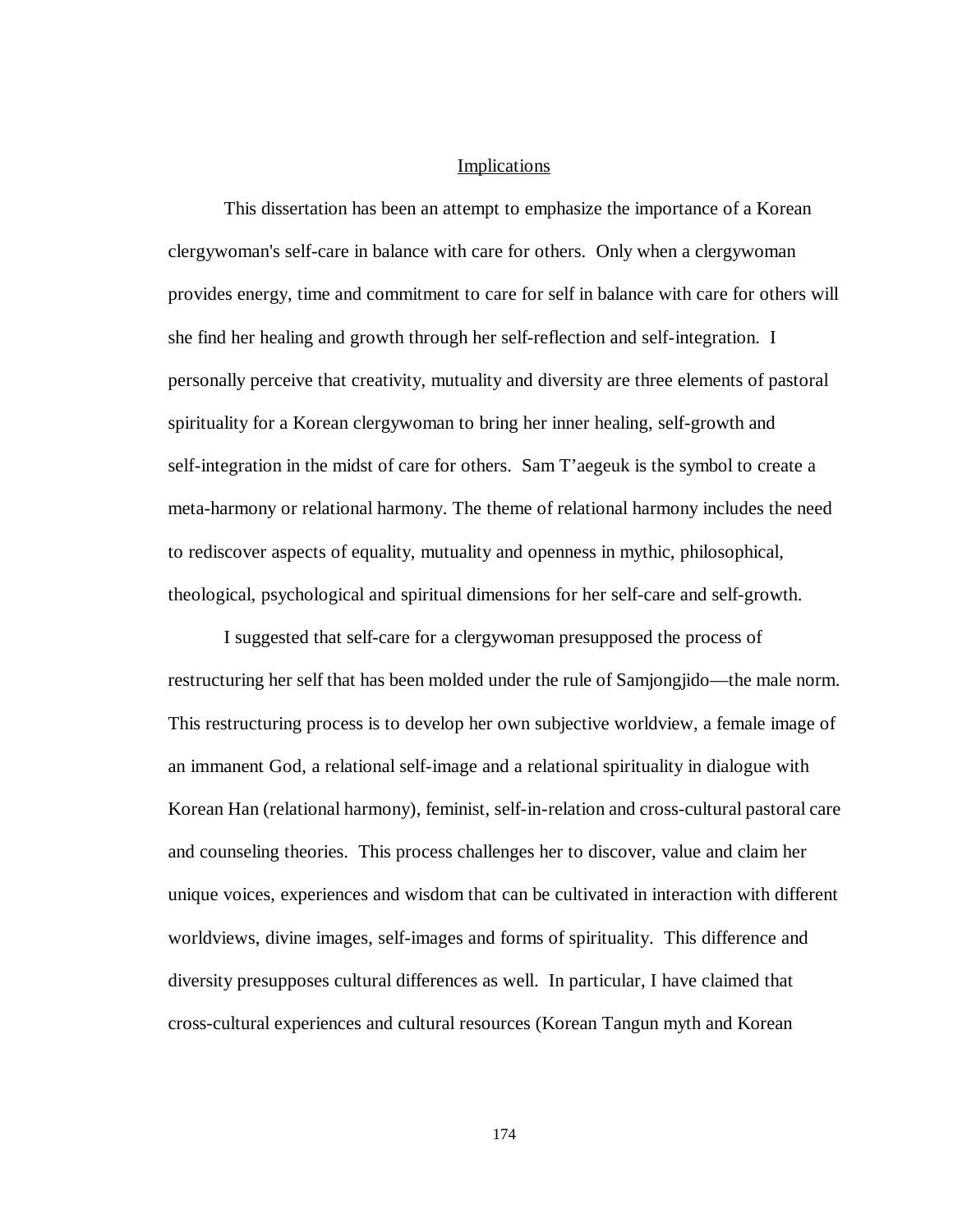philosophy or Han concept) are two valuable pastoral resources for this restructuring process.

This self-reclaiming process, however, requires a Korean clergywoman to take risks. Cultural resources (Korean myth and Korean philosophy) were rejected in the Korean church because they were considered as being contradictory to the spirit of the Gospel**.** The Korean Presbyterian Church has been separated from her cultural traditions and the spirit of Korean culture that can promote the spirit of the Gospel: abundance of life (John 10:10). Each culture has both negative and positive aspects. There is a proverb: You can't throw the baby out with the bath water. My approach was to use the positive aspect of the spirit of the Korean culture (Hongikingan) in order to transform the negative aspect of cultural norm (Samjongjido).

This cultural approach may challenge conservative Christians or clergywomen in the Korean Church. Clergywomen may ask, "Why is this cultural acceptance dangerous to Korean Christians? Which elements of cultural resources are a threat to the spirit of the Gospel that brings abundance of life as a new creature in Jesus Christ?" A screening and discernment process enables a clergywoman to develop her subjective knowledge, healing and growth. She can question traditionally accepted cultural values. I have questioned why Samjongjido has been a culturally accepted and promoted ethic and value for women for more than five centuries in Korea. This question enabled me to take courage to restructure my worldview, male image of God the Father, subordinate self and a subordinate form of spirituality that has been developed from the views of men. The self-restructuring process is still in process. It sometimes involves taking risks. Without challenging oneself, there is little growth.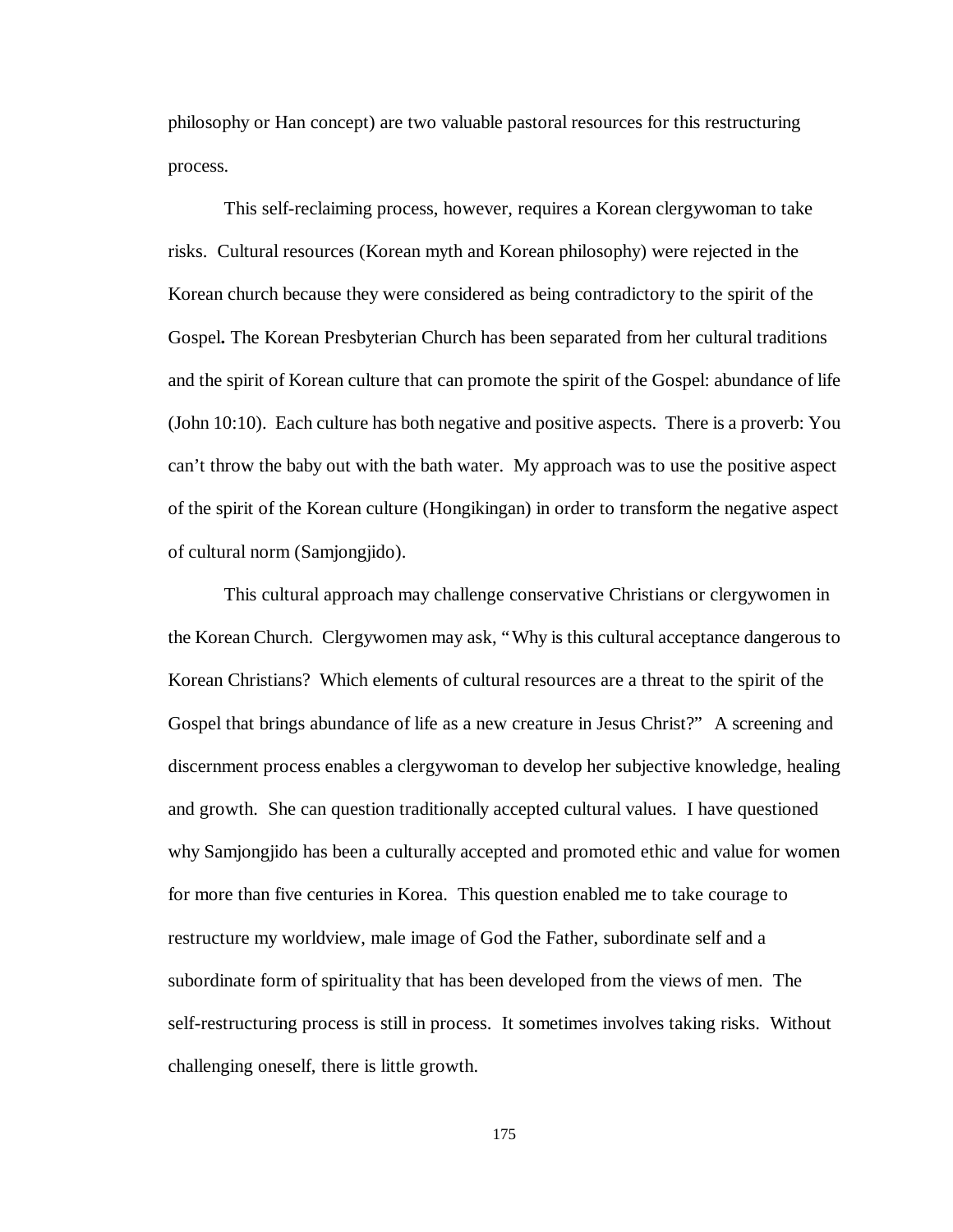I also acknowledge the limitations of my dissertation. There are many cultural and cross-cultural resources for the development of a Korean clergywoman's self-care through self-reflection and a self-integrative process. My approach was to suggest a perspective of how a Korean clergywoman could reconnect with her cultural roots and to other cultures in order to transform a culturally molded oppressive rule (Samjongjido) for women. There are hidden feminine mystiques and implicit cultural rules in the Korean culture that have prevented women from becoming who they are in God. For example, there is a hidden devaluation of single clergywoman's professionalism. It would be a task for a clergywoman to discover hidden feminine mystiques and reclaim women's values and place in the Korean culture. My approach has been to highlight the hidden cultural norm that devalues women and the Female Principle in the patriarchal culture of Korean church. Thus, my approach was to suggest that this devaluation of women and of the Female Principle is against the Korean cultural spirit (Hongikingan) and against the spirit of the Gospel that values human beings equally and promotes human dignity and full life of the individual in communal relationship with others.

This research is just a beginning. More diverse approaches need to be discovered for a clergywoman to use cultural and cross-cultural resources to promote life energy (Ki) and life force in God for her self and for others. God does not reject different perspectives but rather weaves diversity to enrich us, which also enriches the understanding of God.

I personally see that the concept of relational harmony from a Korean clergywoman's perspective is an appropriate approach to overcome devaluation of the Female Principle— femininity, the earth, immanence, the self, the body and the world— in the Korean culture. This Female Principle oriented worldview, divine image, self-image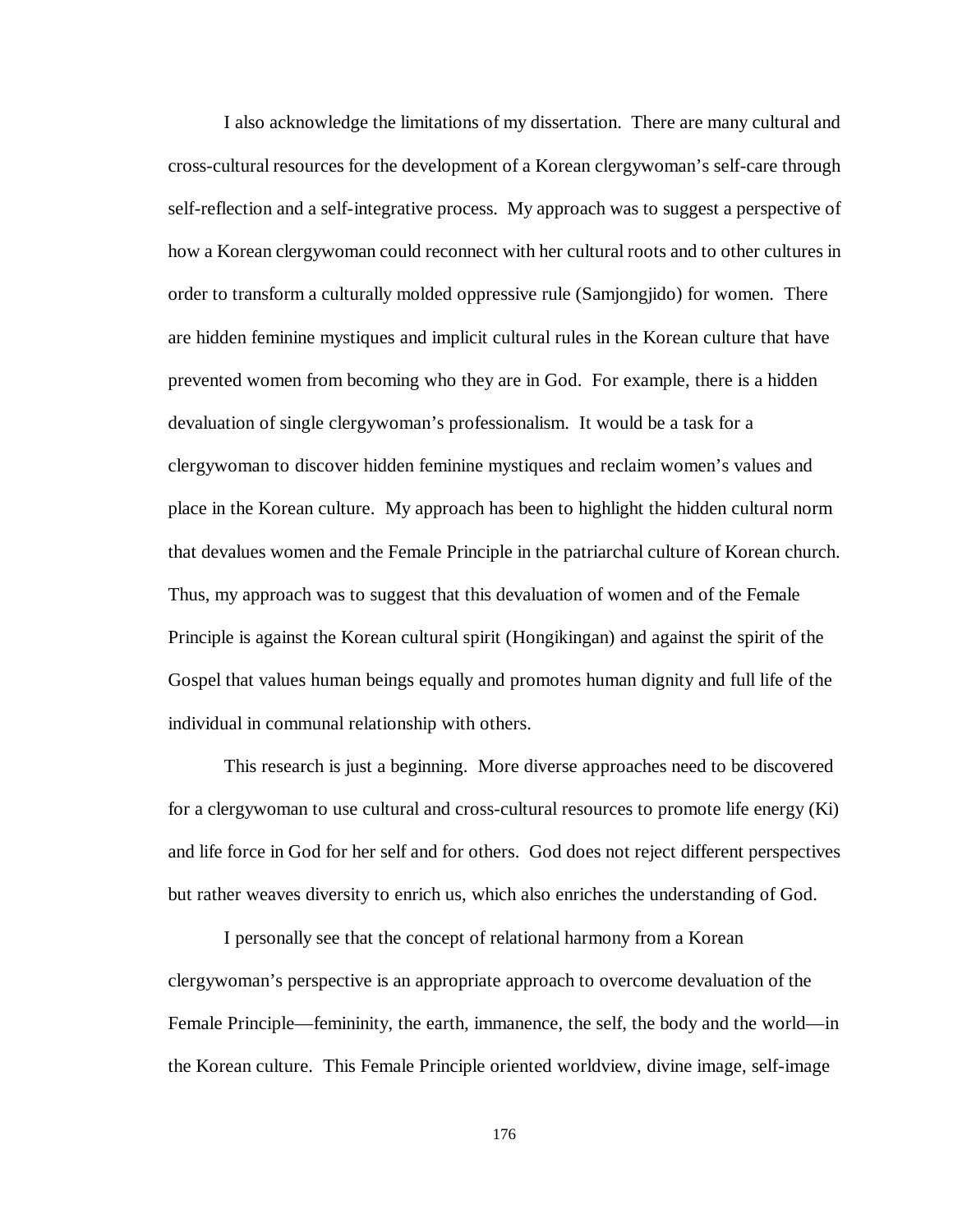and spirituality, however, does not devalue the Male Principle but underlines it so that relational harmony or Han can be fully conceptualized and practiced in carrying out ministry. If it would devalue the Male Principle, it would repeat the same dominant-subordinate relational pattern. I suggest a different mode of pastoral care from a Korean clergywoman's eyes as an attempt to value equality, mutuality and diversity of pastoral relationship that presupposes openness to differences. I hope that the concept of relational harmony and its Han will offer insights to Korean clergymen and clergywomen and to those in Western culture who are making an effort to overcome unhealthy and destructive biases and to transcend the negative effects of dualism, beyond gender and cultural differences. Furthermore, I hope that Korean clergywomen will learn and grow with the concept of "relational harmony" that pursues equality, mutuality and openness in order to become unique beings in God in balance between care for self and care for others.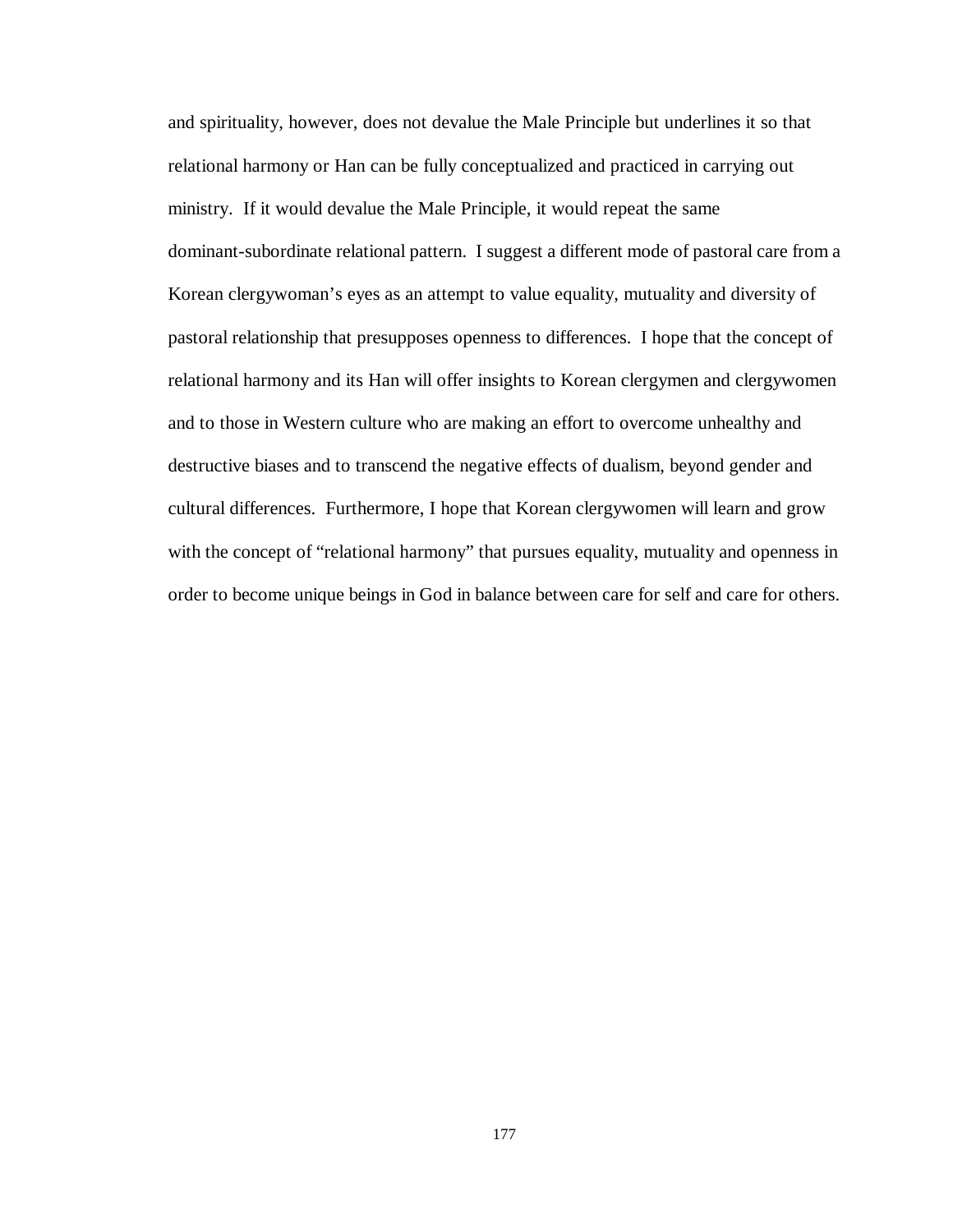## BIBLIOGRAPHY

## Books

- An, Cheon. Tangun Grandmother. Seoul: National Culture, 1994.
- Augsburger, David. Pastoral Counseling across Cultures. Philadelphia: Westminster Press, 1986.
- Beauvoir, Simone de. The Second Sex. Trans and ed. H.M. Parshley. New York: Knopt, 1952.
- Belenky, Mary F., et al. Women's Ways of Knowing: The Development of Self, Voice, and Mind. New York: Basic Books, 1986.
- Bonnefory, Yves, comp. Asian Mythologies. Trans. under direction of Wendy Doniger by Gerald Honingsblum, et al. Chicago: University of Chicago Press, 1993.
- Boyd Stephen B., et al., eds. Redeeming Men: Religion and Masculinities. Louisville: Westminster John Knox Press, 1996.
- Jung, Carl G. The Portable Jung. Ed. Joseph Campbell. Trans. R.F.C. Hull. New York: Viking Press, 1971.
- Case-Winters, Anna. God's Power: Traditional Understandings and Contemporary Challenges. Louisville: Westminster/John Knox Press, 1990.
- Chan, Wing-tsit. A Source Book in Chinese Philosophy. Princeton: Princeton University Press, 1963.
- Choe, Min-hong. A Modern History of Korean Philosophy. Seoul: Seong Moon Sa, 1978.
- Chopp, Rebecca S., and Sheila Greeve, Davaney, eds. Horizons in Feminist Theology, Minneapolis: Fortress Press, 1997.
- Christ, Carol P. Rebirth of the Goddess: Finding Meaning in Feminist Spirituality. Reading, Mass.: Addison-Wesley Publishing, 1997.
- Chung, Edward Y.J. The Korean Neo-Confucianism of Yi T'oegye and Yi Yulgok: A Reappraisal of the "Four-Seven Thesis" and Its Practical Implication for Self-Cultivation. Albany: State University of New York Press, 1995.
- Chung, Hyun Kyung. Struggle to be the Sun Again: Introducing Asian Women's Theology. Maryknoll, N.Y.: Orbis Books, 1990.
- Cobb, John Jr., and David Griffin. Process Theology: An Introductory Exposition. Philadelphia: Westminster Press, 1976.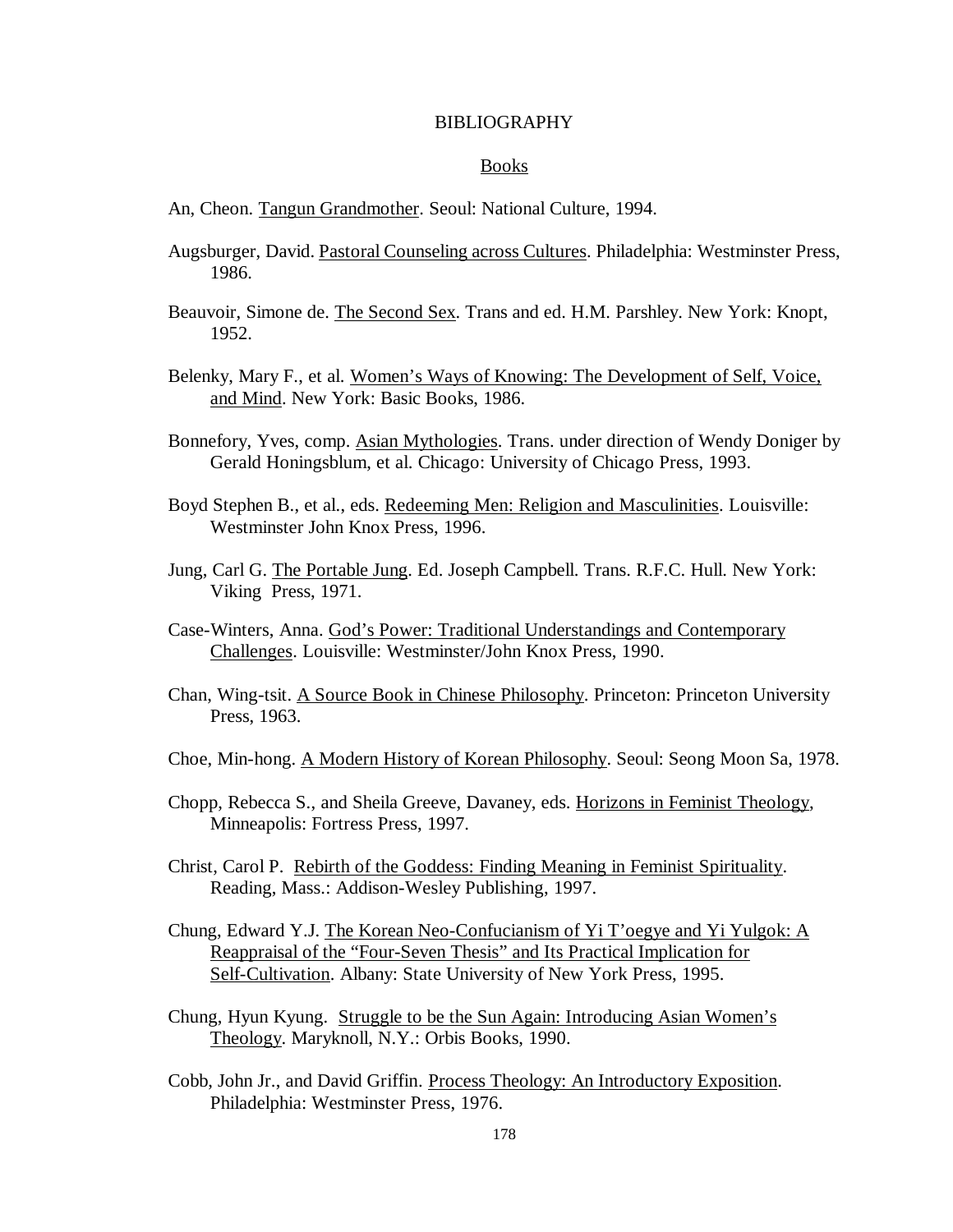- Conn, Joann Wolski, ed. Women's Spirituality: Resources for Christian Development. New York: Paulist Press, 1986.
- Daly, Mary. Beyond God the Father: Toward a Philosophy of Women's Liberation. Boston: Beacon Press, 1973.

\_\_\_\_\_\_. Outercourse: The Be-dazzling Voyage. San Francisco: HarperSanFrancisco, 1992.

. Pure Lust: Elemental Feminist Philosophy. Boston: Beacon Press, 1984.

- Davaney, Sheila Greeve, ed. Feminism and Process Thought: The Harvard Divinity School/ Claremont Center for Process Studies Symposium Papers. New York: The Edwin Mellen Press, 1981.
- de Bary, William. T. and Jahyun Kim Haboush. eds. The Rise of Neo-Confucianism in Korea. New York: Columbia University Press, 1985.
- De Mello, Anthony. Praying Body and Soul: Methods and Practices of Anthony de Mello. Adapted by Gabriel Galache. New York: Crossroad Publishing, 1997.

\_\_\_\_\_\_\_. The Song of the Bird. Anand, India: Guijarat Sahitya Prakash, 1982.

- Diamond, Irene, and Gloria Feman Orenstein, eds. Reweaving the World: The Emergence of Econfeminism. San Francisco: Sierra Club Books, 1990.
- Eckhart, Meister. Breakthrough: Meister Eckhart's Creation Spirituality, in New Translation. Garden City, N.Y.: Doubleday, 1977.
- Eisler, Riane. The Chalice and the Blade: Our History, Our Future. San Francisco: Haper & Row Publishers, 1987.
- Feng, Yu-lan. A Short History of Chinese Philosophy. New York: Macmillan Co., 1966.
- Friedan, Betty. The Feminine Mystique. New York: Dell Publishing, 1984.
- Gelb, Joyce, and Marian Lief Palley, eds. Women of Japan and Korea: Continuity and Change. Philadelphia: Temple University Press, 1994.
- Glaz, Maxine, and Jeanne Stevenson Moessner. Women in Travail and Transition: A New Pastoral Care. Minneapolis: Fortress Press, 1991.
- Grayson, James Huntely. Korea: A Religious History. Oxford: Clarendon Press; New York: Oxford University Press, 1989.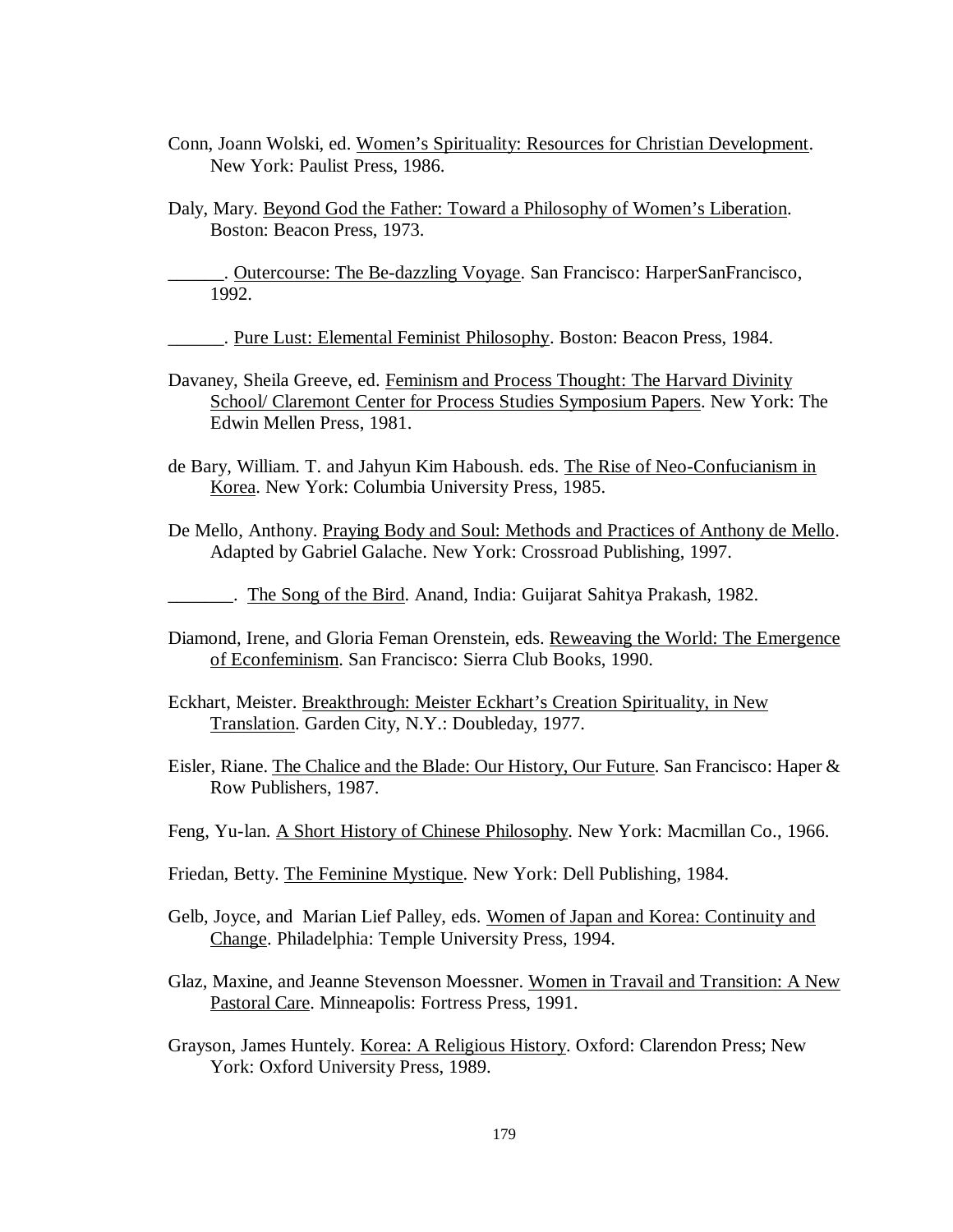- Ha, Tae-Hung, and Grafton K., Mintz. trans. Samguk Yusa (Legends and history of the Three Kingdoms of ancient Korea). Seoul: Younsei University Press, 1972.
- Hall, Calvin S. A Premier of Freudian Psychology. Cleveland: World Publishing, 1954.
- Hankukyosongsinhakhoe (Korean Women's Theological Association). Hankukyosong ui Kyong hom (Korean women's experiences). Seoul: Kitokkyosohoe, 1994.
- Ice, Martha Long. Clergy Women and Their Worldviews: Calling for a New Age World. New York: Praeger, 1987.
- Jiayin, Min., ed. The Chalice and the Blade in Chinese Culture: Gender Relations and Social Models. Beijing: China Social Sciences Publishing House, 1995.
- Johnson, Elizabeth. She Who Is: The Mystery of God in Feminist Theological Discourse. New York: Crossroad Publishing, 1992.
- Jordan, Judith V., et. al. Women's Growth in Connection: Writings from the Stone Center. New York: Guilford Press, 1991.
- Jung, Ho-wang. The Tangun Myth in Terms of Korean Language. Seoul: Myungmunsa, 1995.
- Keller, Catherine. From a Broken Web: Separation, Sexism and Self. Boston: Beacon Press, 1986.
- Kim, Kyung-tak. Philosophy: A Study on Yulgok Yi. Seoul: Korean Research Center, 1960.
- Kim, Sang-il. Donghakkwa Sinsehak (The Structure of Donghak existence). Seoul: Jisik Press, 2000.
	- . Hanbakmunmyungron (The Origin and History of Han Consciousness). Seoul: Ji Sik Press, 1987.

. Han Philosophy: An Interpretation of Han Philsophy from the Perspective of Process Theology. Seoul: Onnuri, 1994.

\_\_\_\_\_\_. Kaios ywa Munmyung (Chaos and civilization). Seoul: Dong-A Press, 1994.

- \_\_\_\_\_\_. Puzinonriwa Tongil Chulhak (Fuzzy logic and unification philosophy). Seoul: Sol Publishing, 1995.
- Kim, Sang-il. Tangunshinwharonjip (The collection of the Tangun Myth). Seoul: Saemunsa, 1987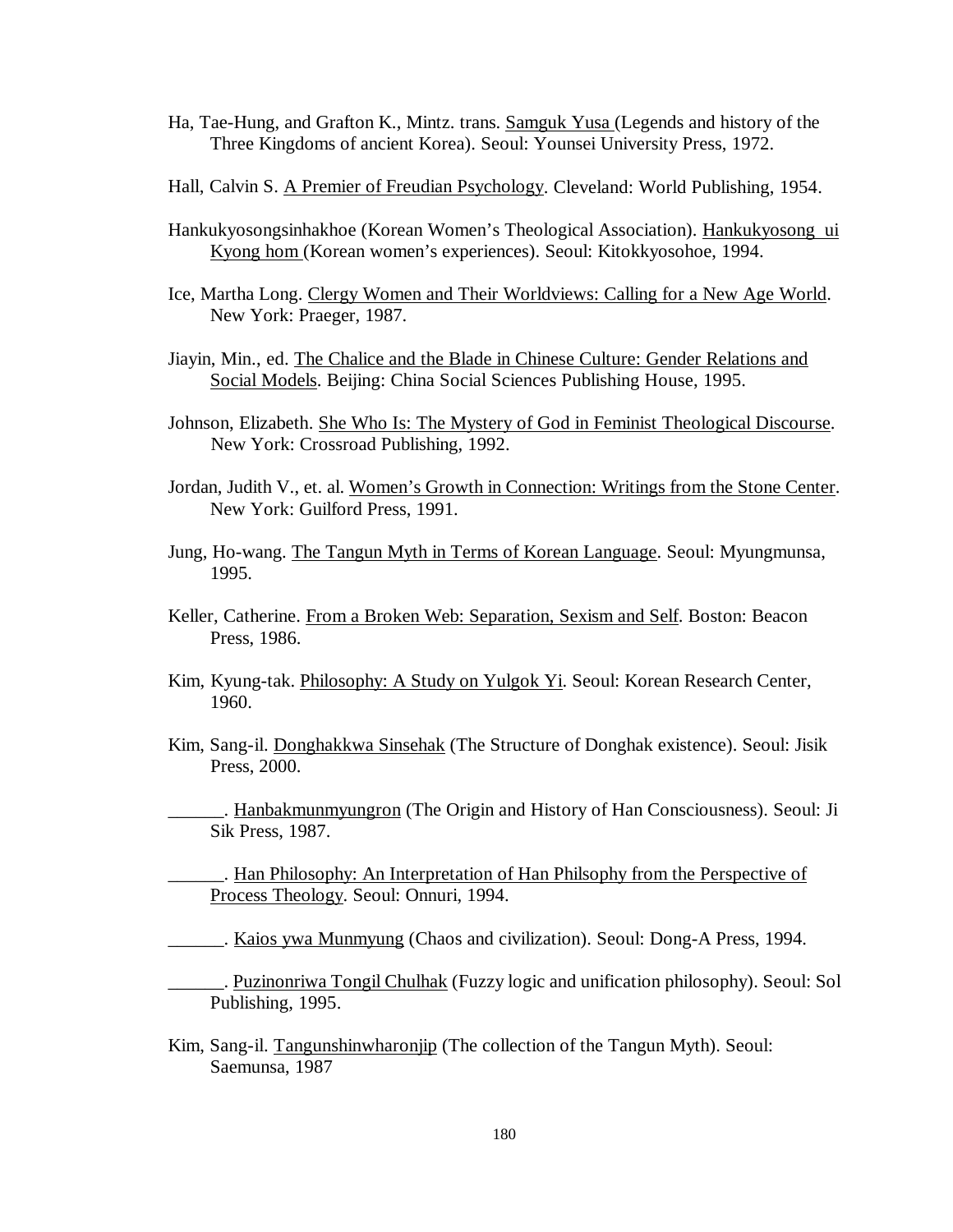- Kim, Sang-il, Gang-Nam Oh, and Seung-en Lee, eds. Hansasang ui Iron Kwa Silche (Practice and a theory of Han thought). Seoul: Jisik Press, 1990.
- Kim, Sang-il, and Young Chan Ro, eds. Hanism as Korean Mind: Interpretation of Han Philosophy. Los Angeles: Eastern Academy of Human Sciences, 1984.
- Kim, Yoon Myung, ed. Kukyok Yulgokjup (Complete works of Yul-gok). Trans. Kwon-don Oh. Vol 22. Seoul: Kyunginmunwhasa, 1976.
- Kim, Yung-chung, ed. and trans. Women of Korea: A History from Ancient Times to 1945. Seoul: Ewah Women's University Press, 1976.
- Lee, Gui-chun. Hankukchok Mokhoe Sinkakchok Tamku (Research on Korean pastoral theology: Androgynous model of pastoral care). Seoul: Methodist Theological Seminary Press, 1989.
- Lee, Jae-hoon. The Exploration of the Inner Wounds— Han. Atlanta: Scholars Press, 1994.
- Lee, Jung Young. The Theology of Change: A Christian Concept of God in an Eastern Perspective . Maryknoll, N.Y.: Orbis Books, 1979.

\_\_\_\_\_\_. The Trinity in Asian Perspective. Nashville: Abingdon Press, 1996.

- Lee, Un-pong, et al. Tangunshinwha Yonku (Research on the Tangun myth). Seoul: Onuri Press, 1986.
- Legge, James, trans. I-Ching. Ed. Raymond Van Over. New York: New American Libraray, 1971.
- Lerner Gerda. The Creation of Patriarchy. Oxford: Oxford University Press, 1986.
- Lorde, Audre. Sister Outsider: Essays and Speeches. Trumansburg, N.Y.: Crossing Press, 1984.
- McFague, Sallie. Models of God: Theology for an Ecological, Nuclear Age. Philadelphia: Fortress Press, 1987.
- Park, Andrew Sung. The Wounded Heart of God: The Asian Concept of Han and the Christian Doctrine of Sin. Nashville: Abingdon Press, 1993.
- Patton, John. Pastoral Care in Context: An Introduction to Pastoral Care. Louisville: Westminster /John Knox Press, 1993.
- Pritchard, James, ed. Ancient Near Eastern Texts: Relating to the Old Testament. 3<sup>rd</sup> ed. with suppl. Princeton: Princeton University Press, 1969.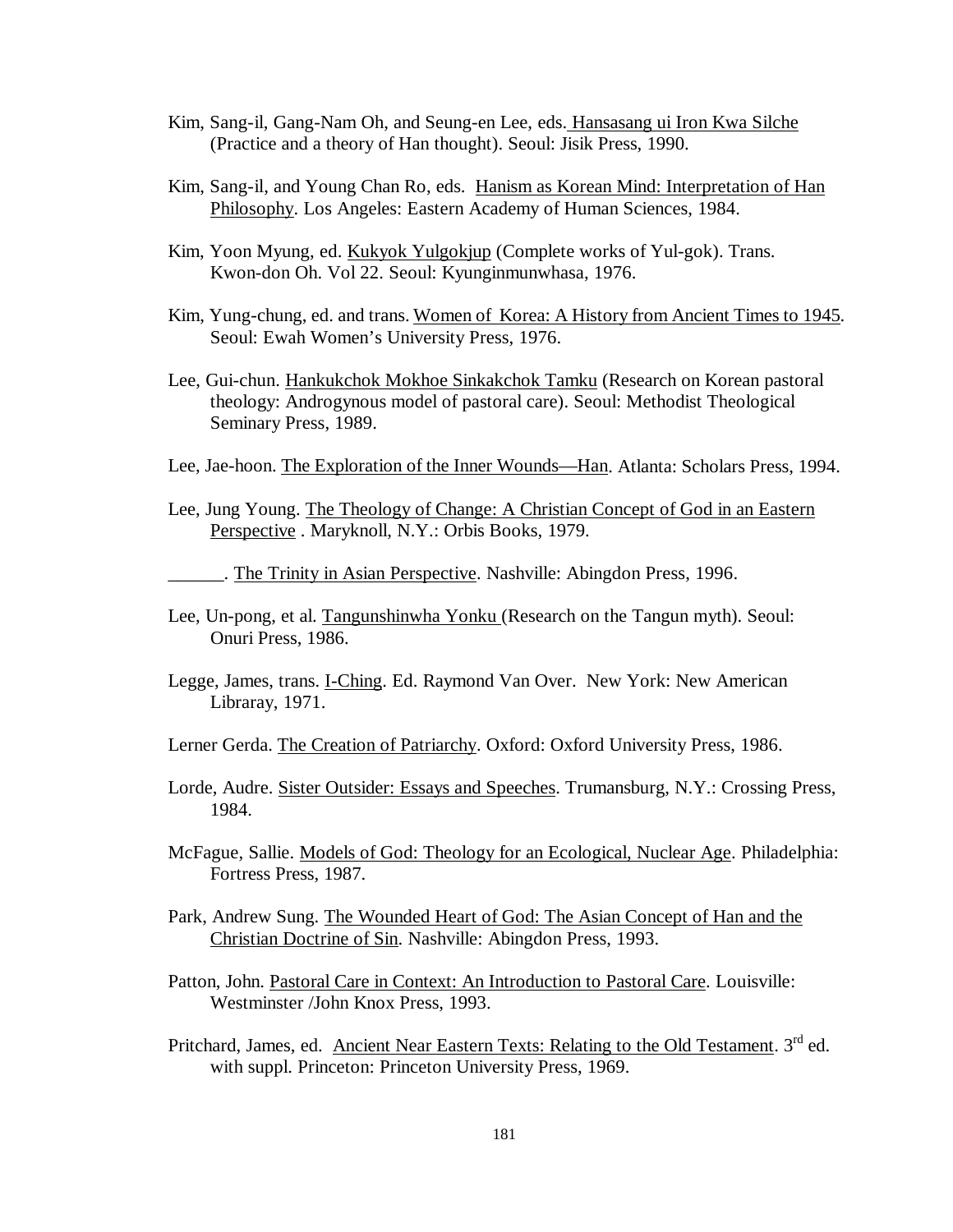- Research Center for Asian Women. Women of the Yi Dynasty. Ed. Young-hai Park. Trans. Choi Jin-yong, et al. Seoul: Sookmyung Women's University, 1986.
- Riane, Eisler, and David Loye. The Partnership Way: New Tools for Living and Learning. San Francisco: Harper Collins Publishers, 1990.
- Ro, Young-chan, trans. The Korean Neo-Confucianism of Yi Yulgok. Albany: State University of New York Press, 1989.

\_\_\_\_\_\_. Yulgok Chonso (The Complete works of Yulgok). Vol. 1. Seoul: Sunggyung'gwon University Press, 1971.

- Roland, Alan. In Search of Self in India and Japan: Toward a Cross-Cultural Psychology. Princeton: Princeton University Press, 1988.
- Sandars, N. K., comp. Poems of Heaven and Hell from Ancient Mesopotamia. Harmondsworth: Penguin Books, 1971.
- Smith, Jonathan Z. Map is Not Territory: Studies in the History of Religion. Leiden: E. J. Brill, 1978.
- Suchocki, Marjorie Hewitt. The Fall to Violence: Original Sin in Relational Theology. New York: Continuum, 1994.

\_\_\_\_\_\_. God, Christ, Church: A Practical Guide to Process Theology. New York: Crossroad Publishing, 1989.

- Sugirtharajah R.S., ed. Frontiers in Asian Christian Theology: Emerging Trends. Maryknoll, N.Y. : Orbis Books, 1994.
- Suh, Kuk-sung, et al. The Identity of the Korean People: A History of Legitimacy on the Korean Peninsula. Seoul: Research Center for Peace and Unification, 1983.
- Sunoo, Harold Hakwon, and Dong Soo Kim, eds. Korean Women: In a Struggle for Humanization. Seoul: Association of Korean Christian Scholars in North America, 1978.
- Thoele, Sue Patton. The Woman's Book of Confidence: Mediations for Trusting and Accepting Ourselves. Berkeley: Conari Press, 1992.
- Van Leeuwen, Mary Stewart, et al. After Eden: Facing the Challenge of Gender Reconciliation. Grand Rapids: W.B. Eerdmans, 1993.

Welch, Sharon D. A Feminist Ethic of Risk. Minneapolis: Fortress Press, 1990.

Whitehead, Alfred North Process and Reality. Ed. David Ray Griffin and Donald W.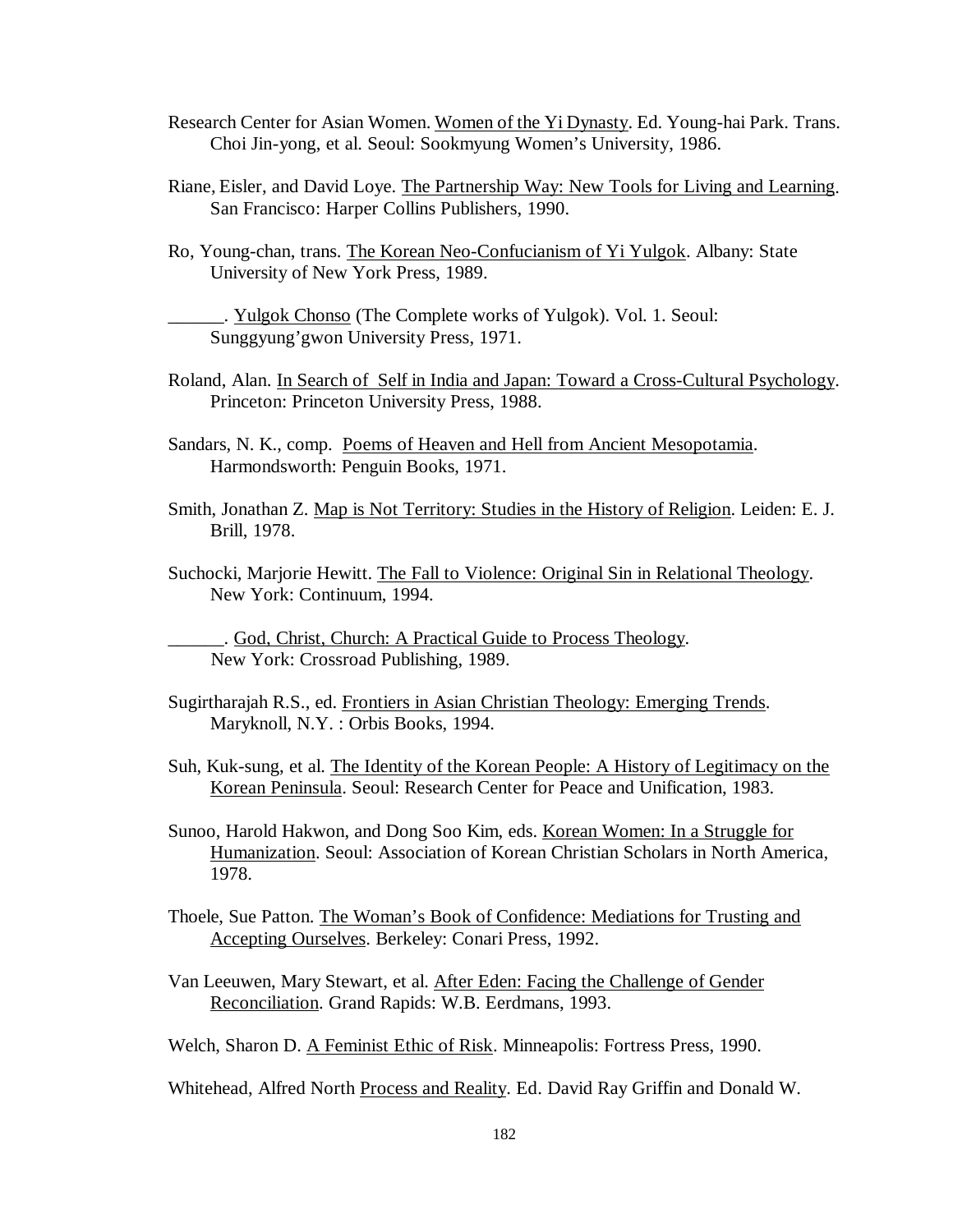Sherburne. Corrected ed. New York: Macmillan Publishing, 1978.

- Wilber, Ken. Up from Eden: A Transpersonal View of Womanist God-Talk. Boulder: Shambala, 1981.
- Williams, Delores. Sisters in the Wilderness: The Challenge of Womanist God-Talk. Maryknoll, NY: Orbis Books, 1993.
- Williamson, Marianne. A Return to Love: Reflections on the Principles of A Course in Miracles. New York: HarperCollins, 1992.
- Wonga. ChungKuk Shinwha Chon Sol (Chinese myth and legend). Seoul: Minumsa, 1992.
- Yi, Ki-baek. A New History of Korea. Trans. Edward W. Wagner. Seoul: Ilchokak Publishers, 1984.
- Yun, I Hum, et al. Tangun. Seoul: Seoul University Press, 1994.

## Articles

- Bae, Jung-Ho. "The Philosophical Ideas of Yulgok." In The Study of Yulgok: Orthodoxy Thought of Korea. Vol. 2. Seoul: Yulgok Ideological Institute, 1989.
- Choi, Man Ja. "Feminine Images of God in Korean Traditional Religion." In Frontiers in Asian Christian Theology: Emerging Trends. Ed. R.S. Sugirtharajah. Maryknoll: N.Y.: Orbis Books, 1994.
- Cobb, John. "Process Theology." Unpublished article, Claremont, Calif., May 1970.
- Hwang, Pae-gang. "A Reinterpretation of Three-Generation Dankoon Myth." In Korea's Myth (Dankoon Shinwha). Dankook University: Dankook University's 50<sup>th</sup> Anniversary Organizing Committee. May, 1997.
- Jordan, Judith V. "Empathy, Mutuality, and Therapeutic Change. "In Women's Growth in Connection: Writings from the Stone Center. New York: Guilford Press, 1991.
- Jung, Carl G. "Aion: Research into the Phenomenology of the Self. Collected Works. Vol. 9, pts 1-42. Translated from the first part of Aion: Untersuchungen zur Symbolgeschichte. Zurich: Racher Verlag, 1951. Ed. Joseph Campbell. Trans. R.F.C. Hull. The Portable Jung. New York: Penguin Books, 1976.
- Kang, Suk-ja. "Songchaietaehan Ihaewa Han Sasang" (Understanding in gender difference and Han thought). Hanpaeumto. Dec. 1994**.**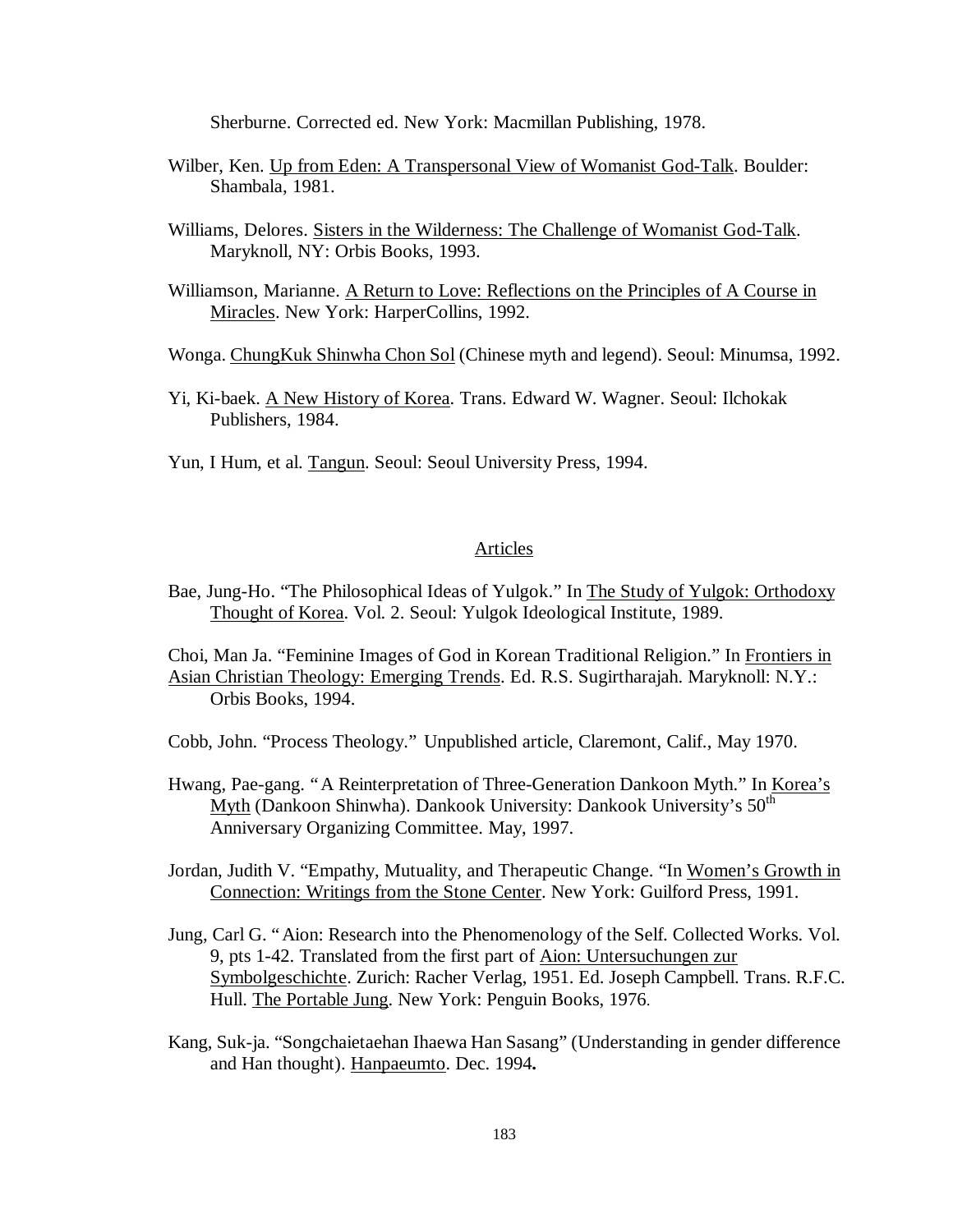- Kim, Hyun-ey Kim. "Yeseongei Iganwharluhan Yi U-jeongei Samkwa Shinhak" (Yi U-jeong's Life and Theology for Women's Humanization). In Hankuk Yeseongshinhak shipnyon (Korean Female Theologian's Association). Seoul: Hankukyoshinhakjahyupeiwhe, 1990.
- Kim, Ju-hyun. "Hamkesalgiuhayo, Todarn Cho,Wha-sooney Iyakirl Chazase" (Searching for the story of Cho, Wha-soon, in order to co-exist). In Hankuk Yeseongshinhak shipnyon (Korean Female Theologians' Association). Seoul: Hankukyoshinhakjahyupeiwhe, 1990.
- Ko, Bo Ok. "30 Evangelists' Testimony, Without Name and Light." Hankukyoseongshinhak (Journal of Korean Feminist Theology), 40 (Winter 1999).
- Ro, Young- chan. "Han Philosophy and Korean Neo-Confucianism." In Hanism as Korean mind: Interpretation of Han Philosophy. Ed. Sang-il Kim and Young-chan Ro. Los Angeles: Eastern Academy of Human Science, 1984.
- Rogers, Carl. Client Centered Therapy. Boston: Houghton Mifflin, 1951.
- Smith, Steve. "Fear and Power in the Lives of Men." In Redeeming Men; Religion and Masculinities. Ed. Stephen B. Boyd. Louisville: Westminster John Knox Press, 1996.
- Suchocki, Marjorie Hewitt. "Earth Song, God Song: Woman's Spirituality— A Process Vision." Theology Today 45, no. 4 (1989): 1-5.
- **\_\_\_\_\_\_**. Feminism in Process. Unpublished article. Claremont, CA, 1987.

\_\_\_\_\_\_. "Openness and Mutuality in Process Thought and Feminist Action." In Feminism and Process Thought: The Harvard Divinity School/Claremont Center for Process Studies Symposium Papers. Ed. Sheila Greeve Davaney. New York : Edwin Mellen Press. 1981

- Sun, Soon Hwa. "Women's Experience from a Feminist Perspective On Clergywomen's Universal and Specific Experience on the Experience of Jesus Christ. In Hankukyosong ui Kyong hom (Korean women's experiences). Ed., Hankukyosongsinhakhoe (Korean Women's Theological Association). Seoul: Kitokkyosohoe, 1994.
- Surrey, Janet L. "Relationship and Empowerment." In Women's Growth in Connection: Writings from the Stone Center. New York**:** Guilford Press, 1991.

\_\_\_\_\_\_. "The Self-in-Relation." In " Women's Growth in Connection: Writings from the Stone Center. New York**:** Guilford Press**,** 1991.